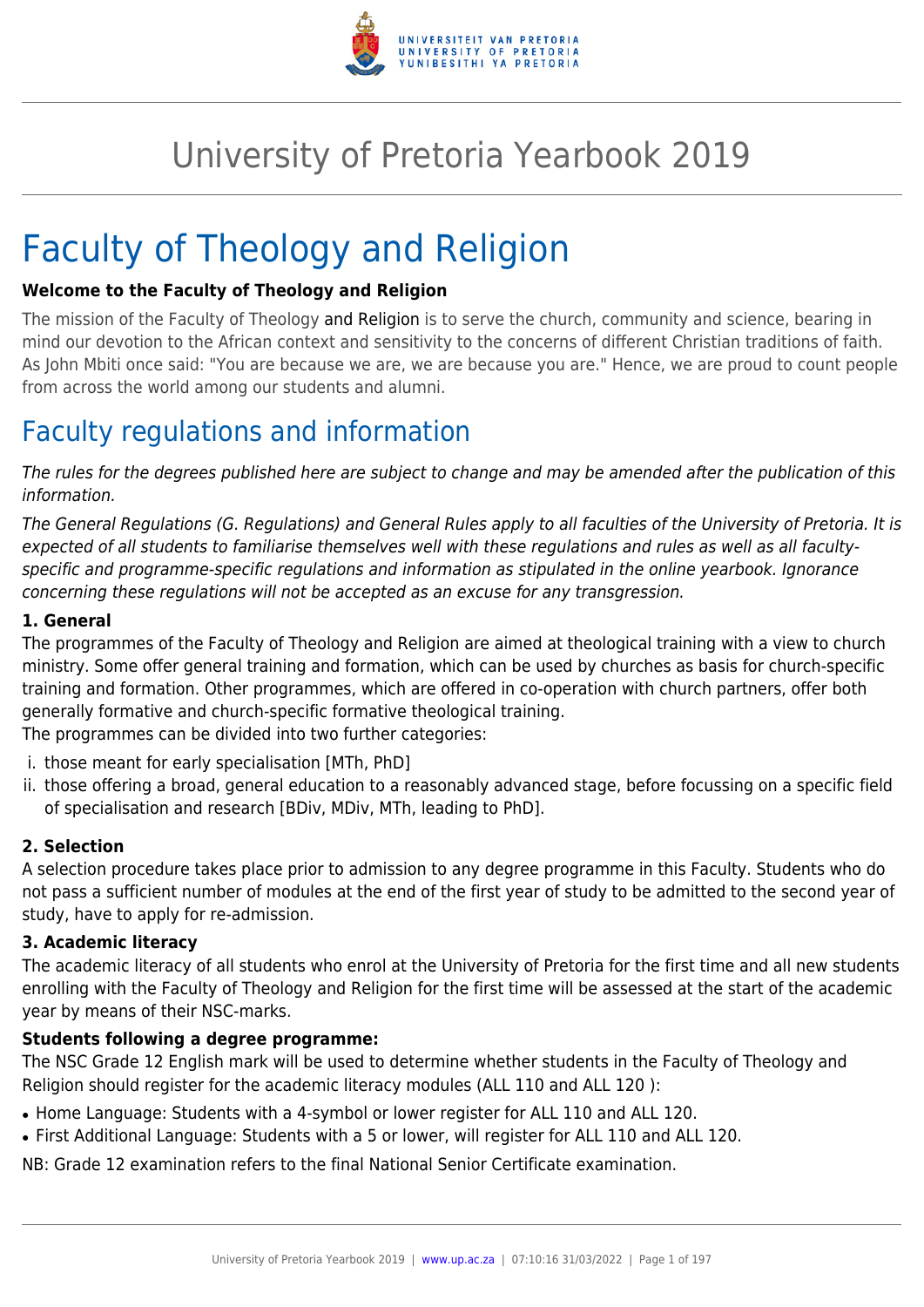

## **4. Examination admission and pass requirements**

A performance mark of at least 40% is required in order to be admitted to the examination in a module, with the exception of first-semester modules at 100-level for which the requirement is at least 30%.

Excluding cases where faculty regulations require a higher percentage, a subminimum of at least 40% is required in the examination in each module. Should the student fail to achieve the required subminimum, the lecturer could grant a supplementary examination provided that the average of the semester mark and the examination mark is at least 40%.

A final mark of at least 50% is required to pass. The pass mark for a mini-dissertation is at least 50%. The stipulations of G.39 regarding pass requirements for dissertations apply mutatis mutandis to mini-dissertations.

## **4.1 Subminima in examinations**

Where applicable, the subminima required in examinations appear in the regulations of the qualification in question and in the syllabi of the modules required for that qualification.

## **4.2 Examinations**

The examinations for semester modules take place at the end of the semester.

The examinations for year modules take place in October/November, except where such modules are presented according to a block system, in which case the examinations take place at the end of the particular block period. Each student has the responsibility to ascertain when modules will be written according to the official examination timetable.

No cell phones or any other electronic communication aids are allowed in test or examination venues.

#### **4.3 Ancillary examinations**

After completion of an examination and before the examination results are published, the examiners may summon a student for an ancillary examination on particular aspects of the work of that module.

## **4.4 Re-marking of examination papers (also consult Gen Reg G.14)**

After an examination, departments give feedback to students about the framework used by the examiners during the examination. The heads of department determine the feedback process. Students may apply for re-marking of an examination paper within 14 calendar days of commencement of lectures in the next semester. The prescribed fee has to be paid. The paper will then be re-marked by an examiner appointed by the head of the department.

A student is only allowed either to write the supplementary examination or to apply for a re-mark but not both.

## **4.5 Supplementary examinations**

- a. Supplementary examinations take place after the regular examinations, as scheduled by the Dean.
- b. To pass a supplementary examination, a student must obtain a minimum of 50% the semester mark does not count.
- c. The highest final percentage a student can obtain in a supplementary examination is 50%.
- d. All students with a final mark of 40%-49% will qualify to write the supplementary examination. If a student does not write the supplementary examination on the scheduled day, there will not be any later opportunity for a rewrite.

## **4.6 Aegrotat/extraordinary examinations**

Students, who do not write their examination on the scheduled day, may apply for an aegrotat/extraordinary examination at the Student Administration Office. Each request is considered by the relevant head of department in consultation with the Dean for a decision. Lecturers are not allowed to grant any permission for this category of examination. It is the responsibility of the student to ascertain whether his/her request has been successful. If permission has been granted, the student must write the aegrotat/extraordinary examination during the supplementary examination. Such a student will not qualify for a further supplementary examination.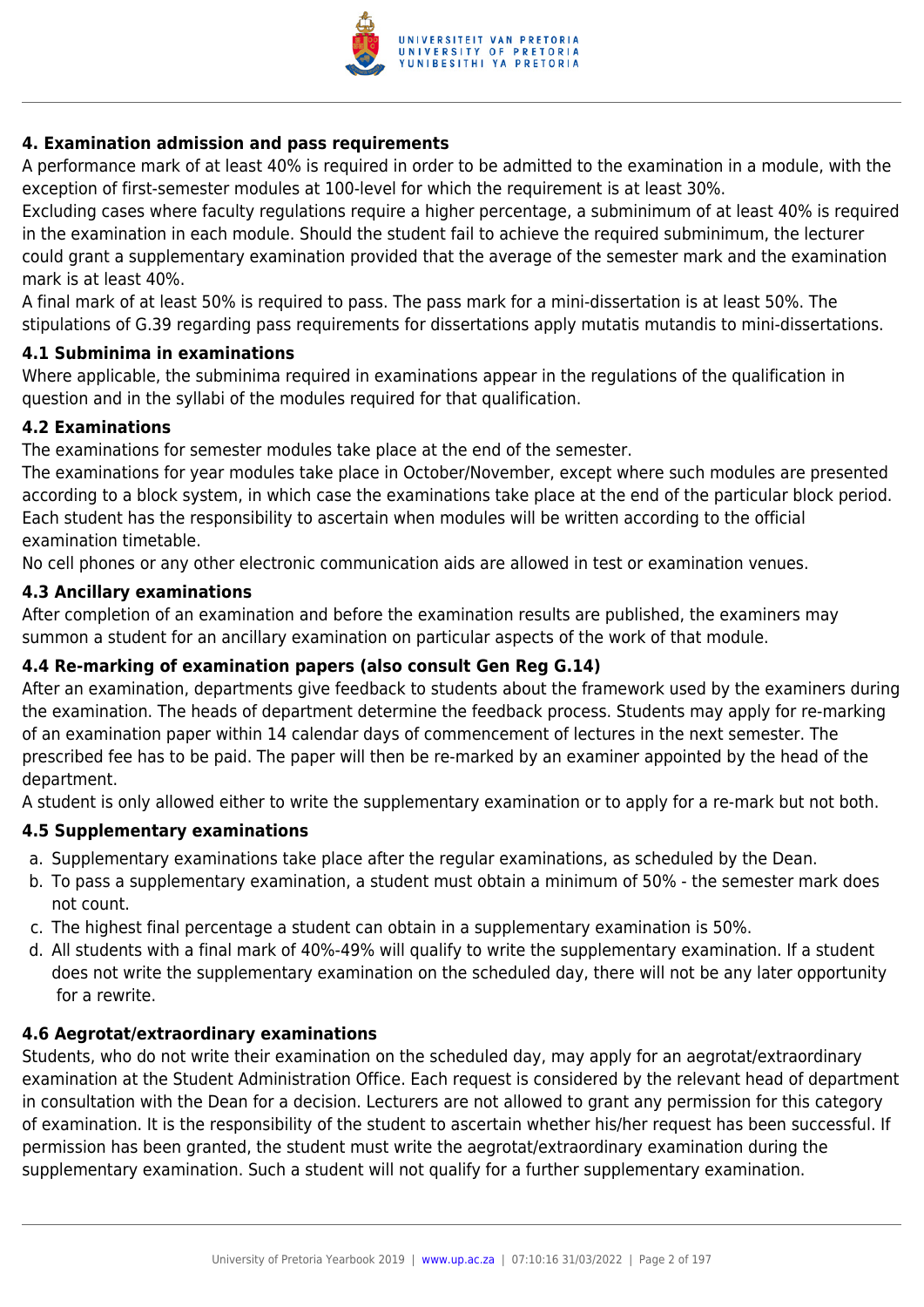

Application for the above examination must be handed in at the Student Administration Office together with a valid medical certificate not later than three working days after the modules were scheduled to have been written. The worn excuses of having "overslept" or "read the timetable incorrectly" will not be accepted. A student who has been granted permission to write an aegrotat/extraordinary examination and who then fails to write the examination will not qualify to submit any such application at a later stage.

## **4.7 Special examinations**

A final-year student who has complied with all the requirements for a degree, with the exception of a maximum of four semester or two year modules in which a final mark of at least 40% has been obtained, may be admitted to a special examination at any time prior to the scheduled examinations in the relevant modules. See also General Regulations G12.4 and G12.6.

## **4.8 Class attendance**

Class attendance in all modules and for the full duration of the undergraduate programmes is compulsory for all students. The course coordinator of a particular module must also publish the attendance requirements of that module in the study guide and must set out how class attendance will be monitored. A student may be refused admission to the examination in a particular module if he/she failed to fulfill the published attendance requirements in that module.

## **4.9 PhD Procedures**

## To be read in conjunction with G.50 (4)

First year PhD students will be called for a proposal defence by their respective departments in the format deemed appropriate by the department. Only with the approval of the proposal at this departmental defence will a PhD student be allowed to register for a second year.

## **Evaluation of the thesis Examiners' reports**

- i. Every examiner independently and individually submits a report to the Head: Student Administration. The reports are treated confidentially.
- ii. Every report has to contain one of the following recommendations:
- (aa) that the degree be conferred without any changes to be made to the thesis by the candidate;

(bb) that the degree be conferred as soon as minor changes have been made to the thesis by the candidate, to the satisfaction of the head of the department;

(cc) that the degree be conferred as soon as the candidate has made major changes to the thesis to the satisfaction of the examination panel;

(dd) that the thesis does not meet the required standard, but that the candidate be invited to review the thesis and to resubmit the thesis at a later stage for re-examination;

- (ee) that the thesis be rejected and that the candidate does not pass.
- iii. The examiners' reports are made available to the relevant head of department by the Head: Student Administration.
- iv. In the case of a thesis, the examiners' recommendations made in terms of G.50.4(d)(ii) are preliminary in nature and subject to the successful completion of revisions as required by the examiners and the recommendation of the Postgraduate Committee.
- v. If the examiner's reports are conflicting or scenario ii (cc) is relevant, the candidate should be called for oral questioning to confirm the recommendation of the panel. In this case:

(aa) The head of department arranges and chairs an oral examination during which the candidate is required to do a presentation on the thesis. The examiners appointed in terms of G.50.4(a) constitute the examination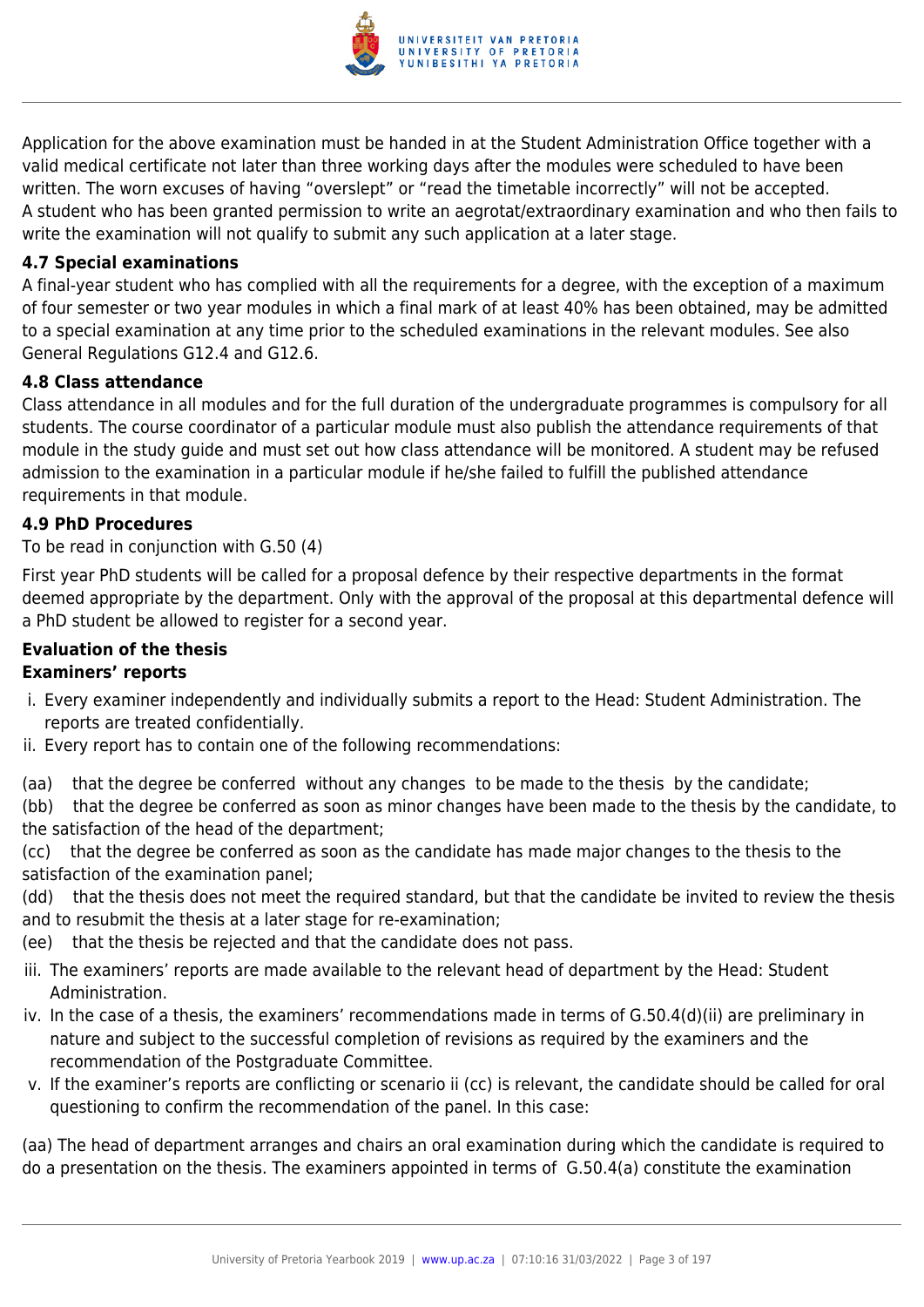

commission for the oral examination. If an examiner cannot participate in the examination the supervisor calls upon one of the substitute examiners appointed in terms of G.50.4(a) to act as a member of the examination commission.

If the head of department is the supervisor, a head of department from one of the other departments must be appointed.

After the presentation by the candidate, the examination commission constitutes a closed meeting chaired by the relevant head of department to consider the success of the candidate's representation, to review all the examiners' reports and to submit a consolidated report to the Postgraduate Committee with one of the following recommendations:

- that the degree be conferred;
- that the thesis does not meet the required standard, but that the candidate be invited to review the thesis and to resubmit it at a later stage for re-examination; or
- that the thesis be rejected and that the degree not be conferred on the candidate.

(bb) In the case of G.50.4 (d)(ii)(aa), the supervisor provides a short report on the result to the Postgraduate Committee for recommendation to the Dean.

(cc) If the examiners recommend revisions as set out in G.50.4(d)(ii)(bb) to (dd) these revisions must be completed and the revised thesis submitted to the supervisor and the head of department, or the examination committee, as required.

(dd) The supervisor in consultation with the head of department makes the relevant section(s) of the examiners' reports available to the candidate in accordance with G.50.4 (e)(iii) in order for the necessary changes to be made to the thesis before the review or re-examination.

(ee) If deemed necessary by the Chair of the Postgraduate Committee, the examination commission may be constituted in a closed meeting (which may be telephonic or electronic), chaired by the head of department, to consider the revised thesis, to review all the examiners' reports and to submit a consolidated report to the Postgraduate Committee.

vi. If all the examiners recommended in terms of G.50.4(d)(ii)(ee) that the thesis be rejected, the supervisor and the head of department review the examiners' reports and submit a consolidated report to the Postgraduate Committee.

vii. The Postgraduate Committee makes a recommendation to the Dean as Chair of the Faculty Board, as follows:

(aa) that the degree be conferred; or

(bb) that the thesis does not meet the required standard, but that the candidate be invited to revise the thesis and to resubmit it at a later stage for review, by the head of the department; or

(cc) that the thesis does not meet the required standard, but that the candidate be invited to revise the thesis and submit it for re-examination by the examination committee; or

(dd) that the thesis be rejected and that the degree not be conferred on the candidate.

## **5 Test policy**

## **5.1 Semester tests**

There will be at least two evaluation opportunities per semester module.

The scheduled dates of official semester tests may only be changed with the permission of all members of a class group present during a scheduled lecture. Should such a change of schedule occur, the onus is on each student to ensure that he/she is aware of the change.

Students are entitled to perusal of tests scripts but not to a re-mark by either the lecturer or an external examiner.

## **5.2 Aegrotat tests**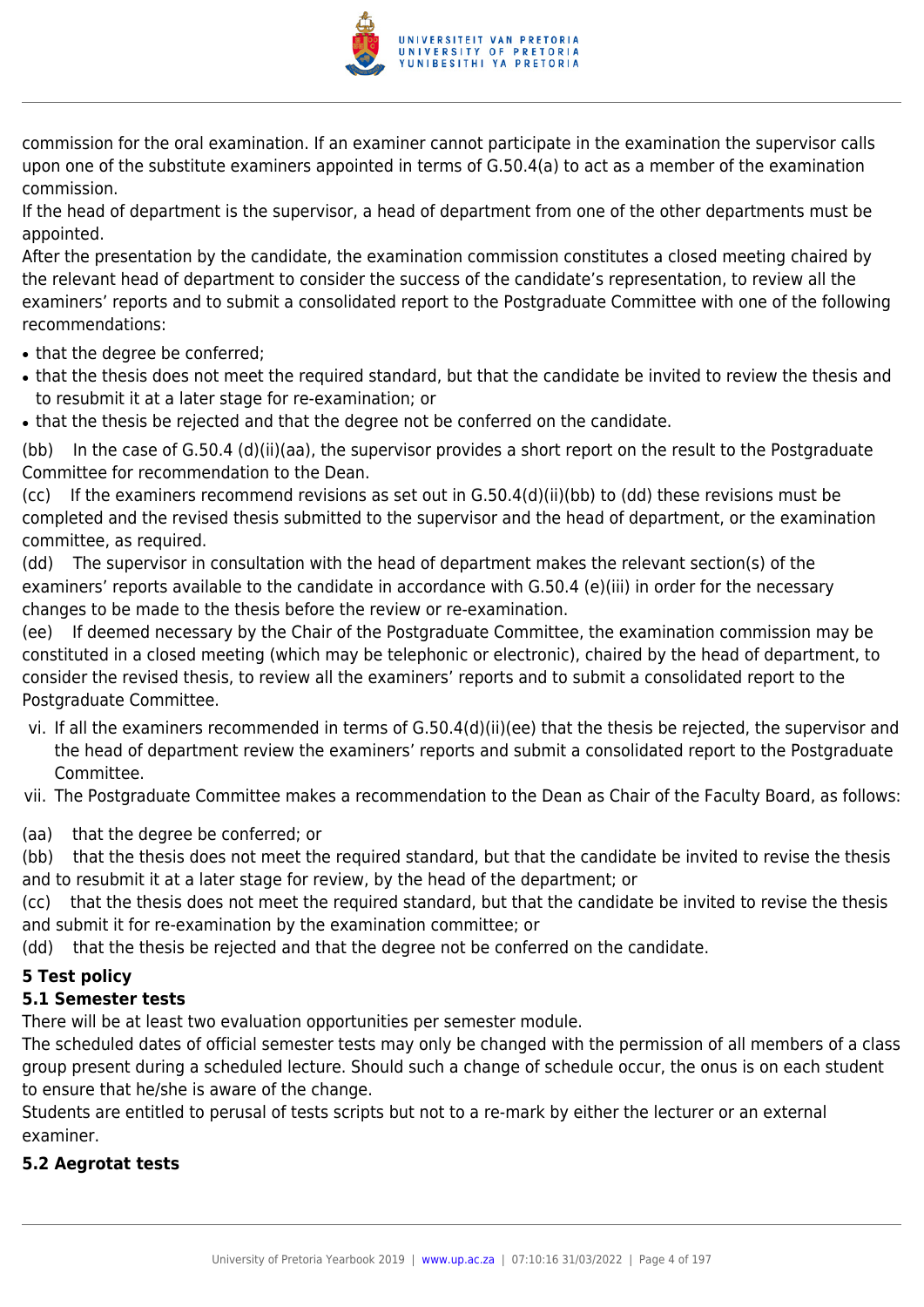

A student who is unable to write an official semester test on the scheduled date or at the scheduled time, must apply in writing for an aegrotat or extraordinary test.

Written applications must be handed in to the lecturer who is responsible for the module, or to the relevant departmental secretary, beforehand, or within three working days after the scheduled date of the test. In the case of illness, a medical certificate must be submitted to the lecturer or departmental secretary. The medical certificate must certify that the student was in the doctor's opinion unfit to prepare for or to sit for the test as a result of ill health.

A student who has been granted permission to write an aegrotat or an extraordinary test and who fails to write the test, will not qualify for any such test at a later stage.

## **5.3 Announcement of test and examination results**

Lecturers will advise students where test scripts will be made available. The lecturer will give the students feedback on semester tests, either by way of written memorandum or a class discussion.

Final examination marks will be published by Student Administration. The lecturer will advise students in advance of the date on which perusal of examination papers will take place.

Lecturers are entitled to destroy examination scripts one year after the completion of the relevant examination session.

## **5.4 Handling of problems**

A student with a problem must first determine whether the problem relates to their registration with the University or to the module in which case the Student Administration should be contacted.

A problem regarding the content of a particular module must first be taken up with the relevant lecturer. If the student cannot be assisted with his/her problem at this level, he/she must consult with the relevant head of department and afterwards with the Dean, if necessary.

Students may consult the lecturer, head of department or the Dean by making an appointment during consulting hours.

## **6. Dean's merit list for top achievers**

In order to qualify for the Dean's list, a student must have an outstanding academic record for completed studies. Undergraduate students (BDiv, BTh and Dip[Theol]) must have achieved an average of 75%(GPA) or above in all of their years of study. No modules should have been repeated, and all modules must be registered in the same year for the specific year.

Honours students must achieve an average of 75% (GPA) or more. The degree must be completed in one year for full-time students and two years for part-time students. No modules should have been repeated.

Master's students must achieve an average of 75% (GPA) or more, and the degree must be completed in the minimum prescribed time.

The top achievers of the Faculty selected to become part of the Dean's list will annually be acknowledged at a function hosted by the Dean.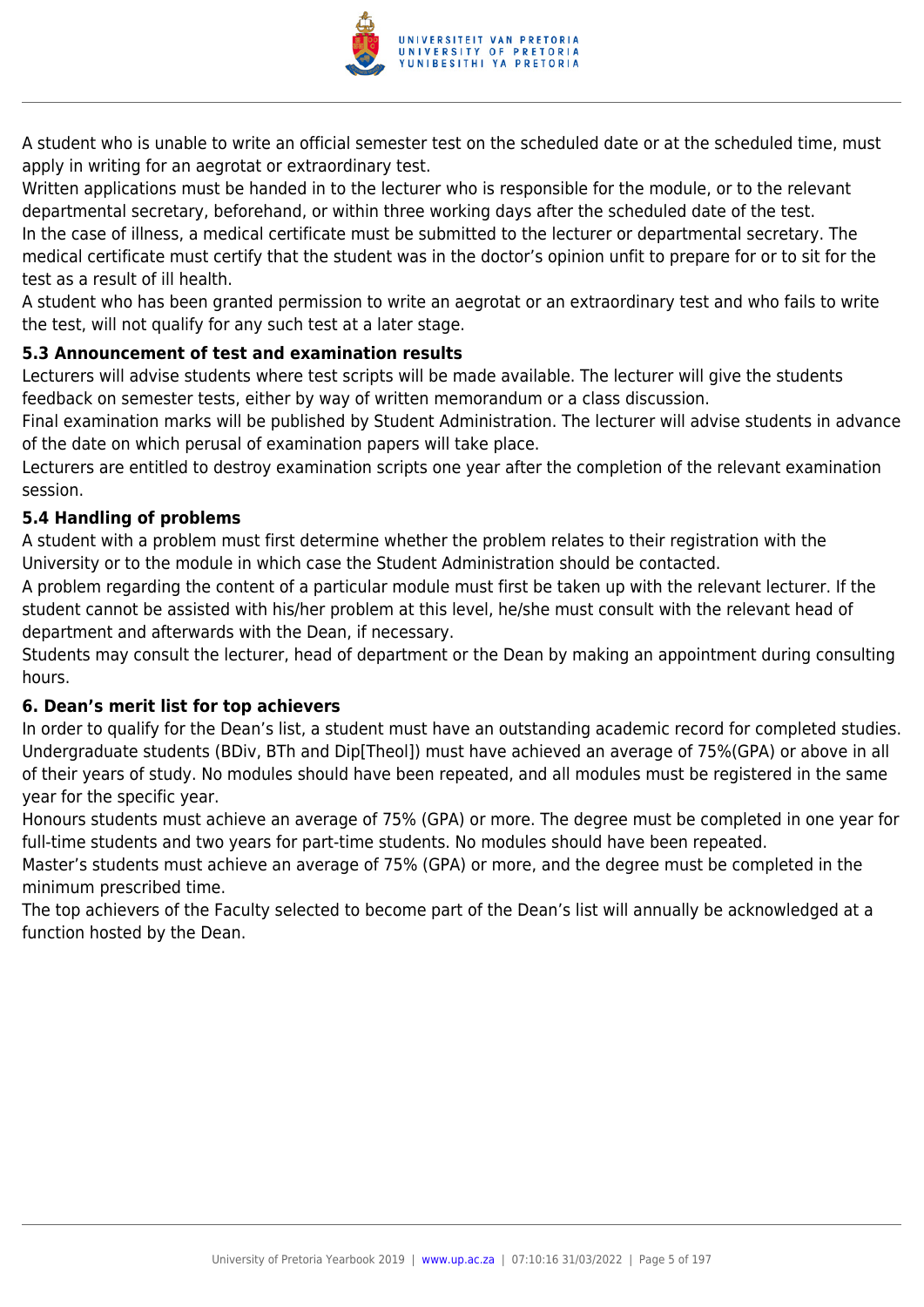

## Undergrad Diploma/Certificate

## **Diploma in Theology (06120003)**

**Minimum duration of study 3** years

## **Programme information**

This programme offers general theological education to students who have passed the National Senior Certificate with admission to Diploma studies. It also provides a basis for denominational programmes, formation and practical training with a view to the ministry.

A fixed curriculum is prescribed.

The student, who registers for this programme, has to submit his or her curriculum to the Programme coordinator for approval at the beginning of each academic year.

The Diploma in Theology comprises the same subjects as for the two degree programmes in Theology and students who perform, may be admitted to postgraduate studies.

## **Admission requirements**

- The following persons will be considered for admission: a candidate who is in possession of a certificate that is deemed by the University to be equivalent to the required Grade 12 certificate with with admission to Diploma studies; a candidate who is a graduate from another tertiary institution or has been granted the status of a graduate of such an institution; and a candidate who is a graduate of another faculty at the University of Pretoria.
- Life Orientation is excluded in the calculation of the APS.

**University of Pretoria website:** [click here](http://www.up.ac.za/theology)

**National Benchmartk Test website:** [click here](http://www.nbt.ac.za)

| <b>Achievement level</b><br><b>English Home Language or English</b><br><b>First Additional Language</b> |          | <b>APS</b>                                 |
|---------------------------------------------------------------------------------------------------------|----------|--------------------------------------------|
| NSC/IEB                                                                                                 | AS Level |                                            |
|                                                                                                         |          | 22<br>(20 - 21 admission based on the NBT) |

## **Other programme-specific information**

#### **Notes**:

- The modules referred to are offered per semester.
- Academic literacy: The following modules must be completed during the first year of study: ALL 110 and ALL 120.
- Computer literacy: The following modules must be completed during the first year of study: AIM 111 and AIM 121.
- If this programme is followed at a seminary or college (in terms of an agreement between such institution and the University of Pretoria), the semester modules must be presented according to the registration period.
- Certain modules are prerequisites for later modules.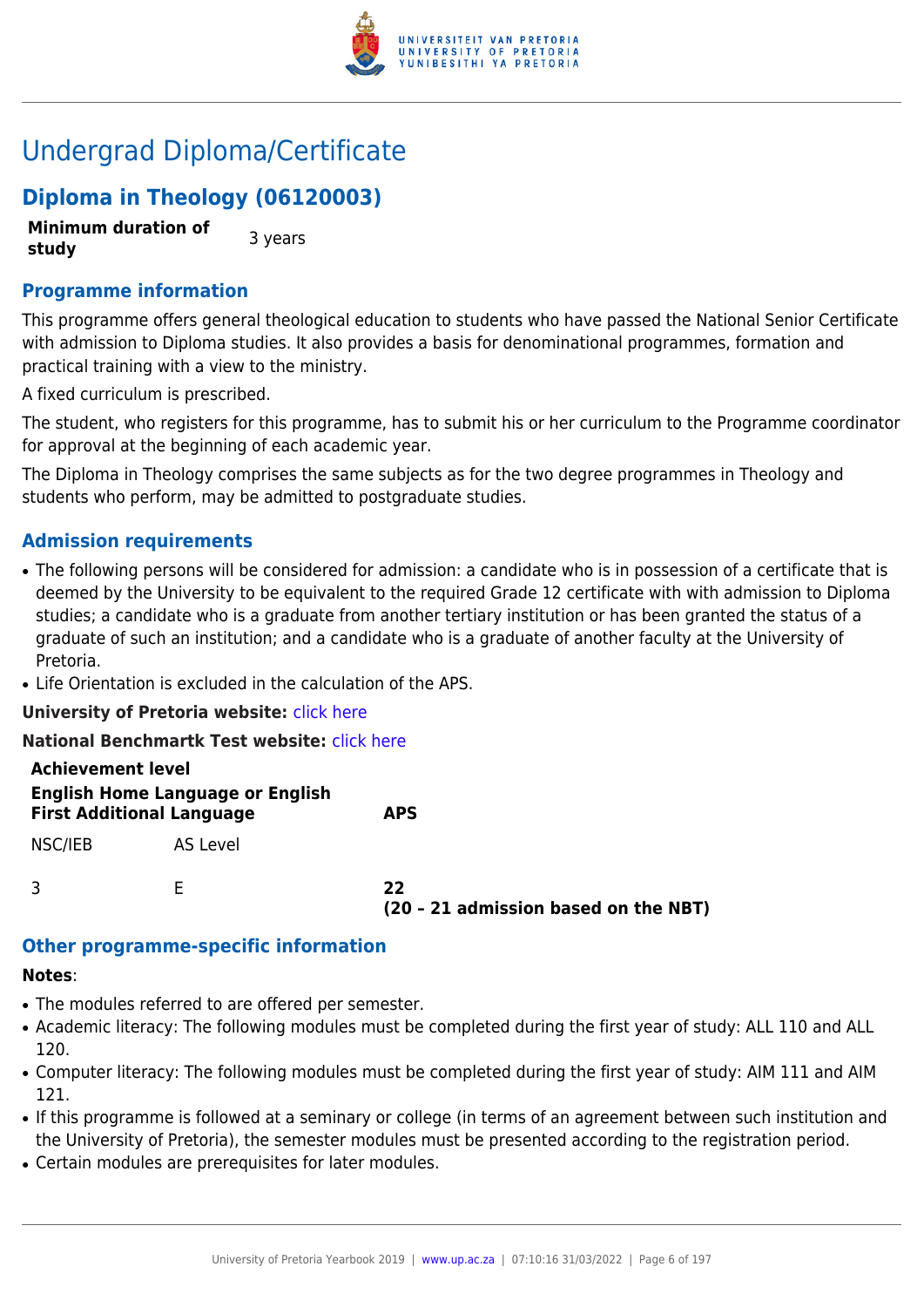

- If a module does not attract enough student registrations to be presented economically, the Dean may decide to withdraw it. Students will be advised in time of such decisions in order to register for an alternative module.
- The timetable of lectures must be consulted.
- A student may, with the consent of the Dean, exceed the number of modules per study year by two semester modules or one year module.

## **Examinations and pass requirements**

#### **Special examinations**

#### See also General Regulations G.12.4 and G.12.6.

A student who complies with all the requirements for the diploma with the exception of a maximum of four quarter modules, two semester modules or one year module, in each of which a combined mark of at least 40% has been obtained, may be admitted to a special examination in the same modules at the end of the following semester.

## **Promotion to next study year**

(i) To be admitted to the second year of study, a student must pass at least eight semester modules, unless the Dean decides otherwise.

(ii) To be admitted to the third year of study, a student must pass at least 21 semester modules, unless the Dean decides otherwise.

#### **Academic exclusion**

The Dean may on recommendation of the relevant faculty committee, exclude a student academically by the cancellation of the registration for that particular year or for the following year, if he or she does not comply with the minimum set requirements. You may appeal against your academic exclusion, but it is advisable to solve any problems as soon as possible. Contact your lecturer as soon as you experience problems with your studies.

## **Pass with distinction**

The diploma is conferred with distinction on a student who obtains an average of 75% (GPA) in all the prescribed modules of the final year provided that not one of the modules had been failed previously and that the programme was completed within the minimum prescribed period.

## **General information**

## **Dean's merit list for top achievers**

In order to qualify for the Dean's list, a student must have an outstanding academic record for completed studies. Undergraduate students (BDiv, BTh and Dip[Theol]) must have achieved an average of 75%(GPA) or above in all of their years of study. No modules should have been repeated, and all modules must be registered in the same year for the specific year.

Honours students must achieve an average of 75% (GPA) or more. The degree must be completed in one year for full-time students and two years for part-time students. No modules should have been repeated.

Master's students must achieve an average of 75% (GPA) or more, and the degree must be completed in the minimum prescribed time.

The top achievers of the Faculty selected to become part of the Dean's list will annually be acknowledged at a function hosted by the Dean.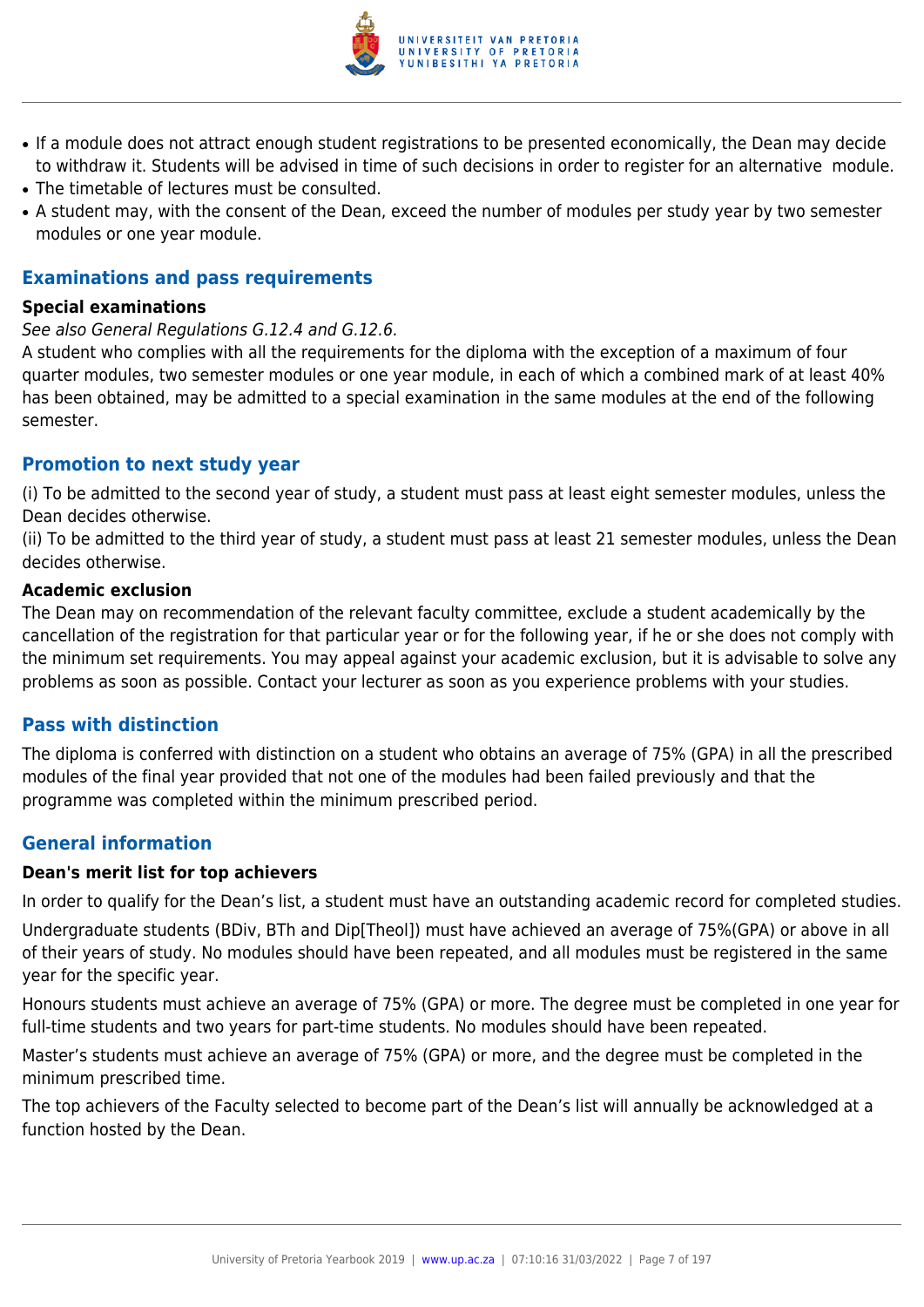

## **Curriculum: Year 1**

Minimum credits: 120

**All** prescribed modules must be taken at first year level.

## **Fundamental modules**

[Academic information management 111](https://www.up.ac.za/faculty-of-education/yearbooks/2019/modules/view/AIM 111) (AIM 111) - Credits: 4.00 [Academic information management 121](https://www.up.ac.za/faculty-of-education/yearbooks/2019/modules/view/AIM 121) (AIM 121) - Credits: 4.00 [Academic literacy 110](https://www.up.ac.za/faculty-of-education/yearbooks/2019/modules/view/ALL 110) (ALL 110) - Credits: 6.00 [Academic literacy for Theology 120](https://www.up.ac.za/faculty-of-education/yearbooks/2019/modules/view/ALL 120) (ALL 120) - Credits: 6.00 [Academic orientation 105](https://www.up.ac.za/faculty-of-education/yearbooks/2019/modules/view/UPO 105) (UPO 105) - Credits: 0.00

## **Core modules**

[Introduction to the world of the Old Testament 114](https://www.up.ac.za/faculty-of-education/yearbooks/2019/modules/view/BYA 114) (BYA 114) - Credits: 10.00 [Introduction to the world of the New Testament 124](https://www.up.ac.za/faculty-of-education/yearbooks/2019/modules/view/BYA 124) (BYA 124) - Credits: 10.00 [Early church to Augustine 114](https://www.up.ac.za/faculty-of-education/yearbooks/2019/modules/view/CHI 114) (CHI 114) - Credits: 10.00 [Introducing dogmatics and Christian ethics 124](https://www.up.ac.za/faculty-of-education/yearbooks/2019/modules/view/DET 124) (DET 124) - Credits: 10.00 [Introducing science of religion and missiology 124](https://www.up.ac.za/faculty-of-education/yearbooks/2019/modules/view/GSW 124) (GSW 124) - Credits: 10.00 [Introducing the New Testament 124](https://www.up.ac.za/faculty-of-education/yearbooks/2019/modules/view/NTW 124) (NTW 124) - Credits: 10.00 [Narratives in the Old Testament 114](https://www.up.ac.za/faculty-of-education/yearbooks/2019/modules/view/OTW 114) (OTW 114) - Credits: 10.00 [Youth ministry 114](https://www.up.ac.za/faculty-of-education/yearbooks/2019/modules/view/PTL 114) (PTL 114) - Credits: 10.00 [Orientation in theology 114](https://www.up.ac.za/faculty-of-education/yearbooks/2019/modules/view/TEO 114) (TEO 114) - Credits: 10.00 [Orientation in theology 124](https://www.up.ac.za/faculty-of-education/yearbooks/2019/modules/view/TEO 124) (TEO 124) - Credits: 10.00

## **Curriculum: Year 2**

Minimum credits: 135

All prescribed modules must be taken at second year level.

## **Core modules**

[Reformation and its legacy in Europe 214](https://www.up.ac.za/faculty-of-education/yearbooks/2019/modules/view/CHI 214) (CHI 214) - Credits: 10.00 [The church in recent history 224](https://www.up.ac.za/faculty-of-education/yearbooks/2019/modules/view/CHI 224) (CHI 224) - Credits: 10.00 [Community engagement 214](https://www.up.ac.za/faculty-of-education/yearbooks/2019/modules/view/CYE 214) (CYE 214) - Credits: 15.00 [Doctrine of humanity, Christology and soteriology 214](https://www.up.ac.za/faculty-of-education/yearbooks/2019/modules/view/DET 214) (DET 214) - Credits: 10.00 [Scripture - its authority and use 224](https://www.up.ac.za/faculty-of-education/yearbooks/2019/modules/view/DET 224) (DET 224) - Credits: 10.00 [Key concepts and topics in Science of religion and missiology 214](https://www.up.ac.za/faculty-of-education/yearbooks/2019/modules/view/GSW 214) (GSW 214) - Credits: 10.00 [Christianity in Third World context 224](https://www.up.ac.za/faculty-of-education/yearbooks/2019/modules/view/GSW 224) (GSW 224) - Credits: 10.00 [Studying the writings of John 214](https://www.up.ac.za/faculty-of-education/yearbooks/2019/modules/view/NTW 214) (NTW 214) - Credits: 10.00 [Studying the writings of Luke 224](https://www.up.ac.za/faculty-of-education/yearbooks/2019/modules/view/NTW 224) (NTW 224) - Credits: 10.00 [Old Testament exegesis and the Early Prophets 214](https://www.up.ac.za/faculty-of-education/yearbooks/2019/modules/view/OTW 214) (OTW 214) - Credits: 10.00 [Studying the poets and apocalyptic literature 224](https://www.up.ac.za/faculty-of-education/yearbooks/2019/modules/view/OTW 224) (OTW 224) - Credits: 10.00 [Pastoral care 214](https://www.up.ac.za/faculty-of-education/yearbooks/2019/modules/view/PTL 214) (PTL 214) - Credits: 10.00 [Word ministry and worship 224](https://www.up.ac.za/faculty-of-education/yearbooks/2019/modules/view/PTL 224) (PTL 224) - Credits: 10.00

## **Curriculum: Final year**

Minimum credits: 120

## **Core Modules**:

All six (6) prescribed first semester core modules to be taken.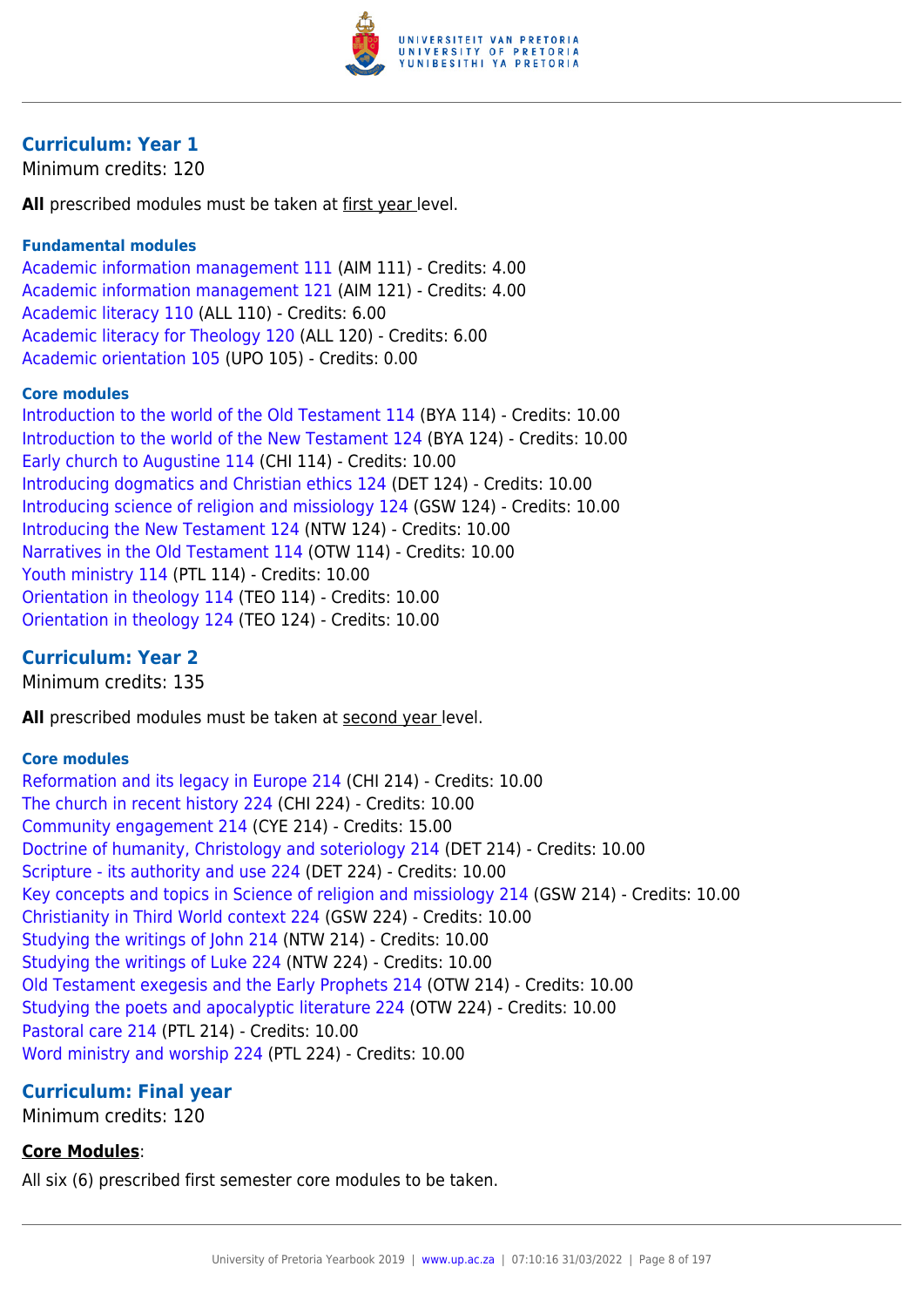

## **Electives:**

All six (6) modules must be taken.

## **Core modules**

[Africa and South Africa in church history 314](https://www.up.ac.za/faculty-of-education/yearbooks/2019/modules/view/CHI 314) (CHI 314) - Credits: 10.00 [Social ethics, ecclesiology and eschatology 314](https://www.up.ac.za/faculty-of-education/yearbooks/2019/modules/view/DET 314) (DET 314) - Credits: 10.00 [Mission in practical perspective 314](https://www.up.ac.za/faculty-of-education/yearbooks/2019/modules/view/GSW 314) (GSW 314) - Credits: 10.00 [Studying Paul as author and theologian 314](https://www.up.ac.za/faculty-of-education/yearbooks/2019/modules/view/NTW 314) (NTW 314) - Credits: 10.00 [Studying the Pentateuch 314](https://www.up.ac.za/faculty-of-education/yearbooks/2019/modules/view/OTW 314) (OTW 314) - Credits: 10.00 [Deaconate and community development 314](https://www.up.ac.za/faculty-of-education/yearbooks/2019/modules/view/PTL 314) (PTL 314) - Credits: 10.00

## **Elective modules**

[Introducing church polity 324](https://www.up.ac.za/faculty-of-education/yearbooks/2019/modules/view/CHI 324) (CHI 324) - Credits: 10.00 [Surveying contemporary trends in Systematic Theology 324](https://www.up.ac.za/faculty-of-education/yearbooks/2019/modules/view/DET 324) (DET 324) - Credits: 10.00 [Church planting in contemporary context 324](https://www.up.ac.za/faculty-of-education/yearbooks/2019/modules/view/GSW 324) (GSW 324) - Credits: 10.00 [Studying the Deutero-Pauline writings 324](https://www.up.ac.za/faculty-of-education/yearbooks/2019/modules/view/NTW 324) (NTW 324) - Credits: 10.00 [Reading and studying a selection from the Prophets 324](https://www.up.ac.za/faculty-of-education/yearbooks/2019/modules/view/OTW 324) (OTW 324) - Credits: 10.00 [Pastoral counselling, liturgy and homiletics 324](https://www.up.ac.za/faculty-of-education/yearbooks/2019/modules/view/PTL 324) (PTL 324) - Credits: 10.00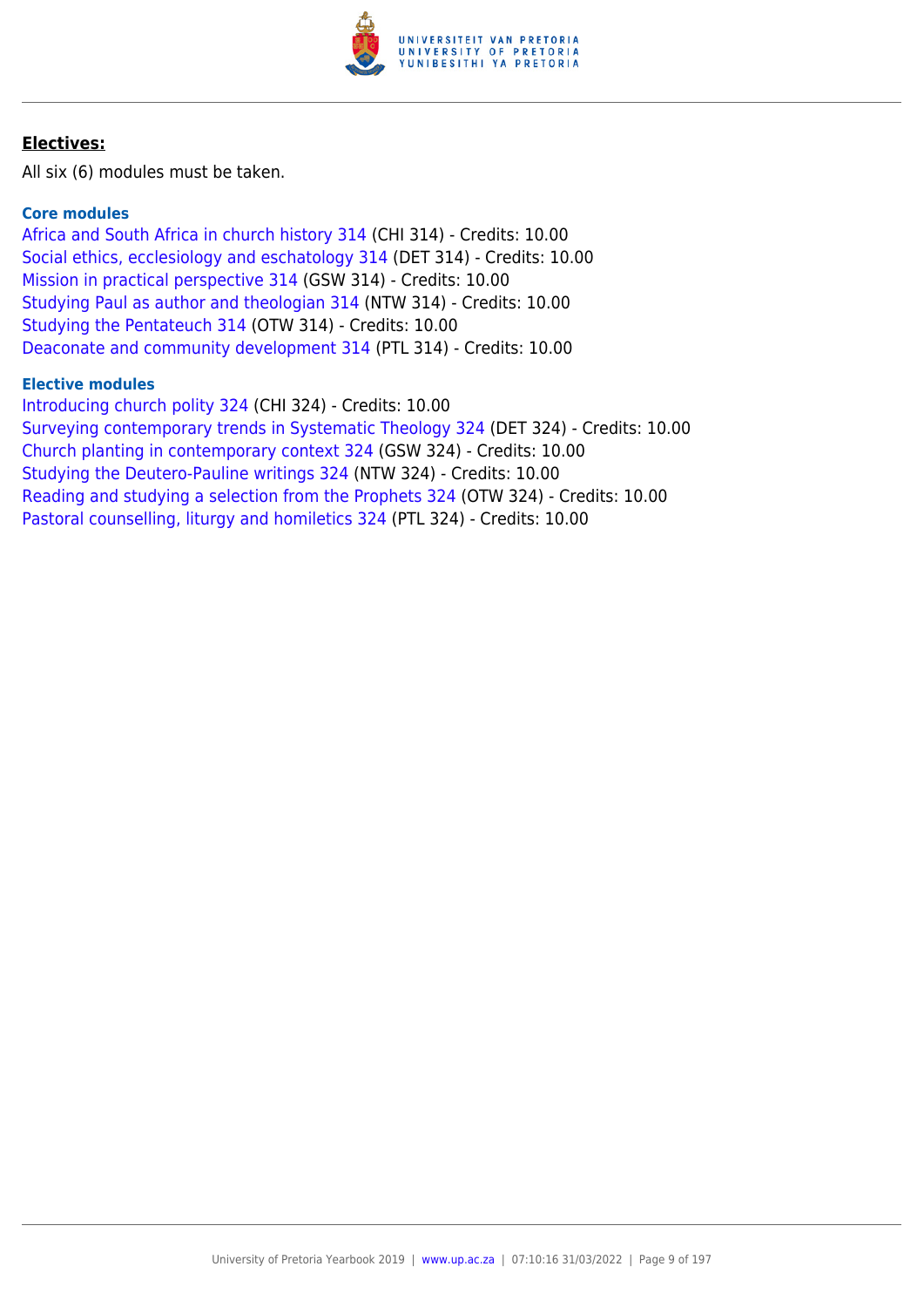

## Undergraduate Degree

## **BDiv (06130005)**

**Minimum duration of study** 4 years

**Programme information**

This programme provides theological training and formation aimed at the needs of churches. It comprises two aspects, namely a general denominational aspect and a specific denominational aspect. The structure of the programme is determined by a balance between the (1) Biblical scientific dimensions, (2) historical and systematic theology and (3) applied dimensions in the field of theology.

The outcome that the programme aims to achieve, is theoretically supported formation aimed at a broad spectrum of ministerial needs. For this purpose certain elements of the programme are presented in partnership with churches that support the programme.

A student who registers for this programme has to submit his or her curriculum to the Dean for approval at the beginning of each year.

## **Admission requirements**

- The following persons will be considered for admission: a candidate who is in possession of a certificate that is deemed by the University to be equivalent to the required Grade 12 certificate with university endorsement; a candidate who is a graduate from another tertiary institution or has been granted the status of a graduate of such an institution; and a candidate who is a graduate of another faculty at the University of Pretoria.
- Life Orientation is excluded in the calculation of the APS.

**University of Pretoria website:** [click here](http://www.up.ac.za/theology) **National Benchmartk Test website:** [click here](http://www.nbt.ac.za)

| <b>Achievement level</b>                                                    |          |                                            |
|-----------------------------------------------------------------------------|----------|--------------------------------------------|
| <b>English Home Language or English</b><br><b>First Additional Language</b> |          | <b>APS</b>                                 |
| NSC/IEB                                                                     | AS Level |                                            |
| 4                                                                           | D        | 25<br>(23 - 24 admission based on the NBT) |

## **Other programme-specific information**

#### **Notes**:

- Academic literacy: The following modules must be completed during the first year of study: ALL 110 (not compulsory if the candidate is exempted on the grounds of the NSC-symbol for English) and ALL 120. All students must pass ALL 120 as part of the prescribed curriculum.
- Computer literacy: The following module must be completed during the first year of study: AIM 101 or AIM 102 (or AIM 111 and AIM 121).
- If an elective module does not attract enough enrolments to be presented economically, the Dean may decide to withdraw it from the offering. Students will be advised in time of such a decision to enable them to register for another module.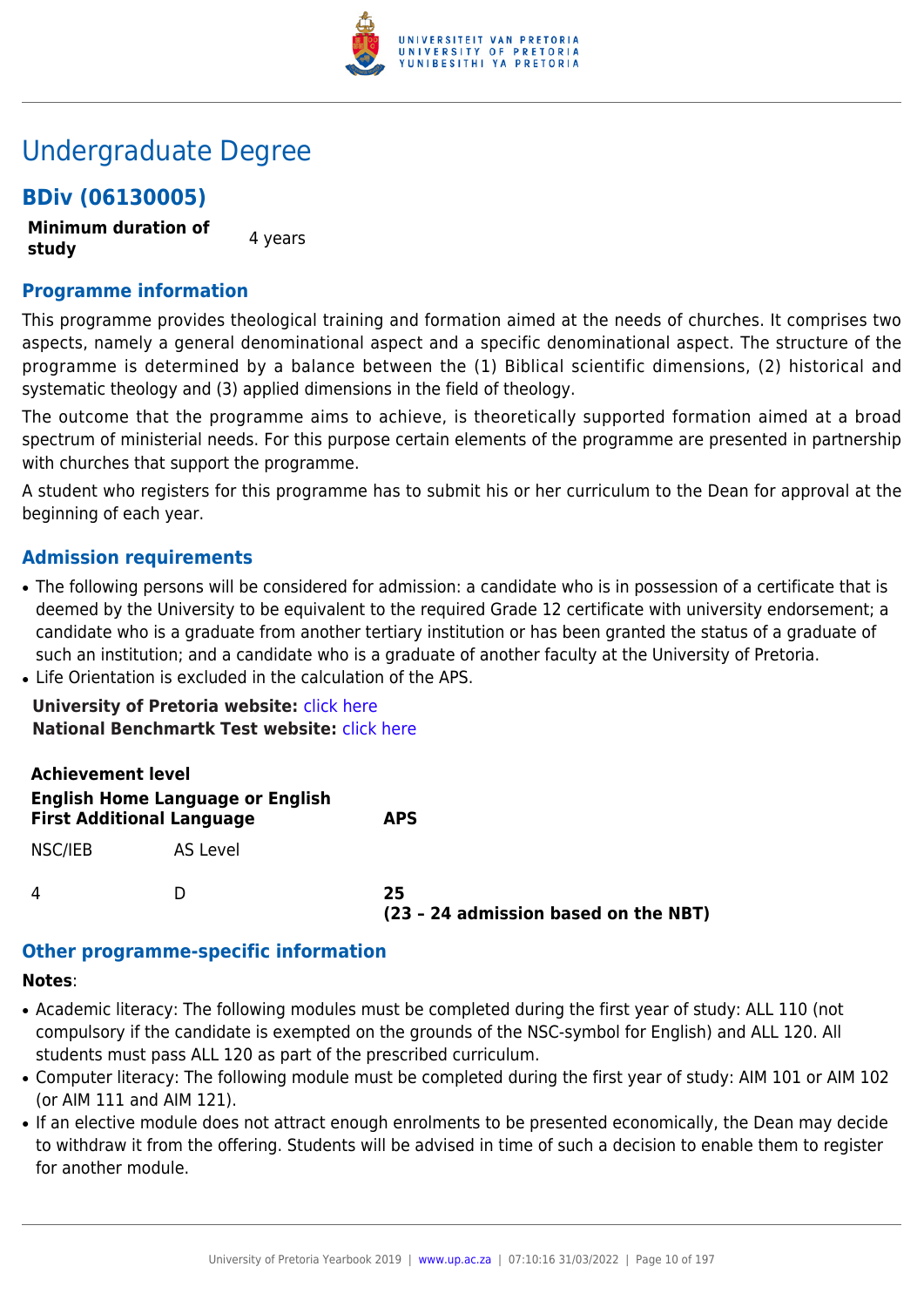

- A student may, with the consent of the Dean, exceed the number of modules per study year by two semester modules or one year module.
- Recognition of modules already passed: A maximum of two semester modules from another faculty will be approved by the Dean, on condition that it is of adequate credit value and not yet presented for a completed degree.
- CYE is not taken into account.
- OST 410 comprises an independent study on a subject in any of the disciplines of the BDiv (excluding Practical Formation) under the supervision of a lecturer of the relevant department.

## **Examinations and pass requirements**

#### **Special examinations**

#### See General Regulations G.12.4 and G.12.6.

A student who complies with all the requirements for the degree with the exception of a maximum of two semester modules or one year module in each of which a combined mark of at least 40% has been obtained, may be admitted to a special examination in the modules concerned at the end of the following semester.

## **Promotion to next study year**

1. To be admitted to the modules of the second year of study, a student must pass at least seven semester modules unless the Dean decides otherwise.

2. To be admitted to the modules of the third year of study, a student has to pass at least 15 semester modules, including Greek 110 and 120 and Hebrew 110 and 120, unless the Dean decides otherwise.

3. To be admitted to the modules of the fourth year of study, a student has to pass 24 semester modules including Greek 210 and 220 and Hebrew 210 and 220, unless the Dean decides otherwise.

#### **Academic exclusion**

The Dean may on recommendation of the relevant faculty committee, exclude a student academically by the cancellation of the registration for that particular year or the next year, if he or she does not comply with the minimum set requirements. You may appeal against academic exclusion.

## **Pass with distinction**

The degree is conferred with distinction on a student who obtains an average of 75% (GPA) in all the prescribed modules of the final year and 75% in the independent study (OST 410), provided that not one of the modules had been failed previously and that the programme was completed within the minimum prescribed period.

## **General information**

#### **Dean's merit list for top achievers**

In order to qualify for the Dean's list, a student must have an outstanding academic record for completed studies.

Undergraduate students (BDiv, BTh and Dip[Theol]) must have achieved an average of 75%(GPA) or above in all of their years of study. No modules should have been repeated, and all modules must be registered in the same year for the specific year.

Honours students must achieve an average of 75% (GPA) or more. The degree must be completed in one year for full-time students and two years for part-time students. No modules should have been repeated.

Master's students must achieve an average of 75% (GPA) or more, and the degree must be completed in the minimum prescribed time.

The top achievers of the Faculty selected to become part of the Dean's list will annually be acknowledged at a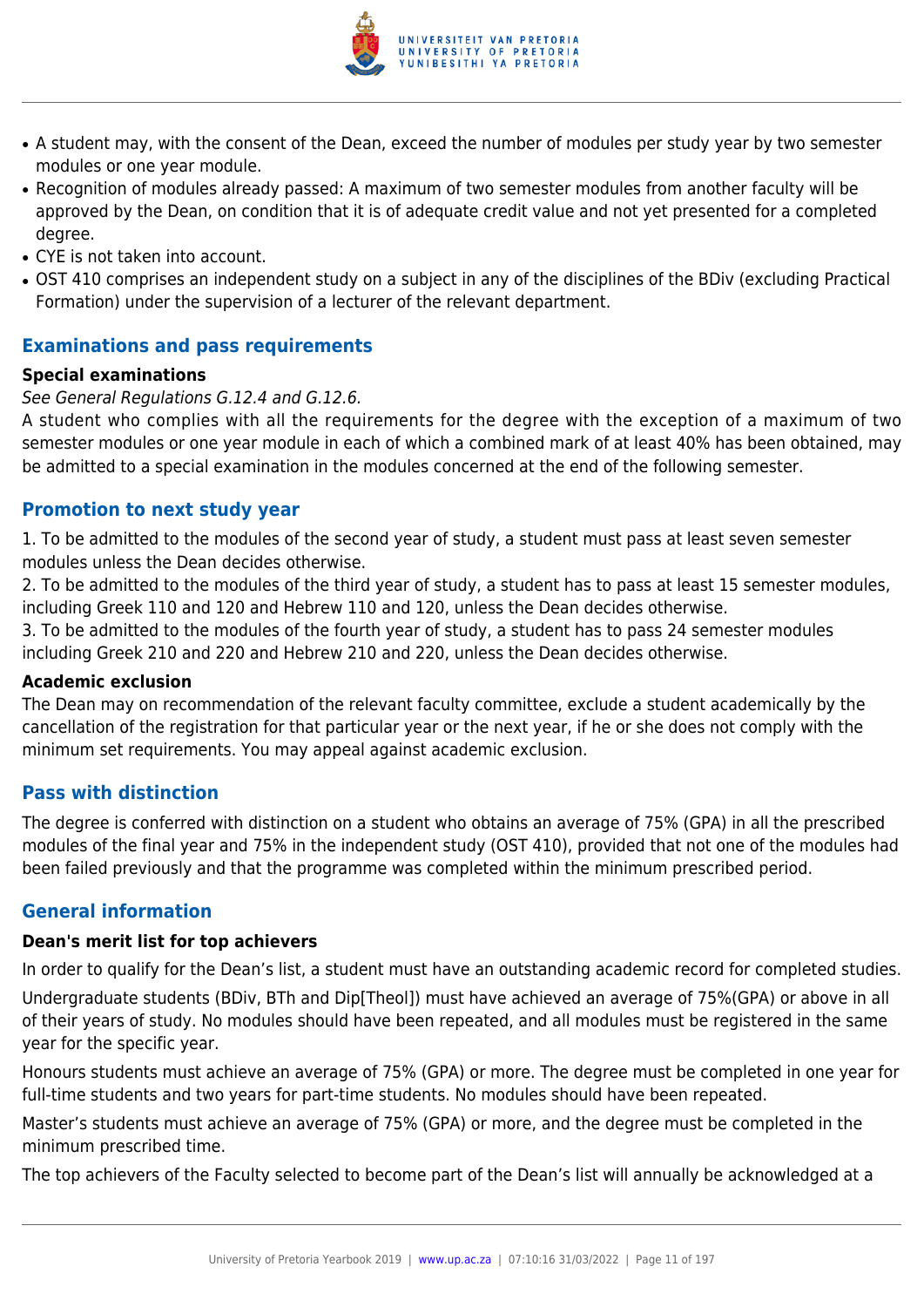

function hosted by the Dean.

## **Curriculum: Year 1**

Minimum credits: 120

#### **Electives:**

The list of electives is an example only, students are not limited to these modules but may select two semester modules from *any* faculty, providing that the requirements for the module are met. Credit value may not exceed 24.

#### **Fundamental modules**

[Academic information management 101](https://www.up.ac.za/faculty-of-education/yearbooks/2019/modules/view/AIM 101) (AIM 101) - Credits: 6.00 [Academic information management 111](https://www.up.ac.za/faculty-of-education/yearbooks/2019/modules/view/AIM 111) (AIM 111) - Credits: 4.00 [Academic information management 121](https://www.up.ac.za/faculty-of-education/yearbooks/2019/modules/view/AIM 121) (AIM 121) - Credits: 4.00 [Academic literacy 110](https://www.up.ac.za/faculty-of-education/yearbooks/2019/modules/view/ALL 110) (ALL 110) - Credits: 6.00 [Academic literacy for Theology 120](https://www.up.ac.za/faculty-of-education/yearbooks/2019/modules/view/ALL 120) (ALL 120) - Credits: 6.00 [Academic orientation 105](https://www.up.ac.za/faculty-of-education/yearbooks/2019/modules/view/UPO 105) (UPO 105) - Credits: 0.00

#### **Core modules**

[The world of the Old Testament 110](https://www.up.ac.za/faculty-of-education/yearbooks/2019/modules/view/BYA 110) (BYA 110) - Credits: 10.00 [The world of the New Testament 120](https://www.up.ac.za/faculty-of-education/yearbooks/2019/modules/view/BYA 120) (BYA 120) - Credits: 10.00 [Greek 110](https://www.up.ac.za/faculty-of-education/yearbooks/2019/modules/view/GRK 110) (GRK 110) - Credits: 12.00 [Greek 120](https://www.up.ac.za/faculty-of-education/yearbooks/2019/modules/view/GRK 120) (GRK 120) - Credits: 12.00 [Hebrew 110](https://www.up.ac.za/faculty-of-education/yearbooks/2019/modules/view/HEB 110) (HEB 110) - Credits: 12.00 [Hebrew 120](https://www.up.ac.za/faculty-of-education/yearbooks/2019/modules/view/HEB 120) (HEB 120) - Credits: 12.00 [Theological orientation 101](https://www.up.ac.za/faculty-of-education/yearbooks/2019/modules/view/TEO 101) (TEO 101) - Credits: 10.00 [Theological orientation 102](https://www.up.ac.za/faculty-of-education/yearbooks/2019/modules/view/TEO 102) (TEO 102) - Credits: 10.00

#### **Elective modules**

[Afrikaans 110](https://www.up.ac.za/faculty-of-education/yearbooks/2019/modules/view/AFR 110) (AFR 110) - Credits: 12.00 [Afrikaans 120](https://www.up.ac.za/faculty-of-education/yearbooks/2019/modules/view/AFR 120) (AFR 120) - Credits: 12.00 [English 110](https://www.up.ac.za/faculty-of-education/yearbooks/2019/modules/view/ENG 110) (ENG 110) - Credits: 12.00 [English 120](https://www.up.ac.za/faculty-of-education/yearbooks/2019/modules/view/ENG 120) (ENG 120) - Credits: 12.00 [Philosophy 110](https://www.up.ac.za/faculty-of-education/yearbooks/2019/modules/view/FIL 110) (FIL 110) - Credits: 12.00 [Philosophy 120](https://www.up.ac.za/faculty-of-education/yearbooks/2019/modules/view/FIL 120) (FIL 120) - Credits: 12.00 [Criminology 110](https://www.up.ac.za/faculty-of-education/yearbooks/2019/modules/view/KRM 110) (KRM 110) - Credits: 12.00 [Criminology 120](https://www.up.ac.za/faculty-of-education/yearbooks/2019/modules/view/KRM 120) (KRM 120) - Credits: 12.00

## **Curriculum: Year 2**

Minimum credits: 120

#### **Core modules**

[Early church 110](https://www.up.ac.za/faculty-of-education/yearbooks/2019/modules/view/CHS 110) (CHS 110) - Credits: 10.00 [Introduction to dogmatics and Christian ethics 120](https://www.up.ac.za/faculty-of-education/yearbooks/2019/modules/view/DCE 120) (DCE 120) - Credits: 10.00 [Greek 210](https://www.up.ac.za/faculty-of-education/yearbooks/2019/modules/view/GRK 210) (GRK 210) - Credits: 16.00 [Greek 220](https://www.up.ac.za/faculty-of-education/yearbooks/2019/modules/view/GRK 220) (GRK 220) - Credits: 16.00 [Introduction to science of religion and missiology 120](https://www.up.ac.za/faculty-of-education/yearbooks/2019/modules/view/GSW 120) (GSW 120) - Credits: 10.00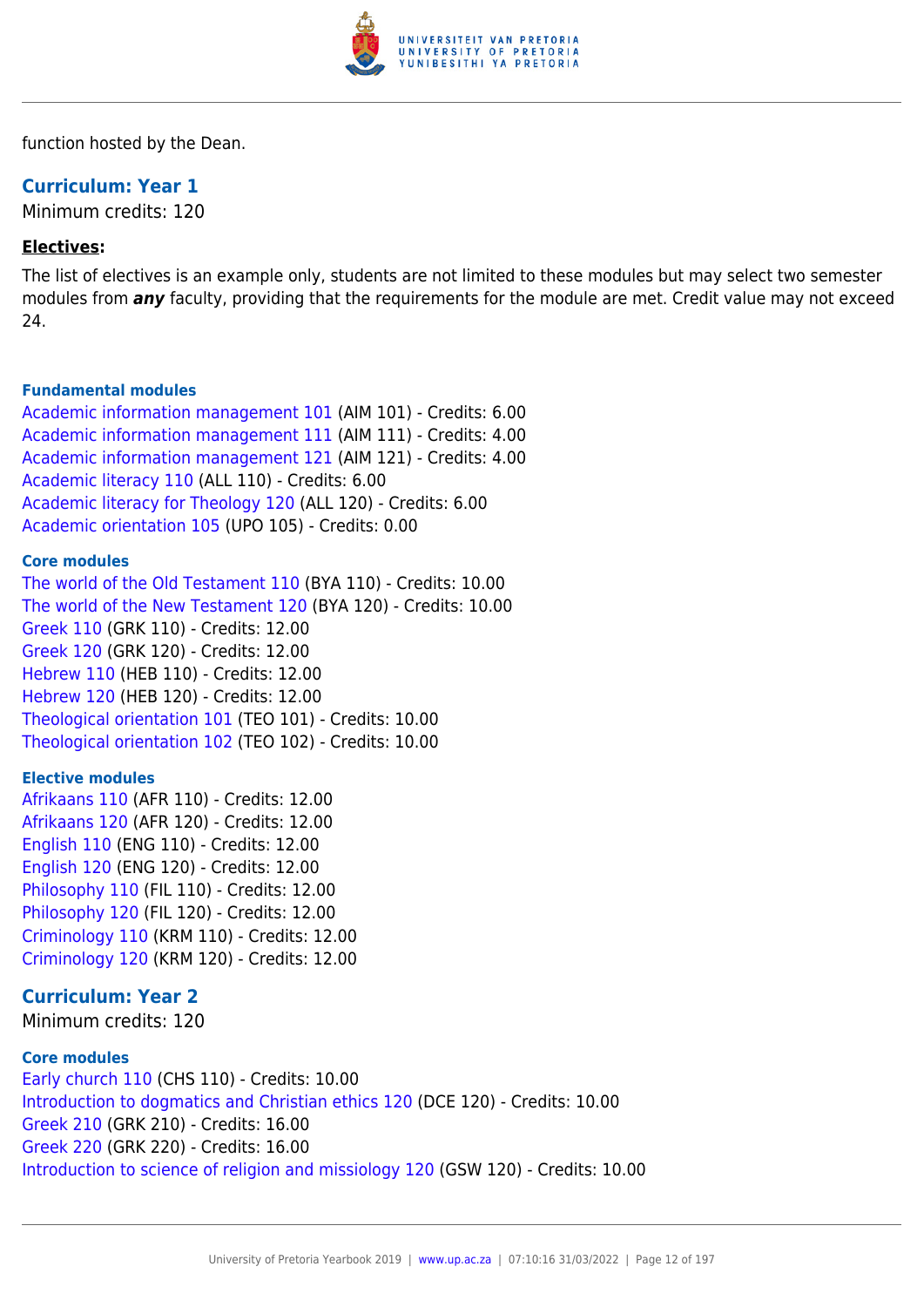

[Hebrew 210](https://www.up.ac.za/faculty-of-education/yearbooks/2019/modules/view/HEB 210) (HEB 210) - Credits: 16.00 [Hebrew 220](https://www.up.ac.za/faculty-of-education/yearbooks/2019/modules/view/HEB 220) (HEB 220) - Credits: 16.00 [Introduction to the New Testament 222](https://www.up.ac.za/faculty-of-education/yearbooks/2019/modules/view/NTW 222) (NTW 222) - Credits: 10.00 [Narratives 221](https://www.up.ac.za/faculty-of-education/yearbooks/2019/modules/view/OTW 221) (OTW 221) - Credits: 10.00 [Youth ministry and Christian education 110](https://www.up.ac.za/faculty-of-education/yearbooks/2019/modules/view/PTH 110) (PTH 110) - Credits: 10.00

## **Curriculum: Year 3**

Minimum credits: 120

## **Core modules**

[Reformation and post-reformation 210](https://www.up.ac.za/faculty-of-education/yearbooks/2019/modules/view/CHS 210) (CHS 210) - Credits: 10.00 [Modern church history 220](https://www.up.ac.za/faculty-of-education/yearbooks/2019/modules/view/CHS 220) (CHS 220) - Credits: 10.00 [Anthropology, Christology and soteriology 210](https://www.up.ac.za/faculty-of-education/yearbooks/2019/modules/view/DCE 210) (DCE 210) - Credits: 10.00 [Scriptural authority and Scriptural use 220](https://www.up.ac.za/faculty-of-education/yearbooks/2019/modules/view/DCE 220) (DCE 220) - Credits: 10.00 [Key concepts and topics in Science of religion and missiology 210](https://www.up.ac.za/faculty-of-education/yearbooks/2019/modules/view/GSW 210) (GSW 210) - Credits: 10.00 [The Christian religion in the Third World 220](https://www.up.ac.za/faculty-of-education/yearbooks/2019/modules/view/GSW 220) (GSW 220) - Credits: 10.00 [Johannine literature 311](https://www.up.ac.za/faculty-of-education/yearbooks/2019/modules/view/NTW 311) (NTW 311) - Credits: 10.00 [Lukan literature 321](https://www.up.ac.za/faculty-of-education/yearbooks/2019/modules/view/NTW 321) (NTW 321) - Credits: 10.00 [Method of exegesis and the Early Prophets 311](https://www.up.ac.za/faculty-of-education/yearbooks/2019/modules/view/OTW 311) (OTW 311) - Credits: 10.00 [Poetical and apocalyptic literature 321](https://www.up.ac.za/faculty-of-education/yearbooks/2019/modules/view/OTW 321) (OTW 321) - Credits: 10.00 [Practical formation 310](https://www.up.ac.za/faculty-of-education/yearbooks/2019/modules/view/PFN 310) (PFN 310) - Credits: 10.00 [Pastoral care in context 210](https://www.up.ac.za/faculty-of-education/yearbooks/2019/modules/view/PTH 210) (PTH 210) - Credits: 10.00 [Liturgy, homiletics and hymnology 220](https://www.up.ac.za/faculty-of-education/yearbooks/2019/modules/view/PTH 220) (PTH 220) - Credits: 10.00

## **Curriculum: Final year**

Minimum credits: 120

Electives:

Five (5) semester modules from the prescribed list

## **Core modules**

[Church history in Africa and South Africa 310](https://www.up.ac.za/faculty-of-education/yearbooks/2019/modules/view/CHS 310) (CHS 310) - Credits: 10.00 [Social ethics, ecclesiology and eschatology 310](https://www.up.ac.za/faculty-of-education/yearbooks/2019/modules/view/DCE 310) (DCE 310) - Credits: 10.00 [Mission in practice 310](https://www.up.ac.za/faculty-of-education/yearbooks/2019/modules/view/GSW 310) (GSW 310) - Credits: 10.00 [Pauline literature 410](https://www.up.ac.za/faculty-of-education/yearbooks/2019/modules/view/NTW 410) (NTW 410) - Credits: 10.00 [Independent study 410](https://www.up.ac.za/faculty-of-education/yearbooks/2019/modules/view/OST 410) (OST 410) - Credits: 30.00 [The Pentateuch 410](https://www.up.ac.za/faculty-of-education/yearbooks/2019/modules/view/OTW 410) (OTW 410) - Credits: 10.00 [Deaconate and community development 310](https://www.up.ac.za/faculty-of-education/yearbooks/2019/modules/view/PTH 310) (PTH 310) - Credits: 10.00

## **Elective modules**

[Church polity 320](https://www.up.ac.za/faculty-of-education/yearbooks/2019/modules/view/CHS 320) (CHS 320) - Credits: 10.00 [Contemporary trends in Systematic Theology 320](https://www.up.ac.za/faculty-of-education/yearbooks/2019/modules/view/DCE 320) (DCE 320) - Credits: 10.00 [Church planting 320](https://www.up.ac.za/faculty-of-education/yearbooks/2019/modules/view/GSW 320) (GSW 320) - Credits: 10.00 [Deutero-Pauline literature 420](https://www.up.ac.za/faculty-of-education/yearbooks/2019/modules/view/NTW 420) (NTW 420) - Credits: 10.00 [Prophets 420](https://www.up.ac.za/faculty-of-education/yearbooks/2019/modules/view/OTW 420) (OTW 420) - Credits: 10.00 [Pastoral counselling 320](https://www.up.ac.za/faculty-of-education/yearbooks/2019/modules/view/PTH 320) (PTH 320) - Credits: 10.00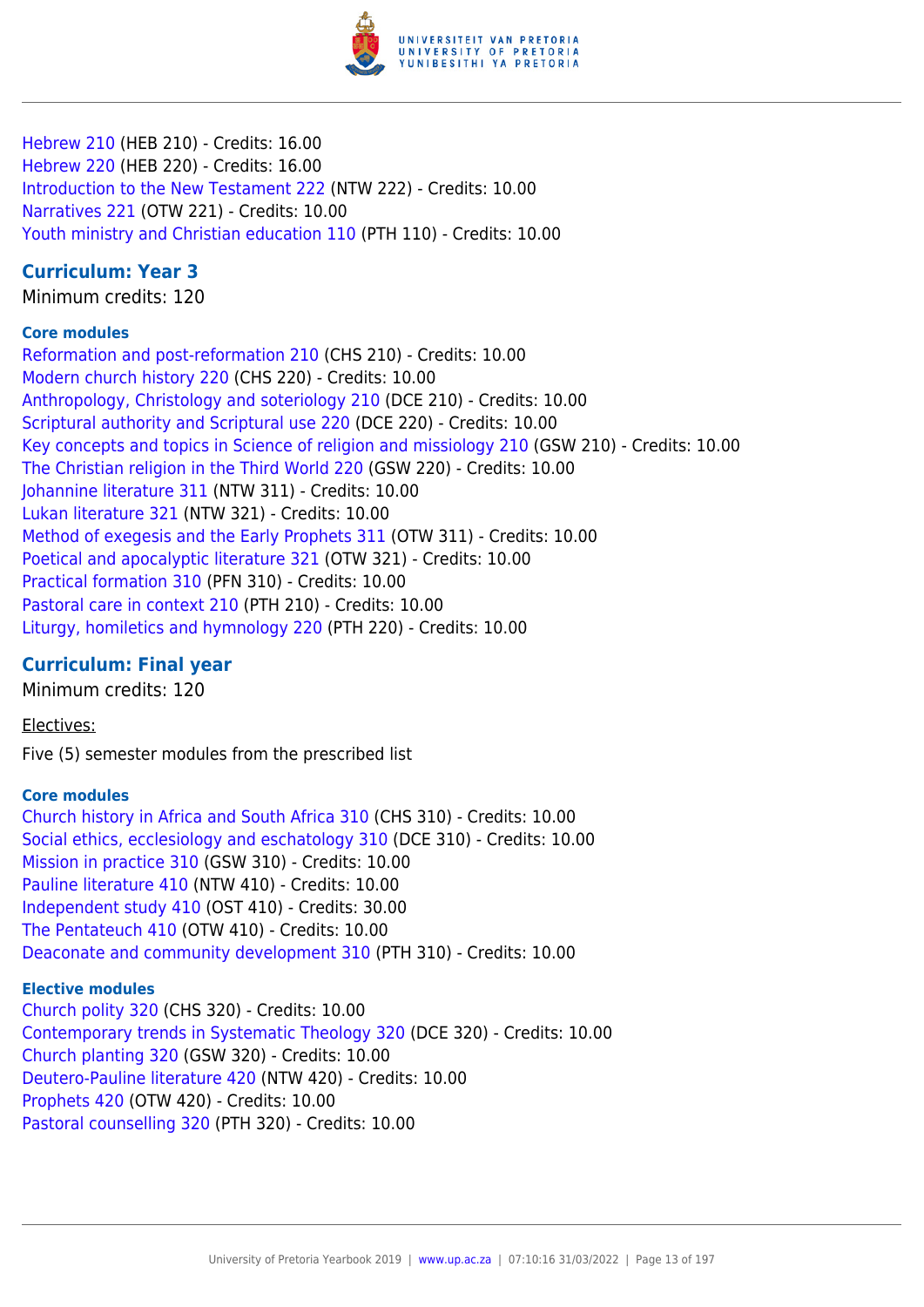

## **BTh (06130006)**

**Minimum duration of study 3** years

## **Programme information**

This programme offers general theological education to students who have passed the National Senior Certificate with admission to degree studies. It also provides a basis for denominational programmes, formation and practical training with a view to the ministry.

A fixed curriculum with very few electives is prescribed. A student who registers for this programme, has to submit his or her curriculum to the Programme Coordinator for approval at the beginning of each academic year.

## **Admission requirements**

- The following persons will be considered for admission: a candidate who is in possession of a certificate that is deemed by the University to be equivalent to the required Grade 12 certificate with university endorsement; a candidate who is a graduate from another tertiary institution or has been granted the status of a graduate of such an institution; and a candidate who is a graduate of another faculty at the University of Pretoria.
- Life Orientation is excluded in the calculation of the APS.

## **University of Pretoria website:** [click here](http://www.up.ac.za/theology)

**National Benchmartk Test website:** [click here](http://www.nbt.ac.za)

| <b>Achievement level</b>                                                    |          |                                            |  |
|-----------------------------------------------------------------------------|----------|--------------------------------------------|--|
| <b>English Home Language or English</b><br><b>First Additional Language</b> |          | <b>APS</b>                                 |  |
| NSC/IEB                                                                     | AS Level |                                            |  |
| 4                                                                           |          | 25<br>(23 - 24 admission based on the NBT) |  |

## **Other programme-specific information**

#### **Notes**:

- The modules referred to are offered per semester.
- Academic literacy: The following modules must be completed during the first year of study: ALL 110 (not compulsory if the candidate is exempted on the grounds of the NSC-symbol for English) and ALL 120. All students must pass ALL 120 as part of the prescribed curriculum.
- Computer literacy: The following modules must be completed during the first year of study: AIM 101 or AIM 102 (AIM 111 and AIM 121).
- If this programme is followed at a seminary or college (in terms of an agreement between such institution and the University of Pretoria), the semester modules must be presented according to the registration period.
- Certain modules are prerequisites to later modules.
- If a module does not attract enough student registrations to be presented economically, the Dean may decide to withdraw it. Students will be advised in time of such decisions in order to register for an alternative module.
- The timetable of lectures must be consulted.
- A student may, with the consent of the Dean, exceed the number of modules per study year by two semester modules or one year module.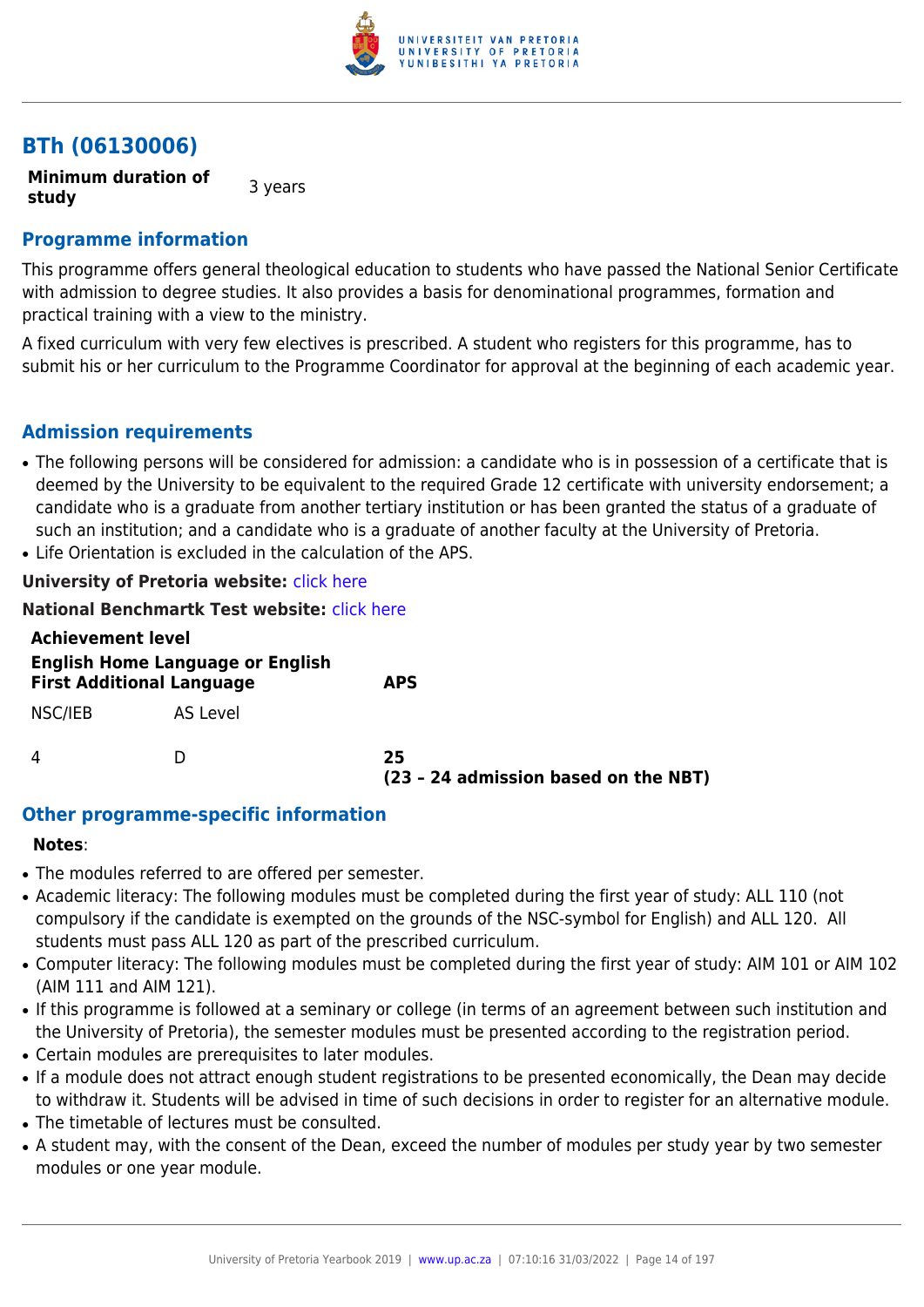

## **Examinations and pass requirements**

## **Special examinations**

#### See General Regulations G.12.4 and G.12.6.

A student who complies with all the requirements for the degree with the exception of a maximum of two semester modules, in each of which a combined mark of at least 40% has been obtained, may be admitted to a special examination in the same modules at the end of the following semester.

## **Promotion to next study year**

(i) To be admitted to the second year of study, a student must pass at least eight semester modules, unless the Dean decides otherwise.

(ii) To be admitted to the third year of study, a student must pass at least 21 semester modules, unless the Dean decides otherwise.

#### **Academic exclusion**

The Dean may on recommendation of the relevant faculty committee, exclude a student academically by the cancellation of the registration for that particular year or for the following year, if he or she does not comply with the minimum requirements. One may appeal against academic exclusion.

## **Pass with distinction**

The degree is conferred with distinction on a student who obtains an average of 75% (GPA) in all the prescribed modules of the final year provided that not one of the modules had been failed previously and that the programme was completed within the minimum prescribed period.

## **Curriculum: Year 1**

Minimum credits: 120

## **Electives**

A semester module from any faculty must be included if necessary.

Minimum credits to be completed at this level:120.

The list of electives is an example only, students are not limited to these modules but may select two semester modules from *any* faculty, providing that the requirements for the module are met.

#### **Fundamental modules**

[Academic information management 101](https://www.up.ac.za/faculty-of-education/yearbooks/2019/modules/view/AIM 101) (AIM 101) - Credits: 6.00 [Academic information management 111](https://www.up.ac.za/faculty-of-education/yearbooks/2019/modules/view/AIM 111) (AIM 111) - Credits: 4.00 [Academic information management 121](https://www.up.ac.za/faculty-of-education/yearbooks/2019/modules/view/AIM 121) (AIM 121) - Credits: 4.00 [Academic literacy 110](https://www.up.ac.za/faculty-of-education/yearbooks/2019/modules/view/ALL 110) (ALL 110) - Credits: 6.00 [Academic literacy for Theology 120](https://www.up.ac.za/faculty-of-education/yearbooks/2019/modules/view/ALL 120) (ALL 120) - Credits: 6.00 [Academic orientation 105](https://www.up.ac.za/faculty-of-education/yearbooks/2019/modules/view/UPO 105) (UPO 105) - Credits: 0.00

#### **Core modules**

[The world of the Old Testament 110](https://www.up.ac.za/faculty-of-education/yearbooks/2019/modules/view/BYA 110) (BYA 110) - Credits: 10.00 [The world of the New Testament 120](https://www.up.ac.za/faculty-of-education/yearbooks/2019/modules/view/BYA 120) (BYA 120) - Credits: 10.00 [Early church 110](https://www.up.ac.za/faculty-of-education/yearbooks/2019/modules/view/CHS 110) (CHS 110) - Credits: 10.00 [Introduction to dogmatics and Christian ethics 120](https://www.up.ac.za/faculty-of-education/yearbooks/2019/modules/view/DCE 120) (DCE 120) - Credits: 10.00 [Introduction to science of religion and missiology 120](https://www.up.ac.za/faculty-of-education/yearbooks/2019/modules/view/GSW 120) (GSW 120) - Credits: 10.00 [Introduction to the New Testament 120](https://www.up.ac.za/faculty-of-education/yearbooks/2019/modules/view/NTW 120) (NTW 120) - Credits: 10.00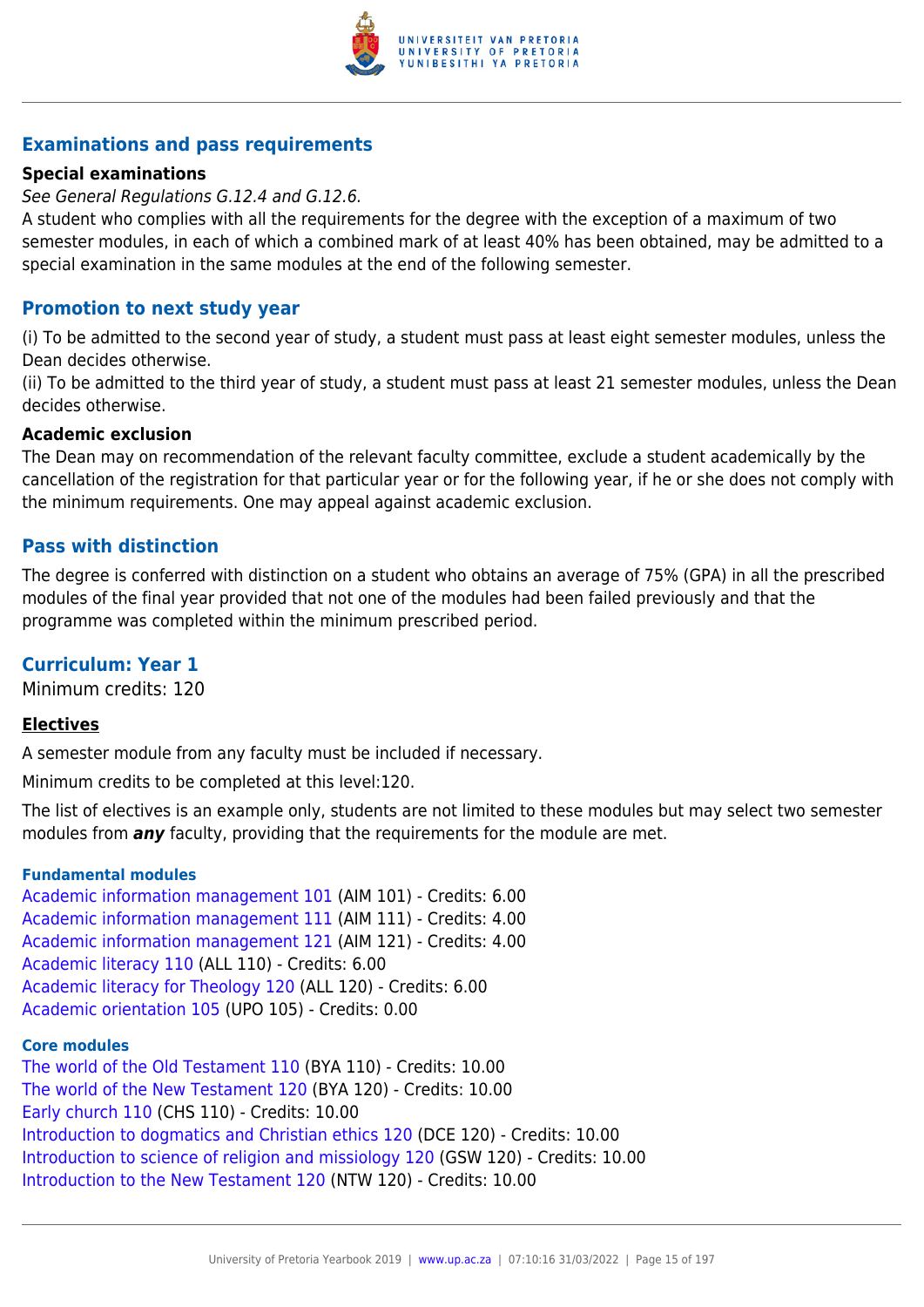

[Narratives 110](https://www.up.ac.za/faculty-of-education/yearbooks/2019/modules/view/OTW 110) (OTW 110) - Credits: 10.00 [Youth ministry and Christian education 110](https://www.up.ac.za/faculty-of-education/yearbooks/2019/modules/view/PTH 110) (PTH 110) - Credits: 10.00 [Theological orientation 101](https://www.up.ac.za/faculty-of-education/yearbooks/2019/modules/view/TEO 101) (TEO 101) - Credits: 10.00 [Theological orientation 102](https://www.up.ac.za/faculty-of-education/yearbooks/2019/modules/view/TEO 102) (TEO 102) - Credits: 10.00

#### **Elective modules**

[English 110](https://www.up.ac.za/faculty-of-education/yearbooks/2019/modules/view/ENG 110) (ENG 110) - Credits: 12.00 [English 120](https://www.up.ac.za/faculty-of-education/yearbooks/2019/modules/view/ENG 120) (ENG 120) - Credits: 12.00 [Philosophy 110](https://www.up.ac.za/faculty-of-education/yearbooks/2019/modules/view/FIL 110) (FIL 110) - Credits: 12.00 [Philosophy 120](https://www.up.ac.za/faculty-of-education/yearbooks/2019/modules/view/FIL 120) (FIL 120) - Credits: 12.00 [Sociology 110](https://www.up.ac.za/faculty-of-education/yearbooks/2019/modules/view/SOC 110) (SOC 110) - Credits: 12.00 [Sociology 120](https://www.up.ac.za/faculty-of-education/yearbooks/2019/modules/view/SOC 120) (SOC 120) - Credits: 12.00

## **Curriculum: Year 2**

Minimum credits: 135

## **Core modules**

[Reformation and post-reformation 210](https://www.up.ac.za/faculty-of-education/yearbooks/2019/modules/view/CHS 210) (CHS 210) - Credits: 10.00 [Modern church history 220](https://www.up.ac.za/faculty-of-education/yearbooks/2019/modules/view/CHS 220) (CHS 220) - Credits: 10.00 [Community engagement 210](https://www.up.ac.za/faculty-of-education/yearbooks/2019/modules/view/CYE 210) (CYE 210) - Credits: 15.00 [Anthropology, Christology and soteriology 210](https://www.up.ac.za/faculty-of-education/yearbooks/2019/modules/view/DCE 210) (DCE 210) - Credits: 10.00 [Scriptural authority and Scriptural use 220](https://www.up.ac.za/faculty-of-education/yearbooks/2019/modules/view/DCE 220) (DCE 220) - Credits: 10.00 [Key concepts and topics in Science of religion and missiology 210](https://www.up.ac.za/faculty-of-education/yearbooks/2019/modules/view/GSW 210) (GSW 210) - Credits: 10.00 [The Christian religion in the Third World 220](https://www.up.ac.za/faculty-of-education/yearbooks/2019/modules/view/GSW 220) (GSW 220) - Credits: 10.00 [Studying John 210](https://www.up.ac.za/faculty-of-education/yearbooks/2019/modules/view/NTW 210) (NTW 210) - Credits: 10.00 [Studying Luke-Acts 220](https://www.up.ac.za/faculty-of-education/yearbooks/2019/modules/view/NTW 220) (NTW 220) - Credits: 10.00 [Exegetical method and the Early Prophets 210](https://www.up.ac.za/faculty-of-education/yearbooks/2019/modules/view/OTW 210) (OTW 210) - Credits: 10.00 [Poets and apocalyptic literature 220](https://www.up.ac.za/faculty-of-education/yearbooks/2019/modules/view/OTW 220) (OTW 220) - Credits: 10.00 [Pastoral care in context 210](https://www.up.ac.za/faculty-of-education/yearbooks/2019/modules/view/PTH 210) (PTH 210) - Credits: 10.00 [Liturgy, homiletics and hymnology 220](https://www.up.ac.za/faculty-of-education/yearbooks/2019/modules/view/PTH 220) (PTH 220) - Credits: 10.00

## **Curriculum: Final year**

Minimum credits: 120

## **Core modules**

[Church history in Africa and South Africa 310](https://www.up.ac.za/faculty-of-education/yearbooks/2019/modules/view/CHS 310) (CHS 310) - Credits: 10.00 [Church polity 320](https://www.up.ac.za/faculty-of-education/yearbooks/2019/modules/view/CHS 320) (CHS 320) - Credits: 10.00 [Social ethics, ecclesiology and eschatology 310](https://www.up.ac.za/faculty-of-education/yearbooks/2019/modules/view/DCE 310) (DCE 310) - Credits: 10.00 [Contemporary trends in Systematic Theology 320](https://www.up.ac.za/faculty-of-education/yearbooks/2019/modules/view/DCE 320) (DCE 320) - Credits: 10.00 [Mission in practice 310](https://www.up.ac.za/faculty-of-education/yearbooks/2019/modules/view/GSW 310) (GSW 310) - Credits: 10.00 [Church planting 320](https://www.up.ac.za/faculty-of-education/yearbooks/2019/modules/view/GSW 320) (GSW 320) - Credits: 10.00 [Studying Paul 310](https://www.up.ac.za/faculty-of-education/yearbooks/2019/modules/view/NTW 310) (NTW 310) - Credits: 10.00 [Studying the Deutero-Pauline letters 320](https://www.up.ac.za/faculty-of-education/yearbooks/2019/modules/view/NTW 320) (NTW 320) - Credits: 10.00 [The Pentateuch 310](https://www.up.ac.za/faculty-of-education/yearbooks/2019/modules/view/OTW 310) (OTW 310) - Credits: 10.00 [Selection from the Prophets 320](https://www.up.ac.za/faculty-of-education/yearbooks/2019/modules/view/OTW 320) (OTW 320) - Credits: 10.00 [Deaconate and community development 310](https://www.up.ac.za/faculty-of-education/yearbooks/2019/modules/view/PTH 310) (PTH 310) - Credits: 10.00 [Pastoral counselling 320](https://www.up.ac.za/faculty-of-education/yearbooks/2019/modules/view/PTH 320) (PTH 320) - Credits: 10.00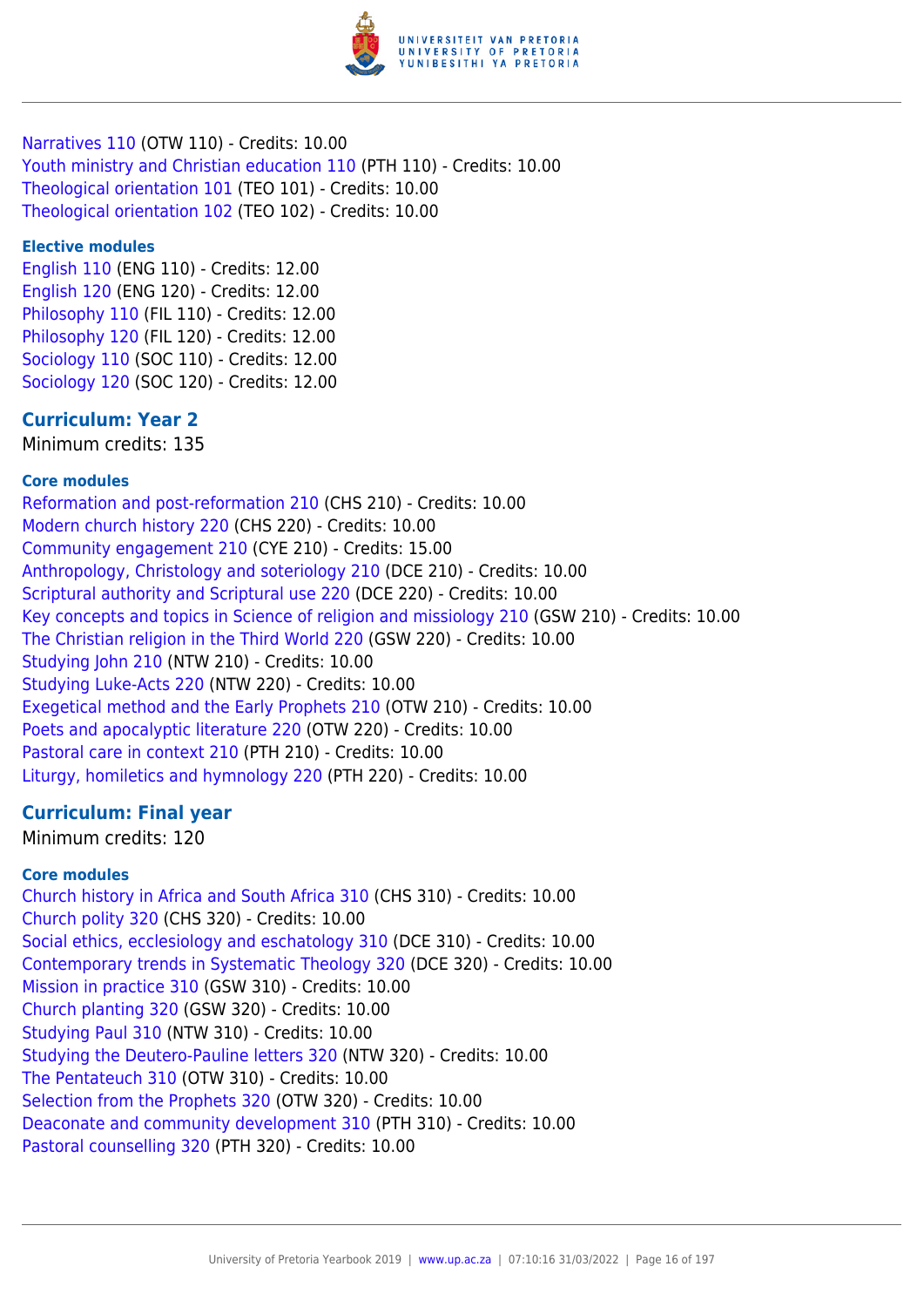

## Postgrad Diploma/Certificate

## **Postgraduate Diploma Theology (06220030)**

**Minimum duration of study** 1 year

## **Programme information**

The PGDip (Theology) programme offers admission to postgraduate theological studies to those candidates who already have a three-year non-theological tertiary qualification which is equivalent to a bachelor's degree. It presents an opportunity to be educated in the application of Theology with a view to certain ministries, occupations or community life. The PGDip (Theology) grants access to further postgraduate studies in theology.

## **Other programme-specific information**

## **One of the following curriculum options must be selected**

- **Option A**: All of the first six introductory modules of the respective subjects from the three subject groups (six modules in total).
- Option B: Three modules (two of which are first introductory modules) from one subject group, as well as three initial introductory modules from the other two subject groups.
- Option C: Four modules from one subject group, as well as a first introductory module each from the other two subject groups (i.e., six modules in total).

The subject groups, subjects and modules are as follows:

Group Biblical Studies Old Testament Studies OTW 771: Introduction to Old Testament studies I OTW 772: Introduction to Old Testament studies II

New Testament Studies NTW 771: Introduction to New Testament studies I NTW 772: Introduction to New Testament studies II

Group History-Systematics

Dogmatics and Christian Ethics

DCE 771: Introduction to Dogmatics and Christian Ethics I

DCE 772: Introduction to Dogmatics and Christian Ethics II

Church History and Church Polity

KGS 771: Introduction to Church History and Church Polity I KGS 772: Introduction to Church History and Church Polity II

## Group Applied Theology

Science of Religion and Missiology

GSW 771: Introduction to science of religion and missiology I GSW 772: Introduction to science of religion and missiology II

Practical Theology

PRT 771: Introduction to Practical Theology I

PRT 772: Introduction to Practical Theology II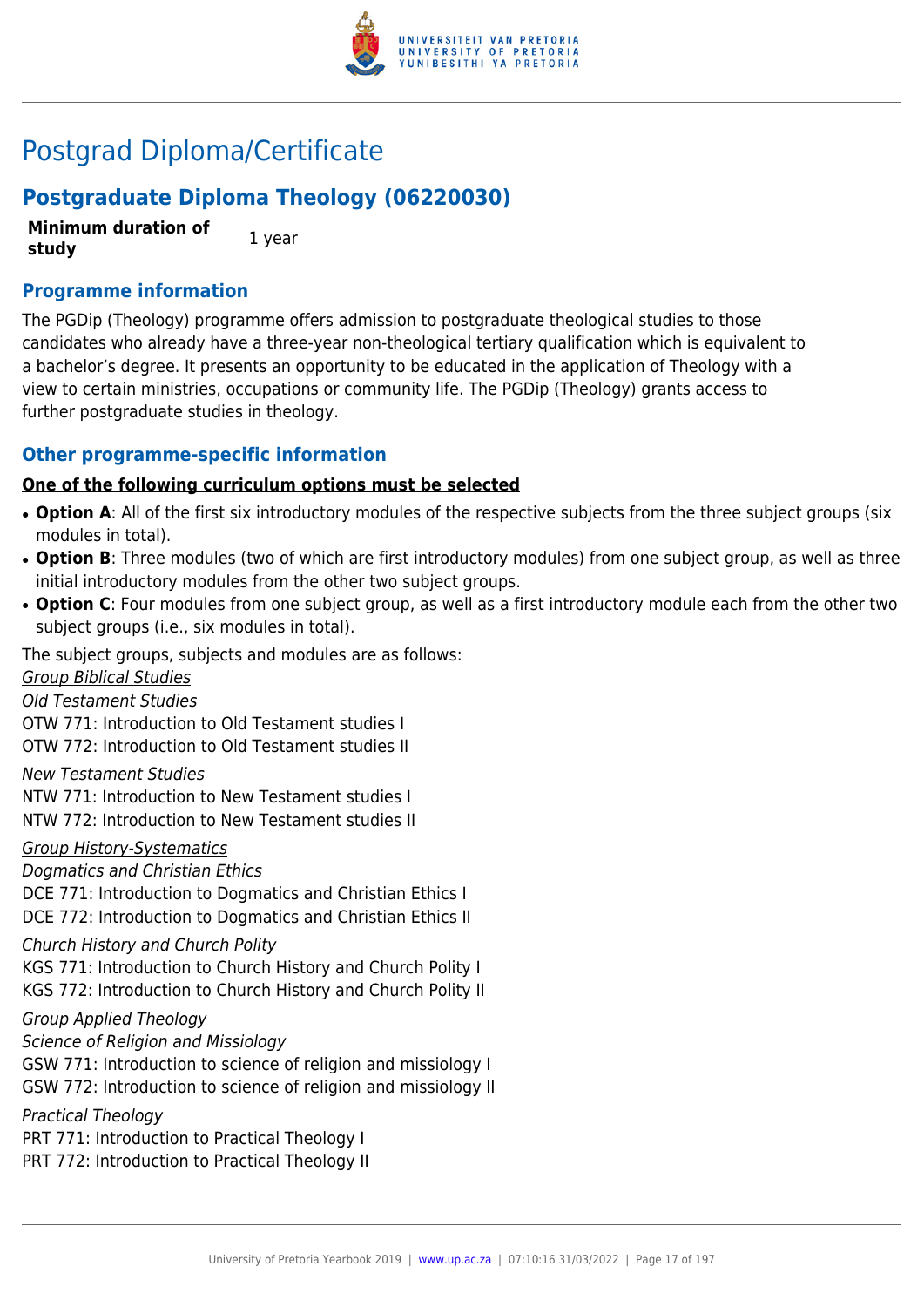

(Each module: 15 credits) TEO 767 Research report (30 credits)

## **Examinations and pass requirements**

Each module is concluded with an examination.

## **Research information**

For the PGDip (Theology) to be conferred with distinction, a student has to obtain at least a GPA of 75% in all six selected modules, as well as in the mini-dissertation.

## **Curriculum: Final year**

Minimum credits: 120

#### **Core modules**

[Research essay: Theology 767](https://www.up.ac.za/faculty-of-education/yearbooks/2019/modules/view/TEO 767) (TEO 767) - Credits: 30.00

#### **Elective modules**

[Introduction to Dogmatics and Christian ethics I 771](https://www.up.ac.za/faculty-of-education/yearbooks/2019/modules/view/DCE 771) (DCE 771) - Credits: 15.00 [Introduction to Dogmatics and Christian ethics II 772](https://www.up.ac.za/faculty-of-education/yearbooks/2019/modules/view/DCE 772) (DCE 772) - Credits: 15.00 [Introduction to science of religion and missiology I 771](https://www.up.ac.za/faculty-of-education/yearbooks/2019/modules/view/GSW 771) (GSW 771) - Credits: 15.00 [Introduction to science of religion and missiology II 772](https://www.up.ac.za/faculty-of-education/yearbooks/2019/modules/view/GSW 772) (GSW 772) - Credits: 15.00 [Introduction to church history and church polity I 771](https://www.up.ac.za/faculty-of-education/yearbooks/2019/modules/view/KGS 771) (KGS 771) - Credits: 15.00 [Introduction to church history and church polity II 772](https://www.up.ac.za/faculty-of-education/yearbooks/2019/modules/view/KGS 772) (KGS 772) - Credits: 15.00 [Introduction to New Testament studies I 771](https://www.up.ac.za/faculty-of-education/yearbooks/2019/modules/view/NTW 771) (NTW 771) - Credits: 15.00 [Introduction to New Testament studies II 772](https://www.up.ac.za/faculty-of-education/yearbooks/2019/modules/view/NTW 772) (NTW 772) - Credits: 15.00 [Introduction Old Testament studies I 771](https://www.up.ac.za/faculty-of-education/yearbooks/2019/modules/view/OTW 771) (OTW 771) - Credits: 15.00 [Introduction Old Testament studies II 772](https://www.up.ac.za/faculty-of-education/yearbooks/2019/modules/view/OTW 772) (OTW 772) - Credits: 15.00 [Introduction to practical theology I 771](https://www.up.ac.za/faculty-of-education/yearbooks/2019/modules/view/PRT 771) (PRT 771) - Credits: 15.00 [Introduction to practical theology II 772](https://www.up.ac.za/faculty-of-education/yearbooks/2019/modules/view/PRT 772) (PRT 772) - Credits: 15.00

## **Postgraduate Diploma Theology and Ministry (06220002)**

**Minimum duration of study** 1 year

## **Programme information**

The Postgraduate Diploma (Theology and Ministry) aims to offer advanced theological knowledge and practical skills that meet the needs of the ministry. Church-specific training and formation are offered in co-operation with the church partners involved.

## **Admission requirements**

Subject to General Regulations, the three year BTh or four year BDiv degree, or a qualification on at least SAQF Level 7, is required for admission.

## **Additional requirements**

Subject to General Regulations, the three year BTh or four year BDiv degree, or a qualification on at least SAQF Level 7, is required for admission.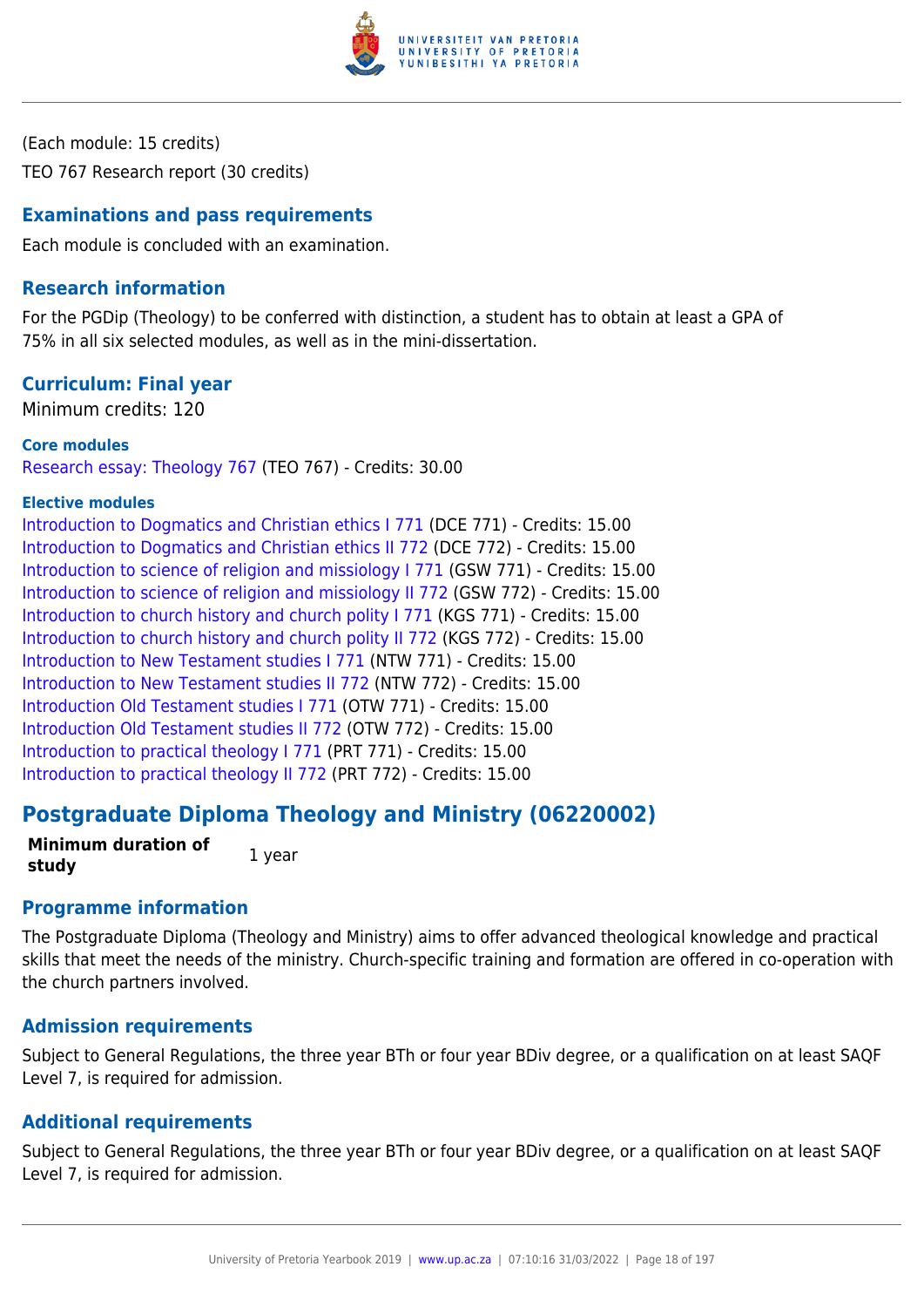

## **Examinations and pass requirements**

- i. Examinations are scheduled according to the examination timetable set by the Dean.
- ii. The supplementary examinations will take place according to a timetable set by the Dean.
- iii. A student will be allowed to a supplementary examination in a maximum of three modules. The examination will take place according to a timetable set by the Dean.

## **Pass with distinction**

The diploma is conferred with distinction on a student who obtains a weighted average of 75% (GPA) in all the prescribed modules provided that not one module had been failed previously and that the programme was completed within the minimum prescribed period.

## **Curriculum: Final year**

Minimum credits: 120

**All** modules must be taken

#### **Core modules**

[Dogmatics and Christian ethics 760](https://www.up.ac.za/faculty-of-education/yearbooks/2019/modules/view/DCE 760) (DCE 760) - Credits: 20.00 [Science of religion and missiology 760](https://www.up.ac.za/faculty-of-education/yearbooks/2019/modules/view/GSW 760) (GSW 760) - Credits: 20.00 [Church history and church polity 760](https://www.up.ac.za/faculty-of-education/yearbooks/2019/modules/view/KGS 760) (KGS 760) - Credits: 20.00 [New Testament studies 760](https://www.up.ac.za/faculty-of-education/yearbooks/2019/modules/view/NTW 760) (NTW 760) - Credits: 20.00 [Old Testament studies 760](https://www.up.ac.za/faculty-of-education/yearbooks/2019/modules/view/OTW 760) (OTW 760) - Credits: 20.00 [Practical theology 760](https://www.up.ac.za/faculty-of-education/yearbooks/2019/modules/view/PRT 760) (PRT 760) - Credits: 20.00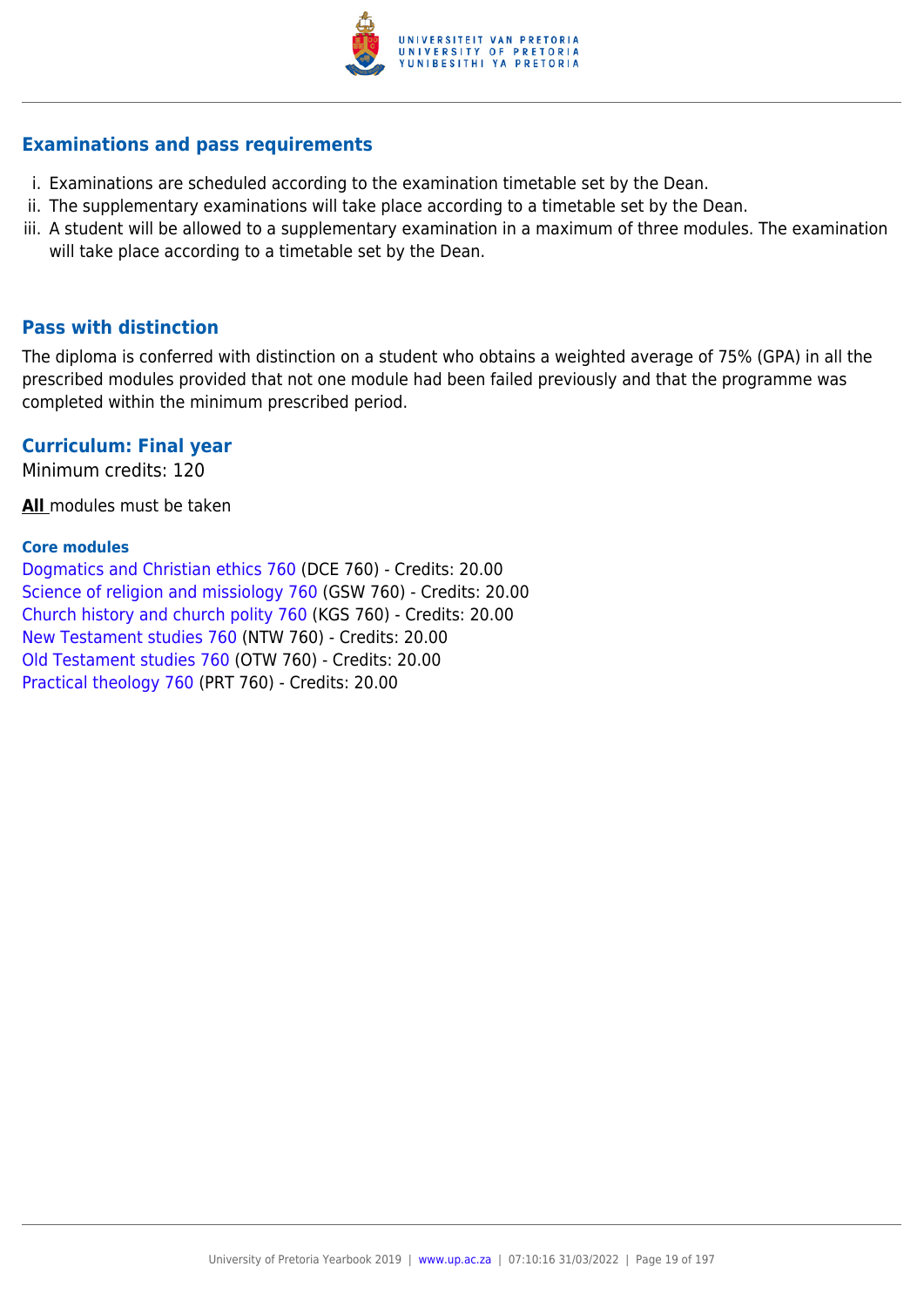

## **Honours**

## **BThHons Church History and Church Polity (06246022)**

**Minimum duration of study** 1 year

## **Programme information**

The purpose of this programme is to provide qualifying students the opportunity to obtain specialised knowledge, skills and applied competence on a first postgraduate level in a particular field or fields of Theology.

The BThHons is conferred on a student if the student has complied with the following minimum period of study: One academic year after the qualification has been obtained by virtue of which admission to the study has been granted.

Also refer to General Regulation G.22.

## **Admission requirements**

Subject to the stipulations of General Regulations G.1.3, G.16 and G.62, a candidate must be in possession of the three year BTh degree or a three year BA (Theology) degree or an equivalent qualification (as denoted by the Faculty Council) for admission to the BThHons degree studies.

(i) The subject that is selected (except in the case of Theological Studies), should correlate with one of the majors of the preceding degree if its curricular structure provided for majors. If the preceding degree's structure did not allow for majors the programme manager must approve the selected field of study.

(ii) Hebrew at 100 level, if Old Testament Studies 731 is chosen.

(iii) Greek at 100 level, if New Testament Studies 731 is chosen.

(iv) Candidates who completed the Diploma in Theology as well as accredited three-year diplomas in Theology (offered by recognised private theological institutions), with an average minimum of 60% in the final year, may apply. Admission will be granted after assessment by the relevant head of department and upon the recommendation of the Dean with the approval of the Senate.

(v) In special cases the Dean, in consultation with the head of department, may approve specific fundamental elements, which must be completed successfully before admission will be considered.

## **Other programme-specific information**

**Note:** The attendance component and the reading component are determined in consultation with the relevant head of department.

## **Examinations and pass requirements**

## **Examination regulations applicable to honours degrees in the faculty**

A student may not sit for an examination for the honours degree more than twice in the same module, subject to exceptions approved by the Dean, on the recommendation of the relevant head of department. A percentage mark is given provided that the passmark is at least 50% and at least 75% as a pass with distinction.

## **Research information**

## **Article for publication**

Unless Senate, on the recommendation of the supervisor, decides otherwise, a student, before or on submission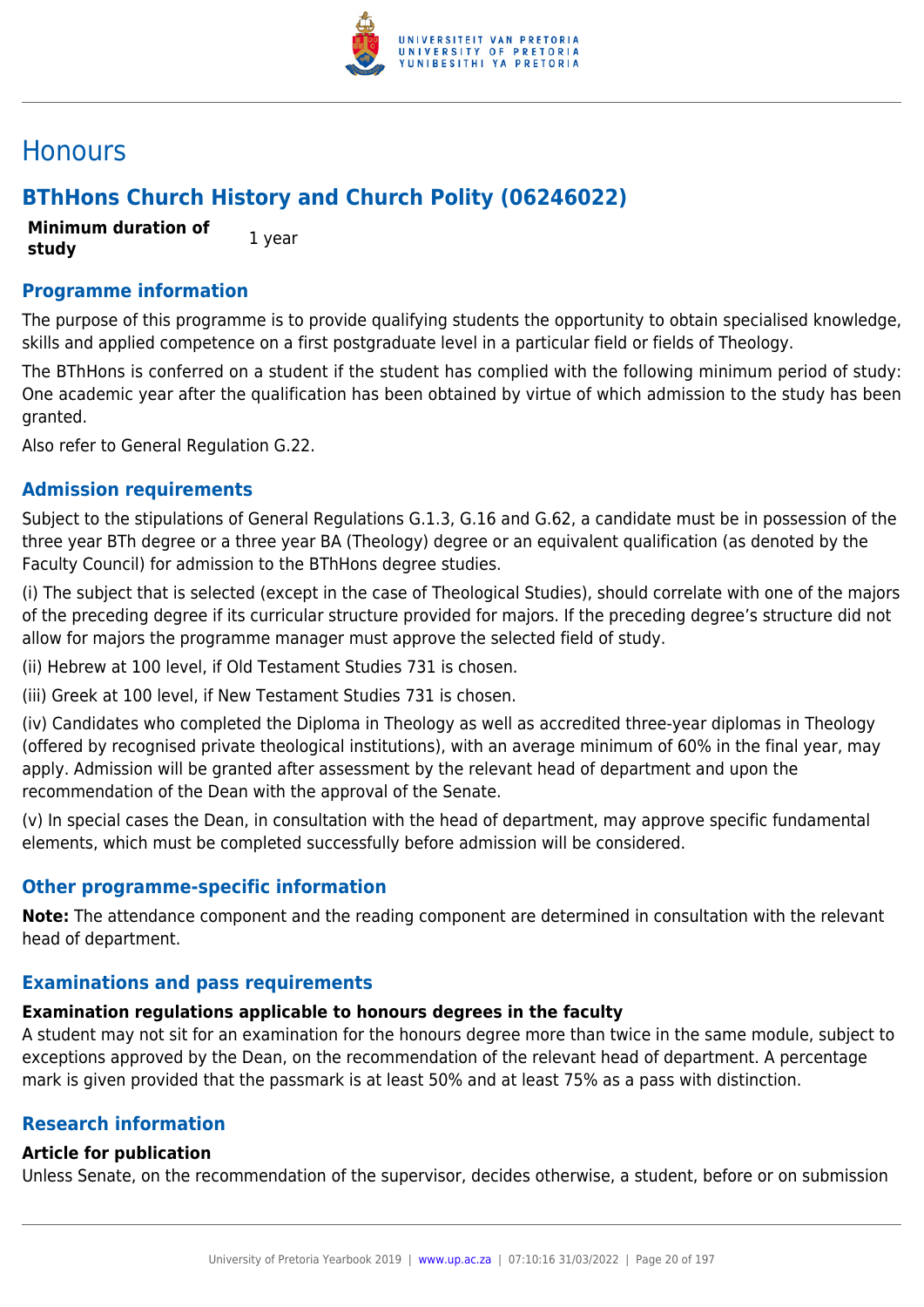

of a dissertation, must submit at least one draft article for publication in a recognized academic journal and in the case of a thesis, must submit proof of submission of an article issued by an accredited journal, to the Head: Student Administration.

The draft or submitted article, as the case may be, should be based on the research that the student has conducted for the dissertation/thesis and be approved by the supervisor if the supervisor is not a co-author. The supervisor shall be responsible for ensuring that the paper is taken through all the processes of revision and resubmission, as may be necessary. Conferment of the degree may be made subject to compliance with the stipulations of this regulation.

## **Pass with distinction**

The degree is conferred with distinction on a student who obtains a weighted average (GPA) of 75% in all the prescribed modules, provided not one of the modules had been failed previously and that the programme was completed within the minimum prescribed period.

## **General information**

## **Registration for postgraduate programmes**

## **1. Concurrent registration for a second postgraduate programme**

No student is allowed to register for more than one postgraduate programme concurrently, except where the student's academic record warrants it and with the Dean's approval. Continuation of study for the second postgraduate programme will be subject to favourable progress reported by the heads of department in the Faculty of Theology. However, no student will be allowed to participate in examinations for a second postgraduate programme in another faculty during the examinations of the Faculty of Theology.

## **2. Renewal of registration**

Students of the University are registered for one year of study. After an academic year has expired, students wishing to continue their studies at the University must renew their registration and pay such fees for renewal of registration as prescribed.

No interruption may occur in a postgraduate student's registration for a postgraduate study programme. Should a student interrupt his/her studies, such a student will upon re-registration be liable for the full fees applicable to the degree programme.

If a student interrupts registration for the postgraduate programme and it is not renewed within four years of the first registration, the credits obtained will no longer be valid. The student should repeat the modules already passed.

A student for an honours degree must complete his or her studies within two years. Under special circumstances, the Dean, on the recommendation of the relevant head of department, may give approval for a limited fixed extension of this period.

A master's degree is conferred on a student only if at least one year has expired after obtaining the qualifications required for master's study.

A doctorate is conferred on a student only if at least 12 months since registration for the doctorate at this University have expired. Subject to other faculty regulations, a student for a doctorate must complete his or her studies within three years after first registering for the degree. Under special circumstances, the Dean, on the recommendation of the relevant head of department, may give approval for a limited fixed extension of this period.

## **Curriculum: Final year**

Minimum credits: 120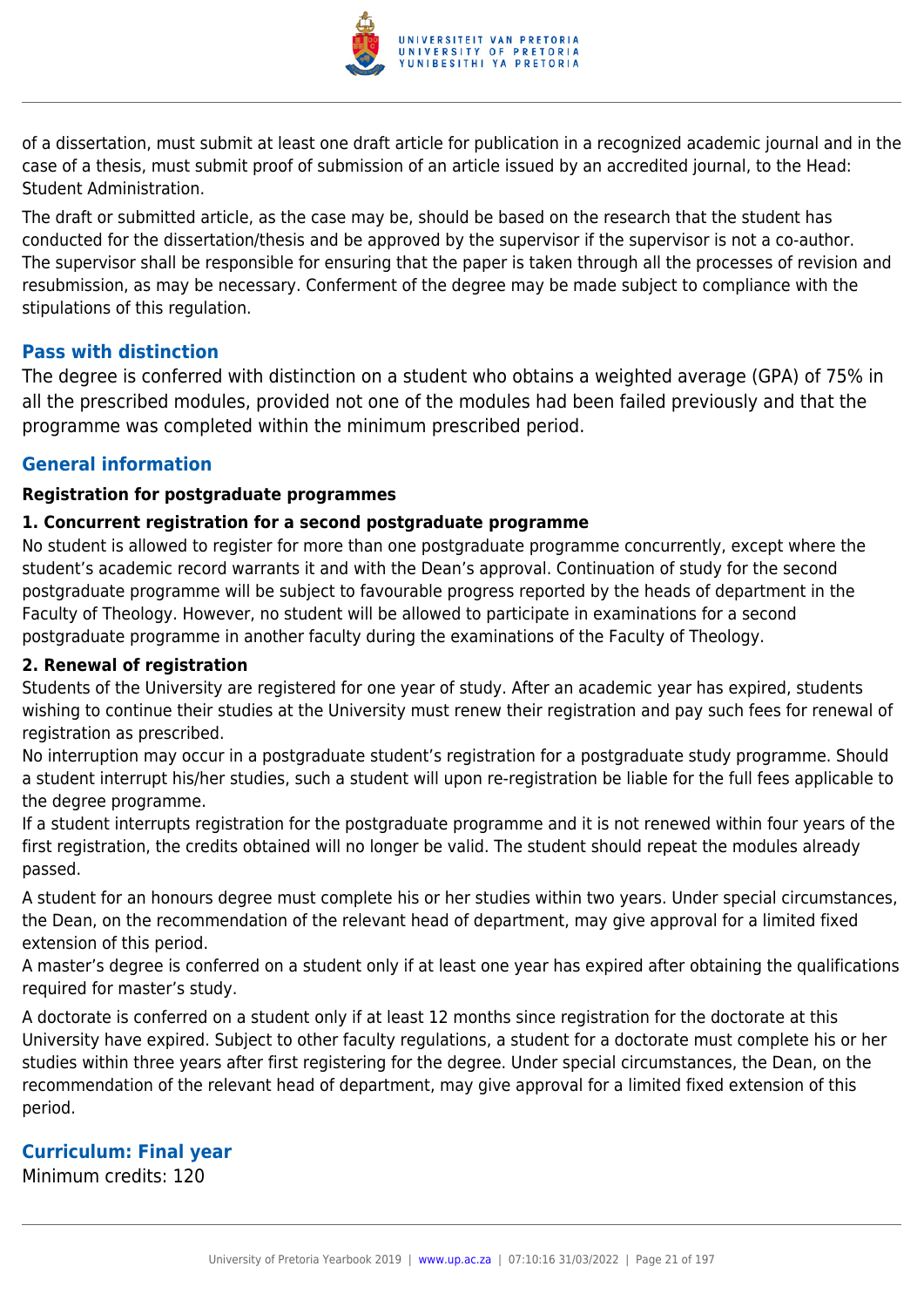

#### **Core modules**

[Research report: Church history and church polity 710](https://www.up.ac.za/faculty-of-education/yearbooks/2019/modules/view/KGS 710) (KGS 710) - Credits: 30.00 [Church history and church polity 720](https://www.up.ac.za/faculty-of-education/yearbooks/2019/modules/view/KGS 720) (KGS 720) - Credits: 30.00 [Church history and church polity 730](https://www.up.ac.za/faculty-of-education/yearbooks/2019/modules/view/KGS 730) (KGS 730) - Credits: 30.00 [Church history and church polity 740](https://www.up.ac.za/faculty-of-education/yearbooks/2019/modules/view/KGS 740) (KGS 740) - Credits: 30.00

## **BThHons Dogmatics and Christian Ethics (06246002)**

**Minimum duration of study** 1 year

## **Programme information**

The purpose of this programme is to provide qualifying students the opportunity to obtain specialised knowledge, skills and applied competence on a first postgraduate level in a particular field or fields of Theology.

The BThHons is conferred on a student if the student has complied with the following minimum period of study: One academic year after the qualification has been obtained by virtue of which admission to the study has been granted.

Also refer to General Regulation G.22.

## **Admission requirements**

Subject to the stipulations of General Regulations G.1.3, G.16 and G.62, a candidate must be in possession of the three year BTh degree or a three year BA (Theology) degree or an equivalent qualification (as denoted by the Faculty Council) for admission to the BThHons degree studies.

(i) The subject that is selected (except in the case of Theological Studies), should correlate with one of the majors of the preceding degree if its curricular structure provided for majors. If the preceding degree's structure did not allow for majors the programme manager must approve the selected field of study.

(ii) Hebrew at 100 level, if Old Testament Studies 731 is chosen.

(iii) Greek at 100 level, if New Testament Studies 731 is chosen.

(iv) Candidates who completed the Diploma in Theology as well as accredited three-year diplomas in Theology (offered by recognised private theological institutions), with an average minimum of 60% in the final year, may apply. Admission will be granted after assessment by the relevant head of department and upon the recommendation of the Dean with the approval of the Senate.

(v) In special cases the Dean, in consultation with the head of department, may approve specific fundamental elements, which must be completed successfully before admission will be considered.

## **Other programme-specific information**

**Note:** The attendance component and the reading component are determined in consultation with the relevant head of department.

## **Examinations and pass requirements**

## **Examination regulations applicable to honours degrees in the faculty**

A student may not sit for an examination for the honours degree more than twice in the same module, subject to exceptions approved by the Dean, on the recommendation of the relevant head of department. A percentage mark is given provided that the passmark is at least 50% and at least 75% as a pass with distinction.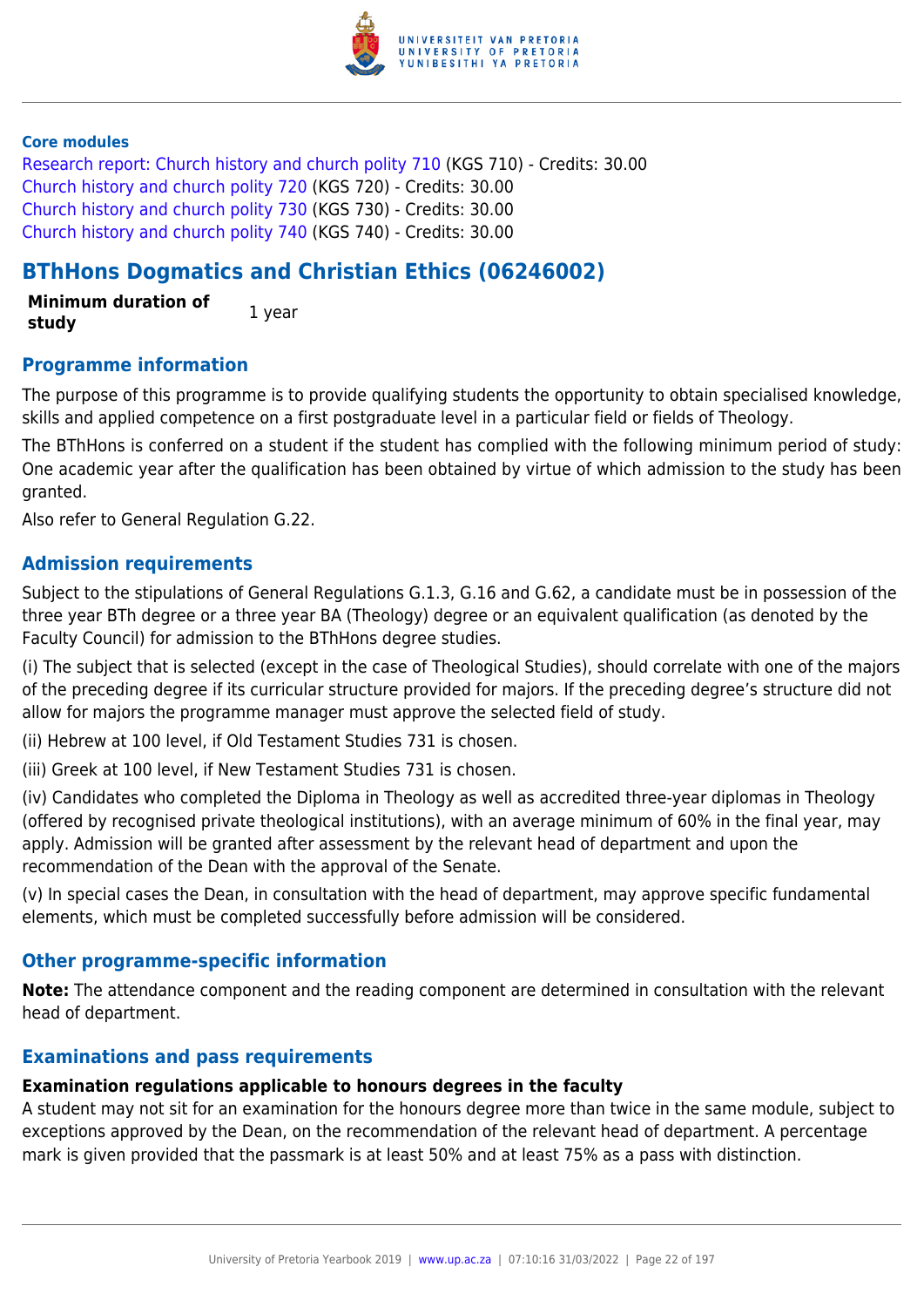

## **Research information**

## **Article for publication**

Unless Senate, on the recommendation of the supervisor, decides otherwise, a student, before or on submission of a dissertation, must submit at least one draft article for publication in a recognized academic journal and in the case of a thesis, must submit proof of submission of an article issued by an accredited journal, to the Head: Student Administration.

The draft or submitted article, as the case may be, should be based on the research that the student has conducted for the dissertation/thesis and be approved by the supervisor if the supervisor is not a co-author. The supervisor shall be responsible for ensuring that the paper is taken through all the processes of revision and resubmission, as may be necessary. Conferment of the degree may be made subject to compliance with the stipulations of this regulation.

## **Pass with distinction**

The degree is conferred with distinction on a student who obtains a weighted average (GPA) of 75% in all the prescribed modules, provided not one of the modules had been failed previously and that the programme was completed within the minimum prescribed period.

## **General information**

#### **Registration for postgraduate programmes**

#### **1. Concurrent registration for a second postgraduate programme**

No student is allowed to register for more than one postgraduate programme concurrently, except where the student's academic record warrants it and with the Dean's approval. Continuation of study for the second postgraduate programme will be subject to favourable progress reported by the heads of department in the Faculty of Theology. However, no student will be allowed to participate in examinations for a second postgraduate programme in another faculty during the examinations of the Faculty of Theology.

## **2. Renewal of registration**

Students of the University are registered for one year of study. After an academic year has expired, students wishing to continue their studies at the University must renew their registration and pay such fees for renewal of registration as prescribed.

No interruption may occur in a postgraduate student's registration for a postgraduate study programme. Should a student interrupt his/her studies, such a student will upon re-registration be liable for the full fees applicable to the degree programme.

If a student interrupts registration for the postgraduate programme and it is not renewed within four years of the first registration, the credits obtained will no longer be valid. The student should repeat the modules already passed.

A student for an honours degree must complete his or her studies within two years. Under special circumstances, the Dean, on the recommendation of the relevant head of department, may give approval for a limited fixed extension of this period.

A master's degree is conferred on a student only if at least one year has expired after obtaining the qualifications required for master's study.

A doctorate is conferred on a student only if at least 12 months since registration for the doctorate at this University have expired. Subject to other faculty regulations, a student for a doctorate must complete his or her studies within three years after first registering for the degree. Under special circumstances, the Dean, on the recommendation of the relevant head of department, may give approval for a limited fixed extension of this period.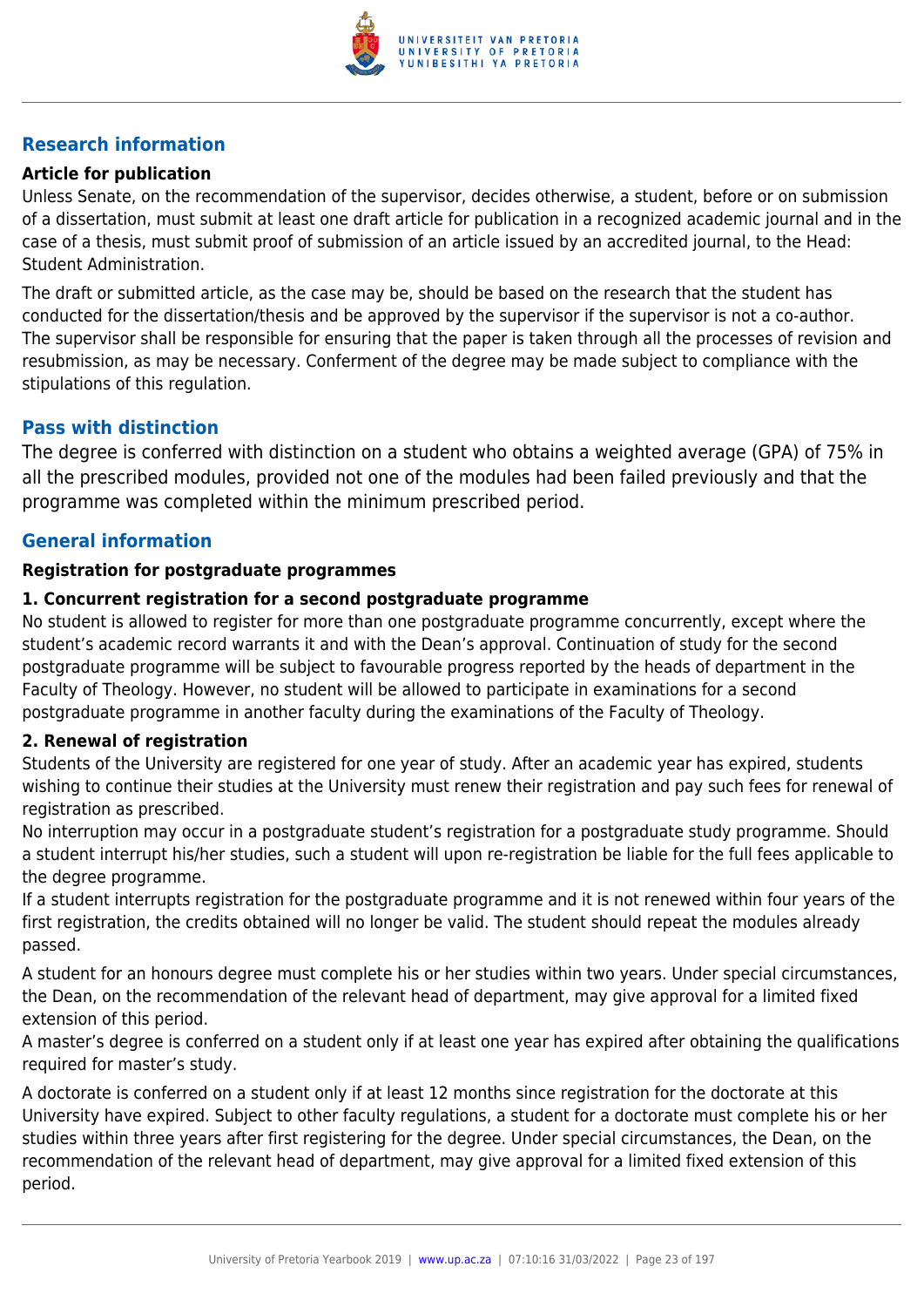

## **Curriculum: Final year**

Minimum credits: 120

## **Core modules**

[Research report: Dogmatics and Christian ethics 710](https://www.up.ac.za/faculty-of-education/yearbooks/2019/modules/view/DCE 710) (DCE 710) - Credits: 30.00 [Dogmatics and Christian ethics 720](https://www.up.ac.za/faculty-of-education/yearbooks/2019/modules/view/DCE 720) (DCE 720) - Credits: 30.00 [Dogmatics and Christian ethics 730](https://www.up.ac.za/faculty-of-education/yearbooks/2019/modules/view/DCE 730) (DCE 730) - Credits: 30.00 [Dogmatics and Christian ethics 740](https://www.up.ac.za/faculty-of-education/yearbooks/2019/modules/view/DCE 740) (DCE 740) - Credits: 30.00

## **BThHons New Testament Studies (06246032)**

**Minimum duration of study** 1 year

## **Programme information**

The purpose of this programme is to provide qualifying students the opportunity to obtain specialised knowledge, skills and applied competence on a first postgraduate level in a particular field or fields of Theology.

The BThHons is conferred on a student if the student has complied with the following minimum period of study: One academic year after the qualification has been obtained by virtue of which admission to the study has been granted.

Also refer to General Regulation G.22.

## **Admission requirements**

Subject to the stipulations of General Regulations G.1.3, G.16 and G.62, a candidate must be in possession of the three year BTh degree or a three year BA (Theology) degree or an equivalent qualification (as denoted by the Faculty Council) for admission to the BThHons degree studies.

(i) The subject that is selected (except in the case of Theological Studies), should correlate with one of the majors of the preceding degree if its curricular structure provided for majors. If the preceding degree's structure did not allow for majors the programme manager must approve the selected field of study.

(ii) Hebrew at 100 level, if Old Testament Studies 731 is chosen.

(iii) Greek at 100 level, if New Testament Studies 731 is chosen.

(iv) Candidates who completed the Diploma in Theology as well as accredited three-year diplomas in Theology (offered by recognised private theological institutions), with an average minimum of 60% in the final year, may apply. Admission will be granted after assessment by the relevant head of department and upon the recommendation of the Dean with the approval of the Senate.

(v) In special cases the Dean, in consultation with the head of department, may approve specific fundamental elements, which must be completed successfully before admission will be considered.

## **Other programme-specific information**

**Note:** The attendance component and the reading component are determined in consultation with the relevant head of department.

## **Examinations and pass requirements**

## **Examination regulations applicable to honours degrees in the faculty**

A student may not sit for an examination for the honours degree more than twice in the same module, subject to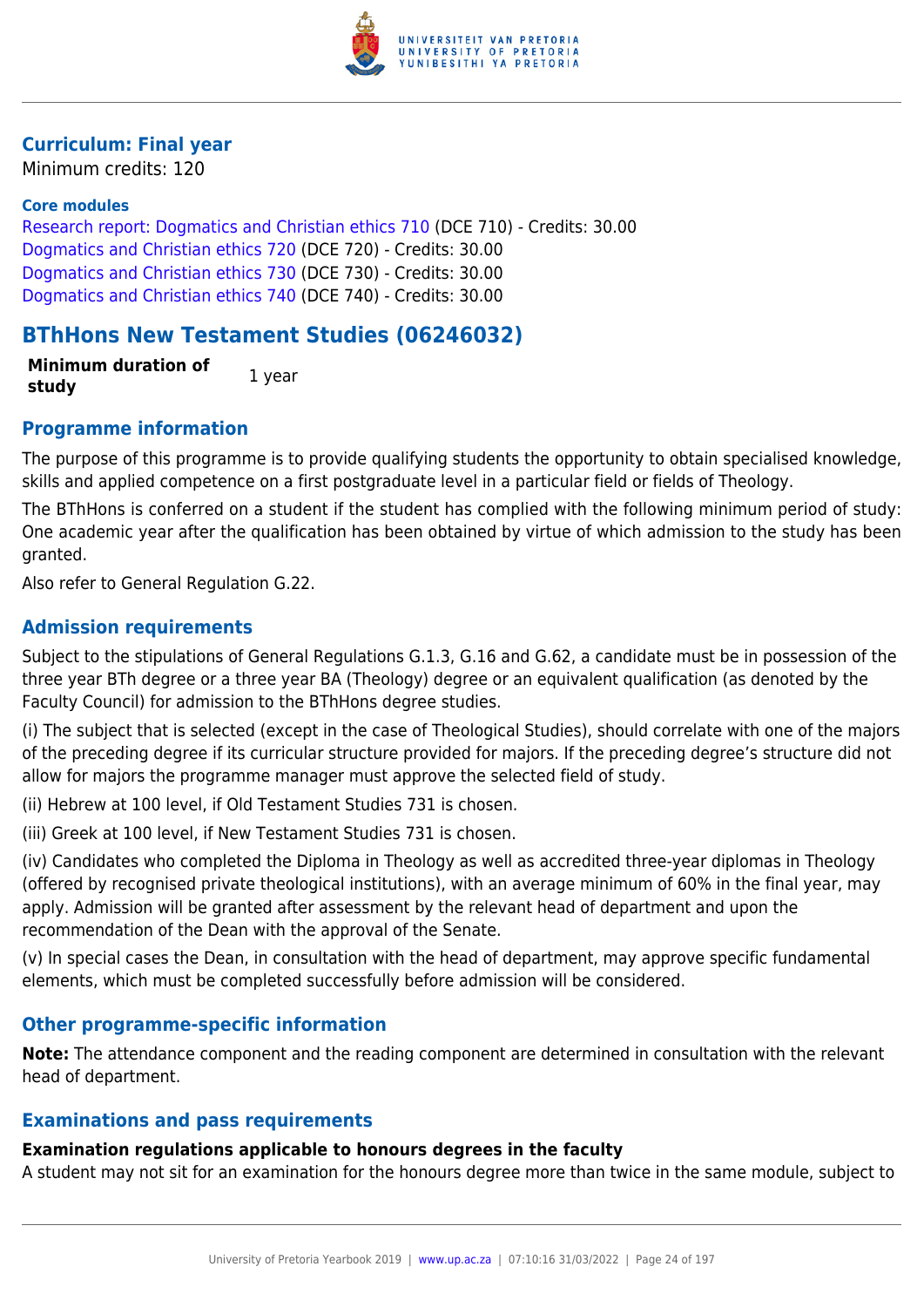

exceptions approved by the Dean, on the recommendation of the relevant head of department. A percentage mark is given provided that the passmark is at least 50% and at least 75% as a pass with distinction.

## **Research information**

## **Article for publication**

Unless Senate, on the recommendation of the supervisor, decides otherwise, a student, before or on submission of a dissertation, must submit at least one draft article for publication in a recognized academic journal and in the case of a thesis, must submit proof of submission of an article issued by an accredited journal, to the Head: Student Administration.

The draft or submitted article, as the case may be, should be based on the research that the student has conducted for the dissertation/thesis and be approved by the supervisor if the supervisor is not a co-author. The supervisor shall be responsible for ensuring that the paper is taken through all the processes of revision and resubmission, as may be necessary. Conferment of the degree may be made subject to compliance with the stipulations of this regulation.

## **Pass with distinction**

The degree is conferred with distinction on a student who obtains a weighted average (GPA) of 75% in all the prescribed modules, provided not one of the modules had been failed previously and that the programme was completed within the minimum prescribed period.

## **General information**

## **Registration for postgraduate programmes**

## **1. Concurrent registration for a second postgraduate programme**

No student is allowed to register for more than one postgraduate programme concurrently, except where the student's academic record warrants it and with the Dean's approval. Continuation of study for the second postgraduate programme will be subject to favourable progress reported by the heads of department in the Faculty of Theology. However, no student will be allowed to participate in examinations for a second postgraduate programme in another faculty during the examinations of the Faculty of Theology.

## **2. Renewal of registration**

Students of the University are registered for one year of study. After an academic year has expired, students wishing to continue their studies at the University must renew their registration and pay such fees for renewal of registration as prescribed.

No interruption may occur in a postgraduate student's registration for a postgraduate study programme. Should a student interrupt his/her studies, such a student will upon re-registration be liable for the full fees applicable to the degree programme.

If a student interrupts registration for the postgraduate programme and it is not renewed within four years of the first registration, the credits obtained will no longer be valid. The student should repeat the modules already passed.

A student for an honours degree must complete his or her studies within two years. Under special circumstances, the Dean, on the recommendation of the relevant head of department, may give approval for a limited fixed extension of this period.

A master's degree is conferred on a student only if at least one year has expired after obtaining the qualifications required for master's study.

A doctorate is conferred on a student only if at least 12 months since registration for the doctorate at this University have expired. Subject to other faculty regulations, a student for a doctorate must complete his or her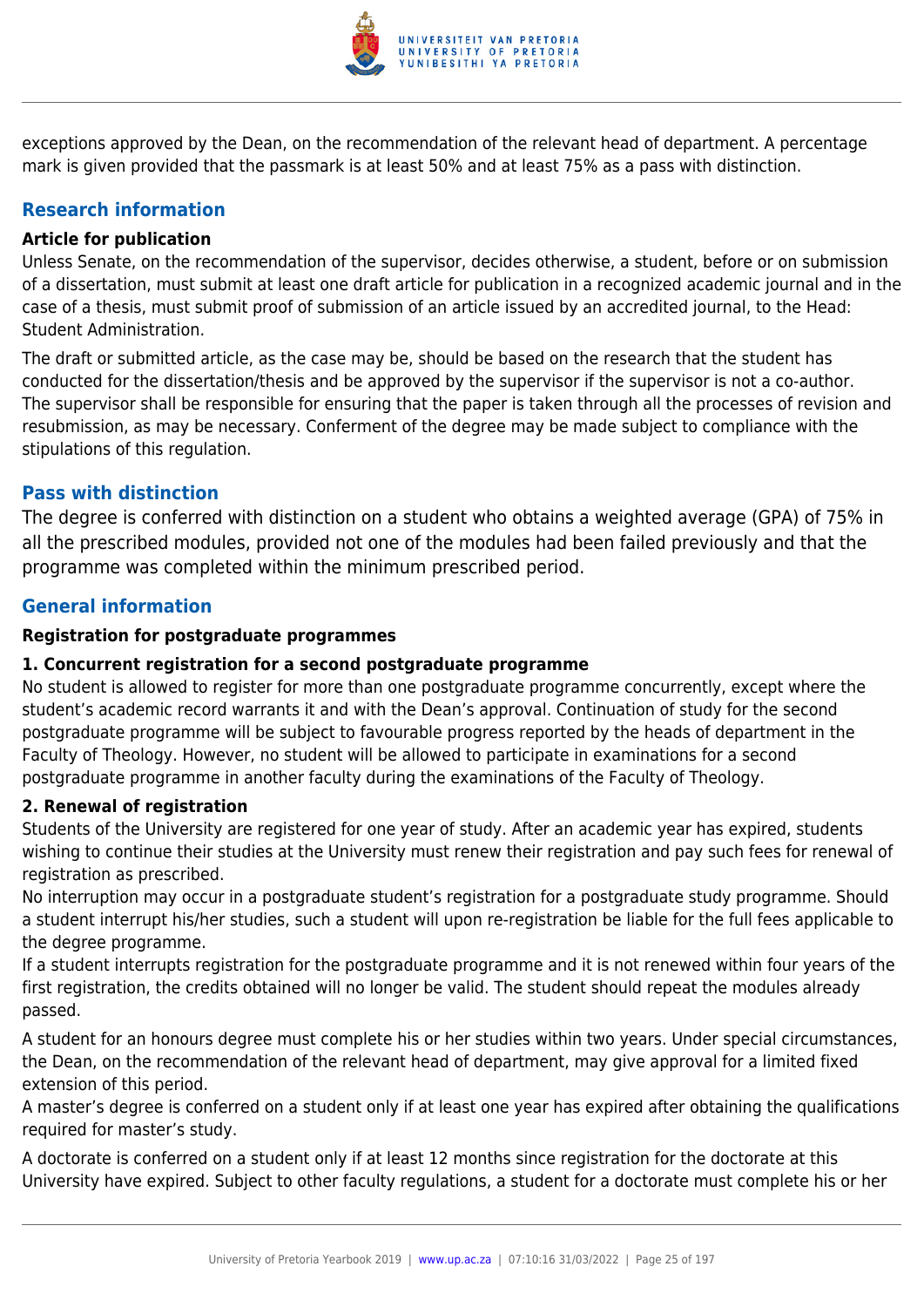

studies within three years after first registering for the degree. Under special circumstances, the Dean, on the recommendation of the relevant head of department, may give approval for a limited fixed extension of this period.

## **Curriculum: Final year**

Minimum credits: 120

#### **Core modules**

[Research report: New Testament studies 710](https://www.up.ac.za/faculty-of-education/yearbooks/2019/modules/view/NTW 710) (NTW 710) - Credits: 30.00 [New Testament studies 720](https://www.up.ac.za/faculty-of-education/yearbooks/2019/modules/view/NTW 720) (NTW 720) - Credits: 30.00 [New Testament studies 740](https://www.up.ac.za/faculty-of-education/yearbooks/2019/modules/view/NTW 740) (NTW 740) - Credits: 30.00

#### **Elective modules**

[New Testament studies 730](https://www.up.ac.za/faculty-of-education/yearbooks/2019/modules/view/NTW 730) (NTW 730) - Credits: 30.00 [New Testament studies 731](https://www.up.ac.za/faculty-of-education/yearbooks/2019/modules/view/NTW 731) (NTW 731) - Credits: 30.00

## **BThHons Old Testament Studies (06246042)**

**Minimum duration of study** 1 year

**Programme information**

## The purpose of this programme is to provide qualifying students the opportunity to obtain specialised knowledge, skills and applied competence on a first postgraduate level in a particular field or fields of Theology.

The BThHons is conferred on a student if the student has complied with the following minimum period of study: One academic year after the qualification has been obtained by virtue of which admission to the study has been granted.

Also refer to General Regulation G.22.

## **Admission requirements**

Subject to the stipulations of General Regulations G.1.3, G.16 and G.62, a candidate must be in possession of the three year BTh degree or a three year BA (Theology) degree or an equivalent qualification (as denoted by the Faculty Council) for admission to the BThHons degree studies.

(i) The subject that is selected (except in the case of Theological Studies), should correlate with one of the majors of the preceding degree if its curricular structure provided for majors. If the preceding degree's structure did not allow for majors the programme manager must approve the selected field of study.

(ii) Hebrew at 100 level, if Old Testament Studies 731 is chosen.

(iii) Greek at 100 level, if New Testament Studies 731 is chosen.

(iv) Candidates who completed the Diploma in Theology as well as accredited three-year diplomas in Theology (offered by recognised private theological institutions), with an average minimum of 60% in the final year, may apply. Admission will be granted after assessment by the relevant head of department and upon the recommendation of the Dean with the approval of the Senate.

(v) In special cases the Dean, in consultation with the head of department, may approve specific fundamental elements, which must be completed successfully before admission will be considered.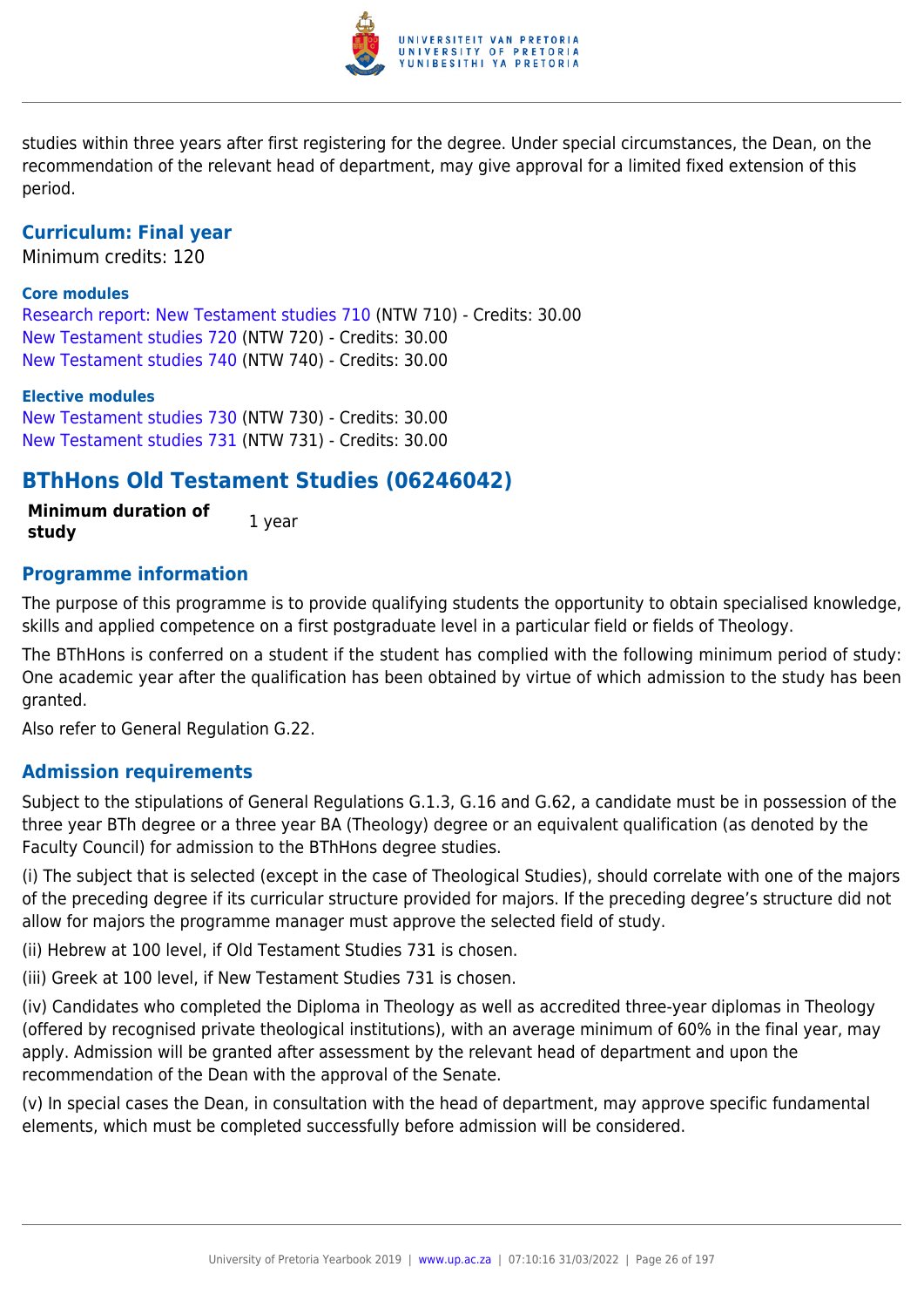

## **Other programme-specific information**

**Note:** The attendance component and the reading component are determined in consultation with the relevant head of department.

## **Examinations and pass requirements**

#### **Examination regulations applicable to honours degrees in the faculty**

A student may not sit for an examination for the honours degree more than twice in the same module, subject to exceptions approved by the Dean, on the recommendation of the relevant head of department. A percentage mark is given provided that the passmark is at least 50% and at least 75% as a pass with distinction.

## **Research information**

#### **Article for publication**

Unless Senate, on the recommendation of the supervisor, decides otherwise, a student, before or on submission of a dissertation, must submit at least one draft article for publication in a recognized academic journal and in the case of a thesis, must submit proof of submission of an article issued by an accredited journal, to the Head: Student Administration.

The draft or submitted article, as the case may be, should be based on the research that the student has conducted for the dissertation/thesis and be approved by the supervisor if the supervisor is not a co-author. The supervisor shall be responsible for ensuring that the paper is taken through all the processes of revision and resubmission, as may be necessary. Conferment of the degree may be made subject to compliance with the stipulations of this regulation.

## **Pass with distinction**

The degree is conferred with distinction on a student who obtains a weighted average (GPA) of 75% in all the prescribed modules, provided not one of the modules had been failed previously and that the programme was completed within the minimum prescribed period.

## **General information**

#### **Registration for postgraduate programmes**

#### **1. Concurrent registration for a second postgraduate programme**

No student is allowed to register for more than one postgraduate programme concurrently, except where the student's academic record warrants it and with the Dean's approval. Continuation of study for the second postgraduate programme will be subject to favourable progress reported by the heads of department in the Faculty of Theology. However, no student will be allowed to participate in examinations for a second postgraduate programme in another faculty during the examinations of the Faculty of Theology.

#### **2. Renewal of registration**

Students of the University are registered for one year of study. After an academic year has expired, students wishing to continue their studies at the University must renew their registration and pay such fees for renewal of registration as prescribed.

No interruption may occur in a postgraduate student's registration for a postgraduate study programme. Should a student interrupt his/her studies, such a student will upon re-registration be liable for the full fees applicable to the degree programme.

If a student interrupts registration for the postgraduate programme and it is not renewed within four years of the first registration, the credits obtained will no longer be valid. The student should repeat the modules already passed.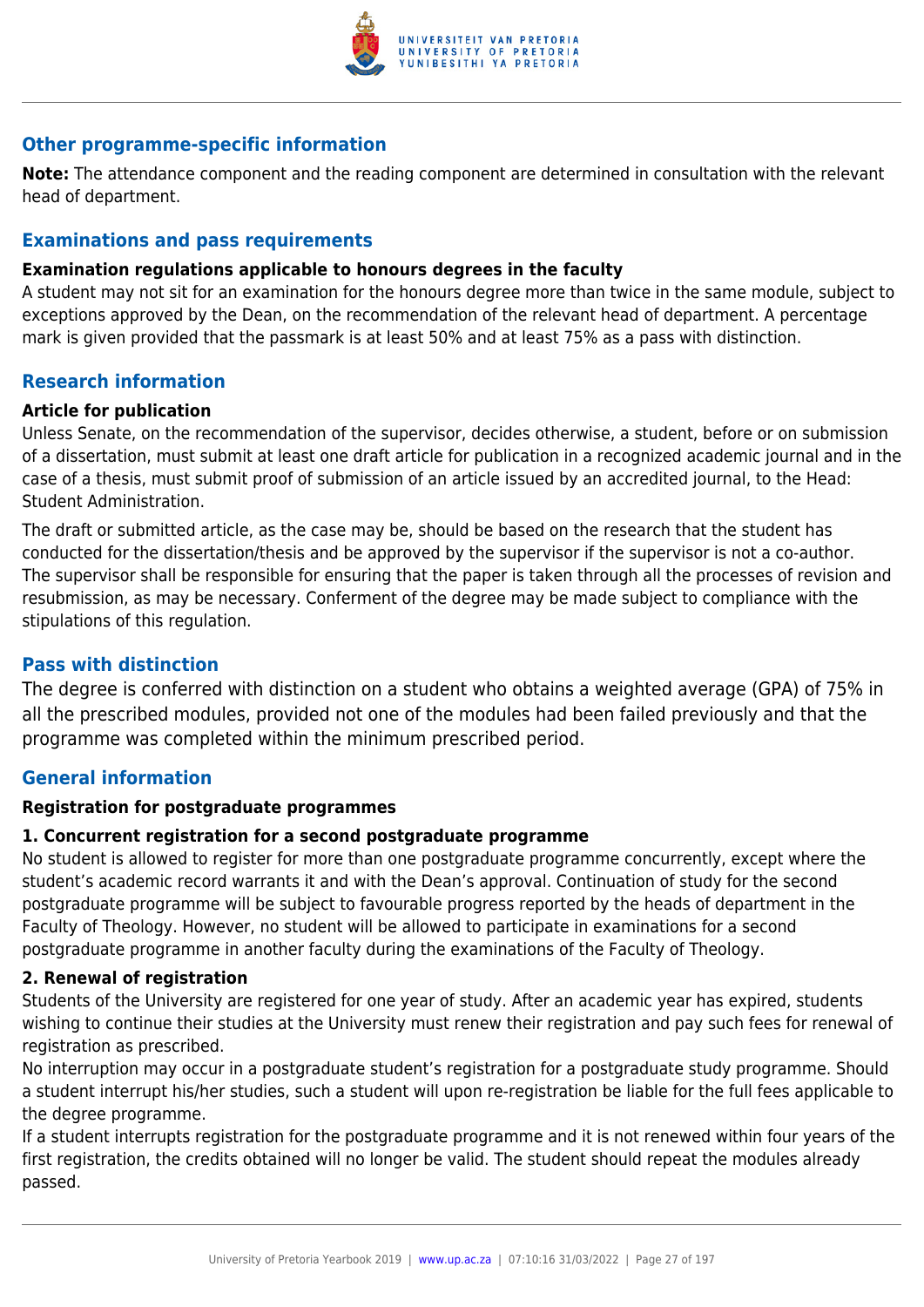

A student for an honours degree must complete his or her studies within two years. Under special circumstances, the Dean, on the recommendation of the relevant head of department, may give approval for a limited fixed extension of this period.

A master's degree is conferred on a student only if at least one year has expired after obtaining the qualifications required for master's study.

A doctorate is conferred on a student only if at least 12 months since registration for the doctorate at this University have expired. Subject to other faculty regulations, a student for a doctorate must complete his or her studies within three years after first registering for the degree. Under special circumstances, the Dean, on the recommendation of the relevant head of department, may give approval for a limited fixed extension of this period.

## **Curriculum: Final year**

Minimum credits: 120

#### **Core modules**

[Research report: Old Testament studies 710](https://www.up.ac.za/faculty-of-education/yearbooks/2019/modules/view/OTW 710) (OTW 710) - Credits: 30.00 [Old Testament studies 720](https://www.up.ac.za/faculty-of-education/yearbooks/2019/modules/view/OTW 720) (OTW 720) - Credits: 30.00 [Old Testament studies 740](https://www.up.ac.za/faculty-of-education/yearbooks/2019/modules/view/OTW 740) (OTW 740) - Credits: 30.00

#### **Elective modules**

[Old Testament studies 730](https://www.up.ac.za/faculty-of-education/yearbooks/2019/modules/view/OTW 730) (OTW 730) - Credits: 30.00 [Old Testament studies 731](https://www.up.ac.za/faculty-of-education/yearbooks/2019/modules/view/OTW 731) (OTW 731) - Credits: 30.00

## **BThHons Practical Theology (06246052)**

**Minimum duration of study** 1 year

## **Programme information**

The purpose of this programme is to provide qualifying students the opportunity to obtain specialised knowledge, skills and applied competence on a first postgraduate level in a particular field or fields of Theology.

The BThHons is conferred on a student if the student has complied with the following minimum period of study: One academic year after the qualification has been obtained by virtue of which admission to the study has been granted.

Also refer to General Regulation G.22.

## **Admission requirements**

Subject to the stipulations of General Regulations G.1.3, G.16 and G.62, a candidate must be in possession of the three year BTh degree or a three year BA (Theology) degree or an equivalent qualification (as denoted by the Faculty Council) for admission to the BThHons degree studies.

(i) The subject that is selected (except in the case of Theological Studies), should correlate with one of the majors of the preceding degree if its curricular structure provided for majors. If the preceding degree's structure did not allow for majors the programme manager must approve the selected field of study.

(ii) Hebrew at 100 level, if Old Testament Studies 731 is chosen.

(iii) Greek at 100 level, if New Testament Studies 731 is chosen.

(iv) Candidates who completed the Diploma in Theology as well as accredited three-year diplomas in Theology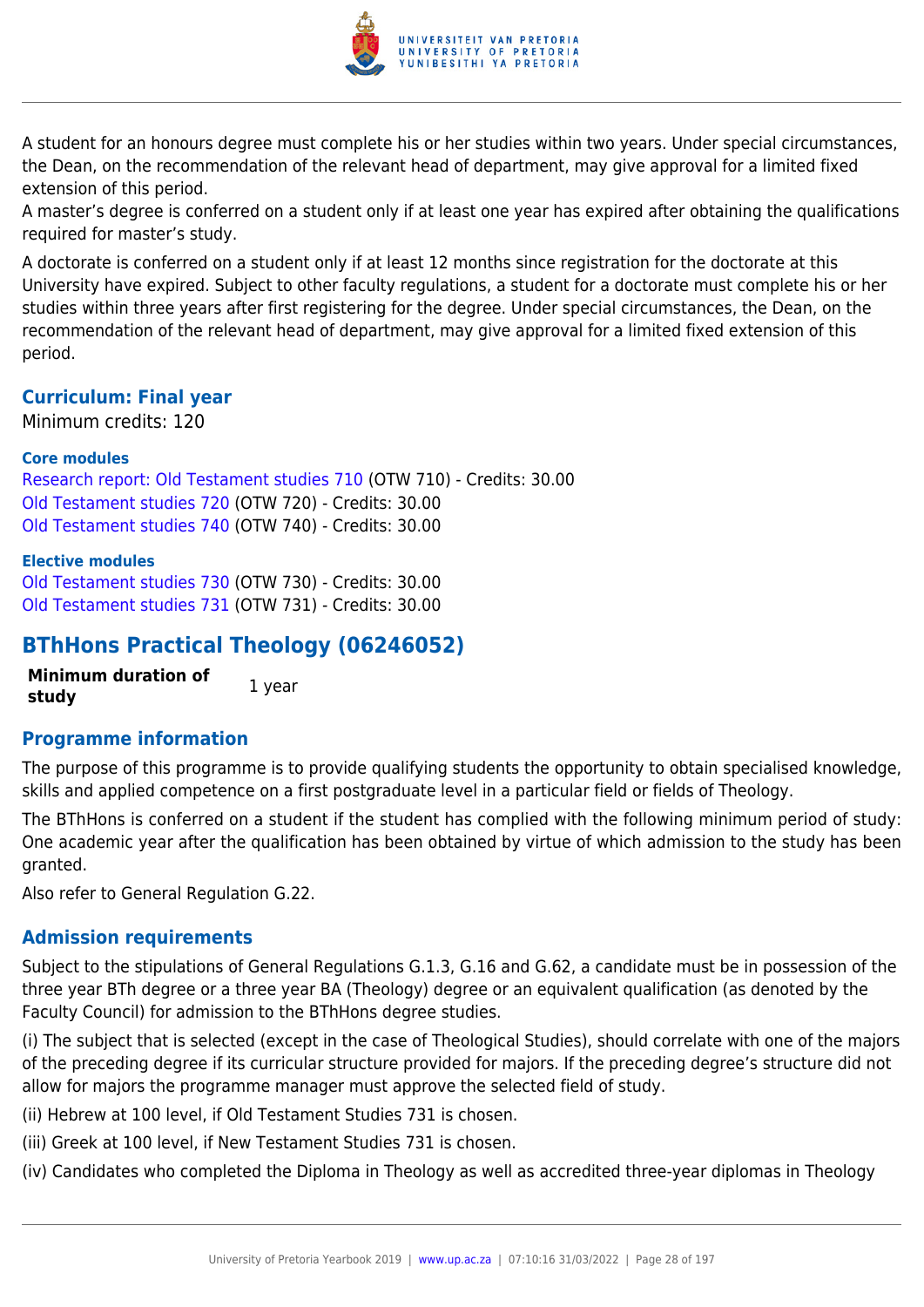

(offered by recognised private theological institutions), with an average minimum of 60% in the final year, may apply. Admission will be granted after assessment by the relevant head of department and upon the recommendation of the Dean with the approval of the Senate.

(v) In special cases the Dean, in consultation with the head of department, may approve specific fundamental elements, which must be completed successfully before admission will be considered.

## **Other programme-specific information**

**Note:** The attendance component and the reading component are determined in consultation with the relevant head of department.

## **Examinations and pass requirements**

#### **Examination regulations applicable to honours degrees in the faculty**

A student may not sit for an examination for the honours degree more than twice in the same module, subject to exceptions approved by the Dean, on the recommendation of the relevant head of department. A percentage mark is given provided that the passmark is at least 50% and at least 75% as a pass with distinction.

## **Research information**

#### **Article for publication**

Unless Senate, on the recommendation of the supervisor, decides otherwise, a student, before or on submission of a dissertation, must submit at least one draft article for publication in a recognized academic journal and in the case of a thesis, must submit proof of submission of an article issued by an accredited journal, to the Head: Student Administration.

The draft or submitted article, as the case may be, should be based on the research that the student has conducted for the dissertation/thesis and be approved by the supervisor if the supervisor is not a co-author. The supervisor shall be responsible for ensuring that the paper is taken through all the processes of revision and resubmission, as may be necessary. Conferment of the degree may be made subject to compliance with the stipulations of this regulation.

## **Pass with distinction**

The degree is conferred with distinction on a student who obtains a weighted average (GPA) of 75% in all the prescribed modules, provided not one of the modules had been failed previously and that the programme was completed within the minimum prescribed period.

## **General information**

#### **Registration for postgraduate programmes**

## **1. Concurrent registration for a second postgraduate programme**

No student is allowed to register for more than one postgraduate programme concurrently, except where the student's academic record warrants it and with the Dean's approval. Continuation of study for the second postgraduate programme will be subject to favourable progress reported by the heads of department in the Faculty of Theology. However, no student will be allowed to participate in examinations for a second postgraduate programme in another faculty during the examinations of the Faculty of Theology.

## **2. Renewal of registration**

Students of the University are registered for one year of study. After an academic year has expired, students wishing to continue their studies at the University must renew their registration and pay such fees for renewal of registration as prescribed.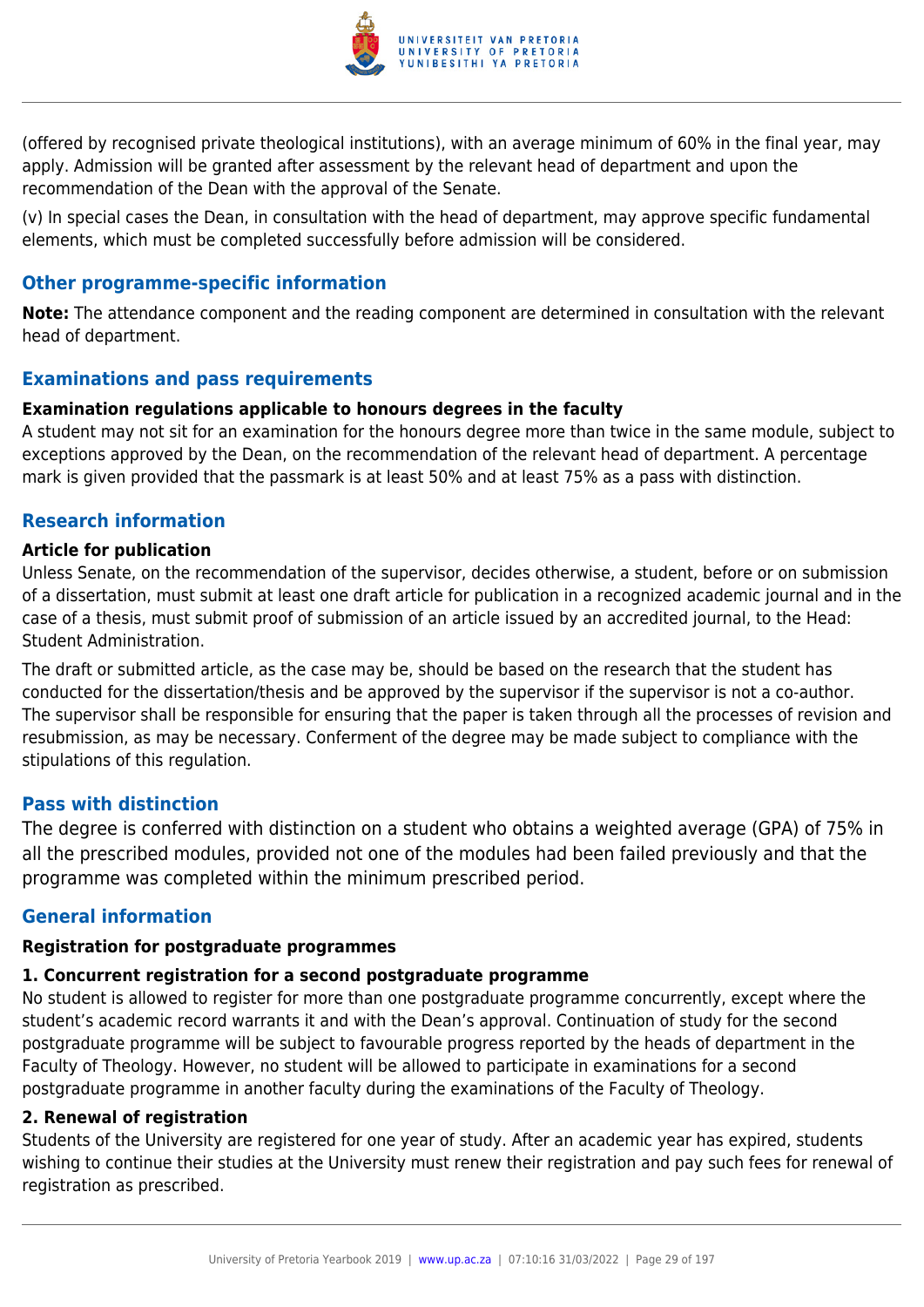

No interruption may occur in a postgraduate student's registration for a postgraduate study programme. Should a student interrupt his/her studies, such a student will upon re-registration be liable for the full fees applicable to the degree programme.

If a student interrupts registration for the postgraduate programme and it is not renewed within four years of the first registration, the credits obtained will no longer be valid. The student should repeat the modules already passed.

A student for an honours degree must complete his or her studies within two years. Under special circumstances, the Dean, on the recommendation of the relevant head of department, may give approval for a limited fixed extension of this period.

A master's degree is conferred on a student only if at least one year has expired after obtaining the qualifications required for master's study.

A doctorate is conferred on a student only if at least 12 months since registration for the doctorate at this University have expired. Subject to other faculty regulations, a student for a doctorate must complete his or her studies within three years after first registering for the degree. Under special circumstances, the Dean, on the recommendation of the relevant head of department, may give approval for a limited fixed extension of this period.

## **Curriculum: Final year**

Minimum credits: 120

#### **Core modules**

[Research report: Practical theology 710](https://www.up.ac.za/faculty-of-education/yearbooks/2019/modules/view/PRT 710) (PRT 710) - Credits: 30.00 [Practical theology 720](https://www.up.ac.za/faculty-of-education/yearbooks/2019/modules/view/PRT 720) (PRT 720) - Credits: 30.00 [Practical theology 730](https://www.up.ac.za/faculty-of-education/yearbooks/2019/modules/view/PRT 730) (PRT 730) - Credits: 30.00 [Practical theology 740](https://www.up.ac.za/faculty-of-education/yearbooks/2019/modules/view/PRT 740) (PRT 740) - Credits: 30.00

## **BThHons Religion Studies (06246082)**

**Minimum duration of study** 1 year

## **Admission requirements**

- An approved three-year bachelor's degree or other comparable degree with a minimum of 360 credits.
- At least 30 credits must be in Biblical studies at third-year level with exceptions approved by the head of department.
- Teaching or other experience in a relevant field will be taken into account.
- Prospective students may be required to do additional work/modules to enable them to reach the desired level of study.

## **Additional requirements**

- Teaching or other experience in a relevant field will be taken into account.
- Prospective students may be required to do additional work/modules to enable them to reach the desired level of study.

## **Curriculum: Final year**

Minimum credits: 120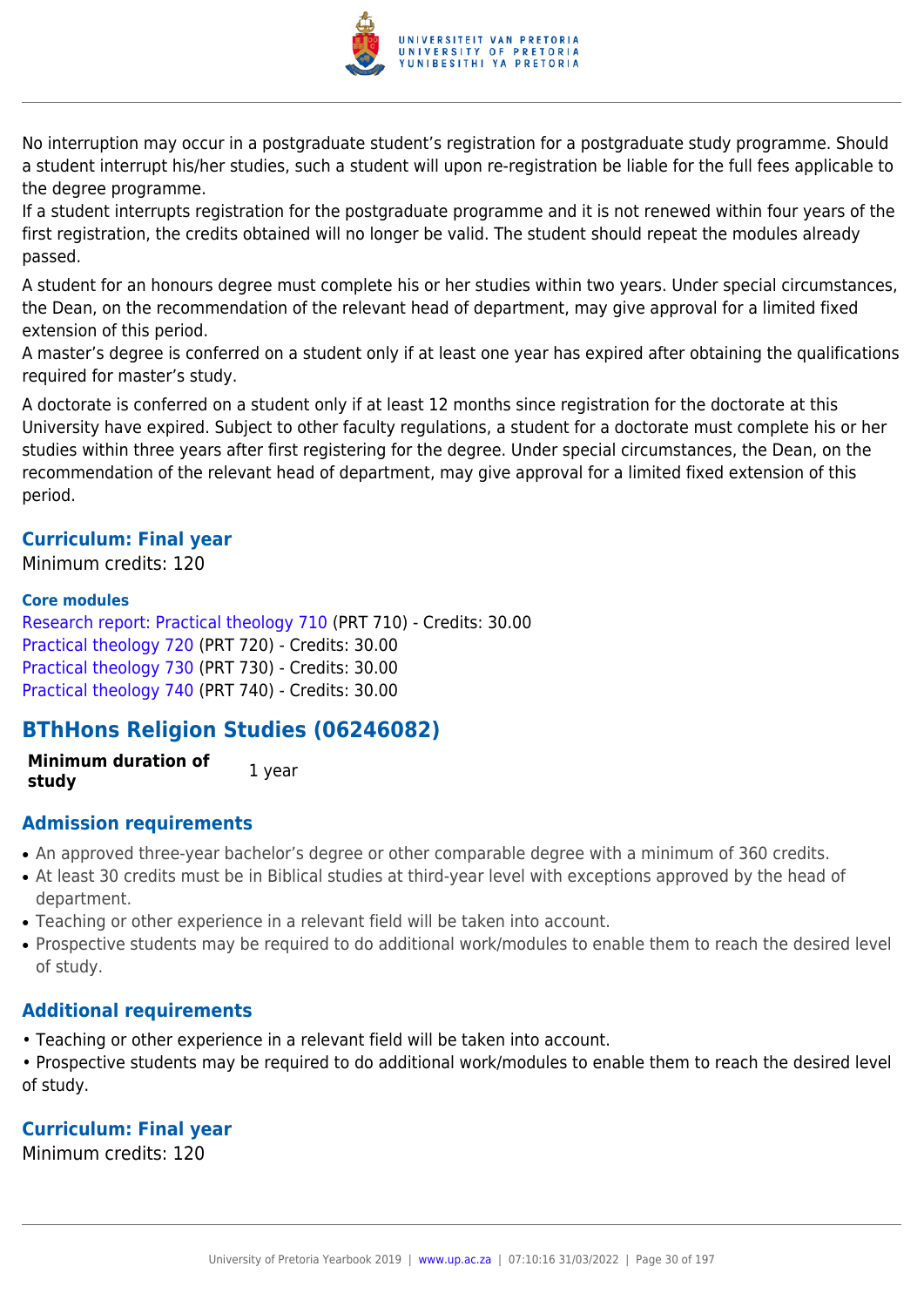

The **six electives** consist of the following choices:

- \* Select any two modules for 30 credits between BYB 711; BYB 712; BYB 713 and BYB 714; as well as
- \*Select any two modules for 30 credits between BYB 721, BYB 722, BYB 723, BYB 724 as well as;
- \* Select any two modules for 30 credits between BYB 731; BYB 732; BYB 733, BYB 734

#### **Core modules**

[Research report 740](https://www.up.ac.za/faculty-of-education/yearbooks/2019/modules/view/BYB 740) (BYB 740) - Credits: 30.00

#### **Elective modules**

[Background of the Bible 711](https://www.up.ac.za/faculty-of-education/yearbooks/2019/modules/view/BYB 711) (BYB 711) - Credits: 15.00 [Hermeneutics 712](https://www.up.ac.za/faculty-of-education/yearbooks/2019/modules/view/BYB 712) (BYB 712) - Credits: 15.00 [Biblical archaeology 713](https://www.up.ac.za/faculty-of-education/yearbooks/2019/modules/view/BYB 713) (BYB 713) - Credits: 15.00 [Religious studies 714](https://www.up.ac.za/faculty-of-education/yearbooks/2019/modules/view/BYB 714) (BYB 714) - Credits: 15.00 [Old Testament theology 721](https://www.up.ac.za/faculty-of-education/yearbooks/2019/modules/view/BYB 721) (BYB 721) - Credits: 15.00 [New Testament theology 722](https://www.up.ac.za/faculty-of-education/yearbooks/2019/modules/view/BYB 722) (BYB 722) - Credits: 15.00 [Biblical ethics 723](https://www.up.ac.za/faculty-of-education/yearbooks/2019/modules/view/BYB 723) (BYB 723) - Credits: 15.00 [Theory of Biblical exposition 724](https://www.up.ac.za/faculty-of-education/yearbooks/2019/modules/view/BYB 724) (BYB 724) - Credits: 15.00 [Old Testament exegesis 731](https://www.up.ac.za/faculty-of-education/yearbooks/2019/modules/view/BYB 731) (BYB 731) - Credits: 15.00 [New Testament exegesis 732](https://www.up.ac.za/faculty-of-education/yearbooks/2019/modules/view/BYB 732) (BYB 732) - Credits: 15.00 [Bible in African context 733](https://www.up.ac.za/faculty-of-education/yearbooks/2019/modules/view/BYB 733) (BYB 733) - Credits: 15.00 [Bible and the arts 734](https://www.up.ac.za/faculty-of-education/yearbooks/2019/modules/view/BYB 734) (BYB 734) - Credits: 15.00

## **BThHons Science of Religion and Missiology (06246012)**

**Minimum duration of study** 1 year

## **Programme information**

The purpose of this programme is to provide qualifying students the opportunity to obtain specialised knowledge, skills and applied competence on a first postgraduate level in a particular field or fields of Theology.

The BThHons is conferred on a student if the student has complied with the following minimum period of study: One academic year after the qualification has been obtained by virtue of which admission to the study has been granted.

Also refer to General Regulation G.22.

## **Admission requirements**

Subject to the stipulations of General Regulations G.1.3, G.16 and G.62, a candidate must be in possession of the three year BTh degree or a three year BA (Theology) degree or an equivalent qualification (as denoted by the Faculty Council) for admission to the BThHons degree studies.

(i) The subject that is selected (except in the case of Theological Studies), should correlate with one of the majors of the preceding degree if its curricular structure provided for majors. If the preceding degree's structure did not allow for majors the programme manager must approve the selected field of study.

(ii) Hebrew at 100 level, if Old Testament Studies 731 is chosen.

(iii) Greek at 100 level, if New Testament Studies 731 is chosen.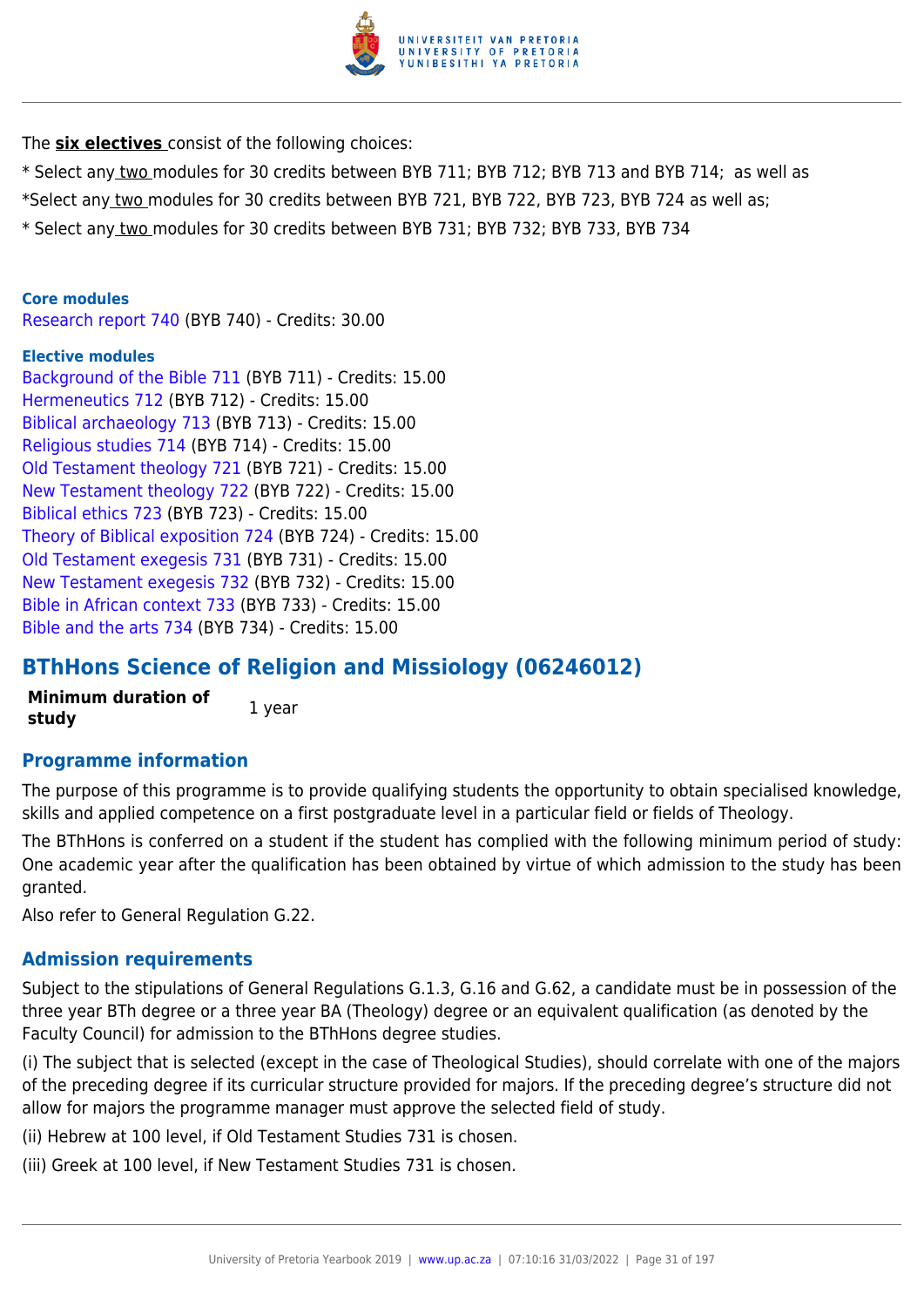

(iv) Candidates who completed the Diploma in Theology as well as accredited three-year diplomas in Theology (offered by recognised private theological institutions), with an average minimum of 60% in the final year, may apply. Admission will be granted after assessment by the relevant head of department and upon the recommendation of the Dean with the approval of the Senate.

(v) In special cases the Dean, in consultation with the head of department, may approve specific fundamental elements, which must be completed successfully before admission will be considered.

## **Other programme-specific information**

**Note:** The attendance component and the reading component are determined in consultation with the relevant head of department.

## **Examinations and pass requirements**

## **Examination regulations applicable to honours degrees in the faculty**

A student may not sit for an examination for the honours degree more than twice in the same module, subject to exceptions approved by the Dean, on the recommendation of the relevant head of department. A percentage mark is given provided that the passmark is at least 50% and at least 75% as a pass with distinction.

## **Research information**

## **Article for publication**

Unless Senate, on the recommendation of the supervisor, decides otherwise, a student, before or on submission of a dissertation, must submit at least one draft article for publication in a recognized academic journal and in the case of a thesis, must submit proof of submission of an article issued by an accredited journal, to the Head: Student Administration.

The draft or submitted article, as the case may be, should be based on the research that the student has conducted for the dissertation/thesis and be approved by the supervisor if the supervisor is not a co-author. The supervisor shall be responsible for ensuring that the paper is taken through all the processes of revision and resubmission, as may be necessary. Conferment of the degree may be made subject to compliance with the stipulations of this regulation.

## **Pass with distinction**

The degree is conferred with distinction on a student who obtains a weighted average (GPA) of 75% in all the prescribed modules, provided not one of the modules had been failed previously and that the programme was completed within the minimum prescribed period.

## **General information**

## **Registration for postgraduate programmes**

## **1. Concurrent registration for a second postgraduate programme**

No student is allowed to register for more than one postgraduate programme concurrently, except where the student's academic record warrants it and with the Dean's approval. Continuation of study for the second postgraduate programme will be subject to favourable progress reported by the heads of department in the Faculty of Theology. However, no student will be allowed to participate in examinations for a second postgraduate programme in another faculty during the examinations of the Faculty of Theology.

## **2. Renewal of registration**

Students of the University are registered for one year of study. After an academic year has expired, students wishing to continue their studies at the University must renew their registration and pay such fees for renewal of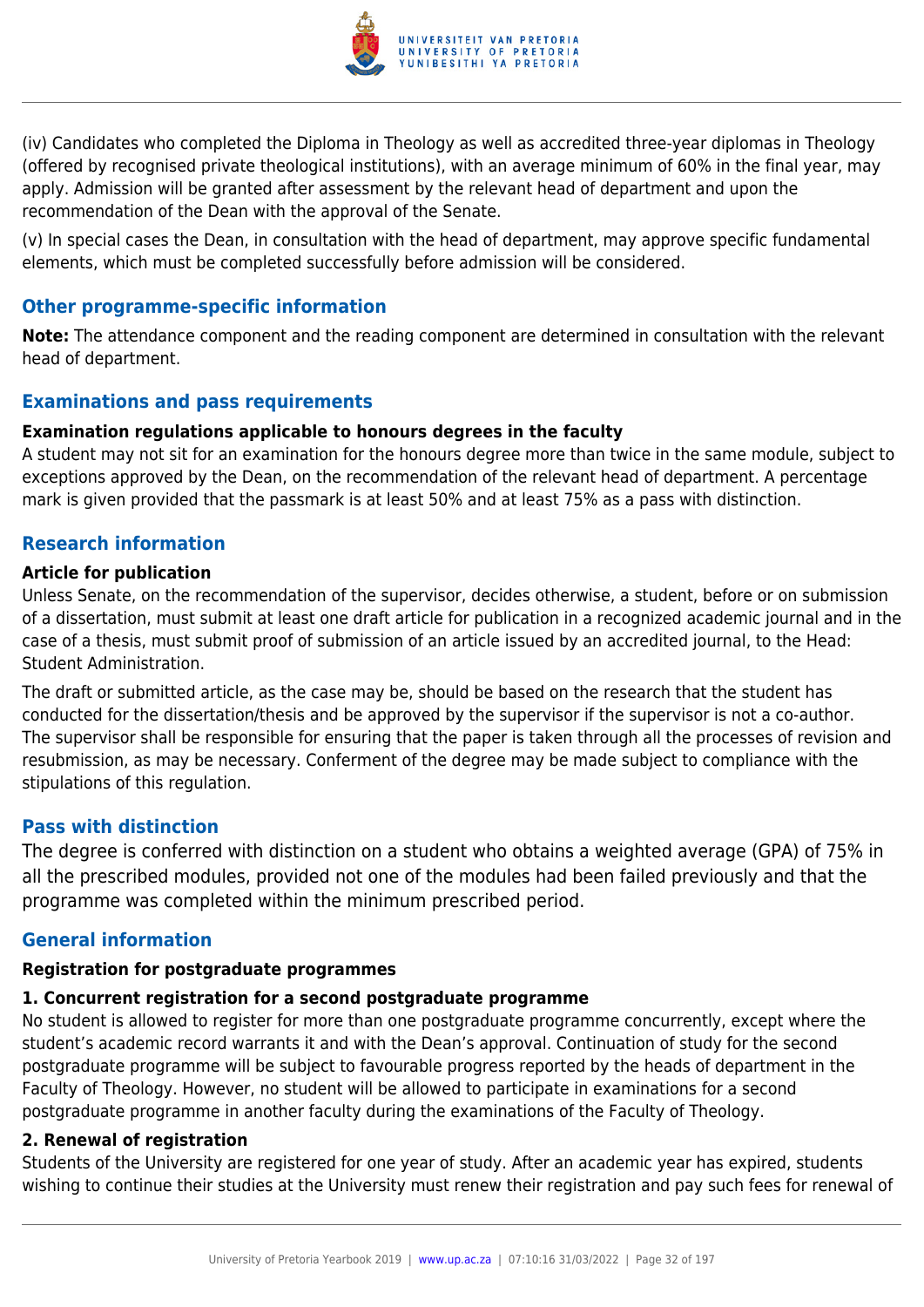

registration as prescribed.

No interruption may occur in a postgraduate student's registration for a postgraduate study programme. Should a student interrupt his/her studies, such a student will upon re-registration be liable for the full fees applicable to the degree programme.

If a student interrupts registration for the postgraduate programme and it is not renewed within four years of the first registration, the credits obtained will no longer be valid. The student should repeat the modules already passed.

A student for an honours degree must complete his or her studies within two years. Under special circumstances, the Dean, on the recommendation of the relevant head of department, may give approval for a limited fixed extension of this period.

A master's degree is conferred on a student only if at least one year has expired after obtaining the qualifications required for master's study.

A doctorate is conferred on a student only if at least 12 months since registration for the doctorate at this University have expired. Subject to other faculty regulations, a student for a doctorate must complete his or her studies within three years after first registering for the degree. Under special circumstances, the Dean, on the recommendation of the relevant head of department, may give approval for a limited fixed extension of this period.

## **Curriculum: Final year**

Minimum credits: 120

#### **Core modules**

[Research report: Science of religion and missiology 710](https://www.up.ac.za/faculty-of-education/yearbooks/2019/modules/view/GSW 710) (GSW 710) - Credits: 30.00 [Science of religion and missiology 720](https://www.up.ac.za/faculty-of-education/yearbooks/2019/modules/view/GSW 720) (GSW 720) - Credits: 30.00 [Science of religion and missiology 730](https://www.up.ac.za/faculty-of-education/yearbooks/2019/modules/view/GSW 730) (GSW 730) - Credits: 30.00 [Science of religion and missiology 740](https://www.up.ac.za/faculty-of-education/yearbooks/2019/modules/view/GSW 740) (GSW 740) - Credits: 30.00

## **BThHons Theological Studies (06246072)**

**Minimum duration of study** 1 year

## **Programme information**

The purpose of this programme is to provide qualifying students the opportunity to obtain specialised knowledge, skills and applied competence on a first postgraduate level in a particular field or fields of Theology.

The BThHons is conferred on a student if the student has complied with the following minimum period of study: One academic year after the qualification has been obtained by virtue of which admission to the study has been granted.

Also refer to General Regulation G.22.

## **Admission requirements**

Subject to the stipulations of General Regulations G.1.3, G.16 and G.62, a candidate must be in possession of the three year BTh degree or a three year BA (Theology) degree or an equivalent qualification (as denoted by the Faculty Council) for admission to the BThHons degree studies.

(i) The subject that is selected (except in the case of Theological Studies), should correlate with one of the majors of the preceding degree if its curricular structure provided for majors. If the preceding degree's structure did not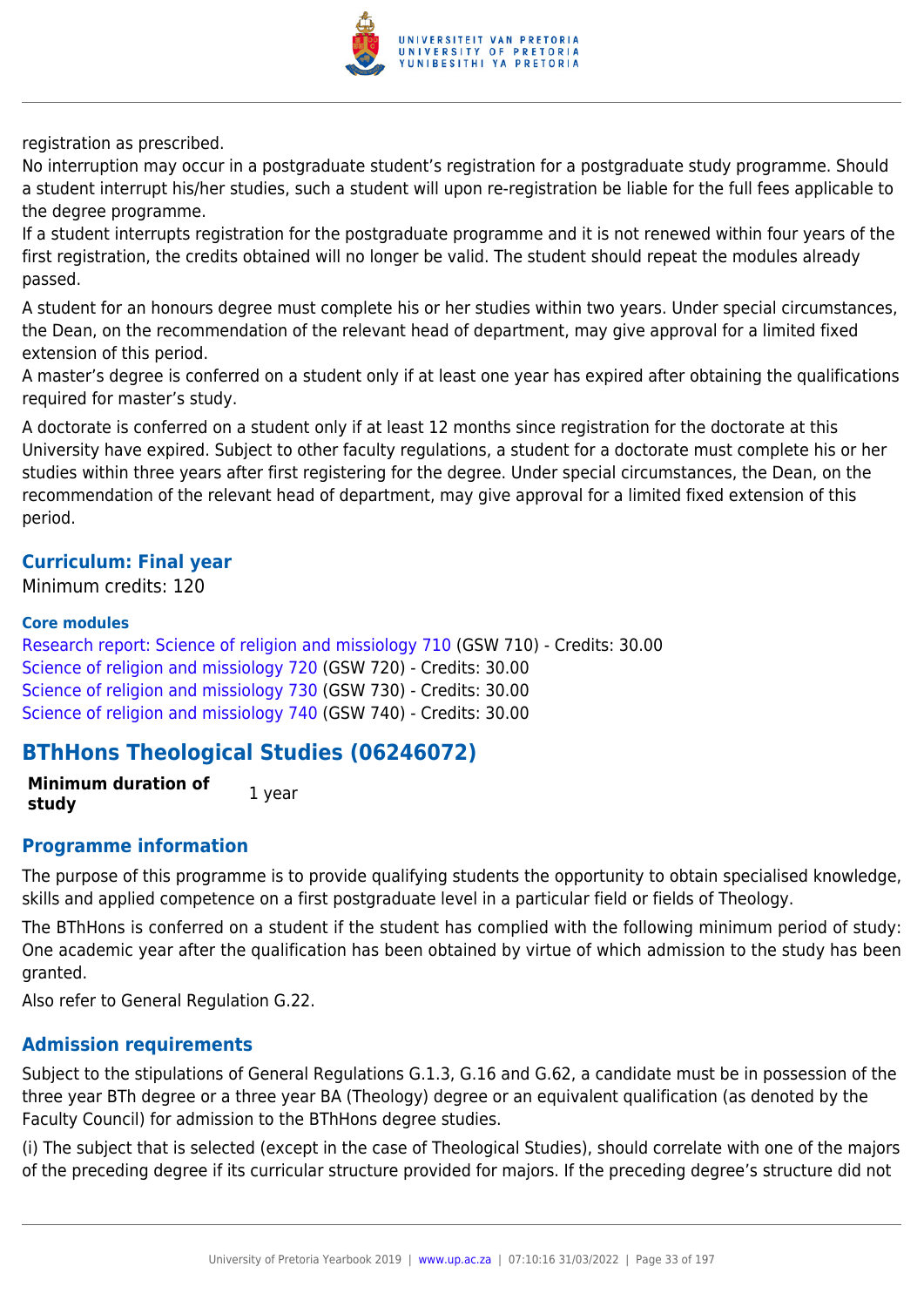

allow for majors the programme manager must approve the selected field of study.

- (ii) Hebrew at 100 level, if Old Testament Studies 731 is chosen.
- (iii) Greek at 100 level, if New Testament Studies 731 is chosen.

(iv) Candidates who completed the Diploma in Theology as well as accredited three-year diplomas in Theology (offered by recognised private theological institutions), with an average minimum of 60% in the final year, may apply. Admission will be granted after assessment by the relevant head of department and upon the recommendation of the Dean with the approval of the Senate.

(v) In special cases the Dean, in consultation with the head of department, may approve specific fundamental elements, which must be completed successfully before admission will be considered.

## **Additional requirements**

- i. The subject that is selected (except in the case of Theological Studies), should correlate with one of the majors of the preceding degree if its curricular structure provided for majors. If the preceding degree's structure did not allow for majors the programme manager must approve the selected field of study.
- ii. Hebrew at 100 level, if Old Testament Studies 731 is chosen.
- iii. Greek at 100 level, if New Testament Studies 731 is chosen.
- iv. Candidates who completed the Diploma in Theology as well as accredited three-year diplomas in Theology (offered by recognised private theological institutions), with an average minimum of 60% in the final year, may apply. Admission will be granted after assessment by the relevant head of department and upon the recommendation of the Dean with the approval of the Senate.
- v. In special cases the Dean, in consultation with the relevant head of department, may approve specific fundamental elements, which must be completed successfully before admission will be considered.

## **Other programme-specific information**

**Note:** The attendance component and the reading component are determined in consultation with the relevant head of department.

## **Examinations and pass requirements**

## **Examination regulations applicable to honours degrees in the faculty**

A student may not sit for an examination for the honours degree more than twice in the same module, subject to exceptions approved by the Dean, on the recommendation of the relevant head of department. A percentage mark is given provided that the passmark is at least 50% and at least 75% as a pass with distinction.

## **Research information**

## **Article for publication**

Unless Senate, on the recommendation of the supervisor, decides otherwise, a student, before or on submission of a dissertation, must submit at least one draft article for publication in a recognized academic journal and in the case of a thesis, must submit proof of submission of an article issued by an accredited journal, to the Head: Student Administration.

The draft or submitted article, as the case may be, should be based on the research that the student has conducted for the dissertation/thesis and be approved by the supervisor if the supervisor is not a co-author. The supervisor shall be responsible for ensuring that the paper is taken through all the processes of revision and resubmission, as may be necessary. Conferment of the degree may be made subject to compliance with the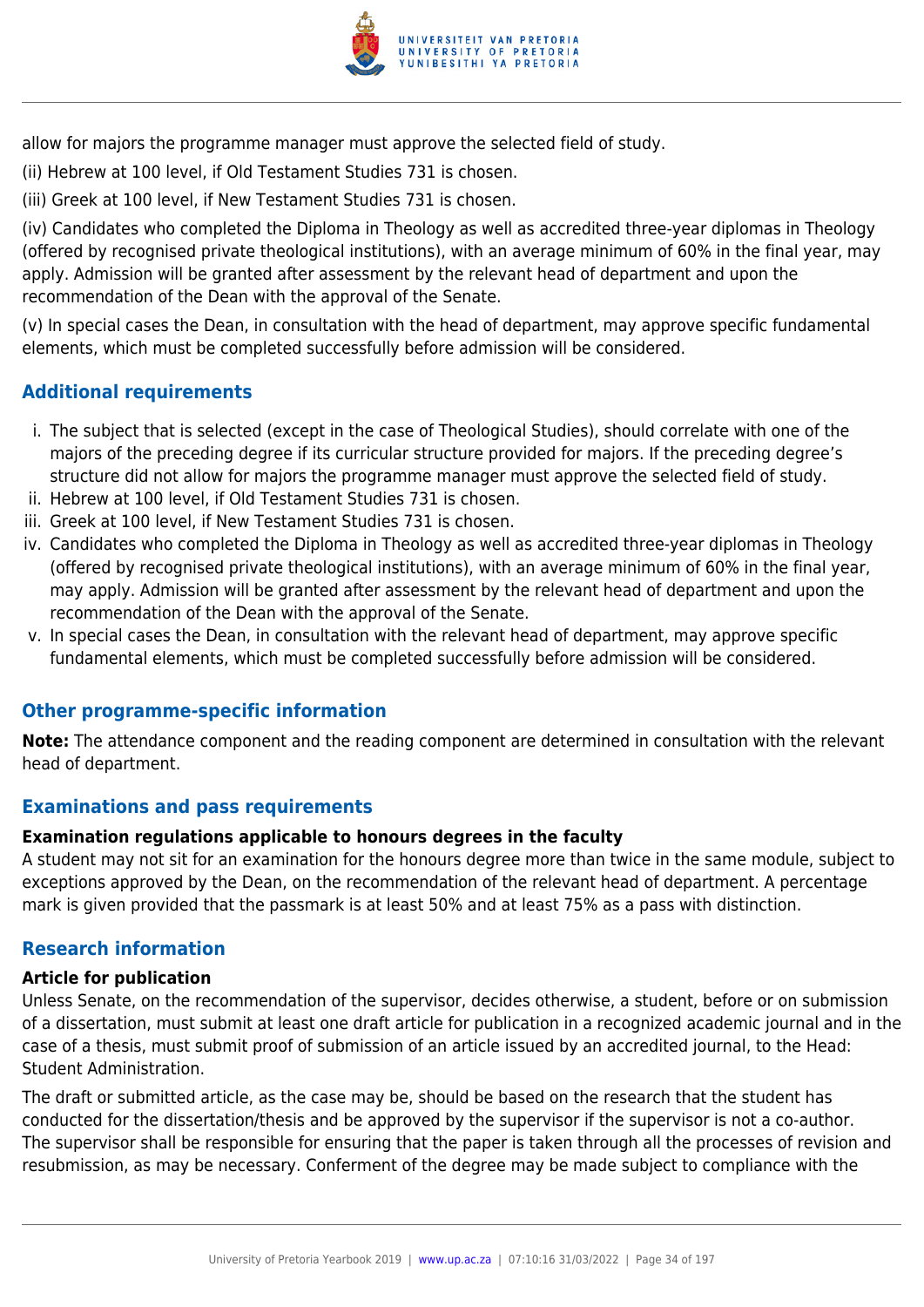

stipulations of this regulation.

## **Pass with distinction**

The degree is conferred with distinction on a student who obtains a weighted average (GPA) of 75% in all the prescribed modules, provided not one of the modules had been failed previously and that the programme was completed within the minimum prescribed period.

## **General information**

## **Registration for postgraduate programmes**

## **1. Concurrent registration for a second postgraduate programme**

No student is allowed to register for more than one postgraduate programme concurrently, except where the student's academic record warrants it and with the Dean's approval. Continuation of study for the second postgraduate programme will be subject to favourable progress reported by the heads of department in the Faculty of Theology. However, no student will be allowed to participate in examinations for a second postgraduate programme in another faculty during the examinations of the Faculty of Theology.

## **2. Renewal of registration**

Students of the University are registered for one year of study. After an academic year has expired, students wishing to continue their studies at the University must renew their registration and pay such fees for renewal of registration as prescribed.

No interruption may occur in a postgraduate student's registration for a postgraduate study programme. Should a student interrupt his/her studies, such a student will upon re-registration be liable for the full fees applicable to the degree programme.

If a student interrupts registration for the postgraduate programme and it is not renewed within four years of the first registration, the credits obtained will no longer be valid. The student should repeat the modules already passed.

A student for an honours degree must complete his or her studies within two years. Under special circumstances, the Dean, on the recommendation of the relevant head of department, may give approval for a limited fixed extension of this period.

A master's degree is conferred on a student only if at least one year has expired after obtaining the qualifications required for master's study.

A doctorate is conferred on a student only if at least 12 months since registration for the doctorate at this University have expired. Subject to other faculty regulations, a student for a doctorate must complete his or her studies within three years after first registering for the degree. Under special circumstances, the Dean, on the recommendation of the relevant head of department, may give approval for a limited fixed extension of this period.

## **Curriculum: Final year**

Minimum credits: 120

#### **Core modules**

[Biblical studies 710](https://www.up.ac.za/faculty-of-education/yearbooks/2019/modules/view/TEO 710) (TEO 710) - Credits: 30.00 [History-systematics 720](https://www.up.ac.za/faculty-of-education/yearbooks/2019/modules/view/TEO 720) (TEO 720) - Credits: 30.00 [Applied theology 730](https://www.up.ac.za/faculty-of-education/yearbooks/2019/modules/view/TEO 730) (TEO 730) - Credits: 30.00 [Research report: Theological studies 740](https://www.up.ac.za/faculty-of-education/yearbooks/2019/modules/view/TEO 740) (TEO 740) - Credits: 30.00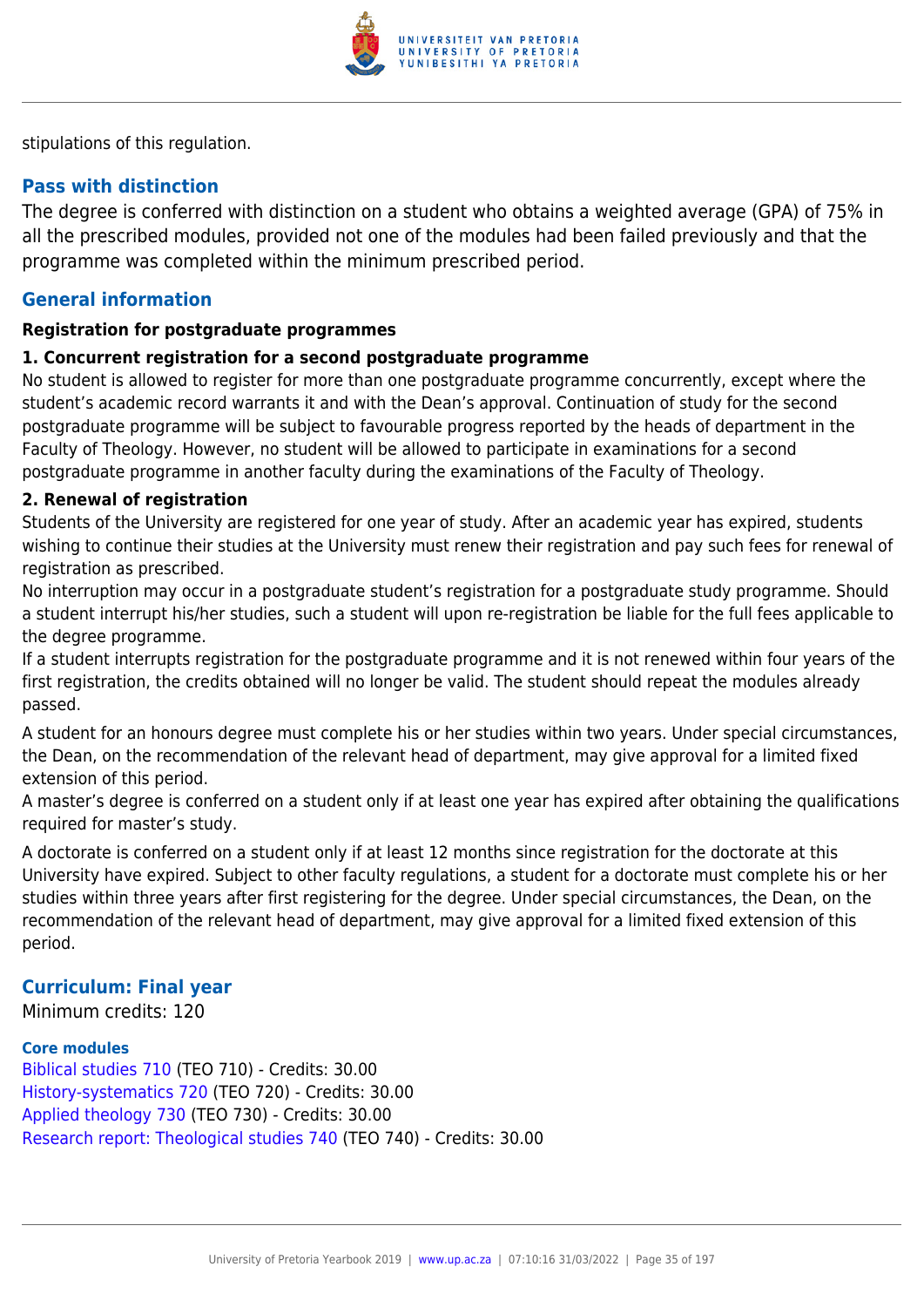

## Master's

## **MDiv (06250074)**

**Minimum duration of study** 1 year

**Programme information**

The MDiv builds on the BDiv programme or the previously four year BTh programme. It is a coursework master's degree programme in general theology covering all six theological disciplines. It aims to offer advanced theological knowledge and practical skills that will meet the needs of the ministry of the Word.

## **Admission requirements**

- Subject to General Regulations G.1.3 and G.62 the BTh degree or an equivalent qualification is required for admission.
- Hebrew at 200-level. In case Hebrew 200 was not passed at a university the student may be admitted after assessment and with the approval of the head of department.
- Greek at 200-level. In case Greek 200 was not passed at a university the student may be admitted after assessment and with the approval of the head of department.

## **Additional requirements**

- 1. Subject to General Regulations G.1.3 and G.54, the BDiv or the previously four year BTh or the BThHons (Theology; previously BAHons [Theology]) or an equivalent qualification is required for admission.
- 2. Hebrew at 200-level. In case Hebrew 200 was not passed at a university, the student may be admitted after assessment and with the approval of the head of department.
- 3. Greek at 200-level. In case Greek 200 was not passed at a university, the student may be admitted after assessment and with the approval of the head of department.

## **Pass with distinction**

In order to pass with distinction, a student must obtain at least a GPA of 75% in the examination of the coursework and 75% for the mini-dissertation.

## **Curriculum: Final year**

Minimum credits: 180

## **Core Modules:**

**All** prescribed modules must be completed.

**Elective:**

Mini-dissertation in one field:

## **Core modules**

[Dogmatics and Christian ethics 806](https://www.up.ac.za/faculty-of-education/yearbooks/2019/modules/view/DET 806) (DET 806) - Credits: 20.00 [Science of religion and missiology 806](https://www.up.ac.za/faculty-of-education/yearbooks/2019/modules/view/GSW 806) (GSW 806) - Credits: 20.00 [Church history 806](https://www.up.ac.za/faculty-of-education/yearbooks/2019/modules/view/KGS 806) (KGS 806) - Credits: 20.00 [New Testament studies 806](https://www.up.ac.za/faculty-of-education/yearbooks/2019/modules/view/NTW 806) (NTW 806) - Credits: 20.00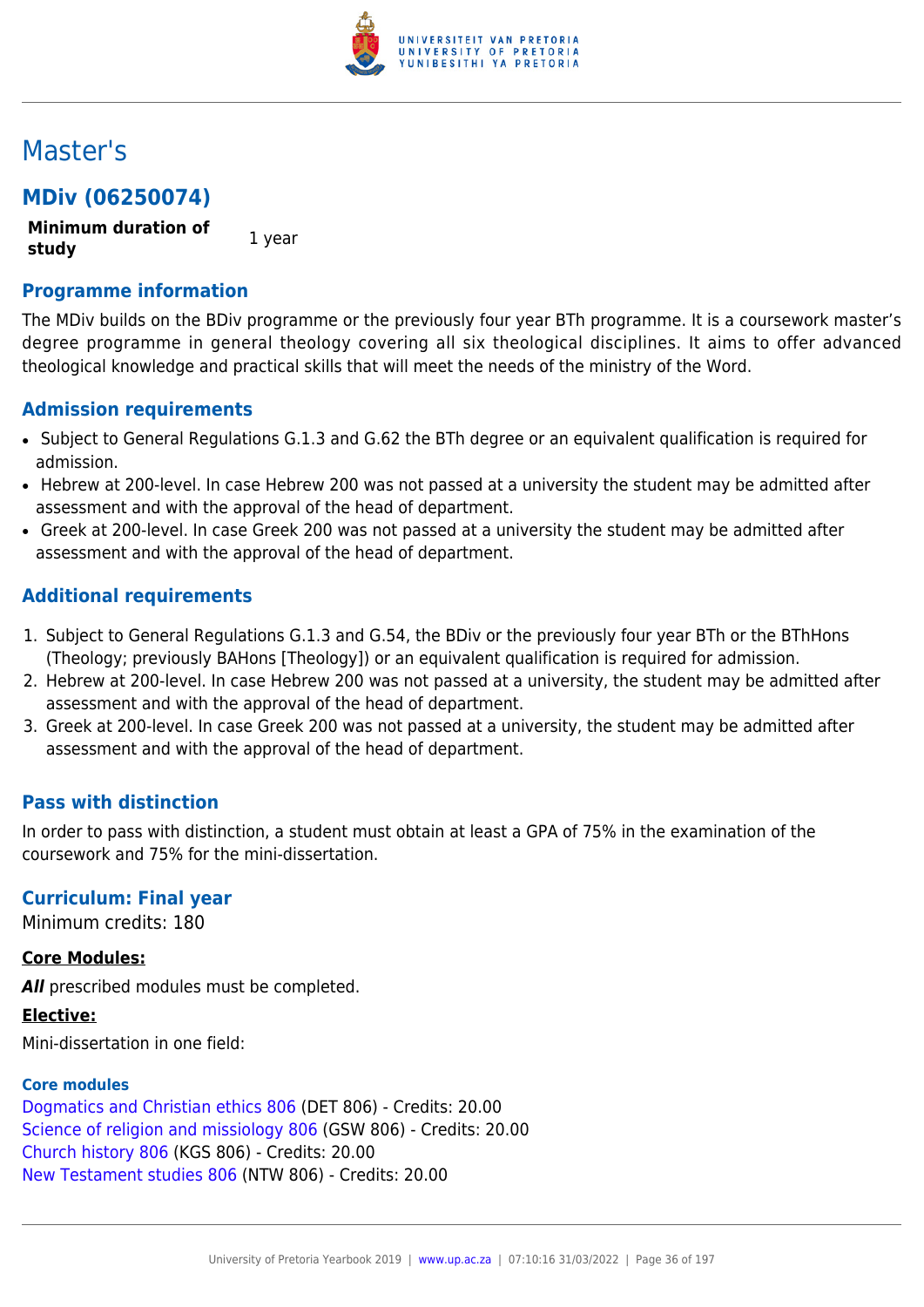

[Old Testament studies 806](https://www.up.ac.za/faculty-of-education/yearbooks/2019/modules/view/OTW 806) (OTW 806) - Credits: 20.00 [Practical theology 806](https://www.up.ac.za/faculty-of-education/yearbooks/2019/modules/view/PRT 806) (PRT 806) - Credits: 20.00

#### **Elective modules**

[Dogmatics and Christian ethics 804](https://www.up.ac.za/faculty-of-education/yearbooks/2019/modules/view/DET 804) (DET 804) - Credits: 60.00 [Science of religion and missiology 804](https://www.up.ac.za/faculty-of-education/yearbooks/2019/modules/view/GSW 804) (GSW 804) - Credits: 60.00 [Church history 804](https://www.up.ac.za/faculty-of-education/yearbooks/2019/modules/view/KGS 804) (KGS 804) - Credits: 60.00 [New Testament studies 804](https://www.up.ac.za/faculty-of-education/yearbooks/2019/modules/view/NTW 804) (NTW 804) - Credits: 60.00 [Old Testament studies 804](https://www.up.ac.za/faculty-of-education/yearbooks/2019/modules/view/OTW 804) (OTW 804) - Credits: 60.00 [Practical theology 804](https://www.up.ac.za/faculty-of-education/yearbooks/2019/modules/view/PRT 804) (PRT 804) - Credits: 60.00

## **MTh Church History and Church Polity (06256923)**

**Minimum duration of study 1** year

## **Programme information**

This programme offers the student with a four year BDiv, a BThHons or equivalent qualification, the opportunity of theological specialisation and research at Master's level. The coursework modules provide the opportunity to acquire specialist skills in the practical field of the Ministry.

Also consult General Regulations as applicable to Master's degree programmes.

## **Admission requirements**

Subject to the stipulations of General Regulations G.1.3 and G.54, the BDiv, the BThHons or BAHons (Theology), or MDiv degree or an equivalent qualification, is required for admission, provided that a minimum of 65% was obtained.

(i) The theological discipline which is selected must correlate with the major or one of the majors of the preceding degree if its curricular structure provided for majors.

(ii) Hebrew at 200 level if Old Testament Studies is chosen as field of study. In case Hebrew 200 was not passed at a university, the student may be admitted after assessment and with the approval of the head of department.

(iii) Greek at 200 level if New Testament Studies is chosen as field of study. In case Greek 200 was not passed at a university, the student may be admitted after assessment and with the approval of the head of department.

## **Additional requirements**

- i. The theological discipline which is selected must correlate with the major or one of the majors of the preceding degree if its curricular structure provided for majors.
- ii. Hebrew at 200 level if Old Testament Studies is chosen as field of study. In case Hebrew 200 was not passed at a university, the student may be admitted after assessment and with the approval of the relevant head of department.
- iii. Greek at 200 level if New Testament Studies is chosen as field of study. In case Greek 200 was not passed at a university, the student may be admitted after assessment and with the approval of the relevant head of department.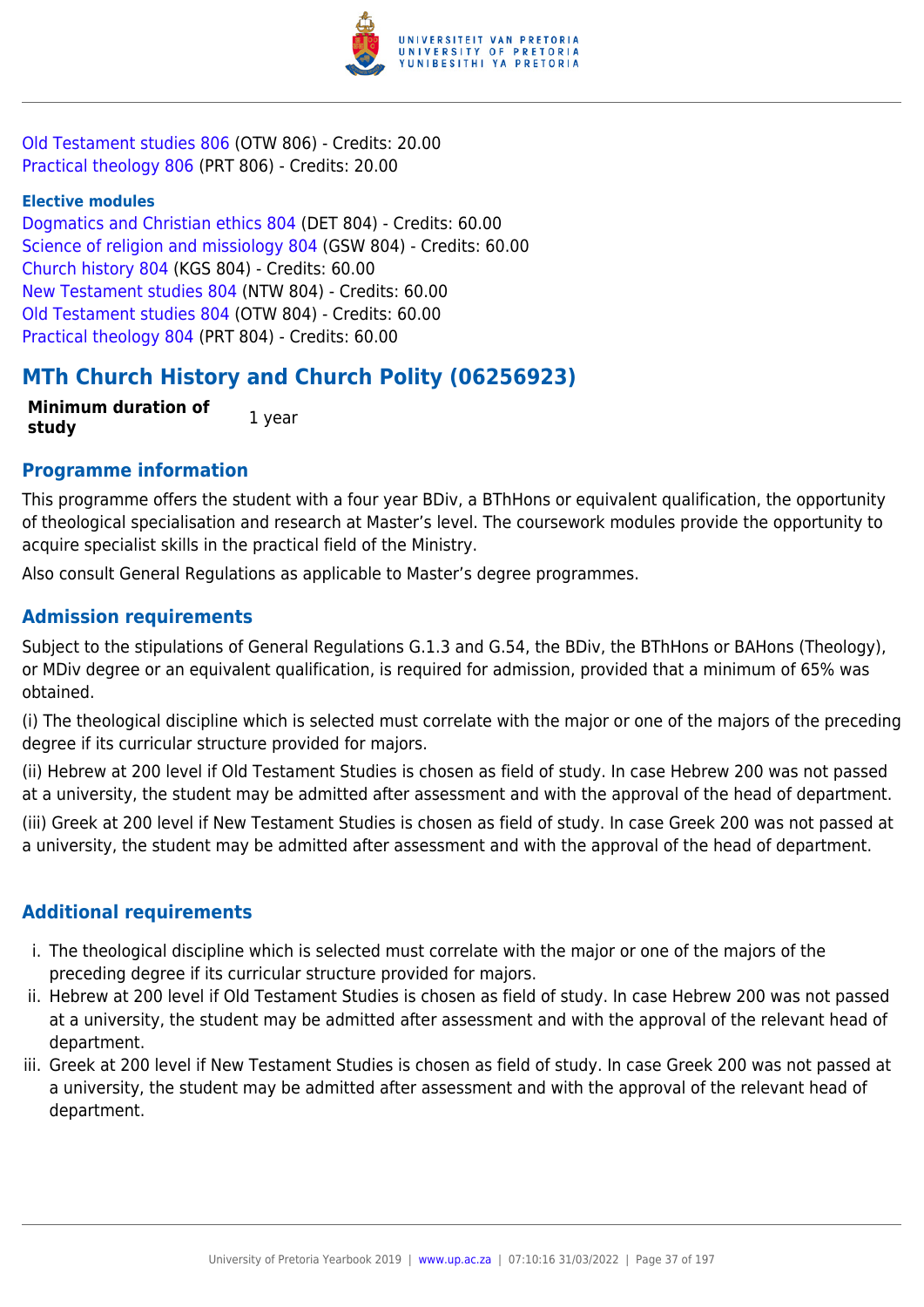

## **Examinations and pass requirements**

A subminimum of 50% is required in the examination. At least 50% is required as a pass mark for the minidissertation or dissertation.

The stipulations of G.39.11 regarding pass requirements for dissertations apply with the necessary changes to mini-dissertations.

Mini-dissertations are evaluated and examined in accordance with the stipulations set out in a study guide, which is available on request from the various departments.

## **Examination regulations applicable to all master's degrees in the faculty**

A master's degree is conferred on a student by virtue of an examination, or an examination and a dissertation, or an examination and a mini-dissertation, or a dissertation. Examinations may be written and/or oral. A percentage mark is given provided that the passmark is at least 50% and at least 75% as a pass with distinction.

## **Research information**

#### **Dissertation**

In the case of the dissertation only, the proposed title, research design and methodology must be submitted for approval to the Research and Ethics Committee via the supervisor and the head of department before a student may commence with the writing of a dissertation. The final title must be approved by the Postgraduate Committee and submitted to the faculty board for notification before submission of the thesis for examination.

## **Article for publication**

Unless Senate, on the recommendation of the supervisor, decides otherwise, a student, before or on submission of a dissertation, must submit at least one draft article for publication in a recognized academic journal and in the case of a thesis, must submit proof of submission of an article issued by an accredited journal, to the Head: Student Administration.

The draft or submitted article, as the case may be, should be based on the research that the student has conducted for the dissertation/thesis and be approved by the supervisor if the supervisor is not a co-author. The supervisor shall be responsible for ensuring that the paper is taken through all the processes of revision and resubmission, as may be necessary. Conferment of the degree may be made subject to compliance with the stipulations of this regulation.

## **Pass with distinction**

In order to pass with distinction at least 75% for the dissertation must be obtained.

## **General information**

## **Registration for postgraduate programmes**

## **1. Concurrent registration for a second postgraduate programme**

No student is allowed to register for more than one postgraduate programme concurrently, except where the student's academic record warrants it and with the Dean's approval. Continuation of study for the second postgraduate programme will be subject to favourable progress reported by the heads of department in the Faculty of Theology. However, no student will be allowed to participate in examinations for a second postgraduate programme in another faculty during the examinations of the Faculty of Theology.

#### **2. Renewal of registration**

Students of the University are registered for one year of study. After an academic year has expired, students wishing to continue their studies at the University must renew their registration and pay such fees for renewal of registration as prescribed.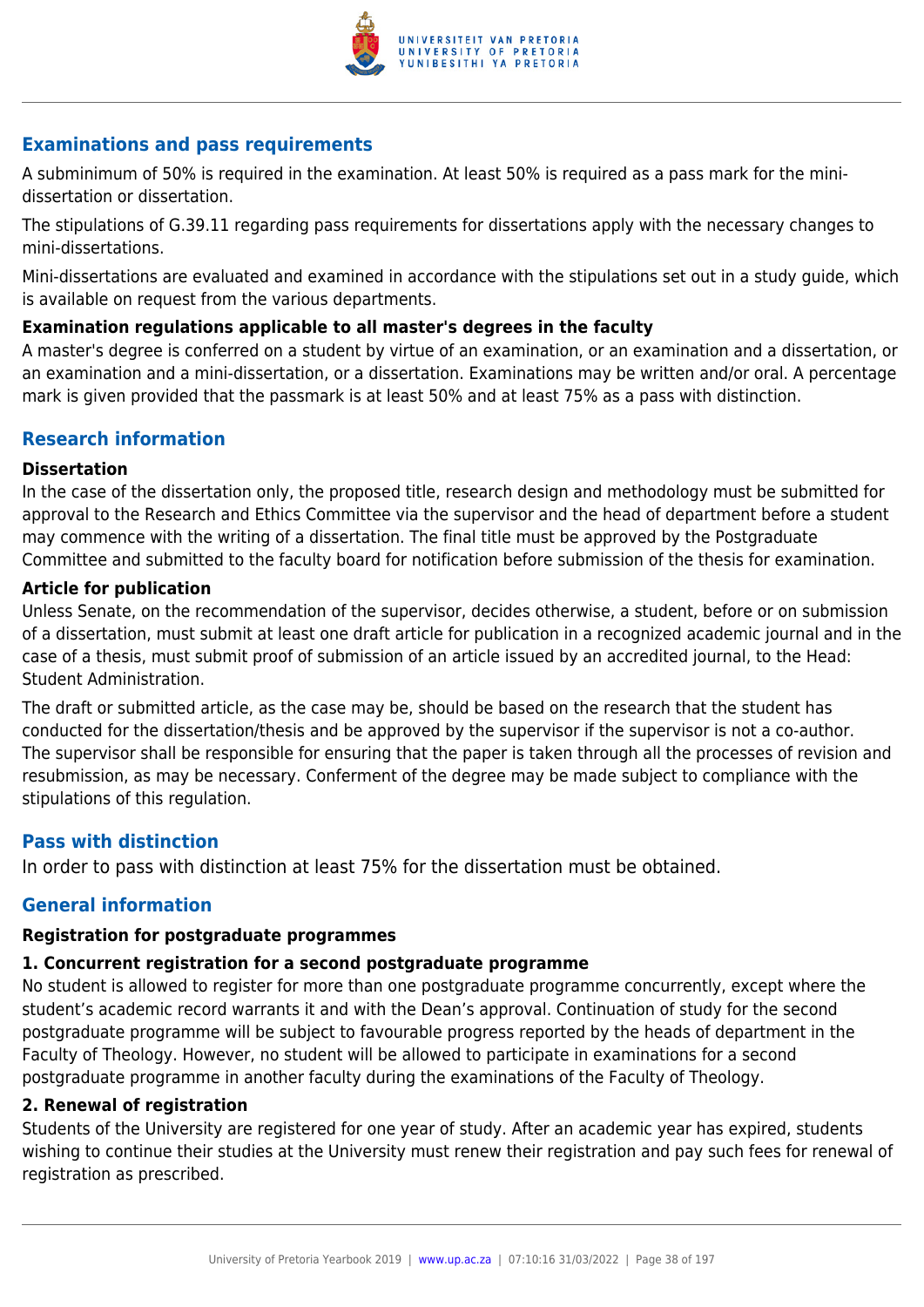

No interruption may occur in a postgraduate student's registration for a postgraduate study programme. Should a student interrupt his/her studies, such a student will upon re-registration be liable for the full fees applicable to the degree programme.

If a student interrupts registration for the postgraduate programme and it is not renewed within four years of the first registration, the credits obtained will no longer be valid. The student should repeat the modules already passed.

A student for an honours degree must complete his or her studies within two years. Under special circumstances, the Dean, on the recommendation of the relevant head of department, may give approval for a limited fixed extension of this period.

A master's degree is conferred on a student only if at least one year has expired after obtaining the qualifications required for master's study.

A doctorate is conferred on a student only if at least 12 months since registration for the doctorate at this University have expired. Subject to other faculty regulations, a student for a doctorate must complete his or her studies within three years after first registering for the degree. Under special circumstances, the Dean, on the recommendation of the relevant head of department, may give approval for a limited fixed extension of this period.

## **Curriculum: Final year**

Minimum credits: 180

#### **Core modules**

[Dissertation: Church history and church polity 894](https://www.up.ac.za/faculty-of-education/yearbooks/2019/modules/view/KGS 894) (KGS 894) - Credits: 180.00

## **MTh Church History and Church Polity (Coursework) (06256924)**

**Minimum duration of study** 1 year

## **Programme information**

This programme offers the student with a four year BDiv, a BThHons or equivalent qualification, the opportunity of theological specialisation and research at Master's level. The coursework modules provide the opportunity to acquire specialist skills in the practical field of the Ministry.

Also consult General Regulations as applicable to Master's degree programmes.

## **Admission requirements**

Subject to the stipulations of General Regulations G.1.3 and G.54, a student who holds a BDiv, a BTh or a BAHons (Theol) degree, or the previous BD or MDiv degrees or aother equivalent qualification, is allowed to the MTh, provided that a minimum of 65% was obtained.

(i) The theological discipline which is selected must correlate with the major or one of the majors of the preceding degree if its curricular structure provided for majors.

(ii) Hebrew at 200 level if Old Testament Studies is chosen as field of study. In case Hebrew 200 was not passed at a university, the student may be admitted after assessment and with the approval of the head of department.

(iii) Greek at 200 level if New Testament Studies is chosen as field of study. In case Greek 200 was not passed at a university, the student may be admitted after assessment and with the approval of the head of department.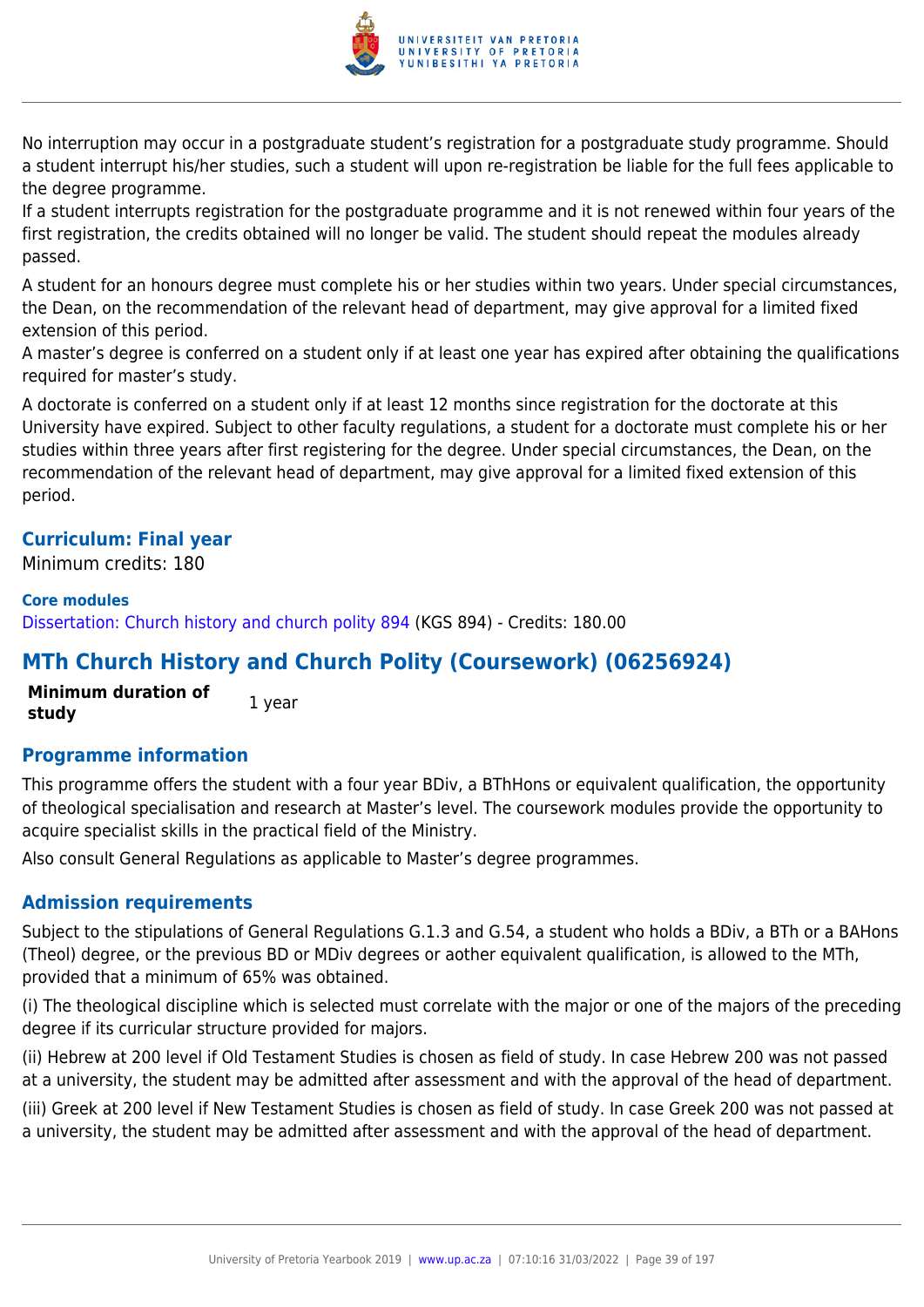

## **Additional requirements**

- i. The theological discipline which is selected must correlate with the major or one of the majors of the preceding degree if its curricular structure provided for majors.
- ii. Hebrew at 200 level if Old Testament Studies is chosen as field of study. In case Hebrew 200 was not passed at a university, the student may be admitted after assessment and with the approval of the relevant head of department.
- iii. Greek at 200 level if New Testament Studies is chosen as field of study. In case Greek 200 was not passed at a university, the student may be admitted after assessment and with the approval of the relevant head of department.

## **Examinations and pass requirements**

A subminimum of 50% is required in the examination. At least 50% is required as a pass mark for the minidissertation or dissertation.

The stipulations of G.39.11 regarding pass requirements for dissertations apply with the necessary changes to mini-dissertations.

Mini-dissertations are evaluated and examined in accordance with the stipulations set out in a study guide, which is available on request from the various departments.

## **Examination regulations applicable to all master's degrees in the faculty**

A master's degree is conferred on a student by virtue of an examination, or an examination and a dissertation, or an examination and a mini-dissertation, or a dissertation. Examinations may be written and/or oral. A percentage mark is given provided that the passmark is at least 50% and at least 75% as a pass with distinction.

## **Research information**

#### **Seminar work and mini-dissertation**

In the case of seminar work and a mini-dissertation, the proposed title must be submitted for approval to the Research Committee via the Supervisor and the relevant head of department before a student may commence with the writing of the mini-dissertation.

## **Article for publication**

Unless Senate, on the recommendation of the supervisor, decides otherwise, a student, before or on submission of a dissertation, must submit at least one draft article for publication in a recognized academic journal and in the case of a thesis, must submit proof of submission of an article issued by an accredited journal, to the Head: Student Administration.

The draft or submitted article, as the case may be, should be based on the research that the student has conducted for the dissertation/thesis and be approved by the supervisor if the supervisor is not a co-author. The supervisor shall be responsible for ensuring that the paper is taken through all the processes of revision and resubmission, as may be necessary. Conferment of the degree may be made subject to compliance with the stipulations of this regulation.

## **Pass with distinction**

In order to pass with distinction, a weighted average (GPA) of at least 75% in the examination of the coursework and 75% for the mini-dissertation must be obtained.

## **General information**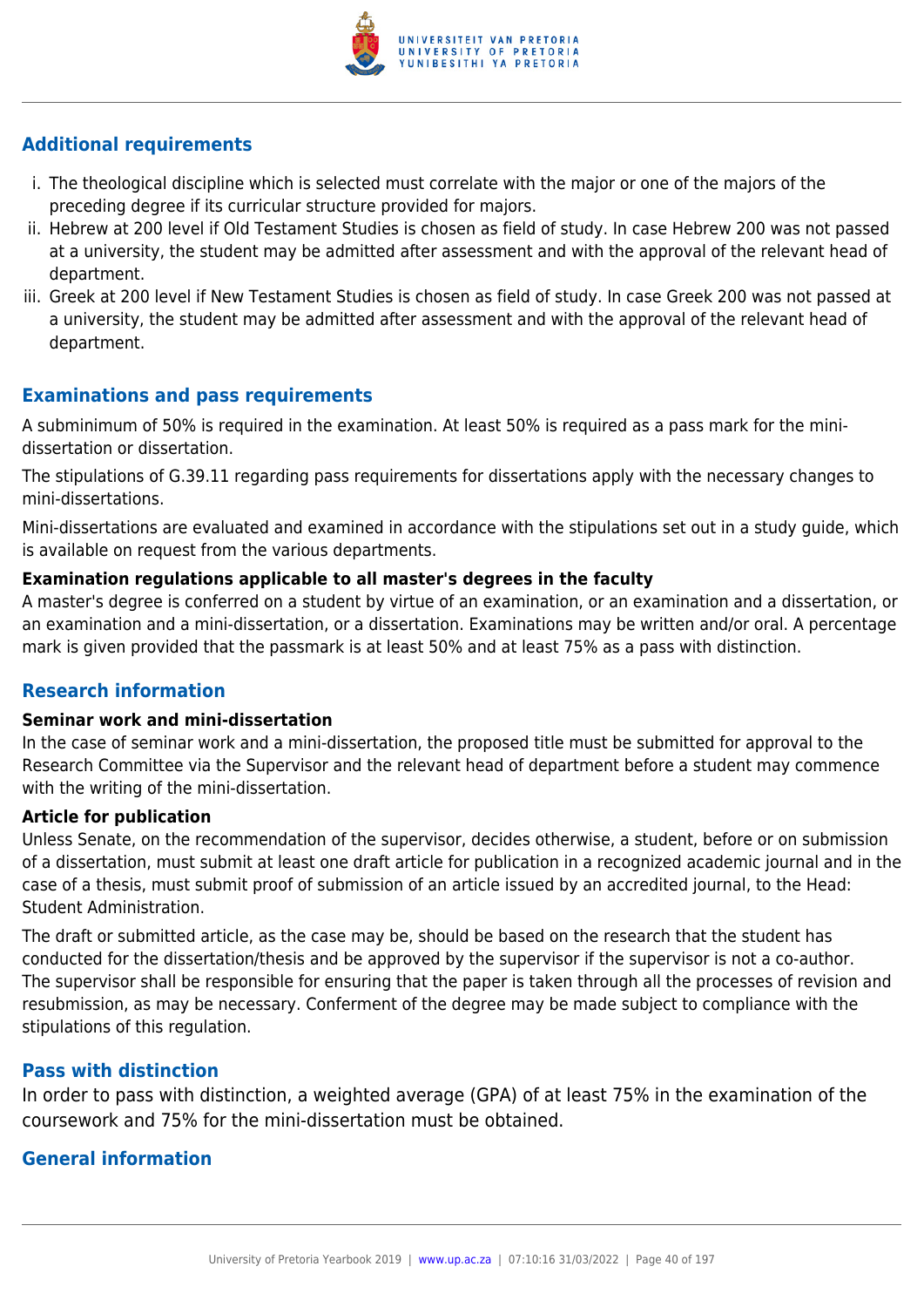

## **Registration for postgraduate programmes**

## **1. Concurrent registration for a second postgraduate programme**

No student is allowed to register for more than one postgraduate programme concurrently, except where the student's academic record warrants it and with the Dean's approval. Continuation of study for the second postgraduate programme will be subject to favourable progress reported by the heads of department in the Faculty of Theology. However, no student will be allowed to participate in examinations for a second postgraduate programme in another faculty during the examinations of the Faculty of Theology.

## **2. Renewal of registration**

Students of the University are registered for one year of study. After an academic year has expired, students wishing to continue their studies at the University must renew their registration and pay such fees for renewal of registration as prescribed.

No interruption may occur in a postgraduate student's registration for a postgraduate study programme. Should a student interrupt his/her studies, such a student will upon re-registration be liable for the full fees applicable to the degree programme.

If a student interrupts registration for the postgraduate programme and it is not renewed within four years of the first registration, the credits obtained will no longer be valid. The student should repeat the modules already passed.

A student for an honours degree must complete his or her studies within two years. Under special circumstances, the Dean, on the recommendation of the relevant head of department, may give approval for a limited fixed extension of this period.

A master's degree is conferred on a student only if at least one year has expired after obtaining the qualifications required for master's study.

A doctorate is conferred on a student only if at least 12 months since registration for the doctorate at this University have expired. Subject to other faculty regulations, a student for a doctorate must complete his or her studies within three years after first registering for the degree. Under special circumstances, the Dean, on the recommendation of the relevant head of department, may give approval for a limited fixed extension of this period.

## **Curriculum: Final year**

Minimum credits: 180

## **Core modules**

[Church history 803](https://www.up.ac.za/faculty-of-education/yearbooks/2019/modules/view/KGS 803) (KGS 803) - Credits: 90.00 [Mini-dissertation: Church history and church polity 893](https://www.up.ac.za/faculty-of-education/yearbooks/2019/modules/view/KGS 893) (KGS 893) - Credits: 90.00

# **MTh Dogmatics and Christian Ethics (06256903)**

**Minimum duration of study** 1 year

## **Programme information**

This programme offers the student with a four year BDiv, a BThHons or equivalent qualification, the opportunity of theological specialisation and research at Master's level. The coursework modules provide the opportunity to acquire specialist skills in the practical field of the Ministry.

Also consult General Regulations as applicable to Master's degree programmes.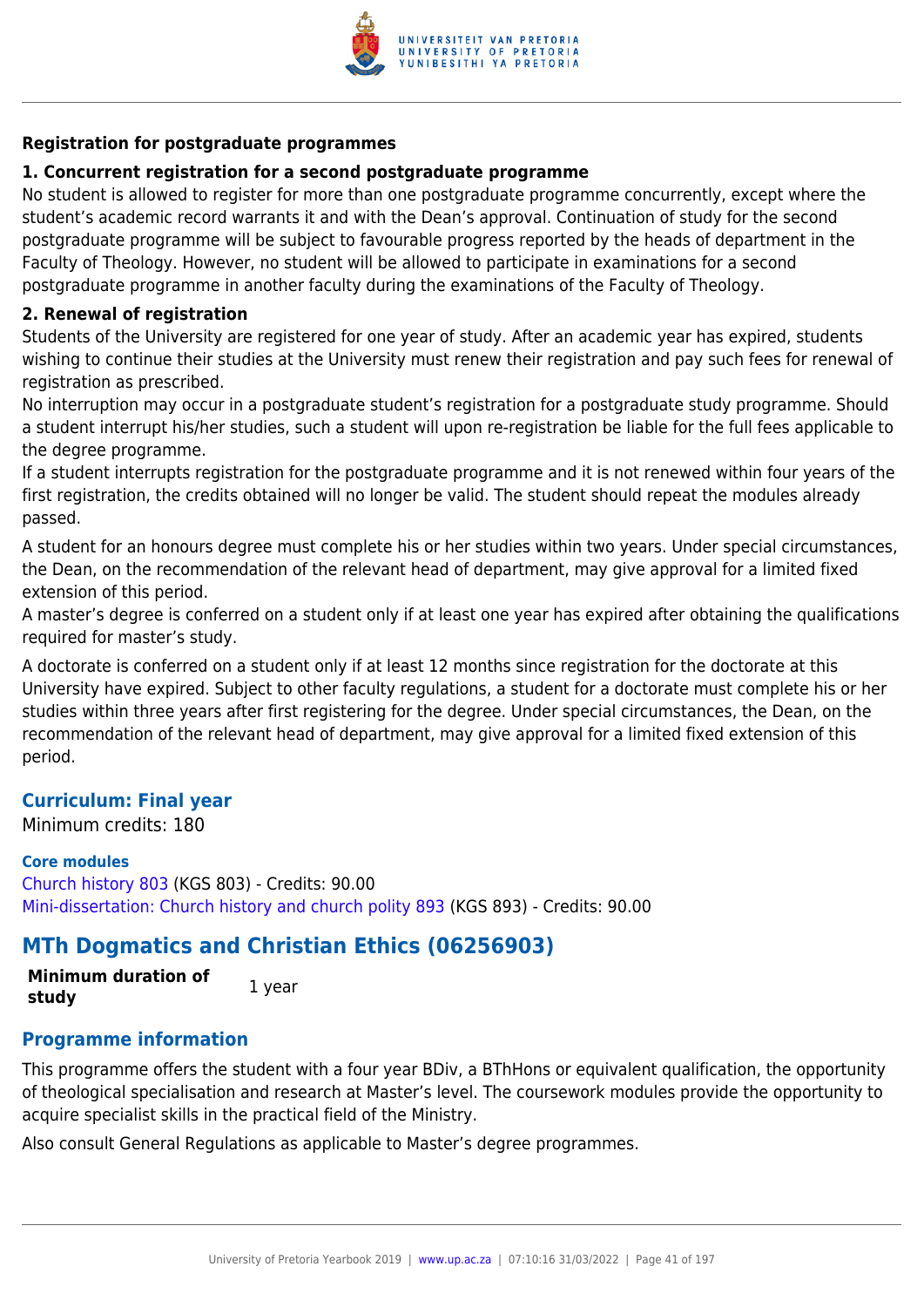

## **Admission requirements**

Subject to the stipulations of General Regulations G.1.3 and G.54, the BDiv, the BThHons or BAHons (Theology), or MDiv degree or an equivalent qualification, is required for admission, provided that a minimum of 65% was obtained.

(i) The theological discipline which is selected must correlate with the major or one of the majors of the preceding degree if its curricular structure provided for majors.

(ii) Hebrew at 200 level if Old Testament Studies is chosen as field of study. In case Hebrew 200 was not passed at a university, the student may be admitted after assessment and with the approval of the head of department. (iii) Greek at 200 level if New Testament Studies is chosen as field of study. In case Greek 200 was not passed at a university, the student may be admitted after assessment and with the approval of the head of department.

## **Additional requirements**

- i. The theological discipline which is selected must correlate with the major or one of the majors of the preceding degree if its curricular structure provided for majors.
- ii. Hebrew at 200 level if Old Testament Studies is chosen as field of study. In case Hebrew 200 was not passed at a university, the student may be admitted after assessment and with the approval of the relevant head of department.
- iii. Greek at 200 level if New Testament Studies is chosen as field of study. In case Greek 200 was not passed at a university, the student may be admitted after assessment and with the approval of the relevant head of department.

## **Examinations and pass requirements**

A subminimum of 50% is required in the examination. At least 50% is required as a pass mark for the minidissertation or dissertation.

The stipulations of G.39.11 regarding pass requirements for dissertations apply with the necessary changes to mini-dissertations.

Mini-dissertations are evaluated and examined in accordance with the stipulations set out in a study guide, which is available on request from the various departments.

## **Examination regulations applicable to all master's degrees in the faculty**

A master's degree is conferred on a student by virtue of an examination, or an examination and a dissertation, or an examination and a mini-dissertation, or a dissertation. Examinations may be written and/or oral. A percentage mark is given provided that the passmark is at least 50% and at least 75% as a pass with distinction.

## **Research information**

#### **Dissertation**

In the case of the dissertation only, the proposed title, research design and methodology must be submitted for approval to the Research and Ethics Committee via the supervisor and the head of department before a student may commence with the writing of a dissertation. The final title must be approved by the Postgraduate Committee and submitted to the faculty board for notification before submission of the thesis for examination.

## **Article for publication**

Unless Senate, on the recommendation of the supervisor, decides otherwise, a student, before or on submission of a dissertation, must submit at least one draft article for publication in a recognized academic journal and in the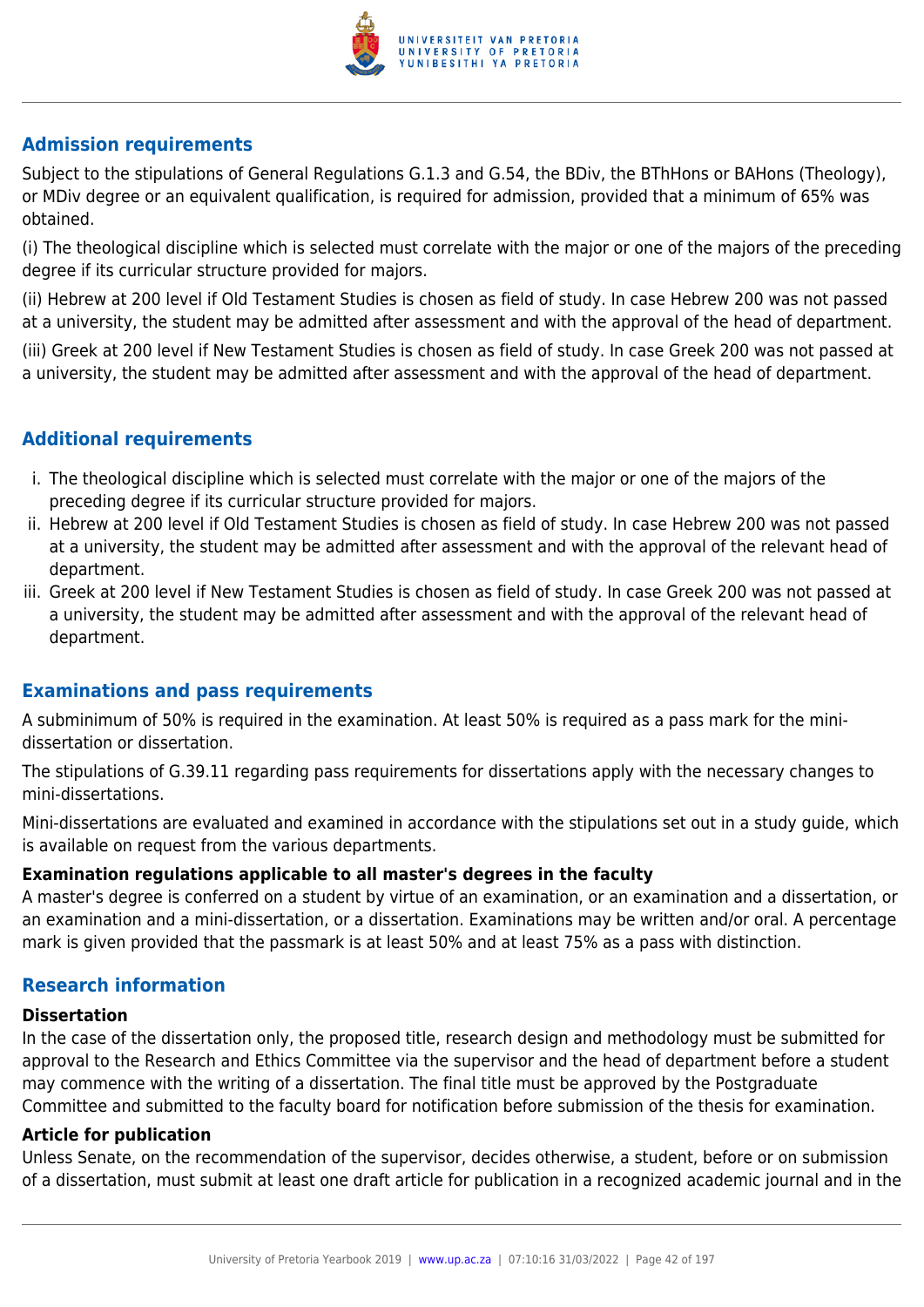

case of a thesis, must submit proof of submission of an article issued by an accredited journal, to the Head: Student Administration.

The draft or submitted article, as the case may be, should be based on the research that the student has conducted for the dissertation/thesis and be approved by the supervisor if the supervisor is not a co-author. The supervisor shall be responsible for ensuring that the paper is taken through all the processes of revision and resubmission, as may be necessary. Conferment of the degree may be made subject to compliance with the stipulations of this regulation.

## **Pass with distinction**

In order to pass with distinction at least 75% for the dissertation must be obtained.

## **General information**

## **Registration for postgraduate programmes**

#### **1. Concurrent registration for a second postgraduate programme**

No student is allowed to register for more than one postgraduate programme concurrently, except where the student's academic record warrants it and with the Dean's approval. Continuation of study for the second postgraduate programme will be subject to favourable progress reported by the heads of department in the Faculty of Theology. However, no student will be allowed to participate in examinations for a second postgraduate programme in another faculty during the examinations of the Faculty of Theology.

#### **2. Renewal of registration**

Students of the University are registered for one year of study. After an academic year has expired, students wishing to continue their studies at the University must renew their registration and pay such fees for renewal of registration as prescribed.

No interruption may occur in a postgraduate student's registration for a postgraduate study programme. Should a student interrupt his/her studies, such a student will upon re-registration be liable for the full fees applicable to the degree programme.

If a student interrupts registration for the postgraduate programme and it is not renewed within four years of the first registration, the credits obtained will no longer be valid. The student should repeat the modules already passed.

A student for an honours degree must complete his or her studies within two years. Under special circumstances, the Dean, on the recommendation of the relevant head of department, may give approval for a limited fixed extension of this period.

A master's degree is conferred on a student only if at least one year has expired after obtaining the qualifications required for master's study.

A doctorate is conferred on a student only if at least 12 months since registration for the doctorate at this University have expired. Subject to other faculty regulations, a student for a doctorate must complete his or her studies within three years after first registering for the degree. Under special circumstances, the Dean, on the recommendation of the relevant head of department, may give approval for a limited fixed extension of this period.

## **Curriculum: Final year**

Minimum credits: 180

## **Core modules**

[Dissertation: Dogmatics and Christian ethics 894](https://www.up.ac.za/faculty-of-education/yearbooks/2019/modules/view/DET 894) (DET 894) - Credits: 180.00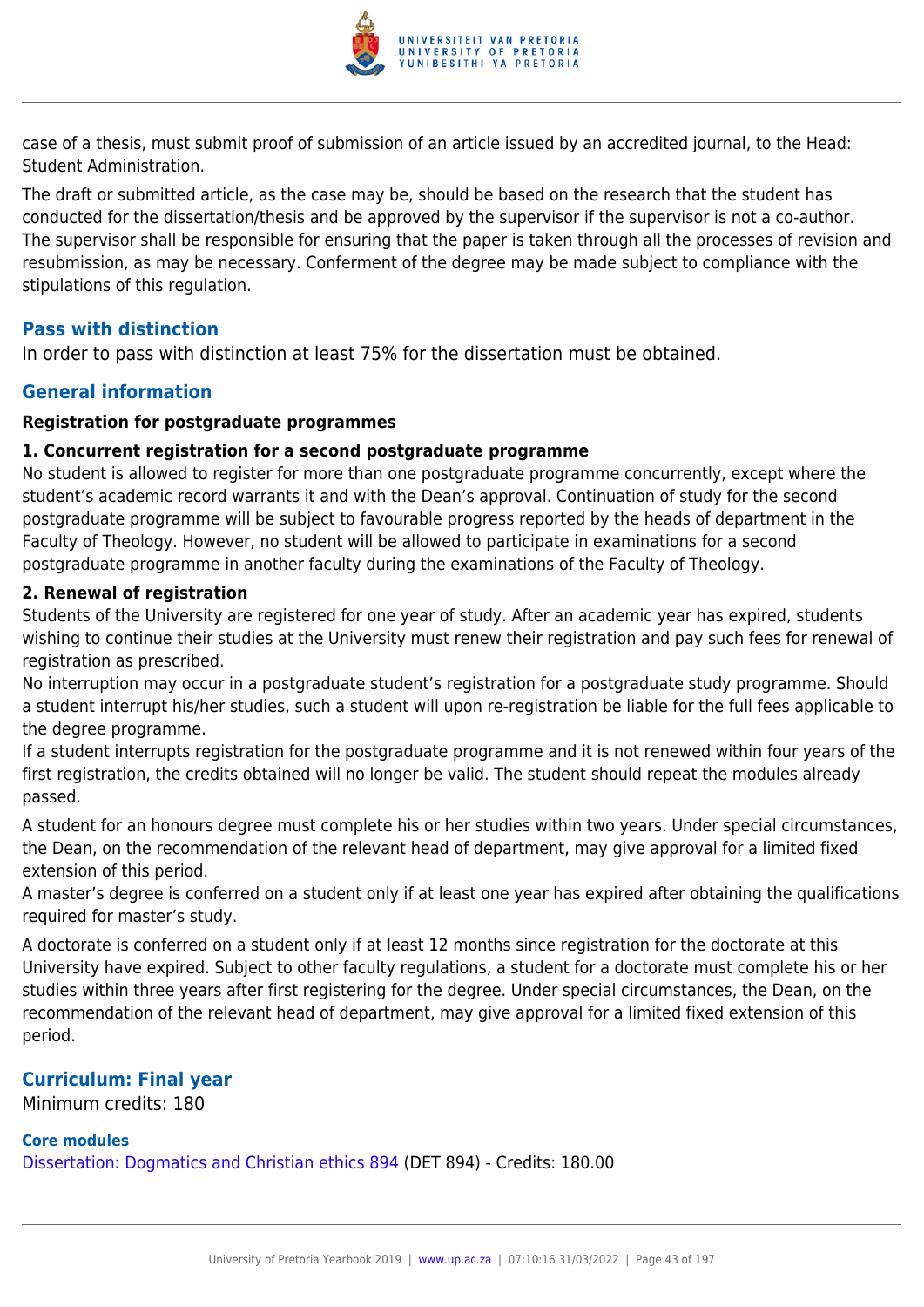

## **MTh Dogmatics and Christian Ethics (Coursework) (06256904)**

**Minimum duration of study** 1 year

## **Programme information**

This programme offers the student with a four year BDiv, a BThHons or equivalent qualification, the opportunity of theological specialisation and research at Master's level. The coursework modules provide the opportunity to acquire specialist skills in the practical field of the Ministry.

Also consult General Regulations as applicable to Master's degree programmes.

## **Admission requirements**

Subject to the stipulations of General Regulations G.1.3 and G.54, the BDiv, the BThHons or BAHons (Theology), or the previous BD or MDiv degree or an equivalent qualification, is required for admission, provided that a minimum of 65% was obtained.

(i) The theological discipline which is selected must correlate with the major or one of the majors of the preceding degree if its curricular structure provided for majors.

(ii) Hebrew at 200 level if Old Testament Studies is chosen as field of study. In case Hebrew 200 was not passed at a university, the student may be admitted after assessment and with the approval of the head of department.

(iii) Greek at 200 level if New Testament Studies is chosen as field of study. In case Greek 200 was not passed at a university, the student may be admitted after assessment and with the approval of the head of department.

## **Additional requirements**

- i. The theological discipline which is selected must correlate with the major or one of the majors of the preceding degree if its curricular structure provided for majors.
- ii. Hebrew at 200 level if Old Testament Studies is chosen as field of study. In case Hebrew 200 was not passed at a university, the student may be admitted after assessment and with the approval of the relevant head of department.
- iii. Greek at 200 level if New Testament Studies is chosen as field of study. In case Greek 200 was not passed at a university, the student may be admitted after assessment and with the approval of the relevant head of department.

## **Examinations and pass requirements**

A subminimum of 50% is required in the examination. At least 50% is required as a pass mark for the minidissertation or dissertation.

The stipulations of G.39.11 regarding pass requirements for dissertations apply with the necessary changes to mini-dissertations.

Mini-dissertations are evaluated and examined in accordance with the stipulations set out in a study guide, which is available on request from the various departments.

## **Examination regulations applicable to all master's degrees in the faculty**

A master's degree is conferred on a student by virtue of an examination, or an examination and a dissertation, or an examination and a mini-dissertation, or a dissertation. Examinations may be written and/or oral. A percentage mark is given provided that the passmark is at least 50% and at least 75% as a pass with distinction.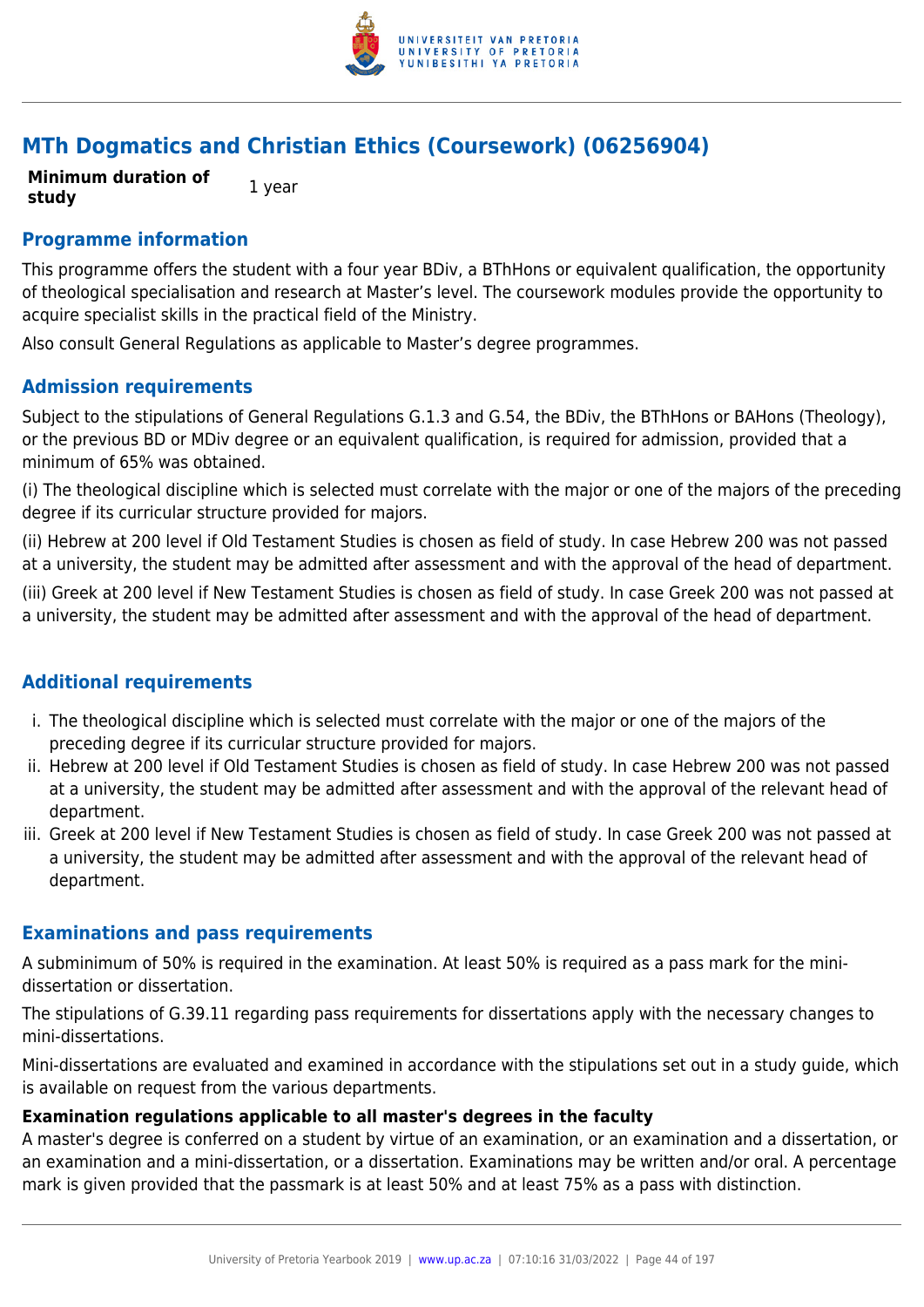

## **Research information**

## **Seminar work and mini-dissertation**

In the case of seminar work and a mini-dissertation, the proposed title must be submitted for approval to the Research Committee via the Supervisor and the relevant head of department before a student may commence with the writing of the mini-dissertation.

## **Article for publication**

Unless Senate, on the recommendation of the supervisor, decides otherwise, a student, before or on submission of a dissertation, must submit at least one draft article for publication in a recognized academic journal and in the case of a thesis, must submit proof of submission of an article issued by an accredited journal, to the Head: Student Administration.

The draft or submitted article, as the case may be, should be based on the research that the student has conducted for the dissertation/thesis and be approved by the supervisor if the supervisor is not a co-author. The supervisor shall be responsible for ensuring that the paper is taken through all the processes of revision and resubmission, as may be necessary. Conferment of the degree may be made subject to compliance with the stipulations of this regulation.

## **Pass with distinction**

In order to pass with distinction, a weighted average (GPA) of at least 75% in the examination of the coursework and 75% for the mini-dissertation must be obtained.

## **General information**

## **Registration for postgraduate programmes**

## **1. Concurrent registration for a second postgraduate programme**

No student is allowed to register for more than one postgraduate programme concurrently, except where the student's academic record warrants it and with the Dean's approval. Continuation of study for the second postgraduate programme will be subject to favourable progress reported by the heads of department in the Faculty of Theology. However, no student will be allowed to participate in examinations for a second postgraduate programme in another faculty during the examinations of the Faculty of Theology.

#### **2. Renewal of registration**

Students of the University are registered for one year of study. After an academic year has expired, students wishing to continue their studies at the University must renew their registration and pay such fees for renewal of registration as prescribed.

No interruption may occur in a postgraduate student's registration for a postgraduate study programme. Should a student interrupt his/her studies, such a student will upon re-registration be liable for the full fees applicable to the degree programme.

If a student interrupts registration for the postgraduate programme and it is not renewed within four years of the first registration, the credits obtained will no longer be valid. The student should repeat the modules already passed.

A student for an honours degree must complete his or her studies within two years. Under special circumstances, the Dean, on the recommendation of the relevant head of department, may give approval for a limited fixed extension of this period.

A master's degree is conferred on a student only if at least one year has expired after obtaining the qualifications required for master's study.

A doctorate is conferred on a student only if at least 12 months since registration for the doctorate at this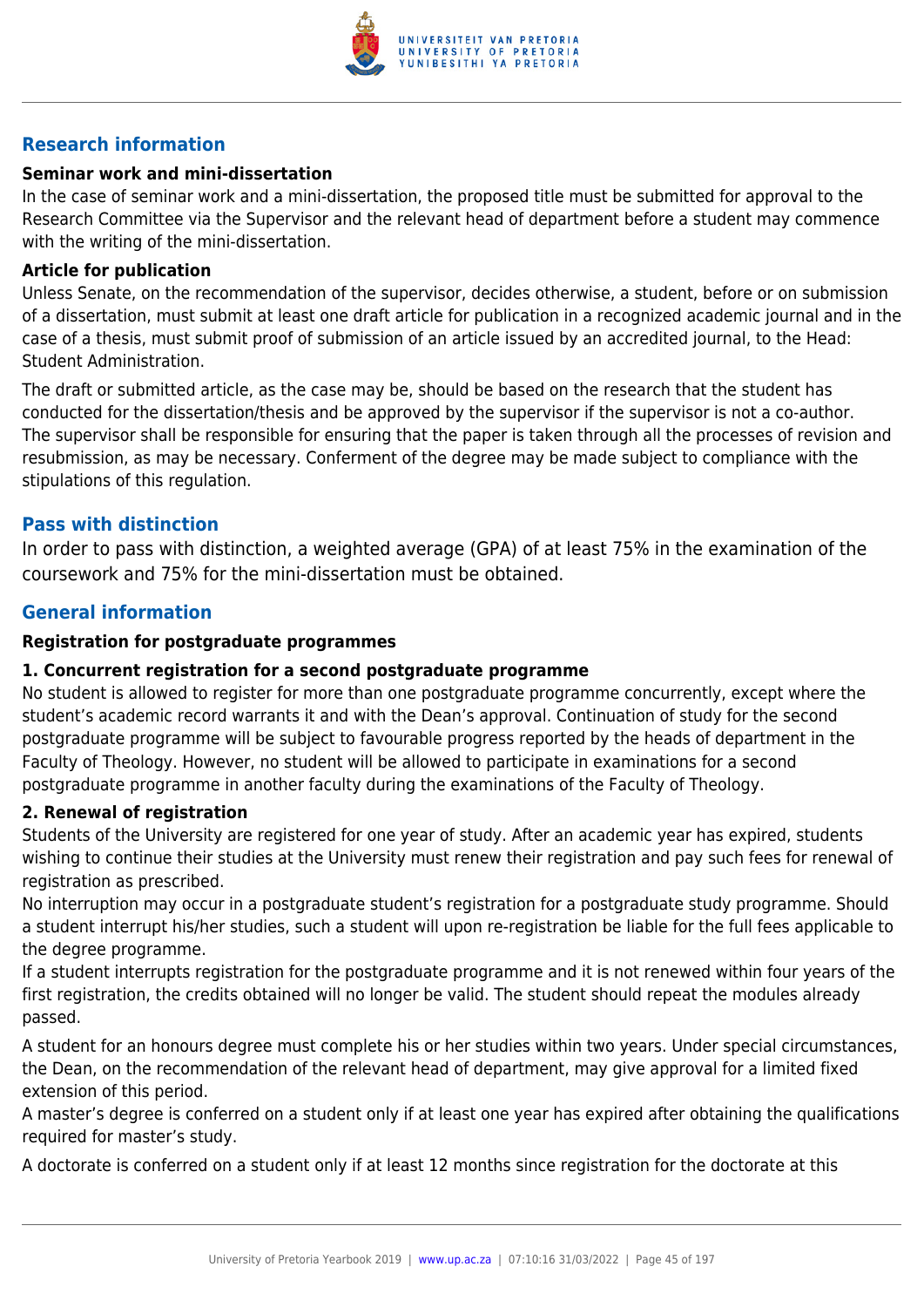

University have expired. Subject to other faculty regulations, a student for a doctorate must complete his or her studies within three years after first registering for the degree. Under special circumstances, the Dean, on the recommendation of the relevant head of department, may give approval for a limited fixed extension of this period.

## **Curriculum: Final year**

Minimum credits: 180

#### **Core modules**

[Systematic theology and ethics 803](https://www.up.ac.za/faculty-of-education/yearbooks/2019/modules/view/DET 803) (DET 803) - Credits: 90.00 [Mini-dissertation: Dogmatics and Christian ethics 893](https://www.up.ac.za/faculty-of-education/yearbooks/2019/modules/view/DET 893) (DET 893) - Credits: 90.00

## **MTh New Testament Studies (06256933)**

**Minimum duration of study** 1 year

## **Programme information**

This programme offers the student with a four year BDiv, a BThHons or equivalent qualification, the opportunity of theological specialisation and research at Master's level. The coursework modules provide the opportunity to acquire specialist skills in the practical field of the Ministry.

Also consult General Regulations as applicable to Master's degree programmes.

## **Admission requirements**

Subject to the stipulations of General Regulations G.1.3 and G.54, the BDiv, the BThHons or BAHons (Theology), or the previous BD or MDiv degree or an equivalent qualification, is required for admission, provided that a minimum of 65% was obtained.

(i) The theological discipline which is selected must correlate with the major or one of the majors of the preceding degree if its curricular structure provided for majors.

(ii) Hebrew at 200 level if Old Testament Studies is chosen as field of study. In case Hebrew 200 was not passed at a university, the student may be admitted after assessment and with the approval of the head of department.

(iii) Greek at 200 level if New Testament Studies is chosen as field of study. In case Greek 200 was not passed at a university, the student may be admitted after assessment and with the approval of the head of department.

## **Additional requirements**

- i. The theological discipline which is selected must correlate with the major or one of the majors of the preceding degree if its curricular structure provided for majors.
- ii. Hebrew at 200 level if Old Testament Studies is chosen as field of study. In case Hebrew 200 was not passed at a university, the student may be admitted after assessment and with the approval of the relevant head of department.
- iii. Greek at 200 level if New Testament Studies is chosen as field of study. In case Greek 200 was not passed at a university, the student may be admitted after assessment and with the approval of the relevant head of department.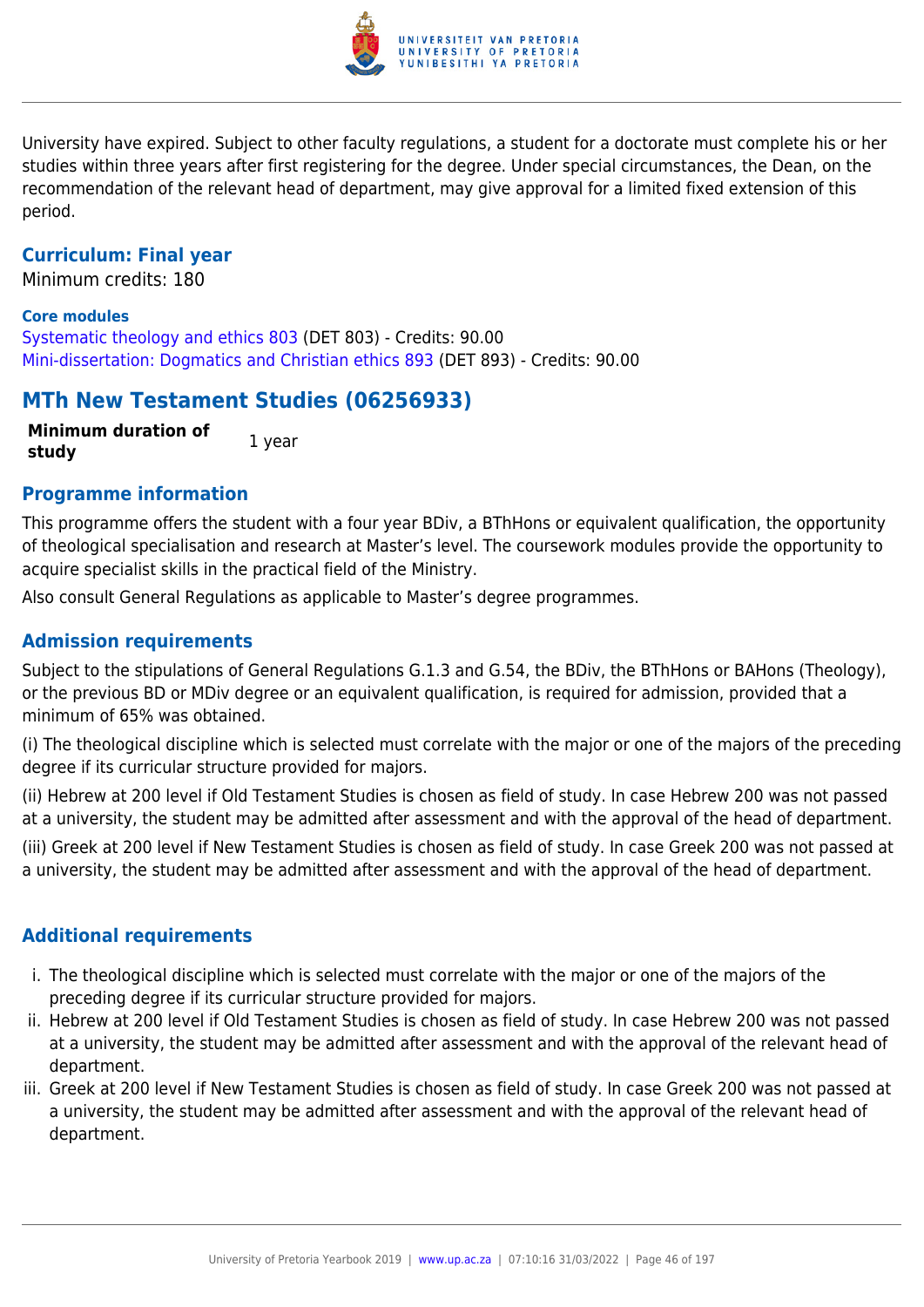

## **Examinations and pass requirements**

A subminimum of 50% is required in the examination. At least 50% is required as a pass mark for the minidissertation or dissertation.

The stipulations of G.39.11 regarding pass requirements for dissertations apply with the necessary changes to mini-dissertations.

Mini-dissertations are evaluated and examined in accordance with the stipulations set out in a study guide, which is available on request from the various departments.

## **Examination regulations applicable to all master's degrees in the faculty**

A master's degree is conferred on a student by virtue of an examination, or an examination and a dissertation, or an examination and a mini-dissertation, or a dissertation. Examinations may be written and/or oral. A percentage mark is given provided that the passmark is at least 50% and at least 75% as a pass with distinction.

## **Research information**

#### **Dissertation**

In the case of the dissertation only, the proposed title, research design and methodology must be submitted for approval to the Research and Ethics Committee via the supervisor and the head of department before a student may commence with the writing of a dissertation. The final title must be approved by the Postgraduate Committee and submitted to the faculty board for notification before submission of the thesis for examination.

## **Article for publication**

Unless Senate, on the recommendation of the supervisor, decides otherwise, a student, before or on submission of a dissertation, must submit at least one draft article for publication in a recognized academic journal and in the case of a thesis, must submit proof of submission of an article issued by an accredited journal, to the Head: Student Administration.

The draft or submitted article, as the case may be, should be based on the research that the student has conducted for the dissertation/thesis and be approved by the supervisor if the supervisor is not a co-author. The supervisor shall be responsible for ensuring that the paper is taken through all the processes of revision and resubmission, as may be necessary. Conferment of the degree may be made subject to compliance with the stipulations of this regulation.

## **Pass with distinction**

In order to pass with distinction at least 75% for the dissertation must be obtained.

## **General information**

## **Registration for postgraduate programmes**

## **1. Concurrent registration for a second postgraduate programme**

No student is allowed to register for more than one postgraduate programme concurrently, except where the student's academic record warrants it and with the Dean's approval. Continuation of study for the second postgraduate programme will be subject to favourable progress reported by the heads of department in the Faculty of Theology. However, no student will be allowed to participate in examinations for a second postgraduate programme in another faculty during the examinations of the Faculty of Theology.

#### **2. Renewal of registration**

Students of the University are registered for one year of study. After an academic year has expired, students wishing to continue their studies at the University must renew their registration and pay such fees for renewal of registration as prescribed.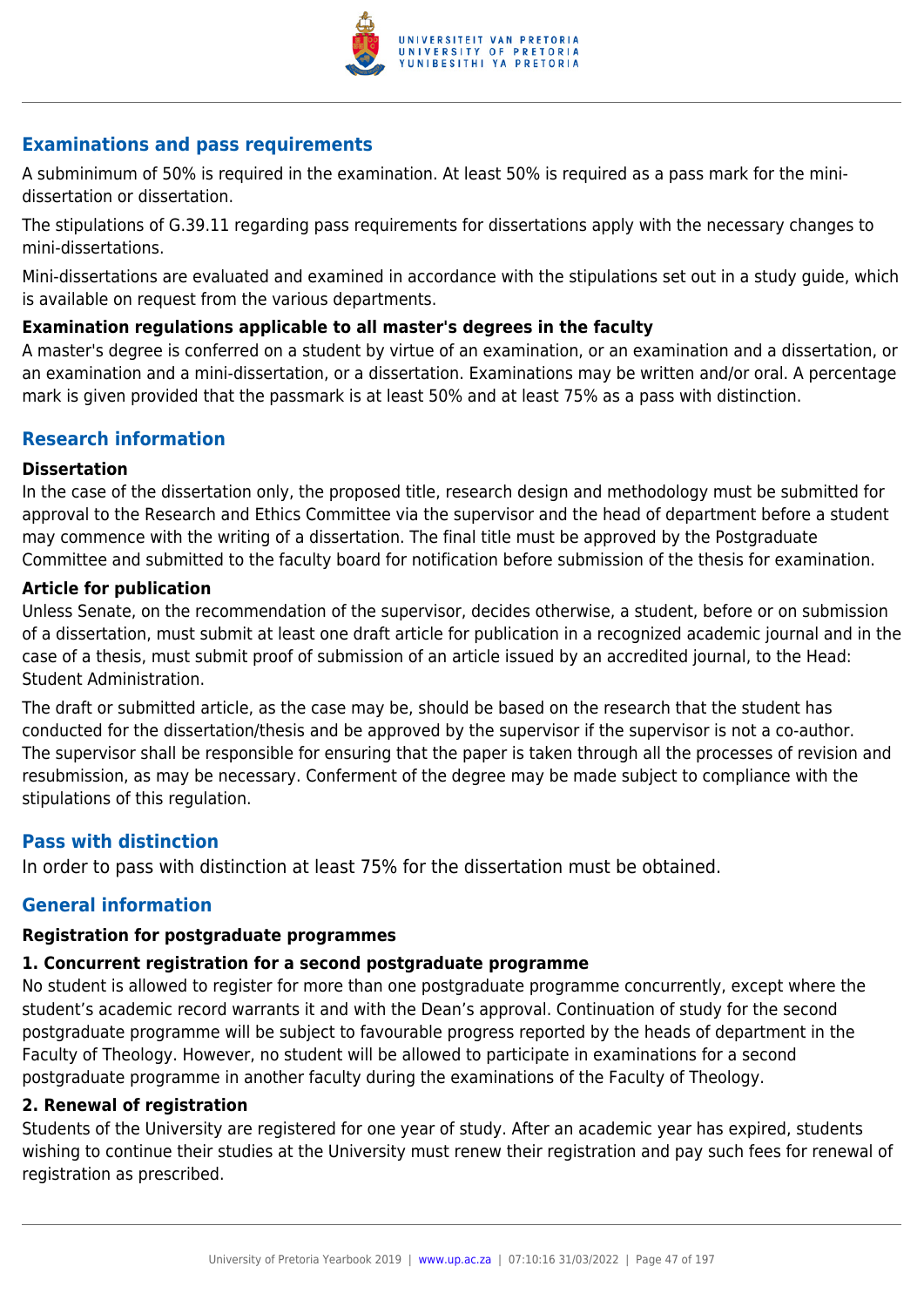

No interruption may occur in a postgraduate student's registration for a postgraduate study programme. Should a student interrupt his/her studies, such a student will upon re-registration be liable for the full fees applicable to the degree programme.

If a student interrupts registration for the postgraduate programme and it is not renewed within four years of the first registration, the credits obtained will no longer be valid. The student should repeat the modules already passed.

A student for an honours degree must complete his or her studies within two years. Under special circumstances, the Dean, on the recommendation of the relevant head of department, may give approval for a limited fixed extension of this period.

A master's degree is conferred on a student only if at least one year has expired after obtaining the qualifications required for master's study.

A doctorate is conferred on a student only if at least 12 months since registration for the doctorate at this University have expired. Subject to other faculty regulations, a student for a doctorate must complete his or her studies within three years after first registering for the degree. Under special circumstances, the Dean, on the recommendation of the relevant head of department, may give approval for a limited fixed extension of this period.

## **Curriculum: Final year**

Minimum credits: 180

#### **Core modules**

[Dissertation: New Testament studies 894](https://www.up.ac.za/faculty-of-education/yearbooks/2019/modules/view/NTW 894) (NTW 894) - Credits: 180.00

## **MTh New Testament Studies (Coursework) (06256934)**

**Minimum duration of study** 1 year

## **Programme information**

This programme offers the student with a four year BDiv, a BThHons or equivalent qualification, the opportunity of theological specialisation and research at Master's level. The coursework modules provide the opportunity to acquire specialist skills in the practical field of the Ministry.

Also consult General Regulations as applicable to Master's degree programmes.

## **Admission requirements**

Subject to the stipulations of General Regulations G.1.3 and G.54, the BDiv, the BThHons or BAHons (Theology), or the previous BD or MDiv degree or an equivalent qualification, is required for admission, provided that a minimum of 65% was obtained.

(i) The theological discipline which is selected must correlate with the major or one of the majors of the preceding degree if its curricular structure provided for majors.

(ii) Hebrew at 200 level if Old Testament Studies is chosen as field of study. In case Hebrew 200 was not passed at a university, the student may be admitted after assessment and with the approval of the head of department.

(iii) Greek at 200 level if New Testament Studies is chosen as field of study. In case Greek 200 was not passed at a university, the student may be admitted after assessment and with the approval of the head of department.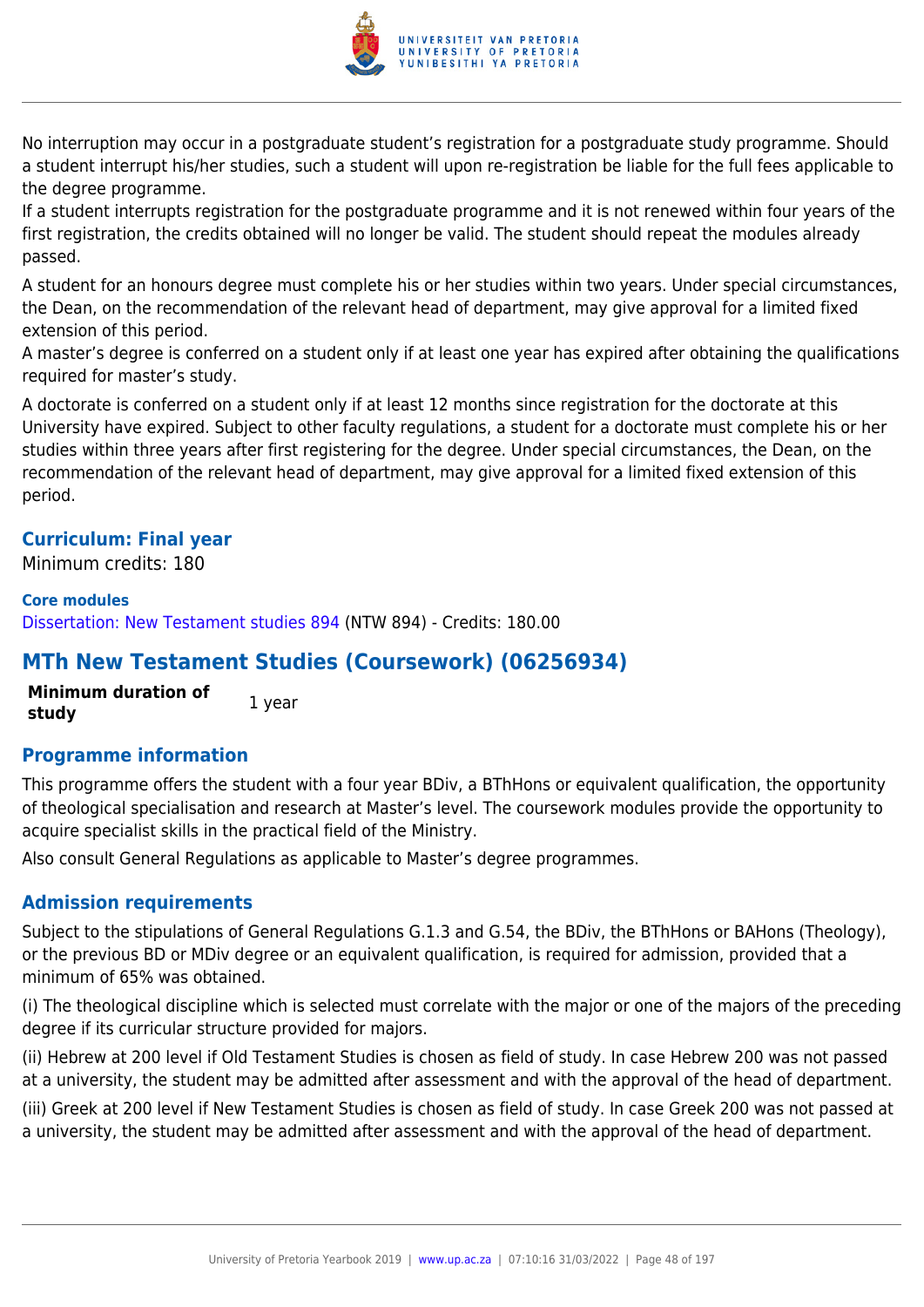

## **Additional requirements**

- i. The theological discipline which is selected must correlate with the major or one of the majors of the preceding degree if its curricular structure provided for majors.
- ii. Hebrew at 200 level if Old Testament Studies is chosen as field of study. In case Hebrew 200 was not passed at a university, the student may be admitted after assessment and with the approval of the relevant head of department.
- iii. Greek at 200 level if New Testament Studies is chosen as field of study. In case Greek 200 was not passed at a university, the student may be admitted after assessment and with the approval of the relevant head of department.

## **Examinations and pass requirements**

A subminimum of 50% is required in the examination. At least 50% is required as a pass mark for the minidissertation or dissertation.

The stipulations of G.39.11 regarding pass requirements for dissertations apply with the necessary changes to mini-dissertations.

Mini-dissertations are evaluated and examined in accordance with the stipulations set out in a study guide, which is available on request from the various departments.

## **Examination regulations applicable to all master's degrees in the faculty**

A master's degree is conferred on a student by virtue of an examination, or an examination and a dissertation, or an examination and a mini-dissertation, or a dissertation. Examinations may be written and/or oral. A percentage mark is given provided that the passmark is at least 50% and at least 75% as a pass with distinction.

## **Research information**

#### **Seminar work and mini-dissertation**

In the case of seminar work and a mini-dissertation, the proposed title must be submitted for approval to the Research Committee via the Supervisor and the relevant head of department before a student may commence with the writing of the mini-dissertation.

## **Article for publication**

Unless Senate, on the recommendation of the supervisor, decides otherwise, a student, before or on submission of a dissertation, must submit at least one draft article for publication in a recognized academic journal and in the case of a thesis, must submit proof of submission of an article issued by an accredited journal, to the Head: Student Administration.

The draft or submitted article, as the case may be, should be based on the research that the student has conducted for the dissertation/thesis and be approved by the supervisor if the supervisor is not a co-author. The supervisor shall be responsible for ensuring that the paper is taken through all the processes of revision and resubmission, as may be necessary. Conferment of the degree may be made subject to compliance with the stipulations of this regulation.

## **Pass with distinction**

In order to pass with distinction, a weighted average (GPA) of at least 75% in the examination of the coursework and 75% for the mini-dissertation must be obtained.

## **General information**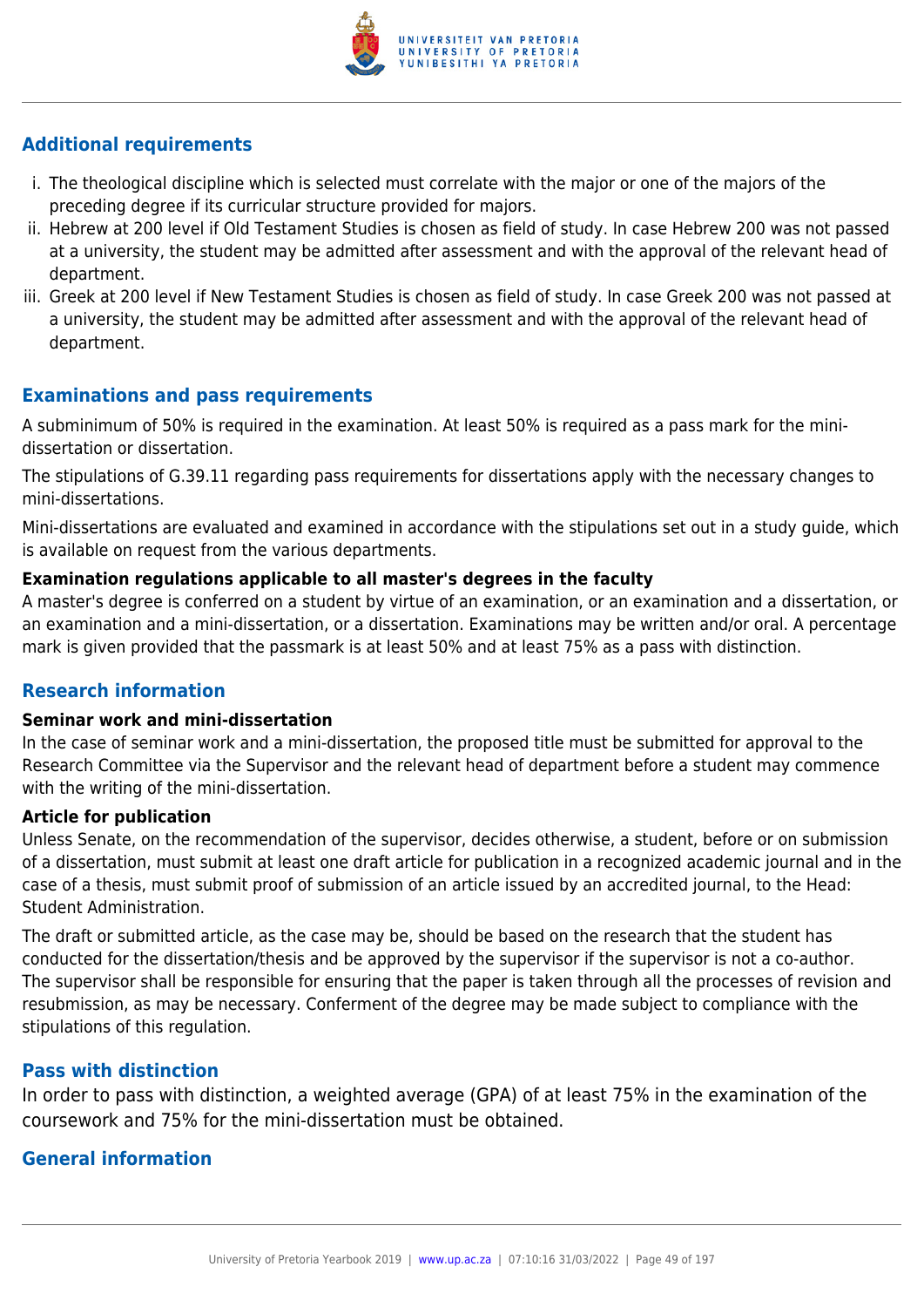

## **Registration for postgraduate programmes**

## **1. Concurrent registration for a second postgraduate programme**

No student is allowed to register for more than one postgraduate programme concurrently, except where the student's academic record warrants it and with the Dean's approval. Continuation of study for the second postgraduate programme will be subject to favourable progress reported by the heads of department in the Faculty of Theology. However, no student will be allowed to participate in examinations for a second postgraduate programme in another faculty during the examinations of the Faculty of Theology.

## **2. Renewal of registration**

Students of the University are registered for one year of study. After an academic year has expired, students wishing to continue their studies at the University must renew their registration and pay such fees for renewal of registration as prescribed.

No interruption may occur in a postgraduate student's registration for a postgraduate study programme. Should a student interrupt his/her studies, such a student will upon re-registration be liable for the full fees applicable to the degree programme.

If a student interrupts registration for the postgraduate programme and it is not renewed within four years of the first registration, the credits obtained will no longer be valid. The student should repeat the modules already passed.

A student for an honours degree must complete his or her studies within two years. Under special circumstances, the Dean, on the recommendation of the relevant head of department, may give approval for a limited fixed extension of this period.

A master's degree is conferred on a student only if at least one year has expired after obtaining the qualifications required for master's study.

A doctorate is conferred on a student only if at least 12 months since registration for the doctorate at this University have expired. Subject to other faculty regulations, a student for a doctorate must complete his or her studies within three years after first registering for the degree. Under special circumstances, the Dean, on the recommendation of the relevant head of department, may give approval for a limited fixed extension of this period.

## **Curriculum: Final year**

Minimum credits: 180

## **Core modules**

[New Testament studies 803](https://www.up.ac.za/faculty-of-education/yearbooks/2019/modules/view/NTW 803) (NTW 803) - Credits: 90.00 [Mini-dissertation: New Testament studies 893](https://www.up.ac.za/faculty-of-education/yearbooks/2019/modules/view/NTW 893) (NTW 893) - Credits: 90.00

## **MTh Old Testament Studies (06256943)**

**Minimum duration of study** 1 year

## **Programme information**

This programme offers the student with a four year BDiv, a BThHons or equivalent qualification, the opportunity of theological specialisation and research at Master's level. The coursework modules provide the opportunity to acquire specialist skills in the practical field of the Ministry.

Also consult General Regulations as applicable to Master's degree programmes.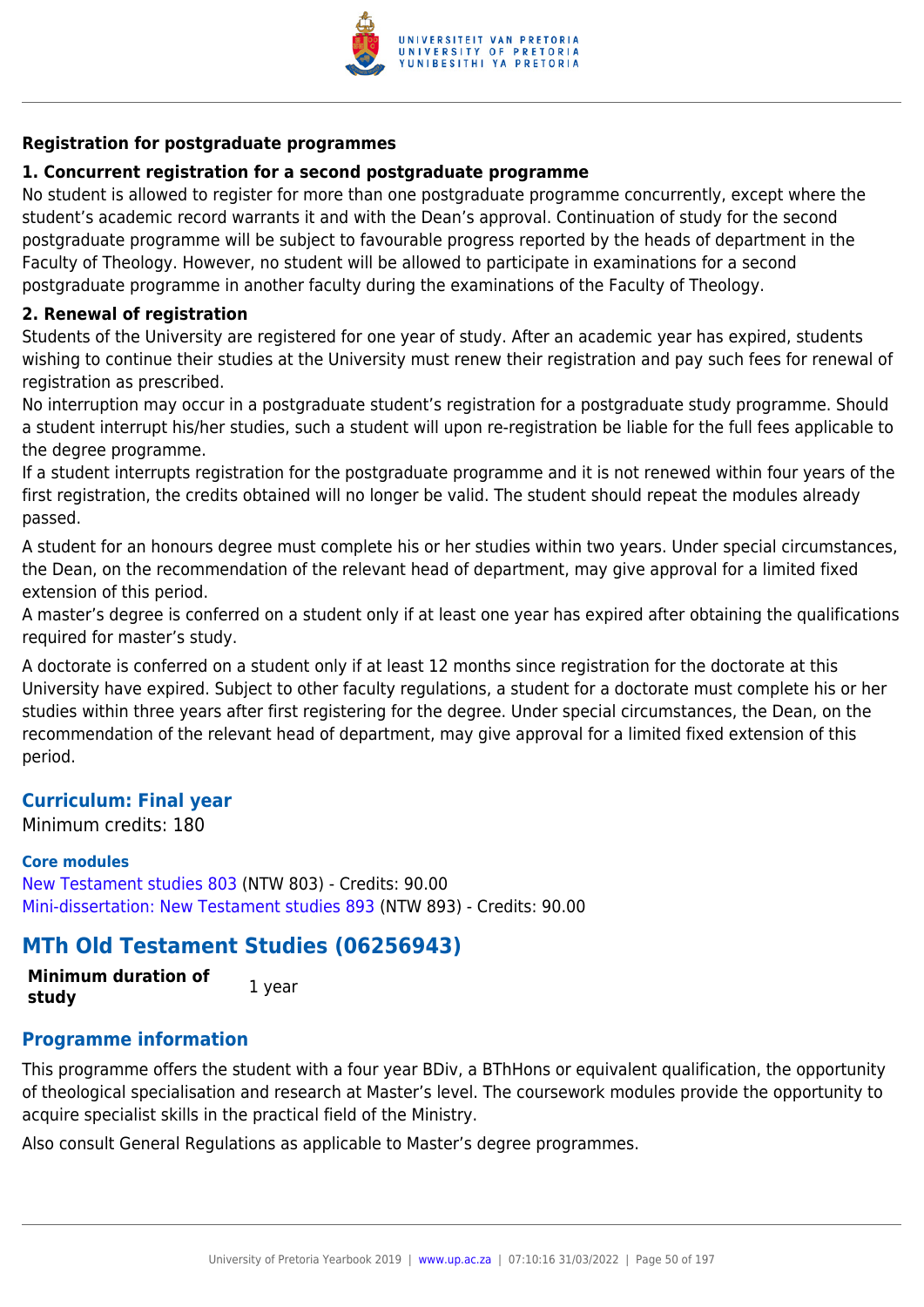

## **Admission requirements**

Subject to the stipulations of General Regulations G.1.3 and G.54, the BDiv, the BThHons or BAHons (Theology), or MDiv degree or an equivalent qualification, is required for admission, provided that a minimum of 65% was obtained.

(i) The theological discipline which is selected must correlate with the major or one of the majors of the preceding degree if its curricular structure provided for majors.

(ii) Hebrew at 200 level if Old Testament Studies is chosen as field of study. In case Hebrew 200 was not passed at a university, the student may be admitted after assessment and with the approval of the head of department. (iii) Greek at 200 level if New Testament Studies is chosen as field of study. In case Greek 200 was not passed at a university, the student may be admitted after assessment and with the approval of the head of department.

## **Additional requirements**

- i. The theological discipline which is selected must correlate with the major or one of the majors of the preceding degree if its curricular structure provided for majors.
- ii. Hebrew at 200 level if Old Testament Studies is chosen as field of study. In case Hebrew 200 was not passed at a university, the student may be admitted after assessment and with the approval of the relevant head of department.
- iii. Greek at 200 level if New Testament Studies is chosen as field of study. In case Greek 200 was not passed at a university, the student may be admitted after assessment and with the approval of the relevant head of department.

## **Examinations and pass requirements**

A subminimum of 50% is required in the examination. At least 50% is required as a pass mark for the minidissertation or dissertation.

The stipulations of G.39.11 regarding pass requirements for dissertations apply with the necessary changes to mini-dissertations.

Mini-dissertations are evaluated and examined in accordance with the stipulations set out in a study guide, which is available on request from the various departments.

## **Examination regulations applicable to all master's degrees in the faculty**

A master's degree is conferred on a student by virtue of an examination, or an examination and a dissertation, or an examination and a mini-dissertation, or a dissertation. Examinations may be written and/or oral. A percentage mark is given provided that the passmark is at least 50% and at least 75% as a pass with distinction.

## **Research information**

#### **Dissertation**

In the case of the dissertation only, the proposed title, research design and methodology must be submitted for approval to the Research and Ethics Committee via the supervisor and the head of department before a student may commence with the writing of a dissertation. The final title must be approved by the Postgraduate Committee and submitted to the faculty board for notification before submission of the thesis for examination.

## **Article for publication**

Unless Senate, on the recommendation of the supervisor, decides otherwise, a student, before or on submission of a dissertation, must submit at least one draft article for publication in a recognized academic journal and in the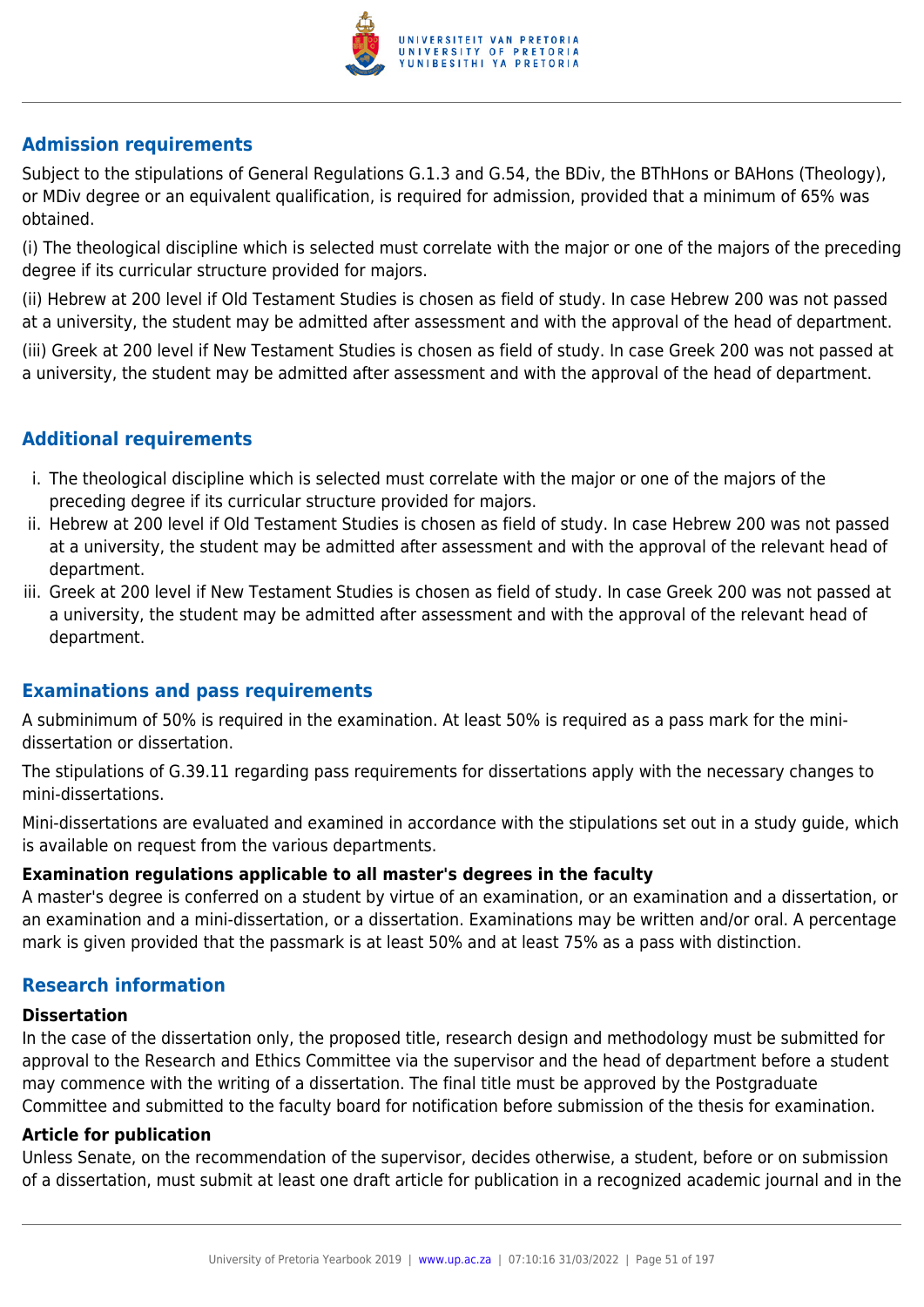

case of a thesis, must submit proof of submission of an article issued by an accredited journal, to the Head: Student Administration.

The draft or submitted article, as the case may be, should be based on the research that the student has conducted for the dissertation/thesis and be approved by the supervisor if the supervisor is not a co-author. The supervisor shall be responsible for ensuring that the paper is taken through all the processes of revision and resubmission, as may be necessary. Conferment of the degree may be made subject to compliance with the stipulations of this regulation.

## **Pass with distinction**

In order to pass with distinction at least 75% for the dissertation must be obtained.

## **General information**

## **Registration for postgraduate programmes**

#### **1. Concurrent registration for a second postgraduate programme**

No student is allowed to register for more than one postgraduate programme concurrently, except where the student's academic record warrants it and with the Dean's approval. Continuation of study for the second postgraduate programme will be subject to favourable progress reported by the heads of department in the Faculty of Theology. However, no student will be allowed to participate in examinations for a second postgraduate programme in another faculty during the examinations of the Faculty of Theology.

#### **2. Renewal of registration**

Students of the University are registered for one year of study. After an academic year has expired, students wishing to continue their studies at the University must renew their registration and pay such fees for renewal of registration as prescribed.

No interruption may occur in a postgraduate student's registration for a postgraduate study programme. Should a student interrupt his/her studies, such a student will upon re-registration be liable for the full fees applicable to the degree programme.

If a student interrupts registration for the postgraduate programme and it is not renewed within four years of the first registration, the credits obtained will no longer be valid. The student should repeat the modules already passed.

A student for an honours degree must complete his or her studies within two years. Under special circumstances, the Dean, on the recommendation of the relevant head of department, may give approval for a limited fixed extension of this period.

A master's degree is conferred on a student only if at least one year has expired after obtaining the qualifications required for master's study.

A doctorate is conferred on a student only if at least 12 months since registration for the doctorate at this University have expired. Subject to other faculty regulations, a student for a doctorate must complete his or her studies within three years after first registering for the degree. Under special circumstances, the Dean, on the recommendation of the relevant head of department, may give approval for a limited fixed extension of this period.

## **Curriculum: Final year**

Minimum credits: 180

## **Core modules**

[Dissertation: Old Testament studies 894](https://www.up.ac.za/faculty-of-education/yearbooks/2019/modules/view/OTW 894) (OTW 894) - Credits: 180.00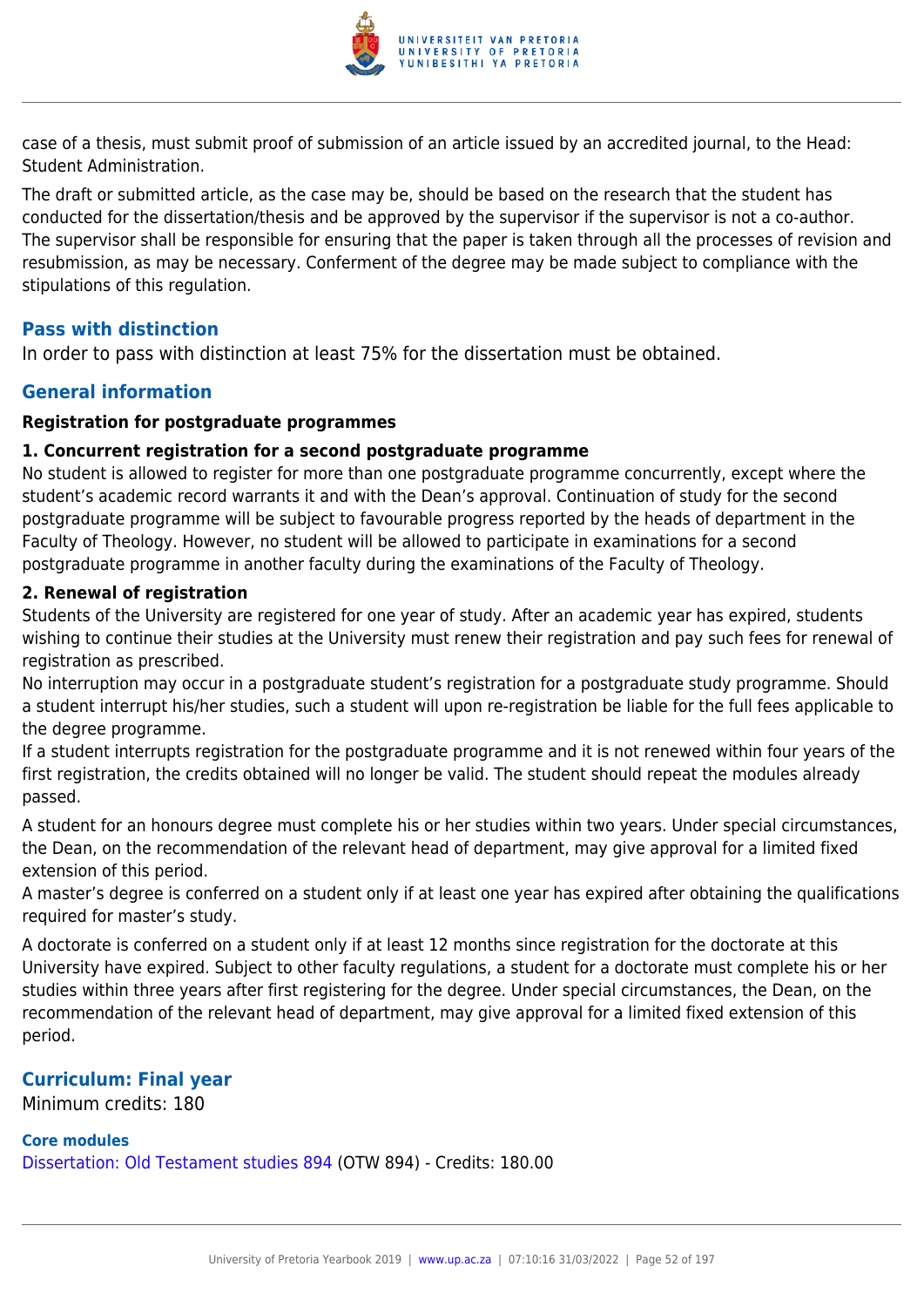

## **MTh Old Testament Studies (Coursework) (06256944)**

**Minimum duration of study** 1 year

## **Programme information**

This programme offers the student with a four year BDiv, a BThHons or equivalent qualification, the opportunity of theological specialisation and research at Master's level. The coursework modules provide the opportunity to acquire specialist skills in the practical field of the Ministry.

Also consult General Regulations as applicable to Master's degree programmes.

## **Admission requirements**

Subject to the stipulations of General Regulations G.1.3 and G.54, the BDiv, the BThHons or BAHons (Theology), or the previous BD or MDiv degree or an equivalent qualification, is required for admission, provided that a minimum of 65% was obtained.

(i) The theological discipline which is selected must correlate with the major or one of the majors of the preceding degree if its curricular structure provided for majors.

(ii) Hebrew at 200 level if Old Testament Studies is chosen as field of study. In case Hebrew 200 was not passed at a university, the student may be admitted after assessment and with the approval of the head of department.

(iii) Greek at 200 level if New Testament Studies is chosen as field of study. In case Greek 200 was not passed at a university, the student may be admitted after assessment and with the approval of the head of department.

## **Additional requirements**

- i. The theological discipline which is selected must correlate with the major or one of the majors of the preceding degree if its curricular structure provided for majors.
- ii. Hebrew at 200 level if Old Testament Studies is chosen as field of study. In case Hebrew 200 was not passed at a university, the student may be admitted after assessment and with the approval of the relevant head of department.
- iii. Greek at 200 level if New Testament Studies is chosen as field of study. In case Greek 200 was not passed at a university, the student may be admitted after assessment and with the approval of the relevant head of department.

## **Examinations and pass requirements**

A subminimum of 50% is required in the examination. At least 50% is required as a pass mark for the minidissertation or dissertation.

The stipulations of G.39.11 regarding pass requirements for dissertations apply with the necessary changes to mini-dissertations.

Mini-dissertations are evaluated and examined in accordance with the stipulations set out in a study guide, which is available on request from the various departments.

#### **Examination regulations applicable to all master's degrees in the faculty**

A master's degree is conferred on a student by virtue of an examination, or an examination and a dissertation, or an examination and a mini-dissertation, or a dissertation. Examinations may be written and/or oral. A percentage mark is given provided that the passmark is at least 50% and at least 75% as a pass with distinction.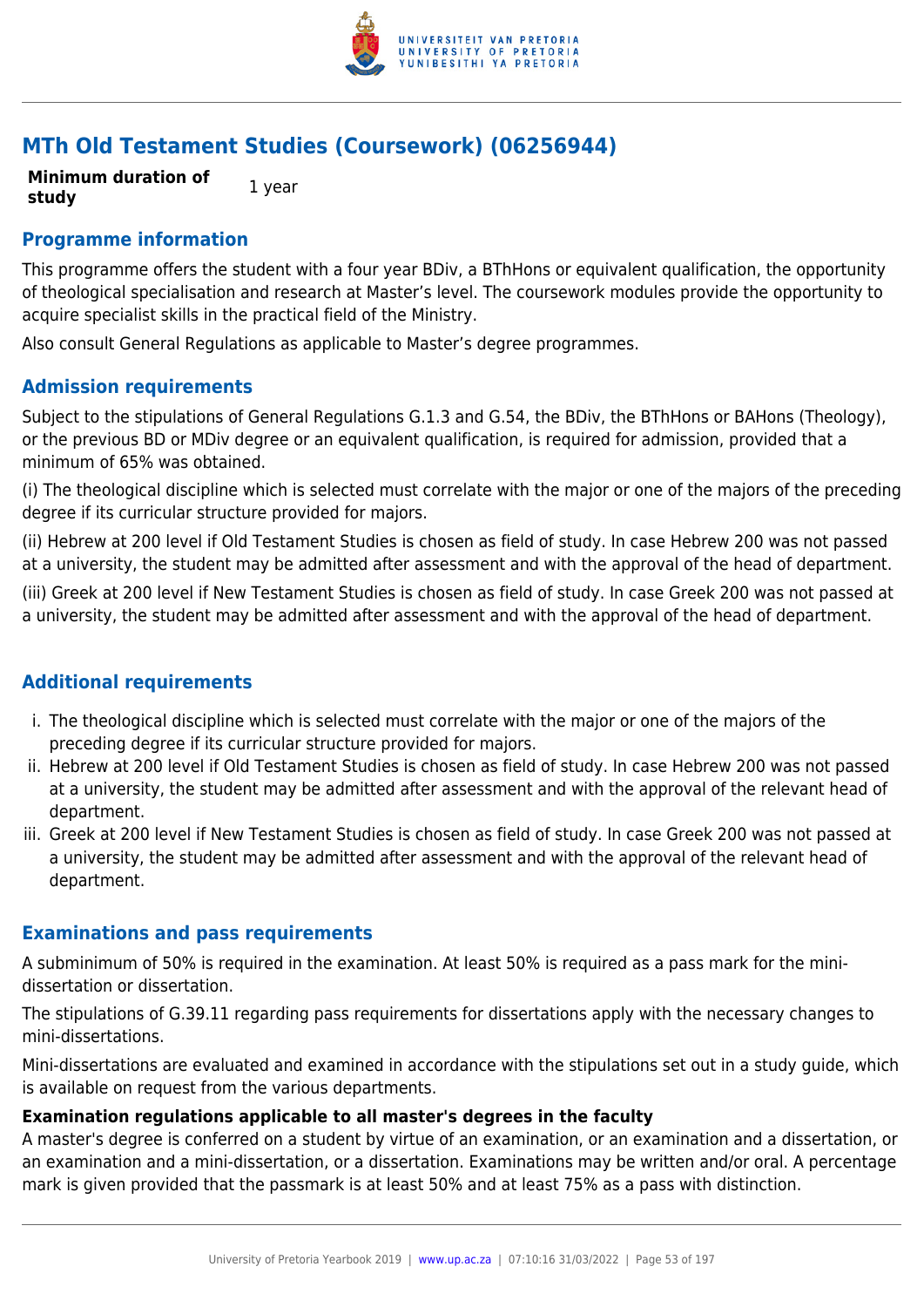

## **Research information**

## **Seminar work and mini-dissertation**

In the case of seminar work and a mini-dissertation, the proposed title must be submitted for approval to the Research Committee via the Supervisor and the relevant head of department before a student may commence with the writing of the mini-dissertation.

## **Article for publication**

Unless Senate, on the recommendation of the supervisor, decides otherwise, a student, before or on submission of a dissertation, must submit at least one draft article for publication in a recognized academic journal and in the case of a thesis, must submit proof of submission of an article issued by an accredited journal, to the Head: Student Administration.

The draft or submitted article, as the case may be, should be based on the research that the student has conducted for the dissertation/thesis and be approved by the supervisor if the supervisor is not a co-author. The supervisor shall be responsible for ensuring that the paper is taken through all the processes of revision and resubmission, as may be necessary. Conferment of the degree may be made subject to compliance with the stipulations of this regulation.

## **Pass with distinction**

In order to pass with distinction, a weighted average (GPA) of at least 75% in the examination of the coursework and 75% for the mini-dissertation must be obtained.

## **General information**

## **Registration for postgraduate programmes**

## **1. Concurrent registration for a second postgraduate programme**

No student is allowed to register for more than one postgraduate programme concurrently, except where the student's academic record warrants it and with the Dean's approval. Continuation of study for the second postgraduate programme will be subject to favourable progress reported by the heads of department in the Faculty of Theology. However, no student will be allowed to participate in examinations for a second postgraduate programme in another faculty during the examinations of the Faculty of Theology.

#### **2. Renewal of registration**

Students of the University are registered for one year of study. After an academic year has expired, students wishing to continue their studies at the University must renew their registration and pay such fees for renewal of registration as prescribed.

No interruption may occur in a postgraduate student's registration for a postgraduate study programme. Should a student interrupt his/her studies, such a student will upon re-registration be liable for the full fees applicable to the degree programme.

If a student interrupts registration for the postgraduate programme and it is not renewed within four years of the first registration, the credits obtained will no longer be valid. The student should repeat the modules already passed.

A student for an honours degree must complete his or her studies within two years. Under special circumstances, the Dean, on the recommendation of the relevant head of department, may give approval for a limited fixed extension of this period.

A master's degree is conferred on a student only if at least one year has expired after obtaining the qualifications required for master's study.

A doctorate is conferred on a student only if at least 12 months since registration for the doctorate at this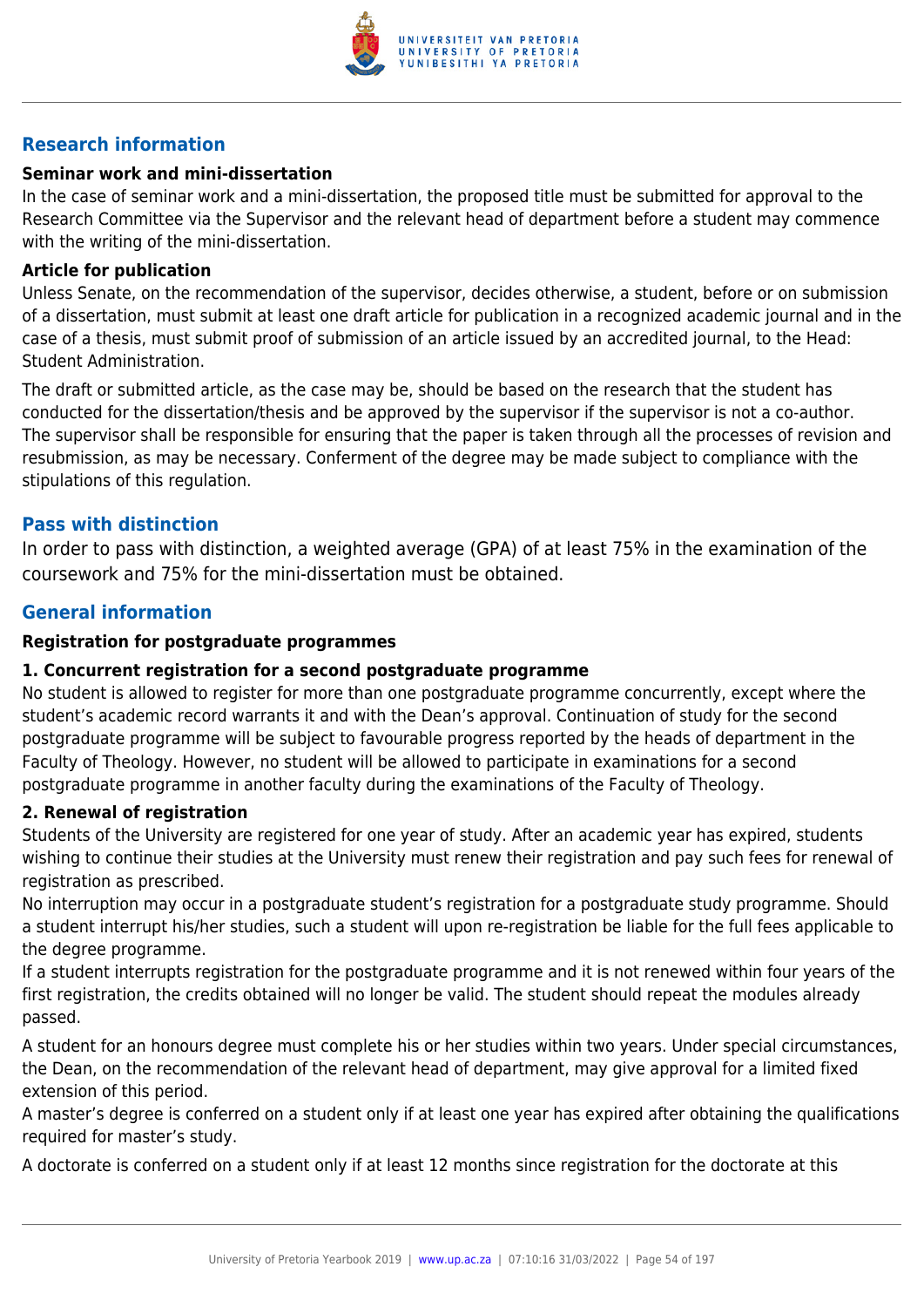

University have expired. Subject to other faculty regulations, a student for a doctorate must complete his or her studies within three years after first registering for the degree. Under special circumstances, the Dean, on the recommendation of the relevant head of department, may give approval for a limited fixed extension of this period.

## **Curriculum: Final year**

Minimum credits: 180

#### **Core modules**

[Old Testament studies 803](https://www.up.ac.za/faculty-of-education/yearbooks/2019/modules/view/OTW 803) (OTW 803) - Credits: 90.00 [Mini-dissertation: Old Testament studies 893](https://www.up.ac.za/faculty-of-education/yearbooks/2019/modules/view/OTW 893) (OTW 893) - Credits: 90.00

## **MTh Pastoral Family Therapy (Coursework) (06256962)**

**Minimum duration of study** 1 year

#### **Programme information**

This programme offers the student with a four year BDiv, a BThHons or equivalent qualification, the opportunity of theological specialisation and research at Master's level. The coursework modules provide the opportunity to acquire specialist skills in the practical field of the Ministry.

Also consult General Regulations as applicable to Master's degree programmes.

## **Admission requirements**

Subject to the stipulations of General Regulations G.1.3 and G.54, the BDiv, the BThHons or BAHons (Theology), or the previous BD or MDiv degree or an equivalent qualification, is required for admission, provided that a minimum of 65% was obtained.

(i) The theological discipline which is selected must correlate with the major or one of the majors of the preceding degree if its curricular structure provided for majors.

(ii) Hebrew at 200 level if Old Testament Studies is chosen as field of study. In case Hebrew 200 was not passed at a university, the student may be admitted after assessment and with the approval of the head of department.

(iii) Greek at 200 level if New Testament Studies is chosen as field of study. In case Greek 200 was not passed at a university, the student may be admitted after assessment and with the approval of the head of department.

## **Additional requirements**

MTh in Pastoral Family Therapy: A prospective student is required to do an admission test to determine the academic merits and therapeutic potential. The student must apply before the end of October with the Department of Practical Theology for admission to the programme the following academic year. A reading list will be given in preparation for an admission examination early in the new academic year. The admission test must be passed with at least 65%.

- i. The theological discipline which is selected must correlate with the major or one of the majors of the preceding degree if its curricular structure provided for majors.
- ii. Hebrew at 200 level if Old Testament Studies is chosen as field of study. In case Hebrew 200 was not passed at a university, the student may be admitted after assessment and with the approval of the relevant head of department.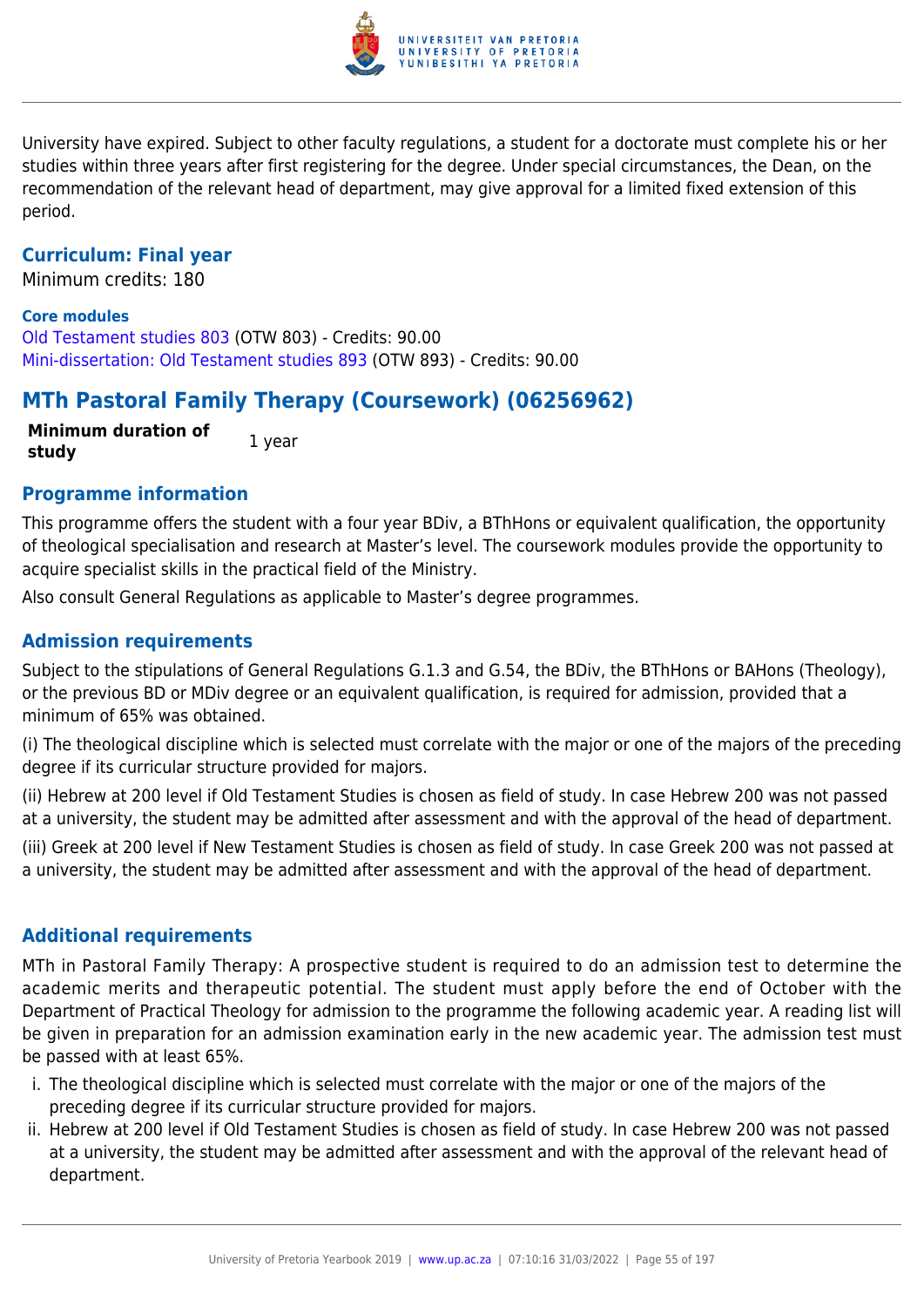

iii. Greek at 200 level if New Testament Studies is chosen as field of study. In case Greek 200 was not passed at a university, the student may be admitted after assessment and with the approval of the relevant head of department.

## **Examinations and pass requirements**

A subminimum of 50% is required in the examination. At least 50% is required as a pass mark for the minidissertation or dissertation.

The stipulations of G.39.11 regarding pass requirements for dissertations apply with the necessary changes to mini-dissertations.

Mini-dissertations are evaluated and examined in accordance with the stipulations set out in a study guide, which is available on request from the various departments.

## **Examination regulations applicable to all master's degrees in the faculty**

A master's degree is conferred on a student by virtue of an examination, or an examination and a dissertation, or an examination and a mini-dissertation, or a dissertation. Examinations may be written and/or oral. A percentage mark is given provided that the passmark is at least 50% and at least 75% as a pass with distinction.

## **Research information**

#### **Seminar work and mini-dissertation**

In the case of seminar work and a mini-dissertation, the proposed title must be submitted for approval to the Research Committee via the Supervisor and the relevant head of department before a student may commence with the writing of the mini-dissertation.

#### **Article for publication**

Unless Senate, on the recommendation of the supervisor, decides otherwise, a student, before or on submission of a dissertation, must submit at least one draft article for publication in a recognized academic journal and in the case of a thesis, must submit proof of submission of an article issued by an accredited journal, to the Head: Student Administration.

The draft or submitted article, as the case may be, should be based on the research that the student has conducted for the dissertation/thesis and be approved by the supervisor if the supervisor is not a co-author. The supervisor shall be responsible for ensuring that the paper is taken through all the processes of revision and resubmission, as may be necessary. Conferment of the degree may be made subject to compliance with the stipulations of this regulation.

## **Pass with distinction**

In order to pass with distinction, a weighted average (GPA) of at least 75% in the examination of the coursework and 75% for the mini-dissertation must be obtained.

## **General information**

#### **Registration for postgraduate programmes**

#### **1. Concurrent registration for a second postgraduate programme**

No student is allowed to register for more than one postgraduate programme concurrently, except where the student's academic record warrants it and with the Dean's approval. Continuation of study for the second postgraduate programme will be subject to favourable progress reported by the heads of department in the Faculty of Theology. However, no student will be allowed to participate in examinations for a second postgraduate programme in another faculty during the examinations of the Faculty of Theology.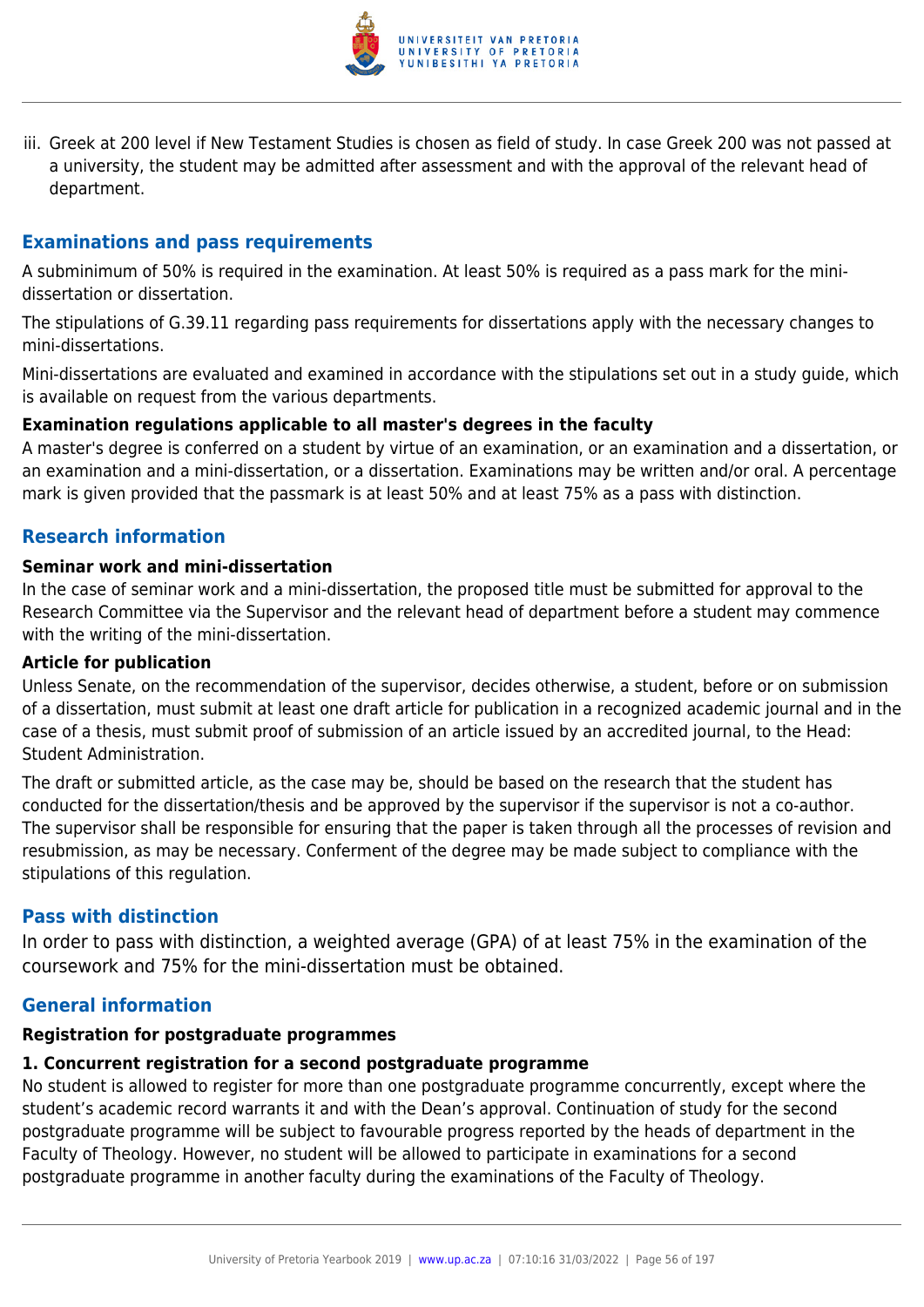

## **2. Renewal of registration**

Students of the University are registered for one year of study. After an academic year has expired, students wishing to continue their studies at the University must renew their registration and pay such fees for renewal of registration as prescribed.

No interruption may occur in a postgraduate student's registration for a postgraduate study programme. Should a student interrupt his/her studies, such a student will upon re-registration be liable for the full fees applicable to the degree programme.

If a student interrupts registration for the postgraduate programme and it is not renewed within four years of the first registration, the credits obtained will no longer be valid. The student should repeat the modules already passed.

A student for an honours degree must complete his or her studies within two years. Under special circumstances, the Dean, on the recommendation of the relevant head of department, may give approval for a limited fixed extension of this period.

A master's degree is conferred on a student only if at least one year has expired after obtaining the qualifications required for master's study.

A doctorate is conferred on a student only if at least 12 months since registration for the doctorate at this University have expired. Subject to other faculty regulations, a student for a doctorate must complete his or her studies within three years after first registering for the degree. Under special circumstances, the Dean, on the recommendation of the relevant head of department, may give approval for a limited fixed extension of this period.

## **Curriculum: Final year**

Minimum credits: 180

## **Core modules**

[Pastoral family therapy 807](https://www.up.ac.za/faculty-of-education/yearbooks/2019/modules/view/PRT 807) (PRT 807) - Credits: 90.00 [Mini-dissertation: Pastoral family therapy 898](https://www.up.ac.za/faculty-of-education/yearbooks/2019/modules/view/PRT 898) (PRT 898) - Credits: 90.00

## **MTh Practical Theology (06256953)**

**Minimum duration of study** 1 year

## **Programme information**

This programme offers the student with a four year BDiv, a BThHons or equivalent qualification, the opportunity of theological specialisation and research at Master's level. The coursework modules provide the opportunity to acquire specialist skills in the practical field of the Ministry.

Also consult General Regulations as applicable to Master's degree programmes.

## **Admission requirements**

Subject to the stipulations of General Regulations G.1.3 and G.54, the BDiv, the BThHons or BAHons (Theology), BD or MDiv degree or an equivalent qualification, is required for admission, provided that a minimum of 65% was obtained.

(i) The theological discipline which is selected must correlate with the major or one of the majors of the preceding degree if its curricular structure provided for majors.

(ii) Hebrew at 200 level if Old Testament Studies is chosen as field of study. In case Hebrew 200 was not passed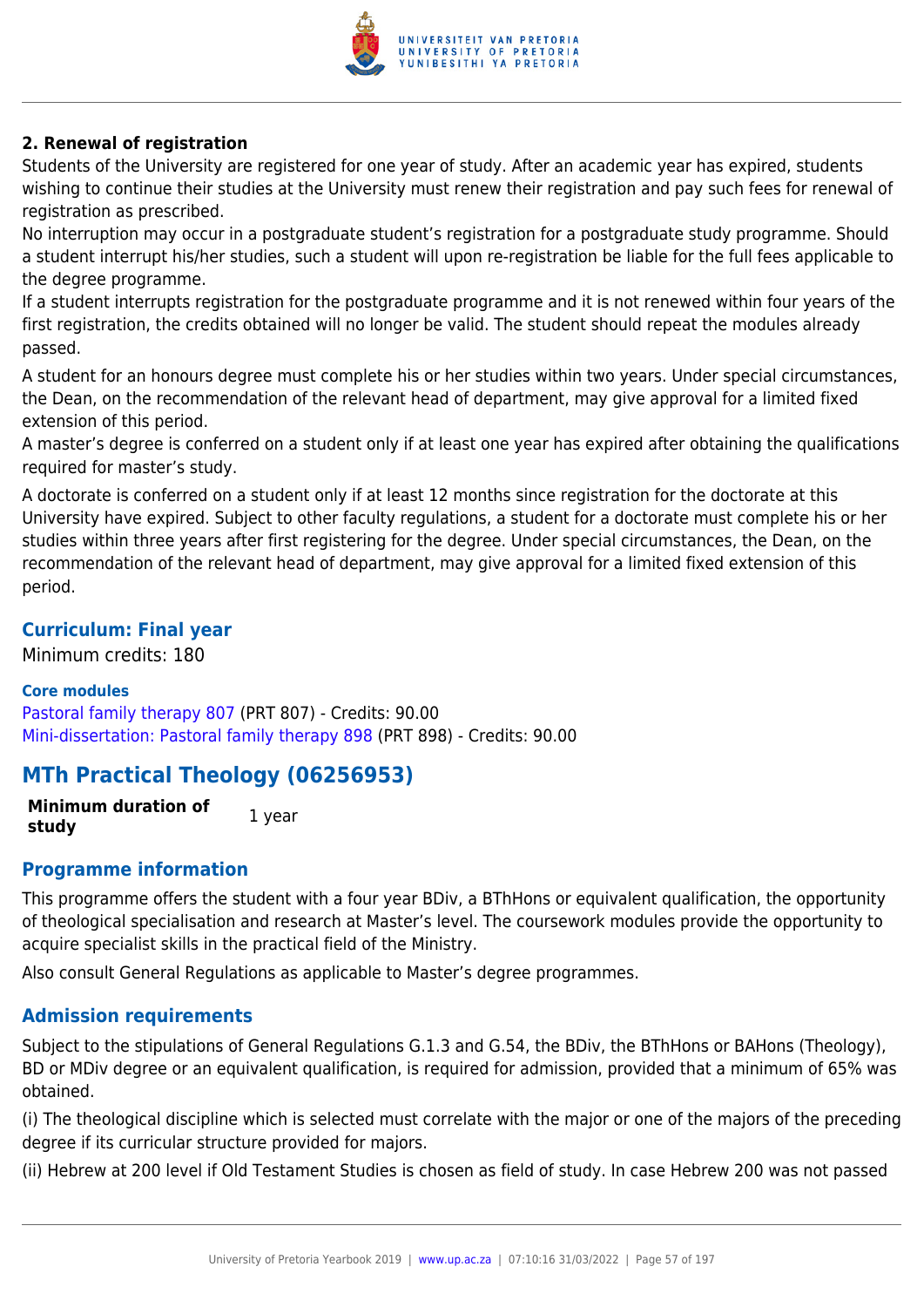

at a university, the student may be admitted after assessment and with the approval of the head of department. (iii) Greek at 200 level if New Testament Studies is chosen as field of study. In case Greek 200 was not passed at a university, the student may be admitted after assessment and with the approval of the head of department.

## **Additional requirements**

- i. The theological discipline which is selected must correlate with the major or one of the majors of the preceding degree if its curricular structure provided for majors.
- ii. Hebrew at 200 level if Old Testament Studies is chosen as field of study. In case Hebrew 200 was not passed at a university, the student may be admitted after assessment and with the approval of the relevant head of department.
- iii. Greek at 200 level if New Testament Studies is chosen as field of study. In case Greek 200 was not passed at a university, the student may be admitted after assessment and with the approval of the relevant head of department.

## **Examinations and pass requirements**

A subminimum of 50% is required in the examination. At least 50% is required as a pass mark for the minidissertation or dissertation.

The stipulations of G.39.11 regarding pass requirements for dissertations apply with the necessary changes to mini-dissertations.

Mini-dissertations are evaluated and examined in accordance with the stipulations set out in a study guide, which is available on request from the various departments.

## **Examination regulations applicable to all master's degrees in the faculty**

A master's degree is conferred on a student by virtue of an examination, or an examination and a dissertation, or an examination and a mini-dissertation, or a dissertation. Examinations may be written and/or oral. A percentage mark is given provided that the passmark is at least 50% and at least 75% as a pass with distinction.

## **Research information**

## **Dissertation**

In the case of the dissertation only, the proposed title, research design and methodology must be submitted for approval to the Research and Ethics Committee via the supervisor and the head of department before a student may commence with the writing of a dissertation. The final title must be approved by the Postgraduate Committee and submitted to the faculty board for notification before submission of the thesis for examination.

## **Article for publication**

Unless Senate, on the recommendation of the supervisor, decides otherwise, a student, before or on submission of a dissertation, must submit at least one draft article for publication in a recognized academic journal and in the case of a thesis, must submit proof of submission of an article issued by an accredited journal, to the Head: Student Administration.

The draft or submitted article, as the case may be, should be based on the research that the student has conducted for the dissertation/thesis and be approved by the supervisor if the supervisor is not a co-author. The supervisor shall be responsible for ensuring that the paper is taken through all the processes of revision and resubmission, as may be necessary. Conferment of the degree may be made subject to compliance with the stipulations of this regulation.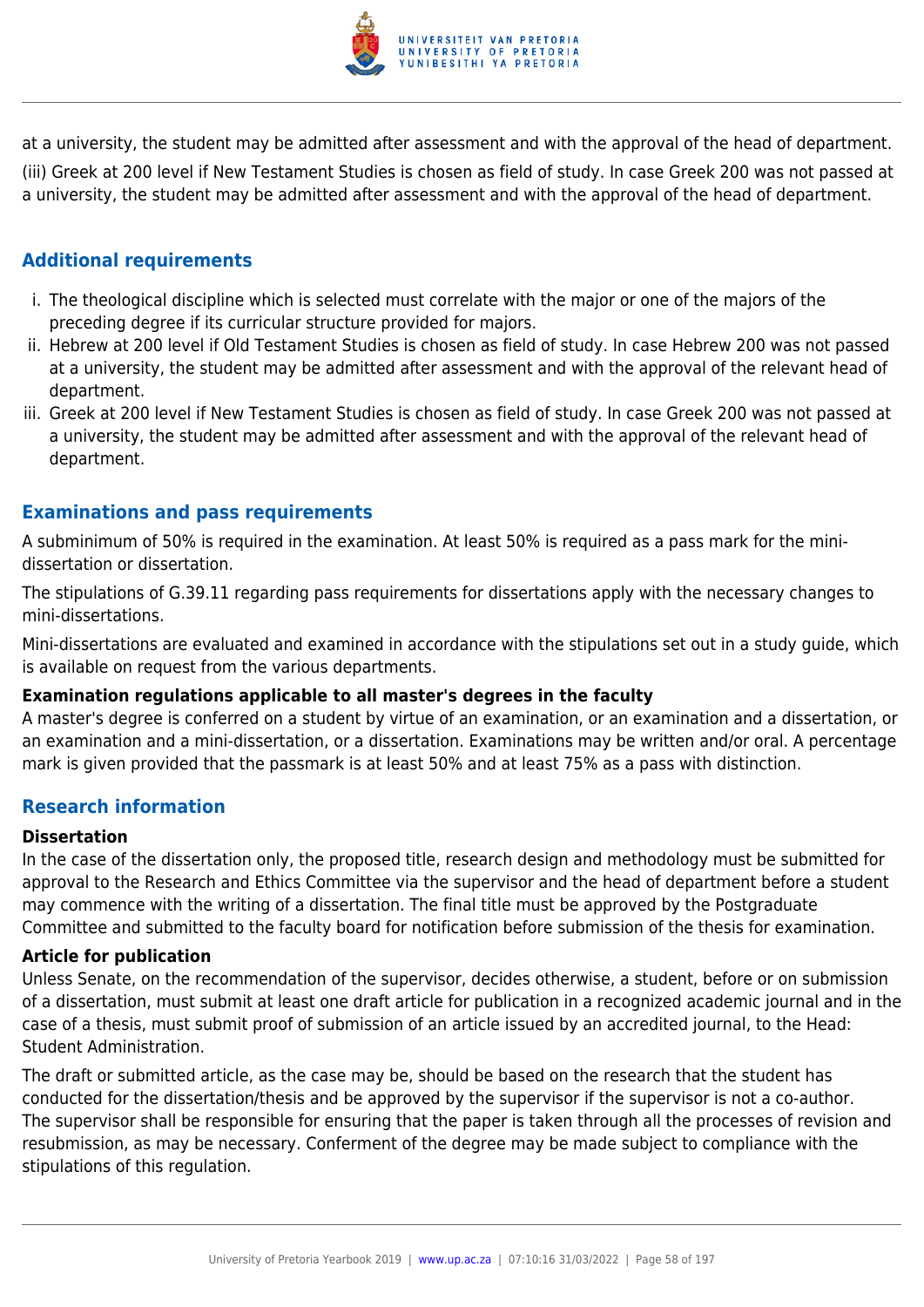

## **Pass with distinction**

In order to pass with distinction at least 75% for the dissertation must be obtained.

## **General information**

## **Registration for postgraduate programmes**

## **1. Concurrent registration for a second postgraduate programme**

No student is allowed to register for more than one postgraduate programme concurrently, except where the student's academic record warrants it and with the Dean's approval. Continuation of study for the second postgraduate programme will be subject to favourable progress reported by the heads of department in the Faculty of Theology. However, no student will be allowed to participate in examinations for a second postgraduate programme in another faculty during the examinations of the Faculty of Theology.

## **2. Renewal of registration**

Students of the University are registered for one year of study. After an academic year has expired, students wishing to continue their studies at the University must renew their registration and pay such fees for renewal of registration as prescribed.

No interruption may occur in a postgraduate student's registration for a postgraduate study programme. Should a student interrupt his/her studies, such a student will upon re-registration be liable for the full fees applicable to the degree programme.

If a student interrupts registration for the postgraduate programme and it is not renewed within four years of the first registration, the credits obtained will no longer be valid. The student should repeat the modules already passed.

A student for an honours degree must complete his or her studies within two years. Under special circumstances, the Dean, on the recommendation of the relevant head of department, may give approval for a limited fixed extension of this period.

A master's degree is conferred on a student only if at least one year has expired after obtaining the qualifications required for master's study.

A doctorate is conferred on a student only if at least 12 months since registration for the doctorate at this University have expired. Subject to other faculty regulations, a student for a doctorate must complete his or her studies within three years after first registering for the degree. Under special circumstances, the Dean, on the recommendation of the relevant head of department, may give approval for a limited fixed extension of this period.

## **Curriculum: Final year**

Minimum credits: 180

**Core modules** [Dissertation: Practical theology 894](https://www.up.ac.za/faculty-of-education/yearbooks/2019/modules/view/PRT 894) (PRT 894) - Credits: 180.00

## **MTh Practical Theology (Coursework) (06256954)**

**Minimum duration of study** 1 year

## **Programme information**

This programme offers the student with a four year BDiv, a BThHons or equivalent qualification, the opportunity of theological specialisation and research at Master's level. The coursework modules provide the opportunity to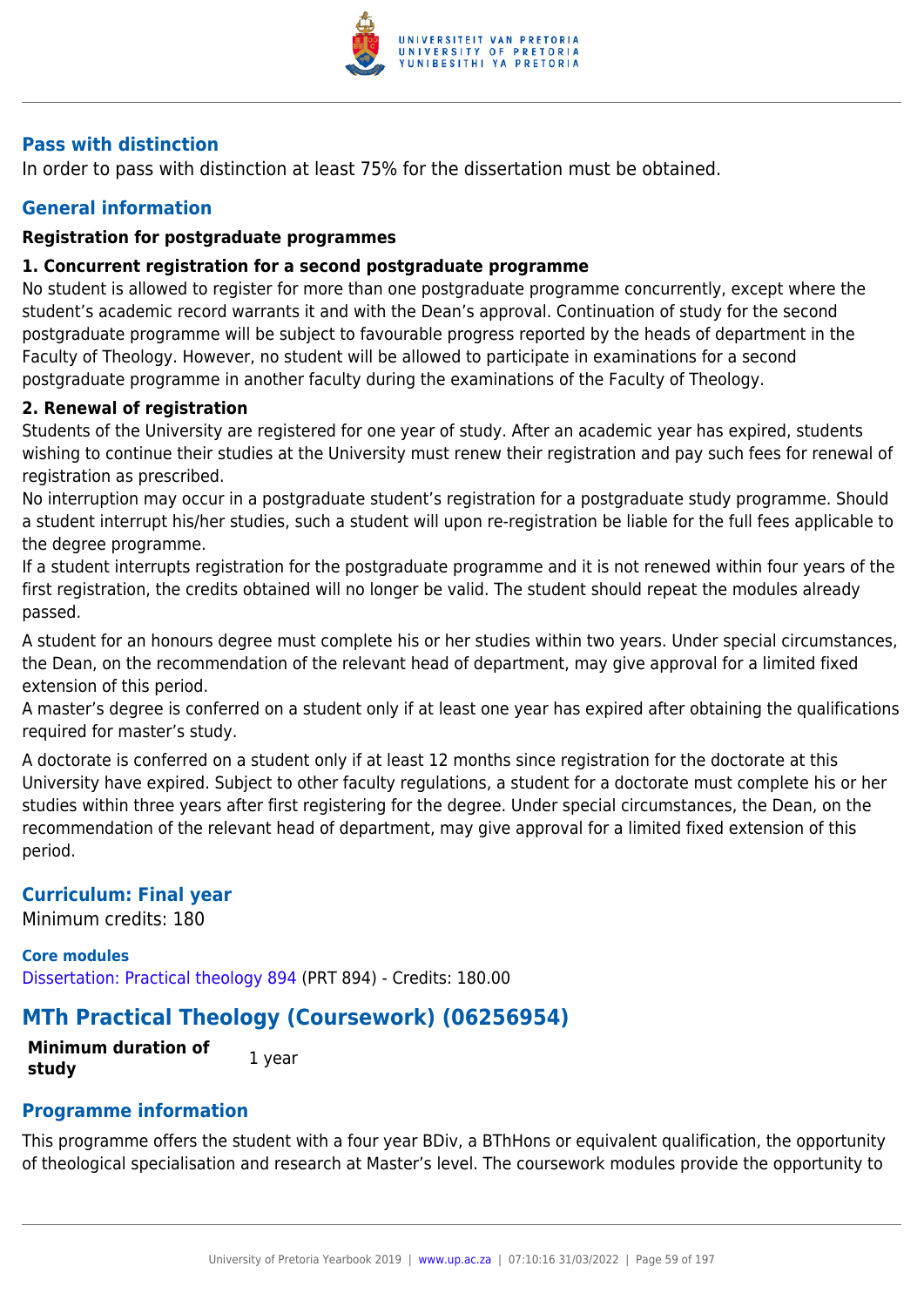

acquire specialist skills in the practical field of the Ministry.

Also consult General Regulations as applicable to Master's degree programmes.

## **Admission requirements**

Subject to the stipulations of General Regulations G.1.3 and G.54, the BDiv, the BThHons or BAHons (Theology), or the previous BD or MDiv degree or an equivalent qualification, is required for admission, provided that a minimum of 65% was obtained.

(i) The theological discipline which is selected must correlate with the major or one of the majors of the preceding degree if its curricular structure provided for majors.

(ii) Hebrew at 200 level if Old Testament Studies is chosen as field of study. In case Hebrew 200 was not passed at a university, the student may be admitted after assessment and with the approval of the head of department.

(iii) Greek at 200 level if New Testament Studies is chosen as field of study. In case Greek 200 was not passed at a university, the student may be admitted after assessment and with the approval of the head of department.

## **Additional requirements**

- i. The theological discipline which is selected must correlate with the major or one of the majors of the preceding degree if its curricular structure provided for majors.
- ii. Hebrew at 200 level if Old Testament Studies is chosen as field of study. In case Hebrew 200 was not passed at a university, the student may be admitted after assessment and with the approval of the relevant head of department.
- iii. Greek at 200 level if New Testament Studies is chosen as field of study. In case Greek 200 was not passed at a university, the student may be admitted after assessment and with the approval of the relevant head of department.

## **Examinations and pass requirements**

A subminimum of 50% is required in the examination. At least 50% is required as a pass mark for the minidissertation or dissertation.

The stipulations of G.39.11 regarding pass requirements for dissertations apply with the necessary changes to mini-dissertations.

Mini-dissertations are evaluated and examined in accordance with the stipulations set out in a study guide, which is available on request from the various departments.

## **Examination regulations applicable to all master's degrees in the faculty**

A master's degree is conferred on a student by virtue of an examination, or an examination and a dissertation, or an examination and a mini-dissertation, or a dissertation. Examinations may be written and/or oral. A percentage mark is given provided that the passmark is at least 50% and at least 75% as a pass with distinction.

## **Research information**

## **Seminar work and mini-dissertation**

In the case of seminar work and a mini-dissertation, the proposed title must be submitted for approval to the Research Committee via the Supervisor and the relevant head of department before a student may commence with the writing of the mini-dissertation.

## **Article for publication**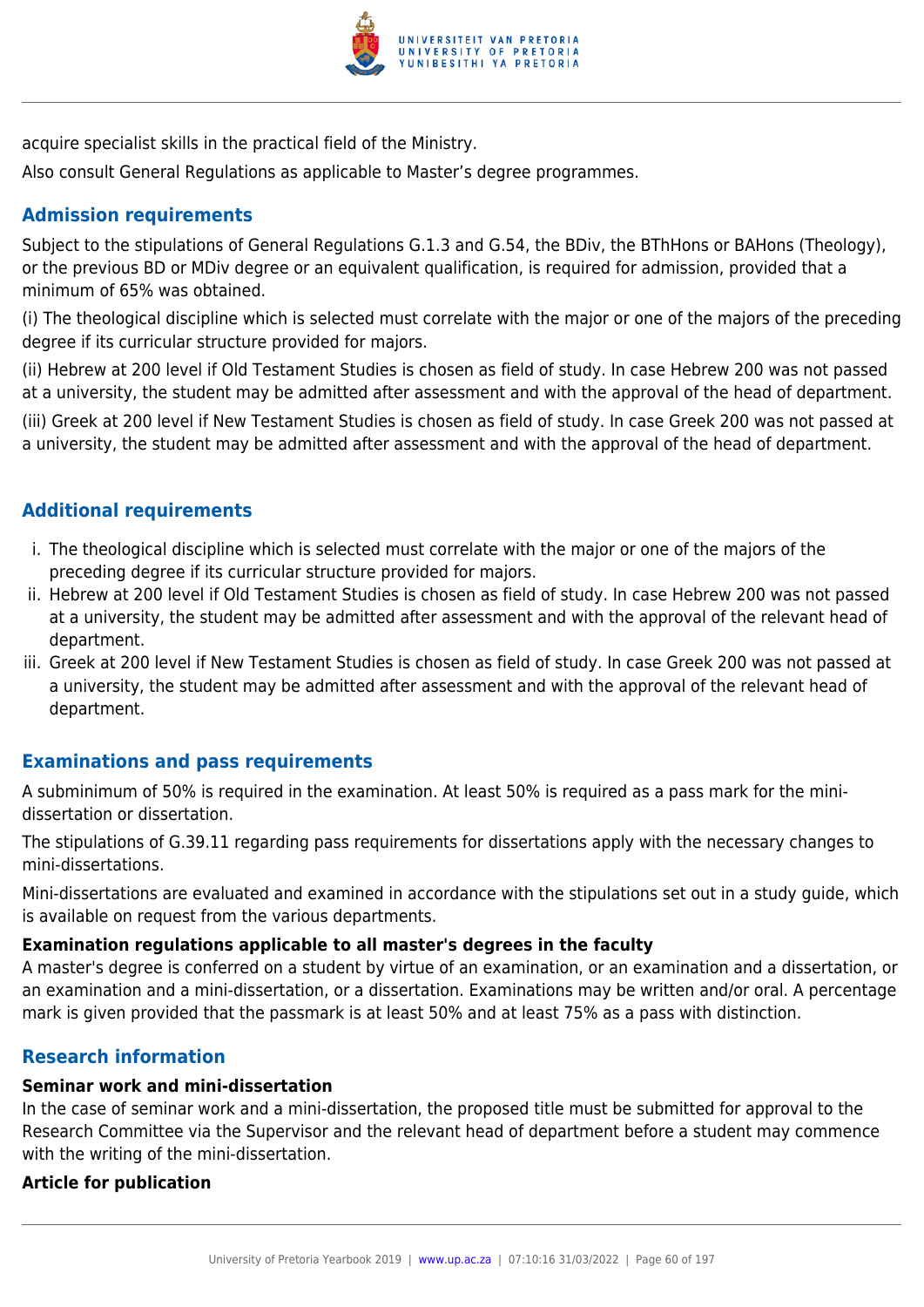

Unless Senate, on the recommendation of the supervisor, decides otherwise, a student, before or on submission of a dissertation, must submit at least one draft article for publication in a recognized academic journal and in the case of a thesis, must submit proof of submission of an article issued by an accredited journal, to the Head: Student Administration.

The draft or submitted article, as the case may be, should be based on the research that the student has conducted for the dissertation/thesis and be approved by the supervisor if the supervisor is not a co-author. The supervisor shall be responsible for ensuring that the paper is taken through all the processes of revision and resubmission, as may be necessary. Conferment of the degree may be made subject to compliance with the stipulations of this regulation.

## **Pass with distinction**

In order to pass with distinction, a weighted average (GPA) of at least 75% in the examination of the coursework and 75% for the mini-dissertation must be obtained.

## **General information**

## **Registration for postgraduate programmes**

## **1. Concurrent registration for a second postgraduate programme**

No student is allowed to register for more than one postgraduate programme concurrently, except where the student's academic record warrants it and with the Dean's approval. Continuation of study for the second postgraduate programme will be subject to favourable progress reported by the heads of department in the Faculty of Theology. However, no student will be allowed to participate in examinations for a second postgraduate programme in another faculty during the examinations of the Faculty of Theology.

## **2. Renewal of registration**

Students of the University are registered for one year of study. After an academic year has expired, students wishing to continue their studies at the University must renew their registration and pay such fees for renewal of registration as prescribed.

No interruption may occur in a postgraduate student's registration for a postgraduate study programme. Should a student interrupt his/her studies, such a student will upon re-registration be liable for the full fees applicable to the degree programme.

If a student interrupts registration for the postgraduate programme and it is not renewed within four years of the first registration, the credits obtained will no longer be valid. The student should repeat the modules already passed.

A student for an honours degree must complete his or her studies within two years. Under special circumstances, the Dean, on the recommendation of the relevant head of department, may give approval for a limited fixed extension of this period.

A master's degree is conferred on a student only if at least one year has expired after obtaining the qualifications required for master's study.

A doctorate is conferred on a student only if at least 12 months since registration for the doctorate at this University have expired. Subject to other faculty regulations, a student for a doctorate must complete his or her studies within three years after first registering for the degree. Under special circumstances, the Dean, on the recommendation of the relevant head of department, may give approval for a limited fixed extension of this period.

## **Curriculum: Final year**

Minimum credits: 180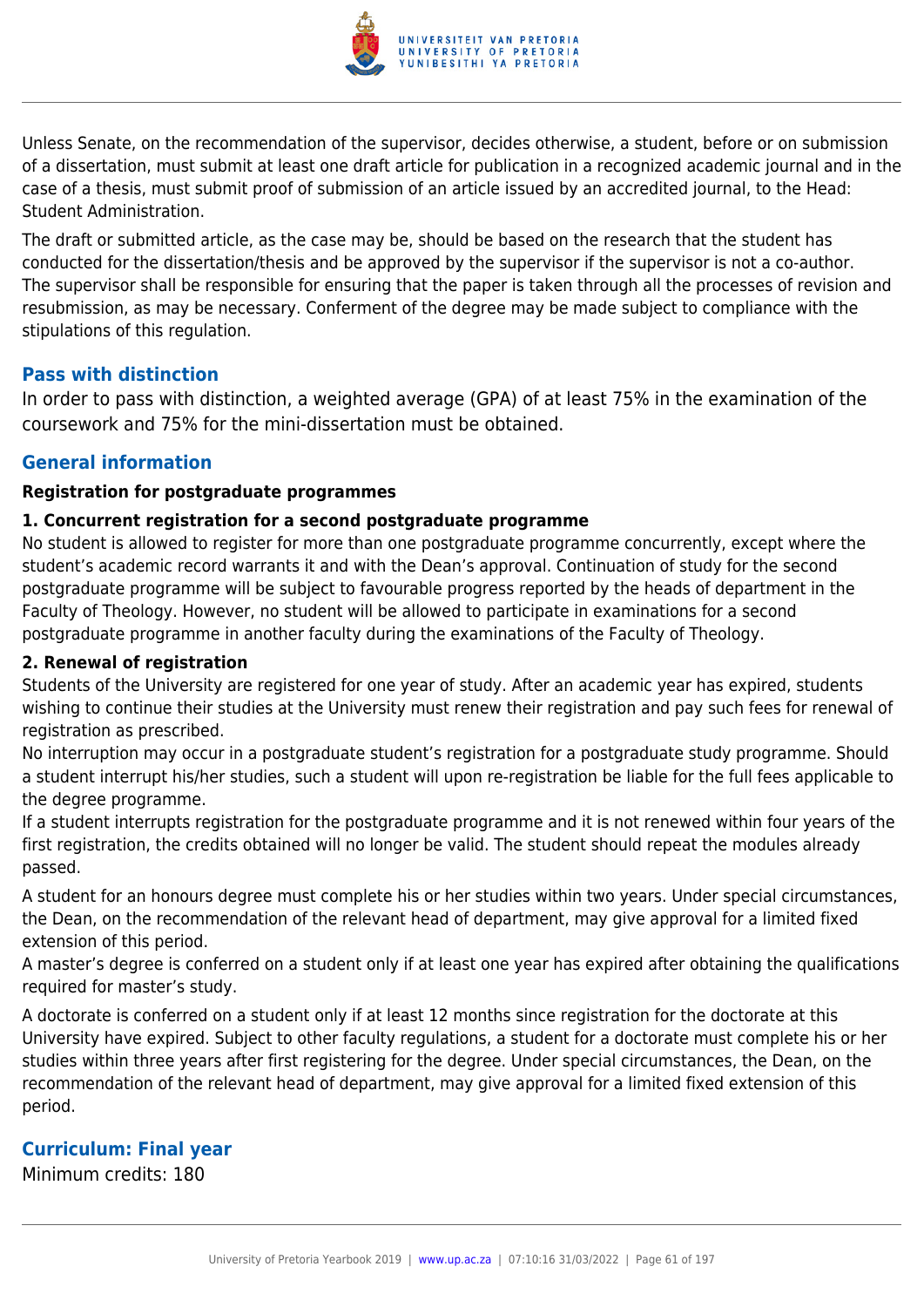

#### **Core modules**

[Practical theology 803](https://www.up.ac.za/faculty-of-education/yearbooks/2019/modules/view/PRT 803) (PRT 803) - Credits: 90.00 [Mini-dissertation: Practical theology 893](https://www.up.ac.za/faculty-of-education/yearbooks/2019/modules/view/PRT 893) (PRT 893) - Credits: 90.00

## **MTh Religion Studies (06256992)**

**Minimum duration of study** 1 year

## **Admission requirements**

- An honours degree in Biblical and Religious Studies or
- An approved four-year bachelor's degree approved by the head of department. Teaching or other experience in a relevant field will be taken into account.
- Prospective students may be required to do additional work/modules to enable them to reach the desired level of study.
- An approved research proposal is required

#### **Additional requirements:**

Prospective students may be required to do additional work/modules to enable them to reach the desired level of study.

## **Additional requirements**

Prospective students may be required to do additional work/modules to enable them to reach the desired level of study.

## **Curriculum: Final year**

Minimum credits: 180

**Core modules** [Dissertation: Biblical and religious studies 894](https://www.up.ac.za/faculty-of-education/yearbooks/2019/modules/view/BYB 894) (BYB 894) - Credits: 180.00

## **MTh Religion Studies (Coursework) (06256982)**

**Minimum duration of study 2** years

## **Programme information**

Prospective students may be required to do additional work/modules to enable them to reach the desired level of study.

## **Admission requirements**

- An honours degree in Biblical and Religious Studies; or
- An approved four-year bachelor's degree as approved by the head of department.

Teaching or other experience in a relevant field will be taken into account.

## **Additional requirements:**

Prospective students may be required to do additional work/modules to enable them to reach the desired level of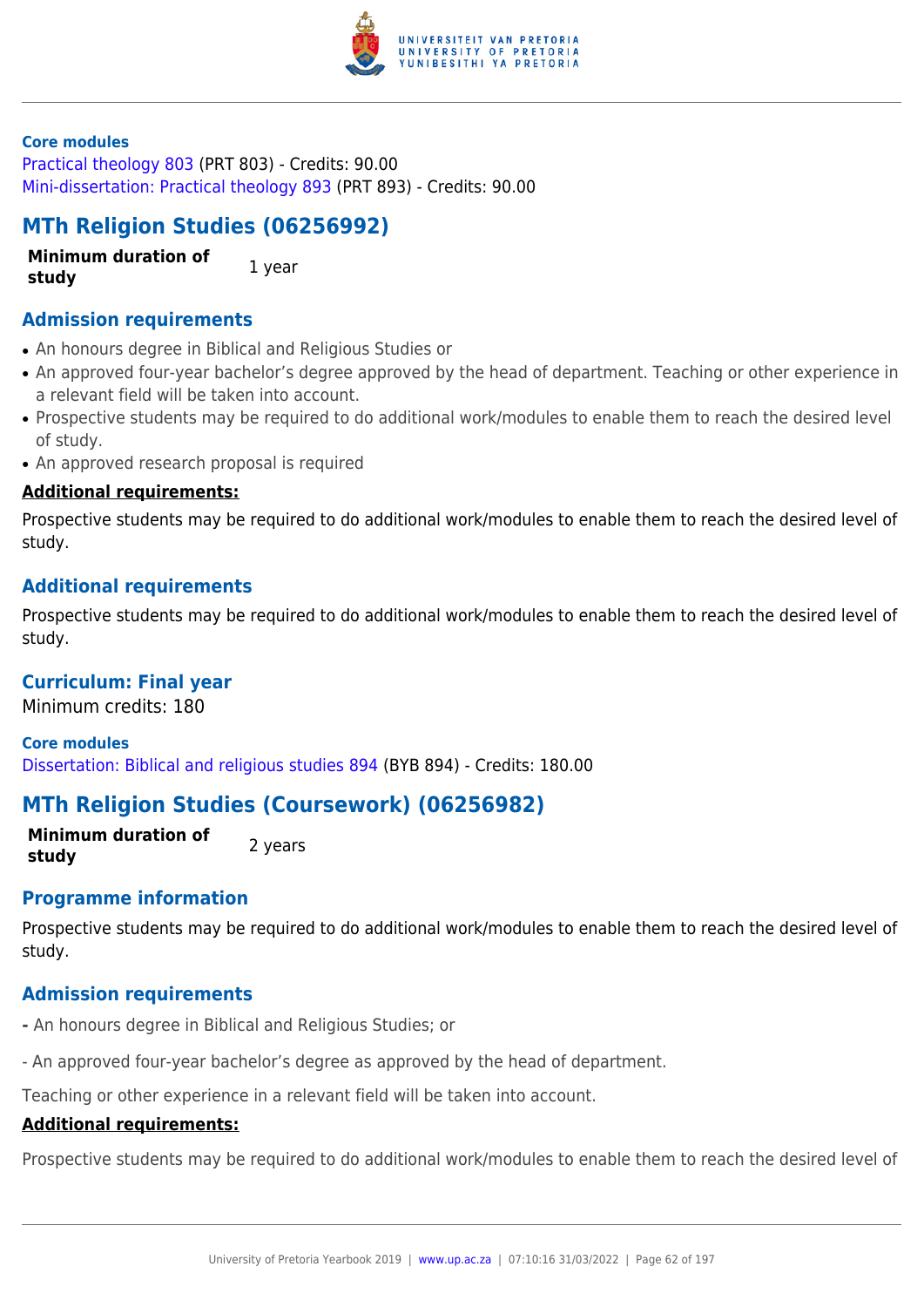

study.

## **Other programme-specific information**

Modules to the value of 10 credits may be selected from any other faculty as substitute for one of the core modules.

## **Curriculum: Final year**

Minimum credits: 180

#### **Core modules**

[Research methodology 813](https://www.up.ac.za/faculty-of-education/yearbooks/2019/modules/view/BYB 813) (BYB 813) - Credits: 20.00 [Mini-dissertation: Biblical and religious studies 893](https://www.up.ac.za/faculty-of-education/yearbooks/2019/modules/view/BYB 893) (BYB 893) - Credits: 90.00

#### **Elective modules**

[Hermeneutics 823](https://www.up.ac.za/faculty-of-education/yearbooks/2019/modules/view/BYB 823) (BYB 823) - Credits: 10.00 [Biblical archaeology 833](https://www.up.ac.za/faculty-of-education/yearbooks/2019/modules/view/BYB 833) (BYB 833) - Credits: 10.00 [History and historiography 843](https://www.up.ac.za/faculty-of-education/yearbooks/2019/modules/view/BYB 843) (BYB 843) - Credits: 10.00 [Religious studies 853](https://www.up.ac.za/faculty-of-education/yearbooks/2019/modules/view/BYB 853) (BYB 853) - Credits: 10.00 [Exegesis 863](https://www.up.ac.za/faculty-of-education/yearbooks/2019/modules/view/BYB 863) (BYB 863) - Credits: 10.00 [Theology 873](https://www.up.ac.za/faculty-of-education/yearbooks/2019/modules/view/BYB 873) (BYB 873) - Credits: 10.00 [Biblical ethics 883](https://www.up.ac.za/faculty-of-education/yearbooks/2019/modules/view/BYB 883) (BYB 883) - Credits: 10.00

## **MTh Science of Religion and Missiology (06256913)**

**Minimum duration of study** 1 year

## **Programme information**

This programme offers the student with a four year BDiv, a BThHons or equivalent qualification, the opportunity of theological specialisation and research at Master's level. The coursework modules provide the opportunity to acquire specialist skills in the practical field of the Ministry.

Also consult General Regulations as applicable to Master's degree programmes.

## **Admission requirements**

Subject to the stipulations of General Regulations G.1.3 and G.54, the BDiv, the BThHons or BAHons (Theology), or the previous BD or MDiv degree or an equivalent qualification, is required for admission, provided that a minimum of 65% was obtained.

(i) The theological discipline which is selected must correlate with the major or one of the majors of the preceding degree if its curricular structure provided for majors.

(ii) Hebrew at 200 level if Old Testament Studies is chosen as field of study. In case Hebrew 200 was not passed at a university, the student may be admitted after assessment and with the approval of the head of department.

(iii) Greek at 200 level if New Testament Studies is chosen as field of study. In case Greek 200 was not passed at a university, the student may be admitted after assessment and with the approval of the head of department.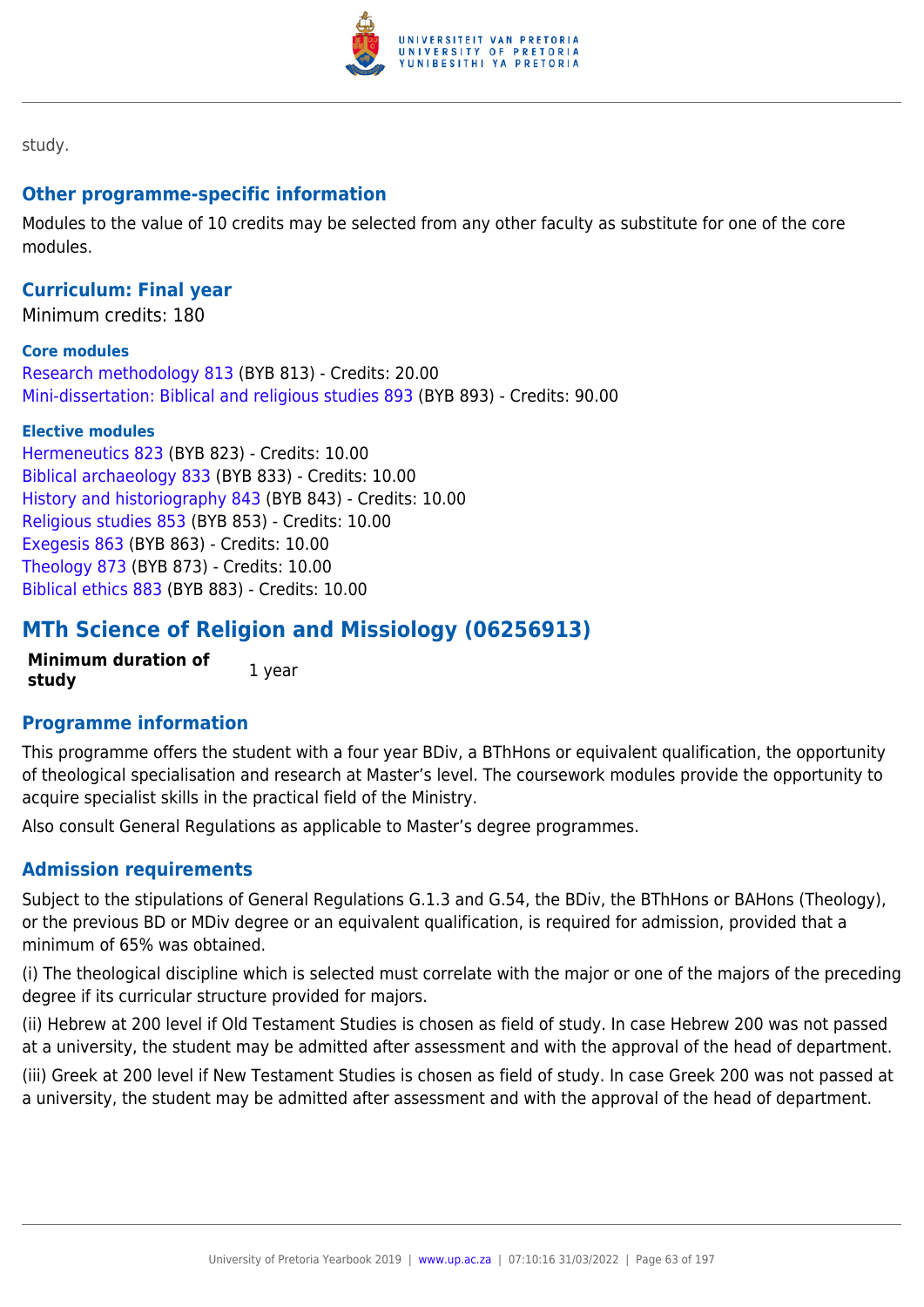

## **Additional requirements**

- i. The theological discipline which is selected must correlate with the major or one of the majors of the preceding degree if its curricular structure provided for majors.
- ii. Hebrew at 200 level if Old Testament Studies is chosen as field of study. In case Hebrew 200 was not passed at a university, the student may be admitted after assessment and with the approval of the relevant head of department.
- iii. Greek at 200 level if New Testament Studies is chosen as field of study. In case Greek 200 was not passed at a university, the student may be admitted after assessment and with the approval of the relevant head of department.

## **Examinations and pass requirements**

A subminimum of 50% is required in the examination. At least 50% is required as a pass mark for the minidissertation or dissertation.

The stipulations of G.39.11 regarding pass requirements for dissertations apply with the necessary changes to mini-dissertations.

Mini-dissertations are evaluated and examined in accordance with the stipulations set out in a study guide, which is available on request from the various departments.

## **Examination regulations applicable to all master's degrees in the faculty**

A master's degree is conferred on a student by virtue of an examination, or an examination and a dissertation, or an examination and a mini-dissertation, or a dissertation. Examinations may be written and/or oral. A percentage mark is given provided that the passmark is at least 50% and at least 75% as a pass with distinction.

## **Research information**

#### **Dissertation**

In the case of the dissertation only, the proposed title, research design and methodology must be submitted for approval to the Research and Ethics Committee via the supervisor and the head of department before a student may commence with the writing of a dissertation. The final title must be approved by the Postgraduate Committee and submitted to the faculty board for notification before submission of the thesis for examination.

## **Article for publication**

Unless Senate, on the recommendation of the supervisor, decides otherwise, a student, before or on submission of a dissertation, must submit at least one draft article for publication in a recognized academic journal and in the case of a thesis, must submit proof of submission of an article issued by an accredited journal, to the Head: Student Administration.

The draft or submitted article, as the case may be, should be based on the research that the student has conducted for the dissertation/thesis and be approved by the supervisor if the supervisor is not a co-author. The supervisor shall be responsible for ensuring that the paper is taken through all the processes of revision and resubmission, as may be necessary. Conferment of the degree may be made subject to compliance with the stipulations of this regulation.

## **Pass with distinction**

In order to pass with distinction at least 75% for the dissertation must be obtained.

## **General information**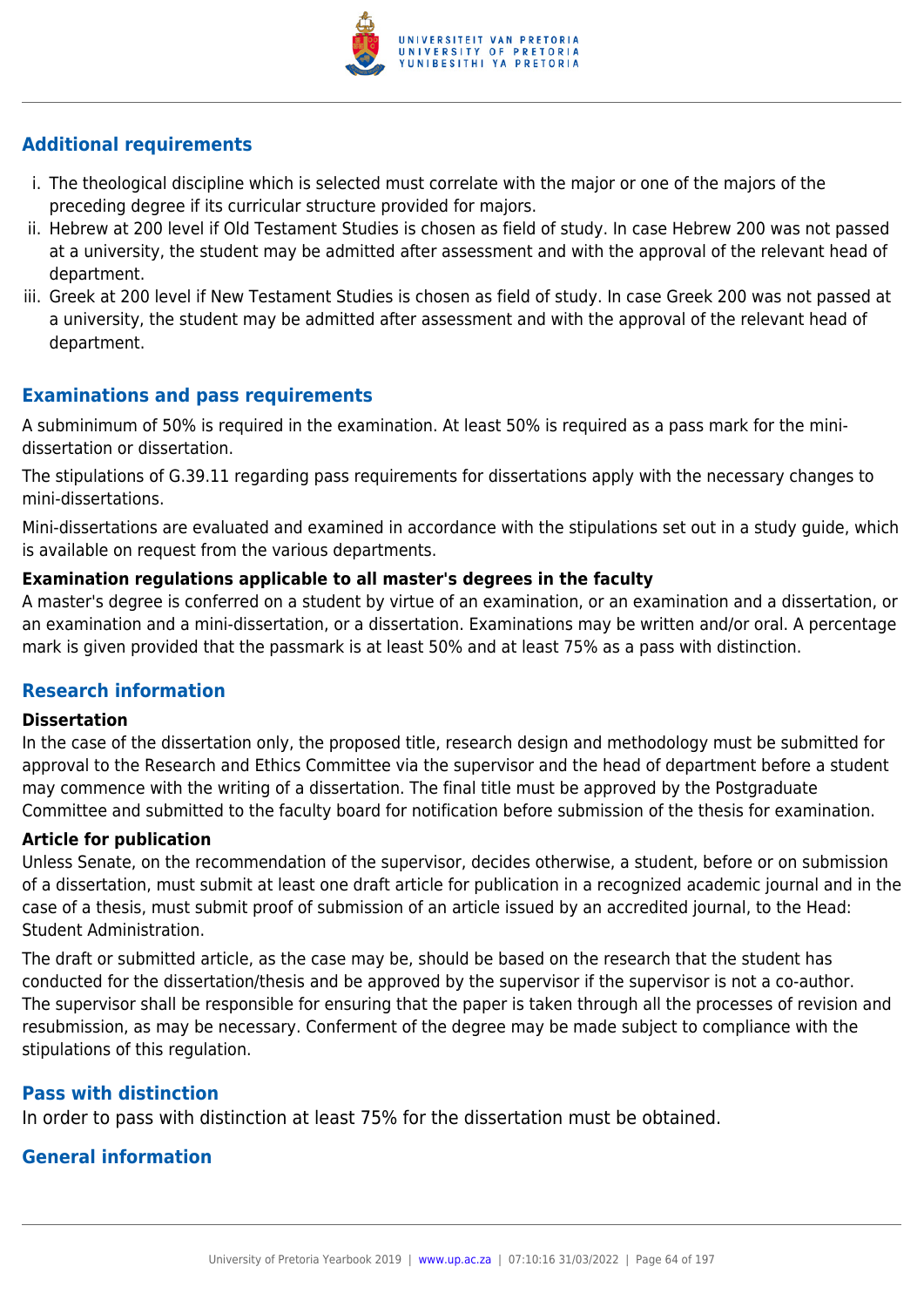

## **Registration for postgraduate programmes**

#### **1. Concurrent registration for a second postgraduate programme**

No student is allowed to register for more than one postgraduate programme concurrently, except where the student's academic record warrants it and with the Dean's approval. Continuation of study for the second postgraduate programme will be subject to favourable progress reported by the heads of department in the Faculty of Theology. However, no student will be allowed to participate in examinations for a second postgraduate programme in another faculty during the examinations of the Faculty of Theology.

#### **2. Renewal of registration**

Students of the University are registered for one year of study. After an academic year has expired, students wishing to continue their studies at the University must renew their registration and pay such fees for renewal of registration as prescribed.

No interruption may occur in a postgraduate student's registration for a postgraduate study programme. Should a student interrupt his/her studies, such a student will upon re-registration be liable for the full fees applicable to the degree programme.

If a student interrupts registration for the postgraduate programme and it is not renewed within four years of the first registration, the credits obtained will no longer be valid. The student should repeat the modules already passed.

A student for an honours degree must complete his or her studies within two years. Under special circumstances, the Dean, on the recommendation of the relevant head of department, may give approval for a limited fixed extension of this period.

A master's degree is conferred on a student only if at least one year has expired after obtaining the qualifications required for master's study.

A doctorate is conferred on a student only if at least 12 months since registration for the doctorate at this University have expired. Subject to other faculty regulations, a student for a doctorate must complete his or her studies within three years after first registering for the degree. Under special circumstances, the Dean, on the recommendation of the relevant head of department, may give approval for a limited fixed extension of this period.

## **Curriculum: Final year**

Minimum credits: 180

## **Core modules**

[Dissertation: Science of religion and missiology 894](https://www.up.ac.za/faculty-of-education/yearbooks/2019/modules/view/GSW 894) (GSW 894) - Credits: 180.00

## **MTh Science of Religion and Missiology (Coursework) (06256914)**

**Minimum duration of study** 1 year

## **Programme information**

This programme offers the student with a four year BDiv, a BThHons or equivalent qualification, the opportunity of theological specialisation and research at Master's level. The coursework modules provide the opportunity to acquire specialist skills in the practical field of the Ministry.

Also consult General Regulations as applicable to Master's degree programmes.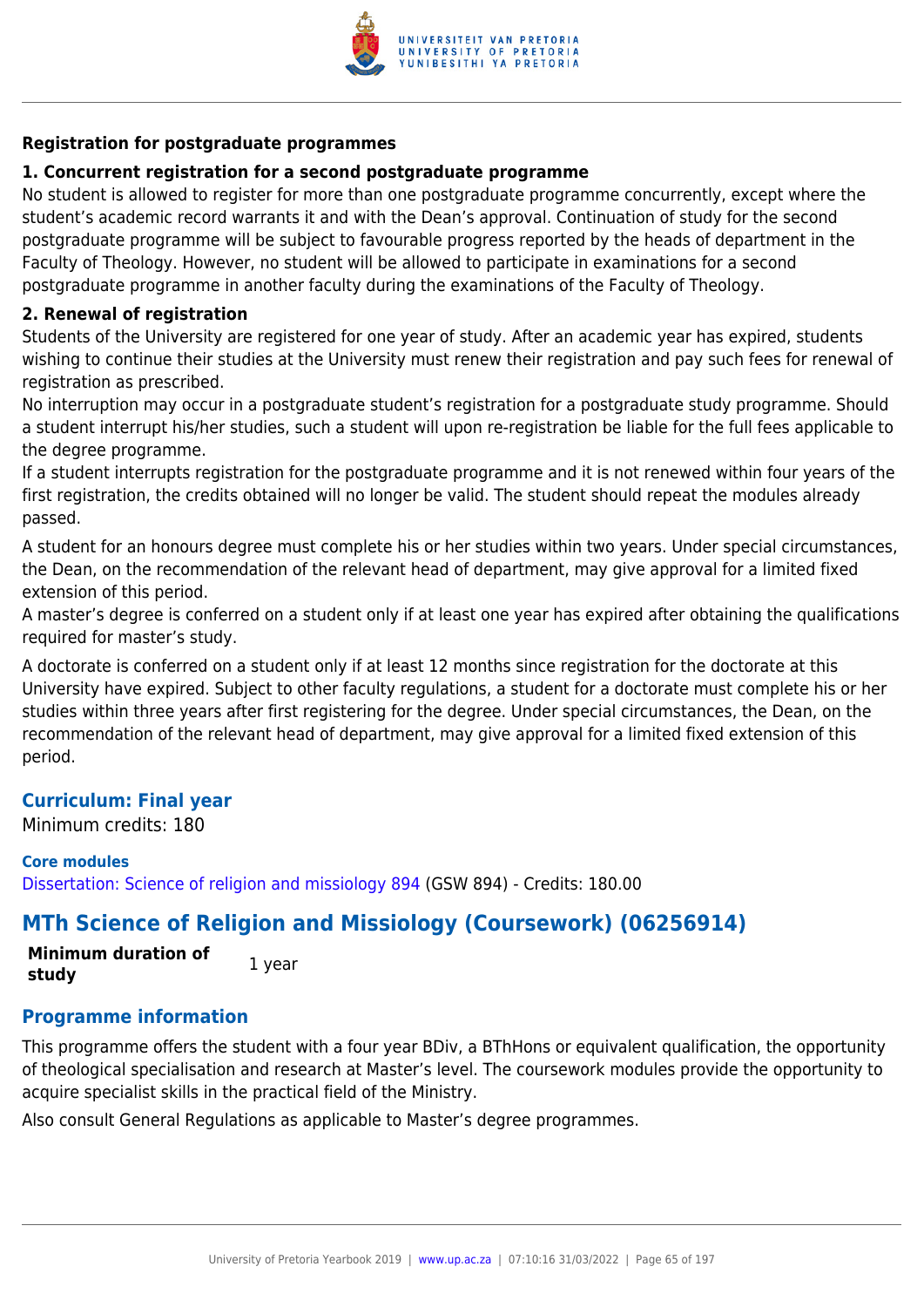

## **Admission requirements**

Subject to the stipulations of General Regulations G.1.3 and G.54, the BDiv, the BThHons or BAHons (Theology), or the previous BD or MDiv degree or an equivalent qualification, is required for admission, provided that a minimum of 65% was obtained.

(i) The theological discipline which is selected must correlate with the major or one of the majors of the preceding degree if its curricular structure provided for majors.

(ii) Hebrew at 200 level if Old Testament Studies is chosen as field of study. In case Hebrew 200 was not passed at a university, the student may be admitted after assessment and with the approval of the head of department. (iii) Greek at 200 level if New Testament Studies is chosen as field of study. In case Greek 200 was not passed at a university, the student may be admitted after assessment and with the approval of the head of department.

## **Additional requirements**

- i. The theological discipline which is selected must correlate with the major or one of the majors of the preceding degree if its curricular structure provided for majors.
- ii. Hebrew at 200 level if Old Testament Studies is chosen as field of study. In case Hebrew 200 was not passed at a university, the student may be admitted after assessment and with the approval of the relevant head of department.
- iii. Greek at 200 level if New Testament Studies is chosen as field of study. In case Greek 200 was not passed at a university, the student may be admitted after assessment and with the approval of the relevant head of department.

## **Examinations and pass requirements**

A subminimum of 50% is required in the examination. At least 50% is required as a pass mark for the minidissertation or dissertation.

The stipulations of G.39.11 regarding pass requirements for dissertations apply with the necessary changes to mini-dissertations.

Mini-dissertations are evaluated and examined in accordance with the stipulations set out in a study guide, which is available on request from the various departments.

## **Examination regulations applicable to all master's degrees in the faculty**

A master's degree is conferred on a student by virtue of an examination, or an examination and a dissertation, or an examination and a mini-dissertation, or a dissertation. Examinations may be written and/or oral. A percentage mark is given provided that the passmark is at least 50% and at least 75% as a pass with distinction.

## **Research information**

## **Seminar work and mini-dissertation**

In the case of seminar work and a mini-dissertation, the proposed title must be submitted for approval to the Research Committee via the Supervisor and the relevant head of department before a student may commence with the writing of the mini-dissertation.

## **Article for publication**

Unless Senate, on the recommendation of the supervisor, decides otherwise, a student, before or on submission of a dissertation, must submit at least one draft article for publication in a recognized academic journal and in the case of a thesis, must submit proof of submission of an article issued by an accredited journal, to the Head: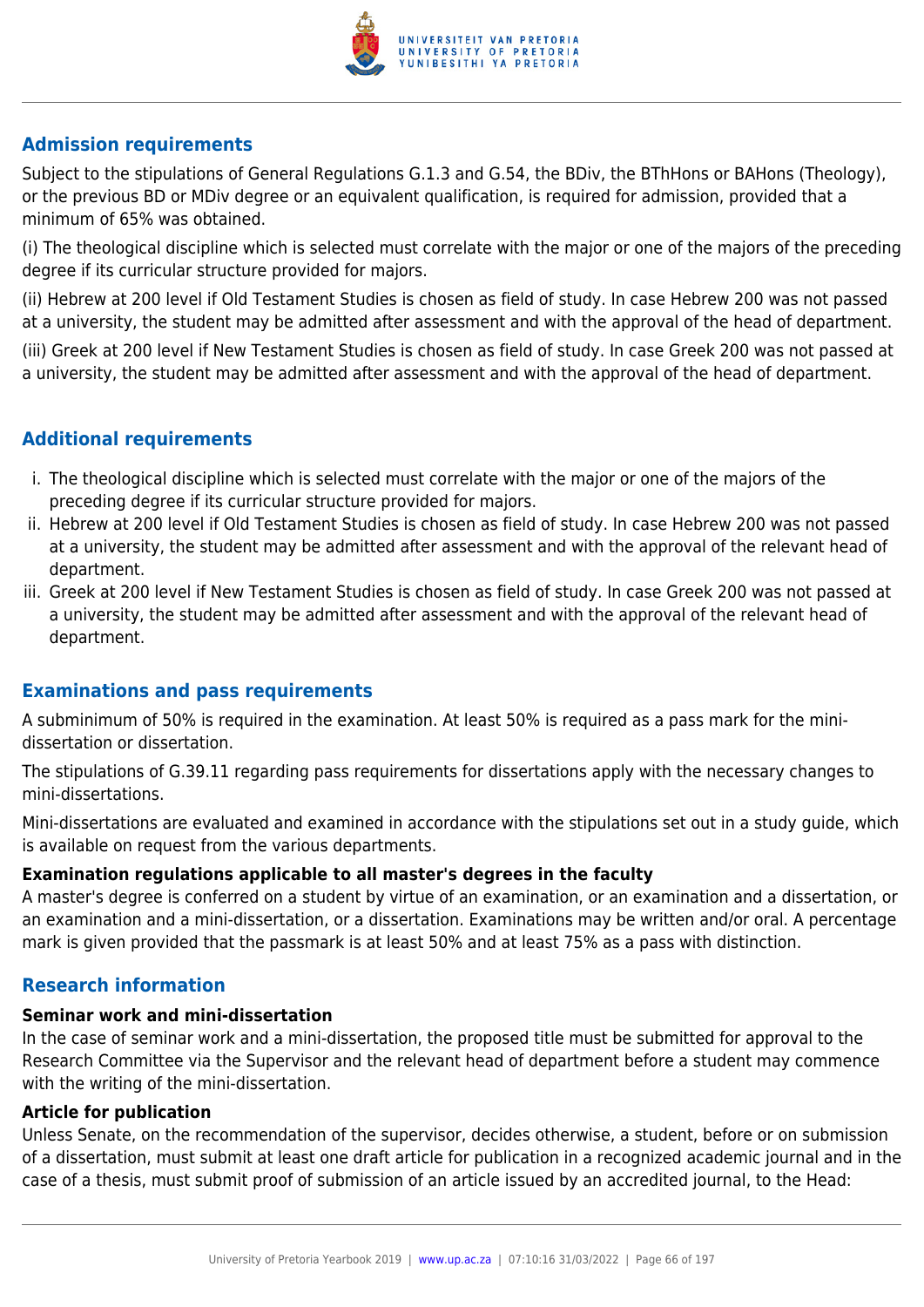

Student Administration.

The draft or submitted article, as the case may be, should be based on the research that the student has conducted for the dissertation/thesis and be approved by the supervisor if the supervisor is not a co-author. The supervisor shall be responsible for ensuring that the paper is taken through all the processes of revision and resubmission, as may be necessary. Conferment of the degree may be made subject to compliance with the stipulations of this regulation.

## **Pass with distinction**

In order to pass with distinction, a weighted average (GPA) of at least 75% in the examination of the coursework and 75% for the mini-dissertation must be obtained.

## **General information**

#### **Registration for postgraduate programmes**

#### **1. Concurrent registration for a second postgraduate programme**

No student is allowed to register for more than one postgraduate programme concurrently, except where the student's academic record warrants it and with the Dean's approval. Continuation of study for the second postgraduate programme will be subject to favourable progress reported by the heads of department in the Faculty of Theology. However, no student will be allowed to participate in examinations for a second postgraduate programme in another faculty during the examinations of the Faculty of Theology.

#### **2. Renewal of registration**

Students of the University are registered for one year of study. After an academic year has expired, students wishing to continue their studies at the University must renew their registration and pay such fees for renewal of registration as prescribed.

No interruption may occur in a postgraduate student's registration for a postgraduate study programme. Should a student interrupt his/her studies, such a student will upon re-registration be liable for the full fees applicable to the degree programme.

If a student interrupts registration for the postgraduate programme and it is not renewed within four years of the first registration, the credits obtained will no longer be valid. The student should repeat the modules already passed.

A student for an honours degree must complete his or her studies within two years. Under special circumstances, the Dean, on the recommendation of the relevant head of department, may give approval for a limited fixed extension of this period.

A master's degree is conferred on a student only if at least one year has expired after obtaining the qualifications required for master's study.

A doctorate is conferred on a student only if at least 12 months since registration for the doctorate at this University have expired. Subject to other faculty regulations, a student for a doctorate must complete his or her studies within three years after first registering for the degree. Under special circumstances, the Dean, on the recommendation of the relevant head of department, may give approval for a limited fixed extension of this period.

## **Curriculum: Final year**

Minimum credits: 180

#### **Core modules**

[Science of religion and missiology 803](https://www.up.ac.za/faculty-of-education/yearbooks/2019/modules/view/GSW 803) (GSW 803) - Credits: 90.00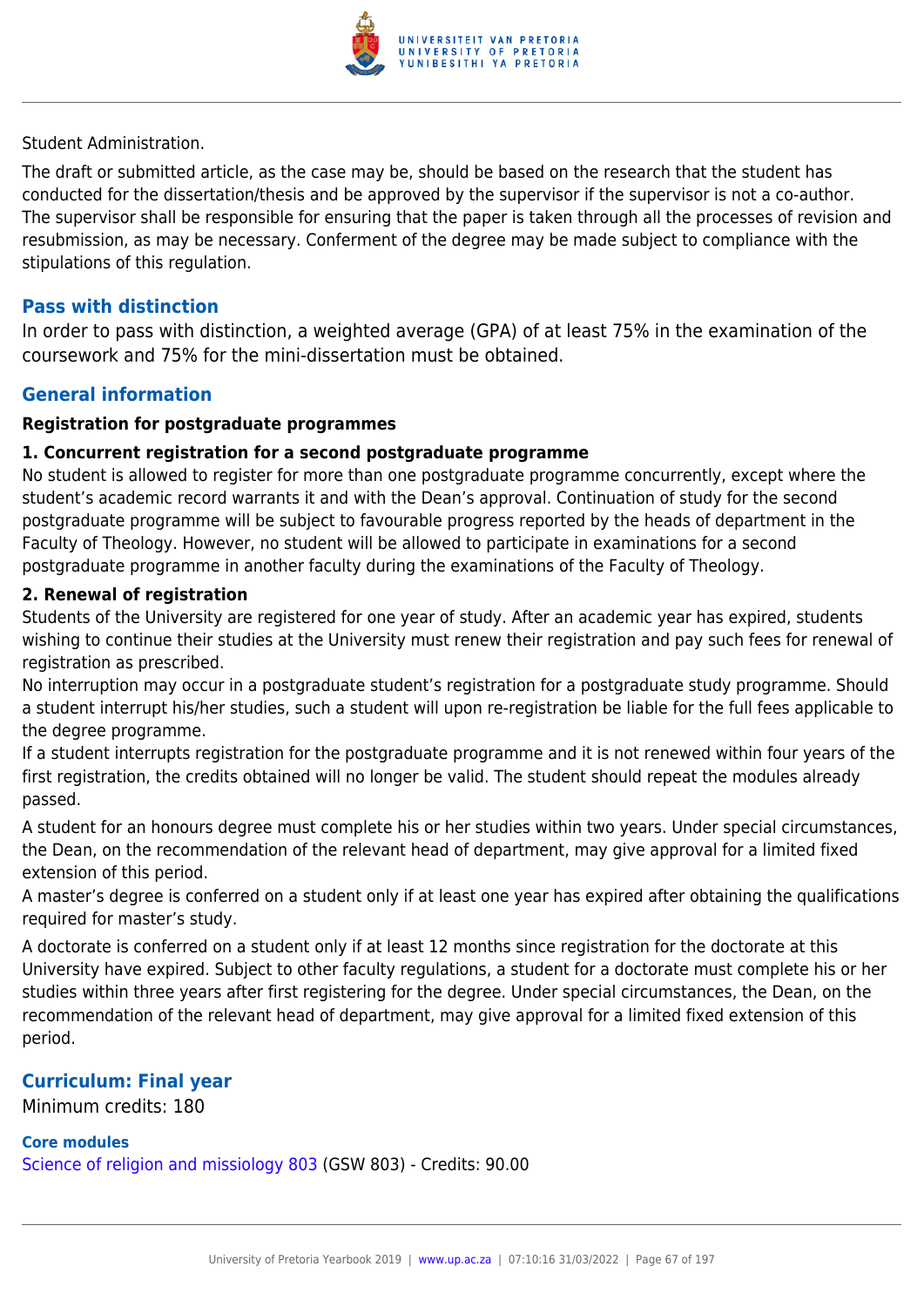

[Mini-dissertation: Science of religion and missiology 893](https://www.up.ac.za/faculty-of-education/yearbooks/2019/modules/view/GSW 893) (GSW 893) - Credits: 90.00

# **MTh Youth Ministry (Coursework) (06256973)**

**Minimum duration of study** 1 year

## **Programme information**

This programme offers the student with a four year BDiv, a BThHons or equivalent qualification, the opportunity of theological specialisation and research at Master's level. The coursework modules provide the opportunity to acquire specialist skills in the practical field of the Ministry.

Also consult General Regulations as applicable to Master's degree programmes.

## **Admission requirements**

Subject to the stipulations of General Regulations G.1.3 and G.54, the BDiv, the BThHons or BAHons (Theology), or MDiv degree or an equivalent qualification, is required for admission, provided that a minimum of 65% was obtained.

(i) The theological discipline which is selected must correlate with the major or one of the majors of the preceding degree if its curricular structure provided for majors.

(ii) Hebrew at 200 level if Old Testament Studies is chosen as field of study. In case Hebrew 200 was not passed at a university, the student may be admitted after assessment and with the approval of the head of department.

(iii) Greek at 200 level if New Testament Studies is chosen as field of study. In case Greek 200 was not passed at a university, the student may be admitted after assessment and with the approval of the head of department.

## **Additional requirements**

- i. The theological discipline which is selected must correlate with the major or one of the majors of the preceding degree if its curricular structure provided for majors.
- ii. Hebrew at 200 level if Old Testament Studies is chosen as field of study. In case Hebrew 200 was not passed at a university, the student may be admitted after assessment and with the approval of the relevant head of department.
- iii. Greek at 200 level if New Testament Studies is chosen as field of study. In case Greek 200 was not passed at a university, the student may be admitted after assessment and with the approval of the relevant head of department.

## **Examinations and pass requirements**

A subminimum of 50% is required in the examination. At least 50% is required as a pass mark for the minidissertation or dissertation.

The stipulations of G.39.11 regarding pass requirements for dissertations apply with the necessary changes to mini-dissertations.

Mini-dissertations are evaluated and examined in accordance with the stipulations set out in a study guide, which is available on request from the various departments.

## **Examination regulations applicable to all master's degrees in the faculty**

A master's degree is conferred on a student by virtue of an examination, or an examination and a dissertation, or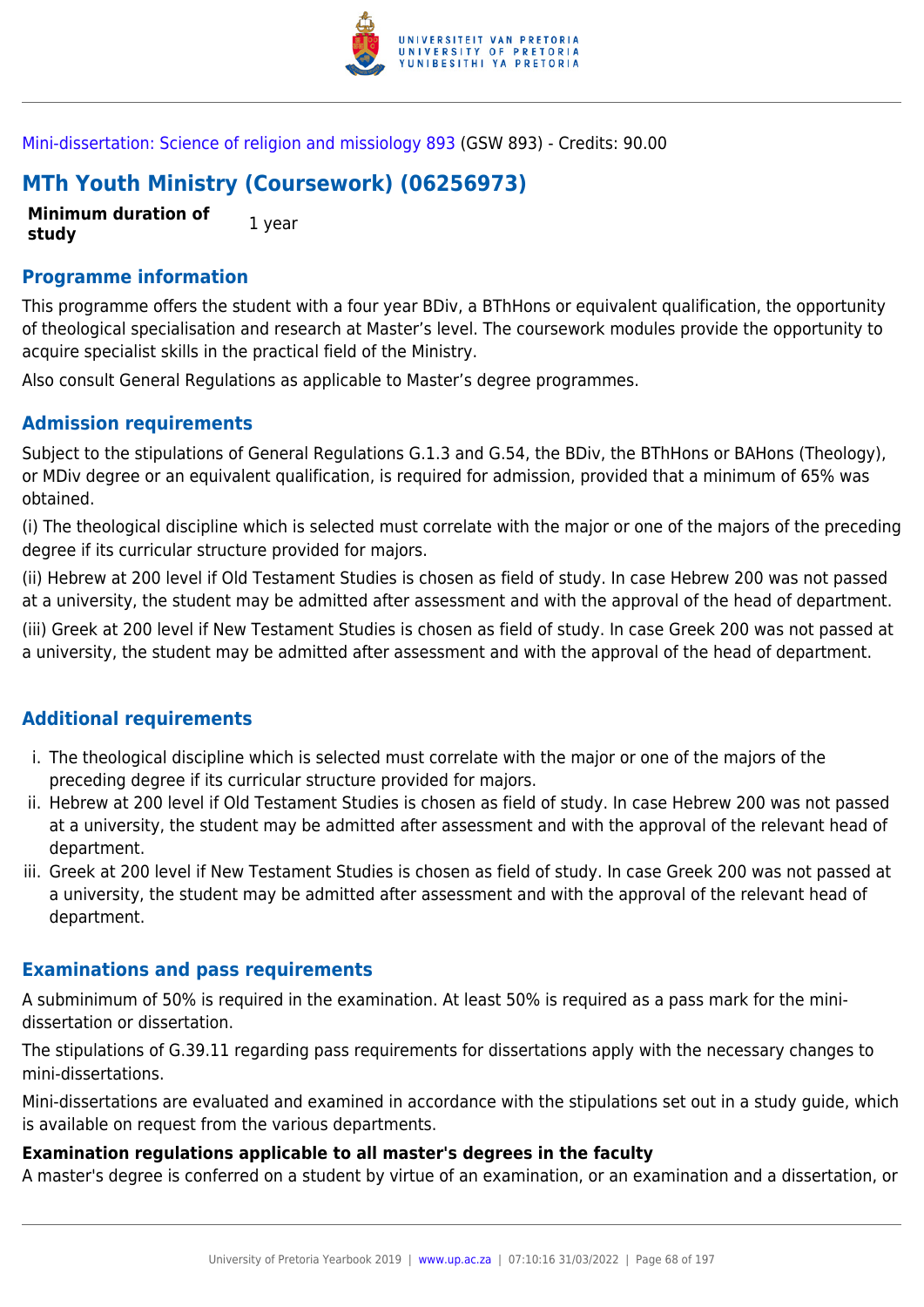

an examination and a mini-dissertation, or a dissertation. Examinations may be written and/or oral. A percentage mark is given provided that the passmark is at least 50% and at least 75% as a pass with distinction.

## **Research information**

## **Seminar work and mini-dissertation**

In the case of seminar work and a mini-dissertation, the proposed title must be submitted for approval to the Research Committee via the Supervisor and the relevant head of department before a student may commence with the writing of the mini-dissertation.

## **Article for publication**

Unless Senate, on the recommendation of the supervisor, decides otherwise, a student, before or on submission of a dissertation, must submit at least one draft article for publication in a recognized academic journal and in the case of a thesis, must submit proof of submission of an article issued by an accredited journal, to the Head: Student Administration.

The draft or submitted article, as the case may be, should be based on the research that the student has conducted for the dissertation/thesis and be approved by the supervisor if the supervisor is not a co-author. The supervisor shall be responsible for ensuring that the paper is taken through all the processes of revision and resubmission, as may be necessary. Conferment of the degree may be made subject to compliance with the stipulations of this regulation.

## **Pass with distinction**

In order to pass with distinction, a weighted average (GPA) of at least 75% in the examination of the coursework and 75% for the mini-dissertation must be obtained.

## **General information**

## **Registration for postgraduate programmes**

## **1. Concurrent registration for a second postgraduate programme**

No student is allowed to register for more than one postgraduate programme concurrently, except where the student's academic record warrants it and with the Dean's approval. Continuation of study for the second postgraduate programme will be subject to favourable progress reported by the heads of department in the Faculty of Theology. However, no student will be allowed to participate in examinations for a second postgraduate programme in another faculty during the examinations of the Faculty of Theology.

## **2. Renewal of registration**

Students of the University are registered for one year of study. After an academic year has expired, students wishing to continue their studies at the University must renew their registration and pay such fees for renewal of registration as prescribed.

No interruption may occur in a postgraduate student's registration for a postgraduate study programme. Should a student interrupt his/her studies, such a student will upon re-registration be liable for the full fees applicable to the degree programme.

If a student interrupts registration for the postgraduate programme and it is not renewed within four years of the first registration, the credits obtained will no longer be valid. The student should repeat the modules already passed.

A student for an honours degree must complete his or her studies within two years. Under special circumstances, the Dean, on the recommendation of the relevant head of department, may give approval for a limited fixed extension of this period.

A master's degree is conferred on a student only if at least one year has expired after obtaining the qualifications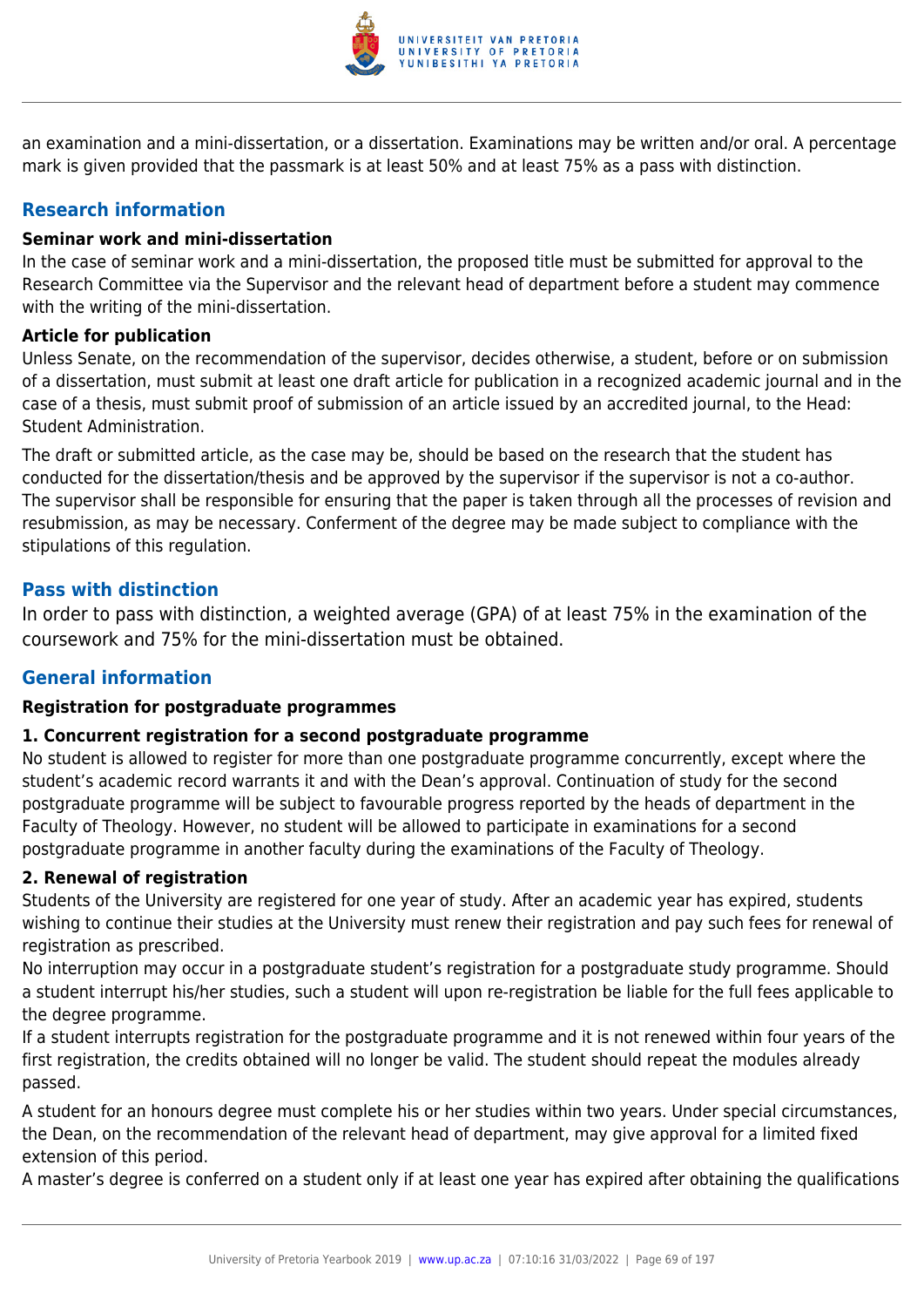

required for master's study.

A doctorate is conferred on a student only if at least 12 months since registration for the doctorate at this University have expired. Subject to other faculty regulations, a student for a doctorate must complete his or her studies within three years after first registering for the degree. Under special circumstances, the Dean, on the recommendation of the relevant head of department, may give approval for a limited fixed extension of this period.

## **Curriculum: Final year**

Minimum credits: 180

#### **Core modules**

[Youth ministry 808](https://www.up.ac.za/faculty-of-education/yearbooks/2019/modules/view/PRT 808) (PRT 808) - Credits: 90.00 [Mini-dissertation: Youth ministry 899](https://www.up.ac.za/faculty-of-education/yearbooks/2019/modules/view/PRT 899) (PRT 899) - Credits: 90.00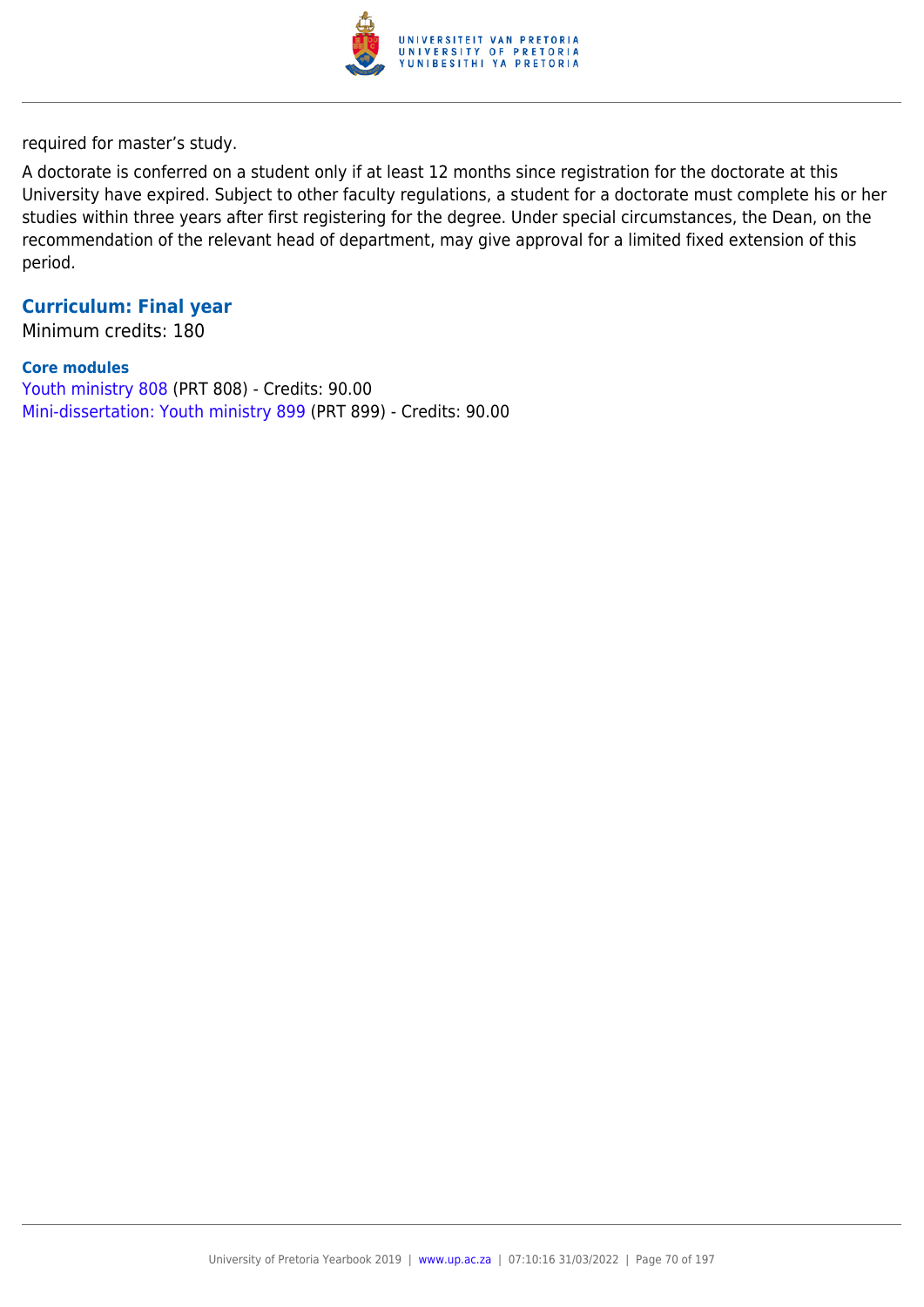

# Doctorate

## **PhD (06260003)**

**Minimum duration of study** 2 years

## **Programme information**

(a) The doctoral degree may also be conferred on a candidate who:

 (i) by virtue of his or her publications, enjoys international recognition on the basis of outstanding and extensive research in a sub discipline taught within the Faculty; and

 (ii) complies, in all relevant respects, with the Faculty Regulations for the awarding of the doctoral degree. (b) An application for the doctoral degree by virtue of publications is considered and assessed according to the University's General Regulation G.53.

## **PhD Church History and Church Polity (06265022)**

**Minimum duration of study** 2 years

## **Programme information**

The programme line that starts with the BTh (previously BA [(Theology]) and continues via the BThHons or previously BAHons (Theology) and MTh or previously MA(Theology), or the programme line that starts with the BDiv (previously the four year BTh) and continues with the one year MDiv or the MTh, is concluded with the PhD. The outcome of a PhD is highly specialised, research-based knowledge and expertise.

Also consult General Regulations with regard to doctoral studies.

## **Admission requirements**

In accordance with the stipulations of General Regulations G.1.3 G.45 and G.62 a candidate who holds a MA(Theol) or an equivalent qualificationwith a minimum final mark of 65% and who has completed a successful colloquium doctum will be admitted to the study for the PhD degree. The candidate must hand in an initial research proposal with a view to the colloquium doctum.

## **Examinations and pass requirements**

## **Examination regulations applicable to doctorates in the faculty**

A doctorate is conferred on a student only if he or she has complied with all the requirements laid down in faculty regulations: An examined thesis and oral examination. The doctorate is not conferred with distinction.

## **Research information**

- i. A thesis of international standard on a topic in the field of Theology must be submitted and defended in public before the Faculty.
- ii. Prospective doctoral students register for Theology Doctoral Preparatory (Code 06280002) if so determined by the Admission Committee of the Postgraduate Committee.
- iii. The registration period for Theology Doctoral Preparatory is maximum one year, and the student must prepare a substantial research proposal under supervision of the supervisor. If necessary, the supervisor may prescribe additional fundamental material (eg research methodology) which is essential for the preparation of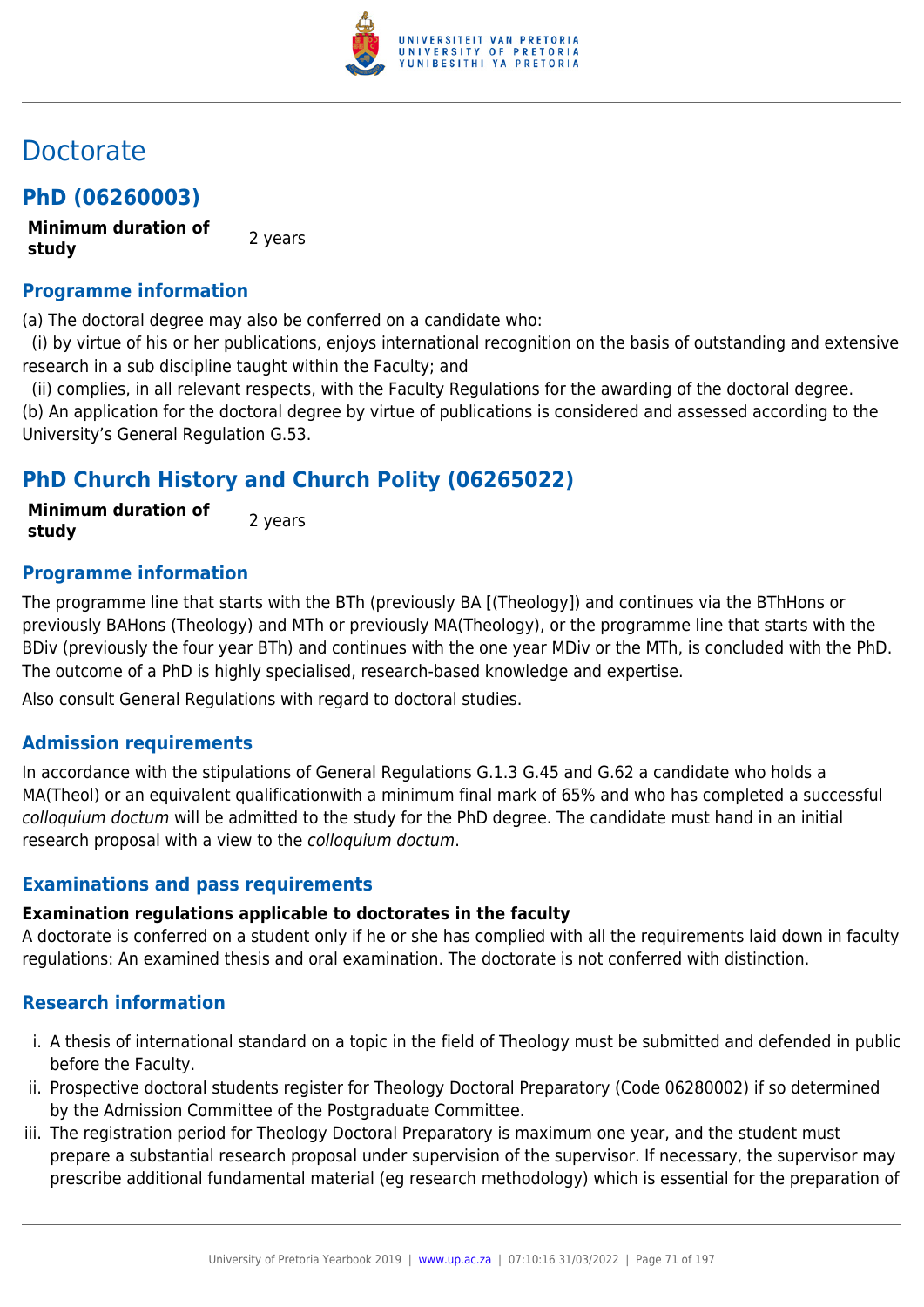

the thesis, to be studied and assessed formally.

iv. Once the supervisor has completed the assessment to his or her satisfaction and the research proposal is recommended by the relevant head of department and approved by the Research and Ethics Committee of the Faculty of Theology, the student will be allowed to register for the appropriate doctoral programme.

#### **Article for publication**

Unless Senate, on the recommendation of the supervisor, decides otherwise, a student, before or on submission of a dissertation, must submit at least one draft article for publication in a recognized academic journal and in the case of a thesis, must submit proof of submission of an article issued by an accredited journal, to the Head: Student Administration.

The draft or submitted article, as the case may be, should be based on the research that the student has conducted for the dissertation/thesis and be approved by the supervisor if the supervisor is not a co-author. The supervisor shall be responsible for ensuring that the paper is taken through all the processes of revision and resubmission, as may be necessary. Conferment of the degree may be made subject to compliance with the stipulations of this regulation.

## **General information**

#### **Registration for postgraduate programmes**

#### **1. Concurrent registration for a second postgraduate programme**

No student is allowed to register for more than one postgraduate programme concurrently, except where the student's academic record warrants it and with the Dean's approval. Continuation of study for the second postgraduate programme will be subject to favourable progress reported by the heads of department in the Faculty of Theology. However, no student will be allowed to participate in examinations for a second postgraduate programme in another faculty during the examinations of the Faculty of Theology.

#### **2. Renewal of registration**

Students of the University are registered for one year of study. After an academic year has expired, students wishing to continue their studies at the University must renew their registration and pay such fees for renewal of registration as prescribed.

No interruption may occur in a postgraduate student's registration for a postgraduate study programme. Should a student interrupt his/her studies, such a student will upon re-registration be liable for the full fees applicable to the degree programme.

If a student interrupts registration for the postgraduate programme and it is not renewed within four years of the first registration, the credits obtained will no longer be valid. The student should repeat the modules already passed.

A student for an honours degree must complete his or her studies within two years. Under special circumstances, the Dean, on the recommendation of the relevant head of department, may give approval for a limited fixed extension of this period.

A master's degree is conferred on a student only if at least one year has expired after obtaining the qualifications required for master's study.

A doctorate is conferred on a student only if at least 12 months since registration for the doctorate at this University have expired. Subject to other faculty regulations, a student for a doctorate must complete his or her studies within three years after first registering for the degree. Under special circumstances, the Dean, on the recommendation of the relevant head of department, may give approval for a limited fixed extension of this period.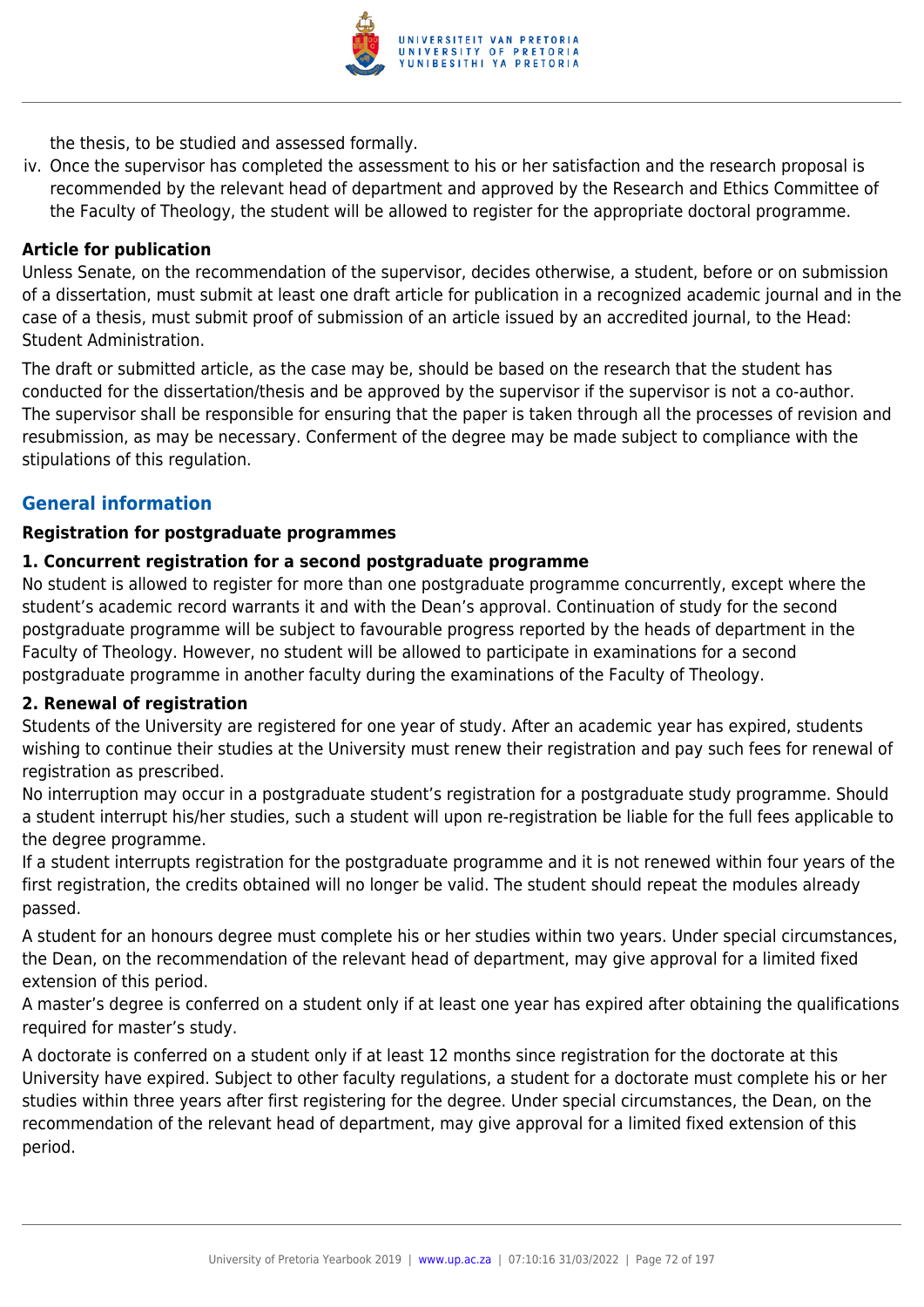

### **Curriculum: Year 1**

Minimum credits: 360

**Core modules** [Thesis: Church history and church polity 980](https://www.up.ac.za/faculty-of-education/yearbooks/2019/modules/view/KGS 980) (KGS 980) - Credits: 360.00

**Curriculum: Year 2** Minimum credits: 360

**Core modules** [Thesis: Church history and church polity 980](https://www.up.ac.za/faculty-of-education/yearbooks/2019/modules/view/KGS 980) (KGS 980) - Credits: 360.00

**Curriculum: Final year** Minimum credits: 360

**Core modules** [Thesis: Church history and church polity 980](https://www.up.ac.za/faculty-of-education/yearbooks/2019/modules/view/KGS 980) (KGS 980) - Credits: 360.00

# **PhD Dogmatics and Christian Ethics (06265002)**

**Minimum duration of study** 2 years

# **Programme information**

The programme line that starts with the BTh (previously BA [(Theology]) and continues via the BThHons or previously BAHons (Theology) and MTh or previously MA(Theology), or the programme line that starts with the BDiv (previously the four year BTh) and continues with the one year MDiv or the MTh, is concluded with the PhD. The outcome of a PhD is highly specialised, research-based knowledge and expertise.

Also consult General Regulations with regard to doctoral studies.

# **Admission requirements**

In accordance with the stipulations of General Regulations G.1.3, G.42 and G.54, a candidate who holds a MA(Theol), MTh or an equivalent qualification with a minimum final mark of 65%, and who has completed a successful colloquium doctum, will be admitted to the study for the PhD degree. The candidate must hand in an preliminary research proposal with a view to the colloquium doctum.

# **Examinations and pass requirements**

### **Examination regulations applicable to doctorates in the faculty**

A doctorate is conferred on a student only if he or she has complied with all the requirements laid down in faculty regulations: An examined thesis and oral examination. The doctorate is not conferred with distinction.

# **Research information**

- i. A thesis of international standard on a topic in the field of Theology must be submitted and defended in public before the Faculty.
- ii. Prospective doctoral students register for Theology Doctoral Preparatory (Code 06280002) if so determined by the Admission Committee of the Postgraduate Committee.
- iii. The registration period for Theology Doctoral Preparatory is maximum one year, and the student must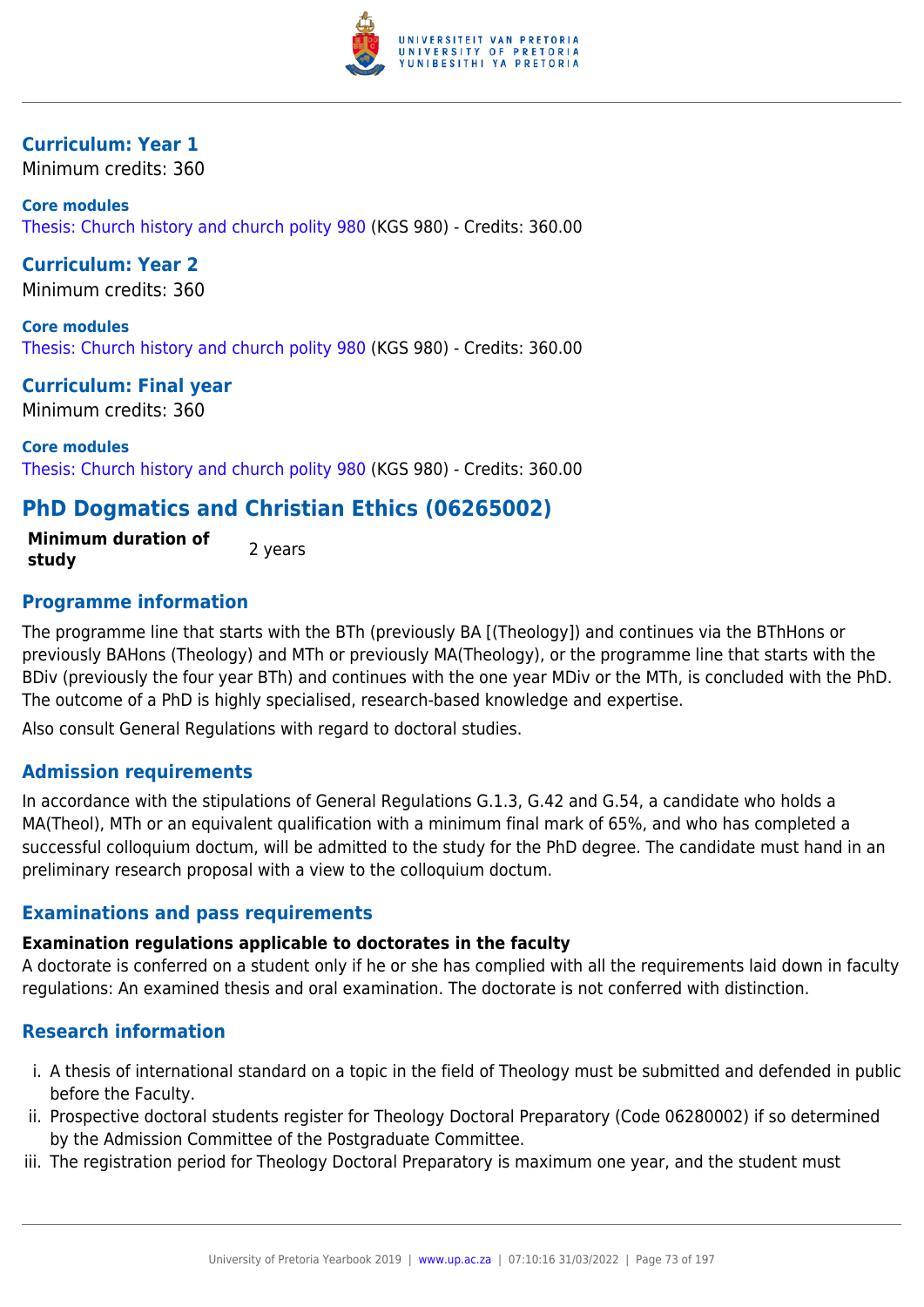

prepare a substantial research proposal under supervision of the supervisor. If necessary, the supervisor may prescribe additional fundamental material (eg research methodology) which is essential for the preparation of the thesis, to be studied and assessed formally.

iv. Once the supervisor has completed the assessment to his or her satisfaction and the research proposal is recommended by the relevant head of department and approved by the Research and Ethics Committee of the Faculty of Theology, the student will be allowed to register for the appropriate doctoral programme.

### **Article for publication**

Unless Senate, on the recommendation of the supervisor, decides otherwise, a student, before or on submission of a dissertation, must submit at least one draft article for publication in a recognized academic journal and in the case of a thesis, must submit proof of submission of an article issued by an accredited journal, to the Head: Student Administration.

The draft or submitted article, as the case may be, should be based on the research that the student has conducted for the dissertation/thesis and be approved by the supervisor if the supervisor is not a co-author. The supervisor shall be responsible for ensuring that the paper is taken through all the processes of revision and resubmission, as may be necessary. Conferment of the degree may be made subject to compliance with the stipulations of this regulation.

# **General information**

### **Registration for postgraduate programmes**

### **1. Concurrent registration for a second postgraduate programme**

No student is allowed to register for more than one postgraduate programme concurrently, except where the student's academic record warrants it and with the Dean's approval. Continuation of study for the second postgraduate programme will be subject to favourable progress reported by the heads of department in the Faculty of Theology. However, no student will be allowed to participate in examinations for a second postgraduate programme in another faculty during the examinations of the Faculty of Theology.

### **2. Renewal of registration**

Students of the University are registered for one year of study. After an academic year has expired, students wishing to continue their studies at the University must renew their registration and pay such fees for renewal of registration as prescribed.

No interruption may occur in a postgraduate student's registration for a postgraduate study programme. Should a student interrupt his/her studies, such a student will upon re-registration be liable for the full fees applicable to the degree programme.

If a student interrupts registration for the postgraduate programme and it is not renewed within four years of the first registration, the credits obtained will no longer be valid. The student should repeat the modules already passed.

A student for an honours degree must complete his or her studies within two years. Under special circumstances, the Dean, on the recommendation of the relevant head of department, may give approval for a limited fixed extension of this period.

A master's degree is conferred on a student only if at least one year has expired after obtaining the qualifications required for master's study.

A doctorate is conferred on a student only if at least 12 months since registration for the doctorate at this University have expired. Subject to other faculty regulations, a student for a doctorate must complete his or her studies within three years after first registering for the degree. Under special circumstances, the Dean, on the recommendation of the relevant head of department, may give approval for a limited fixed extension of this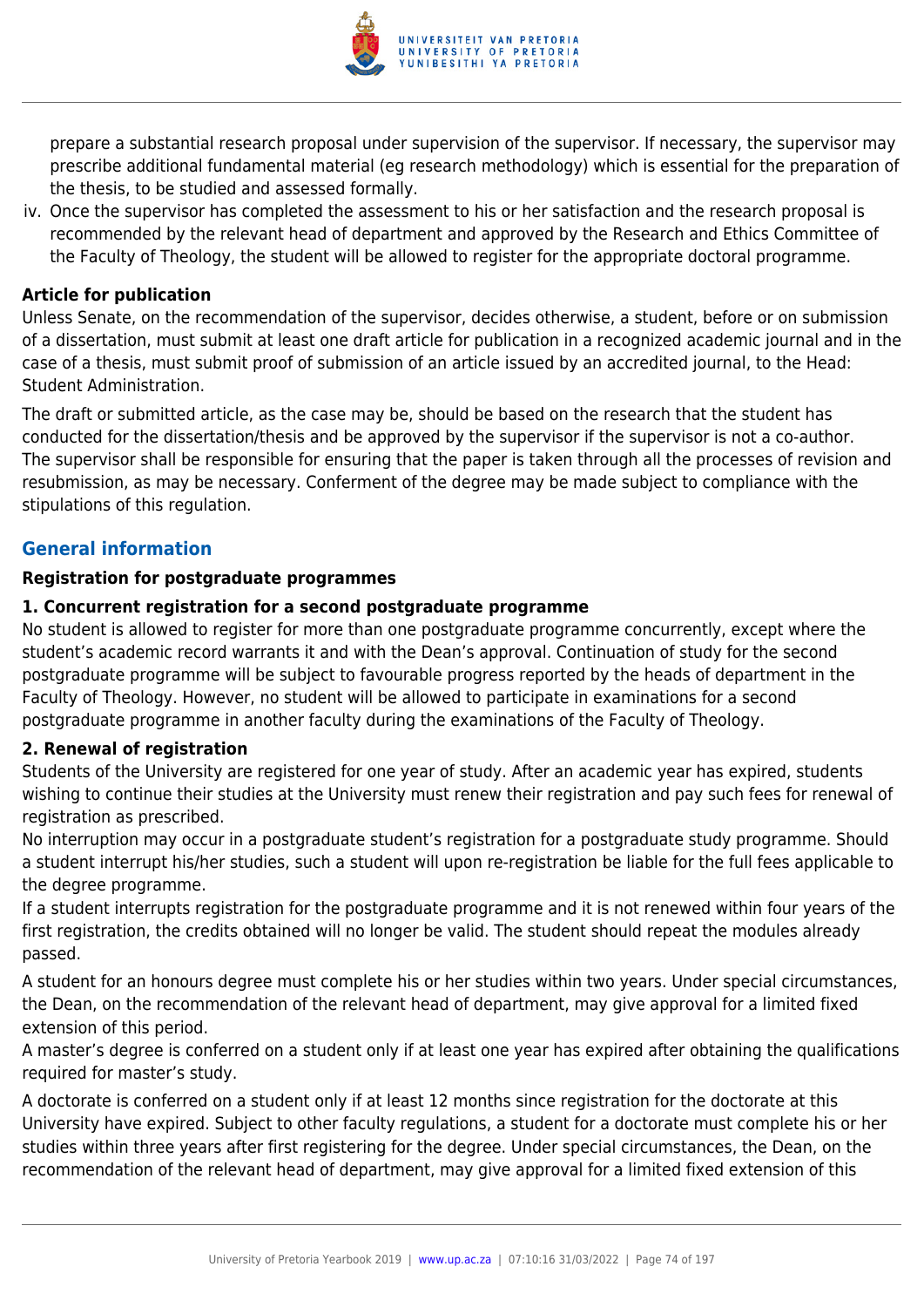

period.

**Curriculum: Year 1** Minimum credits: 360

**Core modules** [Thesis: Dogmatics and Christian ethics 980](https://www.up.ac.za/faculty-of-education/yearbooks/2019/modules/view/DET 980) (DET 980) - Credits: 360.00

**Curriculum: Year 2** Minimum credits: 360

**Core modules** [Thesis: Dogmatics and Christian ethics 980](https://www.up.ac.za/faculty-of-education/yearbooks/2019/modules/view/DET 980) (DET 980) - Credits: 360.00

**Curriculum: Final year** Minimum credits: 360

**Core modules** [Thesis: Dogmatics and Christian ethics 980](https://www.up.ac.za/faculty-of-education/yearbooks/2019/modules/view/DET 980) (DET 980) - Credits: 360.00

# **PhD New Testament Studies (06265032)**

**Minimum duration of study 2** years

# **Programme information**

The programme line that starts with the BTh (previously BA [(Theology]) and continues via the BThHons or previously BAHons (Theology) and MTh or previously MA(Theology), or the programme line that starts with the BDiv (previously the four year BTh) and continues with the one year MDiv or the MTh, is concluded with the PhD. The outcome of a PhD is highly specialised, research-based knowledge and expertise.

Also consult General Regulations with regard to doctoral studies.

# **Admission requirements**

In accordance with the stipulations of General Regulations G.1.3 G.45 and G.62 a candidate who holds a MA(Theol) or an equivalent qualificationwith a minimum final mark of 65% and who has completed a successful colloquium doctum will be admitted to the study for the PhD degree. The candidate must hand in an initial research proposal with a view to the colloquium doctum.

# **Examinations and pass requirements**

# **Examination regulations applicable to doctorates in the faculty**

A doctorate is conferred on a student only if he or she has complied with all the requirements laid down in faculty regulations: An examined thesis and oral examination. The doctorate is not conferred with distinction.

# **Research information**

- i. A thesis of international standard on a topic in the field of Theology must be submitted and defended in public before the Faculty.
- ii. Prospective doctoral students register for Theology Doctoral Preparatory (Code 06280002) if so determined by the Admission Committee of the Postgraduate Committee.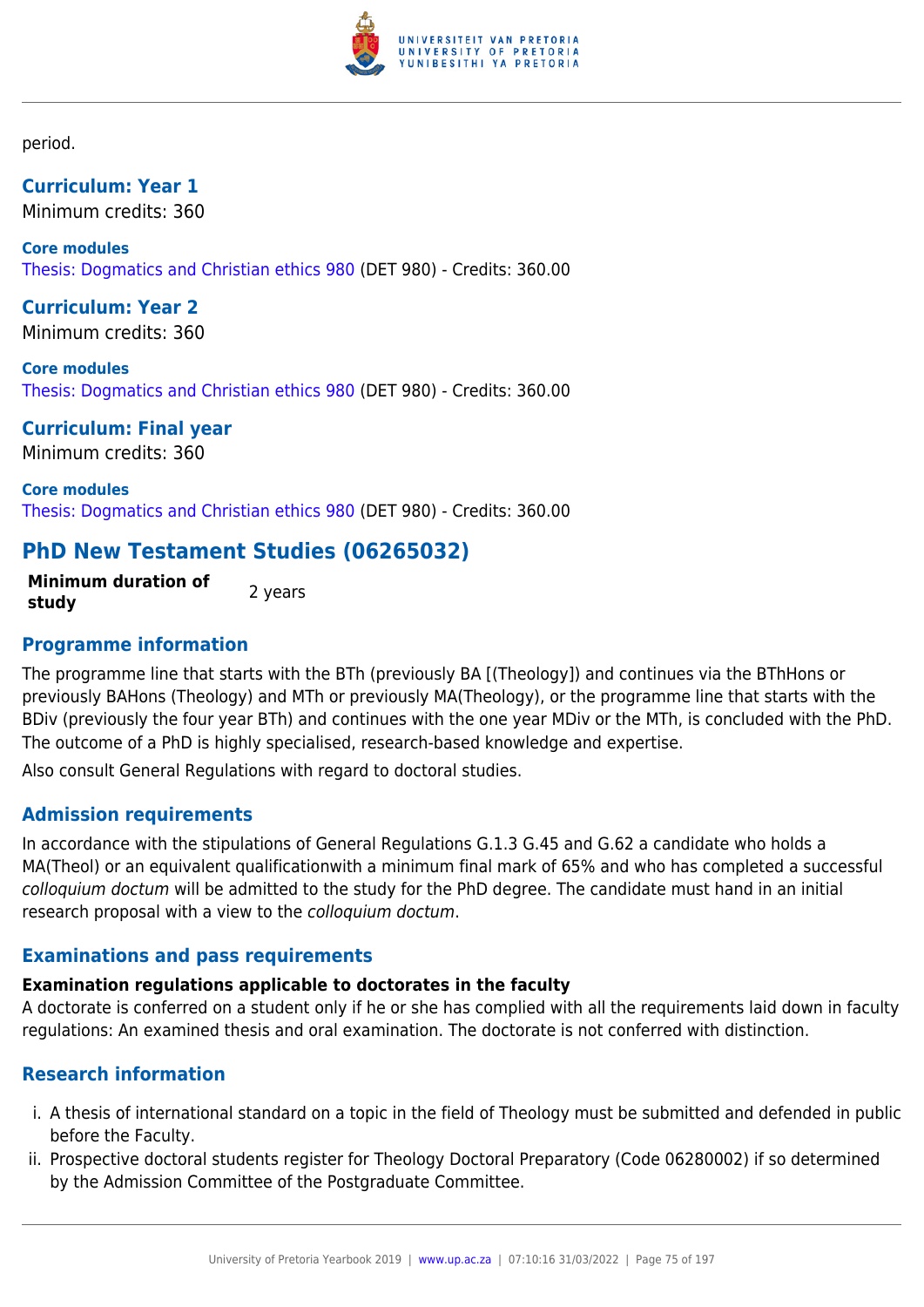

- iii. The registration period for Theology Doctoral Preparatory is maximum one year, and the student must prepare a substantial research proposal under supervision of the supervisor. If necessary, the supervisor may prescribe additional fundamental material (eg research methodology) which is essential for the preparation of the thesis, to be studied and assessed formally.
- iv. Once the supervisor has completed the assessment to his or her satisfaction and the research proposal is recommended by the relevant head of department and approved by the Research and Ethics Committee of the Faculty of Theology, the student will be allowed to register for the appropriate doctoral programme.

### **Article for publication**

Unless Senate, on the recommendation of the supervisor, decides otherwise, a student, before or on submission of a dissertation, must submit at least one draft article for publication in a recognized academic journal and in the case of a thesis, must submit proof of submission of an article issued by an accredited journal, to the Head: Student Administration.

The draft or submitted article, as the case may be, should be based on the research that the student has conducted for the dissertation/thesis and be approved by the supervisor if the supervisor is not a co-author. The supervisor shall be responsible for ensuring that the paper is taken through all the processes of revision and resubmission, as may be necessary. Conferment of the degree may be made subject to compliance with the stipulations of this regulation.

### **General information**

### **Registration for postgraduate programmes**

### **1. Concurrent registration for a second postgraduate programme**

No student is allowed to register for more than one postgraduate programme concurrently, except where the student's academic record warrants it and with the Dean's approval. Continuation of study for the second postgraduate programme will be subject to favourable progress reported by the heads of department in the Faculty of Theology. However, no student will be allowed to participate in examinations for a second postgraduate programme in another faculty during the examinations of the Faculty of Theology.

### **2. Renewal of registration**

Students of the University are registered for one year of study. After an academic year has expired, students wishing to continue their studies at the University must renew their registration and pay such fees for renewal of registration as prescribed.

No interruption may occur in a postgraduate student's registration for a postgraduate study programme. Should a student interrupt his/her studies, such a student will upon re-registration be liable for the full fees applicable to the degree programme.

If a student interrupts registration for the postgraduate programme and it is not renewed within four years of the first registration, the credits obtained will no longer be valid. The student should repeat the modules already passed.

A student for an honours degree must complete his or her studies within two years. Under special circumstances, the Dean, on the recommendation of the relevant head of department, may give approval for a limited fixed extension of this period.

A master's degree is conferred on a student only if at least one year has expired after obtaining the qualifications required for master's study.

A doctorate is conferred on a student only if at least 12 months since registration for the doctorate at this University have expired. Subject to other faculty regulations, a student for a doctorate must complete his or her studies within three years after first registering for the degree. Under special circumstances, the Dean, on the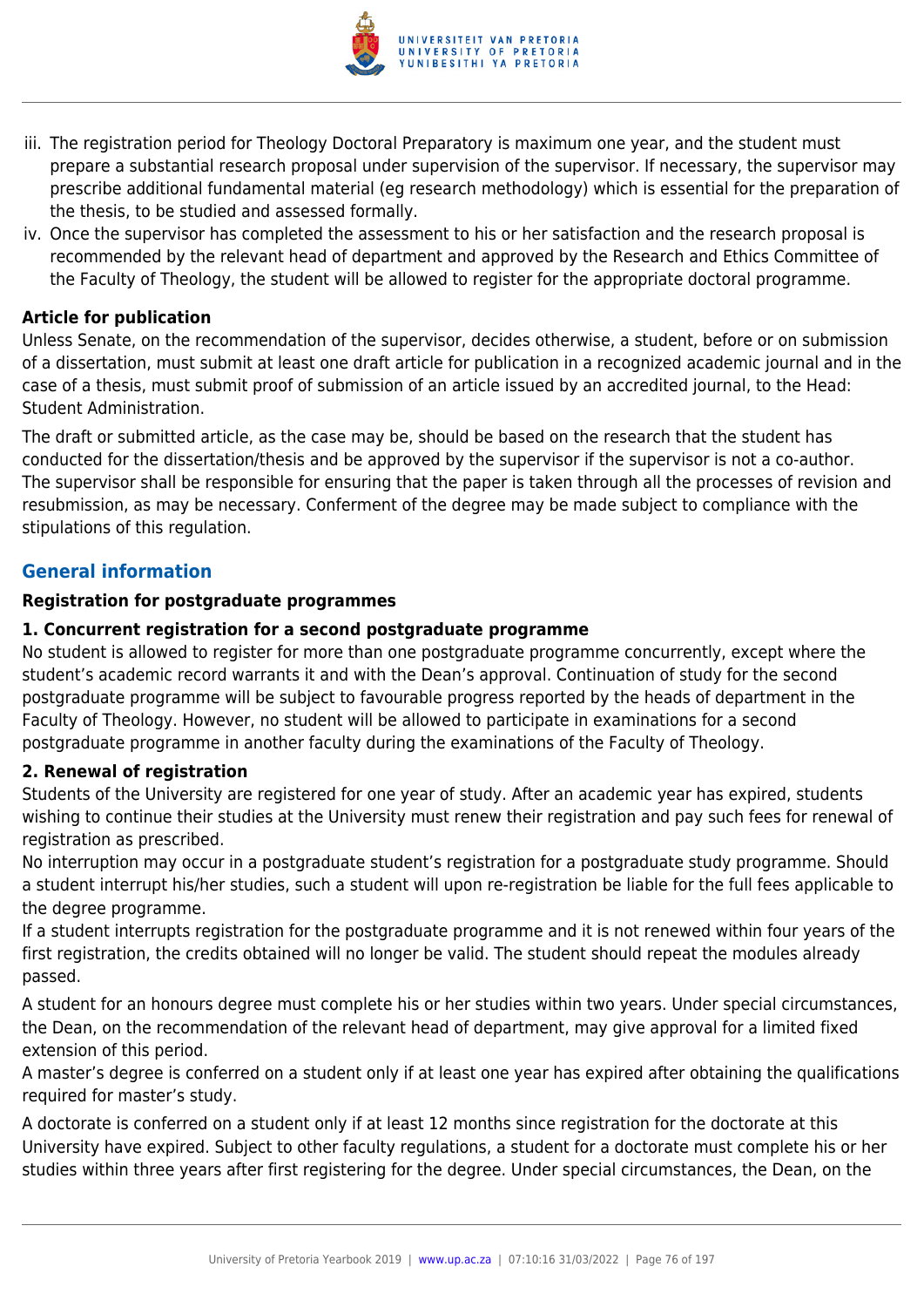

recommendation of the relevant head of department, may give approval for a limited fixed extension of this period.

**Curriculum: Year 1** Minimum credits: 360

**Core modules** [Thesis: New Testament studies 980](https://www.up.ac.za/faculty-of-education/yearbooks/2019/modules/view/NTW 980) (NTW 980) - Credits: 360.00

**Curriculum: Year 2** Minimum credits: 360

**Core modules** [Thesis: New Testament studies 980](https://www.up.ac.za/faculty-of-education/yearbooks/2019/modules/view/NTW 980) (NTW 980) - Credits: 360.00

**Curriculum: Final year** Minimum credits: 360

**Core modules** [Thesis: New Testament studies 980](https://www.up.ac.za/faculty-of-education/yearbooks/2019/modules/view/NTW 980) (NTW 980) - Credits: 360.00

# **PhD Old Testament Studies (06265042)**

**Minimum duration of study** 2 years

# **Programme information**

The programme line that starts with the BTh (previously BA [(Theology]) and continues via the BThHons or previously BAHons (Theology) and MTh or previously MA(Theology), or the programme line that starts with the BDiv (previously the four year BTh) and continues with the one year MDiv or the MTh, is concluded with the PhD. The outcome of a PhD is highly specialised, research-based knowledge and expertise.

Also consult General Regulations with regard to doctoral studies.

# **Admission requirements**

In accordance with the stipulations of General Regulations G.1.3 G.45 and G.62 a candidate who holds a MA(Theol) or an equivalent qualification with a minimum final mark of 65% and who has completed a successful colloquium doctum will be admitted to the study for the PhD degree. The candidate must hand in an initial research proposal with a view to the colloquium doctum.

# **Examinations and pass requirements**

### **Examination regulations applicable to doctorates in the faculty**

A doctorate is conferred on a student only if he or she has complied with all the requirements laid down in faculty regulations: An examined thesis and oral examination. The doctorate is not conferred with distinction.

# **Research information**

- i. A thesis of international standard on a topic in the field of Theology must be submitted and defended in public before the Faculty.
- ii. Prospective doctoral students register for Theology Doctoral Preparatory (Code 06280002) if so determined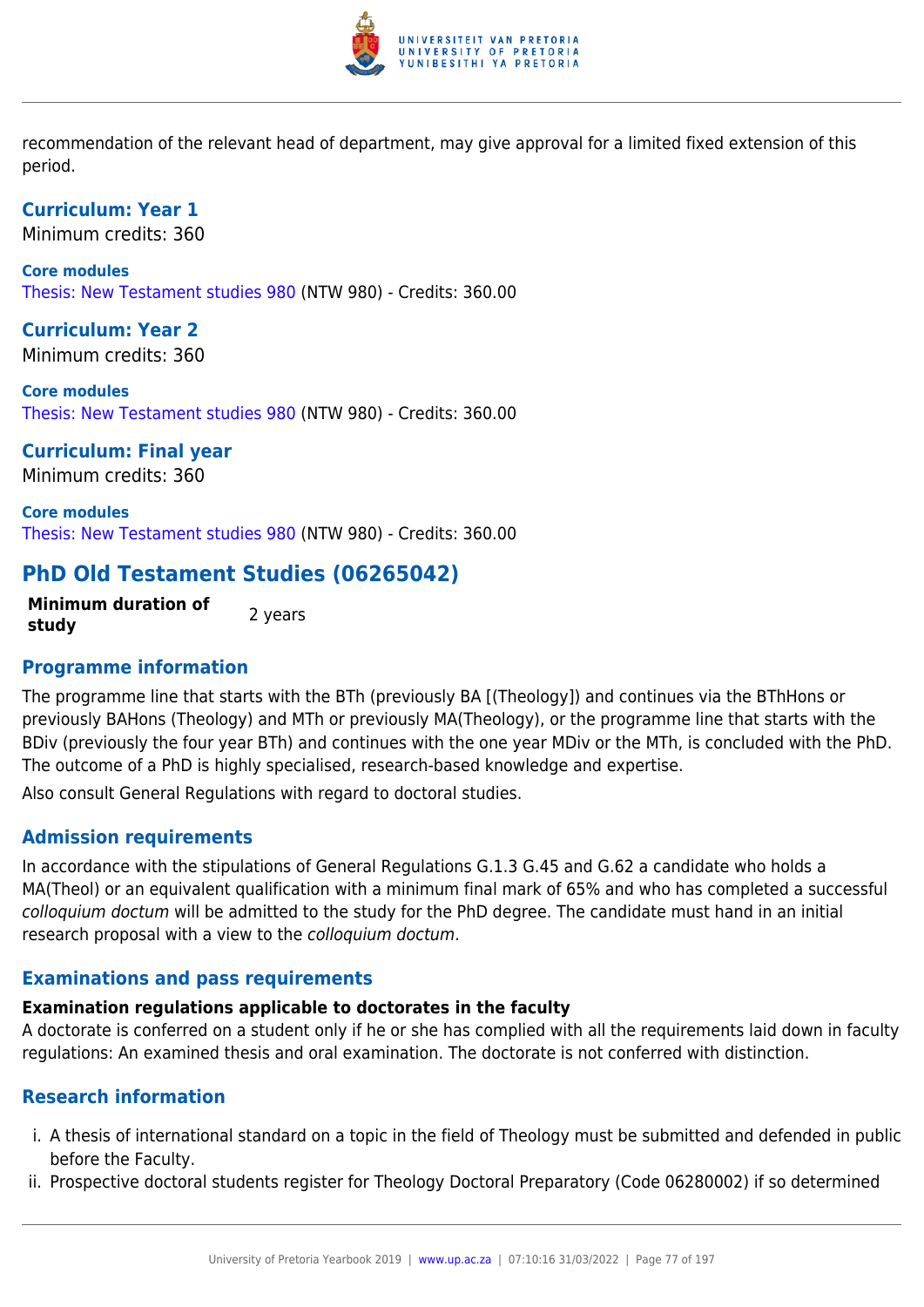

by the Admission Committee of the Postgraduate Committee.

- iii. The registration period for Theology Doctoral Preparatory is maximum one year, and the student must prepare a substantial research proposal under supervision of the supervisor. If necessary, the supervisor may prescribe additional fundamental material (eg research methodology) which is essential for the preparation of the thesis, to be studied and assessed formally.
- iv. Once the supervisor has completed the assessment to his or her satisfaction and the research proposal is recommended by the relevant head of department and approved by the Research and Ethics Committee of the Faculty of Theology, the student will be allowed to register for the appropriate doctoral programme.

### **Article for publication**

Unless Senate, on the recommendation of the supervisor, decides otherwise, a student, before or on submission of a dissertation, must submit at least one draft article for publication in a recognized academic journal and in the case of a thesis, must submit proof of submission of an article issued by an accredited journal, to the Head: Student Administration.

The draft or submitted article, as the case may be, should be based on the research that the student has conducted for the dissertation/thesis and be approved by the supervisor if the supervisor is not a co-author. The supervisor shall be responsible for ensuring that the paper is taken through all the processes of revision and resubmission, as may be necessary. Conferment of the degree may be made subject to compliance with the stipulations of this regulation.

### **General information**

### **Registration for postgraduate programmes**

### **1. Concurrent registration for a second postgraduate programme**

No student is allowed to register for more than one postgraduate programme concurrently, except where the student's academic record warrants it and with the Dean's approval. Continuation of study for the second postgraduate programme will be subject to favourable progress reported by the heads of department in the Faculty of Theology. However, no student will be allowed to participate in examinations for a second postgraduate programme in another faculty during the examinations of the Faculty of Theology.

### **2. Renewal of registration**

Students of the University are registered for one year of study. After an academic year has expired, students wishing to continue their studies at the University must renew their registration and pay such fees for renewal of registration as prescribed.

No interruption may occur in a postgraduate student's registration for a postgraduate study programme. Should a student interrupt his/her studies, such a student will upon re-registration be liable for the full fees applicable to the degree programme.

If a student interrupts registration for the postgraduate programme and it is not renewed within four years of the first registration, the credits obtained will no longer be valid. The student should repeat the modules already passed.

A student for an honours degree must complete his or her studies within two years. Under special circumstances, the Dean, on the recommendation of the relevant head of department, may give approval for a limited fixed extension of this period.

A master's degree is conferred on a student only if at least one year has expired after obtaining the qualifications required for master's study.

A doctorate is conferred on a student only if at least 12 months since registration for the doctorate at this University have expired. Subject to other faculty regulations, a student for a doctorate must complete his or her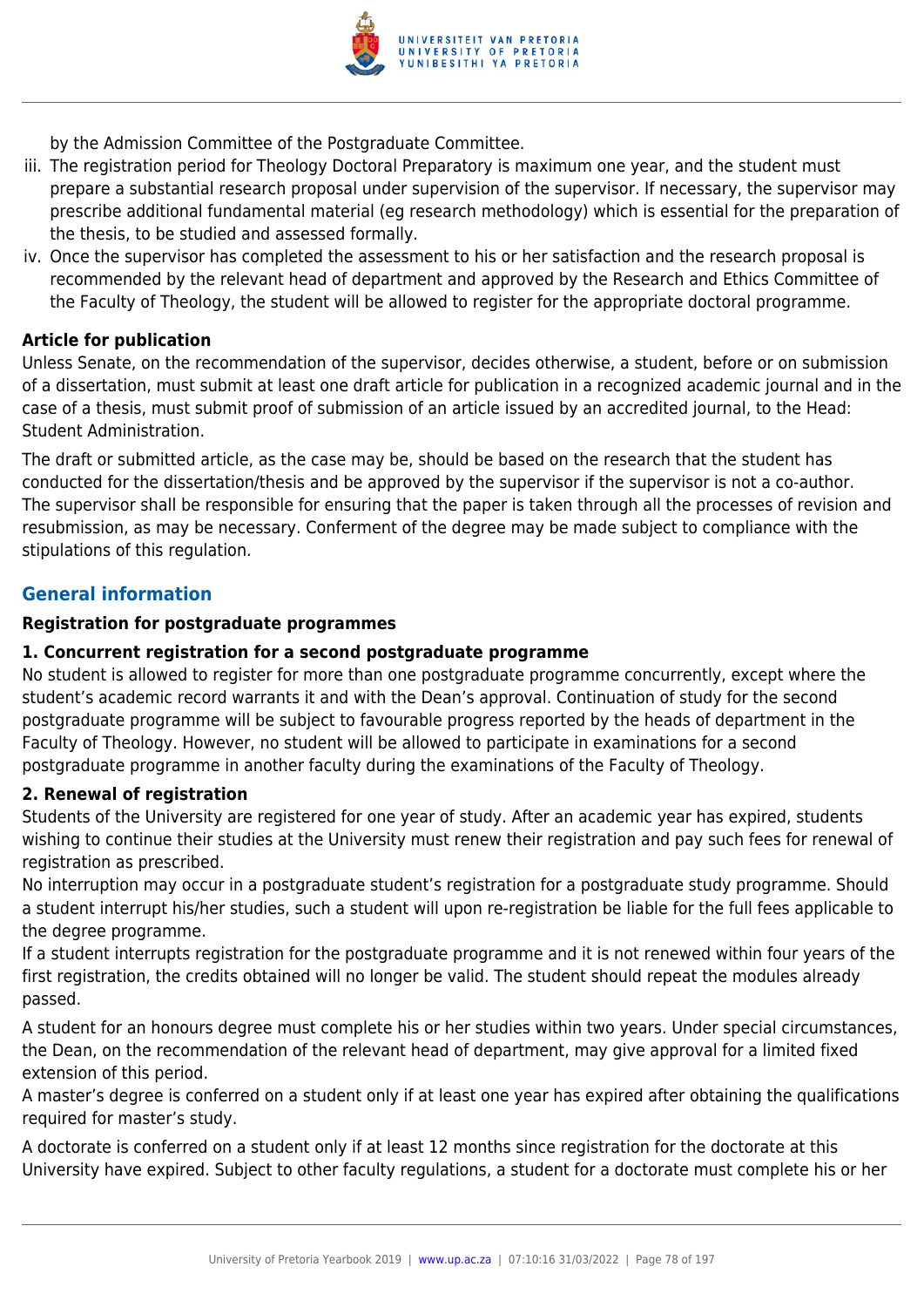

studies within three years after first registering for the degree. Under special circumstances, the Dean, on the recommendation of the relevant head of department, may give approval for a limited fixed extension of this period.

### **Curriculum: Year 1**

Minimum credits: 360

**Core modules** [Thesis: Old Testament studies 980](https://www.up.ac.za/faculty-of-education/yearbooks/2019/modules/view/OTW 980) (OTW 980) - Credits: 360.00

**Curriculum: Year 2** Minimum credits: 360

**Core modules** [Thesis: Old Testament studies 980](https://www.up.ac.za/faculty-of-education/yearbooks/2019/modules/view/OTW 980) (OTW 980) - Credits: 360.00

**Curriculum: Final year** Minimum credits: 360

**Core modules** [Thesis: Old Testament studies 980](https://www.up.ac.za/faculty-of-education/yearbooks/2019/modules/view/OTW 980) (OTW 980) - Credits: 360.00

# **PhD Practical Theology Pastoral Family Therapy (06265062)**

**Minimum duration of study 2** years

# **Programme information**

The programme line that starts with the BTh (previously BA [(Theology]) and continues via the BThHons or previously BAHons (Theology) and MTh or previously MA(Theology), or the programme line that starts with the BDiv (previously the four year BTh) and continues with the one year MDiv or the MTh, is concluded with the PhD. The outcome of a PhD is highly specialised, research-based knowledge and expertise.

Also consult General Regulations with regard to doctoral studies.

# **Admission requirements**

In accordance with the stipulations of General Regulations G.1.3 G.45 and G.62 a candidate who holds a MA(Theol) or an equivalent qualification with a minimum final mark of 65% and who has completed a successful colloquium doctum will be admitted to the study for the PhD degree. The candidate must hand in an initial research proposal with a view to the colloquium doctum.

# **Examinations and pass requirements**

# **Examination regulations applicable to doctorates in the faculty**

A doctorate is conferred on a student only if he or she has complied with all the requirements laid down in faculty regulations: An examined thesis and oral examination. The doctorate is not conferred with distinction.

# **Research information**

i. A thesis of international standard on a topic in the field of Theology must be submitted and defended in public before the Faculty.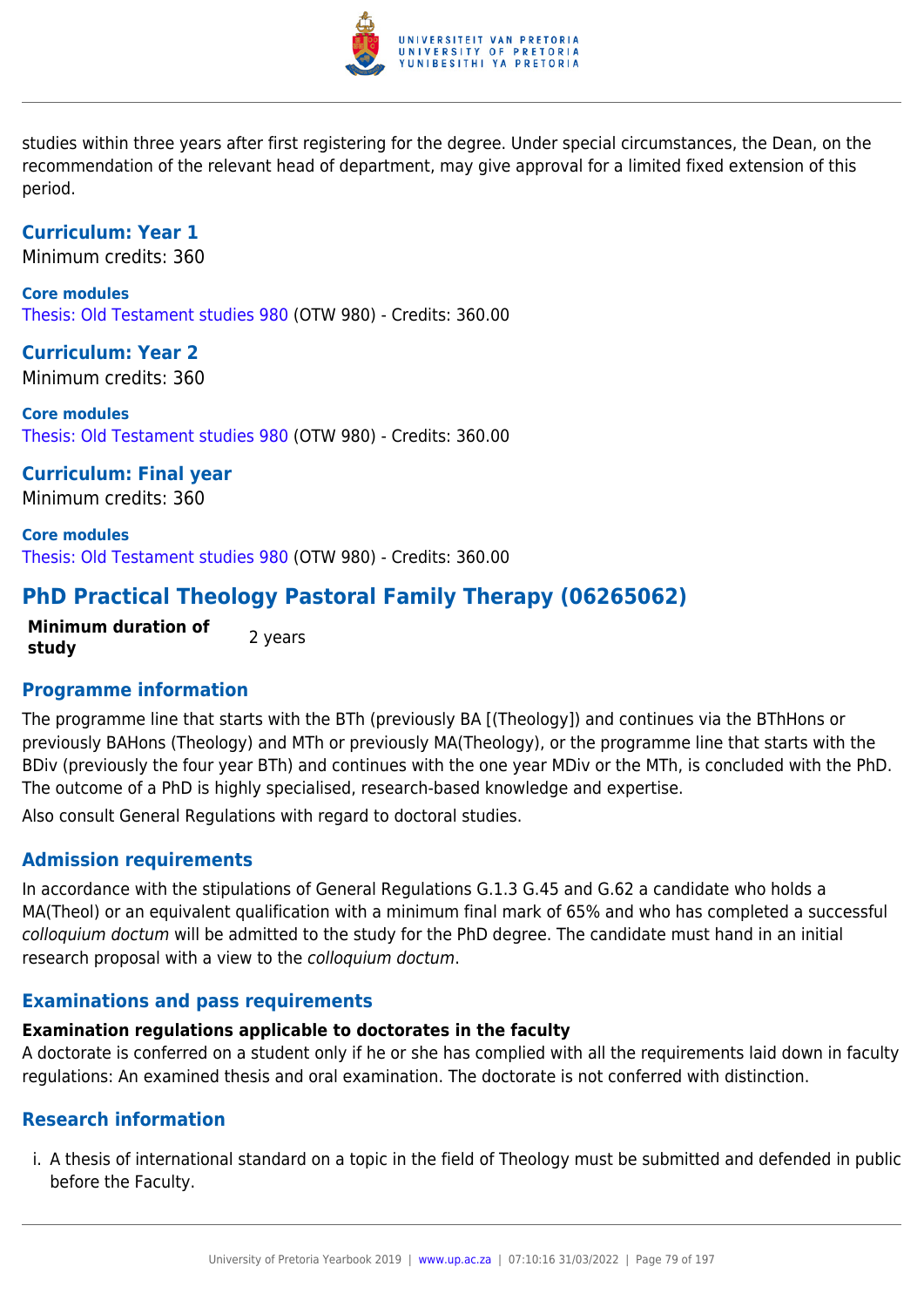

- ii. Prospective doctoral students register for Theology Doctoral Preparatory (Code 06280002) if so determined by the Admission Committee of the Postgraduate Committee.
- iii. The registration period for Theology Doctoral Preparatory is maximum one year, and the student must prepare a substantial research proposal under supervision of the supervisor. If necessary, the supervisor may prescribe additional fundamental material (eg research methodology) which is essential for the preparation of the thesis, to be studied and assessed formally.
- iv. Once the supervisor has completed the assessment to his or her satisfaction and the research proposal is recommended by the relevant head of department and approved by the Research and Ethics Committee of the Faculty of Theology, the student will be allowed to register for the appropriate doctoral programme.

### **Article for publication**

Unless Senate, on the recommendation of the supervisor, decides otherwise, a student, before or on submission of a dissertation, must submit at least one draft article for publication in a recognized academic journal and in the case of a thesis, must submit proof of submission of an article issued by an accredited journal, to the Head: Student Administration.

The draft or submitted article, as the case may be, should be based on the research that the student has conducted for the dissertation/thesis and be approved by the supervisor if the supervisor is not a co-author. The supervisor shall be responsible for ensuring that the paper is taken through all the processes of revision and resubmission, as may be necessary. Conferment of the degree may be made subject to compliance with the stipulations of this regulation.

# **General information**

### **Registration for postgraduate programmes**

### **1. Concurrent registration for a second postgraduate programme**

No student is allowed to register for more than one postgraduate programme concurrently, except where the student's academic record warrants it and with the Dean's approval. Continuation of study for the second postgraduate programme will be subject to favourable progress reported by the heads of department in the Faculty of Theology. However, no student will be allowed to participate in examinations for a second postgraduate programme in another faculty during the examinations of the Faculty of Theology.

### **2. Renewal of registration**

Students of the University are registered for one year of study. After an academic year has expired, students wishing to continue their studies at the University must renew their registration and pay such fees for renewal of registration as prescribed.

No interruption may occur in a postgraduate student's registration for a postgraduate study programme. Should a student interrupt his/her studies, such a student will upon re-registration be liable for the full fees applicable to the degree programme.

If a student interrupts registration for the postgraduate programme and it is not renewed within four years of the first registration, the credits obtained will no longer be valid. The student should repeat the modules already passed.

A student for an honours degree must complete his or her studies within two years. Under special circumstances, the Dean, on the recommendation of the relevant head of department, may give approval for a limited fixed extension of this period.

A master's degree is conferred on a student only if at least one year has expired after obtaining the qualifications required for master's study.

A doctorate is conferred on a student only if at least 12 months since registration for the doctorate at this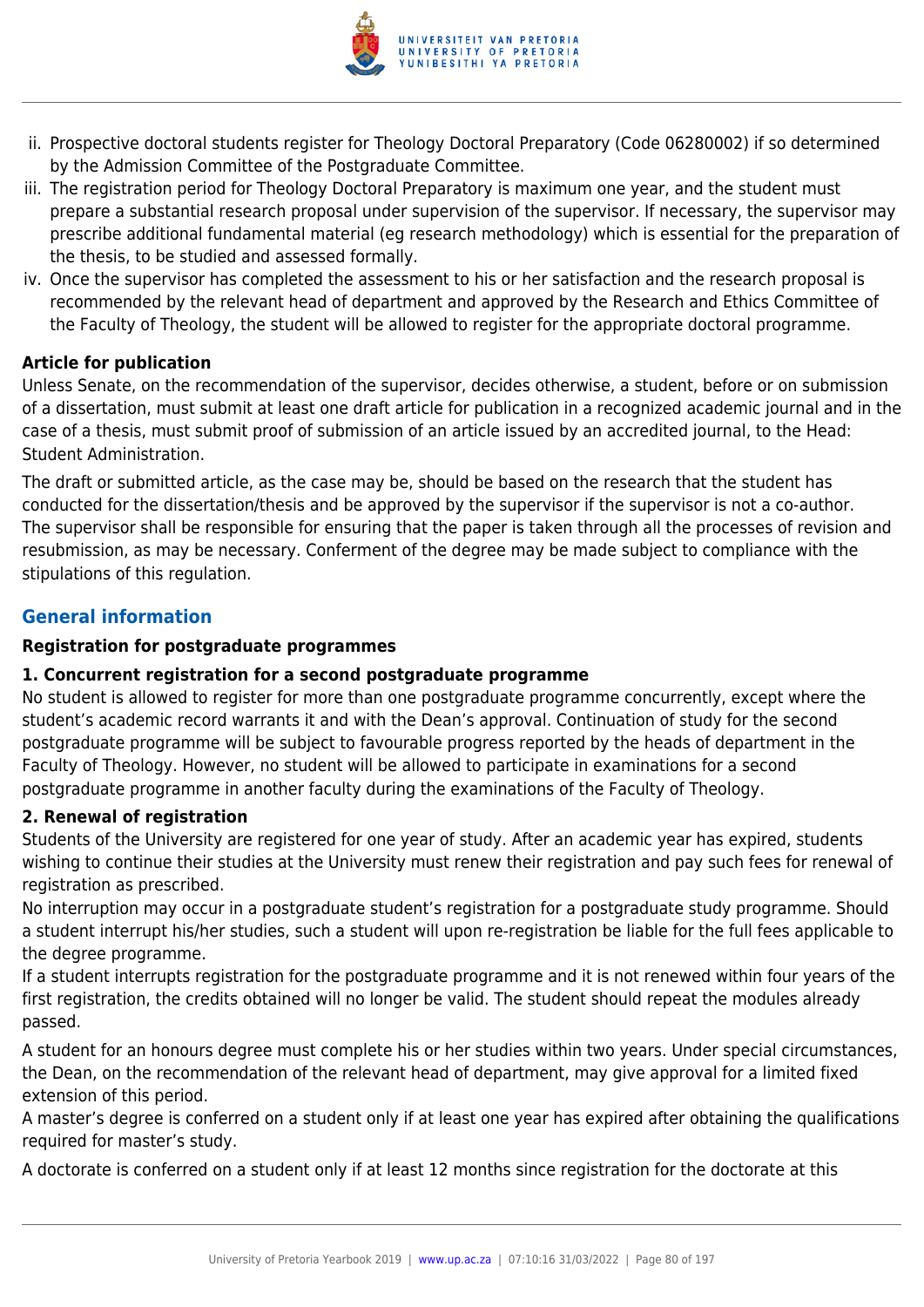

University have expired. Subject to other faculty regulations, a student for a doctorate must complete his or her studies within three years after first registering for the degree. Under special circumstances, the Dean, on the recommendation of the relevant head of department, may give approval for a limited fixed extension of this period.

### **Curriculum: Year 1**

Minimum credits: 360

### **Core modules**

[Thesis: Practical theology: Pastoral family therapy 996](https://www.up.ac.za/faculty-of-education/yearbooks/2019/modules/view/PRT 996) (PRT 996) - Credits: 360.00

**Curriculum: Year 2** Minimum credits: 360

**Core modules** [Thesis: Practical theology: Pastoral family therapy 996](https://www.up.ac.za/faculty-of-education/yearbooks/2019/modules/view/PRT 996) (PRT 996) - Credits: 360.00

**Curriculum: Final year** Minimum credits: 360

**Core modules** [Thesis: Practical theology: Pastoral family therapy 996](https://www.up.ac.za/faculty-of-education/yearbooks/2019/modules/view/PRT 996) (PRT 996) - Credits: 360.00

# **PhD Practical Theology (06265052)**

**Minimum duration of study** 2 years

# **Programme information**

The programme line that starts with the BTh (previously BA [(Theology]) and continues via the BThHons or previously BAHons (Theology) and MTh or previously MA(Theology), or the programme line that starts with the BDiv (previously the four year BTh) and continues with the one year MDiv or the MTh, is concluded with the PhD. The outcome of a PhD is highly specialised, research-based knowledge and expertise.

Also consult General Regulations with regard to doctoral studies.

### **Admission requirements**

In accordance with the stipulations of General Regulations G.1.3 G.45 and G.62 a candidate who holds a MA(Theol) or an equivalent qualificationwith a minimum final mark of 65% and who has completed a successful colloquium doctum will be admitted to the study for the PhD degree. The candidate must hand in an initial research proposal with a view to the colloquium doctum.

### **Examinations and pass requirements**

### **Examination regulations applicable to doctorates in the faculty**

A doctorate is conferred on a student only if he or she has complied with all the requirements laid down in faculty regulations: An examined thesis and oral examination. The doctorate is not conferred with distinction.

### **Research information**

i. A thesis of international standard on a topic in the field of Theology must be submitted and defended in public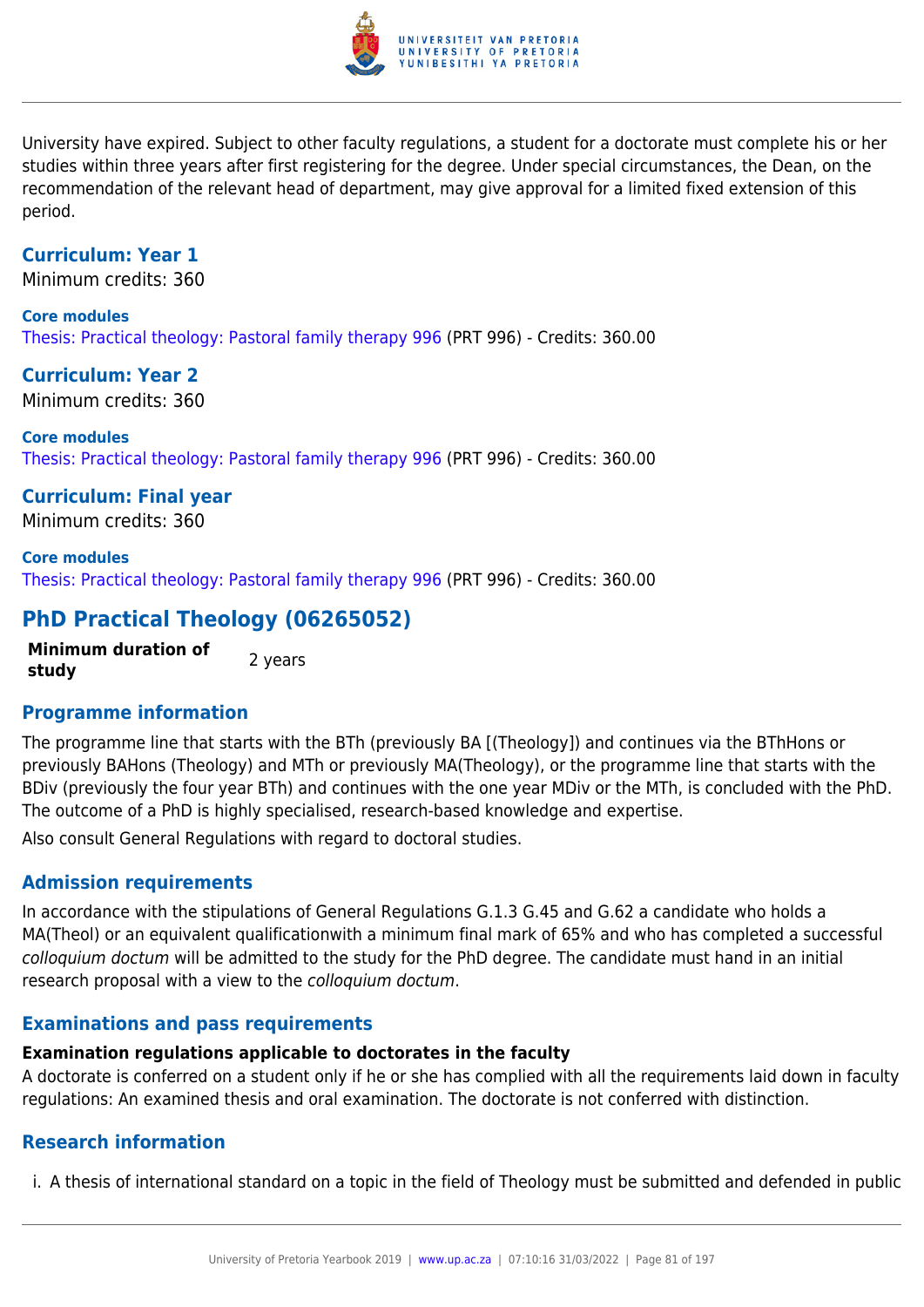

before the Faculty.

- ii. Prospective doctoral students register for Theology Doctoral Preparatory (Code 06280002) if so determined by the Admission Committee of the Postgraduate Committee.
- iii. The registration period for Theology Doctoral Preparatory is maximum one year, and the student must prepare a substantial research proposal under supervision of the supervisor. If necessary, the supervisor may prescribe additional fundamental material (eg research methodology) which is essential for the preparation of the thesis, to be studied and assessed formally.
- iv. Once the supervisor has completed the assessment to his or her satisfaction and the research proposal is recommended by the relevant head of department and approved by the Research and Ethics Committee of the Faculty of Theology, the student will be allowed to register for the appropriate doctoral programme.

### **Article for publication**

Unless Senate, on the recommendation of the supervisor, decides otherwise, a student, before or on submission of a dissertation, must submit at least one draft article for publication in a recognized academic journal and in the case of a thesis, must submit proof of submission of an article issued by an accredited journal, to the Head: Student Administration.

The draft or submitted article, as the case may be, should be based on the research that the student has conducted for the dissertation/thesis and be approved by the supervisor if the supervisor is not a co-author. The supervisor shall be responsible for ensuring that the paper is taken through all the processes of revision and resubmission, as may be necessary. Conferment of the degree may be made subject to compliance with the stipulations of this regulation.

# **General information**

### **Registration for postgraduate programmes**

### **1. Concurrent registration for a second postgraduate programme**

No student is allowed to register for more than one postgraduate programme concurrently, except where the student's academic record warrants it and with the Dean's approval. Continuation of study for the second postgraduate programme will be subject to favourable progress reported by the heads of department in the Faculty of Theology. However, no student will be allowed to participate in examinations for a second postgraduate programme in another faculty during the examinations of the Faculty of Theology.

### **2. Renewal of registration**

Students of the University are registered for one year of study. After an academic year has expired, students wishing to continue their studies at the University must renew their registration and pay such fees for renewal of registration as prescribed.

No interruption may occur in a postgraduate student's registration for a postgraduate study programme. Should a student interrupt his/her studies, such a student will upon re-registration be liable for the full fees applicable to the degree programme.

If a student interrupts registration for the postgraduate programme and it is not renewed within four years of the first registration, the credits obtained will no longer be valid. The student should repeat the modules already passed.

A student for an honours degree must complete his or her studies within two years. Under special circumstances, the Dean, on the recommendation of the relevant head of department, may give approval for a limited fixed extension of this period.

A master's degree is conferred on a student only if at least one year has expired after obtaining the qualifications required for master's study.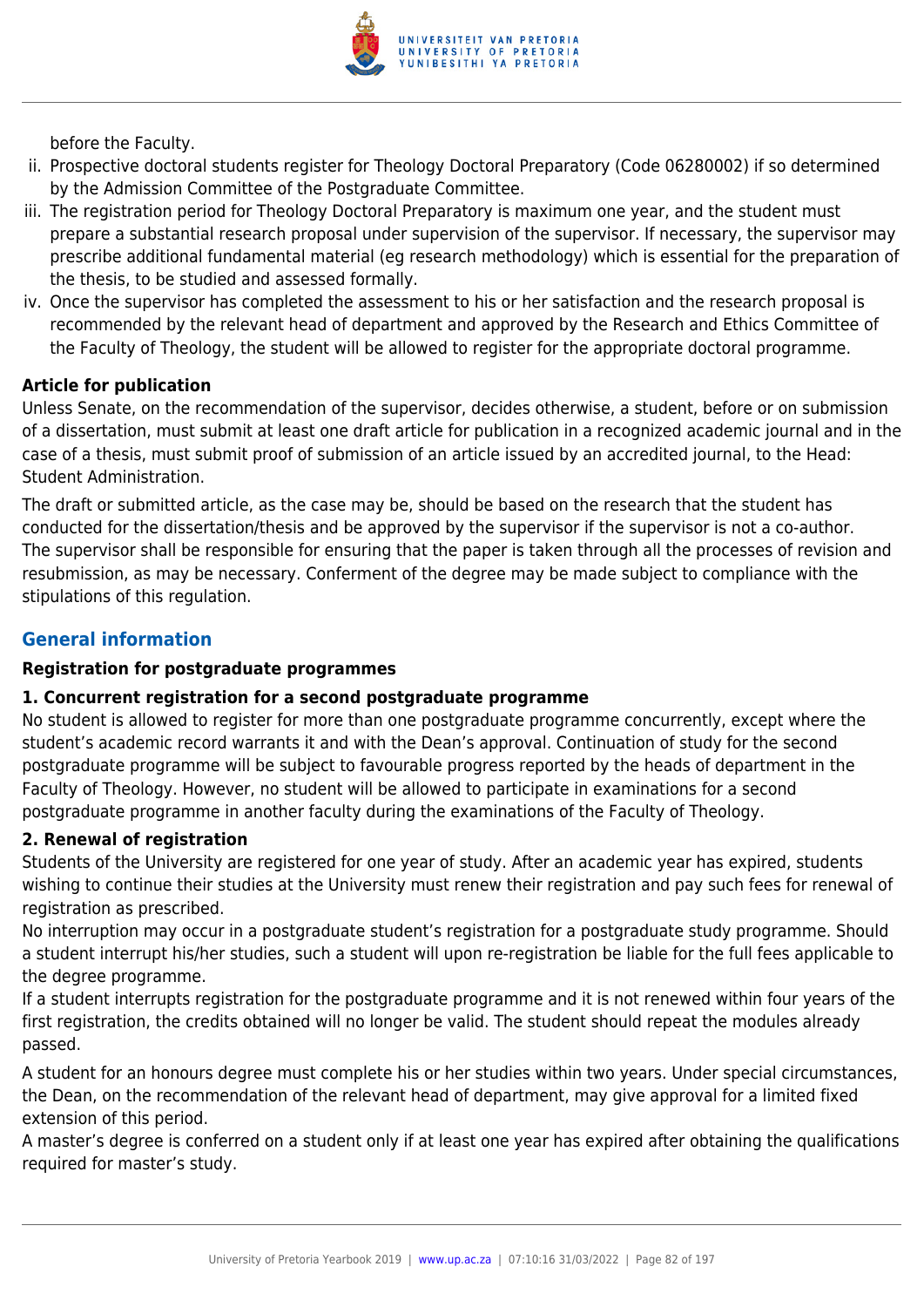

A doctorate is conferred on a student only if at least 12 months since registration for the doctorate at this University have expired. Subject to other faculty regulations, a student for a doctorate must complete his or her studies within three years after first registering for the degree. Under special circumstances, the Dean, on the recommendation of the relevant head of department, may give approval for a limited fixed extension of this period.

# **Curriculum: Year 1**

Minimum credits: 360

**Core modules** [Thesis: Practical theology 980](https://www.up.ac.za/faculty-of-education/yearbooks/2019/modules/view/PRT 980) (PRT 980) - Credits: 360.00

**Curriculum: Year 2** Minimum credits: 360

**Core modules** [Thesis: Practical theology 980](https://www.up.ac.za/faculty-of-education/yearbooks/2019/modules/view/PRT 980) (PRT 980) - Credits: 360.00

**Curriculum: Final year**

Minimum credits: 360

**Core modules** [Thesis: Practical theology 980](https://www.up.ac.za/faculty-of-education/yearbooks/2019/modules/view/PRT 980) (PRT 980) - Credits: 360.00

# **PhD Religion Studies (06265082)**

**Minimum duration of study 2** years

# **Admission requirements**

- A minimum of 65% for the dissertation in the related master's degree programme articulating with the specific doctoral degree programme.
- An acceptable level of proficiency in English or Afrikaans is required.
- An approved research proposal is also required.

# **Curriculum: Year 1**

Minimum credits: 360

**Core modules** [Thesis: Biblical and religious studies 980](https://www.up.ac.za/faculty-of-education/yearbooks/2019/modules/view/BYB 980) (BYB 980) - Credits: 360.00

# **Curriculum: Final year**

Minimum credits: 360

**Core modules** [Thesis: Biblical and religious studies 980](https://www.up.ac.za/faculty-of-education/yearbooks/2019/modules/view/BYB 980) (BYB 980) - Credits: 360.00

# **PhD Science of Religion and Missiology (06265012)**

**Minimum duration of study** and **all action** bindle predictions and the set of the set of the set of the set of the set of the set o

University of Pretoria Yearbook 2019 | [www.up.ac.za](https://www.up.ac.za/yearbooks/home) | 07:10:16 31/03/2022 | Page 83 of 197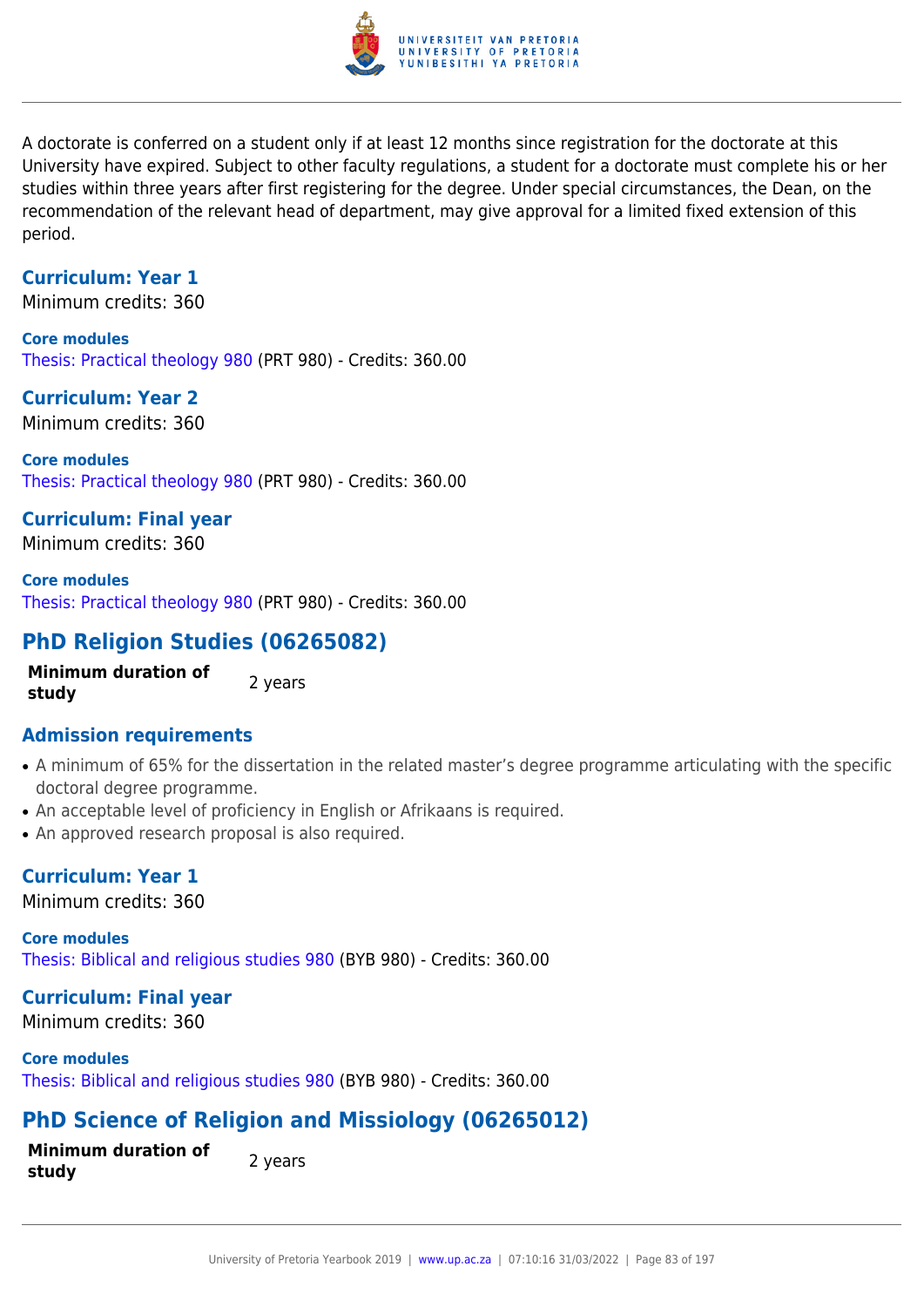

### **Programme information**

The programme line that starts with the BTh (previously BA [(Theology]) and continues via the BThHons or previously BAHons (Theology) and MTh or previously MA(Theology), or the programme line that starts with the BDiv (previously the four year BTh) and continues with the one year MDiv or the MTh, is concluded with the PhD. The outcome of a PhD is highly specialised, research-based knowledge and expertise.

Also consult General Regulations with regard to doctoral studies.

### **Admission requirements**

In accordance with the stipulations of General Regulations G.1.3 G.45 and G.62 a candidate who holds a MA(Theol) or an equivalent qualificationwith a minimum final mark of 65% and who has completed a successful colloquium doctum will be admitted to the study for the PhD degree. The candidate must hand in an initial research proposal with a view to the colloquium doctum.

### **Examinations and pass requirements**

### **Examination regulations applicable to doctorates in the faculty**

A doctorate is conferred on a student only if he or she has complied with all the requirements laid down in faculty regulations: An examined thesis and oral examination. The doctorate is not conferred with distinction.

### **Research information**

- i. A thesis of international standard on a topic in the field of Theology must be submitted and defended in public before the Faculty.
- ii. Prospective doctoral students register for Theology Doctoral Preparatory (Code 06280002) if so determined by the Admission Committee of the Postgraduate Committee.
- iii. The registration period for Theology Doctoral Preparatory is maximum one year, and the student must prepare a substantial research proposal under supervision of the supervisor. If necessary, the supervisor may prescribe additional fundamental material (eg research methodology) which is essential for the preparation of the thesis, to be studied and assessed formally.
- iv. Once the supervisor has completed the assessment to his or her satisfaction and the research proposal is recommended by the relevant head of department and approved by the Research and Ethics Committee of the Faculty of Theology, the student will be allowed to register for the appropriate doctoral programme.

### **Article for publication**

Unless Senate, on the recommendation of the supervisor, decides otherwise, a student, before or on submission of a dissertation, must submit at least one draft article for publication in a recognized academic journal and in the case of a thesis, must submit proof of submission of an article issued by an accredited journal, to the Head: Student Administration.

The draft or submitted article, as the case may be, should be based on the research that the student has conducted for the dissertation/thesis and be approved by the supervisor if the supervisor is not a co-author. The supervisor shall be responsible for ensuring that the paper is taken through all the processes of revision and resubmission, as may be necessary. Conferment of the degree may be made subject to compliance with the stipulations of this regulation.

# **General information**

### **Registration for postgraduate programmes**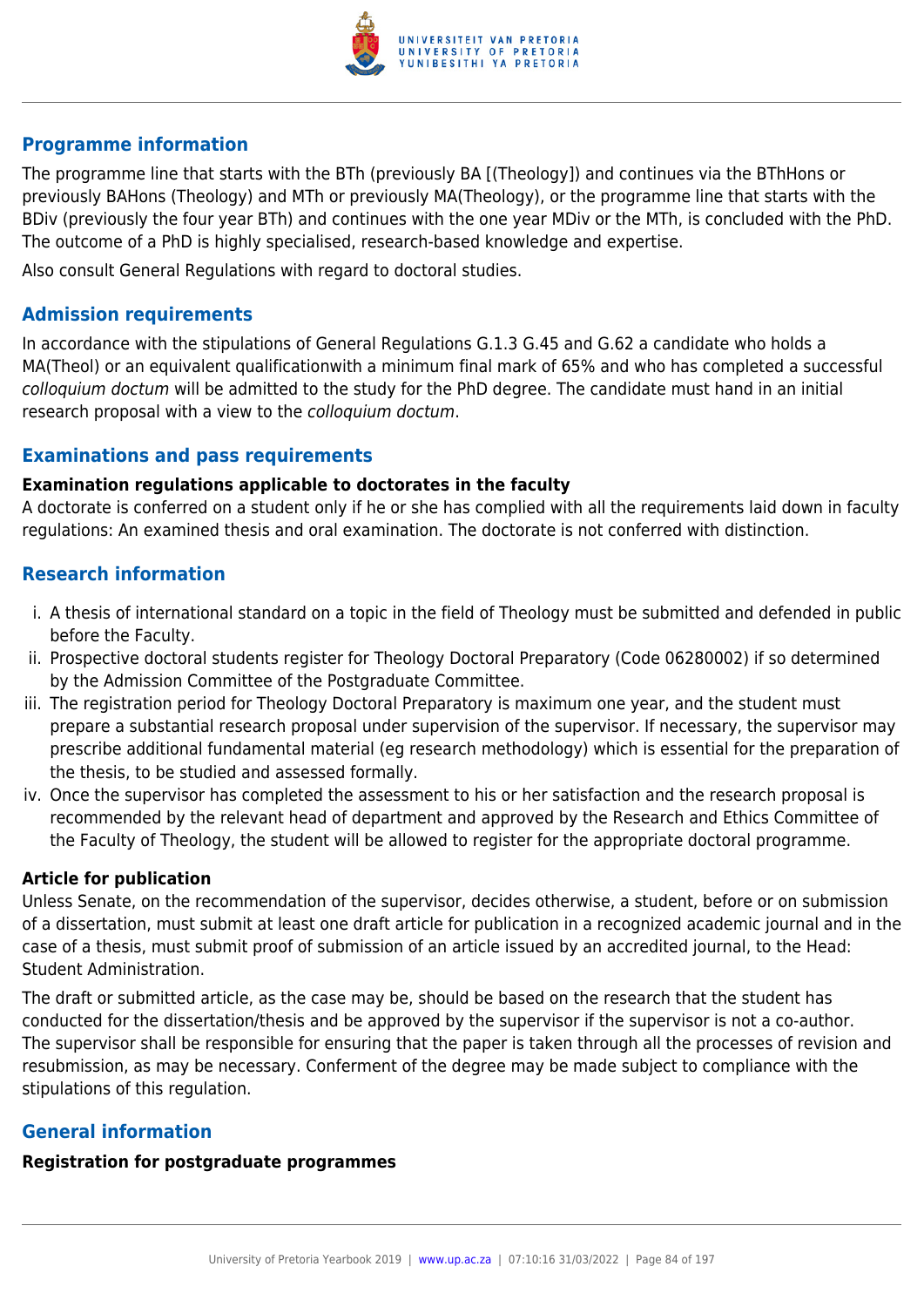

### **1. Concurrent registration for a second postgraduate programme**

No student is allowed to register for more than one postgraduate programme concurrently, except where the student's academic record warrants it and with the Dean's approval. Continuation of study for the second postgraduate programme will be subject to favourable progress reported by the heads of department in the Faculty of Theology. However, no student will be allowed to participate in examinations for a second postgraduate programme in another faculty during the examinations of the Faculty of Theology.

### **2. Renewal of registration**

Students of the University are registered for one year of study. After an academic year has expired, students wishing to continue their studies at the University must renew their registration and pay such fees for renewal of registration as prescribed.

No interruption may occur in a postgraduate student's registration for a postgraduate study programme. Should a student interrupt his/her studies, such a student will upon re-registration be liable for the full fees applicable to the degree programme.

If a student interrupts registration for the postgraduate programme and it is not renewed within four years of the first registration, the credits obtained will no longer be valid. The student should repeat the modules already passed.

A student for an honours degree must complete his or her studies within two years. Under special circumstances, the Dean, on the recommendation of the relevant head of department, may give approval for a limited fixed extension of this period.

A master's degree is conferred on a student only if at least one year has expired after obtaining the qualifications required for master's study.

A doctorate is conferred on a student only if at least 12 months since registration for the doctorate at this University have expired. Subject to other faculty regulations, a student for a doctorate must complete his or her studies within three years after first registering for the degree. Under special circumstances, the Dean, on the recommendation of the relevant head of department, may give approval for a limited fixed extension of this period.

# **Curriculum: Year 1**

Minimum credits: 360

### **Core modules**

[Thesis: Science of religion and missiology 980](https://www.up.ac.za/faculty-of-education/yearbooks/2019/modules/view/GSW 980) (GSW 980) - Credits: 360.00

# **Curriculum: Year 2**

Minimum credits: 360

# **Core modules**

[Thesis: Science of religion and missiology 980](https://www.up.ac.za/faculty-of-education/yearbooks/2019/modules/view/GSW 980) (GSW 980) - Credits: 360.00

# **Curriculum: Final year**

Minimum credits: 360

**Core modules** [Thesis: Science of religion and missiology 980](https://www.up.ac.za/faculty-of-education/yearbooks/2019/modules/view/GSW 980) (GSW 980) - Credits: 360.00

# **PhD Youth Ministry (06265072)**

**Minimum duration of study 19. Study 2 years**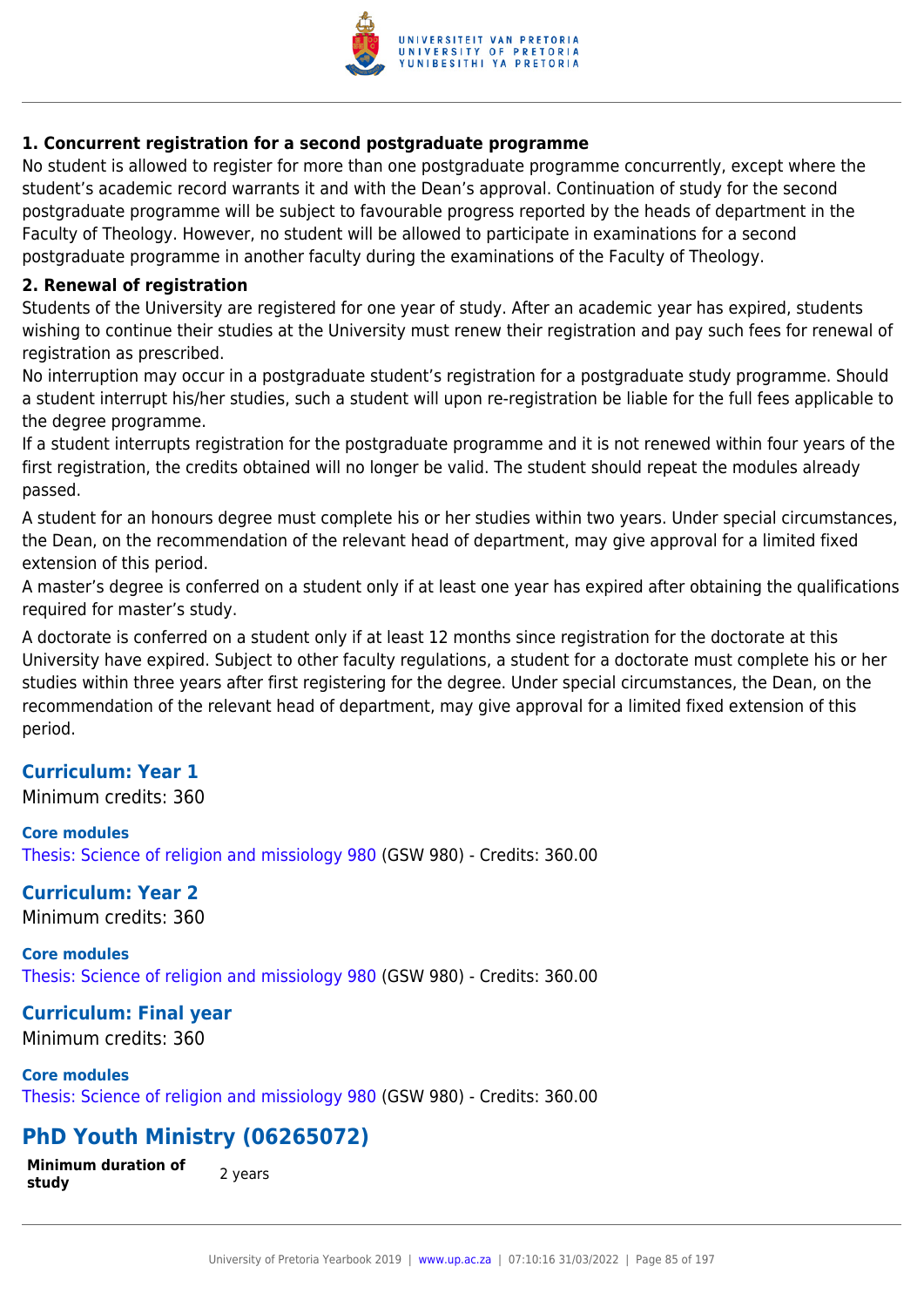

### **Programme information**

The programme line that starts with the BTh (previously BA [(Theology]) and continues via the BThHons or previously BAHons (Theology) and MTh or previously MA(Theology), or the programme line that starts with the BDiv (previously the four year BTh) and continues with the one year MDiv or the MTh, is concluded with the PhD. The outcome of a PhD is highly specialised, research-based knowledge and expertise.

Also consult General Regulations with regard to doctoral studies.

### **Admission requirements**

In accordance with the stipulations of General Regulations G.1.3 G.45 and G.62 a candidate who holds a MA(Theol) or an equivalent qualification with a minimum final mark of 65% and who has completed a successful colloquium doctum will be admitted to the study for the PhD degree. The candidate must hand in an initial research proposal with a view to the colloquium doctum.

### **Examinations and pass requirements**

### **Examination regulations applicable to doctorates in the faculty**

A doctorate is conferred on a student only if he or she has complied with all the requirements laid down in faculty regulations: An examined thesis and oral examination. The doctorate is not conferred with distinction.

### **Research information**

- i. A thesis of international standard on a topic in the field of Theology must be submitted and defended in public before the Faculty.
- ii. Prospective doctoral students register for Theology Doctoral Preparatory (Code 06280002) if so determined by the Admission Committee of the Postgraduate Committee.
- iii. The registration period for Theology Doctoral Preparatory is maximum one year, and the student must prepare a substantial research proposal under supervision of the supervisor. If necessary, the supervisor may prescribe additional fundamental material (eg research methodology) which is essential for the preparation of the thesis, to be studied and assessed formally.
- iv. Once the supervisor has completed the assessment to his or her satisfaction and the research proposal is recommended by the relevant head of department and approved by the Research and Ethics Committee of the Faculty of Theology, the student will be allowed to register for the appropriate doctoral programme.

### **Article for publication**

Unless Senate, on the recommendation of the supervisor, decides otherwise, a student, before or on submission of a dissertation, must submit at least one draft article for publication in a recognized academic journal and in the case of a thesis, must submit proof of submission of an article issued by an accredited journal, to the Head: Student Administration.

The draft or submitted article, as the case may be, should be based on the research that the student has conducted for the dissertation/thesis and be approved by the supervisor if the supervisor is not a co-author. The supervisor shall be responsible for ensuring that the paper is taken through all the processes of revision and resubmission, as may be necessary. Conferment of the degree may be made subject to compliance with the stipulations of this regulation.

# **General information**

# **Registration for postgraduate programmes**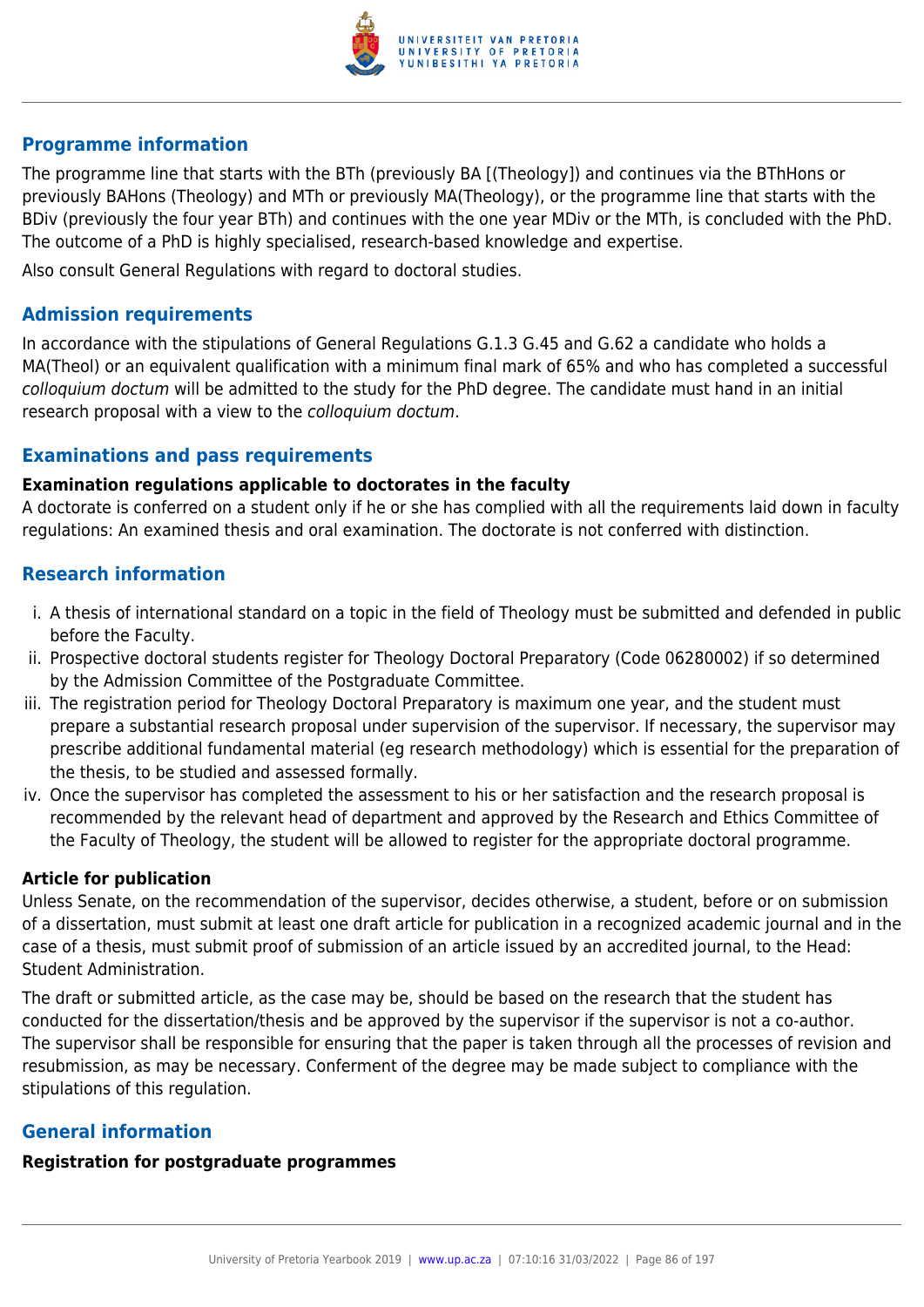

### **1. Concurrent registration for a second postgraduate programme**

No student is allowed to register for more than one postgraduate programme concurrently, except where the student's academic record warrants it and with the Dean's approval. Continuation of study for the second postgraduate programme will be subject to favourable progress reported by the heads of department in the Faculty of Theology. However, no student will be allowed to participate in examinations for a second postgraduate programme in another faculty during the examinations of the Faculty of Theology.

### **2. Renewal of registration**

Students of the University are registered for one year of study. After an academic year has expired, students wishing to continue their studies at the University must renew their registration and pay such fees for renewal of registration as prescribed.

No interruption may occur in a postgraduate student's registration for a postgraduate study programme. Should a student interrupt his/her studies, such a student will upon re-registration be liable for the full fees applicable to the degree programme.

If a student interrupts registration for the postgraduate programme and it is not renewed within four years of the first registration, the credits obtained will no longer be valid. The student should repeat the modules already passed.

A student for an honours degree must complete his or her studies within two years. Under special circumstances, the Dean, on the recommendation of the relevant head of department, may give approval for a limited fixed extension of this period.

A master's degree is conferred on a student only if at least one year has expired after obtaining the qualifications required for master's study.

A doctorate is conferred on a student only if at least 12 months since registration for the doctorate at this University have expired. Subject to other faculty regulations, a student for a doctorate must complete his or her studies within three years after first registering for the degree. Under special circumstances, the Dean, on the recommendation of the relevant head of department, may give approval for a limited fixed extension of this period.

# **Curriculum: Year 1**

Minimum credits: 360

### **Core modules**

[Thesis: Practical theology youth ministry 997](https://www.up.ac.za/faculty-of-education/yearbooks/2019/modules/view/PRT 997) (PRT 997) - Credits: 360.00

### **Curriculum: Year 2**

Minimum credits: 360

### **Core modules** [Thesis: Practical theology youth ministry 997](https://www.up.ac.za/faculty-of-education/yearbooks/2019/modules/view/PRT 997) (PRT 997) - Credits: 360.00

**Curriculum: Final year**

Minimum credits: 360

### **Core modules**

[Thesis: Practical theology youth ministry 997](https://www.up.ac.za/faculty-of-education/yearbooks/2019/modules/view/PRT 997) (PRT 997) - Credits: 360.00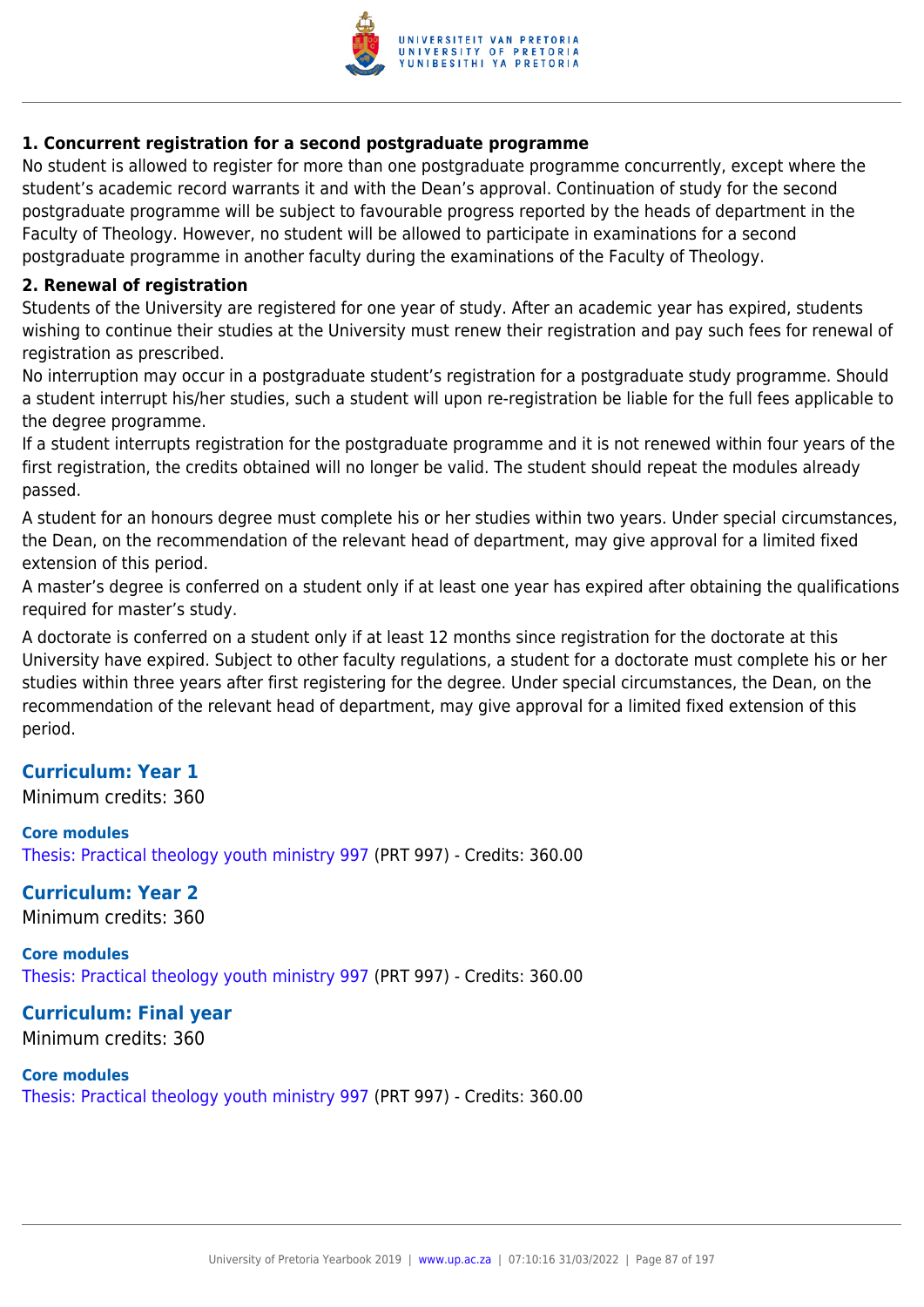

# Modules

# **Afrikaans 110 (AFR 110)**

| Qualification                 | Undergraduate                                                                                                                                                                                                    |
|-------------------------------|------------------------------------------------------------------------------------------------------------------------------------------------------------------------------------------------------------------|
| <b>Module credits</b>         | 12.00                                                                                                                                                                                                            |
| <b>Programmes</b>             | <b>BDiv</b>                                                                                                                                                                                                      |
| Service modules               | Faculty of Engineering, Built Environment and Information Technology<br><b>Faculty of Education</b><br><b>Faculty of Economic and Management Sciences</b><br>Faculty of Law<br><b>Faculty of Health Sciences</b> |
| <b>Prerequisites</b>          | No prerequisites.                                                                                                                                                                                                |
| <b>Contact time</b>           | 2 lectures per week, 2 discussion classes per week                                                                                                                                                               |
| <b>Language of tuition</b>    | Module is presented in Afrikaans                                                                                                                                                                                 |
| <b>Department</b>             | Afrikaans                                                                                                                                                                                                        |
| <b>Period of presentation</b> | Semester 1                                                                                                                                                                                                       |

### **Module content**

**Taalkundekomponent**: Inleiding tot die Afrikaanse taalkunde met klem op lees-en skryfvaardigheid. **Letterkundekomponent**: Inleiding tot die Afrikaanse en Nederlandse letterkunde aan die hand van kortverhale en gedigte.

| <b>Qualification</b>          | Undergraduate                                                                                                                                                                                                    |
|-------------------------------|------------------------------------------------------------------------------------------------------------------------------------------------------------------------------------------------------------------|
| <b>Module credits</b>         | 12.00                                                                                                                                                                                                            |
| <b>Programmes</b>             | <b>BDiv</b>                                                                                                                                                                                                      |
| <b>Service modules</b>        | Faculty of Engineering, Built Environment and Information Technology<br><b>Faculty of Education</b><br><b>Faculty of Economic and Management Sciences</b><br>Faculty of Law<br><b>Faculty of Health Sciences</b> |
| <b>Prerequisites</b>          | No prerequisites.                                                                                                                                                                                                |
| <b>Contact time</b>           | 2 lectures per week, 2 discussion classes per week                                                                                                                                                               |
| <b>Language of tuition</b>    | Module is presented in Afrikaans                                                                                                                                                                                 |
| <b>Department</b>             | Afrikaans                                                                                                                                                                                                        |
| <b>Period of presentation</b> | Semester 2                                                                                                                                                                                                       |

# **Afrikaans 120 (AFR 120)**

# **Module content**

**Taalkundekomponent**: Inleiding tot die Afrikaanse sintaksis, fonetiek en taalgeskiedenis. **Letterkundekomponent**:Inleiding tot die Romankuns Inleiding tot die Drama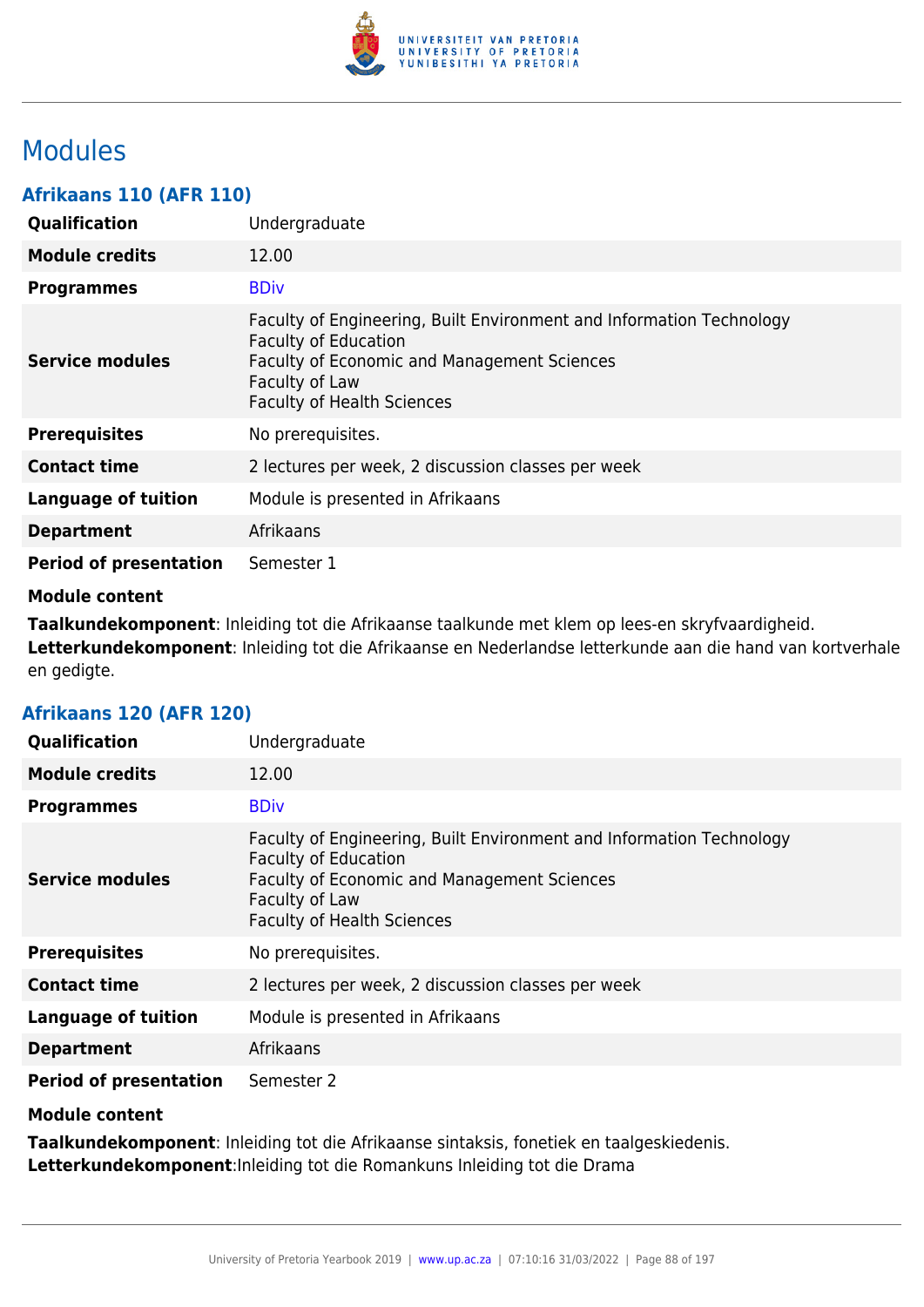

# **Academic information management 101 (AIM 101)**

| Qualification              | Undergraduate                                                                                                                                                                                                                                                                                                                                                                                                                                                                                                                                                                                                                                                                                                                                                                                                                                                                                                                                                                                                               |
|----------------------------|-----------------------------------------------------------------------------------------------------------------------------------------------------------------------------------------------------------------------------------------------------------------------------------------------------------------------------------------------------------------------------------------------------------------------------------------------------------------------------------------------------------------------------------------------------------------------------------------------------------------------------------------------------------------------------------------------------------------------------------------------------------------------------------------------------------------------------------------------------------------------------------------------------------------------------------------------------------------------------------------------------------------------------|
| <b>Module credits</b>      | 6.00                                                                                                                                                                                                                                                                                                                                                                                                                                                                                                                                                                                                                                                                                                                                                                                                                                                                                                                                                                                                                        |
| <b>Programmes</b>          | <b>BA</b><br><b>BA Audiology</b><br><b>BA Extended programme</b><br><b>BA Fine Arts</b><br><b>BA Information Design</b><br><b>BA Languages</b><br><b>BA Speech-Language Pathology</b><br><b>BA Visual Studies</b><br><b>BDiv</b><br><b>BDram</b><br><b>BEd Foundation Phase Teaching</b><br><b>BEd Intermediate Phase Teaching</b><br>BEd Senior Phase and Further Education and Training Teaching<br><b>BIS Information Science</b><br><b>BIS Multimedia</b><br><b>BIS Publishing</b><br><b>BIT</b><br><b>BMus</b><br><b>BMus Extended programme</b><br><b>BPolSci International Studies</b><br><b>BPolSci Political Studies</b><br><b>BSW</b><br><b>BSc Computer Science</b><br><b>BSc Construction Management</b><br><b>BSc Information and Knowledge Systems</b><br><b>BSc Quantity Surveying</b><br><b>BSc Real Estate</b><br><b>BSocSci Heritage and Cultural Tourism</b><br><b>BSocSci Industrial Sociology and Labour Studies</b><br><b>BSocSci Philosophy, Politics and Economics</b><br><b>BTRP</b><br><b>BTh</b> |
| <b>Service modules</b>     | Faculty of Engineering, Built Environment and Information Technology<br><b>Faculty of Education</b><br>Faculty of Economic and Management Sciences<br><b>Faculty of Humanities</b><br>Faculty of Law<br><b>Faculty of Health Sciences</b><br>Faculty of Natural and Agricultural Sciences<br>Faculty of Theology and Religion<br><b>Faculty of Veterinary Science</b>                                                                                                                                                                                                                                                                                                                                                                                                                                                                                                                                                                                                                                                       |
| <b>Prerequisites</b>       | No prerequisites.                                                                                                                                                                                                                                                                                                                                                                                                                                                                                                                                                                                                                                                                                                                                                                                                                                                                                                                                                                                                           |
| <b>Contact time</b>        | 2 lectures per week                                                                                                                                                                                                                                                                                                                                                                                                                                                                                                                                                                                                                                                                                                                                                                                                                                                                                                                                                                                                         |
| <b>Language of tuition</b> | Module is presented in English                                                                                                                                                                                                                                                                                                                                                                                                                                                                                                                                                                                                                                                                                                                                                                                                                                                                                                                                                                                              |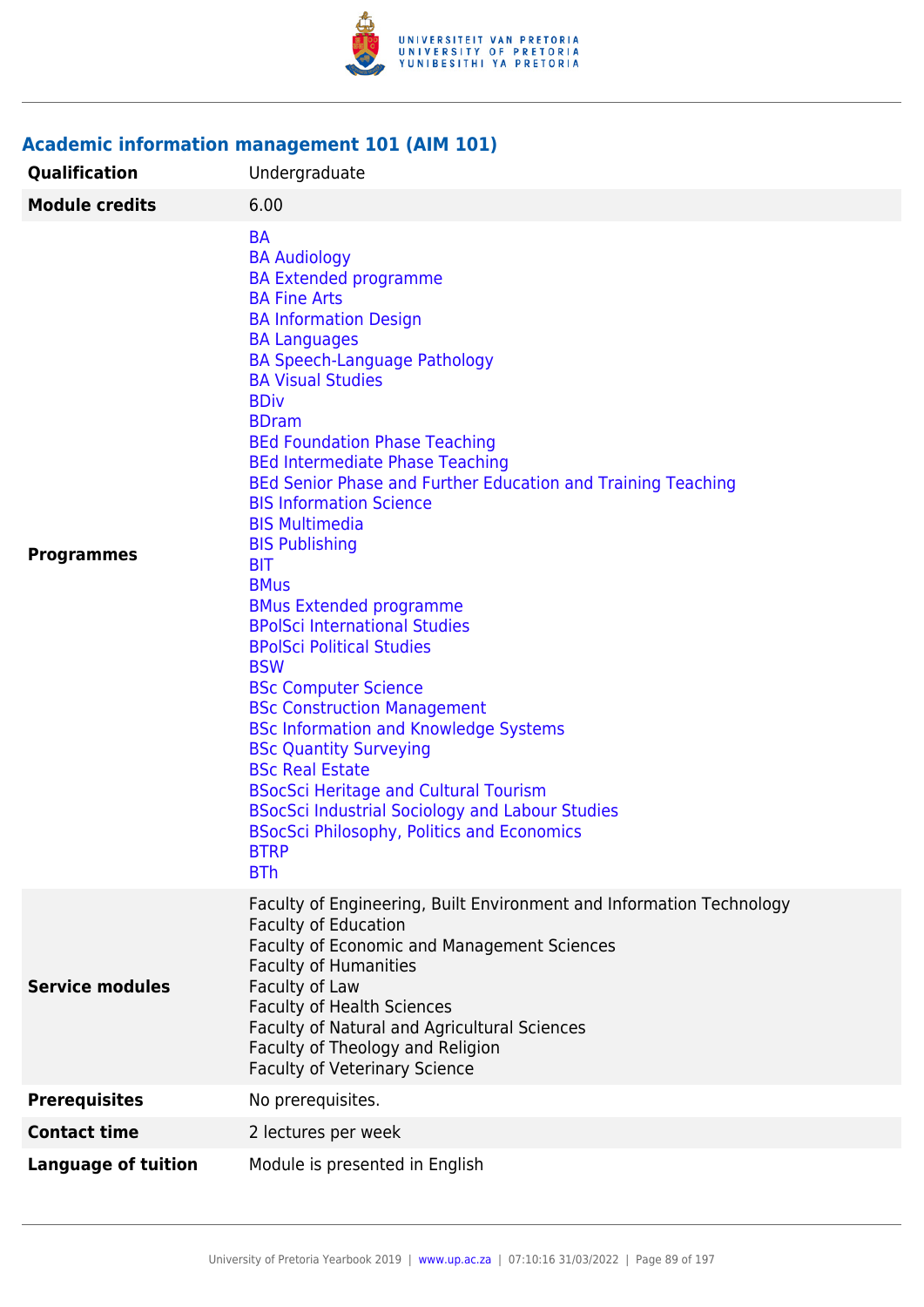

# **Period of presentation** Semester 1

### **Module content**

Find, evaluate, process, manage and present information resources for academic purposes using appropriate technology. Apply effective search strategies in different technological environments. Demonstrate the ethical and fair use of information resources. Integrate 21st-century communications into the management of academic information.

### **Academic information management 102 (AIM 102)**

| <b>Qualification</b>  | Undergraduate |
|-----------------------|---------------|
| <b>Module credits</b> | 6.00          |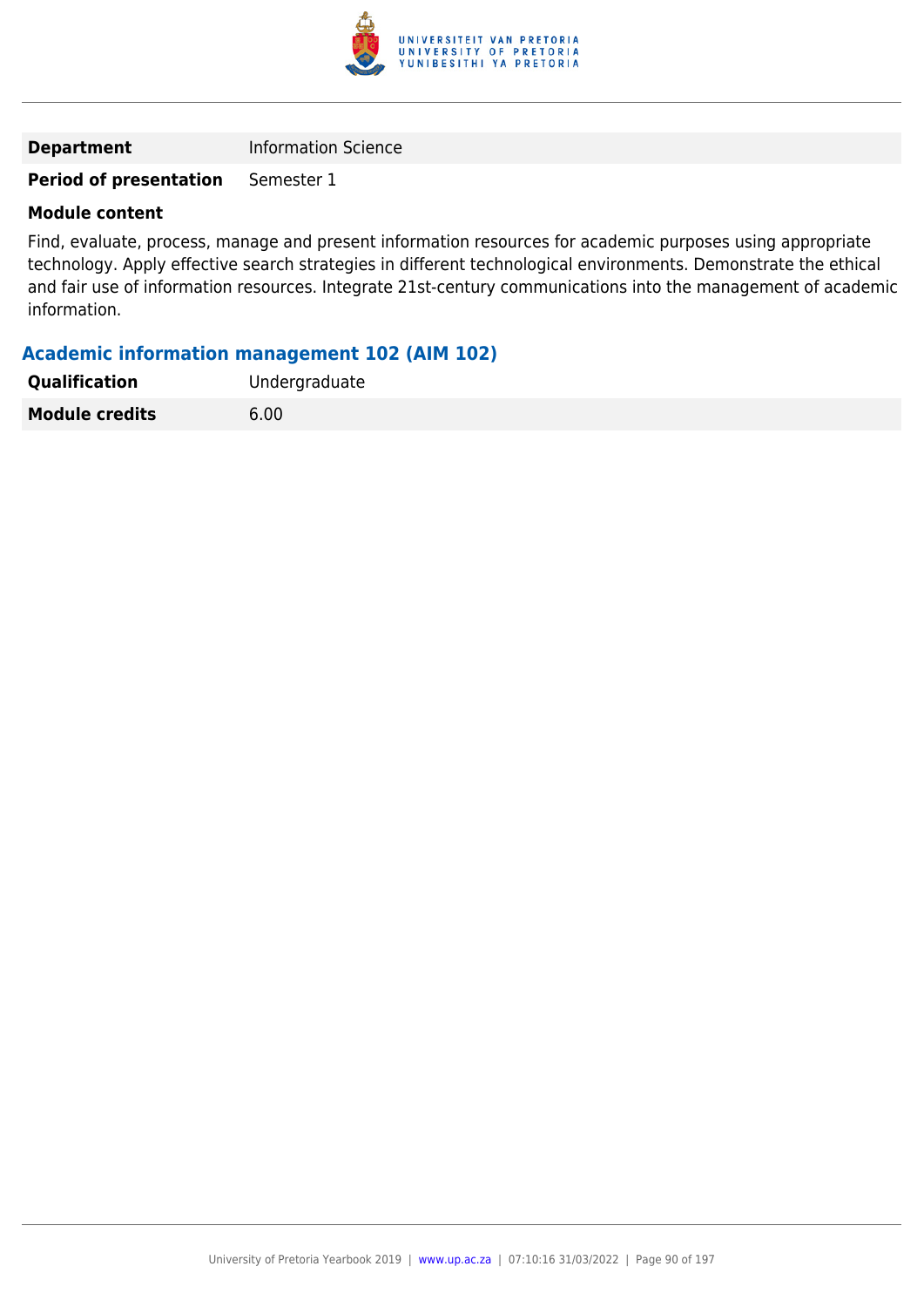

|                        | <b>BA Law</b><br><b>BConSci Clothing Retail Management</b>         |
|------------------------|--------------------------------------------------------------------|
|                        | <b>BConSci Food Retail Management</b>                              |
|                        | <b>BConSci Hospitality Management</b>                              |
|                        | <b>BSc Actuarial and Financial Mathematics</b>                     |
|                        | <b>BSc Applied Mathematics</b>                                     |
|                        | <b>BSc Architecture</b>                                            |
|                        | <b>BSc Biochemistry</b>                                            |
|                        | <b>BSc Biological Sciences</b>                                     |
|                        | <b>BSc Biotechnology</b>                                           |
|                        | <b>BSc Chemistry</b>                                               |
|                        | <b>BSc Culinary Science</b>                                        |
|                        | <b>BSc Ecology</b>                                                 |
|                        | <b>BSc Engineering and Environmental Geology</b>                   |
|                        | <b>BSc Entomology</b><br><b>BSc Environmental Sciences</b>         |
|                        | <b>BSc Food Science</b>                                            |
|                        | <b>BSc Genetics</b>                                                |
|                        | <b>BSc Geography</b>                                               |
|                        | <b>BSc Geoinformatics</b>                                          |
| <b>Programmes</b>      | <b>BSc Geology</b>                                                 |
|                        | <b>BSc Human Genetics</b>                                          |
|                        | <b>BSc Human Physiology</b>                                        |
|                        | <b>BSc Human Physiology, Genetics and Psychology</b>               |
|                        | <b>BSc Interior Architecture</b>                                   |
|                        | <b>BSc Landscape Architecture</b>                                  |
|                        | <b>BSc Mathematical Statistics</b>                                 |
|                        | <b>BSc Mathematics</b>                                             |
|                        | <b>BSc Medical Sciences</b>                                        |
|                        | <b>BSc Meteorology</b>                                             |
|                        | <b>BSc Microbiology</b>                                            |
|                        | <b>BSc Nutrition</b>                                               |
|                        | <b>BSc Physics</b>                                                 |
|                        | <b>BSc Plant Science</b>                                           |
|                        | <b>BSc Zoology</b>                                                 |
|                        | <b>BScAgric Agricultural Economics and Agribusiness Management</b> |
|                        | <b>BScAgric Animal Science</b>                                     |
|                        | <b>BScAgric Applied Plant and Soil Sciences</b>                    |
|                        | <b>BScAgric Plant Pathology</b>                                    |
|                        | <b>BVSc</b>                                                        |
|                        | <b>LLB</b>                                                         |
|                        | <b>Faculty of Education</b>                                        |
|                        | Faculty of Economic and Management Sciences                        |
|                        | <b>Faculty of Humanities</b>                                       |
| <b>Service modules</b> | Faculty of Law                                                     |
|                        | <b>Faculty of Health Sciences</b>                                  |
|                        | Faculty of Natural and Agricultural Sciences                       |
|                        | Faculty of Theology and Religion                                   |
|                        | <b>Faculty of Veterinary Science</b>                               |
| <b>Prerequisites</b>   | No prerequisites.                                                  |
|                        |                                                                    |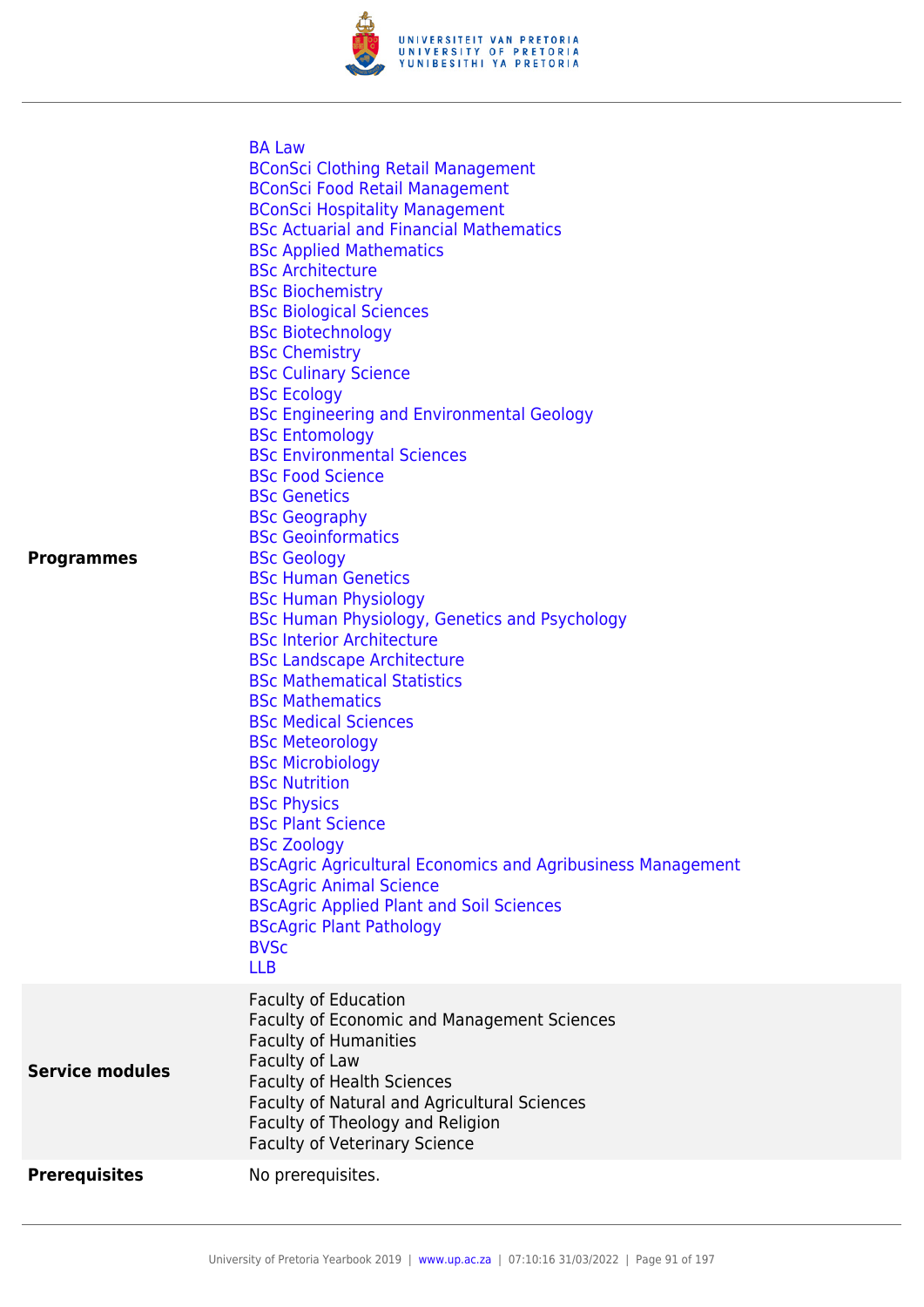

| <b>Contact time</b>           | 2 lectures per week            |
|-------------------------------|--------------------------------|
| <b>Language of tuition</b>    | Module is presented in English |
| <b>Department</b>             | <b>Information Science</b>     |
| <b>Period of presentation</b> | Semester 2                     |

Find, evaluate, process, manage and present information resources for academic purposes using appropriate technology. Apply effective search strategies in different technological environments. Demonstrate the ethical and fair use of information resources. Integrate 21st-century communications into the management of academic information.

### **Academic information management 111 (AIM 111)**

| Qualification         | Undergraduate |
|-----------------------|---------------|
| <b>Module credits</b> | 4.00          |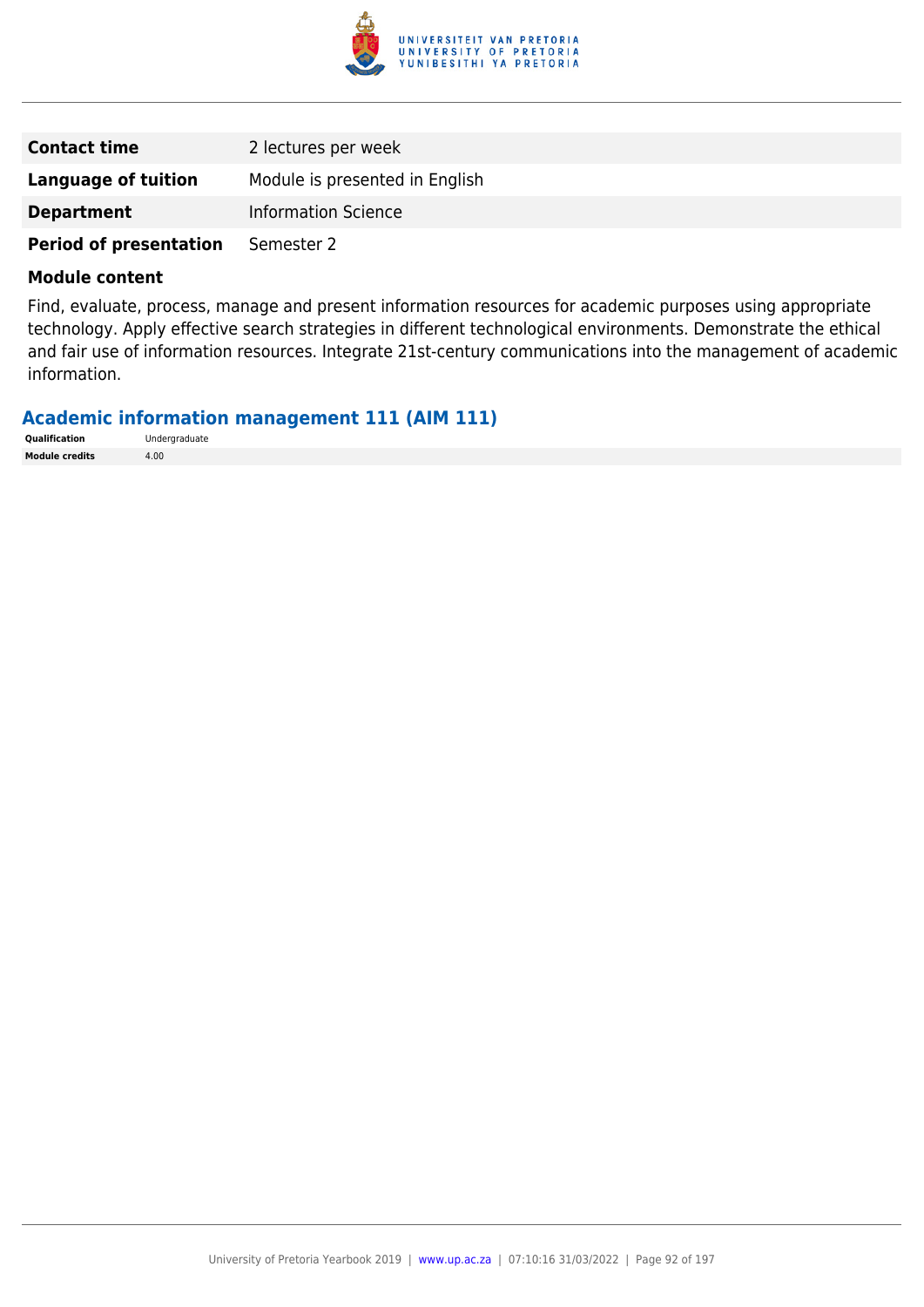

[BA](https://www.up.ac.za/faculty-of-education/yearbooks/2019/programmes/view/06265072) [BA Extended programme](https://www.up.ac.za/faculty-of-education/yearbooks/2019/programmes/view/06265072) [BA Languages](https://www.up.ac.za/faculty-of-education/yearbooks/2019/programmes/view/06265072) [BA Law](https://www.up.ac.za/faculty-of-education/yearbooks/2019/programmes/view/06265072) [BAdmin Public Administration](https://www.up.ac.za/faculty-of-education/yearbooks/2019/programmes/view/06265072) [BAdmin Public Management and International Relations](https://www.up.ac.za/faculty-of-education/yearbooks/2019/programmes/view/06265072) **[BCMP](https://www.up.ac.za/faculty-of-education/yearbooks/2019/programmes/view/06265072)** [BChD](https://www.up.ac.za/faculty-of-education/yearbooks/2019/programmes/view/06265072) [BCom](https://www.up.ac.za/faculty-of-education/yearbooks/2019/programmes/view/06265072) [BCom Accounting Sciences](https://www.up.ac.za/faculty-of-education/yearbooks/2019/programmes/view/06265072) [BCom Agribusiness Management](https://www.up.ac.za/faculty-of-education/yearbooks/2019/programmes/view/06265072) [BCom Business Management](https://www.up.ac.za/faculty-of-education/yearbooks/2019/programmes/view/06265072) **[BCom Econometrics](https://www.up.ac.za/faculty-of-education/yearbooks/2019/programmes/view/06265072)** [BCom Economics](https://www.up.ac.za/faculty-of-education/yearbooks/2019/programmes/view/06265072) [BCom Extended programme](https://www.up.ac.za/faculty-of-education/yearbooks/2019/programmes/view/06265072) [BCom Financial Sciences](https://www.up.ac.za/faculty-of-education/yearbooks/2019/programmes/view/06265072) **[BCom Human Resource Management](https://www.up.ac.za/faculty-of-education/yearbooks/2019/programmes/view/06265072)** [BCom Informatics Information Systems](https://www.up.ac.za/faculty-of-education/yearbooks/2019/programmes/view/06265072) [BCom Investment Management](https://www.up.ac.za/faculty-of-education/yearbooks/2019/programmes/view/06265072) [BCom Law](https://www.up.ac.za/faculty-of-education/yearbooks/2019/programmes/view/06265072) [BCom Marketing Management](https://www.up.ac.za/faculty-of-education/yearbooks/2019/programmes/view/06265072) [BCom Statistics](https://www.up.ac.za/faculty-of-education/yearbooks/2019/programmes/view/06265072) [BCom Supply Chain Management](https://www.up.ac.za/faculty-of-education/yearbooks/2019/programmes/view/06265072) [BConSci Clothing Retail Management](https://www.up.ac.za/faculty-of-education/yearbooks/2019/programmes/view/06265072) [BConSci Food Retail Management](https://www.up.ac.za/faculty-of-education/yearbooks/2019/programmes/view/06265072) [BConSci Hospitality Management](https://www.up.ac.za/faculty-of-education/yearbooks/2019/programmes/view/06265072) [BDietetics](https://www.up.ac.za/faculty-of-education/yearbooks/2019/programmes/view/06265072) **[BDiv](https://www.up.ac.za/faculty-of-education/yearbooks/2019/programmes/view/06265072)** [BDram](https://www.up.ac.za/faculty-of-education/yearbooks/2019/programmes/view/06265072) [BEd Foundation Phase Teaching](https://www.up.ac.za/faculty-of-education/yearbooks/2019/programmes/view/06265072) [BEd Intermediate Phase Teaching](https://www.up.ac.za/faculty-of-education/yearbooks/2019/programmes/view/06265072) [BEd Senior Phase and Further Education and Training Teaching](https://www.up.ac.za/faculty-of-education/yearbooks/2019/programmes/view/06265072) [BIS Multimedia](https://www.up.ac.za/faculty-of-education/yearbooks/2019/programmes/view/06265072) [BIS Publishing](https://www.up.ac.za/faculty-of-education/yearbooks/2019/programmes/view/06265072) **[BIT](https://www.up.ac.za/faculty-of-education/yearbooks/2019/programmes/view/06265072)** [BNurs](https://www.up.ac.za/faculty-of-education/yearbooks/2019/programmes/view/06265072) [BOH](https://www.up.ac.za/faculty-of-education/yearbooks/2019/programmes/view/06265072) [BOccTher](https://www.up.ac.za/faculty-of-education/yearbooks/2019/programmes/view/06265072) [BPhysio](https://www.up.ac.za/faculty-of-education/yearbooks/2019/programmes/view/06265072) [BPolSci International Studies](https://www.up.ac.za/faculty-of-education/yearbooks/2019/programmes/view/06265072) [BPolSci Political Studies](https://www.up.ac.za/faculty-of-education/yearbooks/2019/programmes/view/06265072) **[BRad Diagnostics](https://www.up.ac.za/faculty-of-education/yearbooks/2019/programmes/view/06265072) [BSW](https://www.up.ac.za/faculty-of-education/yearbooks/2019/programmes/view/06265072)** [BSc Actuarial and Financial Mathematics](https://www.up.ac.za/faculty-of-education/yearbooks/2019/programmes/view/06265072) [BSc Applied Mathematics](https://www.up.ac.za/faculty-of-education/yearbooks/2019/programmes/view/06265072) [BSc Architecture](https://www.up.ac.za/faculty-of-education/yearbooks/2019/programmes/view/06265072) **[BSc Biochemistry](https://www.up.ac.za/faculty-of-education/yearbooks/2019/programmes/view/06265072)** [BSc Biological Sciences](https://www.up.ac.za/faculty-of-education/yearbooks/2019/programmes/view/06265072) [BSc Biotechnology](https://www.up.ac.za/faculty-of-education/yearbooks/2019/programmes/view/06265072) [BSc Chemistry](https://www.up.ac.za/faculty-of-education/yearbooks/2019/programmes/view/06265072) [BSc Computer Science](https://www.up.ac.za/faculty-of-education/yearbooks/2019/programmes/view/06265072) [BSc Construction Management](https://www.up.ac.za/faculty-of-education/yearbooks/2019/programmes/view/06265072) [BSc Culinary Science](https://www.up.ac.za/faculty-of-education/yearbooks/2019/programmes/view/06265072) [BSc Ecology](https://www.up.ac.za/faculty-of-education/yearbooks/2019/programmes/view/06265072)<br>[BSc Engineering and Environmental Geology](https://www.up.ac.za/faculty-of-education/yearbooks/2019/programmes/view/06265072)<br>[BSc Entomology](https://www.up.ac.za/faculty-of-education/yearbooks/2019/programmes/view/06265072)<br>[BSc Environmental Sciences](https://www.up.ac.za/faculty-of-education/yearbooks/2019/programmes/view/06265072)<br>[BSc Extended programme - Biological and Agricultural Sciences](https://www.up.ac.za/faculty-of-education/yearbooks/2019/programmes/view/06265072)<br>[BSc Extended programme - Physical Sciences](https://www.up.ac.za/faculty-of-education/yearbooks/2019/programmes/view/06265072)<br>BSc Extended programm [BSc Food Science](https://www.up.ac.za/faculty-of-education/yearbooks/2019/programmes/view/06265072) **[BSc Genetics](https://www.up.ac.za/faculty-of-education/yearbooks/2019/programmes/view/06265072) [BSc Geography](https://www.up.ac.za/faculty-of-education/yearbooks/2019/programmes/view/06265072) [BSc Geoinformatics](https://www.up.ac.za/faculty-of-education/yearbooks/2019/programmes/view/06265072)** [BSc Geology](https://www.up.ac.za/faculty-of-education/yearbooks/2019/programmes/view/06265072) [BSc Human Genetics](https://www.up.ac.za/faculty-of-education/yearbooks/2019/programmes/view/06265072) [BSc Human Physiology](https://www.up.ac.za/faculty-of-education/yearbooks/2019/programmes/view/06265072) [BSc Human Physiology, Genetics and Psychology](https://www.up.ac.za/faculty-of-education/yearbooks/2019/programmes/view/06265072) [BSc Information and Knowledge Systems](https://www.up.ac.za/faculty-of-education/yearbooks/2019/programmes/view/06265072) [BSc Interior Architecture](https://www.up.ac.za/faculty-of-education/yearbooks/2019/programmes/view/06265072) [BSc Landscape Architecture](https://www.up.ac.za/faculty-of-education/yearbooks/2019/programmes/view/06265072) [BSc Mathematical Statistics](https://www.up.ac.za/faculty-of-education/yearbooks/2019/programmes/view/06265072) [BSc Mathematics](https://www.up.ac.za/faculty-of-education/yearbooks/2019/programmes/view/06265072) [BSc Medical Sciences](https://www.up.ac.za/faculty-of-education/yearbooks/2019/programmes/view/06265072) [BSc Meteorology](https://www.up.ac.za/faculty-of-education/yearbooks/2019/programmes/view/06265072) **BSC Microbiology** [BSc Nutrition](https://www.up.ac.za/faculty-of-education/yearbooks/2019/programmes/view/06265072) **[BSc Physics](https://www.up.ac.za/faculty-of-education/yearbooks/2019/programmes/view/06265072)** [BSc Plant Science](https://www.up.ac.za/faculty-of-education/yearbooks/2019/programmes/view/06265072) [BSc Quantity Surveying](https://www.up.ac.za/faculty-of-education/yearbooks/2019/programmes/view/06265072) [BSc Real Estate](https://www.up.ac.za/faculty-of-education/yearbooks/2019/programmes/view/06265072) [BSc Zoology](https://www.up.ac.za/faculty-of-education/yearbooks/2019/programmes/view/06265072) [BScAgric Agricultural Economics and Agribusiness Management](https://www.up.ac.za/faculty-of-education/yearbooks/2019/programmes/view/06265072) [BScAgric Animal Science](https://www.up.ac.za/faculty-of-education/yearbooks/2019/programmes/view/06265072) [BScAgric Applied Plant and Soil Sciences](https://www.up.ac.za/faculty-of-education/yearbooks/2019/programmes/view/06265072) [BScAgric Plant Pathology](https://www.up.ac.za/faculty-of-education/yearbooks/2019/programmes/view/06265072) [BSocSci Heritage and Cultural Tourism](https://www.up.ac.za/faculty-of-education/yearbooks/2019/programmes/view/06265072) [BSocSci Industrial Sociology and Labour Studies](https://www.up.ac.za/faculty-of-education/yearbooks/2019/programmes/view/06265072) [BSocSci Philosophy, Politics and Economics](https://www.up.ac.za/faculty-of-education/yearbooks/2019/programmes/view/06265072) [BSportSci](https://www.up.ac.za/faculty-of-education/yearbooks/2019/programmes/view/06265072) [BTRP](https://www.up.ac.za/faculty-of-education/yearbooks/2019/programmes/view/06265072) [BTh](https://www.up.ac.za/faculty-of-education/yearbooks/2019/programmes/view/06265072) [Bachelor of Veterinary Nursing](https://www.up.ac.za/faculty-of-education/yearbooks/2019/programmes/view/06265072) [Diploma in Theology](https://www.up.ac.za/faculty-of-education/yearbooks/2019/programmes/view/06265072) **MRC<sub>hR</sub>** 

**Programmes**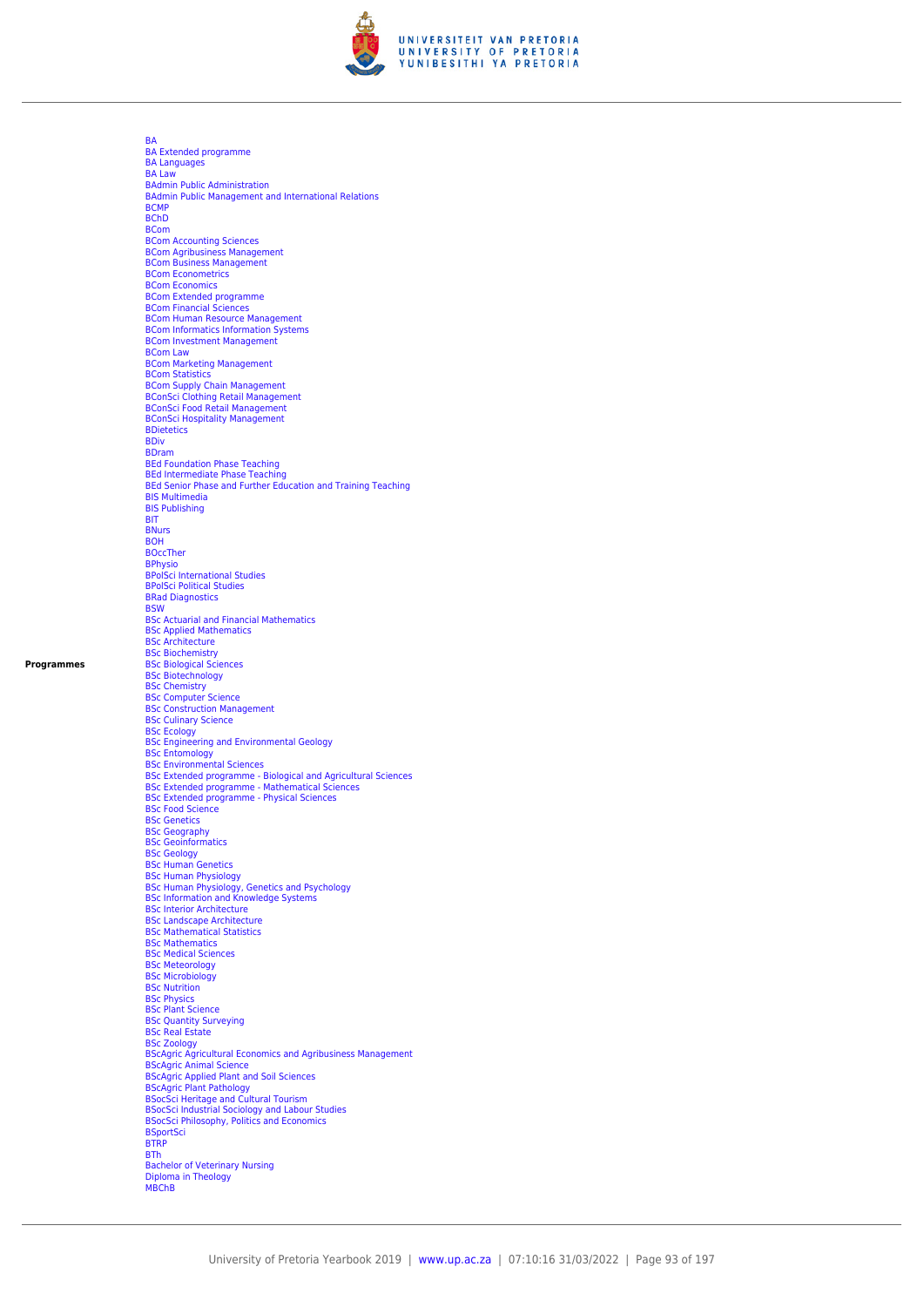

| <b>Service modules</b>        | Faculty of Engineering, Built Environment and Information Technology<br>Faculty of Education<br>Faculty of Economic and Management Sciences<br><b>Faculty of Humanities</b><br>Faculty of Law<br><b>Faculty of Health Sciences</b><br>Faculty of Natural and Agricultural Sciences<br>Faculty of Theology and Religion |
|-------------------------------|------------------------------------------------------------------------------------------------------------------------------------------------------------------------------------------------------------------------------------------------------------------------------------------------------------------------|
| <b>Prerequisites</b>          | No prerequisites.                                                                                                                                                                                                                                                                                                      |
| <b>Contact time</b>           | 2 lectures per week                                                                                                                                                                                                                                                                                                    |
| <b>Language of tuition</b>    | Module is presented in English                                                                                                                                                                                                                                                                                         |
| <b>Department</b>             | Information Science                                                                                                                                                                                                                                                                                                    |
| <b>Period of presentation</b> | Semester 1                                                                                                                                                                                                                                                                                                             |

Find, evaluate, process, manage and present information resources for academic purposes using appropriate technology.

# **Academic information management 121 (AIM 121)**

| Qualification         | Undergraduate |
|-----------------------|---------------|
| <b>Module credits</b> | 4.00          |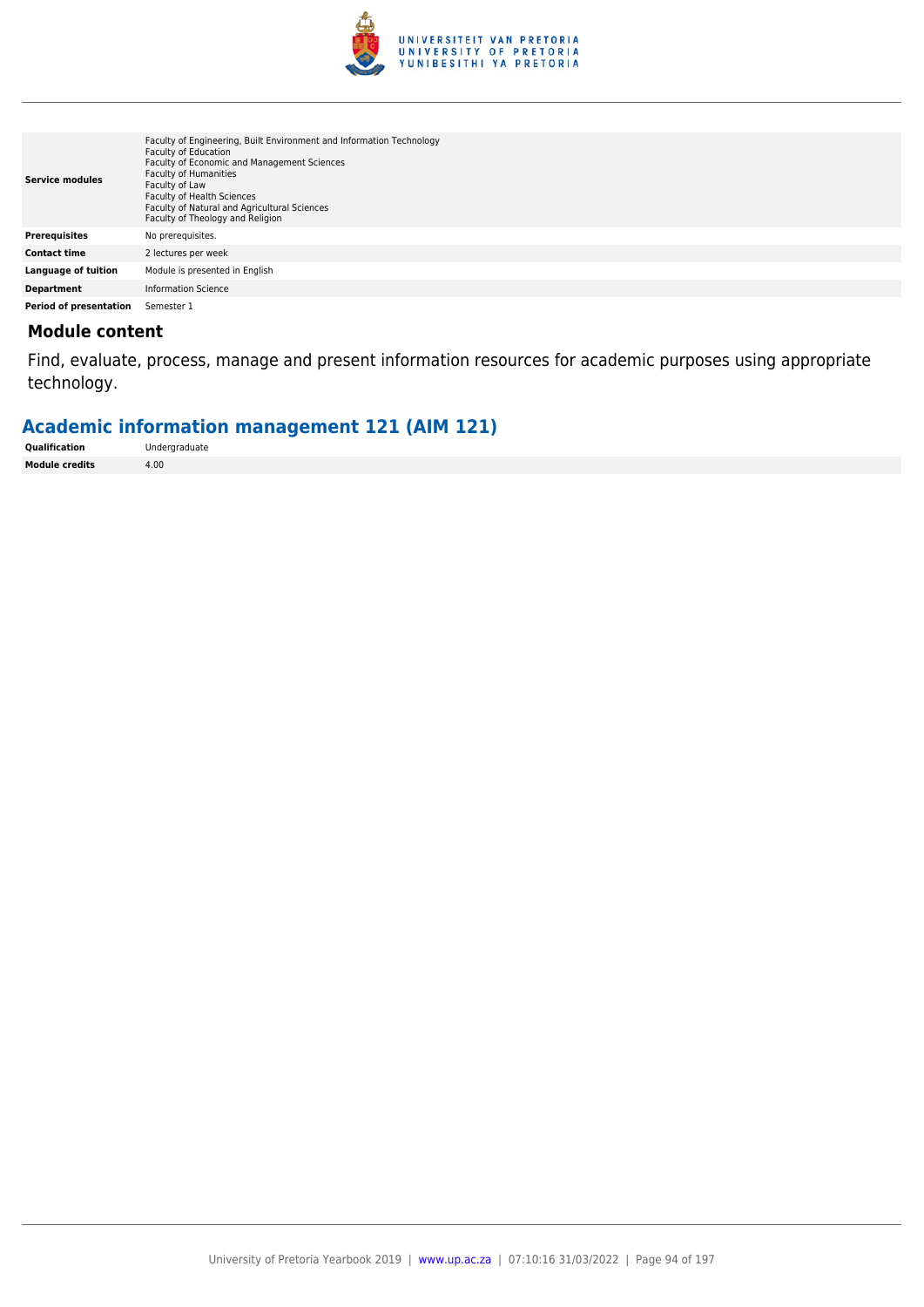

[BA](https://www.up.ac.za/faculty-of-education/yearbooks/2019/programmes/view/06265072) [BA Extended programme](https://www.up.ac.za/faculty-of-education/yearbooks/2019/programmes/view/06265072) [BA Languages](https://www.up.ac.za/faculty-of-education/yearbooks/2019/programmes/view/06265072) [BA Law](https://www.up.ac.za/faculty-of-education/yearbooks/2019/programmes/view/06265072) [BAdmin Public Administration](https://www.up.ac.za/faculty-of-education/yearbooks/2019/programmes/view/06265072) [BAdmin Public Management and International Relations](https://www.up.ac.za/faculty-of-education/yearbooks/2019/programmes/view/06265072) **[BCMP](https://www.up.ac.za/faculty-of-education/yearbooks/2019/programmes/view/06265072)** [BChD](https://www.up.ac.za/faculty-of-education/yearbooks/2019/programmes/view/06265072) [BCom](https://www.up.ac.za/faculty-of-education/yearbooks/2019/programmes/view/06265072) [BCom Accounting Sciences](https://www.up.ac.za/faculty-of-education/yearbooks/2019/programmes/view/06265072) [BCom Agribusiness Management](https://www.up.ac.za/faculty-of-education/yearbooks/2019/programmes/view/06265072) [BCom Business Management](https://www.up.ac.za/faculty-of-education/yearbooks/2019/programmes/view/06265072) **[BCom Econometrics](https://www.up.ac.za/faculty-of-education/yearbooks/2019/programmes/view/06265072)** [BCom Economics](https://www.up.ac.za/faculty-of-education/yearbooks/2019/programmes/view/06265072) [BCom Extended programme](https://www.up.ac.za/faculty-of-education/yearbooks/2019/programmes/view/06265072) [BCom Financial Sciences](https://www.up.ac.za/faculty-of-education/yearbooks/2019/programmes/view/06265072) **[BCom Human Resource Management](https://www.up.ac.za/faculty-of-education/yearbooks/2019/programmes/view/06265072)** [BCom Informatics Information Systems](https://www.up.ac.za/faculty-of-education/yearbooks/2019/programmes/view/06265072) [BCom Investment Management](https://www.up.ac.za/faculty-of-education/yearbooks/2019/programmes/view/06265072) [BCom Law](https://www.up.ac.za/faculty-of-education/yearbooks/2019/programmes/view/06265072) [BCom Marketing Management](https://www.up.ac.za/faculty-of-education/yearbooks/2019/programmes/view/06265072) [BCom Statistics](https://www.up.ac.za/faculty-of-education/yearbooks/2019/programmes/view/06265072) [BCom Supply Chain Management](https://www.up.ac.za/faculty-of-education/yearbooks/2019/programmes/view/06265072) [BConSci Clothing Retail Management](https://www.up.ac.za/faculty-of-education/yearbooks/2019/programmes/view/06265072) [BConSci Food Retail Management](https://www.up.ac.za/faculty-of-education/yearbooks/2019/programmes/view/06265072) [BConSci Hospitality Management](https://www.up.ac.za/faculty-of-education/yearbooks/2019/programmes/view/06265072) [BDietetics](https://www.up.ac.za/faculty-of-education/yearbooks/2019/programmes/view/06265072) **[BDiv](https://www.up.ac.za/faculty-of-education/yearbooks/2019/programmes/view/06265072)** [BDram](https://www.up.ac.za/faculty-of-education/yearbooks/2019/programmes/view/06265072) [BEd Foundation Phase Teaching](https://www.up.ac.za/faculty-of-education/yearbooks/2019/programmes/view/06265072) [BEd Intermediate Phase Teaching](https://www.up.ac.za/faculty-of-education/yearbooks/2019/programmes/view/06265072) [BEd Senior Phase and Further Education and Training Teaching](https://www.up.ac.za/faculty-of-education/yearbooks/2019/programmes/view/06265072) [BIS Multimedia](https://www.up.ac.za/faculty-of-education/yearbooks/2019/programmes/view/06265072) [BIS Publishing](https://www.up.ac.za/faculty-of-education/yearbooks/2019/programmes/view/06265072) **[BIT](https://www.up.ac.za/faculty-of-education/yearbooks/2019/programmes/view/06265072)** [BNurs](https://www.up.ac.za/faculty-of-education/yearbooks/2019/programmes/view/06265072) [BOH](https://www.up.ac.za/faculty-of-education/yearbooks/2019/programmes/view/06265072) [BOccTher](https://www.up.ac.za/faculty-of-education/yearbooks/2019/programmes/view/06265072) [BPhysio](https://www.up.ac.za/faculty-of-education/yearbooks/2019/programmes/view/06265072) [BPolSci International Studies](https://www.up.ac.za/faculty-of-education/yearbooks/2019/programmes/view/06265072) [BPolSci Political Studies](https://www.up.ac.za/faculty-of-education/yearbooks/2019/programmes/view/06265072) **[BRad Diagnostics](https://www.up.ac.za/faculty-of-education/yearbooks/2019/programmes/view/06265072) [BSW](https://www.up.ac.za/faculty-of-education/yearbooks/2019/programmes/view/06265072)** [BSc Actuarial and Financial Mathematics](https://www.up.ac.za/faculty-of-education/yearbooks/2019/programmes/view/06265072) [BSc Applied Mathematics](https://www.up.ac.za/faculty-of-education/yearbooks/2019/programmes/view/06265072) [BSc Architecture](https://www.up.ac.za/faculty-of-education/yearbooks/2019/programmes/view/06265072) **[BSc Biochemistry](https://www.up.ac.za/faculty-of-education/yearbooks/2019/programmes/view/06265072)** [BSc Biological Sciences](https://www.up.ac.za/faculty-of-education/yearbooks/2019/programmes/view/06265072) [BSc Biotechnology](https://www.up.ac.za/faculty-of-education/yearbooks/2019/programmes/view/06265072) [BSc Chemistry](https://www.up.ac.za/faculty-of-education/yearbooks/2019/programmes/view/06265072) [BSc Computer Science](https://www.up.ac.za/faculty-of-education/yearbooks/2019/programmes/view/06265072) [BSc Construction Management](https://www.up.ac.za/faculty-of-education/yearbooks/2019/programmes/view/06265072) [BSc Culinary Science](https://www.up.ac.za/faculty-of-education/yearbooks/2019/programmes/view/06265072) [BSc Ecology](https://www.up.ac.za/faculty-of-education/yearbooks/2019/programmes/view/06265072)<br>[BSc Engineering and Environmental Geology](https://www.up.ac.za/faculty-of-education/yearbooks/2019/programmes/view/06265072)<br>[BSc Entomology](https://www.up.ac.za/faculty-of-education/yearbooks/2019/programmes/view/06265072)<br>[BSc Environmental Sciences](https://www.up.ac.za/faculty-of-education/yearbooks/2019/programmes/view/06265072)<br>[BSc Extended programme - Biological and Agricultural Sciences](https://www.up.ac.za/faculty-of-education/yearbooks/2019/programmes/view/06265072)<br>[BSc Extended programme - Physical Sciences](https://www.up.ac.za/faculty-of-education/yearbooks/2019/programmes/view/06265072)<br>BSc Extended programm [BSc Food Science](https://www.up.ac.za/faculty-of-education/yearbooks/2019/programmes/view/06265072) **[BSc Genetics](https://www.up.ac.za/faculty-of-education/yearbooks/2019/programmes/view/06265072) [BSc Geography](https://www.up.ac.za/faculty-of-education/yearbooks/2019/programmes/view/06265072) [BSc Geoinformatics](https://www.up.ac.za/faculty-of-education/yearbooks/2019/programmes/view/06265072)** [BSc Geology](https://www.up.ac.za/faculty-of-education/yearbooks/2019/programmes/view/06265072) [BSc Human Genetics](https://www.up.ac.za/faculty-of-education/yearbooks/2019/programmes/view/06265072) [BSc Human Physiology](https://www.up.ac.za/faculty-of-education/yearbooks/2019/programmes/view/06265072) [BSc Human Physiology, Genetics and Psychology](https://www.up.ac.za/faculty-of-education/yearbooks/2019/programmes/view/06265072) [BSc Information and Knowledge Systems](https://www.up.ac.za/faculty-of-education/yearbooks/2019/programmes/view/06265072) [BSc Interior Architecture](https://www.up.ac.za/faculty-of-education/yearbooks/2019/programmes/view/06265072) [BSc Landscape Architecture](https://www.up.ac.za/faculty-of-education/yearbooks/2019/programmes/view/06265072) [BSc Mathematical Statistics](https://www.up.ac.za/faculty-of-education/yearbooks/2019/programmes/view/06265072) [BSc Mathematics](https://www.up.ac.za/faculty-of-education/yearbooks/2019/programmes/view/06265072) [BSc Medical Sciences](https://www.up.ac.za/faculty-of-education/yearbooks/2019/programmes/view/06265072) [BSc Meteorology](https://www.up.ac.za/faculty-of-education/yearbooks/2019/programmes/view/06265072) **BSC Microbiology** [BSc Nutrition](https://www.up.ac.za/faculty-of-education/yearbooks/2019/programmes/view/06265072) **[BSc Physics](https://www.up.ac.za/faculty-of-education/yearbooks/2019/programmes/view/06265072)** [BSc Plant Science](https://www.up.ac.za/faculty-of-education/yearbooks/2019/programmes/view/06265072) [BSc Quantity Surveying](https://www.up.ac.za/faculty-of-education/yearbooks/2019/programmes/view/06265072) [BSc Real Estate](https://www.up.ac.za/faculty-of-education/yearbooks/2019/programmes/view/06265072) [BSc Zoology](https://www.up.ac.za/faculty-of-education/yearbooks/2019/programmes/view/06265072) [BScAgric Agricultural Economics and Agribusiness Management](https://www.up.ac.za/faculty-of-education/yearbooks/2019/programmes/view/06265072) [BScAgric Animal Science](https://www.up.ac.za/faculty-of-education/yearbooks/2019/programmes/view/06265072) [BScAgric Applied Plant and Soil Sciences](https://www.up.ac.za/faculty-of-education/yearbooks/2019/programmes/view/06265072) [BScAgric Plant Pathology](https://www.up.ac.za/faculty-of-education/yearbooks/2019/programmes/view/06265072) [BSocSci Heritage and Cultural Tourism](https://www.up.ac.za/faculty-of-education/yearbooks/2019/programmes/view/06265072) [BSocSci Industrial Sociology and Labour Studies](https://www.up.ac.za/faculty-of-education/yearbooks/2019/programmes/view/06265072) [BSocSci Philosophy, Politics and Economics](https://www.up.ac.za/faculty-of-education/yearbooks/2019/programmes/view/06265072) [BSportSci](https://www.up.ac.za/faculty-of-education/yearbooks/2019/programmes/view/06265072) [BTRP](https://www.up.ac.za/faculty-of-education/yearbooks/2019/programmes/view/06265072) [BTh](https://www.up.ac.za/faculty-of-education/yearbooks/2019/programmes/view/06265072) [Bachelor of Veterinary Nursing](https://www.up.ac.za/faculty-of-education/yearbooks/2019/programmes/view/06265072) [Diploma in Theology](https://www.up.ac.za/faculty-of-education/yearbooks/2019/programmes/view/06265072) **MRC<sub>hR</sub>**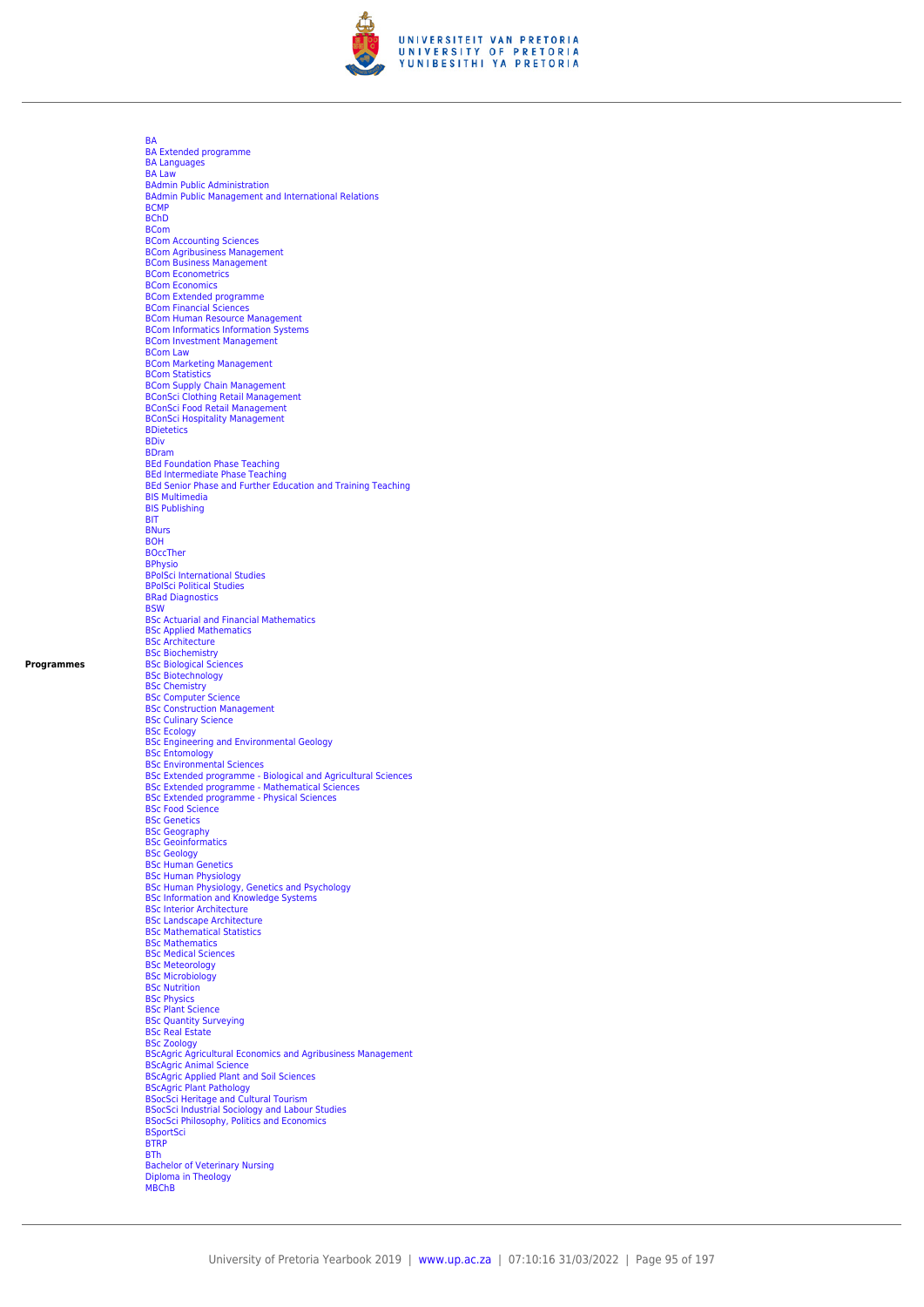

| <b>Service modules</b>        | Faculty of Engineering, Built Environment and Information Technology<br><b>Faculty of Education</b><br>Faculty of Economic and Management Sciences<br><b>Faculty of Humanities</b><br>Faculty of Law<br><b>Faculty of Health Sciences</b><br>Faculty of Natural and Agricultural Sciences<br>Faculty of Theology and Religion<br>Faculty of Veterinary Science |
|-------------------------------|----------------------------------------------------------------------------------------------------------------------------------------------------------------------------------------------------------------------------------------------------------------------------------------------------------------------------------------------------------------|
| <b>Prerequisites</b>          | No prerequisites.                                                                                                                                                                                                                                                                                                                                              |
| <b>Contact time</b>           | 2 lectures per week                                                                                                                                                                                                                                                                                                                                            |
| <b>Language of tuition</b>    | Module is presented in English                                                                                                                                                                                                                                                                                                                                 |
| <b>Department</b>             | <b>Informatics</b>                                                                                                                                                                                                                                                                                                                                             |
| <b>Period of presentation</b> | Semester 2                                                                                                                                                                                                                                                                                                                                                     |

Apply effective search strategies in different technological environments. Demonstrate the ethical and fair use of information resources. Integrate 21st-century communications into the management of academic information.

# **Academic literacy 110 (ALL 110)**

| <b>Qualification</b>          | Undergraduate                                                                                                                                                                                                                                                                                                                                                                                                                                                                                                                              |
|-------------------------------|--------------------------------------------------------------------------------------------------------------------------------------------------------------------------------------------------------------------------------------------------------------------------------------------------------------------------------------------------------------------------------------------------------------------------------------------------------------------------------------------------------------------------------------------|
| <b>Module credits</b>         | 6.00                                                                                                                                                                                                                                                                                                                                                                                                                                                                                                                                       |
| <b>Programmes</b>             | <b>BA</b><br><b>BA Audiology</b><br><b>BA Extended programme</b><br><b>BA Fine Arts</b><br><b>BA Information Design</b><br><b>BA Languages</b><br><b>BA Speech-Language Pathology</b><br><b>BA Visual Studies</b><br><b>BDiv</b><br><b>BDram</b><br><b>BMus</b><br><b>BMus Extended programme</b><br><b>BPolSci International Studies</b><br><b>BPolSci Political Studies</b><br><b>BSW</b><br><b>BSocSci Heritage and Cultural Tourism</b><br><b>BSocSci Industrial Sociology and Labour Studies</b><br><b>BTh</b><br>Diploma in Theology |
| <b>Service modules</b>        | <b>Faculty of Health Sciences</b><br>Faculty of Theology and Religion                                                                                                                                                                                                                                                                                                                                                                                                                                                                      |
| <b>Prerequisites</b>          | No prerequisites.                                                                                                                                                                                                                                                                                                                                                                                                                                                                                                                          |
| <b>Contact time</b>           | 2 lectures per week                                                                                                                                                                                                                                                                                                                                                                                                                                                                                                                        |
| <b>Language of tuition</b>    | Module is presented in English                                                                                                                                                                                                                                                                                                                                                                                                                                                                                                             |
| <b>Department</b>             | Unit for Academic Literacy                                                                                                                                                                                                                                                                                                                                                                                                                                                                                                                 |
| <b>Period of presentation</b> | Semester 1                                                                                                                                                                                                                                                                                                                                                                                                                                                                                                                                 |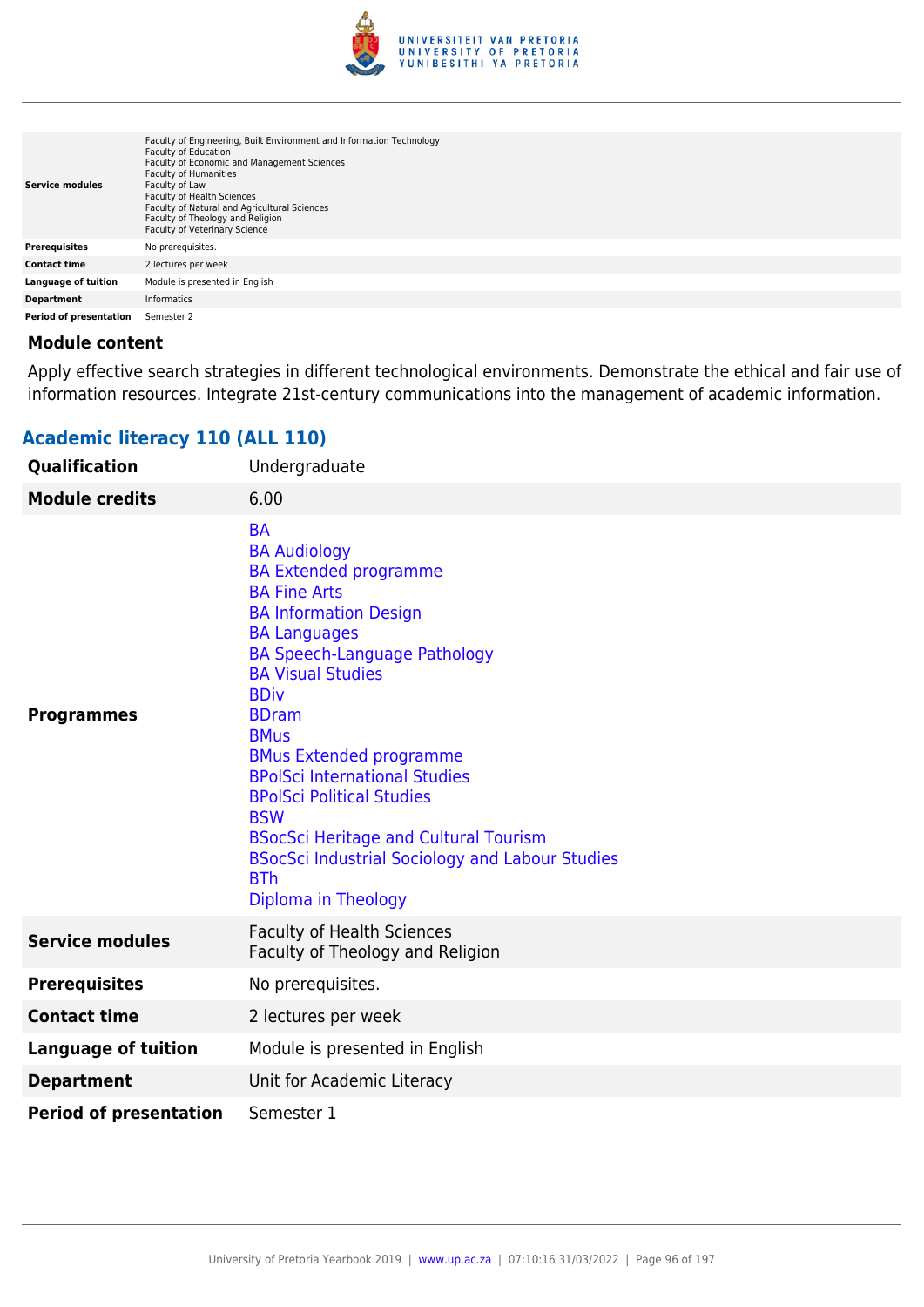

This module intends to equip students to cope more confidently and competently with the reading and understanding of a variety of texts, to apply these skills in a variety of contexts and to follow the conventions of academic writing.

# **Academic literacy for Theology 120 (ALL 120)**

| Qualification                 | Undergraduate                                    |
|-------------------------------|--------------------------------------------------|
| <b>Module credits</b>         | 6.00                                             |
| <b>Programmes</b>             | <b>BDiv</b><br><b>BTh</b><br>Diploma in Theology |
| <b>Service modules</b>        | Faculty of Theology and Religion                 |
| <b>Prerequisites</b>          | No prerequisites.                                |
| <b>Contact time</b>           | 2 lectures per week                              |
| <b>Language of tuition</b>    | Module is presented in English                   |
| <b>Department</b>             | Unit for Academic Literacy                       |
| <b>Period of presentation</b> | Semester 2                                       |

### **Module content**

By the end of this module students should be able to cope more confidently and competently with the reading, writing and critical thinking demands that are characteristic of the field of Theology.

# **The world of the Old Testament 110 (BYA 110)**

| <b>Qualification</b>          | Undergraduate                       |
|-------------------------------|-------------------------------------|
| <b>Module credits</b>         | 10.00                               |
| <b>Programmes</b>             | <b>BDiv</b><br><b>BTh</b>           |
| <b>Prerequisites</b>          | No prerequisites.                   |
| <b>Contact time</b>           | 2 lectures per week                 |
| <b>Language of tuition</b>    | Module is presented in English      |
| <b>Department</b>             | Old Testament and Hebrew Scriptures |
| <b>Period of presentation</b> | Semester 1                          |

### **Module content**

Geographical and historical background of the Old Testament. The Near-Eastern cultural background of the Bible

# **Introduction to the world of the Old Testament 114 (BYA 114)**

| <b>Qualification</b>  | Undergraduate |
|-----------------------|---------------|
| <b>Module credits</b> | 10.00         |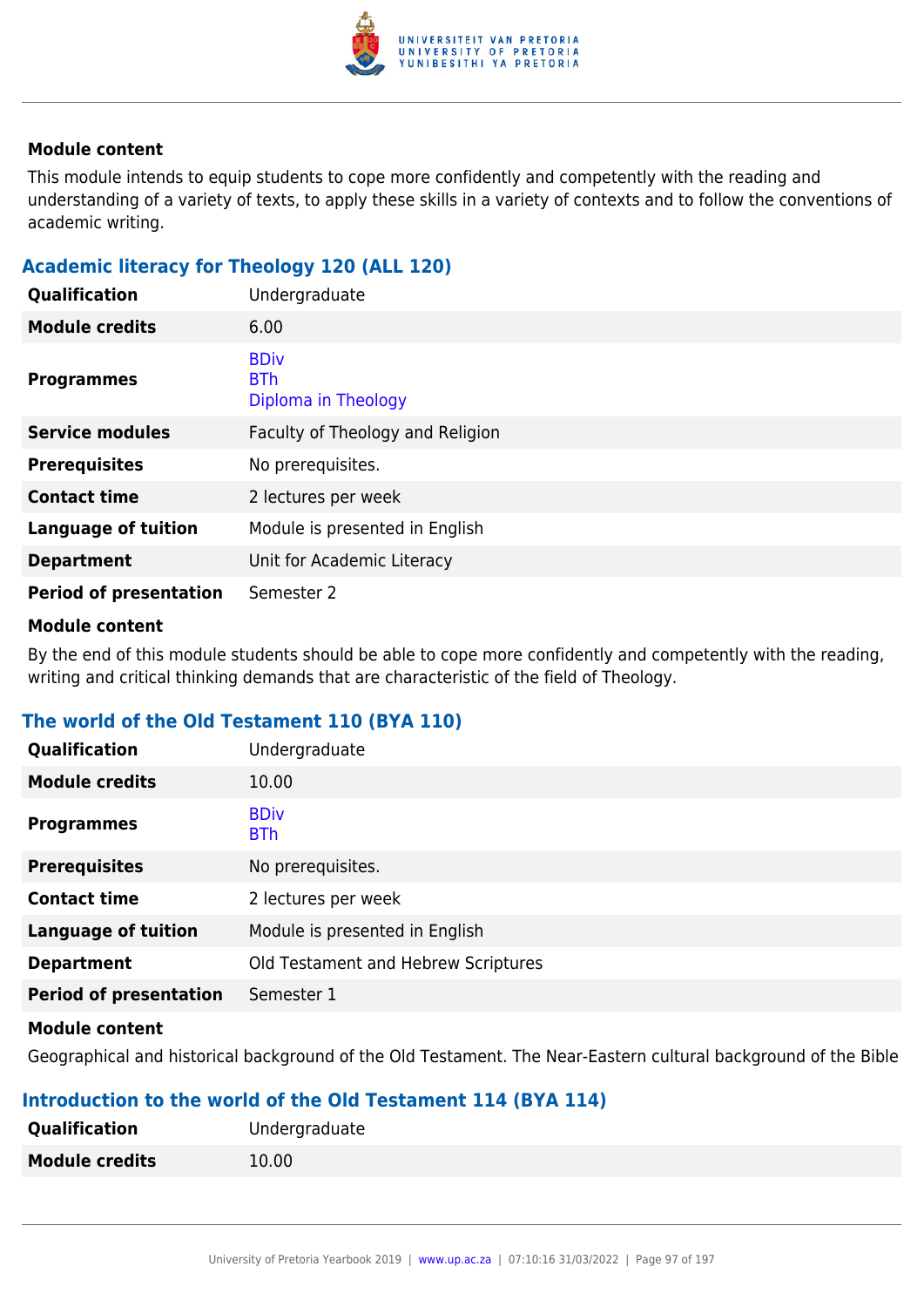

| <b>Programmes</b>             | Diploma in Theology                 |
|-------------------------------|-------------------------------------|
| <b>Prerequisites</b>          | No prerequisites.                   |
| <b>Contact time</b>           | 2 lectures per week                 |
| <b>Language of tuition</b>    | Module is presented in English      |
| <b>Department</b>             | Old Testament and Hebrew Scriptures |
| <b>Period of presentation</b> | Semester 1                          |
| <b>Module content</b>         |                                     |

Geographical and historical background of the Old Testament. The Near-Eastern cultural context of the Bible.

### **The world of the New Testament 120 (BYA 120)**

| Qualification                 | Undergraduate                        |
|-------------------------------|--------------------------------------|
| <b>Module credits</b>         | 10.00                                |
| <b>Programmes</b>             | <b>BDiv</b><br><b>BTh</b>            |
| <b>Prerequisites</b>          | No prerequisites.                    |
| <b>Contact time</b>           | 2 lectures per week                  |
| <b>Language of tuition</b>    | Module is presented in English       |
| <b>Department</b>             | New Testament and Related Literature |
| <b>Period of presentation</b> | Semester 2                           |
|                               |                                      |

### **Module content**

The encyclopaedia of the New Testament. The Mediterranean socio-cultural setting of the New Testament.

### **Introduction to the world of the New Testament 124 (BYA 124)**

| <b>Qualification</b>          | Undergraduate                        |
|-------------------------------|--------------------------------------|
| <b>Module credits</b>         | 10.00                                |
| <b>Programmes</b>             | Diploma in Theology                  |
| <b>Prerequisites</b>          | No prerequisites.                    |
| <b>Contact time</b>           | 2 lectures per week                  |
| <b>Language of tuition</b>    | Module is presented in English       |
| <b>Department</b>             | New Testament and Related Literature |
| <b>Period of presentation</b> | Semester 2                           |

### **Module content**

Encyclopaedic placement of New Testament studies in Theology. The Mediterranean socio-cultural setting of the New Testament.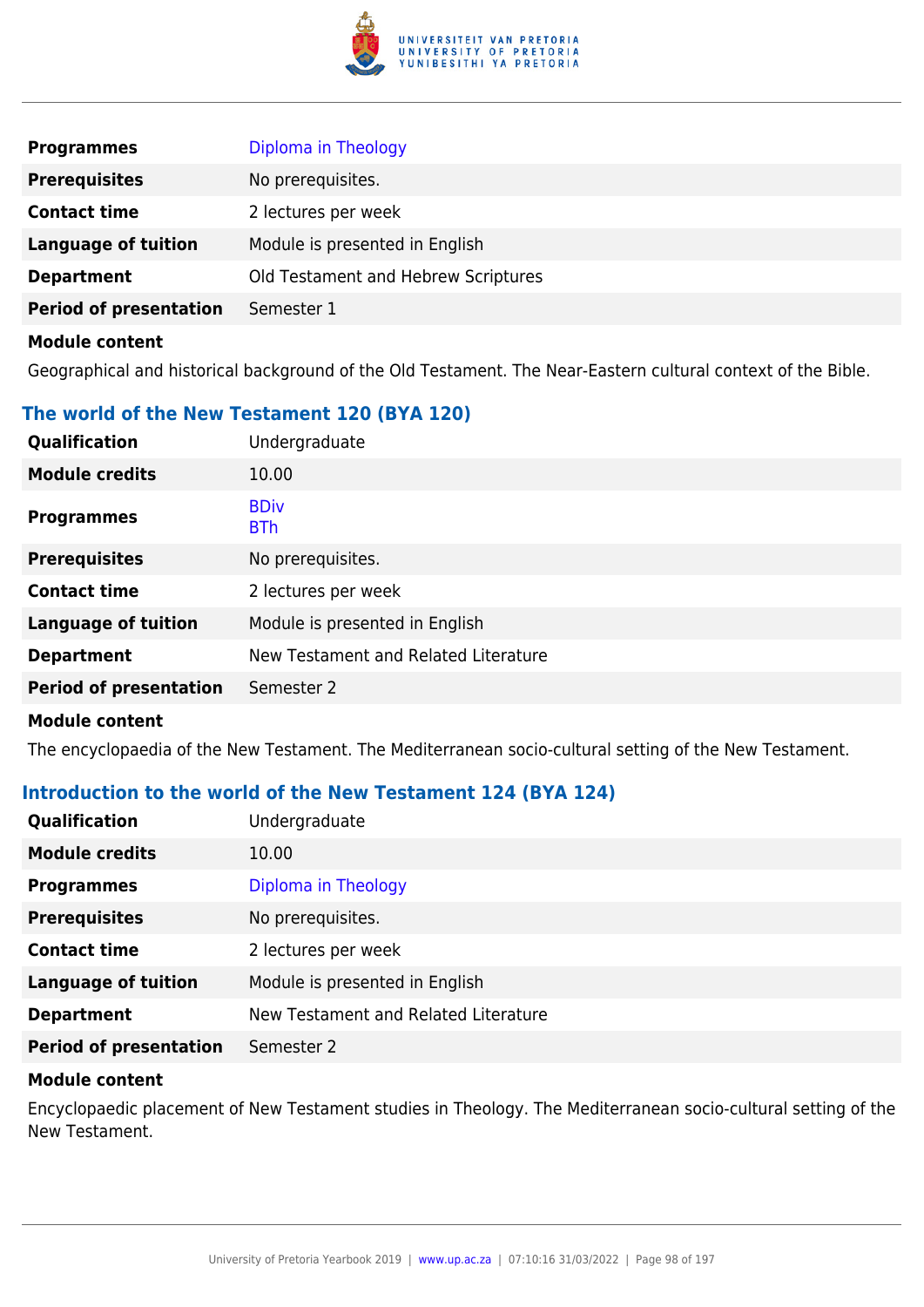

# **Background of the Bible 711 (BYB 711)**

| <b>Qualification</b>          | Postgraduate                    |
|-------------------------------|---------------------------------|
| <b>Module credits</b>         | 15.00                           |
| <b>Programmes</b>             | <b>BThHons Religion Studies</b> |
| <b>Prerequisites</b>          | No prerequisites.               |
| <b>Contact time</b>           | 3 lectures per week             |
| <b>Language of tuition</b>    | Module is presented in English  |
| <b>Department</b>             | <b>Religion Studies</b>         |
| <b>Period of presentation</b> | Semester 1                      |

### **Module content**

The aim of this module is to acquaint the student with certain aspects regarding the background of the world in which the Bible originated.

### **Hermeneutics 712 (BYB 712)**

| Postgraduate                    |
|---------------------------------|
| 15.00                           |
| <b>BThHons Religion Studies</b> |
| No prerequisites.               |
| 3 lectures per week             |
| Module is presented in English  |
| <b>Religion Studies</b>         |
| Semester 1                      |
|                                 |

### **Module content**

In this module the emphasis falls on the different factors involved in the interpretation of the Bible, as well as on some models of interpretation.

# **Biblical archaeology 713 (BYB 713)**

| <b>Qualification</b>          | Postgraduate                    |
|-------------------------------|---------------------------------|
| <b>Module credits</b>         | 15.00                           |
| <b>Programmes</b>             | <b>BThHons Religion Studies</b> |
| <b>Prerequisites</b>          | No prerequisites.               |
| <b>Contact time</b>           | 3 lectures per week             |
| <b>Language of tuition</b>    | Module is presented in English  |
| <b>Department</b>             | <b>Religion Studies</b>         |
| <b>Period of presentation</b> | Semester 2                      |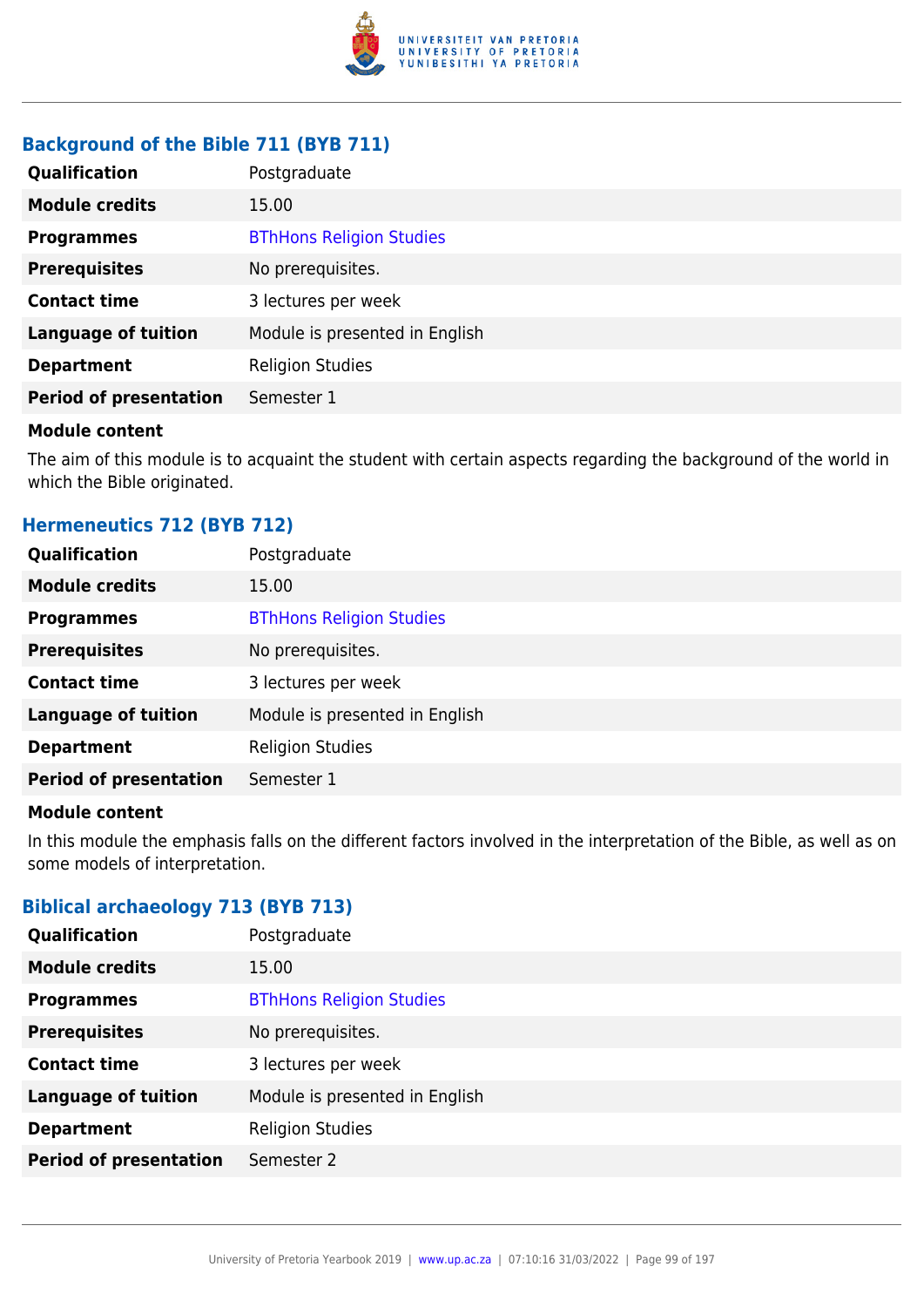

After studying this module, the student should be able to define Biblical archaeology, and to discuss its methods and its contribution to our understanding of the Bible. The student should be able to discuss archaeology in Jerusalem as well as the religious significance, geography and history of Jerusalem from an archaeological perspective.

# **Religious studies 714 (BYB 714)**

| <b>Qualification</b>          | Postgraduate                    |
|-------------------------------|---------------------------------|
| <b>Module credits</b>         | 15.00                           |
| <b>Programmes</b>             | <b>BThHons Religion Studies</b> |
| <b>Prerequisites</b>          | No prerequisites.               |
| <b>Language of tuition</b>    | Module is presented in English  |
| <b>Department</b>             | <b>Religion Studies</b>         |
| <b>Period of presentation</b> | Year                            |

### **Module content**

The aim of this module is to make the student aware of the subject of Religious Studies and its different subfields, and to give the student an introductory view of a few world religions.

# **Old Testament theology 721 (BYB 721)**

| Qualification                 | Postgraduate                    |
|-------------------------------|---------------------------------|
| <b>Module credits</b>         | 15.00                           |
| <b>Programmes</b>             | <b>BThHons Religion Studies</b> |
| <b>Prerequisites</b>          | No prerequisites.               |
| <b>Contact time</b>           | 3 lectures per week             |
| <b>Language of tuition</b>    | Module is presented in English  |
| <b>Department</b>             | <b>Religion Studies</b>         |
| <b>Period of presentation</b> | Semester 1                      |
|                               |                                 |

### **Module content**

The aim of this module is to get an overview of several aspects of the Book of Psalms in order to identify and understand the different theologies in the book.

# **New Testament theology 722 (BYB 722)**

| <b>Qualification</b>  | Postgraduate                    |
|-----------------------|---------------------------------|
| <b>Module credits</b> | 15.00                           |
| <b>Programmes</b>     | <b>BThHons Religion Studies</b> |
| <b>Prerequisites</b>  | No prerequisites.               |
| <b>Contact time</b>   | 3 lectures per week             |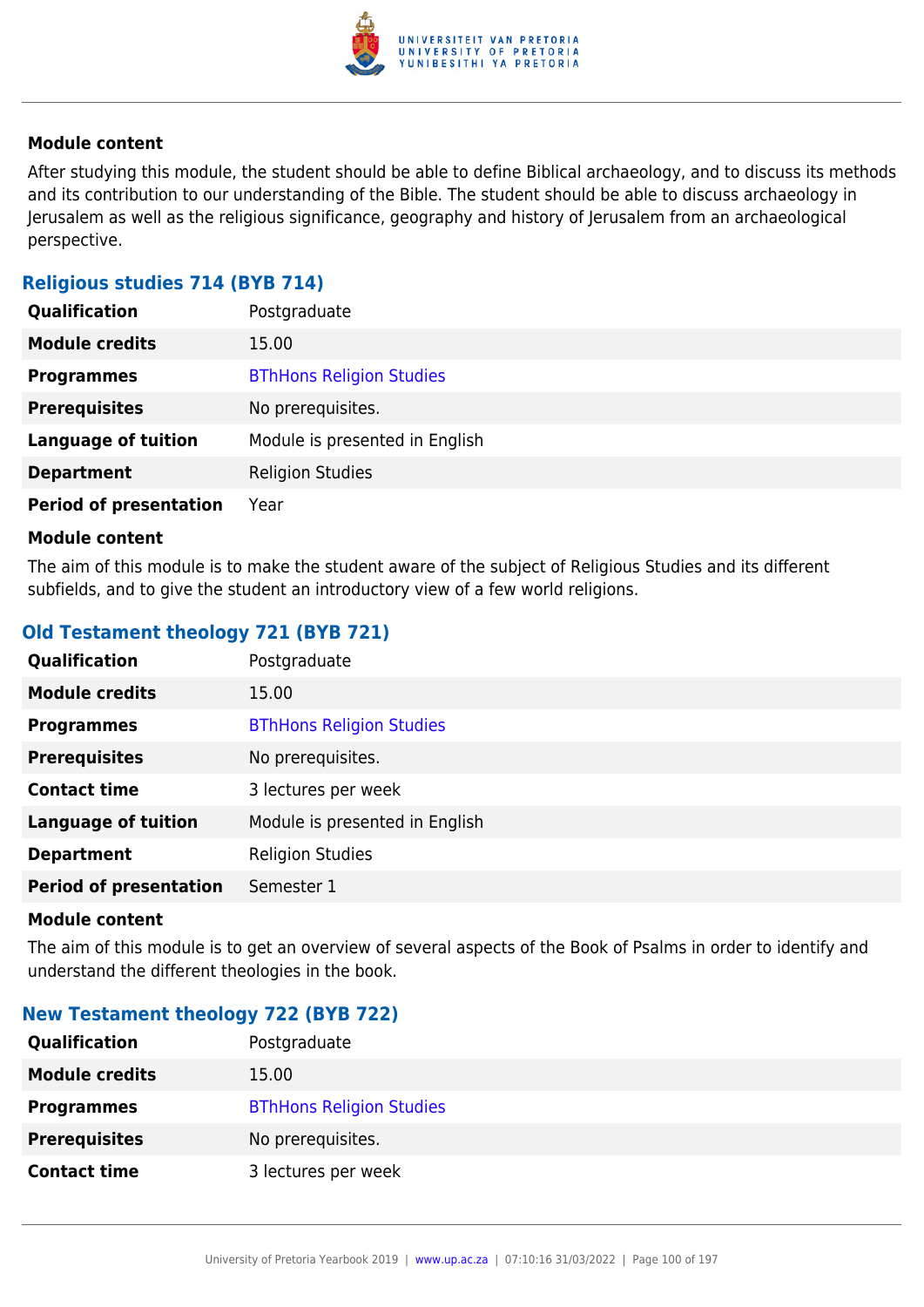

| Language of tuition           | Module is presented in English |
|-------------------------------|--------------------------------|
| <b>Department</b>             | <b>Religion Studies</b>        |
| <b>Period of presentation</b> | Semester 1                     |
|                               |                                |

The aim of this module is to understand the principles underlying a theology of the New Testament and the origin of New Testament theology.

# **Biblical ethics 723 (BYB 723)**

| <b>Qualification</b>          | Postgraduate                    |
|-------------------------------|---------------------------------|
| <b>Module credits</b>         | 15.00                           |
| <b>Programmes</b>             | <b>BThHons Religion Studies</b> |
| <b>Prerequisites</b>          | No prerequisites.               |
| <b>Contact time</b>           | 1 lecture per week              |
| <b>Language of tuition</b>    | Module is presented in English  |
| <b>Department</b>             | <b>Religion Studies</b>         |
| <b>Period of presentation</b> | Year                            |

### **Module content**

Ethical questions are very important in our society. Human relations form the basis of the church as well as the society as a whole. In this module attention will be given to the ethical guidelines of scripture on ethical issues.

# **Theory of Biblical exposition 724 (BYB 724)**

| Qualification                 | Postgraduate                    |
|-------------------------------|---------------------------------|
| <b>Module credits</b>         | 15.00                           |
| <b>Programmes</b>             | <b>BThHons Religion Studies</b> |
| <b>Prerequisites</b>          | No prerequisites.               |
| <b>Contact time</b>           | 3 lectures per week             |
| <b>Language of tuition</b>    | Module is presented in English  |
| <b>Department</b>             | <b>Religion Studies</b>         |
| <b>Period of presentation</b> | Year                            |

### **Module content**

The aim of this module is to have insight in the process of exegesis and to be able to evaluate different approaches to the analysis of the Bible.

# **Old Testament exegesis 731 (BYB 731)**

| Qualification         | Postgraduate |
|-----------------------|--------------|
| <b>Module credits</b> | 15.00        |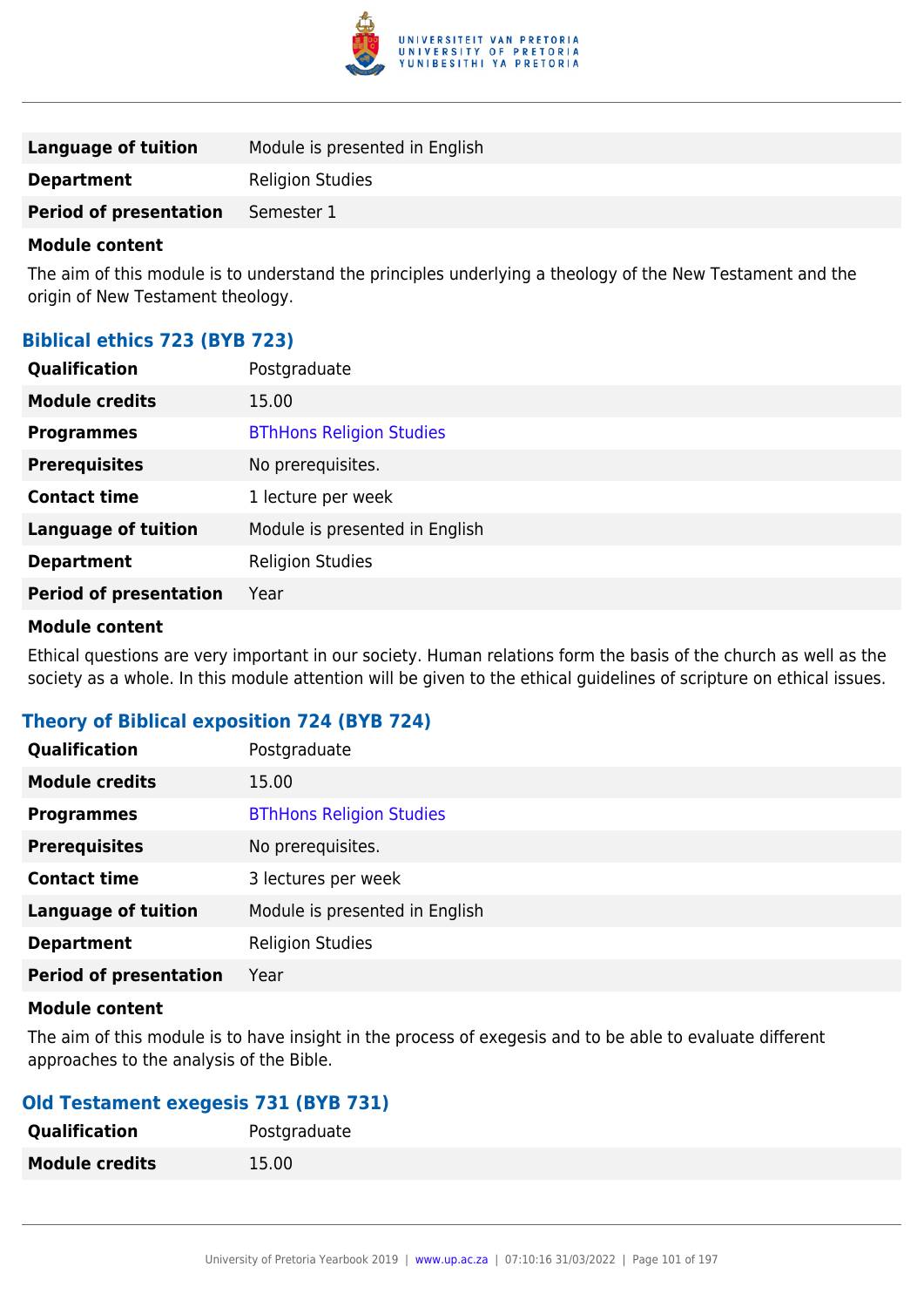

| <b>Programmes</b>             | <b>BThHons Religion Studies</b> |
|-------------------------------|---------------------------------|
| <b>Prerequisites</b>          | No prerequisites.               |
| <b>Contact time</b>           | 3 lectures per week             |
| <b>Language of tuition</b>    | Module is presented in English  |
| <b>Department</b>             | <b>Religion Studies</b>         |
| <b>Period of presentation</b> | Semester 2                      |

After completing this module, the student should be able to discuss the character, composition, research history and message of the books of Proverbs and Ecclesiastes. He/she should also be able to discuss the translation, literary form and meaning of selected texts.

### **New Testament exegesis 732 (BYB 732)**

| Qualification                 | Postgraduate                    |
|-------------------------------|---------------------------------|
| <b>Module credits</b>         | 15.00                           |
| <b>Programmes</b>             | <b>BThHons Religion Studies</b> |
| <b>Prerequisites</b>          | No prerequisites.               |
| <b>Contact time</b>           | 3 lectures per week             |
| <b>Language of tuition</b>    | Module is presented in English  |
| <b>Department</b>             | <b>Religion Studies</b>         |
| <b>Period of presentation</b> | Semester 2                      |
|                               |                                 |

### **Module content**

In this module the student will do exegesis of selected texts from the New Testament.

# **Bible in African context 733 (BYB 733)**

| <b>Qualification</b>          | Postgraduate                    |
|-------------------------------|---------------------------------|
| <b>Module credits</b>         | 15.00                           |
| <b>Programmes</b>             | <b>BThHons Religion Studies</b> |
| <b>Prerequisites</b>          | No prerequisites.               |
| <b>Contact time</b>           | 1 lecture per week              |
| <b>Language of tuition</b>    | Module is presented in English  |
| <b>Department</b>             | <b>Religion Studies</b>         |
| <b>Period of presentation</b> | Year                            |

### **Module content**

This module aims to provide the student with insight into how the Biblical text is read and understood in the African context.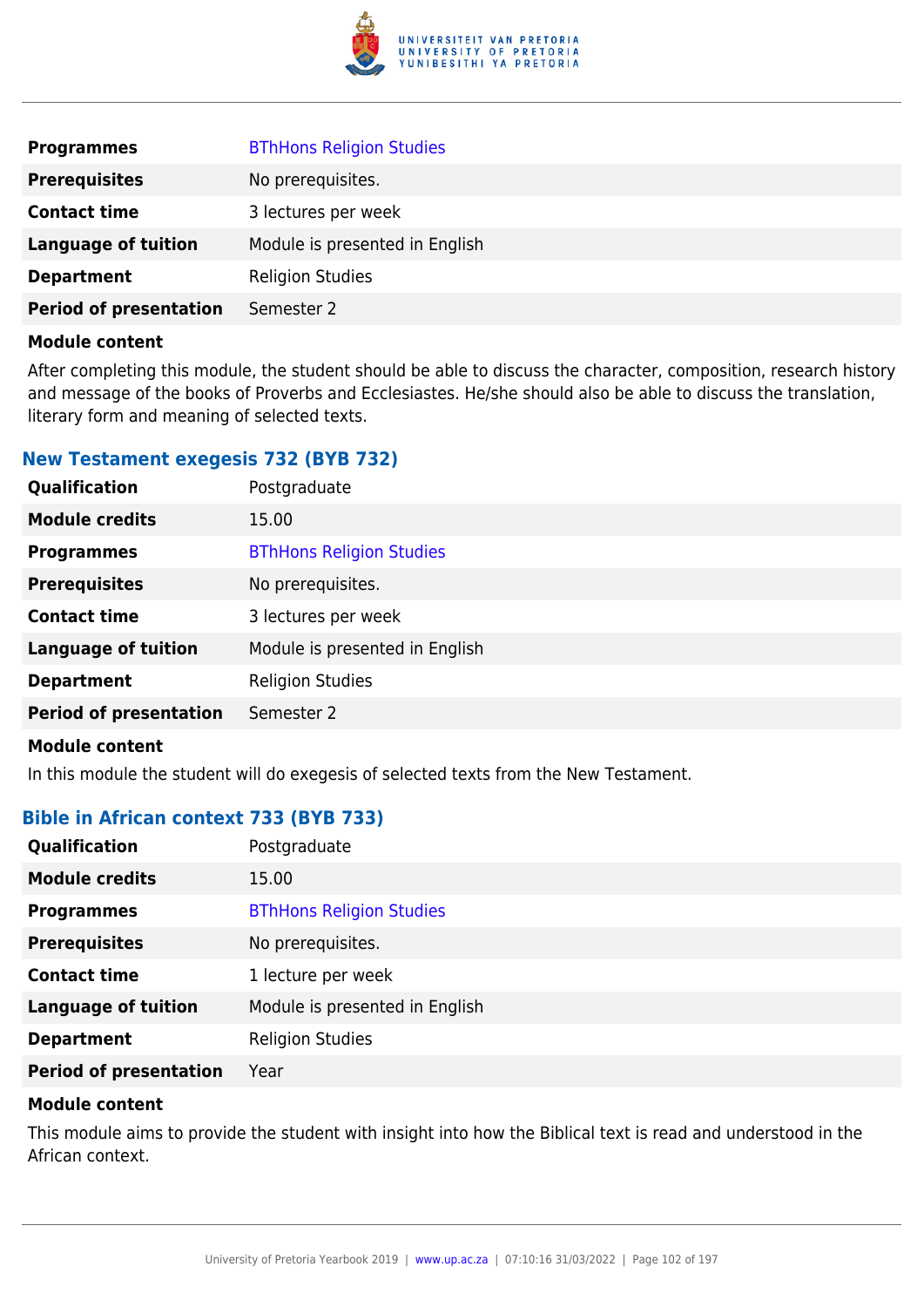

### **Bible and the arts 734 (BYB 734)**

| Qualification                 | Postgraduate                    |
|-------------------------------|---------------------------------|
| <b>Module credits</b>         | 15.00                           |
| <b>Programmes</b>             | <b>BThHons Religion Studies</b> |
| <b>Prerequisites</b>          | No prerequisites.               |
| <b>Contact time</b>           | 1 lecture per week              |
| <b>Language of tuition</b>    | Module is presented in English  |
| <b>Department</b>             | <b>Religion Studies</b>         |
| <b>Period of presentation</b> | Year                            |

### **Module content**

The first aim of this module is to get a broad overview on the role of music in the Bible, to reflect on the relationship between music and religion in general, and to understand the role of music in the Western civilisation and sub-Saharan Africa. The second aim is to enable the student to discuss the relationship between visual arts and religion (Christianity) in history with special attention to distinct tendencies in specific periods and the religious aspects and meanings of selected works of art.

### **Research report 740 (BYB 740)**

| <b>Qualification</b>          | Postgraduate                    |
|-------------------------------|---------------------------------|
| <b>Module credits</b>         | 30.00                           |
| <b>Programmes</b>             | <b>BThHons Religion Studies</b> |
| <b>Prerequisites</b>          | No prerequisites.               |
| <b>Contact time</b>           | 3 lectures per week             |
| <b>Language of tuition</b>    | Module is presented in English  |
| <b>Department</b>             | <b>Religion Studies</b>         |
| <b>Period of presentation</b> | Semester 1                      |
|                               |                                 |

### **Module content**

After studying this module, the student should be able to write a scholarly essay and utilise the sources in the library.

### **Research methodology 813 (BYB 813)**

| <b>Qualification</b>       | Postgraduate                      |
|----------------------------|-----------------------------------|
| <b>Module credits</b>      | 20.00                             |
| <b>Programmes</b>          | MTh Religion Studies (Coursework) |
| <b>Prerequisites</b>       | No prerequisites.                 |
| <b>Contact time</b>        | 1 seminar per week                |
| <b>Language of tuition</b> | Module is presented in English    |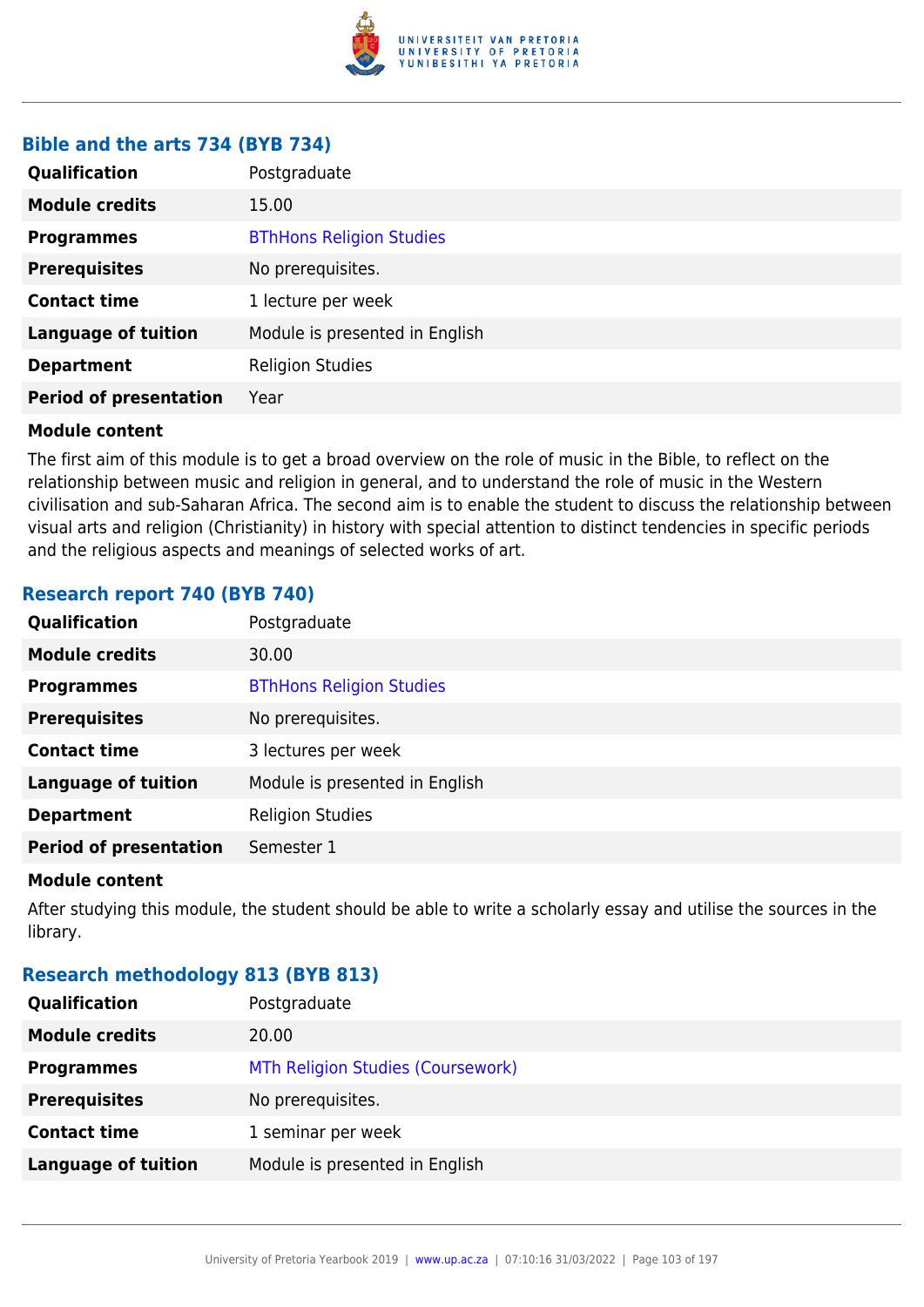

# **Department** Religion Studies

**Period of presentation** Year

### **Module content**

Study of the scientific research process (methodology).

### **Hermeneutics 823 (BYB 823)**

| <b>Qualification</b>          | Postgraduate                      |
|-------------------------------|-----------------------------------|
| <b>Module credits</b>         | 10.00                             |
| <b>Programmes</b>             | MTh Religion Studies (Coursework) |
| <b>Prerequisites</b>          | No prerequisites.                 |
| <b>Contact time</b>           | 1 lecture per week                |
| <b>Language of tuition</b>    | Module is presented in English    |
| <b>Department</b>             | <b>Religion Studies</b>           |
| <b>Period of presentation</b> | Year                              |
|                               |                                   |

### **Module content**

Theory of Biblical interpretations and the practical application thereof.

# **Biblical archaeology 833 (BYB 833)**

| Qualification                 | Postgraduate                      |
|-------------------------------|-----------------------------------|
| <b>Module credits</b>         | 10.00                             |
| <b>Programmes</b>             | MTh Religion Studies (Coursework) |
| <b>Prerequisites</b>          | No prerequisites.                 |
| <b>Contact time</b>           | 1 lecture per week                |
| <b>Language of tuition</b>    | Module is presented in English    |
| <b>Department</b>             | <b>Religion Studies</b>           |
| <b>Period of presentation</b> | Year                              |

### **Module content**

Study of the principles of this discipline as well as study of selected excavations in the lands of the Bible.

# **History and historiography 843 (BYB 843)**

| <b>Qualification</b>  | Postgraduate                      |
|-----------------------|-----------------------------------|
| <b>Module credits</b> | 10.00                             |
| <b>Programmes</b>     | MTh Religion Studies (Coursework) |
| <b>Prerequisites</b>  | No prerequisites.                 |
| <b>Contact time</b>   | 1 lecture per week                |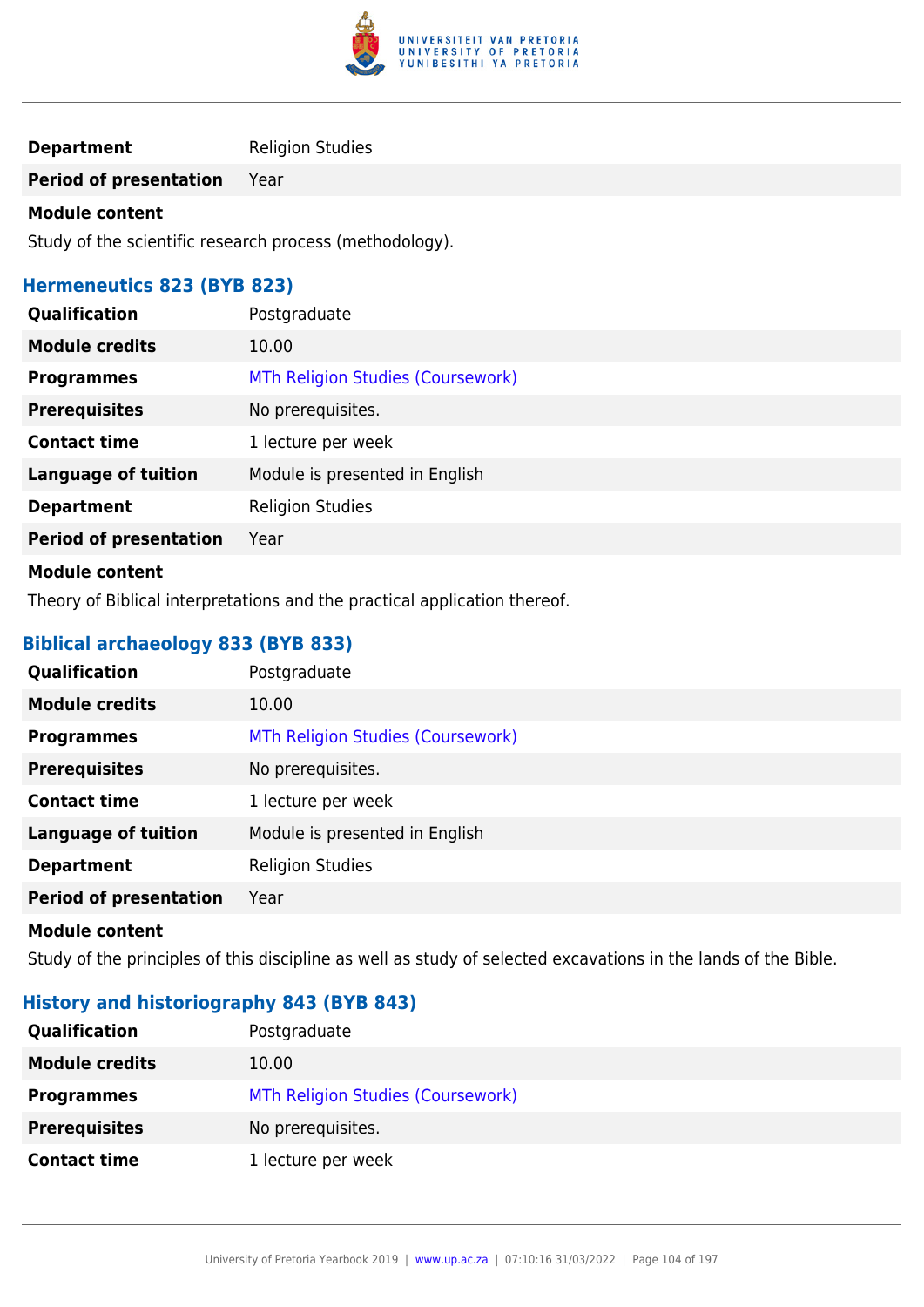

| Language of tuition           | Module is presented in English      |
|-------------------------------|-------------------------------------|
| <b>Department</b>             | Old Testament and Hebrew Scriptures |
| <b>Period of presentation</b> | Year                                |

Study of the principles of Biblical historiography as such and the study of the characteristics of historical texts in the Bible.

### **Religious studies 853 (BYB 853)**

| <b>Qualification</b>          | Postgraduate                      |
|-------------------------------|-----------------------------------|
| <b>Module credits</b>         | 10.00                             |
| <b>Programmes</b>             | MTh Religion Studies (Coursework) |
| <b>Prerequisites</b>          | No prerequisites.                 |
| <b>Contact time</b>           | 1 lecture per week                |
| <b>Language of tuition</b>    | Module is presented in English    |
| <b>Department</b>             | <b>Religion Studies</b>           |
| <b>Period of presentation</b> | Year                              |
|                               |                                   |

### **Module content**

Study of Judaism, Islam, Hinduism, Buddhism and African religions.

# **Exegesis 863 (BYB 863)**

| <b>Qualification</b>          | Postgraduate                         |
|-------------------------------|--------------------------------------|
| <b>Module credits</b>         | 10.00                                |
| <b>Programmes</b>             | MTh Religion Studies (Coursework)    |
| <b>Prerequisites</b>          | No prerequisites.                    |
| <b>Contact time</b>           | 1 lecture per week                   |
| <b>Language of tuition</b>    | Module is presented in English       |
| <b>Department</b>             | New Testament and Related Literature |
| <b>Period of presentation</b> | Year                                 |
|                               |                                      |

### **Module content**

Study of the principles of exegesis as well as practical exegesis of selected texts of the Old and New Testaments.

# **Theology 873 (BYB 873)**

| <b>Qualification</b>  | Postgraduate                      |
|-----------------------|-----------------------------------|
| <b>Module credits</b> | 10.00                             |
| <b>Programmes</b>     | MTh Religion Studies (Coursework) |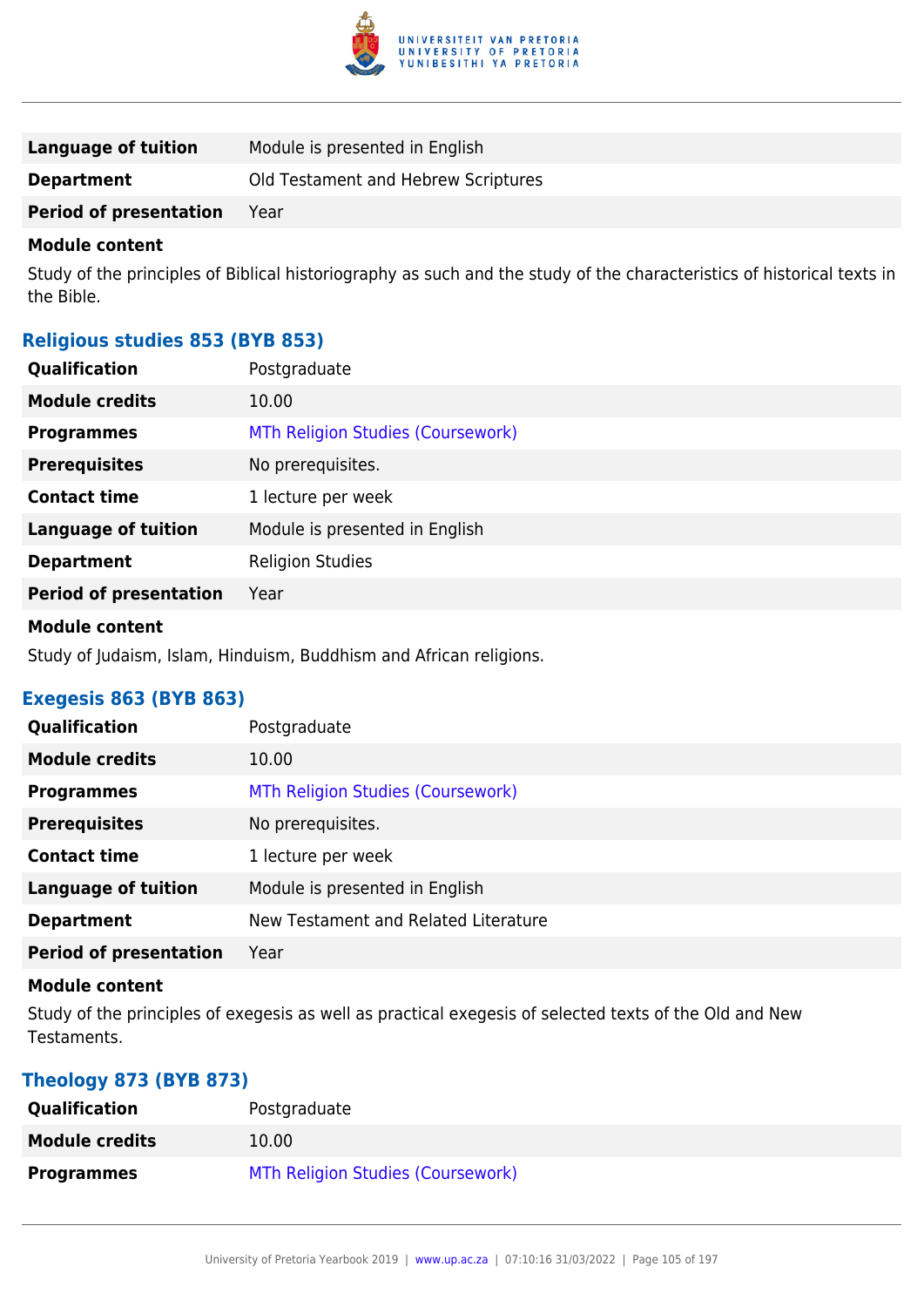

| <b>Prerequisites</b>          | No prerequisites.              |
|-------------------------------|--------------------------------|
| <b>Contact time</b>           | 1 lecture per week             |
| <b>Language of tuition</b>    | Module is presented in English |
| <b>Department</b>             | <b>Religion Studies</b>        |
| <b>Period of presentation</b> | Year                           |
| <b>Module content</b>         |                                |
|                               |                                |

# Study of Old and New Testament theology.

### **Biblical ethics 883 (BYB 883)**

| Qualification                 | Postgraduate                      |
|-------------------------------|-----------------------------------|
| <b>Module credits</b>         | 10.00                             |
| <b>Programmes</b>             | MTh Religion Studies (Coursework) |
| <b>Prerequisites</b>          | No prerequisites.                 |
| <b>Contact time</b>           | 1 lecture per week                |
| <b>Language of tuition</b>    | Module is presented in English    |
| <b>Department</b>             | <b>Religion Studies</b>           |
| <b>Period of presentation</b> | Year                              |
|                               |                                   |

### **Module content**

Study of the values and ethical institutions in the time of the Bible as well as practical application in the modern context .

### **Mini-dissertation: Biblical and religious studies 893 (BYB 893)**

| <b>Qualification</b>          | Postgraduate                      |
|-------------------------------|-----------------------------------|
| <b>Module credits</b>         | 90.00                             |
| <b>Programmes</b>             | MTh Religion Studies (Coursework) |
| <b>Prerequisites</b>          | No prerequisites.                 |
| <b>Language of tuition</b>    | Module is presented in English    |
| <b>Department</b>             | <b>Religion Studies</b>           |
| <b>Period of presentation</b> | Year                              |

### **Module content**

Mini-dissertation on a theme chosen in collaboration with the department which relates to one of the modules that are studied in the programme, constituting 7 000-10 000 words written under supervision of a supervising lecturer. The study entails scholastic and advanced research of a selected specialist area. Planning, researching and managing processes within broad parameters and functions are required. Use of computer programs for analysis and report writing. Complete accountability for achieving and evaluating personal and/or group output. Entry to doctoral and further research education, and to research-based occupations.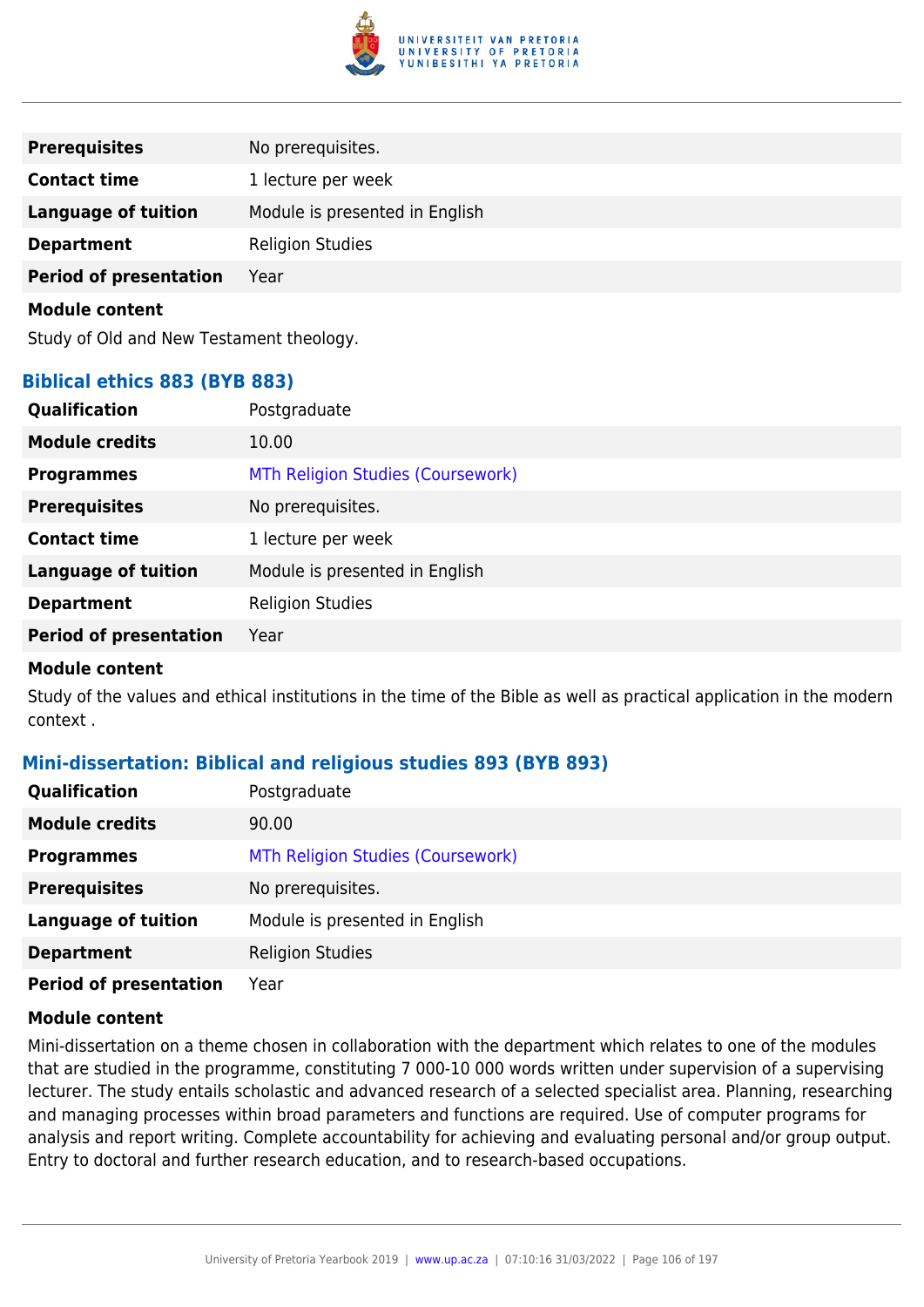

# **Dissertation: Biblical and religious studies 894 (BYB 894)**

| <b>Qualification</b>          | Postgraduate                   |
|-------------------------------|--------------------------------|
| <b>Module credits</b>         | 180.00                         |
| <b>Programmes</b>             | <b>MTh Religion Studies</b>    |
| <b>Prerequisites</b>          | No prerequisites.              |
| <b>Language of tuition</b>    | Module is presented in English |
| <b>Department</b>             | <b>Religion Studies</b>        |
| <b>Period of presentation</b> | Year                           |

### **Module content**

A comprehensive report (100-150 pages) on an approved research project. Specialised knowledge of Biblical studies as discipline, the analysis, transformation, and evaluation of abstract data and concepts, and the creation of appropriate responses to resolve contextual abstract problems. Planning, resourcing, and managing processes within broad parameters and functions. Complete accountability for achieving and evaluating personal and/or group output. Entry to doctoral and further research education, and to research-based occupations.

### **Thesis: Biblical and religious studies 980 (BYB 980)**

| Qualification                 | Postgraduate                   |
|-------------------------------|--------------------------------|
| <b>Module credits</b>         | 360.00                         |
| <b>Programmes</b>             | <b>PhD Religion Studies</b>    |
| <b>Prerequisites</b>          | No prerequisites.              |
| <b>Language of tuition</b>    | Module is presented in English |
| <b>Department</b>             | <b>Religion Studies</b>        |
| <b>Period of presentation</b> | Year                           |

### **Module content**

A comprehensive and advanced research report (thesis) on an approved project has to be done. This is an expert, highly specialised and advanced research project, both across the major discipline and interdisciplinary. Planning, resourcing, managing, and optimizing all aspects of processes engaged in, within complex and unpredictable contexts are important aspects. Complete accountability for research results achieved, and evaluating personal and/or group output. The aim is to build academic leadership and to skill senior management professionals.

### **Biblical languages 251 (BYT 251)**

| <b>Qualification</b>   | Undergraduate                    |
|------------------------|----------------------------------|
| <b>Module credits</b>  | 8.00                             |
| <b>Programmes</b>      | <b>BA Law</b>                    |
| <b>Service modules</b> | Faculty of Theology and Religion |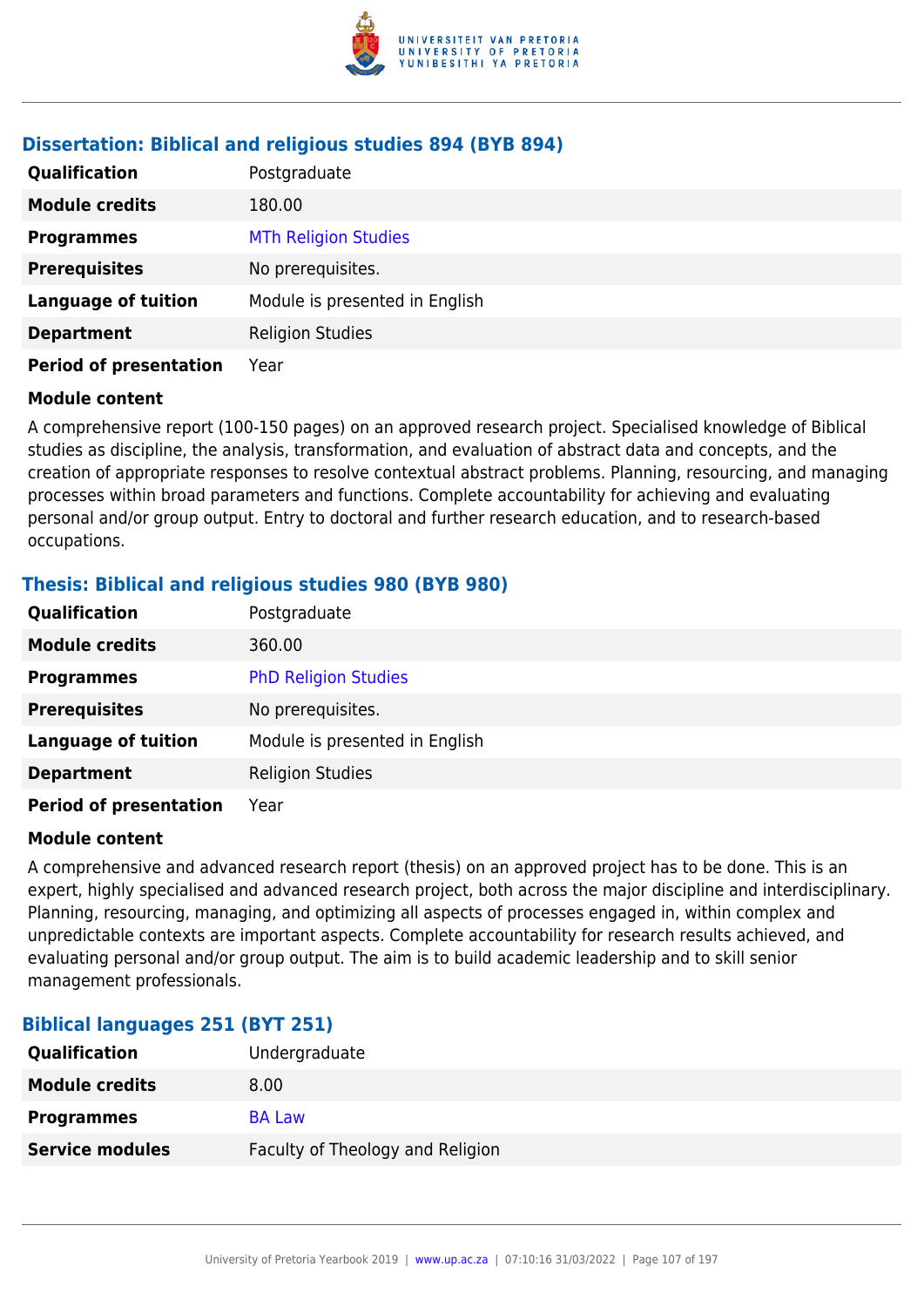

| <b>Prerequisites</b>          | Together with GRK 210 and 220 and/or HEB 210 and 220 this module provides<br>access to BYT on year level 3. |
|-------------------------------|-------------------------------------------------------------------------------------------------------------|
| <b>Contact time</b>           | 1 lecture per week                                                                                          |
| Language of tuition           | Module is presented in English                                                                              |
| <b>Department</b>             | Ancient and Modern Languages and Cultures                                                                   |
| <b>Period of presentation</b> | Year                                                                                                        |

Ancient world in context

A broad historical overview of ancient Mediterranean societies and a study of Greek and Hebrew expressions in the context of ancient Mediterranean views of man, society and the world.

### **Early church to Augustine 114 (CHI 114)**

| Qualification                 | Undergraduate                      |
|-------------------------------|------------------------------------|
| <b>Module credits</b>         | 10.00                              |
| <b>Programmes</b>             | Diploma in Theology                |
| <b>Prerequisites</b>          | No prerequisites.                  |
| <b>Contact time</b>           | 2 lectures per week                |
| <b>Language of tuition</b>    | Module is presented in English     |
| <b>Department</b>             | Systematic and Historical Theology |
| <b>Period of presentation</b> | Semester 1                         |
|                               |                                    |

### **Module content**

The history of the early church up to (and including) Augustine of Hippo.

### **Reformation and its legacy in Europe 214 (CHI 214)**

| <b>Qualification</b>          | Undergraduate                      |
|-------------------------------|------------------------------------|
| <b>Module credits</b>         | 10.00                              |
| <b>Programmes</b>             | Diploma in Theology                |
| <b>Prerequisites</b>          | No prerequisites.                  |
| <b>Contact time</b>           | 2 lectures per week                |
| <b>Language of tuition</b>    | Module is presented in English     |
| <b>Department</b>             | Systematic and Historical Theology |
| <b>Period of presentation</b> | Semester 1                         |
| Module content                |                                    |

Reformation and its legacy in Europe.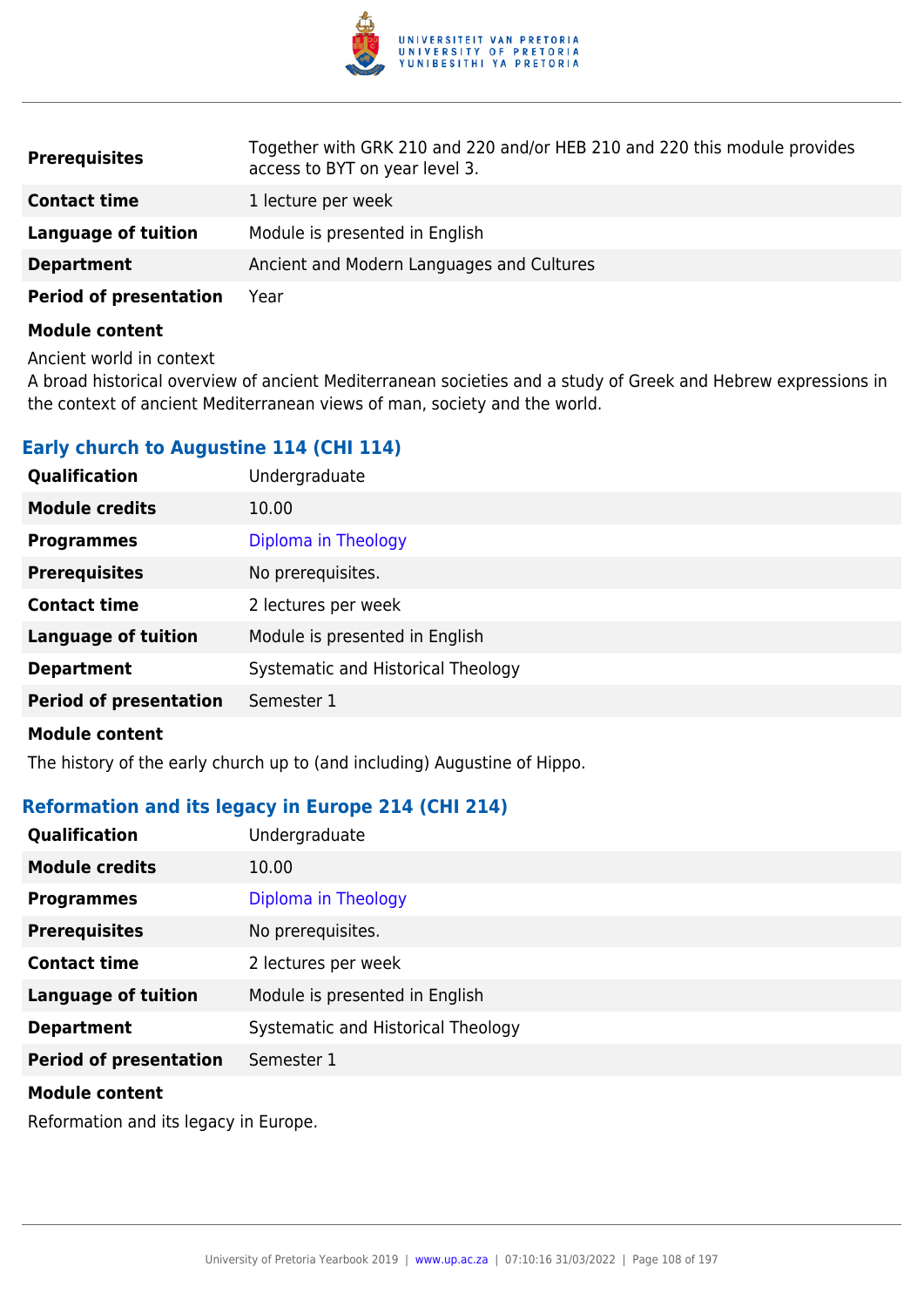

# **The church in recent history 224 (CHI 224)**

| Qualification                 | Undergraduate                      |
|-------------------------------|------------------------------------|
| <b>Module credits</b>         | 10.00                              |
| <b>Programmes</b>             | Diploma in Theology                |
| <b>Prerequisites</b>          | No prerequisites.                  |
| <b>Contact time</b>           | 2 lectures per week                |
| <b>Language of tuition</b>    | Module is presented in English     |
| <b>Department</b>             | Systematic and Historical Theology |
| <b>Period of presentation</b> | Semester 2                         |

#### **Module content**

19th and 20th centuries in church history: rise and ideologies and philosophical movements; the Ecumenical Movements.

# **Africa and South Africa in church history 314 (CHI 314)**

| Qualification                 | Undergraduate                      |
|-------------------------------|------------------------------------|
| <b>Module credits</b>         | 10.00                              |
| <b>Programmes</b>             | Diploma in Theology                |
| <b>Prerequisites</b>          | No prerequisites.                  |
| <b>Contact time</b>           | 2 lectures per week                |
| <b>Language of tuition</b>    | Module is presented in English     |
| <b>Department</b>             | Systematic and Historical Theology |
| <b>Period of presentation</b> | Semester 1                         |
| Madula cantant                |                                    |

#### **Module content**

Africa and South Africa in church history I (general and church specific).

# **Introducing church polity 324 (CHI 324)**

| Qualification                 | Undergraduate                      |
|-------------------------------|------------------------------------|
| <b>Module credits</b>         | 10.00                              |
| <b>Programmes</b>             | Diploma in Theology                |
| <b>Prerequisites</b>          | No prerequisites.                  |
| <b>Contact time</b>           | 2 lectures per week                |
| <b>Language of tuition</b>    | Module is presented in English     |
| <b>Department</b>             | Systematic and Historical Theology |
| <b>Period of presentation</b> | Semester 2                         |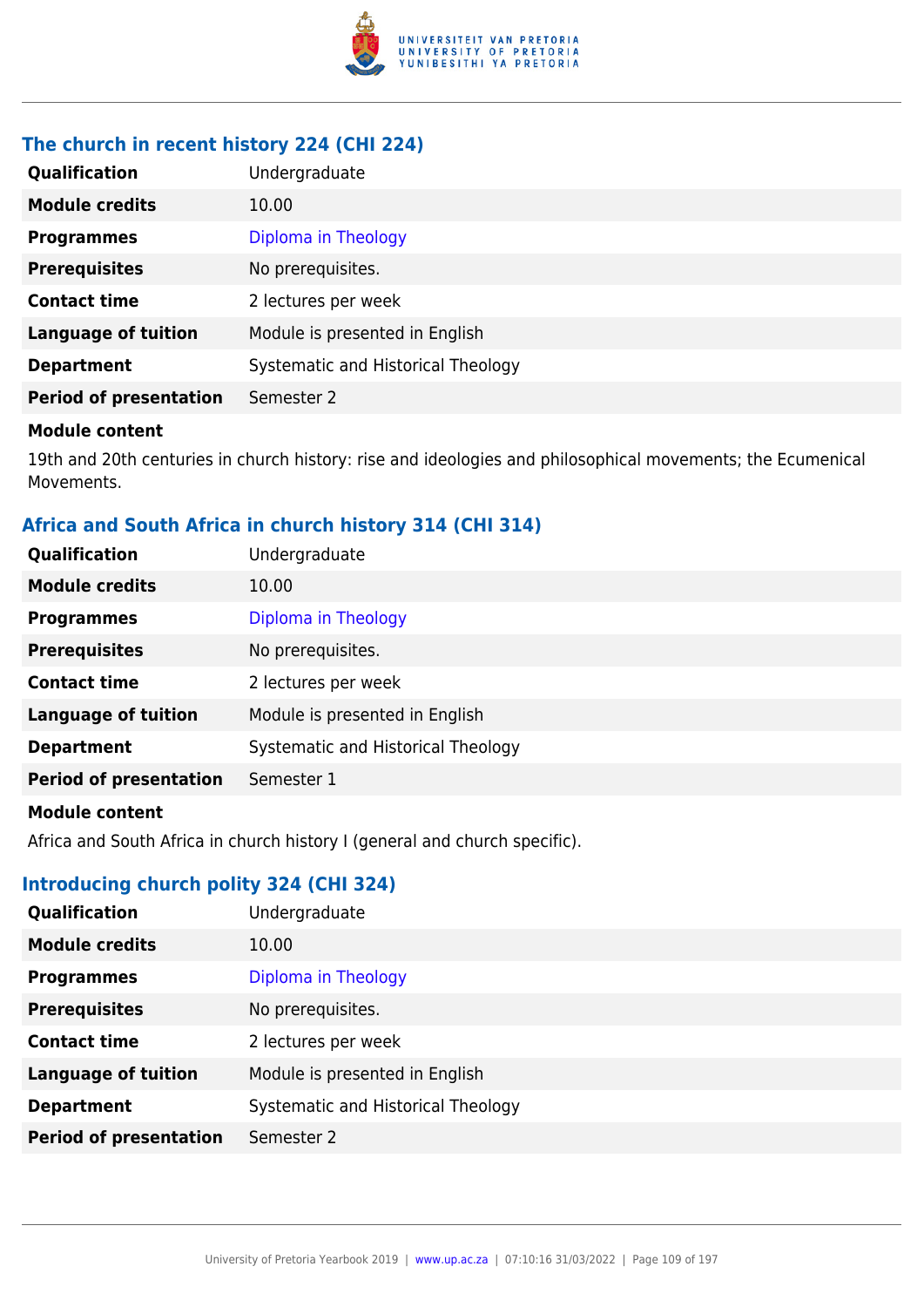

Church Polity (general and church specific).

# **Early church 110 (CHS 110)**

| Qualification                 | Undergraduate                      |
|-------------------------------|------------------------------------|
| <b>Module credits</b>         | 10.00                              |
| <b>Programmes</b>             | <b>BDiv</b><br><b>BTh</b>          |
| <b>Prerequisites</b>          | No prerequisites.                  |
| <b>Contact time</b>           | 2 lectures per week                |
| <b>Language of tuition</b>    | Module is presented in English     |
| <b>Department</b>             | Systematic and Historical Theology |
| <b>Period of presentation</b> | Semester 1                         |
|                               |                                    |

#### **Module content**

The history of the early church up to Augustine of Hippo.

# **Reformation and post-reformation 210 (CHS 210)**

| Qualification                 | Undergraduate                              |
|-------------------------------|--------------------------------------------|
| <b>Module credits</b>         | 10.00                                      |
| <b>Programmes</b>             | <b>BDiv</b><br><b>BTh</b>                  |
| <b>Prerequisites</b>          | No prerequisites.                          |
| <b>Contact time</b>           | 2 lectures per week                        |
| <b>Language of tuition</b>    | Separate classes for Afrikaans and English |
| <b>Department</b>             | Systematic and Historical Theology         |
| <b>Period of presentation</b> | Semester 1                                 |
|                               |                                            |

#### **Module content**

Reformation and its legacy in Europe.

# **Modern church history 220 (CHS 220)**

| Qualification         | Undergraduate             |
|-----------------------|---------------------------|
| <b>Module credits</b> | 10.00                     |
| <b>Programmes</b>     | <b>BDiv</b><br><b>BTh</b> |
| <b>Prerequisites</b>  | No prerequisites.         |
| <b>Contact time</b>   | 2 lectures per week       |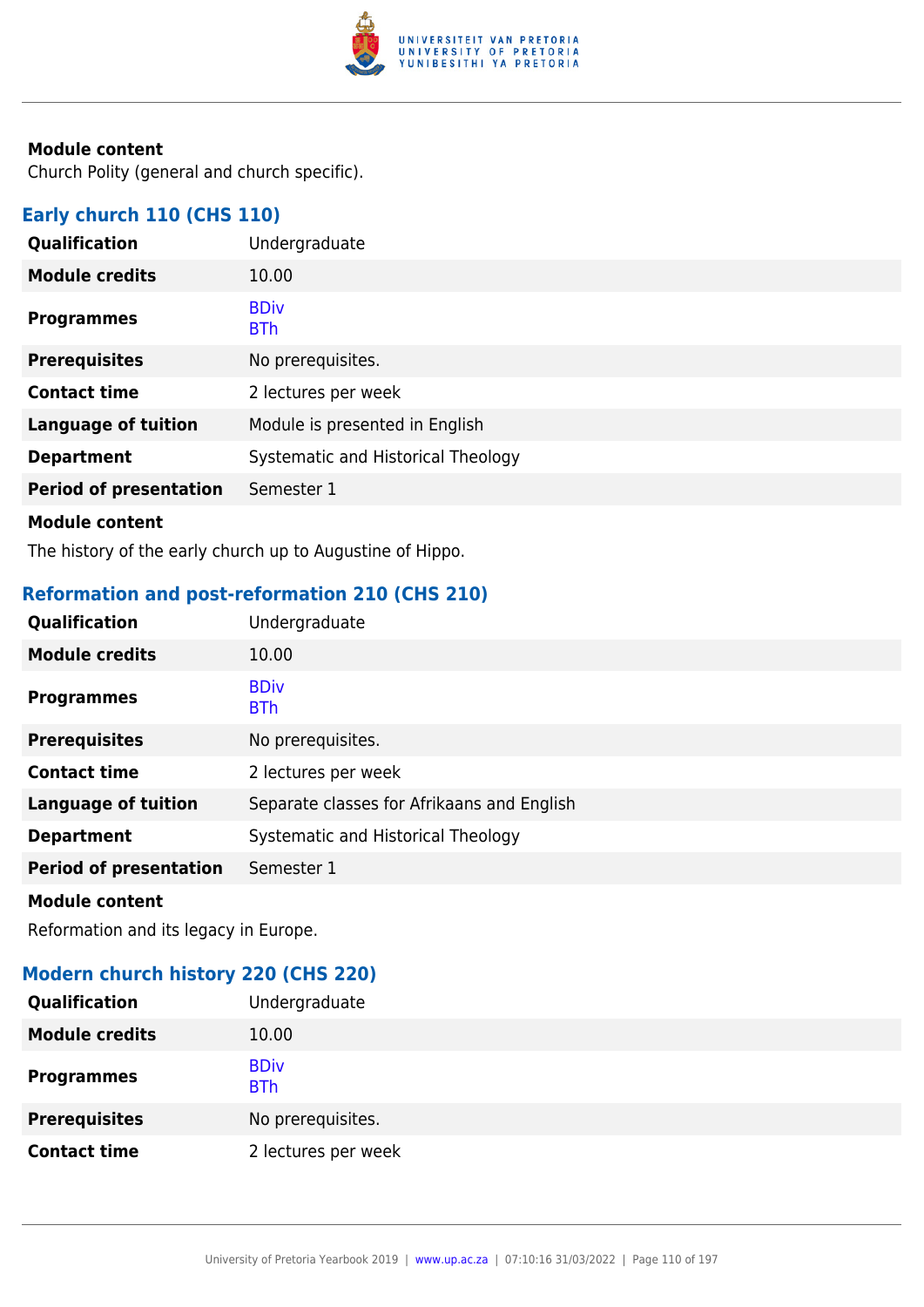

| Language of tuition           | Separate classes for Afrikaans and English |
|-------------------------------|--------------------------------------------|
| <b>Department</b>             | Systematic and Historical Theology         |
| <b>Period of presentation</b> | Semester 2                                 |

19th and 20th centuries in church history: rise of ideologies and philosophical movements; the Ecumenical Movement.

# **The 20th century in South Africa: General review (1900-1948) 253 (CHS 253)**

| <b>Qualification</b>          | Undergraduate                      |
|-------------------------------|------------------------------------|
| <b>Module credits</b>         | 8.00                               |
| <b>Prerequisites</b>          | No prerequisites.                  |
| <b>Contact time</b>           | 2 lectures per week                |
| <b>Language of tuition</b>    | Module is presented in English     |
| <b>Department</b>             | Systematic and Historical Theology |
| <b>Period of presentation</b> | Quarter 3                          |

#### **Module content**

A general review of developments and trends of Christianity and the church in South Africa during the first half of the 20th century.

# **Church history in Africa and South Africa 310 (CHS 310)**

| Qualification                 | Undergraduate                              |
|-------------------------------|--------------------------------------------|
| <b>Module credits</b>         | 10.00                                      |
| <b>Programmes</b>             | <b>BDiv</b><br><b>BTh</b>                  |
| <b>Prerequisites</b>          | <b>CHS 310</b>                             |
| <b>Contact time</b>           | 2 lectures per week                        |
| <b>Language of tuition</b>    | Separate classes for Afrikaans and English |
| <b>Department</b>             | Systematic and Historical Theology         |
| <b>Period of presentation</b> | Semester 1                                 |
| <b>Module content</b>         |                                            |

Africa and South Africa in church history I (general and church specific).

### **Church polity 320 (CHS 320)**

| <b>Qualification</b>  | Undergraduate |
|-----------------------|---------------|
| <b>Module credits</b> | 10.00         |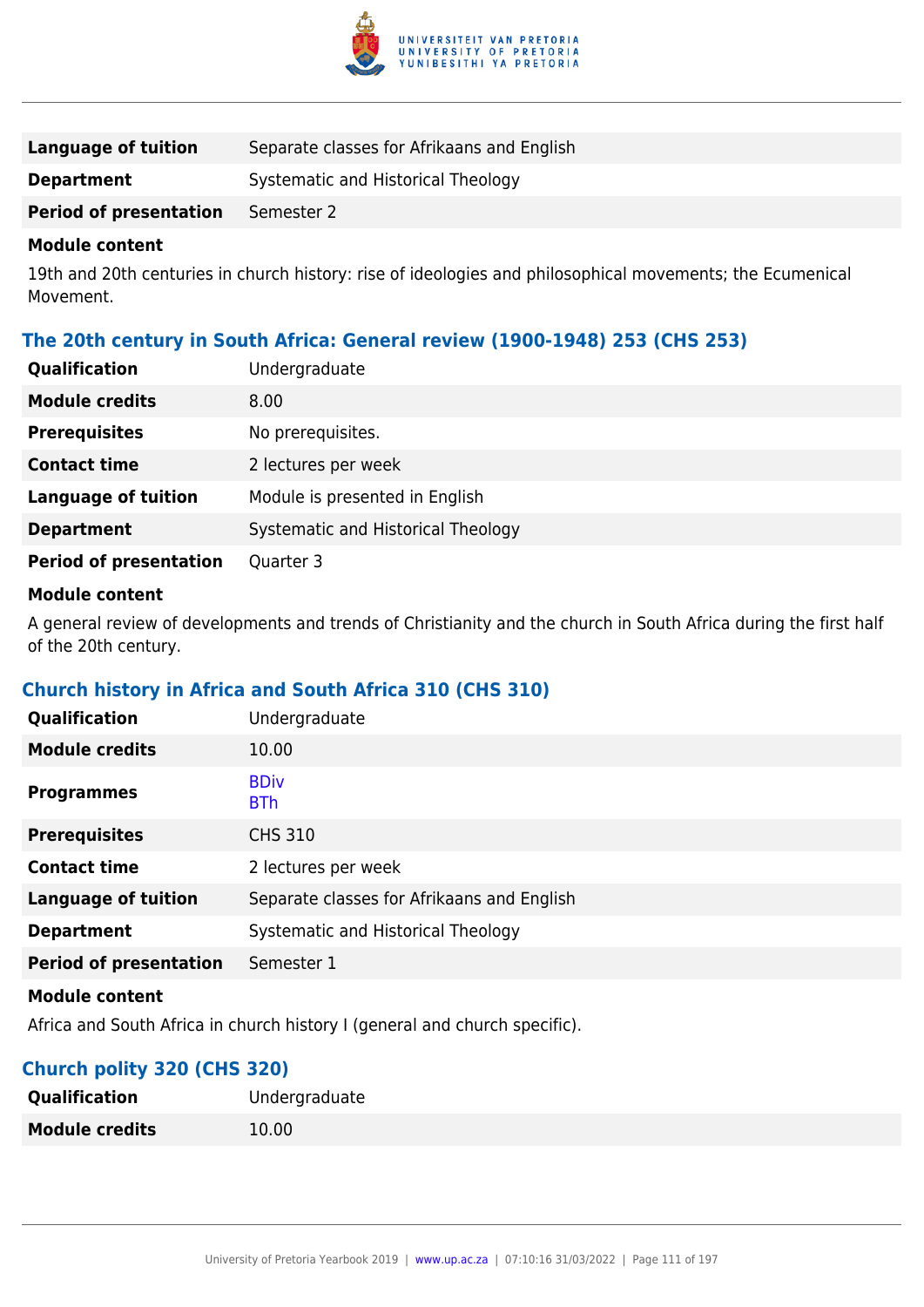

| <b>Programmes</b>             | <b>BDiv</b><br><b>BTh</b>                  |
|-------------------------------|--------------------------------------------|
| <b>Prerequisites</b>          | No prerequisites.                          |
| <b>Contact time</b>           | 2 lectures per week                        |
| <b>Language of tuition</b>    | Separate classes for Afrikaans and English |
| <b>Department</b>             | Systematic and Historical Theology         |
| <b>Period of presentation</b> | Semester 2                                 |
| <b>Module content</b>         |                                            |

Church polity (general and church specific).

# **Introduction to church polity 351 (CHS 351)**

| <b>Qualification</b>          | Undergraduate                      |
|-------------------------------|------------------------------------|
| <b>Module credits</b>         | 12.00                              |
| <b>Prerequisites</b>          | No prerequisites.                  |
| <b>Contact time</b>           | 2 lectures per week                |
| <b>Language of tuition</b>    | Module is presented in English     |
| <b>Department</b>             | Systematic and Historical Theology |
| <b>Period of presentation</b> | Quarter 1                          |
| <b>Module content</b>         |                                    |

An orientation to church polity, also of participating denominations.

# **The ecumenical movement 352 (CHS 352)**

| Qualification                 | Undergraduate                      |
|-------------------------------|------------------------------------|
| <b>Module credits</b>         | 12.00                              |
| <b>Prerequisites</b>          | No prerequisites.                  |
| <b>Contact time</b>           | 2 lectures per week                |
| <b>Language of tuition</b>    | Module is presented in English     |
| <b>Department</b>             | Systematic and Historical Theology |
| <b>Period of presentation</b> | Quarter 2                          |
|                               |                                    |

#### **Module content**

An overview of the ecumenical movement, worldwide and in South Africa.

# **In discussion with churches 353 (CHS 353)**

| <b>Qualification</b>  | Undergraduate     |
|-----------------------|-------------------|
| <b>Module credits</b> | 12.00             |
| <b>Prerequisites</b>  | No prerequisites. |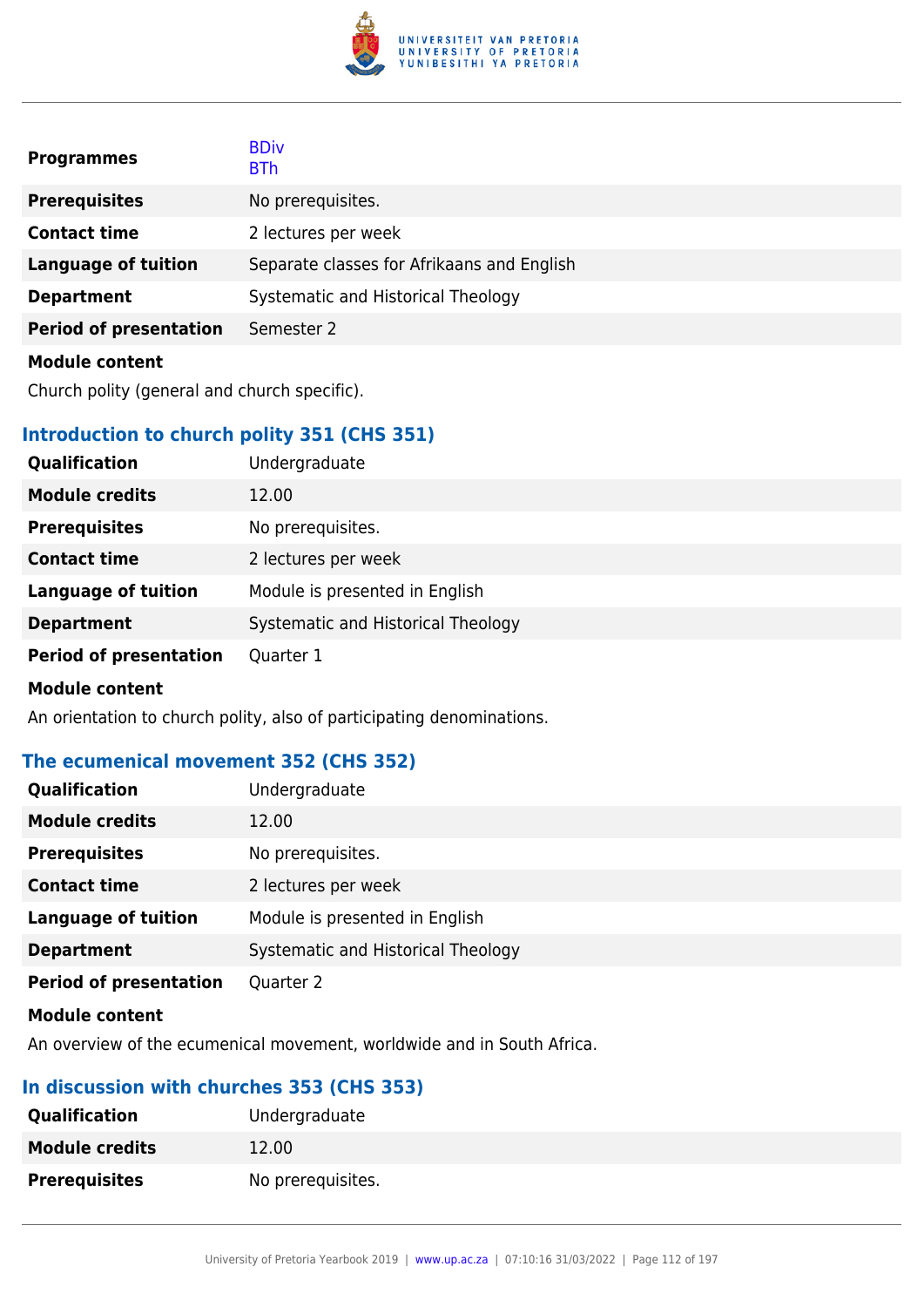

| <b>Contact time</b>           | 2 lectures per week                |
|-------------------------------|------------------------------------|
| Language of tuition           | Module is presented in English     |
| <b>Department</b>             | Systematic and Historical Theology |
| <b>Period of presentation</b> | Quarter 3                          |

An introduction to the discussion with various churches in South Africa.

### **The 20th century in South Africa: A general review (1948 - 1998) 354 (CHS 354)**

| <b>Qualification</b>          | Undergraduate                      |
|-------------------------------|------------------------------------|
| <b>Module credits</b>         | 12.00                              |
| <b>Prerequisites</b>          | No prerequisites.                  |
| <b>Contact time</b>           | 2 lectures per week                |
| <b>Language of tuition</b>    | Module is presented in English     |
| <b>Department</b>             | Systematic and Historical Theology |
| <b>Period of presentation</b> | Quarter 4                          |

### **Module content**

A general review of developments and trends of Christianity and the church in South Africa during the second half of the 20th century.

### **Community engagement 210 (CYE 210)**

| <b>Qualification</b>          | Undergraduate                              |
|-------------------------------|--------------------------------------------|
| <b>Module credits</b>         | 15.00                                      |
| <b>Programmes</b>             | <b>BTh</b>                                 |
| <b>Prerequisites</b>          | No prerequisites.                          |
| <b>Contact time</b>           | 1 lecture per week, 1 practical per week   |
| <b>Language of tuition</b>    | Separate classes for Afrikaans and English |
| <b>Department</b>             | <b>Practical Theology</b>                  |
| <b>Period of presentation</b> | Year                                       |
|                               |                                            |

#### **Module content**

Community engagement. Includes aspects of ministry and missions. General principles and formation.

# **Community engagement 214 (CYE 214)**

| <b>Qualification</b>  | Undergraduate       |
|-----------------------|---------------------|
| <b>Module credits</b> | 15.00               |
| <b>Programmes</b>     | Diploma in Theology |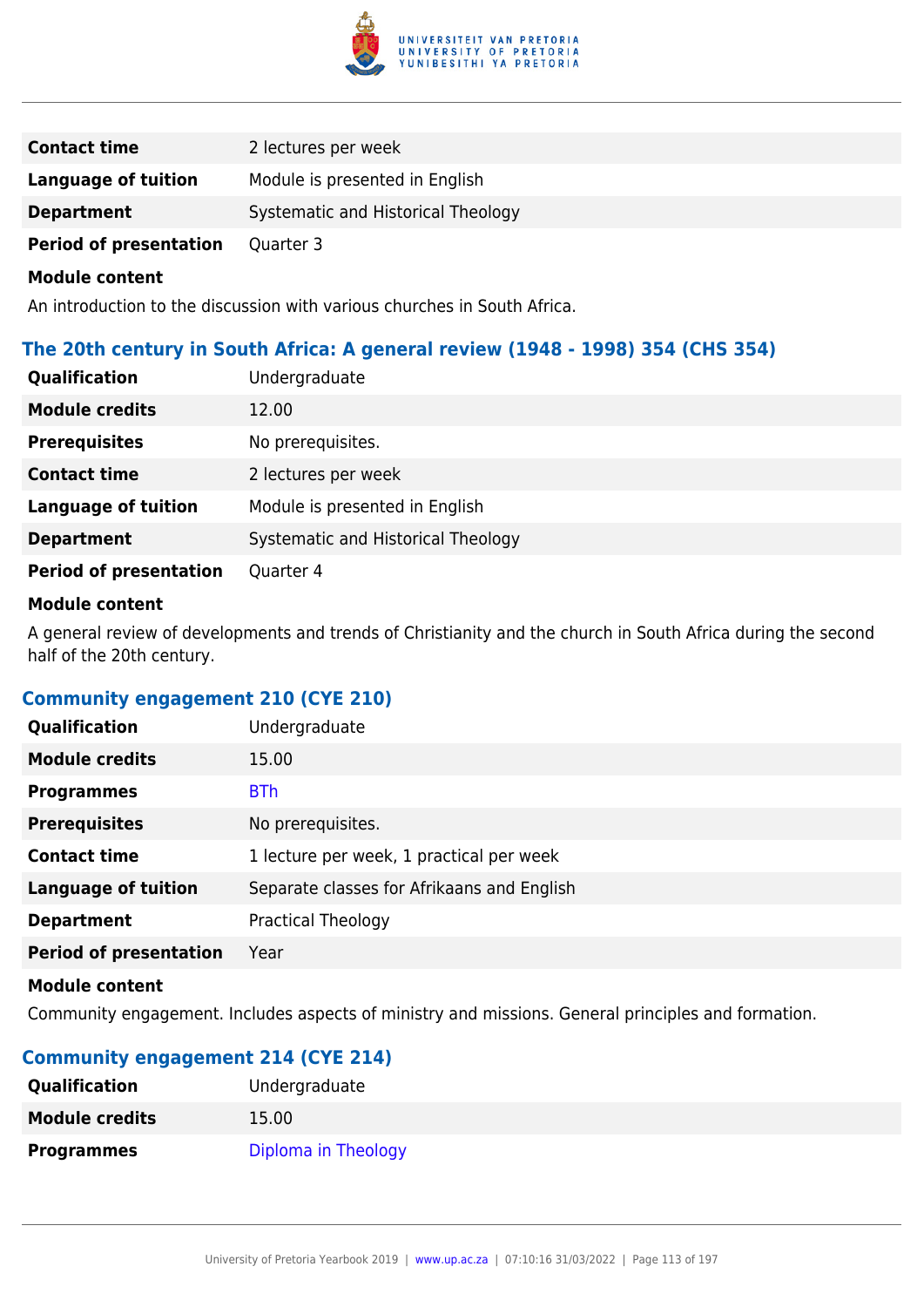

| <b>Prerequisites</b>          | No prerequisites.                          |
|-------------------------------|--------------------------------------------|
| <b>Contact time</b>           | 1 practical per week, 1 lecture per week   |
| Language of tuition           | Separate classes for Afrikaans and English |
| <b>Department</b>             | Practical Theology                         |
| <b>Period of presentation</b> | Year                                       |

Community engagement. Includes aspects of ministry and missions. General principles and formation.

# **Introduction to dogmatics and Christian ethics 120 (DCE 120)**

| Qualification                 | Undergraduate                      |
|-------------------------------|------------------------------------|
| <b>Module credits</b>         | 10.00                              |
| <b>Programmes</b>             | <b>BDiv</b><br><b>BTh</b>          |
| <b>Prerequisites</b>          | No prerequisites.                  |
| <b>Contact time</b>           | 2 lectures per week                |
| <b>Language of tuition</b>    | Module is presented in English     |
| <b>Department</b>             | Systematic and Historical Theology |
| <b>Period of presentation</b> | Semester 2                         |
|                               |                                    |

#### **Module content**

Introduction to dogmatics and Christian ethics; introduction to selection of fundamental loci.

# **Anthropology, Christology and soteriology 210 (DCE 210)**

| Qualification                 | Undergraduate                              |
|-------------------------------|--------------------------------------------|
| <b>Module credits</b>         | 10.00                                      |
| <b>Programmes</b>             | <b>BDiv</b><br><b>BTh</b>                  |
| <b>Prerequisites</b>          | No prerequisites.                          |
| <b>Contact time</b>           | 2 lectures per week                        |
| <b>Language of tuition</b>    | Separate classes for Afrikaans and English |
| <b>Department</b>             | Systematic and Historical Theology         |
| <b>Period of presentation</b> | Semester 1                                 |
|                               |                                            |

### **Module content**

Anthropology, Christology and soteriology.

# **Scriptural authority and Scriptural use 220 (DCE 220)**

**Qualification** Undergraduate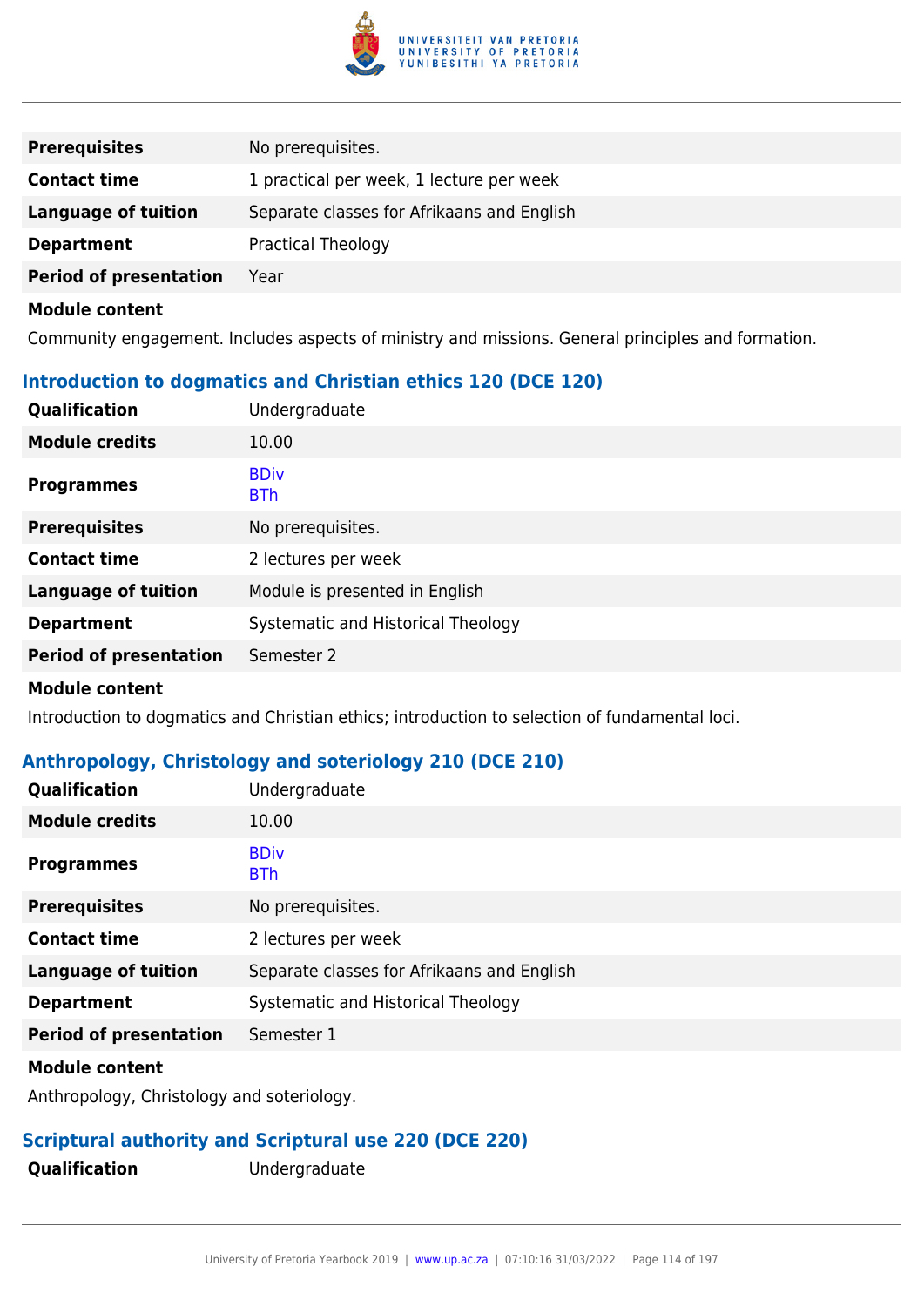

| <b>Module credits</b>         | 10.00                                      |
|-------------------------------|--------------------------------------------|
| <b>Programmes</b>             | <b>BDiv</b><br><b>BTh</b>                  |
| <b>Prerequisites</b>          | No prerequisites.                          |
| <b>Contact time</b>           | 2 lectures per week                        |
| <b>Language of tuition</b>    | Separate classes for Afrikaans and English |
| <b>Department</b>             | Systematic and Historical Theology         |
| <b>Period of presentation</b> | Semester 2                                 |
| <b>Module content</b>         |                                            |

Scriptural authority and Scriptural use in theology and ethics.

### **Social ethics, ecclesiology and eschatology 310 (DCE 310)**

| Qualification                 | Undergraduate                              |
|-------------------------------|--------------------------------------------|
| <b>Module credits</b>         | 10.00                                      |
| <b>Programmes</b>             | <b>BDiv</b><br><b>BTh</b>                  |
| <b>Prerequisites</b>          | No prerequisites.                          |
| <b>Contact time</b>           | 2 lectures per week                        |
| <b>Language of tuition</b>    | Separate classes for Afrikaans and English |
| <b>Department</b>             | Systematic and Historical Theology         |
| <b>Period of presentation</b> | Semester 1                                 |
| <b>Module content</b>         |                                            |

Social ethics, ecclesiology and eschatology.

# **Contemporary trends in Systematic Theology 320 (DCE 320)**

| <b>Qualification</b>          | Undergraduate                              |
|-------------------------------|--------------------------------------------|
| <b>Module credits</b>         | 10.00                                      |
| <b>Programmes</b>             | <b>BDiv</b><br><b>BTh</b>                  |
| <b>Prerequisites</b>          | No prerequisites.                          |
| <b>Contact time</b>           | 2 lectures per week                        |
| <b>Language of tuition</b>    | Separate classes for Afrikaans and English |
| <b>Department</b>             | Systematic and Historical Theology         |
| <b>Period of presentation</b> | Semester 2                                 |
| <b>Module content</b>         |                                            |

Theological issues, currents and influential theologians.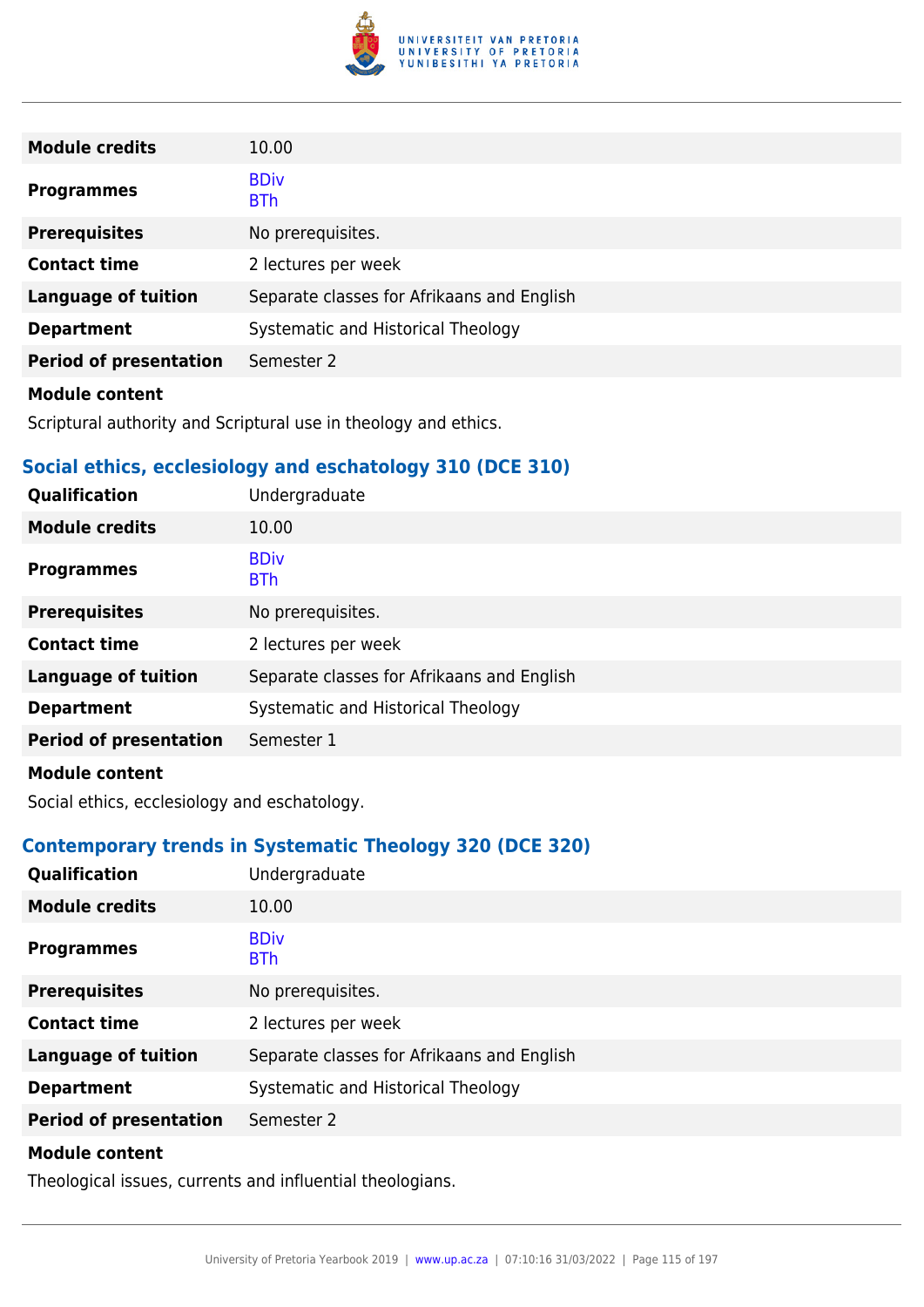

# **Research report: Dogmatics and Christian ethics 710 (DCE 710)**

| <b>Qualification</b>          | Postgraduate                                  |
|-------------------------------|-----------------------------------------------|
| <b>Module credits</b>         | 30.00                                         |
| <b>Programmes</b>             | <b>BThHons Dogmatics and Christian Ethics</b> |
| <b>Prerequisites</b>          | No prerequisites.                             |
| <b>Contact time</b>           | 1 lecture per week                            |
| <b>Language of tuition</b>    | Module is presented in English                |
| <b>Department</b>             | Systematic and Historical Theology            |
| <b>Period of presentation</b> | Year                                          |
|                               |                                               |

#### **Module content**

Research module. Fundamental component: orientation, research methodology. Essay.

# **Dogmatics and Christian ethics 720 (DCE 720)**

| Qualification                 | Postgraduate                                  |
|-------------------------------|-----------------------------------------------|
| <b>Module credits</b>         | 30.00                                         |
| <b>Programmes</b>             | <b>BThHons Dogmatics and Christian Ethics</b> |
| <b>Prerequisites</b>          | No prerequisites.                             |
| <b>Contact time</b>           | 1 lecture per week                            |
| <b>Language of tuition</b>    | Module is presented in English                |
| <b>Department</b>             | Systematic and Historical Theology            |
| <b>Period of presentation</b> | Year                                          |
| <b>Module content</b>         |                                               |

Core module. Survey of Systematic-Theological designs.

### **Dogmatics and Christian ethics 730 (DCE 730)**

| <b>Qualification</b>          | Postgraduate                                  |
|-------------------------------|-----------------------------------------------|
| <b>Module credits</b>         | 30.00                                         |
| <b>Programmes</b>             | <b>BThHons Dogmatics and Christian Ethics</b> |
| <b>Prerequisites</b>          | No prerequisites.                             |
| <b>Contact time</b>           | 1 lecture per week                            |
| <b>Language of tuition</b>    | Module is presented in English                |
| <b>Department</b>             | Systematic and Historical Theology            |
| <b>Period of presentation</b> | Year                                          |
|                               |                                               |

#### **Module content**

Core module. Specialised study of a selection of Systematic Theological loci.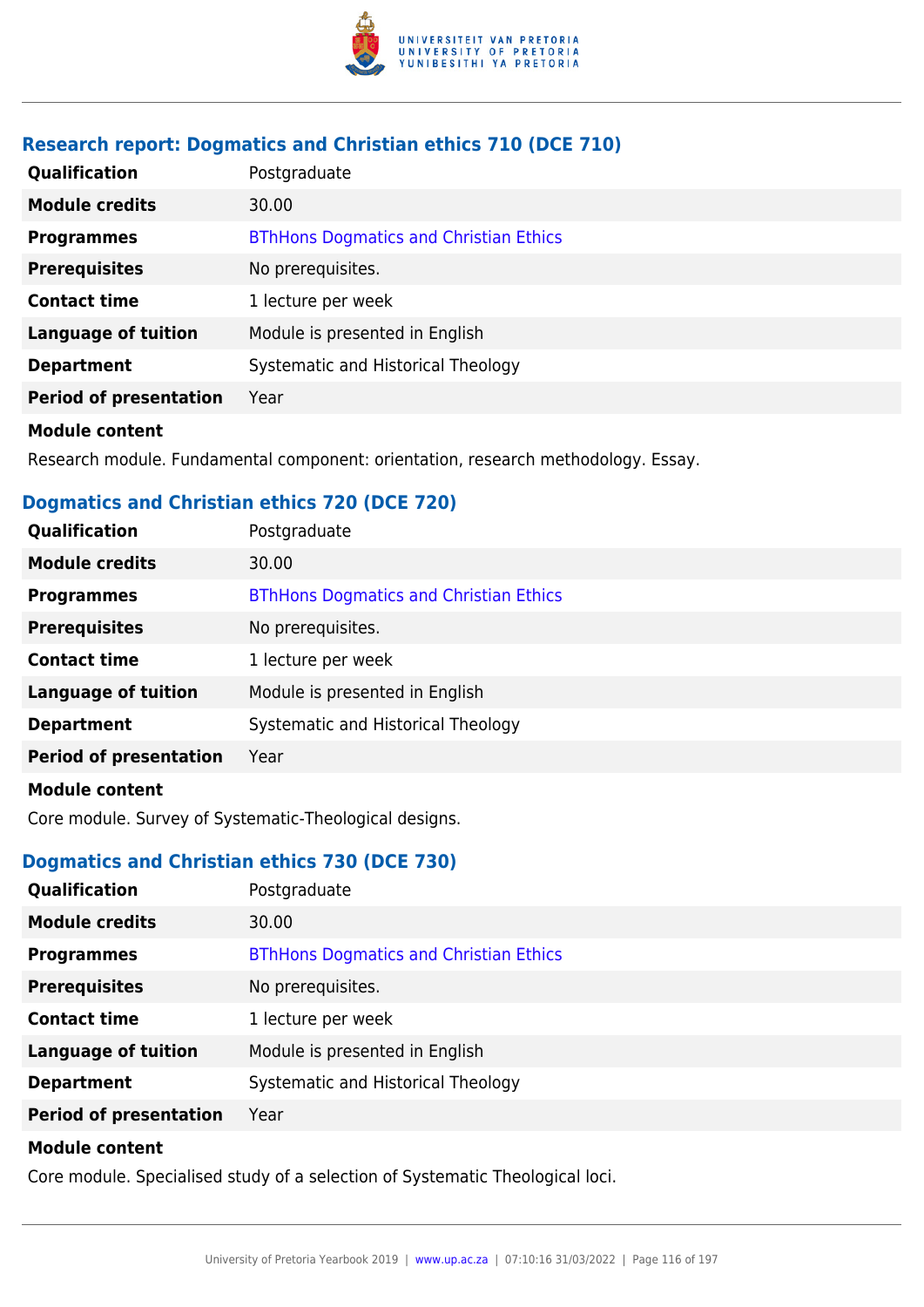

# **Dogmatics and Christian ethics 740 (DCE 740)**

| <b>Qualification</b>          | Postgraduate                                  |
|-------------------------------|-----------------------------------------------|
| <b>Module credits</b>         | 30.00                                         |
| <b>Programmes</b>             | <b>BThHons Dogmatics and Christian Ethics</b> |
| <b>Prerequisites</b>          | No prerequisites.                             |
| <b>Contact time</b>           | 1 lecture per week                            |
| <b>Language of tuition</b>    | Module is presented in English                |
| <b>Department</b>             | Systematic and Historical Theology            |
| <b>Period of presentation</b> | Year                                          |
|                               |                                               |

#### **Module content**

Core module. Survey of Christian ethical issues and themes.

### **Dogmatics and Christian ethics 760 (DCE 760)**

| Qualification                 | Postgraduate                                    |
|-------------------------------|-------------------------------------------------|
| <b>Module credits</b>         | 20.00                                           |
| <b>Programmes</b>             | Postgraduate Diploma Theology and Ministry      |
| <b>Prerequisites</b>          | No prerequisites.                               |
| <b>Contact time</b>           | 1 discussion class per week, 1 seminar per week |
| <b>Language of tuition</b>    | Separate classes for Afrikaans and English      |
| <b>Department</b>             | Systematic and Historical Theology              |
| <b>Period of presentation</b> | Year                                            |
|                               |                                                 |

### **Module content**

The doctrinal and ethical dimensions of church history.

# **Introduction to Dogmatics and Christian ethics I 771 (DCE 771)**

| <b>Qualification</b>                                                               | Postgraduate                       |
|------------------------------------------------------------------------------------|------------------------------------|
| <b>Module credits</b>                                                              | 15.00                              |
| <b>Programmes</b>                                                                  | Postgraduate Diploma Theology      |
| <b>Prerequisites</b>                                                               | No prerequisites.                  |
| <b>Language of tuition</b>                                                         | Module is presented in English     |
| <b>Department</b>                                                                  | Systematic and Historical Theology |
| <b>Period of presentation</b>                                                      | Year                               |
| <b>Module content</b>                                                              |                                    |
| Degraphics and Christian othics (1) Introduction to and overview of the discipline |                                    |

Dogmatics and Christian ethics (1). Introduction to and overview of the discipline.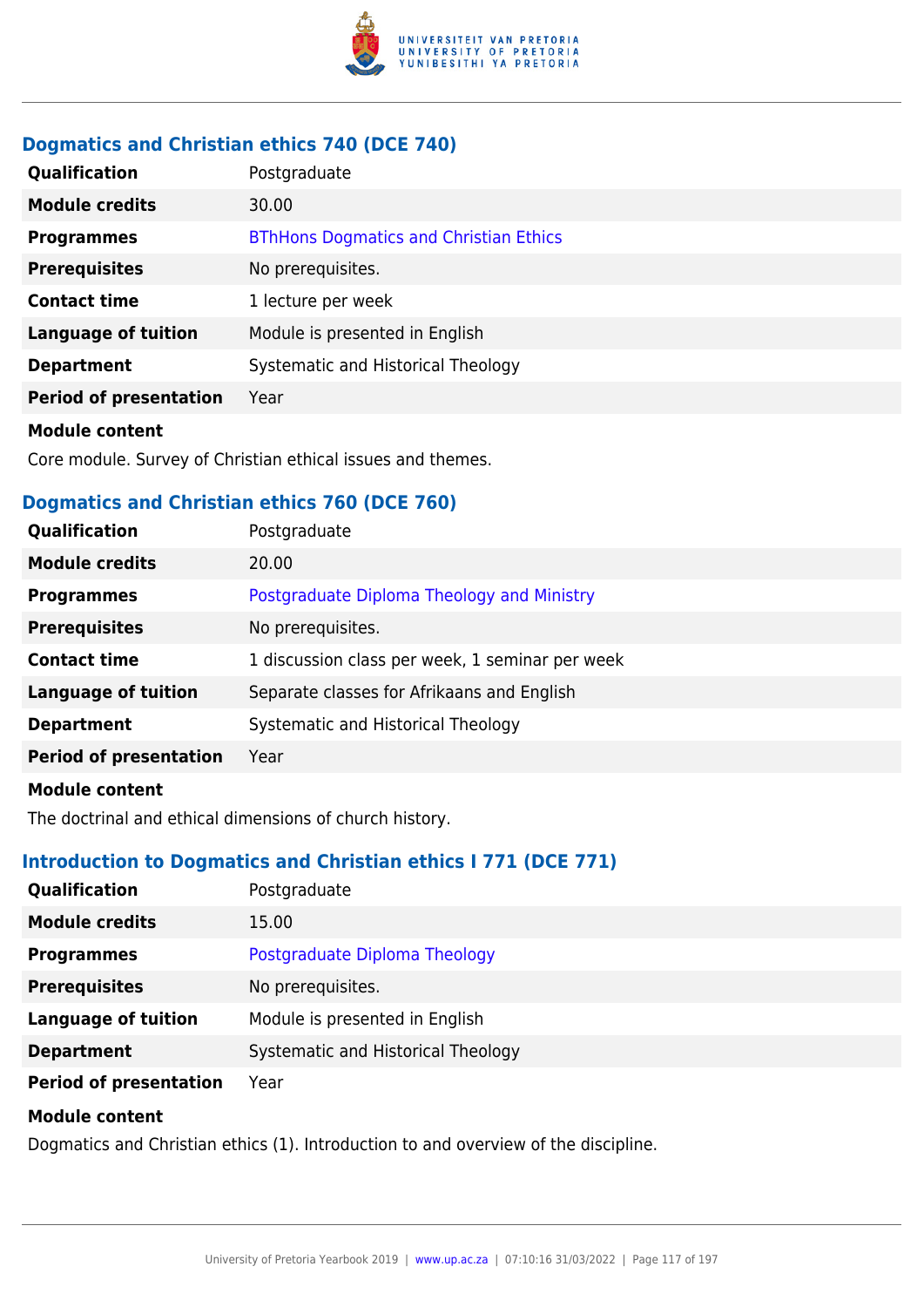

# **Introduction to Dogmatics and Christian ethics II 772 (DCE 772)**

| <b>Qualification</b>          | Postgraduate                       |
|-------------------------------|------------------------------------|
| <b>Module credits</b>         | 15.00                              |
| <b>Programmes</b>             | Postgraduate Diploma Theology      |
| <b>Prerequisites</b>          | No prerequisites.                  |
| <b>Language of tuition</b>    | Module is presented in English     |
| <b>Department</b>             | Systematic and Historical Theology |
| <b>Period of presentation</b> | Year                               |
| <b>Module content</b>         |                                    |

Introduction to and overview of the disciplines (continued).

# **Dogmatics and Christian ethics (1) 871 (DCE 871)**

| <b>Module credits</b><br>20.00<br><b>Prerequisites</b><br>No prerequisites.<br><b>Language of tuition</b><br>Module is presented in English<br>Systematic and Historical Theology<br><b>Department</b><br><b>Period of presentation</b><br>Year | <b>Qualification</b> | Postgraduate |
|-------------------------------------------------------------------------------------------------------------------------------------------------------------------------------------------------------------------------------------------------|----------------------|--------------|
|                                                                                                                                                                                                                                                 |                      |              |
|                                                                                                                                                                                                                                                 |                      |              |
|                                                                                                                                                                                                                                                 |                      |              |
|                                                                                                                                                                                                                                                 |                      |              |
|                                                                                                                                                                                                                                                 |                      |              |

### **Module content**

Dogmatics and Christian ethics (1). Introduction to and overview of the discipline.

# **Introduction to Dogmatics and Christian ethics (2) 872 (DCE 872)**

| <b>Module credits</b><br>20.00<br><b>Prerequisites</b><br>No prerequisites.<br>Module is presented in English<br>Language of tuition<br>Systematic and Historical Theology<br><b>Department</b> | <b>Qualification</b> | Postgraduate |
|-------------------------------------------------------------------------------------------------------------------------------------------------------------------------------------------------|----------------------|--------------|
|                                                                                                                                                                                                 |                      |              |
|                                                                                                                                                                                                 |                      |              |
|                                                                                                                                                                                                 |                      |              |
|                                                                                                                                                                                                 |                      |              |
| <b>Period of presentation</b><br>Year                                                                                                                                                           |                      |              |

### **Module content**

Introduction to and overview of the disciplines (continued).

# **Dogmatics and Christian ethics 881 (DCE 881)**

| <b>Qualification</b>  | Postgraduate   |
|-----------------------|----------------|
| <b>Module credits</b> | 15.00          |
| <b>Prerequisites</b>  | <b>DCE 871</b> |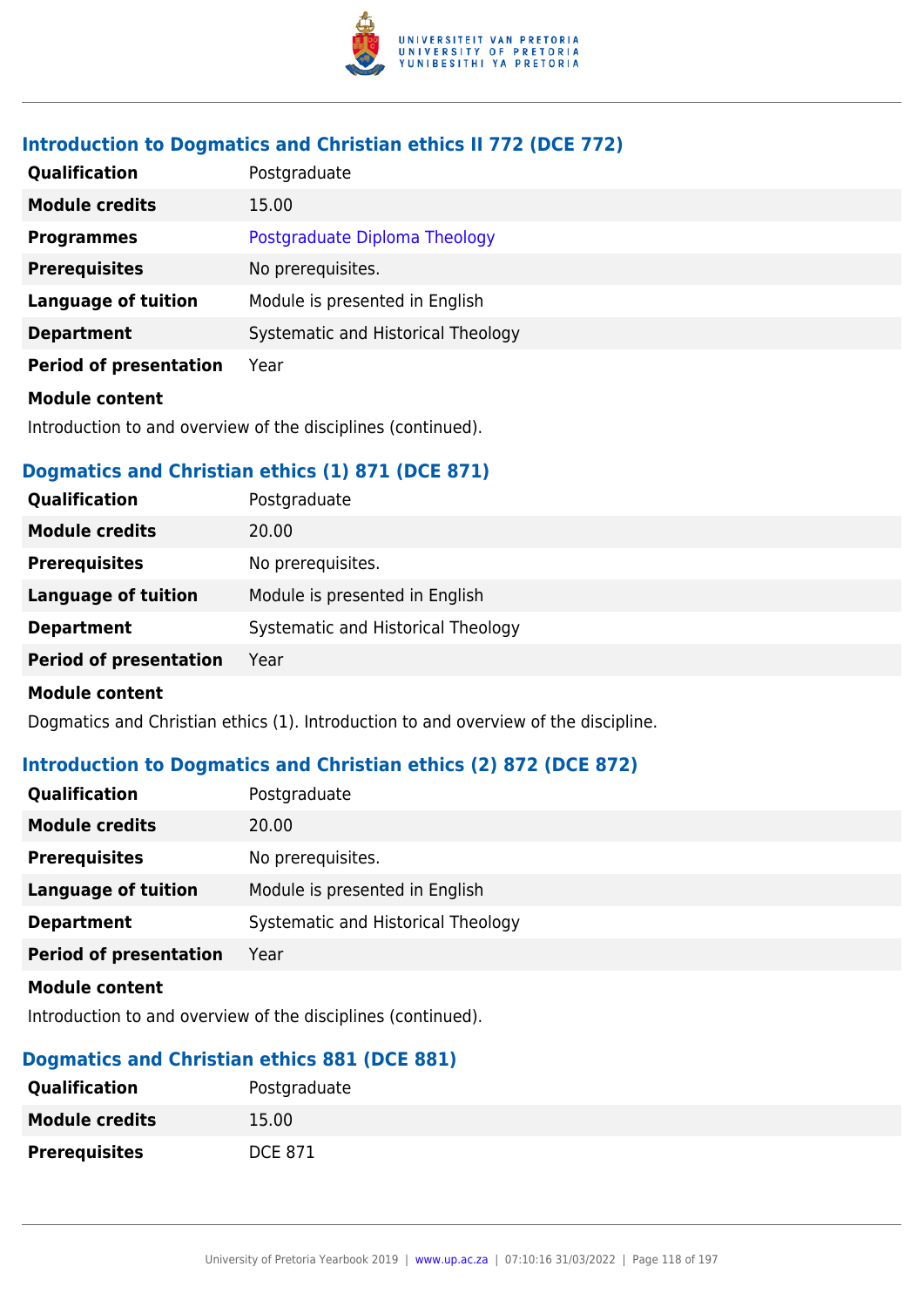

| Language of tuition           | Module is presented in English     |
|-------------------------------|------------------------------------|
| <b>Department</b>             | Systematic and Historical Theology |
| <b>Period of presentation</b> | Year                               |

The study of selected themes from history and methodology of Dogmatics, Ethics and Philosophy of Religion.

# **Dogmatics and Christian ethics 882 (DCE 882)**

| <b>Qualification</b>          | Postgraduate                       |
|-------------------------------|------------------------------------|
| <b>Module credits</b>         | 15.00                              |
| <b>Prerequisites</b>          | <b>DCE 871</b>                     |
| <b>Language of tuition</b>    | Module is presented in English     |
| <b>Department</b>             | Systematic and Historical Theology |
| <b>Period of presentation</b> | Year                               |
| Module content                |                                    |

The study of selected core themes from Dogmatics and Christian Ethics.

### **Dogmatics and Christian ethics 883 (DCE 883)**

| Qualification                 | Postgraduate                       |  |
|-------------------------------|------------------------------------|--|
| <b>Module credits</b>         | 15.00                              |  |
| <b>Prerequisites</b>          | <b>DCE 871</b>                     |  |
| <b>Language of tuition</b>    | Module is presented in English     |  |
| <b>Department</b>             | Systematic and Historical Theology |  |
| <b>Period of presentation</b> | Year                               |  |
| .                             |                                    |  |

#### **Module content**

The study of core issues in Dogmatics and Christian Ethics.

### **Dogmatics and Christian ethics 884 (DCE 884)**

| <b>Qualification</b>          | Postgraduate                       |  |
|-------------------------------|------------------------------------|--|
| <b>Module credits</b>         | 15.00                              |  |
| <b>Prerequisites</b>          | <b>DCE 871</b>                     |  |
| <b>Language of tuition</b>    | Module is presented in English     |  |
| <b>Department</b>             | Systematic and Historical Theology |  |
| <b>Period of presentation</b> | Year                               |  |
|                               |                                    |  |

### **Module content**

The study of a selection of modern developments in Dogmatics and Christian Ethics.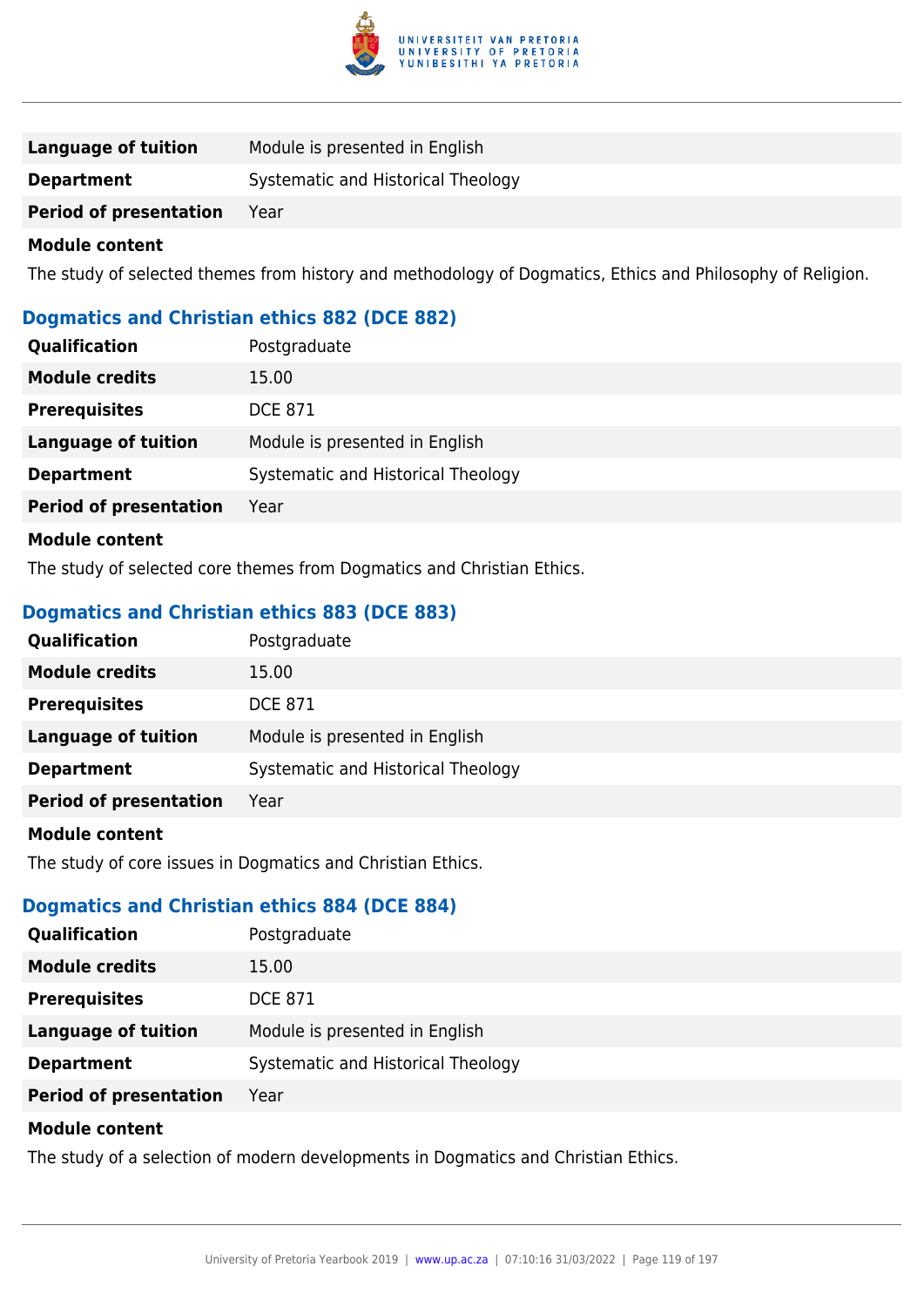

# **Introducing dogmatics and Christian ethics 124 (DET 124)**

| Qualification                 | Undergraduate                      |  |
|-------------------------------|------------------------------------|--|
| <b>Module credits</b>         | 10.00                              |  |
| <b>Programmes</b>             | Diploma in Theology                |  |
| <b>Prerequisites</b>          | No prerequisites.                  |  |
| <b>Contact time</b>           | 2 lectures per week                |  |
| <b>Language of tuition</b>    | Module is presented in English     |  |
| <b>Department</b>             | Systematic and Historical Theology |  |
| <b>Period of presentation</b> | Semester 2                         |  |
| <b>Madula assistant</b>       |                                    |  |

#### **Module content**

Introducing dogmatics and Christian Ethics; selection of loci.

# **Doctrine of humanity, Christology and soteriology 214 (DET 214)**

| Qualification                 | Undergraduate                      |  |
|-------------------------------|------------------------------------|--|
| <b>Module credits</b>         | 10.00                              |  |
| <b>Programmes</b>             | Diploma in Theology                |  |
| <b>Prerequisites</b>          | No prerequisites.                  |  |
| <b>Contact time</b>           | 2 lectures per week                |  |
| <b>Language of tuition</b>    | Module is presented in English     |  |
| <b>Department</b>             | Systematic and Historical Theology |  |
| <b>Period of presentation</b> | Semester 1                         |  |
| <b>Module content</b>         |                                    |  |

Anthropology, Christology and soteriology.

# **Scripture - its authority and use 224 (DET 224)**

| <b>Qualification</b>          | Undergraduate                      |  |
|-------------------------------|------------------------------------|--|
| <b>Module credits</b>         | 10.00                              |  |
| <b>Programmes</b>             | Diploma in Theology                |  |
| <b>Prerequisites</b>          | No prerequisites.                  |  |
| <b>Contact time</b>           | 2 lectures per week                |  |
| <b>Language of tuition</b>    | Module is presented in English     |  |
| <b>Department</b>             | Systematic and Historical Theology |  |
| <b>Period of presentation</b> | Semester 2                         |  |
| .                             |                                    |  |

#### **Module content**

Scriptural authority and Scriptural use in theology and ethics.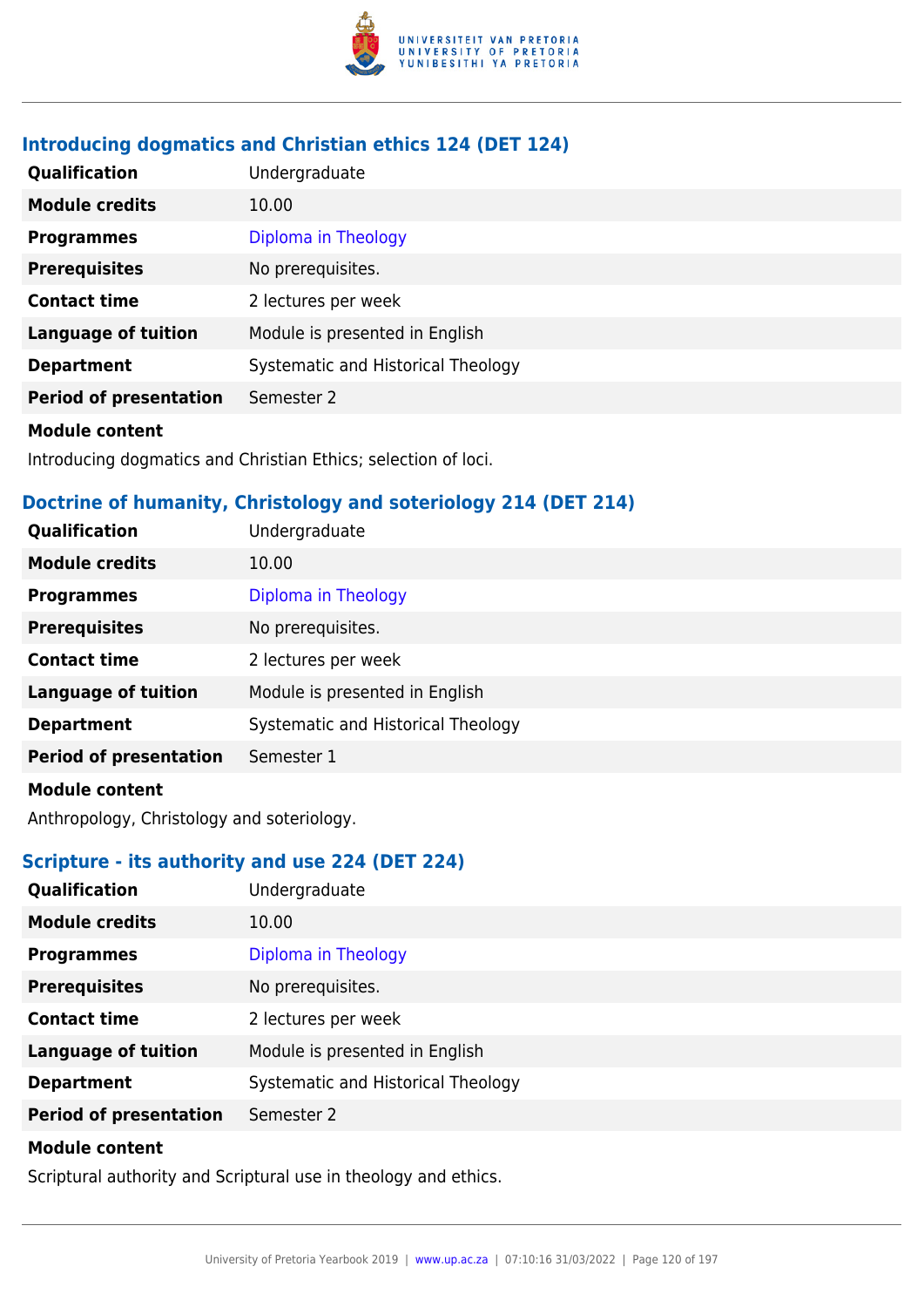

# **Social ethics, ecclesiology and eschatology 314 (DET 314)**

| Qualification                 | Undergraduate                      |
|-------------------------------|------------------------------------|
| <b>Module credits</b>         | 10.00                              |
| <b>Programmes</b>             | Diploma in Theology                |
| <b>Prerequisites</b>          | No prerequisites.                  |
| <b>Contact time</b>           | 2 lectures per week                |
| <b>Language of tuition</b>    | Module is presented in English     |
| <b>Department</b>             | Systematic and Historical Theology |
| <b>Period of presentation</b> | Semester 1                         |
| <b>Module content</b>         |                                    |

Social ethics, ecclesiology and eschatology.

# **Surveying contemporary trends in Systematic Theology 324 (DET 324)**

| Qualification                 | Undergraduate                      |  |
|-------------------------------|------------------------------------|--|
| <b>Module credits</b>         | 10.00                              |  |
| <b>Programmes</b>             | Diploma in Theology                |  |
| <b>Prerequisites</b>          | No prerequisites.                  |  |
| <b>Contact time</b>           | 2 lectures per week                |  |
| <b>Language of tuition</b>    | Module is presented in English     |  |
| <b>Department</b>             | Systematic and Historical Theology |  |
| <b>Period of presentation</b> | Semester 2                         |  |
| <b>Module content</b>         |                                    |  |

Theological issues, currents and influential theologians.

# **Systematic theology and ethics 803 (DET 803)**

| Qualification                 | Postgraduate                                    |  |
|-------------------------------|-------------------------------------------------|--|
| <b>Module credits</b>         | 90.00                                           |  |
| <b>Programmes</b>             | MTh Dogmatics and Christian Ethics (Coursework) |  |
| <b>Prerequisites</b>          | No prerequisites.                               |  |
| <b>Contact time</b>           | 10 seminars per week                            |  |
| <b>Language of tuition</b>    | Module is presented in English                  |  |
| <b>Department</b>             | Systematic and Historical Theology              |  |
| <b>Period of presentation</b> | Year                                            |  |
|                               |                                                 |  |

### **Module content**

A course work module on doctrinal theology, fundamental theology and theological and philosophical ethics.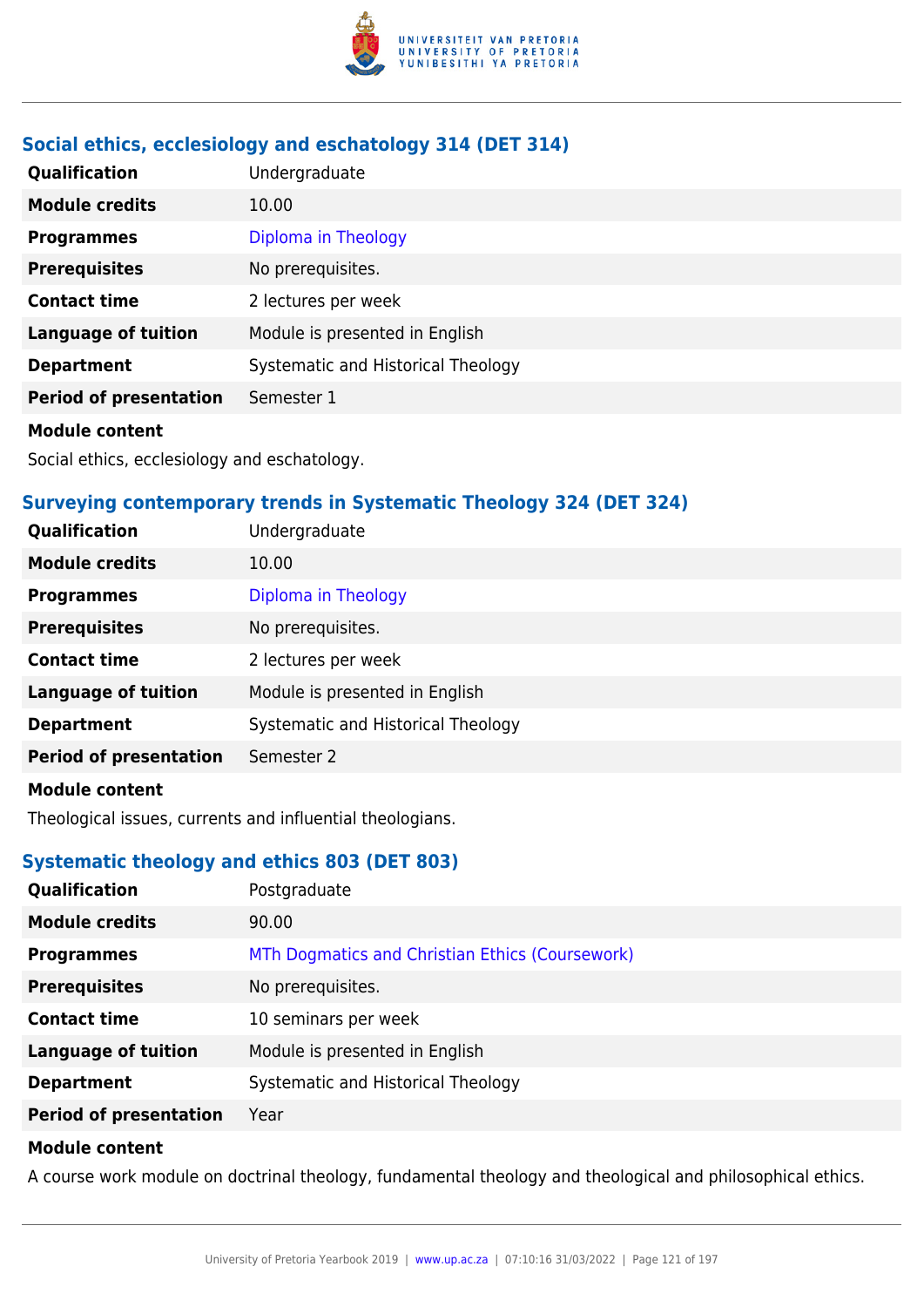

# **Dogmatics and Christian ethics 804 (DET 804)**

| <b>Qualification</b>          | Postgraduate                                    |  |
|-------------------------------|-------------------------------------------------|--|
| <b>Module credits</b>         | 60.00                                           |  |
| <b>Programmes</b>             | <b>MDiv</b>                                     |  |
| <b>Prerequisites</b>          | No prerequisites.                               |  |
| <b>Contact time</b>           | 1 discussion class per week, 1 seminar per week |  |
| <b>Language of tuition</b>    | Module is presented in English                  |  |
| <b>Department</b>             | Systematic and Historical Theology              |  |
| <b>Period of presentation</b> | Year                                            |  |

#### **Module content**

A reading module and mini-dissertation on an approved topic, in doctrinal theology, fundamental theology and theological and philosophical ethics.

# **Dogmatics and Christian ethics 805 (DET 805)**

| <b>Qualification</b>          | Postgraduate                                    |  |
|-------------------------------|-------------------------------------------------|--|
| <b>Module credits</b>         | 80.00                                           |  |
| <b>Prerequisites</b>          | No prerequisites.                               |  |
| <b>Contact time</b>           | 1 discussion class per week, 1 seminar per week |  |
| <b>Language of tuition</b>    | Module is presented in English                  |  |
| <b>Department</b>             | Systematic and Historical Theology              |  |
| <b>Period of presentation</b> | Year                                            |  |

#### **Module content**

A reading major on an approved topic from doctrinal theology, fundamental theology and theological and philosophical ethics.

# **Dogmatics and Christian ethics 806 (DET 806)**

| <b>Qualification</b>          | Postgraduate                                    |  |
|-------------------------------|-------------------------------------------------|--|
| <b>Module credits</b>         | 20.00                                           |  |
| <b>Programmes</b>             | <b>MDiv</b>                                     |  |
| <b>Prerequisites</b>          | No prerequisites.                               |  |
| <b>Contact time</b>           | 1 seminar per week, 1 discussion class per week |  |
| <b>Language of tuition</b>    | Separate classes for Afrikaans and English      |  |
| <b>Department</b>             | Systematic and Historical Theology              |  |
| <b>Period of presentation</b> | Year                                            |  |
|                               |                                                 |  |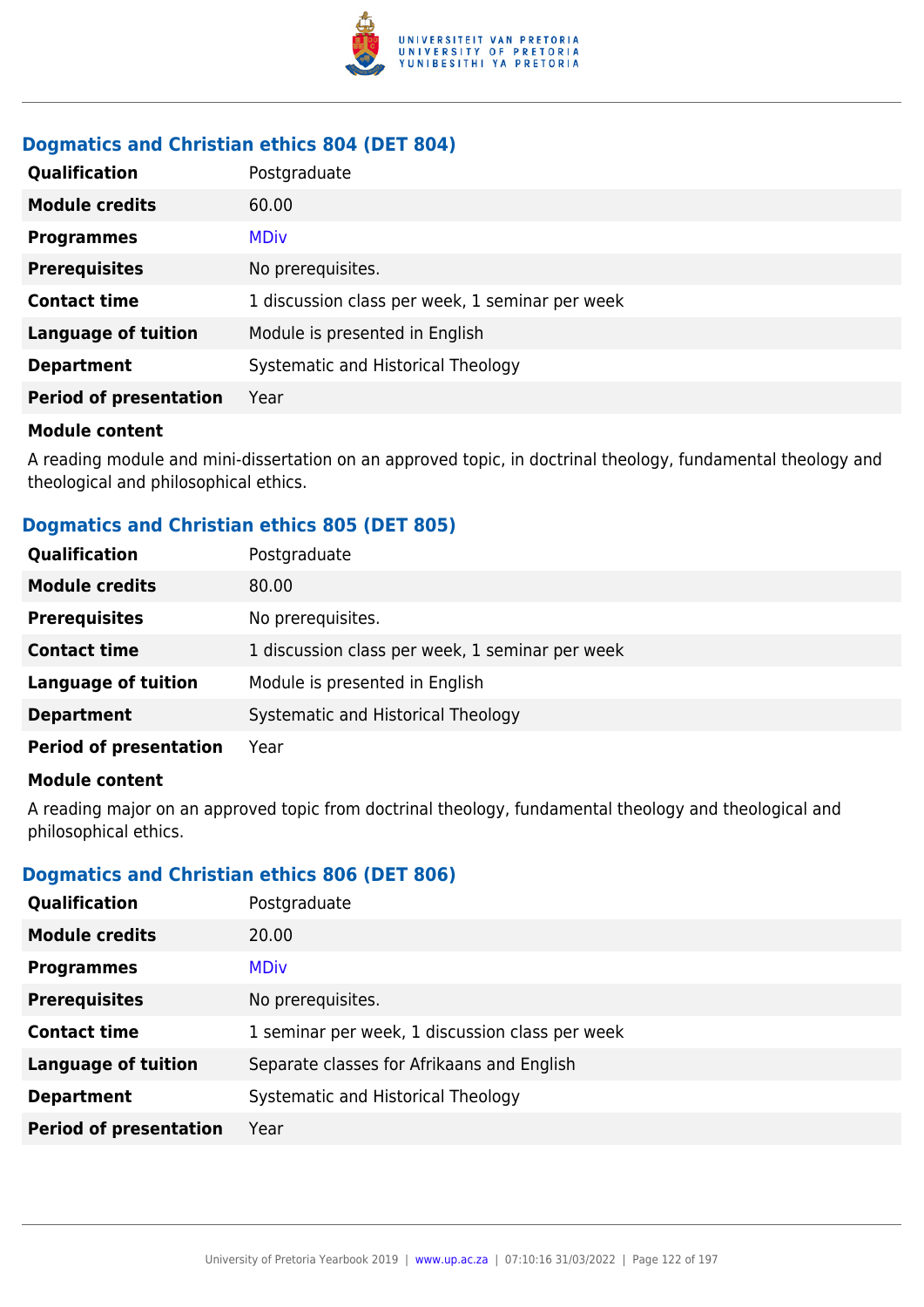

Core module: a study on doctrinal theology, fundamental theology and theological and philosophical ethics.

# **Mini-dissertation: Dogmatics and Christian ethics 893 (DET 893)**

| <b>Qualification</b>          | Postgraduate                                    |
|-------------------------------|-------------------------------------------------|
| <b>Module credits</b>         | 90.00                                           |
| <b>Programmes</b>             | MTh Dogmatics and Christian Ethics (Coursework) |
| <b>Prerequisites</b>          | No prerequisites.                               |
| <b>Language of tuition</b>    | Module is presented in English                  |
| <b>Department</b>             | Systematic and Historical Theology              |
| <b>Period of presentation</b> | Year                                            |
| Module content                |                                                 |

A mini-dissertation on an approved topic from the seminar work in Systematic Theology.

### **Dissertation: Dogmatics and Christian ethics 894 (DET 894)**

| Qualification                 | Postgraduate                       |
|-------------------------------|------------------------------------|
| <b>Module credits</b>         | 180.00                             |
| <b>Programmes</b>             | MTh Dogmatics and Christian Ethics |
| <b>Prerequisites</b>          | No prerequisites.                  |
| <b>Language of tuition</b>    | Module is presented in English     |
| <b>Department</b>             | Systematic and Historical Theology |
| <b>Period of presentation</b> | Year                               |
| Modulo contont                |                                    |

**Module content**

A dissertation by research on an approved topic in the field of Systematic Theology.

# **Dissertation: Dogmatics and Christian ethics 896 (DET 896)**

| <b>Qualification</b>          | Postgraduate                       |
|-------------------------------|------------------------------------|
| <b>Module credits</b>         | 180.00                             |
| <b>Prerequisites</b>          | No prerequisites.                  |
| Language of tuition           | Module is presented in English     |
| <b>Department</b>             | Systematic and Historical Theology |
| <b>Period of presentation</b> | Year                               |

#### **Module content**

A dissertation by independent research on an approved topic in Dogmatics and Christian ethics.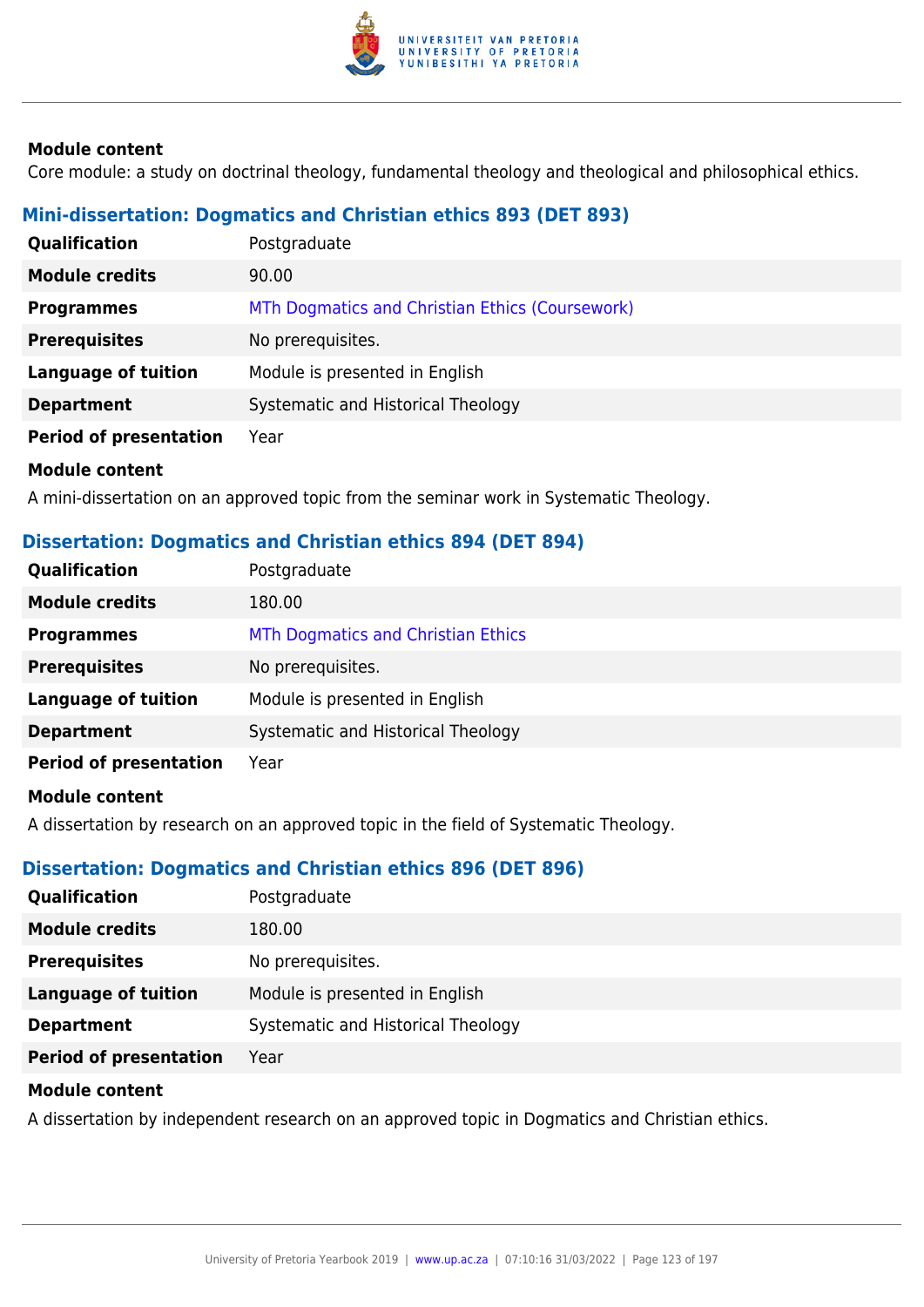

### **Thesis: Dogmatics and Christian ethics 980 (DET 980)**

| <b>Qualification</b>          | Postgraduate                              |
|-------------------------------|-------------------------------------------|
| <b>Module credits</b>         | 360.00                                    |
| <b>Programmes</b>             | <b>PhD Dogmatics and Christian Ethics</b> |
| <b>Prerequisites</b>          | No prerequisites.                         |
| <b>Language of tuition</b>    | Module is presented in English            |
| <b>Department</b>             | Systematic and Historical Theology        |
| <b>Period of presentation</b> | Year                                      |

#### **Module content**

A thesis based on independent research about an approved topic in the field of Dogmatics and/or Christian ethics. The thesis has to make an original contribution to the field of the relevant discipline.

# **English 110 (ENG 110)**

| Qualification                 | Undergraduate                                                                                                                                                                                                    |
|-------------------------------|------------------------------------------------------------------------------------------------------------------------------------------------------------------------------------------------------------------|
| <b>Module credits</b>         | 12.00                                                                                                                                                                                                            |
| <b>Programmes</b>             | <b>BDiv</b><br><b>BTh</b>                                                                                                                                                                                        |
| <b>Service modules</b>        | Faculty of Engineering, Built Environment and Information Technology<br><b>Faculty of Education</b><br><b>Faculty of Economic and Management Sciences</b><br>Faculty of Law<br><b>Faculty of Health Sciences</b> |
| <b>Prerequisites</b>          | No prerequisites.                                                                                                                                                                                                |
| <b>Contact time</b>           | 2 lectures per week, 2 web-based periods per week, 1 discussion class per week                                                                                                                                   |
| <b>Language of tuition</b>    | Module is presented in English                                                                                                                                                                                   |
| <b>Department</b>             | English                                                                                                                                                                                                          |
| <b>Period of presentation</b> | Semester 1                                                                                                                                                                                                       |

#### **Module content**

\*Alternative evening classes - 2 discussion classes per week Introduction to Literature in English (1) This module introduces the study of literature by examining a number of texts representing different genres (poetry, prose, drama). The texts studied here will be mainly from the pre-twentieth century era and may include texts written in English from both Africa and other parts of the world. The aim of this module is to equip students with the critical and analytical skills required for a perceptive reading of poetry, novels and plays.

# **English 120 (ENG 120)**

| Qualification         | Undergraduate |
|-----------------------|---------------|
| <b>Module credits</b> | 12.00         |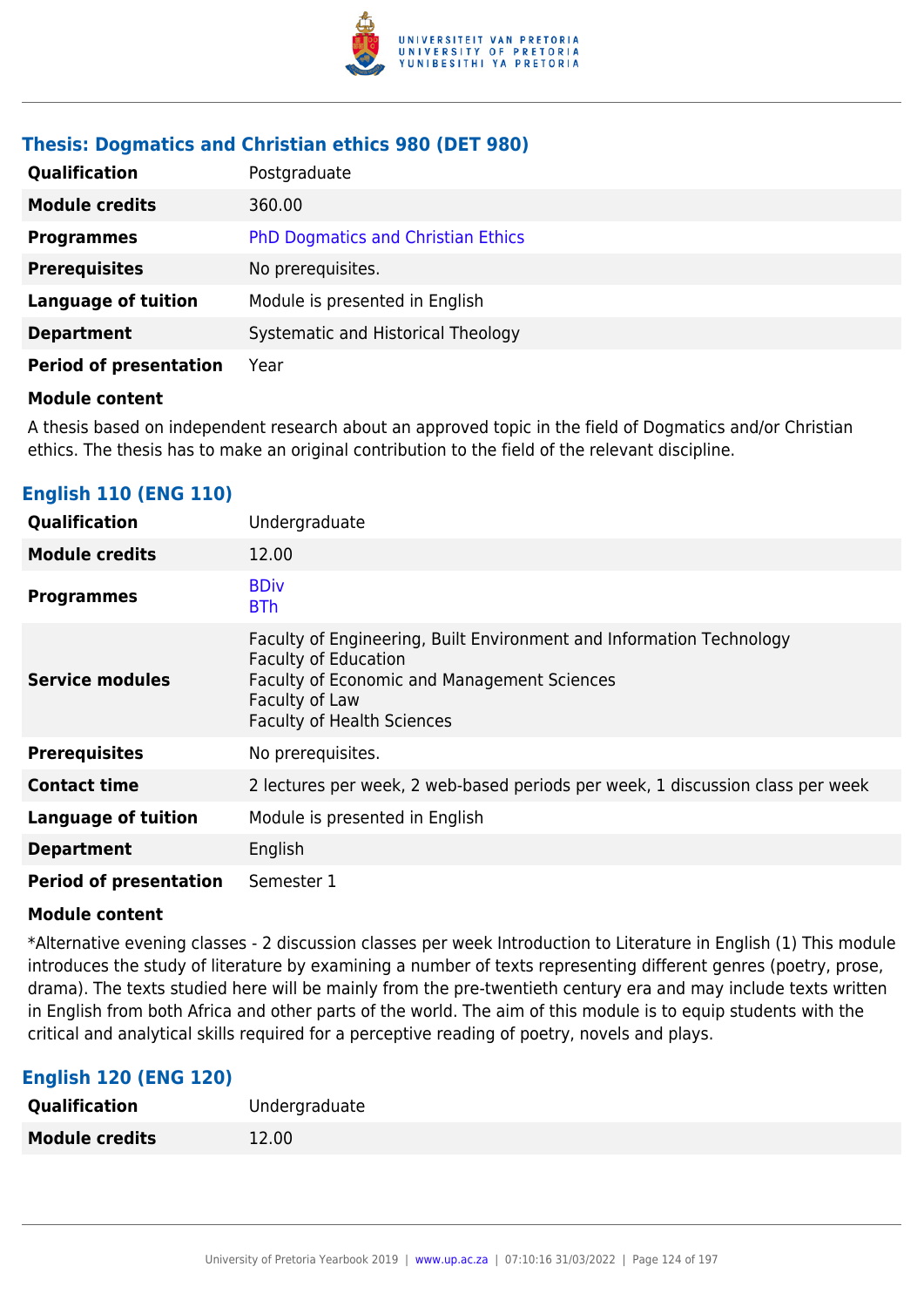

| <b>Programmes</b>             | <b>BDiv</b><br><b>BTh</b>                                                                                                                                                                                        |
|-------------------------------|------------------------------------------------------------------------------------------------------------------------------------------------------------------------------------------------------------------|
| <b>Service modules</b>        | Faculty of Engineering, Built Environment and Information Technology<br><b>Faculty of Education</b><br><b>Faculty of Economic and Management Sciences</b><br>Faculty of Law<br><b>Faculty of Health Sciences</b> |
| <b>Prerequisites</b>          | No prerequisites.                                                                                                                                                                                                |
| <b>Contact time</b>           | 2 lectures per week, 1 discussion class per week                                                                                                                                                                 |
| <b>Language of tuition</b>    | Module is presented in English                                                                                                                                                                                   |
| <b>Department</b>             | English                                                                                                                                                                                                          |
| <b>Period of presentation</b> | Semester 2                                                                                                                                                                                                       |

\*Alternative evening classes: 2 discussion classes per week

Introduction to Literature in English (2)

This module introduces the study of post-nineteenth century literature by examining a number of texts representing different genres (poetry, drama, prose). Texts will be from both Africa and other parts of the world. By the end of this module students should have the background and analytical skills to perceptively read modern and contemporary poetry, novels and plays.

# **Academic literacy (1) 110 (EOT 110)**

| Qualification                 | Undergraduate                                                                                                                                                                                                                                                                               |
|-------------------------------|---------------------------------------------------------------------------------------------------------------------------------------------------------------------------------------------------------------------------------------------------------------------------------------------|
| <b>Module credits</b>         | 6.00                                                                                                                                                                                                                                                                                        |
| <b>Service modules</b>        | Faculty of Engineering, Built Environment and Information Technology<br><b>Faculty of Economic and Management Sciences</b><br><b>Faculty of Health Sciences</b><br>Faculty of Natural and Agricultural Sciences<br>Faculty of Theology and Religion<br><b>Faculty of Veterinary Science</b> |
| <b>Prerequisites</b>          | No prerequisites.                                                                                                                                                                                                                                                                           |
| <b>Contact time</b>           | 1 other contact session per week, 2 lectures per week                                                                                                                                                                                                                                       |
| <b>Language of tuition</b>    | Module is presented in English                                                                                                                                                                                                                                                              |
| <b>Department</b>             | Unit for Academic Literacy                                                                                                                                                                                                                                                                  |
| <b>Period of presentation</b> | Semester 1                                                                                                                                                                                                                                                                                  |

### **Module content**

An introduction to academic literacy that considers various learning styles and strategies, and provides an initial exploration of the characteristics of academic language. The module focuses initially on academic listening and speaking. Practice in collecting information for academic tasks, as well as in the processing of academic information. In addition, the module has a focus on the enhancement of academic vocabulary, and some initial and elementary academic writing is attempted.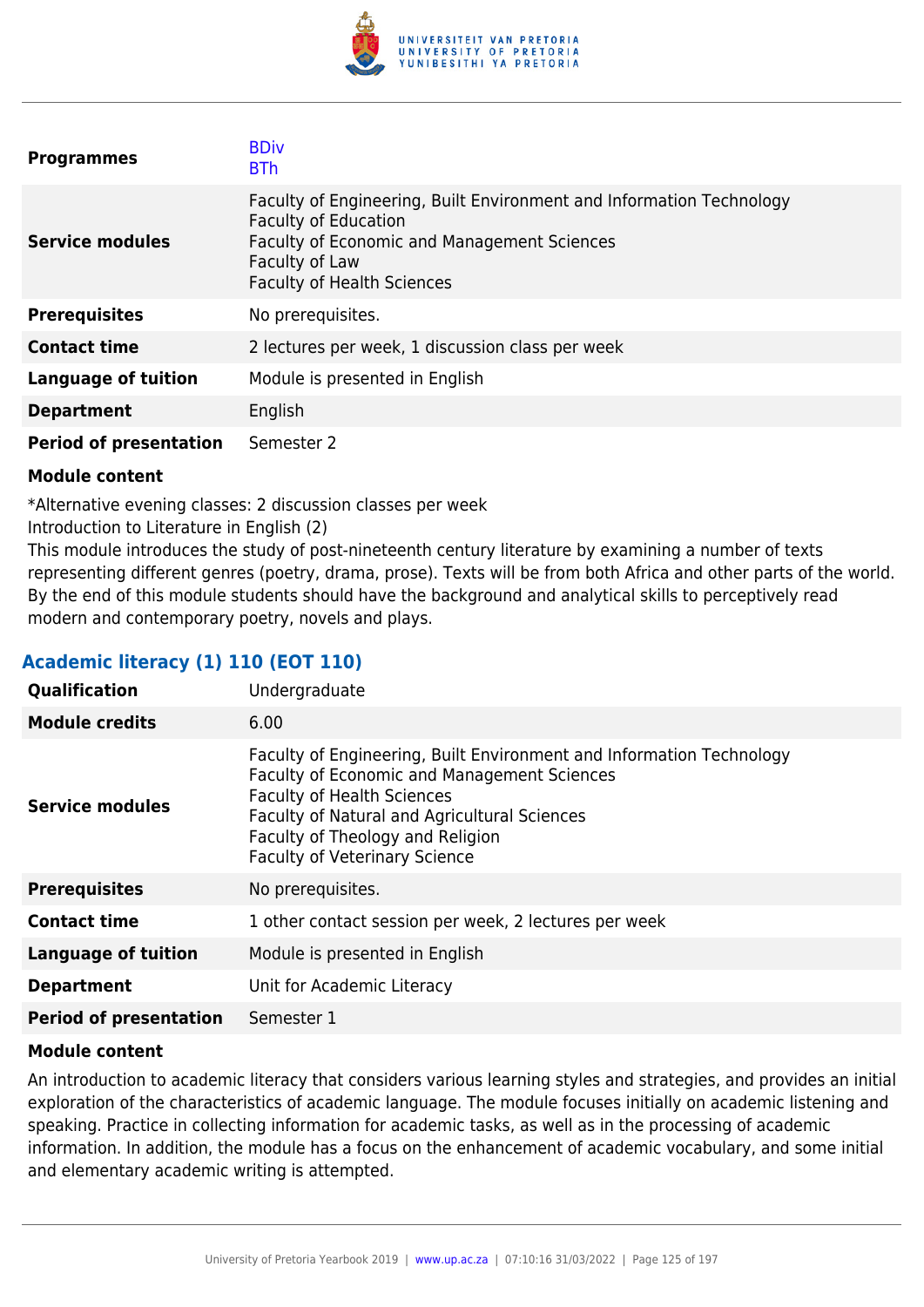

# **Academic literacy (2) 120 (EOT 120)**

| Qualification                 | Undergraduate                                                                                                                                                                                                                                                                               |
|-------------------------------|---------------------------------------------------------------------------------------------------------------------------------------------------------------------------------------------------------------------------------------------------------------------------------------------|
| <b>Module credits</b>         | 6.00                                                                                                                                                                                                                                                                                        |
| <b>Service modules</b>        | Faculty of Engineering, Built Environment and Information Technology<br><b>Faculty of Economic and Management Sciences</b><br><b>Faculty of Health Sciences</b><br>Faculty of Natural and Agricultural Sciences<br>Faculty of Theology and Religion<br><b>Faculty of Veterinary Science</b> |
| <b>Prerequisites</b>          | No prerequisites.                                                                                                                                                                                                                                                                           |
| <b>Contact time</b>           | 2 lectures per week, 1 other contact session per week                                                                                                                                                                                                                                       |
| <b>Language of tuition</b>    | Module is presented in English                                                                                                                                                                                                                                                              |
| <b>Department</b>             | Unit for Academic Literacy                                                                                                                                                                                                                                                                  |
| <b>Period of presentation</b> | Semester 2                                                                                                                                                                                                                                                                                  |

#### **Module content**

While retaining an emphasis on the collection and processing of academic information, this module also provides sustained practice in academic reading. Similarly, we concentrate on building up an academic vocabulary specific to certain fields of study. The final part of the module brings together academic listening, reading and writing. The production of academic information in the form of argumentative writing is the focus here, i.e. we concentrate on producing academic discourse that is rational, coherent, clear and precise.

| <b>Qualification</b>          | Undergraduate                                                                          |
|-------------------------------|----------------------------------------------------------------------------------------|
| <b>Module credits</b>         | 12.00                                                                                  |
| <b>Programmes</b>             | <b>BDiv</b><br><b>BTh</b>                                                              |
| <b>Service modules</b>        | Faculty of Engineering, Built Environment and Information Technology<br>Faculty of Law |
| <b>Prerequisites</b>          | No prerequisites.                                                                      |
| <b>Contact time</b>           | 3 lectures per week, 1 discussion class per week                                       |
| <b>Language of tuition</b>    | Module is presented in English                                                         |
| <b>Department</b>             | Philosophy                                                                             |
| <b>Period of presentation</b> | Semester 1                                                                             |

# **Philosophy 110 (FIL 110)**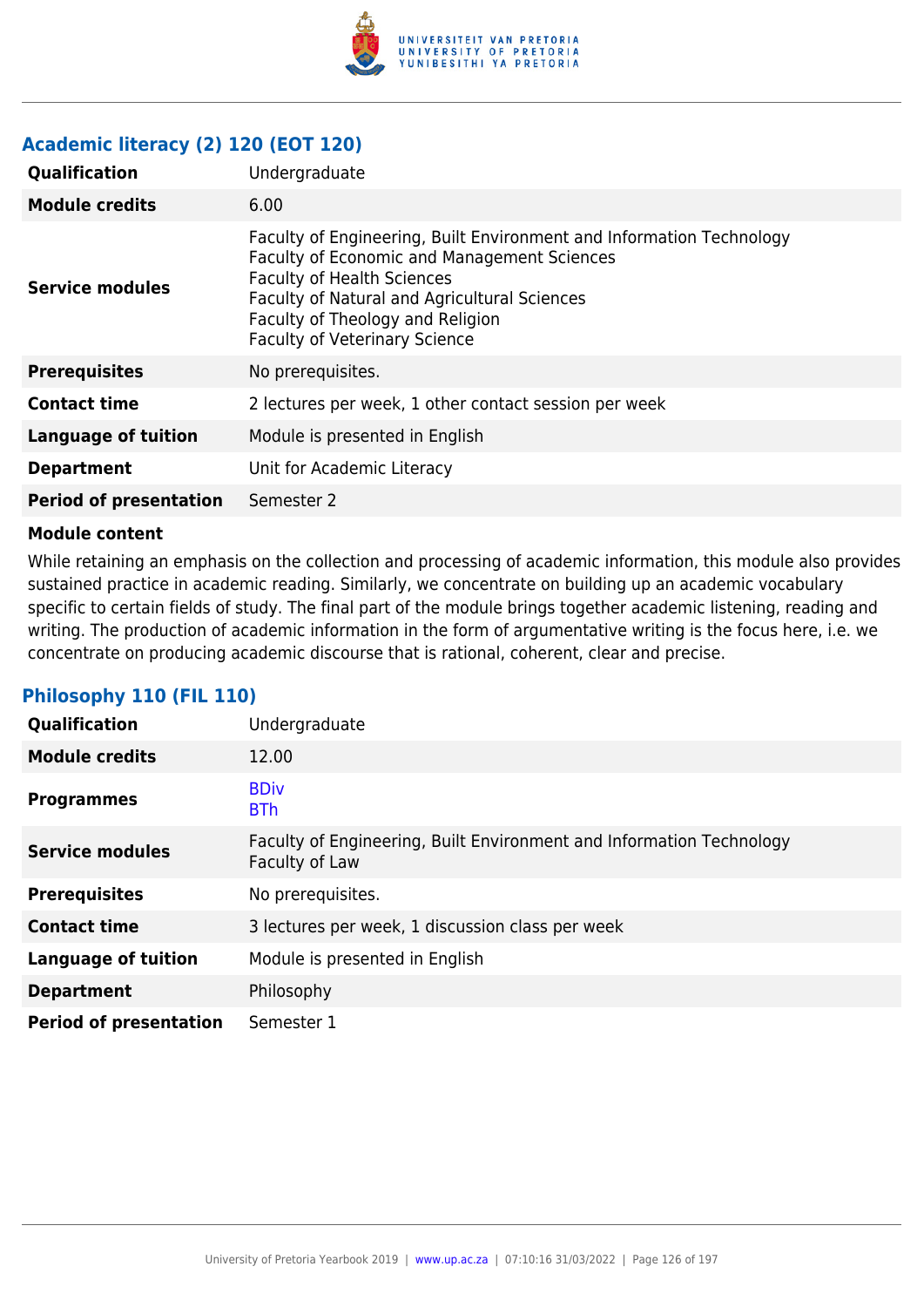

### Introduction to Philosophy

The two semester modules at first-year level introduce students to four main subfields of philosophy, namely metaphysics, epistemology, ontology and ethics. This module introduces students to two of these subfields, namely epistemology and metaphysics with reference to the work of a range of scholars from the Global South and the West. Students will become acquainted with the nature of philosophical reflection by exploring a number of classical philosophical themes in each subfield. Throughout the module there is an emphasis on developing those critical thinking, reading and writing skills that are required in Philosophy, while students become acquainted with the power of critique as critical judgment and discernment.

| <b>Qualification</b>          | Undergraduate                                                                          |
|-------------------------------|----------------------------------------------------------------------------------------|
| <b>Module credits</b>         | 12.00                                                                                  |
| <b>Programmes</b>             | <b>BDiv</b><br><b>BTh</b>                                                              |
| <b>Service modules</b>        | Faculty of Engineering, Built Environment and Information Technology<br>Faculty of Law |
| <b>Prerequisites</b>          | No prerequisites.                                                                      |
| <b>Contact time</b>           | 1 discussion class per week, 3 lectures per week                                       |
| <b>Language of tuition</b>    | Module is presented in English                                                         |
| <b>Department</b>             | Philosophy                                                                             |
| <b>Period of presentation</b> | Semester 2                                                                             |

### **Philosophy 120 (FIL 120)**

#### **Module content**

#### Introduction to Philosophy

The two semester modules at first-year level introduce students to four main subfields of philosophy, namely metaphysics, epistemology, ontology and ethics. This module introduces students to two of these subfields, namely ontology and ethics and the emphasis is on texts by African and Western scholars. Students will become acquainted with the nature of philosophical reflection by exploring a number of classical philosophical themes in each subfield. Throughout the module there is an emphasis on developing those critical thinking, reading and writing skills that are required in Philosophy, while students become acquainted with the power of critique as critical judgment and discernment.

# **Greek 110 (GRK 110)**

| Qualification         | Undergraduate |
|-----------------------|---------------|
| <b>Module credits</b> | 12.00         |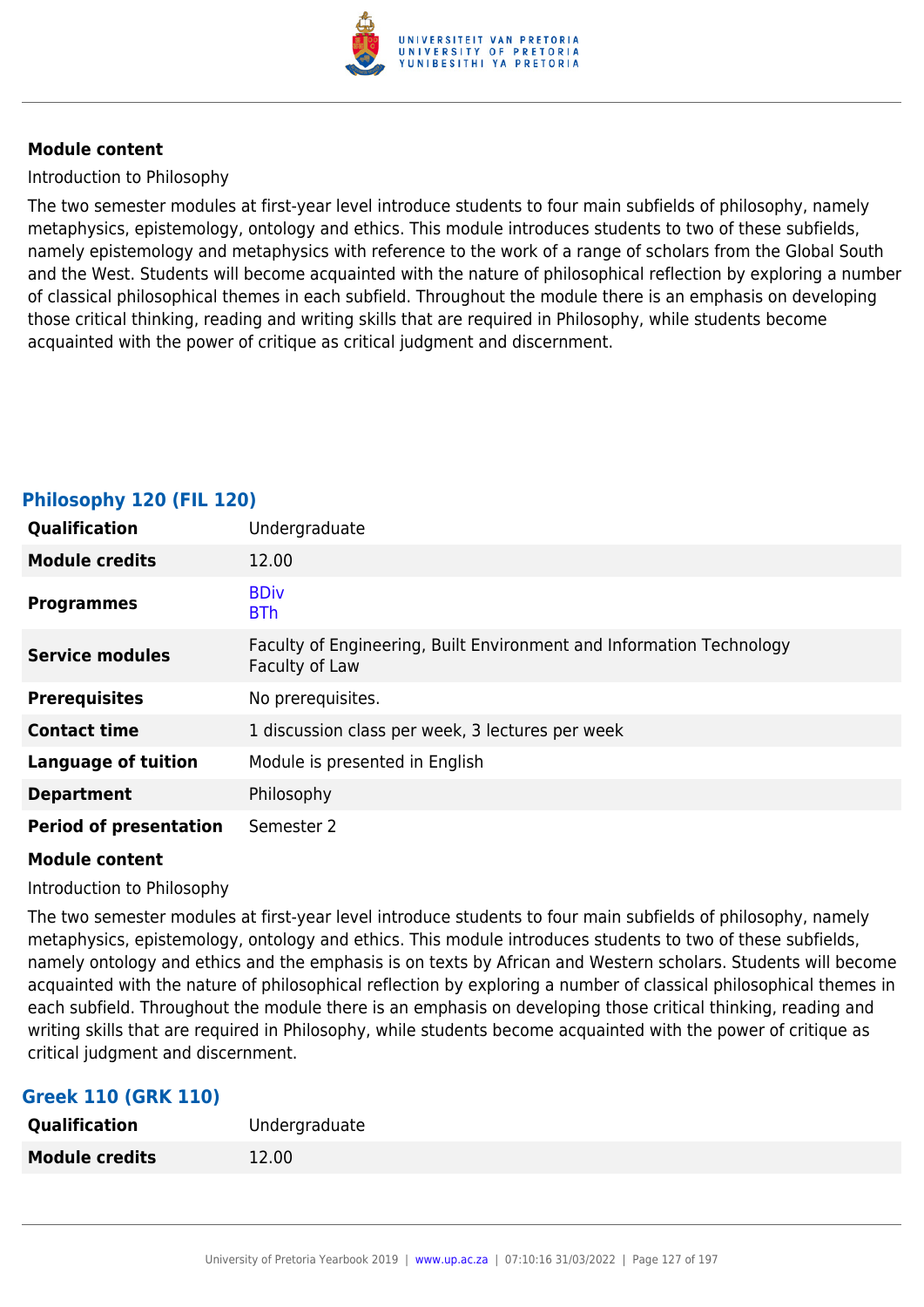

| <b>Programmes</b>             | <b>BA</b><br><b>BA Extended programme</b><br><b>BA Languages</b><br><b>BA Law</b><br><b>BDiv</b><br><b>BPolSci Political Studies</b> |
|-------------------------------|--------------------------------------------------------------------------------------------------------------------------------------|
| <b>Service modules</b>        | Faculty of Theology and Religion                                                                                                     |
| <b>Prerequisites</b>          | No prerequisites.                                                                                                                    |
| <b>Contact time</b>           | 2 discussion classes per week, 2 lectures per week                                                                                   |
| <b>Language of tuition</b>    | Module is presented in English                                                                                                       |
| <b>Department</b>             | Ancient and Modern Languages and Cultures                                                                                            |
| <b>Period of presentation</b> | Semester 1                                                                                                                           |

Greek grammar (1)

The basic characteristics of Hellenistic Greek: the writing system and pronunciation, the Greek verb and noun systems, conjugation and declension, basic syntax and vocabulary. Passages from the Greek New Testament are adapted as exercises in order to facilitate linguistic proficiency. Continuous evaluation includes class tests and homework assignments.

Greek grammar (2)

Further study of the verb and noun systems of Hellenistic Greek, expansion of the basic vocabulary, and analysis of compound sentences. Adapted passages from the New Testament form the core of practical academic literacy exercises.

| <b>Qualification</b>          | Undergraduate                                                                                                                        |
|-------------------------------|--------------------------------------------------------------------------------------------------------------------------------------|
| <b>Module credits</b>         | 12.00                                                                                                                                |
| <b>Programmes</b>             | <b>BA</b><br><b>BA Extended programme</b><br><b>BA Languages</b><br><b>BA Law</b><br><b>BDiv</b><br><b>BPolSci Political Studies</b> |
| <b>Service modules</b>        | Faculty of Theology and Religion                                                                                                     |
| <b>Prerequisites</b>          | <b>GRK 110</b>                                                                                                                       |
| <b>Contact time</b>           | 2 lectures per week, 2 discussion classes per week                                                                                   |
| <b>Language of tuition</b>    | Module is presented in English                                                                                                       |
| <b>Department</b>             | Ancient and Modern Languages and Cultures                                                                                            |
| <b>Period of presentation</b> | Semester 2                                                                                                                           |

# **Greek 120 (GRK 120)**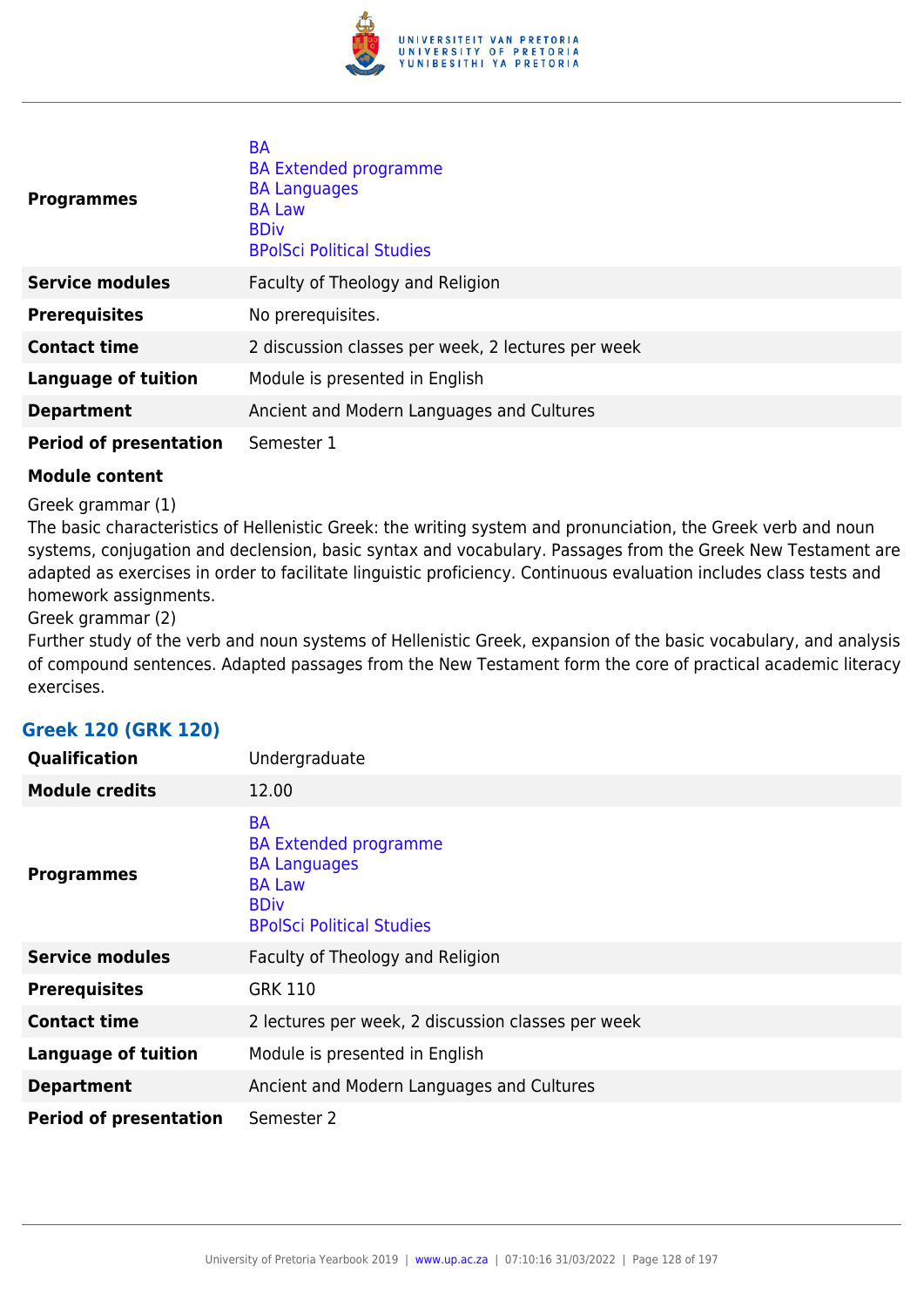

Greek grammar (3)

Further study of the verb and noun systems of Hellenistic Greek: middle and passive forms, the third declension, and analysis of compound sentences. Adapted passages from the New Testament form the core of practical academic literacy exercises.

Greek texts: Read and comprehend

Read selected texts from the NT and/or Apostolic Fathers, with emphasis on word analysis, basic translation, use of basic aids (dictionary, translations). Evaluation includes translation of unseen passages from the corpuses concerned.

### **Greek 210 (GRK 210)**

| <b>Qualification</b>                                                                                                                                                                                               | Undergraduate                                                                                        |
|--------------------------------------------------------------------------------------------------------------------------------------------------------------------------------------------------------------------|------------------------------------------------------------------------------------------------------|
| <b>Module credits</b>                                                                                                                                                                                              | 16.00                                                                                                |
| <b>Programmes</b>                                                                                                                                                                                                  | <b>BA</b><br><b>BA Languages</b><br><b>BA Law</b><br><b>BDiv</b><br><b>BPolSci Political Studies</b> |
| <b>Service modules</b>                                                                                                                                                                                             | Faculty of Theology and Religion                                                                     |
| <b>Prerequisites</b>                                                                                                                                                                                               | GRK 110, GRK 120                                                                                     |
| <b>Contact time</b>                                                                                                                                                                                                | 2 lectures per week, 1 discussion class per week                                                     |
| <b>Language of tuition</b>                                                                                                                                                                                         | Separate classes for Afrikaans and English                                                           |
| <b>Department</b>                                                                                                                                                                                                  | Ancient and Modern Languages and Cultures                                                            |
| <b>Period of presentation</b>                                                                                                                                                                                      | Semester 1                                                                                           |
| <b>Module content</b>                                                                                                                                                                                              |                                                                                                      |
| Greek texts - syntax<br>Basic syntactical theory and application to selected Greek texts<br>Greek prose - text analysis<br>Basic theory of comprehensive text analysis and application of selected NT prose texts. |                                                                                                      |

### **Greek 220 (GRK 220)**

| Qualification          | Undergraduate                                                                                        |
|------------------------|------------------------------------------------------------------------------------------------------|
| <b>Module credits</b>  | 16.00                                                                                                |
| <b>Programmes</b>      | <b>BA</b><br><b>BA Languages</b><br><b>BA Law</b><br><b>BDiv</b><br><b>BPolSci Political Studies</b> |
| <b>Service modules</b> | Faculty of Theology and Religion                                                                     |
| <b>Prerequisites</b>   | <b>GRK 210</b>                                                                                       |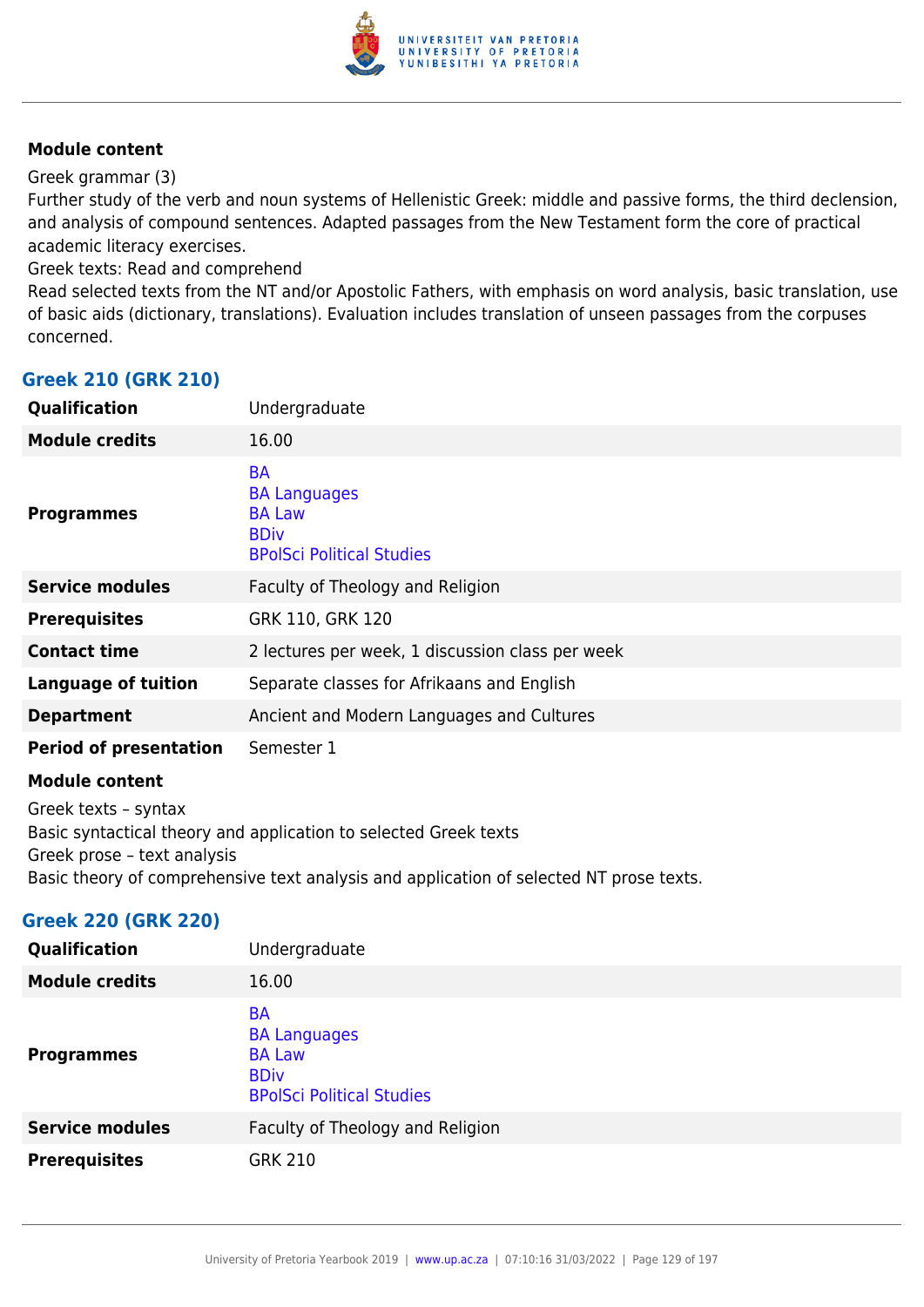

| <b>Contact time</b>           | 2 lectures per week, 1 discussion class per week |
|-------------------------------|--------------------------------------------------|
| Language of tuition           | Separate classes for Afrikaans and English       |
| <b>Department</b>             | Ancient and Modern Languages and Cultures        |
| <b>Period of presentation</b> | Semester 2                                       |

Greek poetry – text analysis

Basic theory of poetic text analysis and application of selected NT and related poetry texts.

Greek texts – holistic analysis

Students are guided towards reading and analysing independently chosen Greek texts by application of all knowledge and skills acquired in GRK modules on year level 1 as well as in GRK 210 and 220.

# **Introduction to science of religion and missiology 120 (GSW 120)**

| Qualification                 | Undergraduate                  |
|-------------------------------|--------------------------------|
| <b>Module credits</b>         | 10.00                          |
| <b>Programmes</b>             | <b>BDiv</b><br><b>BTh</b>      |
| <b>Prerequisites</b>          | No prerequisites.              |
| <b>Contact time</b>           | 2 lectures per week            |
| <b>Language of tuition</b>    | Module is presented in English |
| <b>Department</b>             | <b>Religion Studies</b>        |
| <b>Period of presentation</b> | Semester 2                     |
|                               |                                |

#### **Module content**

Introduction to science of religion and missiology. Introduction to theology of mission.

# **Introducing science of religion and missiology 124 (GSW 124)**

| <b>Qualification</b>          | Undergraduate                  |
|-------------------------------|--------------------------------|
| <b>Module credits</b>         | 10.00                          |
| <b>Programmes</b>             | Diploma in Theology            |
| <b>Prerequisites</b>          | No prerequisites.              |
| <b>Contact time</b>           | 2 lectures per week            |
| <b>Language of tuition</b>    | Module is presented in English |
| <b>Department</b>             | <b>Religion Studies</b>        |
| <b>Period of presentation</b> | Semester 2                     |

#### **Module content**

Introduction to science of religion and missiology. Introducing theology of mission.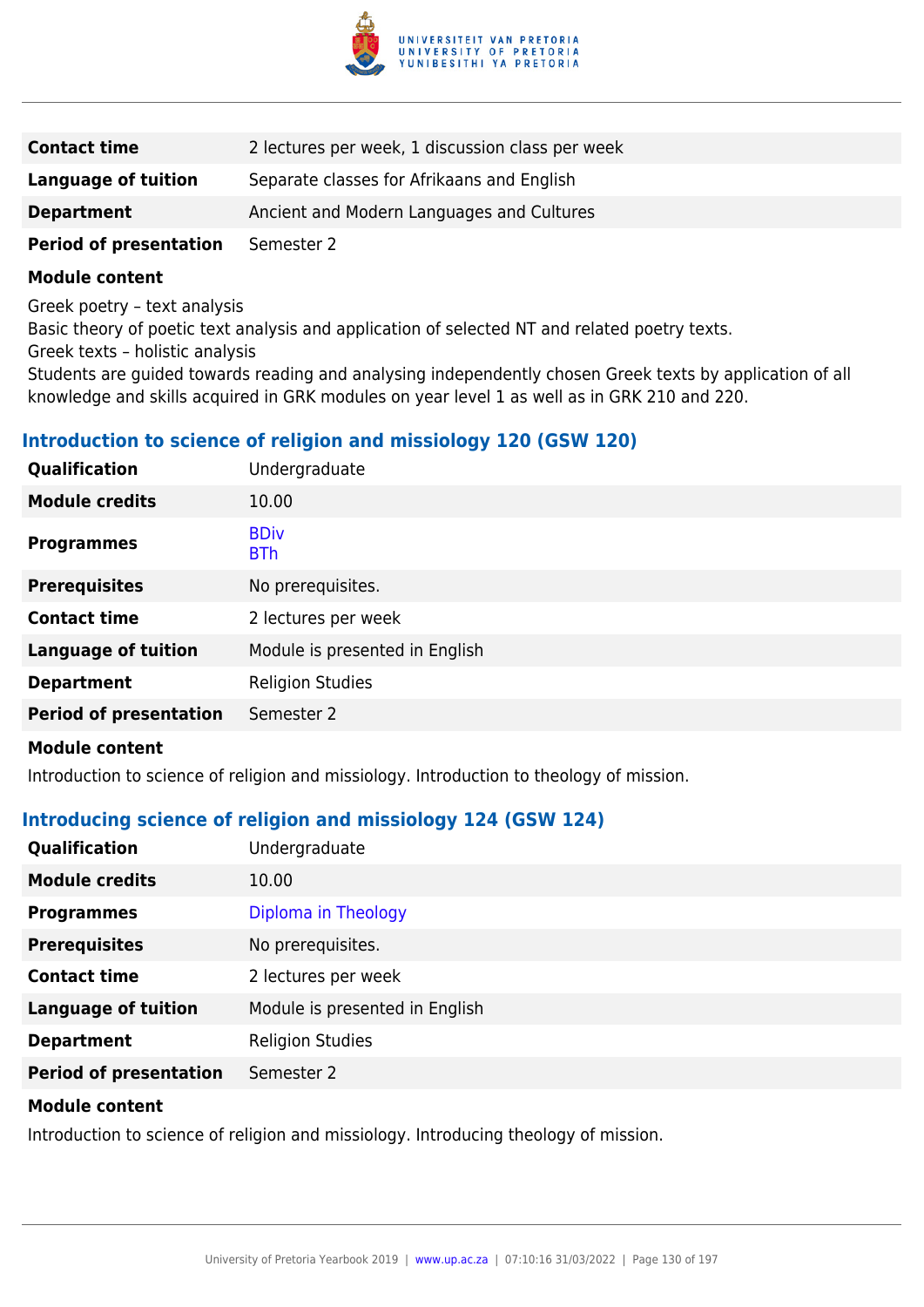

# **Key concepts and topics in Science of religion and missiology 210 (GSW 210)**

| Qualification                                                                                                                                                                                                                        | Undergraduate                              |
|--------------------------------------------------------------------------------------------------------------------------------------------------------------------------------------------------------------------------------------|--------------------------------------------|
| <b>Module credits</b>                                                                                                                                                                                                                | 10.00                                      |
| <b>Programmes</b>                                                                                                                                                                                                                    | <b>BDiv</b><br><b>BTh</b>                  |
| <b>Prerequisites</b>                                                                                                                                                                                                                 | No prerequisites.                          |
| <b>Contact time</b>                                                                                                                                                                                                                  | 2 lectures per week                        |
| <b>Language of tuition</b>                                                                                                                                                                                                           | Separate classes for Afrikaans and English |
| <b>Department</b>                                                                                                                                                                                                                    | <b>Religion Studies</b>                    |
| <b>Period of presentation</b>                                                                                                                                                                                                        | Semester 1                                 |
| <b>Address to the contract of the contract of the contract of the contract of the contract of the contract of the contract of the contract of the contract of the contract of the contract of the contract of the contract of th</b> |                                            |

#### **Module content**

Church, mission and leadership. Phenomenology of religion.

# **Key concepts and topics in Science of religion and missiology 214 (GSW 214)**

| Qualification                 | Undergraduate                  |
|-------------------------------|--------------------------------|
| <b>Module credits</b>         | 10.00                          |
| <b>Programmes</b>             | Diploma in Theology            |
| <b>Prerequisites</b>          | No prerequisites.              |
| <b>Contact time</b>           | 2 lectures per week            |
| <b>Language of tuition</b>    | Module is presented in English |
| <b>Department</b>             | <b>Religion Studies</b>        |
| <b>Period of presentation</b> | Semester 1                     |
| .                             |                                |

#### **Module content**

Church, mission and leadership. Phenomenology of religion.

# **The Christian religion in the Third World 220 (GSW 220)**

| Qualification                 | Undergraduate                              |
|-------------------------------|--------------------------------------------|
| <b>Module credits</b>         | 10.00                                      |
| <b>Programmes</b>             | <b>BDiv</b><br><b>BTh</b>                  |
| <b>Prerequisites</b>          | No prerequisites.                          |
| <b>Contact time</b>           | 2 lectures per week                        |
| <b>Language of tuition</b>    | Separate classes for Afrikaans and English |
| <b>Department</b>             | <b>Religion Studies</b>                    |
| <b>Period of presentation</b> | Semester 2                                 |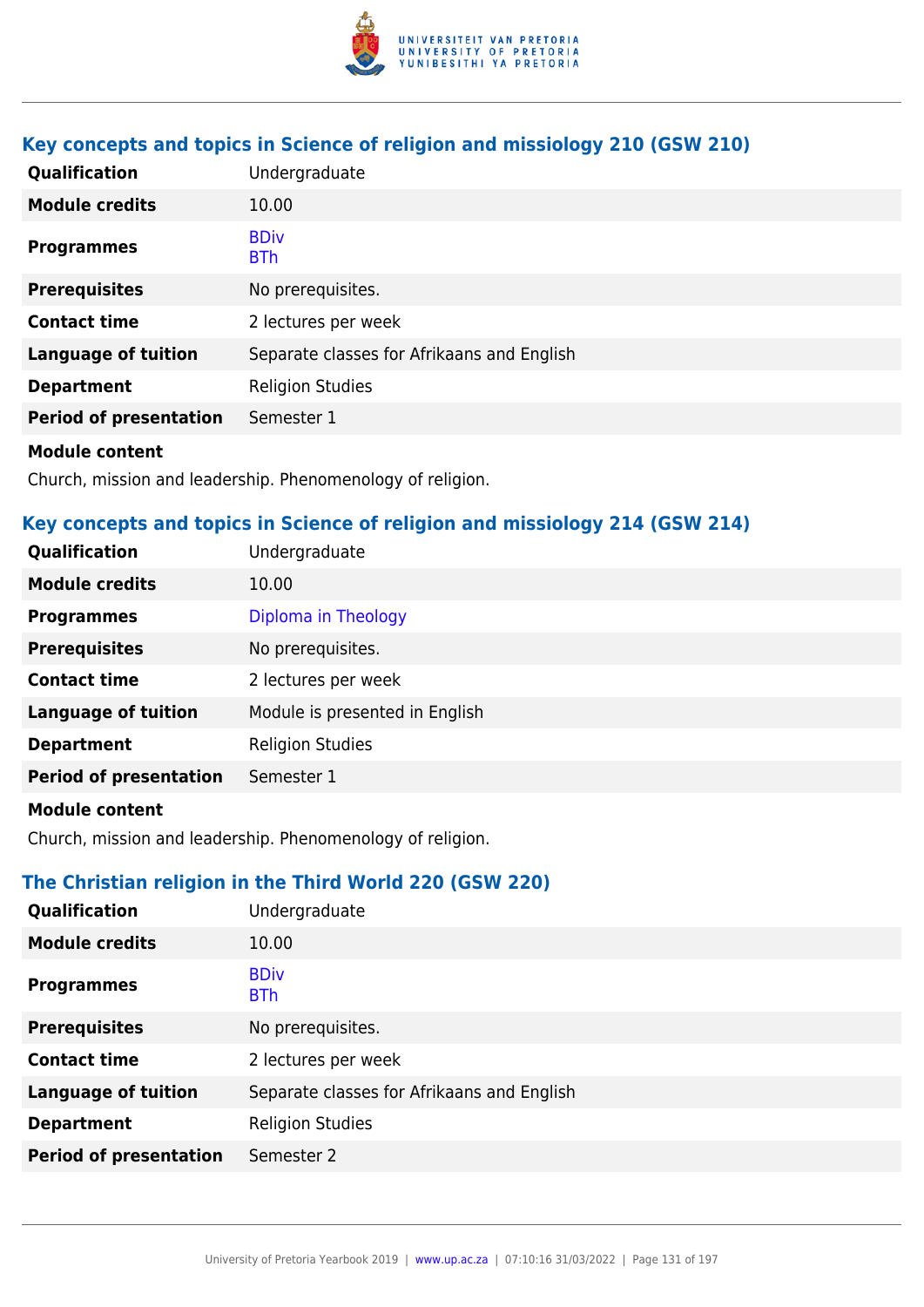

Primal religions. Traditional African religions; African Independent Churches. Theologies of the Third World.

# **Christianity in Third World context 224 (GSW 224)**

| Qualification                 | Undergraduate                  |
|-------------------------------|--------------------------------|
| <b>Module credits</b>         | 10.00                          |
| <b>Programmes</b>             | Diploma in Theology            |
| <b>Prerequisites</b>          | No prerequisites.              |
| <b>Contact time</b>           | 2 lectures per week            |
| <b>Language of tuition</b>    | Module is presented in English |
| <b>Department</b>             | <b>Religion Studies</b>        |
| <b>Period of presentation</b> | Semester 2                     |
|                               |                                |

### **Module content**

Primal religions. Traditional African religions; African Independent Churches. Theologies of the Third World.

# **Mission in practice 310 (GSW 310)**

| Qualification                 | Undergraduate                              |
|-------------------------------|--------------------------------------------|
| <b>Module credits</b>         | 10.00                                      |
| <b>Programmes</b>             | <b>BDiv</b><br><b>BTh</b>                  |
| <b>Prerequisites</b>          | No prerequisites.                          |
| <b>Contact time</b>           | Community Engagement, 2 lectures per week  |
| <b>Language of tuition</b>    | Separate classes for Afrikaans and English |
| <b>Department</b>             | <b>Religion Studies</b>                    |
| <b>Period of presentation</b> | Semester 1                                 |
| <b>Module content</b>         |                                            |

Missionary practice and service witnessing in context.

### **Mission in practical perspective 314 (GSW 314)**

| <b>Qualification</b>       | Undergraduate                             |
|----------------------------|-------------------------------------------|
| <b>Module credits</b>      | 10.00                                     |
| <b>Programmes</b>          | Diploma in Theology                       |
| <b>Prerequisites</b>       | No prerequisites.                         |
| <b>Contact time</b>        | Community Engagement, 2 lectures per week |
| <b>Language of tuition</b> | Module is presented in English            |
| <b>Department</b>          | <b>Religion Studies</b>                   |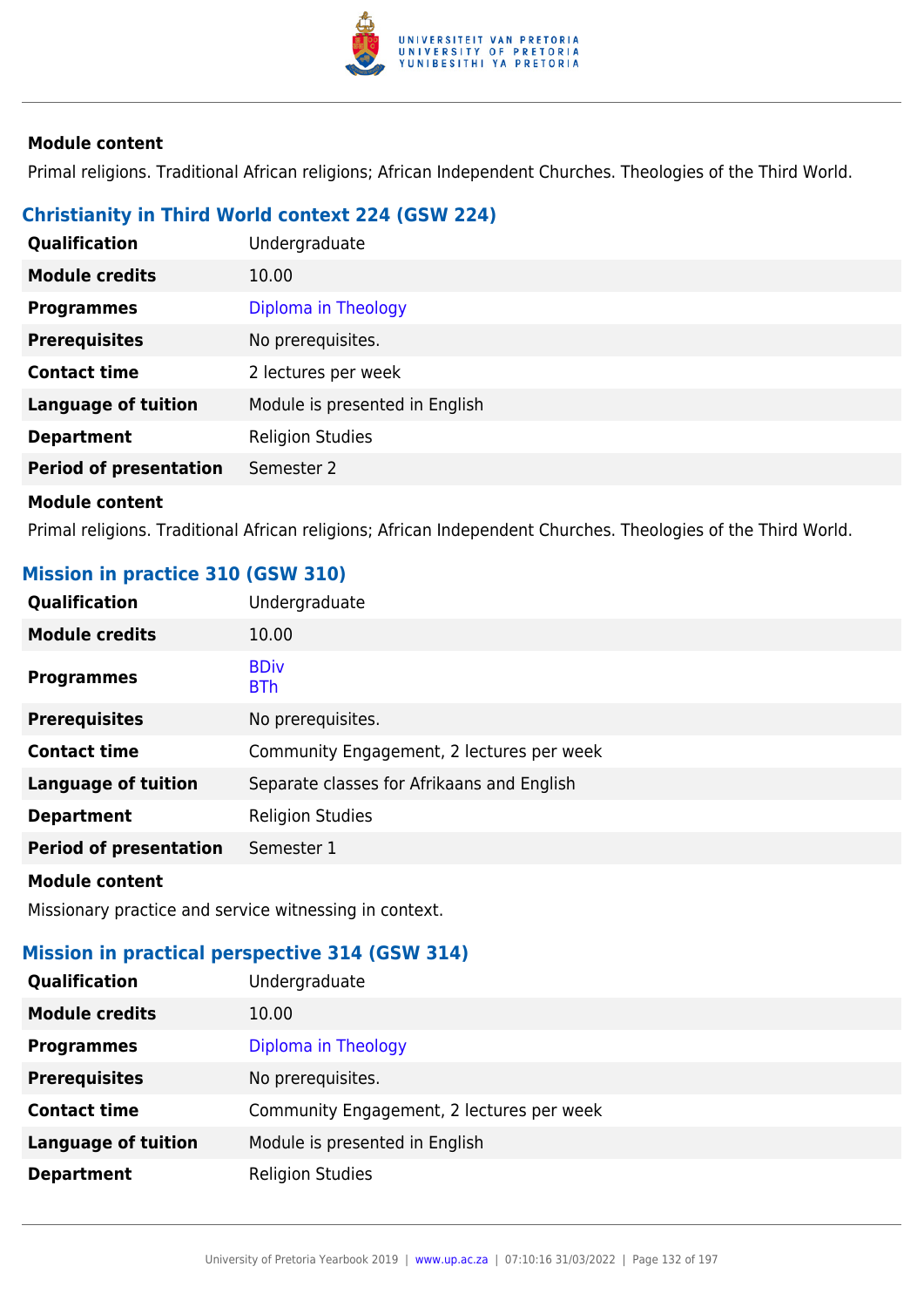

**Period of presentation** Semester 1

### **Module content**

Missionary practice and service witnessing in context.

# **Church planting 320 (GSW 320)**

| Qualification                 | Undergraduate                              |
|-------------------------------|--------------------------------------------|
| <b>Module credits</b>         | 10.00                                      |
| <b>Programmes</b>             | <b>BDiv</b><br><b>BTh</b>                  |
| <b>Prerequisites</b>          | No prerequisites.                          |
| <b>Contact time</b>           | 2 lectures per week                        |
| <b>Language of tuition</b>    | Separate classes for Afrikaans and English |
| <b>Department</b>             | <b>Religion Studies</b>                    |
| <b>Period of presentation</b> | Semester 2                                 |
| <b>Module content</b>         |                                            |

Oriental religions. Israel, Islam and Christianity.

### **Church planting in contemporary context 324 (GSW 324)**

| Qualification                                                                                                                                                                                                                        | Undergraduate                  |
|--------------------------------------------------------------------------------------------------------------------------------------------------------------------------------------------------------------------------------------|--------------------------------|
| <b>Module credits</b>                                                                                                                                                                                                                | 10.00                          |
| <b>Programmes</b>                                                                                                                                                                                                                    | Diploma in Theology            |
| <b>Prerequisites</b>                                                                                                                                                                                                                 | No prerequisites.              |
| <b>Contact time</b>                                                                                                                                                                                                                  | 2 lectures per week            |
| <b>Language of tuition</b>                                                                                                                                                                                                           | Module is presented in English |
| <b>Department</b>                                                                                                                                                                                                                    | <b>Religion Studies</b>        |
| <b>Period of presentation</b>                                                                                                                                                                                                        | Semester 2                     |
| <b>Address to the contract of the contract of the contract of the contract of the contract of the contract of the contract of the contract of the contract of the contract of the contract of the contract of the contract of th</b> |                                |

#### **Module content**

Oriental religions. Israel, Islam and Christianity.

# **Research report: Science of religion and missiology 710 (GSW 710)**

| <b>Qualification</b>       | Postgraduate                                      |
|----------------------------|---------------------------------------------------|
| <b>Module credits</b>      | 30.00                                             |
| <b>Programmes</b>          | <b>BThHons Science of Religion and Missiology</b> |
| <b>Prerequisites</b>       | No prerequisites.                                 |
| <b>Contact time</b>        | 1 lecture per week                                |
| <b>Language of tuition</b> | Module is presented in English                    |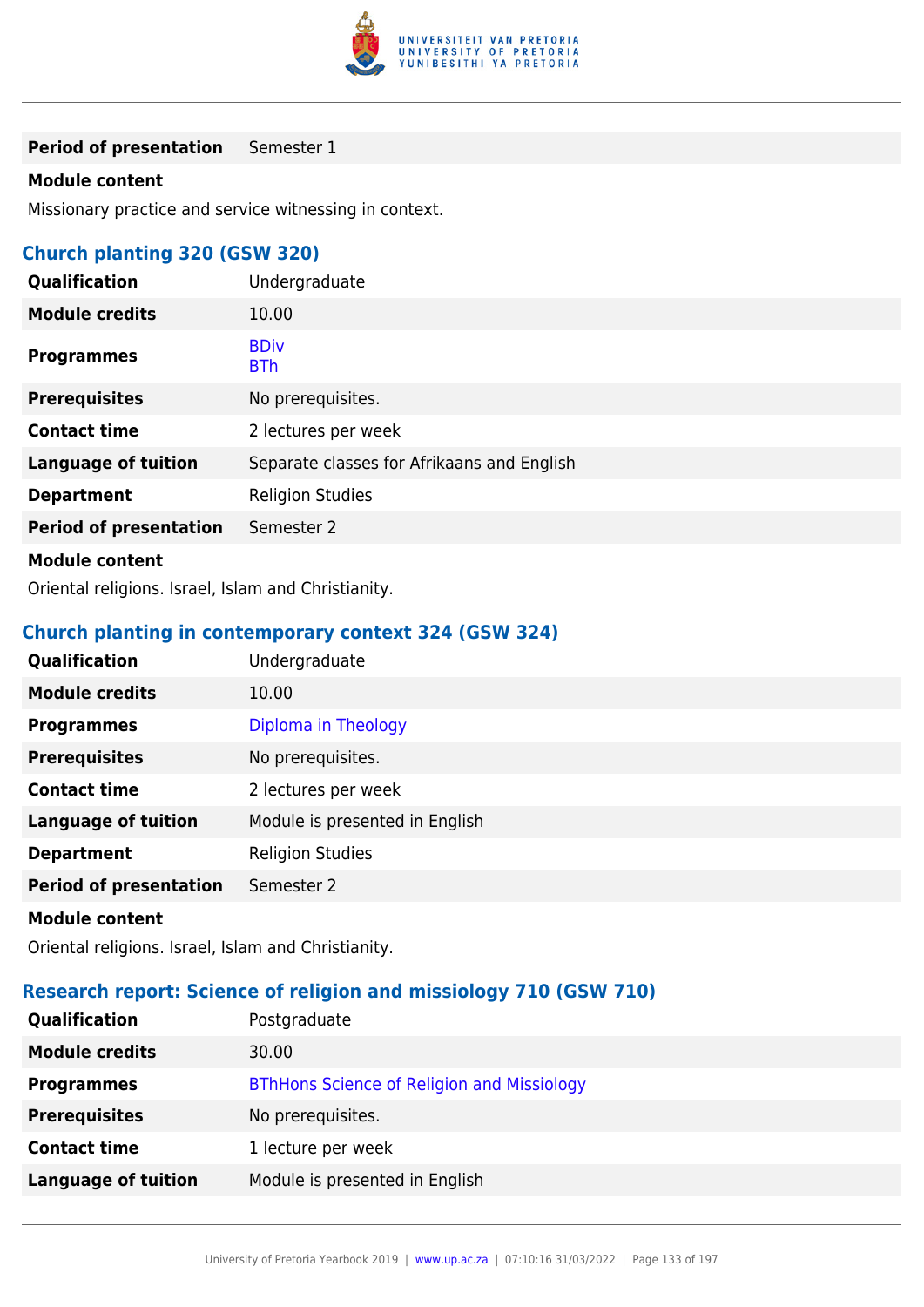

### **Department** Religion Studies

**Period of presentation** Year

### **Module content**

Research module. Fundamental component: orientation, research methodology. Essay.

# **Science of religion and missiology 720 (GSW 720)**

| Qualification                 | Postgraduate                                      |
|-------------------------------|---------------------------------------------------|
| <b>Module credits</b>         | 30.00                                             |
| <b>Programmes</b>             | <b>BThHons Science of Religion and Missiology</b> |
| <b>Prerequisites</b>          | No prerequisites.                                 |
| <b>Contact time</b>           | 1 lecture per week                                |
| <b>Language of tuition</b>    | Module is presented in English                    |
| <b>Department</b>             | <b>Religion Studies</b>                           |
| <b>Period of presentation</b> | Year                                              |
|                               |                                                   |

### **Module content**

Core module. Theology of mission. Missionary ecclesiology.

# **Science of religion and missiology 730 (GSW 730)**

| Qualification                 | Postgraduate                                      |
|-------------------------------|---------------------------------------------------|
| <b>Module credits</b>         | 30.00                                             |
| <b>Programmes</b>             | <b>BThHons Science of Religion and Missiology</b> |
| <b>Prerequisites</b>          | No prerequisites.                                 |
| <b>Contact time</b>           | 1 lecture per week                                |
| <b>Language of tuition</b>    | Module is presented in English                    |
| <b>Department</b>             | <b>Religion Studies</b>                           |
| <b>Period of presentation</b> | Year                                              |
|                               |                                                   |

#### **Module content**

Core module. Survey of religions and religious phenomena.

# **Science of religion and missiology 740 (GSW 740)**

| <b>Qualification</b>  | Postgraduate                                      |
|-----------------------|---------------------------------------------------|
| <b>Module credits</b> | 30.00                                             |
| <b>Programmes</b>     | <b>BThHons Science of Religion and Missiology</b> |
| <b>Prerequisites</b>  | No prerequisites.                                 |
| <b>Contact time</b>   | 1 lecture per week                                |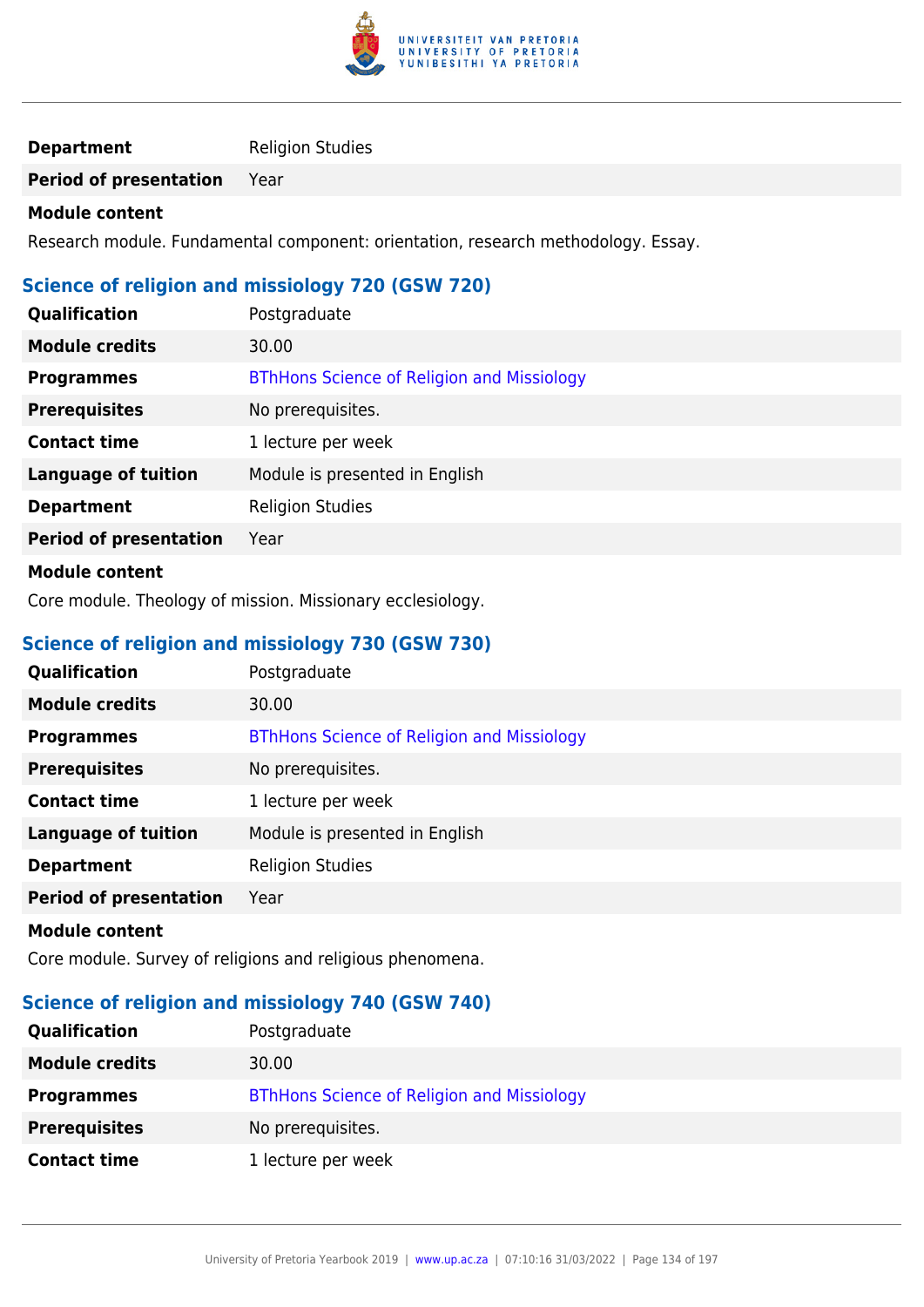

| <b>Language of tuition</b>                       | Module is presented in English                                 |  |
|--------------------------------------------------|----------------------------------------------------------------|--|
| <b>Department</b>                                | <b>Religion Studies</b>                                        |  |
| <b>Period of presentation</b>                    | Year                                                           |  |
| <b>Module content</b>                            |                                                                |  |
|                                                  | Core module. Service mission. Focussed study supporting essay. |  |
| Science of religion and missiology 760 (GSW 760) |                                                                |  |
| Qualification                                    | Postgraduate                                                   |  |
| <b>Module credits</b>                            | 20.00                                                          |  |
| <b>Programmes</b>                                | Postgraduate Diploma Theology and Ministry                     |  |
| <b>Prerequisites</b>                             | No prerequisites.                                              |  |
| <b>Contact time</b>                              | 1 seminar per week, 1 discussion class per week                |  |
| <b>Language of tuition</b>                       | Separate classes for Afrikaans and English                     |  |
| <b>Department</b>                                | Systematic and Historical Theology                             |  |
| <b>Period of presentation</b>                    | Year                                                           |  |

Church ministry from the perspective of science of religion and missiology.

# **Introduction to science of religion and missiology I 771 (GSW 771)**

| Qualification                 | Postgraduate                   |
|-------------------------------|--------------------------------|
| <b>Module credits</b>         | 15.00                          |
| <b>Programmes</b>             | Postgraduate Diploma Theology  |
| <b>Contact time</b>           | 2 discussion classes per week  |
| <b>Language of tuition</b>    | Module is presented in English |
| <b>Department</b>             | <b>Religion Studies</b>        |
| <b>Period of presentation</b> | Year                           |

#### **Module content**

Introduction to science of religion and missiology (I). Introduction to and overview of the subjects.

# **Introduction to science of religion and missiology II 772 (GSW 772)**

| <b>Qualification</b>       | Postgraduate                   |
|----------------------------|--------------------------------|
| <b>Module credits</b>      | 15.00                          |
| <b>Programmes</b>          | Postgraduate Diploma Theology  |
| <b>Contact time</b>        | 2 discussion classes per week  |
| <b>Language of tuition</b> | Module is presented in English |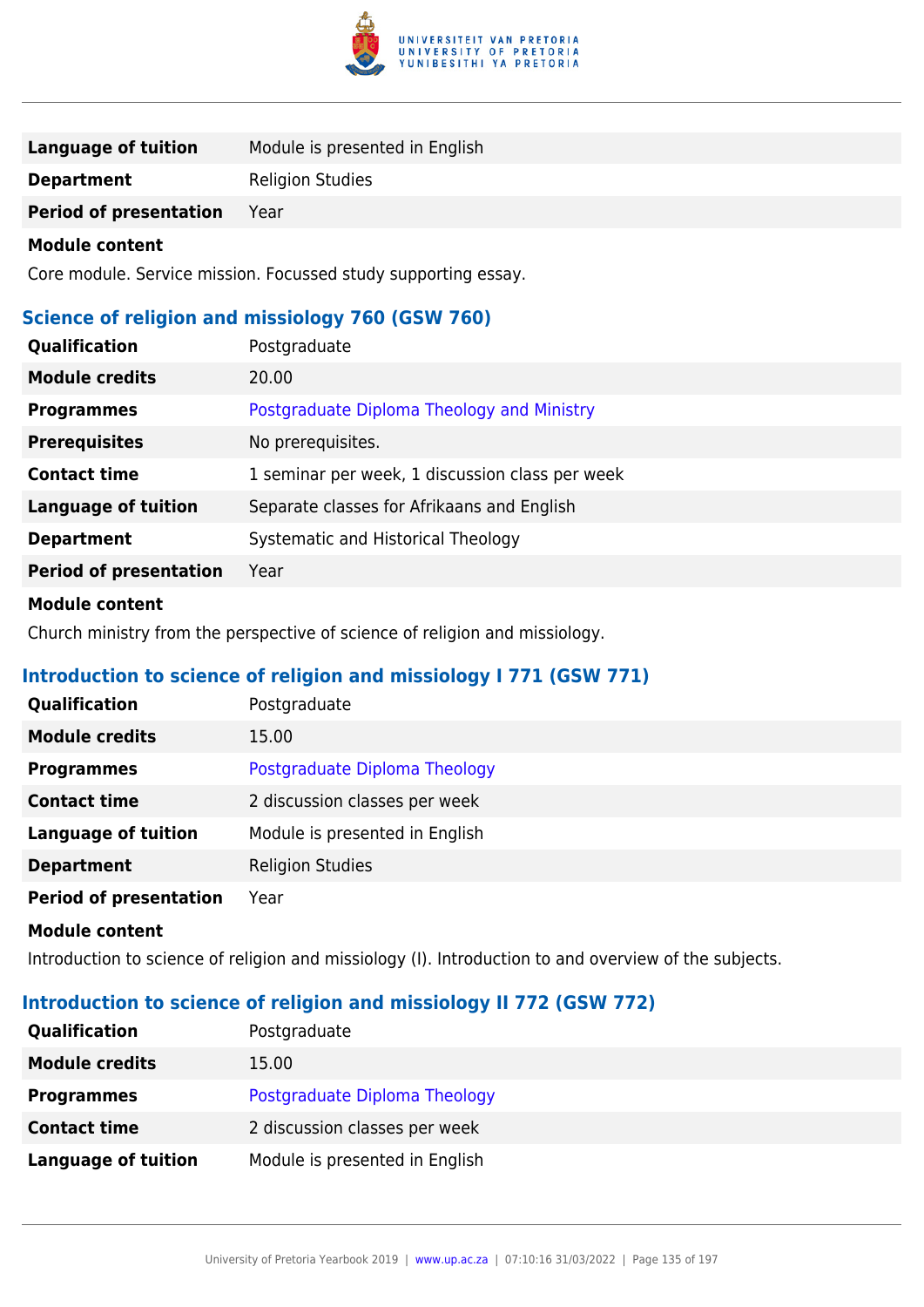

### **Department** Religion Studies

### **Period of presentation** Year

#### **Module content**

Science of religion and missiology (2). Introduction to and overview of the subjects (continued

### **Science of religion and missiology 803 (GSW 803)**

| <b>Qualification</b>          | Postgraduate                                        |
|-------------------------------|-----------------------------------------------------|
| <b>Module credits</b>         | 90.00                                               |
| <b>Programmes</b>             | MTh Science of Religion and Missiology (Coursework) |
| <b>Prerequisites</b>          | No prerequisites.                                   |
| <b>Language of tuition</b>    | Module is presented in English                      |
| <b>Department</b>             | Systematic and Historical Theology                  |
| <b>Period of presentation</b> | Year                                                |
| <b>Module content</b>         |                                                     |

A course work module on science of religion and/or missiology.

# **Science of religion and missiology 804 (GSW 804)**

| <b>Qualification</b>          | Postgraduate                                    |
|-------------------------------|-------------------------------------------------|
| <b>Module credits</b>         | 60.00                                           |
| <b>Programmes</b>             | <b>MDiv</b>                                     |
| <b>Prerequisites</b>          | No prerequisites.                               |
| <b>Contact time</b>           | 1 discussion class per week, 1 seminar per week |
| <b>Language of tuition</b>    | Module is presented in English                  |
| <b>Department</b>             | Systematic and Historical Theology              |
| <b>Period of presentation</b> | Year                                            |
| <b>Madula assistant</b>       |                                                 |

#### **Module content**

A reading module with mini-dissertation on an approved topic, in Science of religion and/or Missiology.

# **Science of religion and missiology 805 (GSW 805)**

| <b>Qualification</b>  | Postgraduate                                    |
|-----------------------|-------------------------------------------------|
| <b>Module credits</b> | 80.00                                           |
| <b>Prerequisites</b>  | No prerequisites.                               |
| <b>Contact time</b>   | 1 seminar per week, 1 discussion class per week |
| Language of tuition   | Module is presented in English                  |
| <b>Department</b>     | Systematic and Historical Theology              |
|                       |                                                 |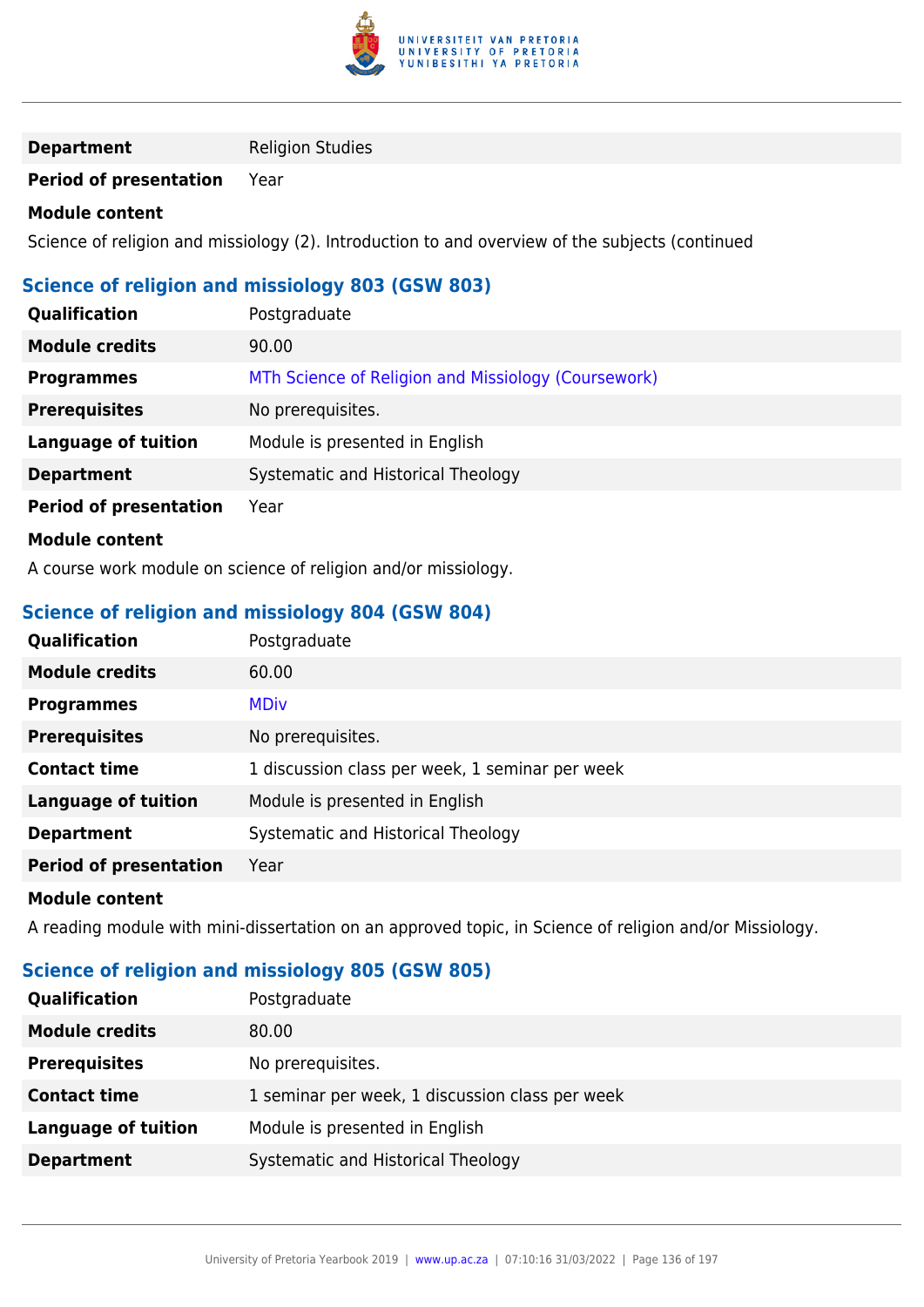

### **Period of presentation** Year

### **Module content**

A reading major on an approved topic from science of religion and/or missiology.

### **Science of religion and missiology 806 (GSW 806)**

| <b>Qualification</b>          | Postgraduate                                    |
|-------------------------------|-------------------------------------------------|
| <b>Module credits</b>         | 20.00                                           |
| <b>Programmes</b>             | <b>MDiv</b>                                     |
| <b>Prerequisites</b>          | No prerequisites.                               |
| <b>Contact time</b>           | 1 seminar per week, 1 discussion class per week |
| <b>Language of tuition</b>    | Separate classes for Afrikaans and English      |
| <b>Department</b>             | Systematic and Historical Theology              |
| <b>Period of presentation</b> | Year                                            |
| <b>Module content</b>         |                                                 |

Core module: a study on science of religion and missiology.

# **Introduction to science of religion and missiology (1) 871 (GSW 871)**

| <b>Qualification</b>          | Postgraduate                       |
|-------------------------------|------------------------------------|
| <b>Module credits</b>         | 20.00                              |
| <b>Prerequisites</b>          | No prerequisites.                  |
| <b>Contact time</b>           | 2 discussion classes per week      |
| <b>Language of tuition</b>    | Module is presented in English     |
| <b>Department</b>             | Systematic and Historical Theology |
| <b>Period of presentation</b> | Year                               |

### **Module content**

Introduction to science of religion and missiology (1). Introduction to and overview of the subjects.

# **Science of religion and missiology (2) 872 (GSW 872)**

| Qualification                 | Postgraduate                       |
|-------------------------------|------------------------------------|
| <b>Module credits</b>         | 20.00                              |
| <b>Prerequisites</b>          | GSW 871                            |
| <b>Contact time</b>           | 2 discussion classes per week      |
| <b>Language of tuition</b>    | Module is presented in English     |
| <b>Department</b>             | Systematic and Historical Theology |
| <b>Period of presentation</b> | Year                               |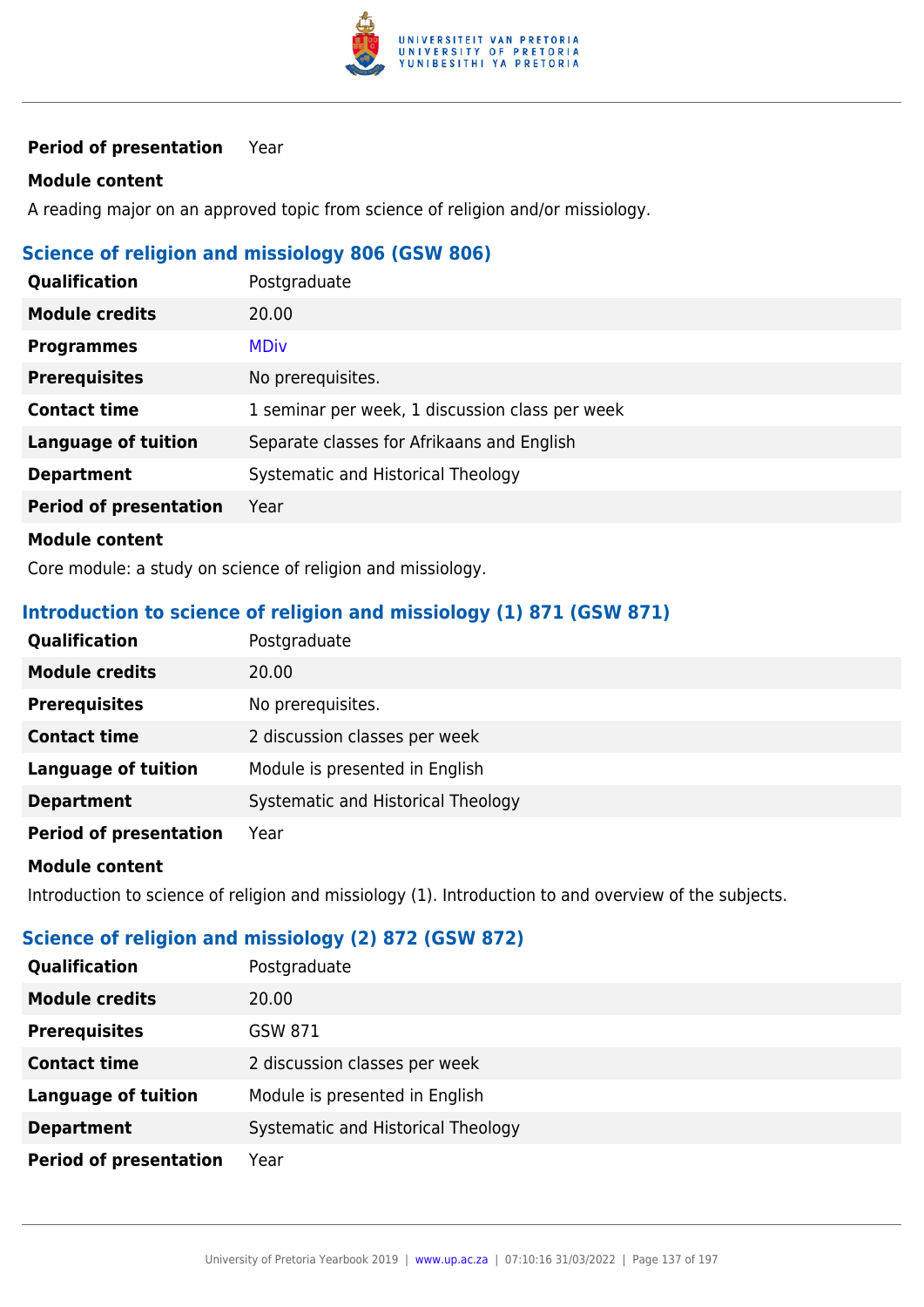

Science of religion and missiology (2). Introduction to and overview of the subjects (continued).

# **Science of religion and missiology 881 (GSW 881)**

| <b>Qualification</b>          | Postgraduate                   |
|-------------------------------|--------------------------------|
| <b>Module credits</b>         | 15.00                          |
| <b>Prerequisites</b>          | GSW 871                        |
| <b>Language of tuition</b>    | Module is presented in English |
| <b>Department</b>             | <b>Religion Studies</b>        |
| <b>Period of presentation</b> | Year                           |

#### **Module content**

A non-Christian religion in South Africa is studied at an advanced level by way of literature study and personal research and contact. Theological issues on the relationship between the relevant religion and Christianity are examined.

### **Science of religion and missiology 882 (GSW 882)**

| Qualification                 | Postgraduate                   |
|-------------------------------|--------------------------------|
| <b>Module credits</b>         | 15.00                          |
| <b>Prerequisites</b>          | GSW 871                        |
| <b>Language of tuition</b>    | Module is presented in English |
| <b>Department</b>             | <b>Religion Studies</b>        |
| <b>Period of presentation</b> | Year                           |
|                               |                                |

### **Module content**

Introduction to the theological theory of religion and theological issues on the relationship between Christianity, church and faith as opposed to the non-Christian religions.

### **Science of religion and missiology 883 (GSW 883)**

| Qualification                 | Postgraduate                   |
|-------------------------------|--------------------------------|
| <b>Module credits</b>         | 15.00                          |
| <b>Prerequisites</b>          | GSW 871                        |
| <b>Language of tuition</b>    | Module is presented in English |
| <b>Department</b>             | <b>Religion Studies</b>        |
| <b>Period of presentation</b> | Year                           |

#### **Module content**

Theoretical and theological views on mission praxis in order to put a healthy and in principle correct mission praxis into practice.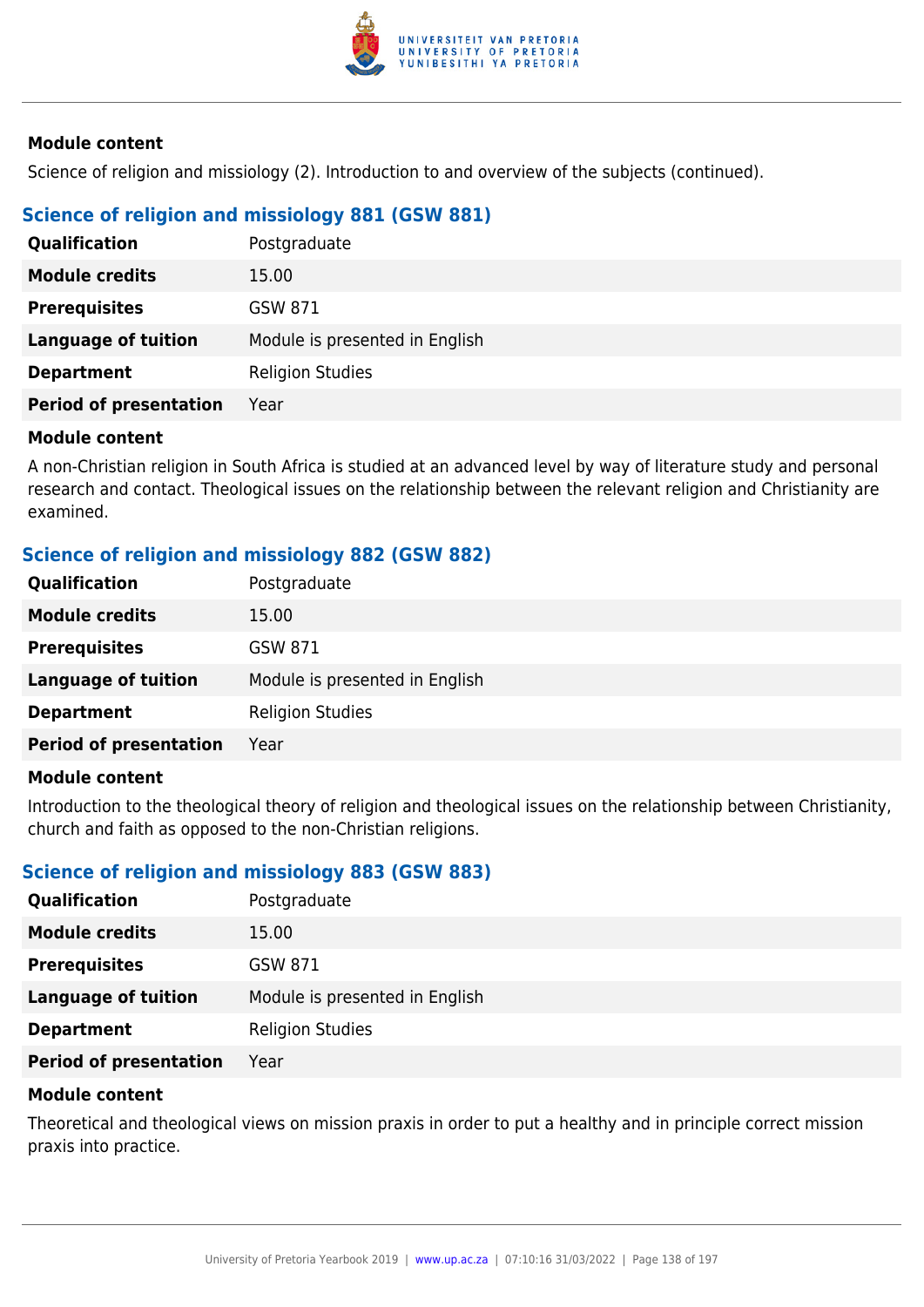

### **Science of religion and missiology 884 (GSW 884)**

| <b>Qualification</b>          | Postgraduate                   |
|-------------------------------|--------------------------------|
| <b>Module credits</b>         | 15.00                          |
| <b>Prerequisites</b>          | GSW 871                        |
| <b>Language of tuition</b>    | Module is presented in English |
| <b>Department</b>             | <b>Religion Studies</b>        |
| <b>Period of presentation</b> | Year                           |

#### **Module content**

The application of the praxis model, as referred to in GSW 883, in the development of a mission strategy for a specific context. The student has to develop his/her own unique strategy to be applied in a chosen context by means of reading, involvement and research.

### **Mini-dissertation: Science of religion and missiology 893 (GSW 893)**

| Qualification                 | Postgraduate                                        |
|-------------------------------|-----------------------------------------------------|
| <b>Module credits</b>         | 90.00                                               |
| <b>Programmes</b>             | MTh Science of Religion and Missiology (Coursework) |
| <b>Prerequisites</b>          | No prerequisites.                                   |
| <b>Language of tuition</b>    | Module is presented in English                      |
| <b>Department</b>             | Systematic and Historical Theology                  |
| <b>Period of presentation</b> | Year                                                |

#### **Module content**

A mini-dissertation on an approved topic from the seminar work in science of religion and/or missiology.

### **Dissertation: Science of religion and missiology 894 (GSW 894)**

| <b>Qualification</b>          | Postgraduate                           |
|-------------------------------|----------------------------------------|
| <b>Module credits</b>         | 180.00                                 |
| <b>Programmes</b>             | MTh Science of Religion and Missiology |
| <b>Prerequisites</b>          | No prerequisites.                      |
| <b>Language of tuition</b>    | Module is presented in English         |
| <b>Department</b>             | Systematic and Historical Theology     |
| <b>Period of presentation</b> | Year                                   |

#### **Module content**

A dissertation by independent research on an approved topic in science of religion and missiology.

# **Dissertation: Science of religion and missiology 896 (GSW 896)**

**Qualification** Postgraduate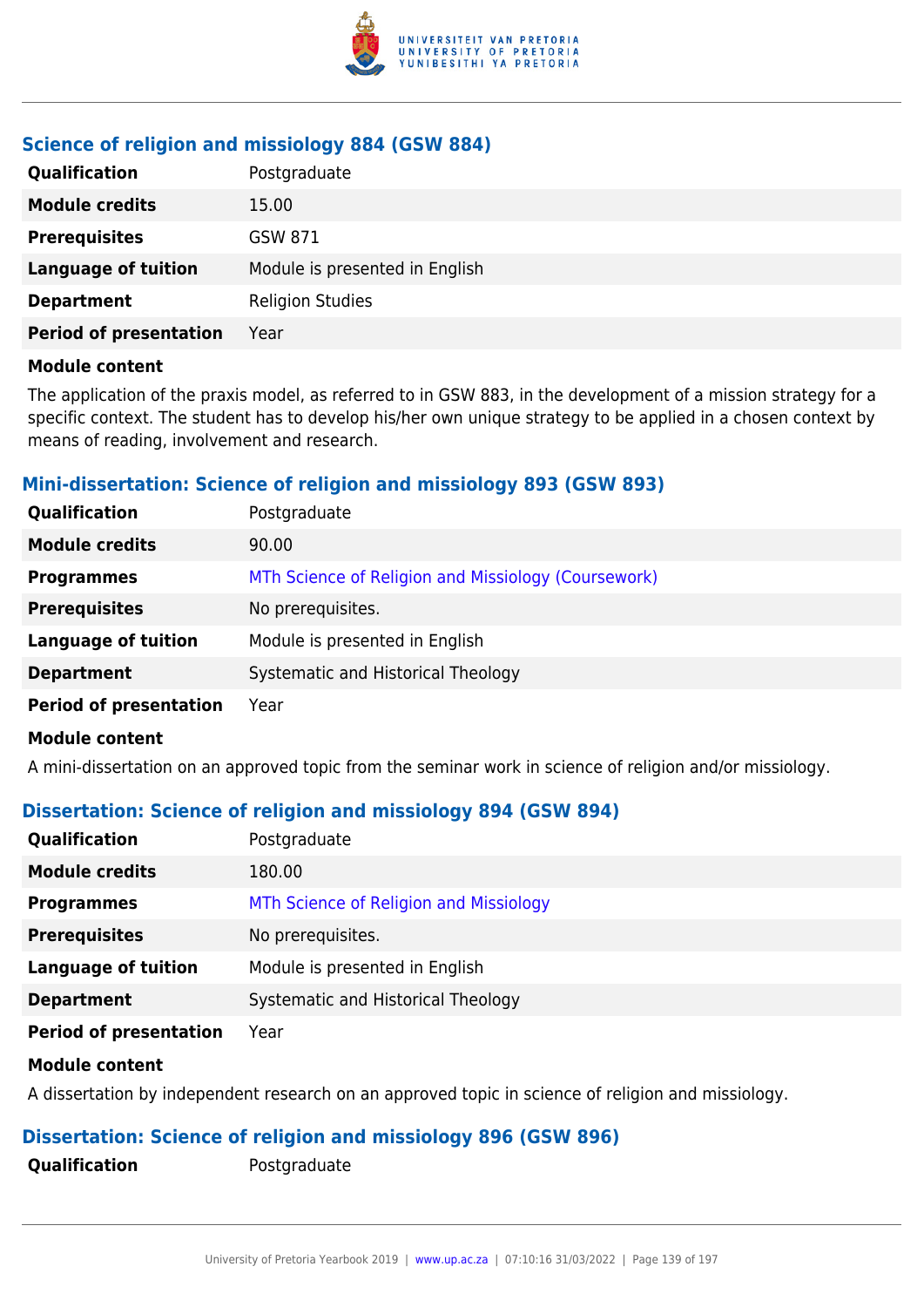

| <b>Module credits</b>         | 180.00                             |
|-------------------------------|------------------------------------|
| <b>Prerequisites</b>          | No prerequisites.                  |
| <b>Language of tuition</b>    | Module is presented in English     |
| <b>Department</b>             | Systematic and Historical Theology |
| <b>Period of presentation</b> | Year                               |

A dissertation by independent research on an approved topic in science of religion and/or missiology.

# **Thesis: Science of religion and missiology 980 (GSW 980)**

| <b>Qualification</b>          | Postgraduate                           |
|-------------------------------|----------------------------------------|
| <b>Module credits</b>         | 360.00                                 |
| <b>Programmes</b>             | PhD Science of Religion and Missiology |
| <b>Prerequisites</b>          | No prerequisites.                      |
| <b>Language of tuition</b>    | Module is presented in English         |
| <b>Department</b>             | Systematic and Historical Theology     |
| <b>Period of presentation</b> | Year                                   |

#### **Module content**

A thesis based on independent research about an approved topic in the field of science of religion and missiology. The thesis has to make an original contribution to the field of the relevant discipline.

| <b>Qualification</b>          | Undergraduate                                                                                                                        |
|-------------------------------|--------------------------------------------------------------------------------------------------------------------------------------|
| <b>Module credits</b>         | 12.00                                                                                                                                |
| <b>Programmes</b>             | <b>BA</b><br><b>BA Extended programme</b><br><b>BA Languages</b><br><b>BA Law</b><br><b>BDiv</b><br><b>BPolSci Political Studies</b> |
| <b>Service modules</b>        | Faculty of Theology and Religion                                                                                                     |
| <b>Prerequisites</b>          | No prerequisites.                                                                                                                    |
| <b>Contact time</b>           | 2 lectures per week, 2 discussion classes per week                                                                                   |
| <b>Language of tuition</b>    | Module is presented in English                                                                                                       |
| <b>Department</b>             | Ancient and Modern Languages and Cultures                                                                                            |
| <b>Period of presentation</b> | Semester 1                                                                                                                           |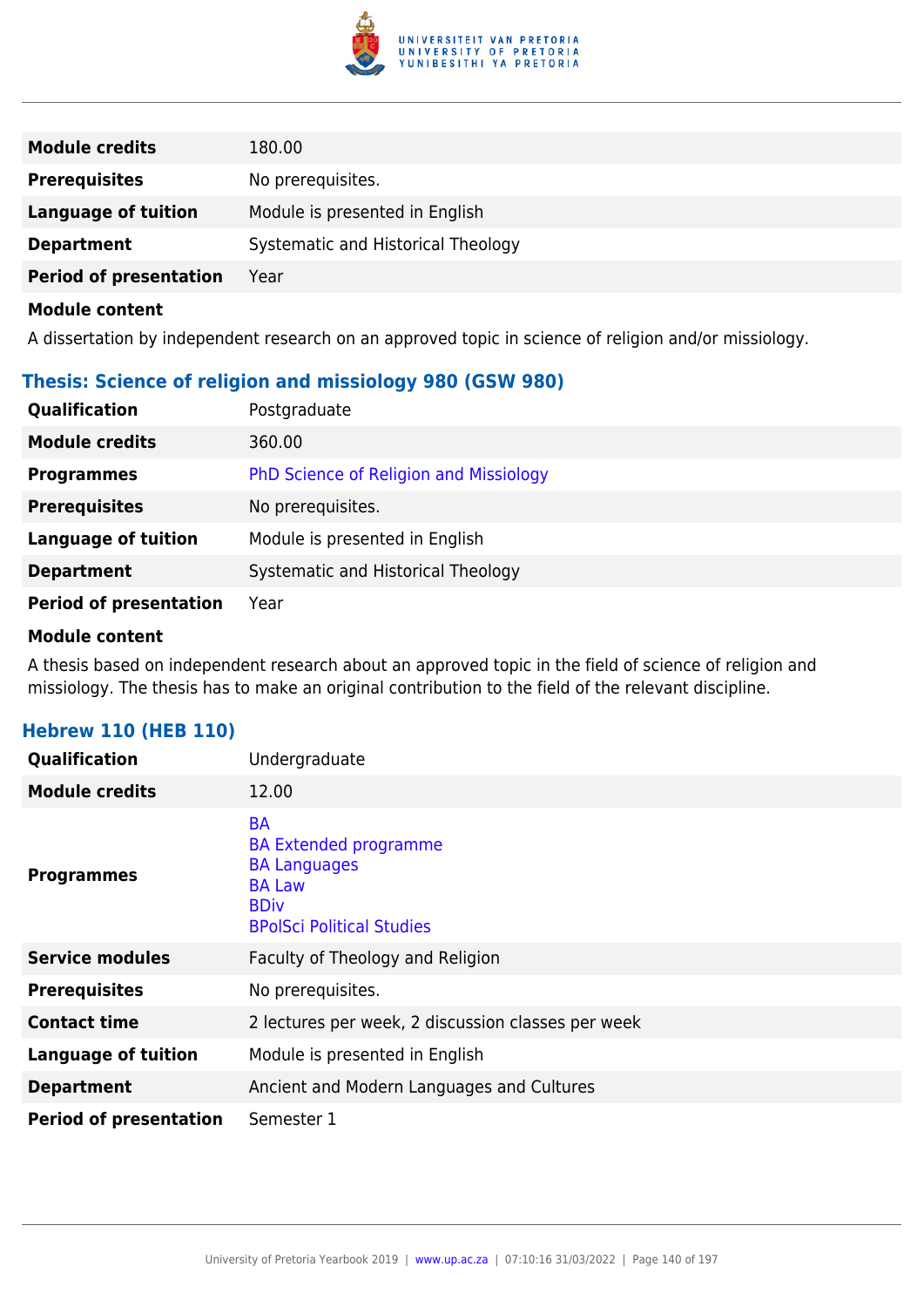

Hebrew grammar (1)

Basic principles of the grammar of classical Hebrew: signs of writing and pronunciation, Hebrew morphology, the nominal and verbal system, basic syntax and vocabulary. Exercise basic competence by means of the analysis and translation of selected passages from the Hebrew Old Testament.

Hebrew grammar (2)

More advanced principles of the grammar of classical Hebrew: the function of nouns, verbs and particles, the derived formations of the verb. Passages from the Hebrew Old Testament from the basis for exercising academic literacy.

### **Hebrew 120 (HEB 120)**

| Qualification                 | Undergraduate                                                                                                                        |
|-------------------------------|--------------------------------------------------------------------------------------------------------------------------------------|
| <b>Module credits</b>         | 12.00                                                                                                                                |
| <b>Programmes</b>             | <b>BA</b><br><b>BA Extended programme</b><br><b>BA Languages</b><br><b>BA Law</b><br><b>BDiv</b><br><b>BPolSci Political Studies</b> |
| <b>Service modules</b>        | Faculty of Theology and Religion                                                                                                     |
| <b>Prerequisites</b>          | <b>HEB 110</b>                                                                                                                       |
| <b>Contact time</b>           | 2 discussion classes per week, 2 lectures per week                                                                                   |
| <b>Language of tuition</b>    | Module is presented in English                                                                                                       |
| <b>Department</b>             | Ancient and Modern Languages and Cultures                                                                                            |
| <b>Period of presentation</b> | Semester 2                                                                                                                           |
|                               |                                                                                                                                      |

#### **Module content**

Hebrew grammar (3)

Continued study of the Hebrew verbal system: the irregular and weak verbs. Passages from the Hebrew Old Testament from the basis for students' exercise in academic literacy.

Hebrew texts: Read and comprehend

Read selected texts from the OT, with emphasis on word analysis, basic translation, use of basic aids (dictionary, translations). Evaluation includes translation of unseen passages.

### **Hebrew 210 (HEB 210)**

| Qualification         | Undergraduate                                                                                        |
|-----------------------|------------------------------------------------------------------------------------------------------|
| <b>Module credits</b> | 16.00                                                                                                |
| <b>Programmes</b>     | <b>BA</b><br><b>BA Languages</b><br><b>BA Law</b><br><b>BDiv</b><br><b>BPolSci Political Studies</b> |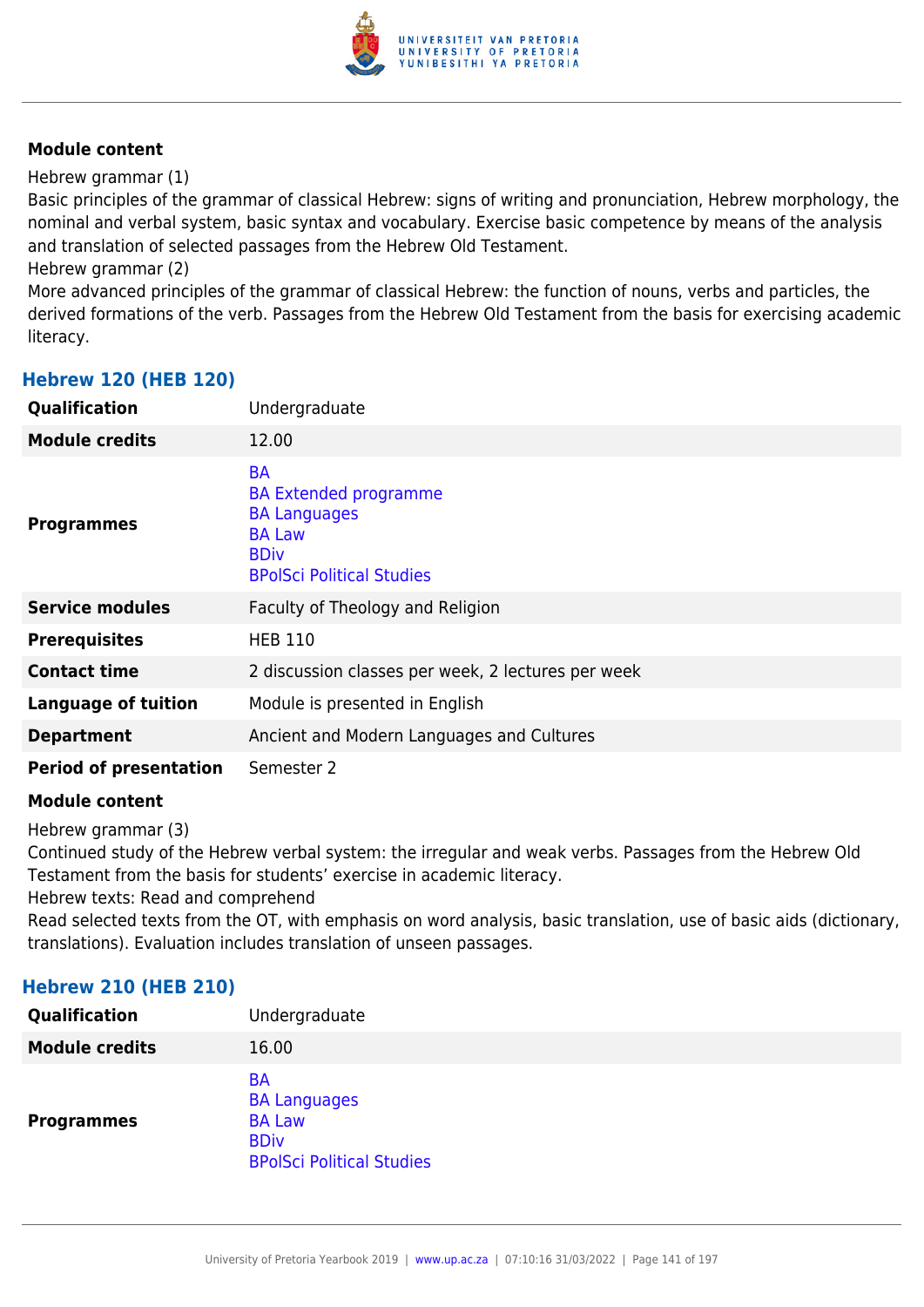

| <b>Service modules</b>        | Faculty of Theology and Religion                 |
|-------------------------------|--------------------------------------------------|
| <b>Prerequisites</b>          | HEB 110, 120                                     |
| <b>Contact time</b>           | 2 lectures per week, 1 discussion class per week |
| <b>Language of tuition</b>    | Separate classes for Afrikaans and English       |
| <b>Department</b>             | Ancient and Modern Languages and Cultures        |
| <b>Period of presentation</b> | Semester 1                                       |

Hebrew texts – syntax Basic syntactical theory and application to selected Hebrew texts. Hebrew prose – text analysis Basic theory of comprehensive text analysis and application to selected OT prose texts.

# **Hebrew 220 (HEB 220)**

| Qualification                 | Undergraduate                                                                                        |
|-------------------------------|------------------------------------------------------------------------------------------------------|
| <b>Module credits</b>         | 16.00                                                                                                |
| <b>Programmes</b>             | <b>BA</b><br><b>BA Languages</b><br><b>BA Law</b><br><b>BDiv</b><br><b>BPolSci Political Studies</b> |
| <b>Service modules</b>        | Faculty of Theology and Religion                                                                     |
| <b>Prerequisites</b>          | <b>HEB 210</b>                                                                                       |
| <b>Contact time</b>           | 1 discussion class per week, 2 lectures per week                                                     |
| Language of tuition           | Separate classes for Afrikaans and English                                                           |
| <b>Department</b>             | Ancient and Modern Languages and Cultures                                                            |
| <b>Period of presentation</b> | Semester 2                                                                                           |

#### **Module content**

Hebrew poetry – text analysis

Basic theory of poetic text analysis and application to selected OT poetic texts. Hebrew texts – holistic analysis Students are guided towards reading and analysing independently chosen Hebrew texts by application of all knowledge and skills acquired in HEB modules on year level 1 as well as in HEB 210 and 220.

### **Theory, philosophy and historiography 454 (KGS 454)**

| Qualification              | Undergraduate                              |
|----------------------------|--------------------------------------------|
| <b>Module credits</b>      | 9.00                                       |
| <b>Prerequisites</b>       | No prerequisites.                          |
| <b>Contact time</b>        | 2 lectures per week                        |
| <b>Language of tuition</b> | Separate classes for Afrikaans and English |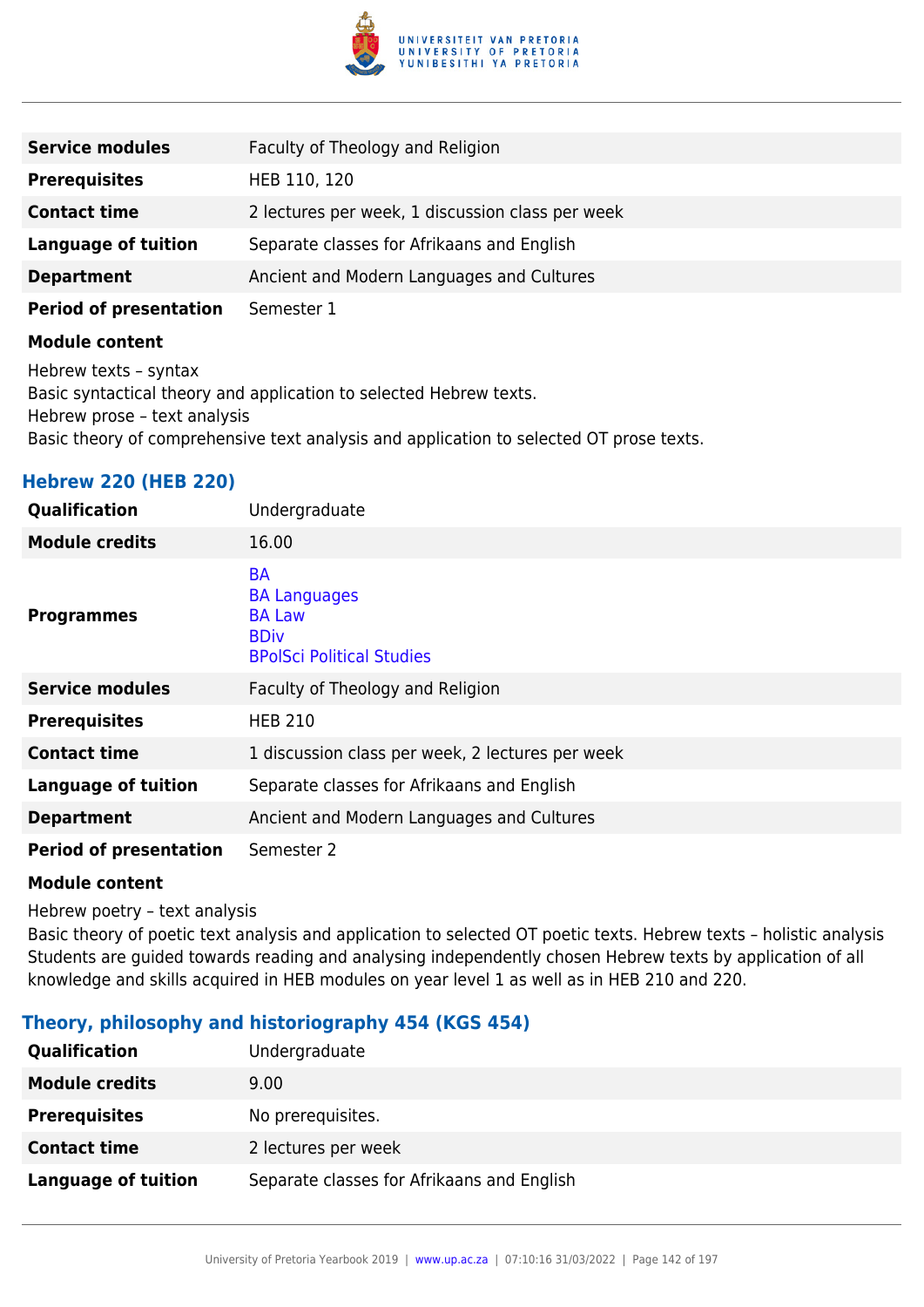

| <b>Department</b> | Systematic and Historical Theology |
|-------------------|------------------------------------|
|-------------------|------------------------------------|

**Period of presentation** Quarter 4

#### **Module content**

Introduction to the theory, philosophy and methodology of Church History.

# **Research report: Church history and church polity 710 (KGS 710)**

| Qualification                 | Postgraduate                                    |
|-------------------------------|-------------------------------------------------|
| <b>Module credits</b>         | 30.00                                           |
| <b>Programmes</b>             | <b>BThHons Church History and Church Polity</b> |
| <b>Prerequisites</b>          | No prerequisites.                               |
| <b>Contact time</b>           | 1 lecture per week                              |
| <b>Language of tuition</b>    | Module is presented in English                  |
| <b>Department</b>             | Systematic and Historical Theology              |
| <b>Period of presentation</b> | Year                                            |
| .                             |                                                 |

### **Module content**

Research module. Fundamental component: orientation, research methodology. Essay.

# **Church history and church polity 720 (KGS 720)**

| <b>Qualification</b>          | Postgraduate                                    |
|-------------------------------|-------------------------------------------------|
| <b>Module credits</b>         | 30.00                                           |
| <b>Programmes</b>             | <b>BThHons Church History and Church Polity</b> |
| <b>Prerequisites</b>          | No prerequisites.                               |
| <b>Contact time</b>           | 1 lecture per week                              |
| <b>Language of tuition</b>    | Module is presented in English                  |
| <b>Department</b>             | Systematic and Historical Theology              |
| <b>Period of presentation</b> | Year                                            |
| <b>Madula assistant</b>       |                                                 |

### **Module content**

Core module. Early Church.

# **Church history and church polity 730 (KGS 730)**

| <b>Qualification</b>  | Postgraduate                                    |
|-----------------------|-------------------------------------------------|
| <b>Module credits</b> | 30.00                                           |
| <b>Programmes</b>     | <b>BThHons Church History and Church Polity</b> |
| <b>Prerequisites</b>  | No prerequisites.                               |
| <b>Contact time</b>   | 1 lecture per week                              |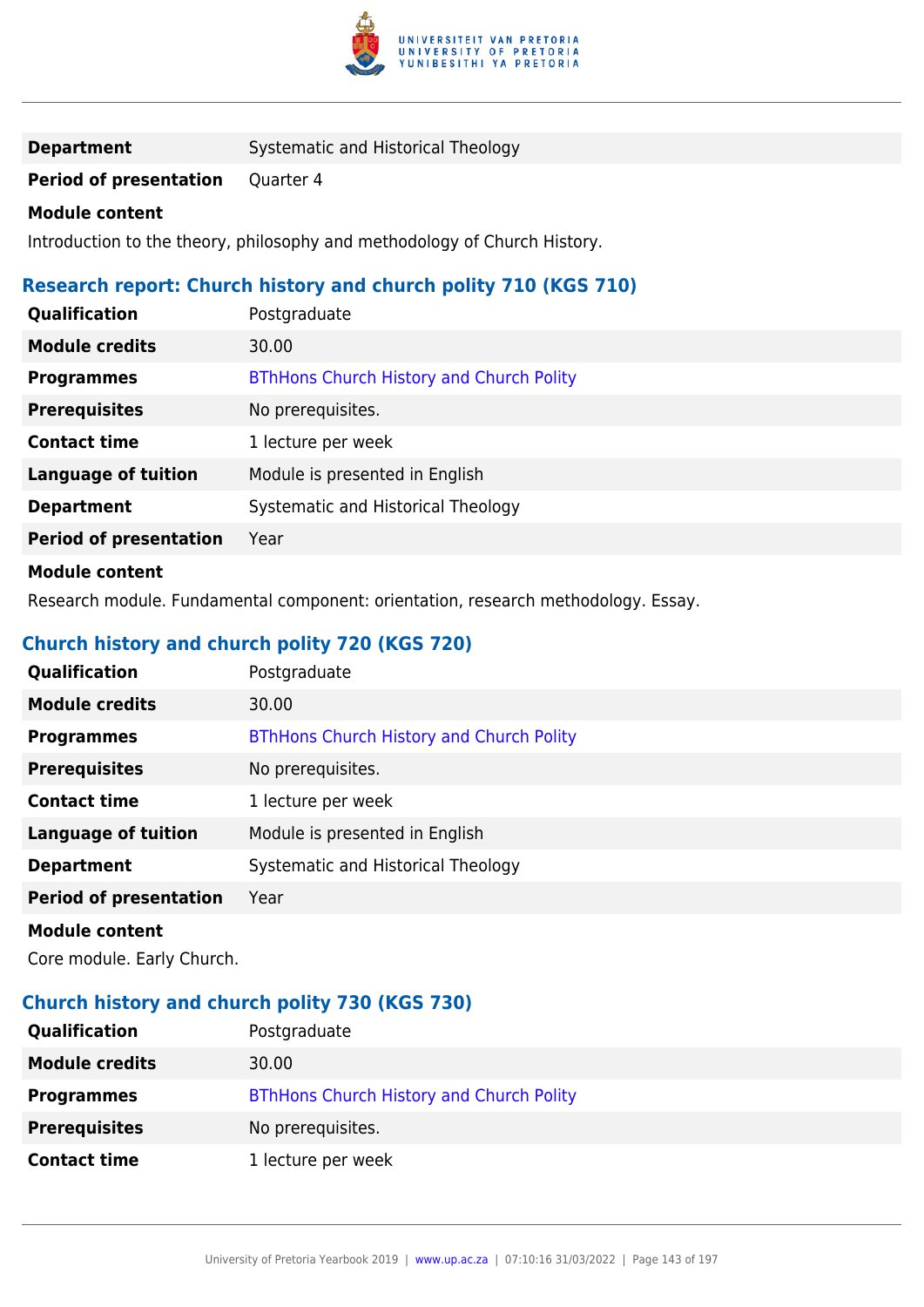

| <b>Language of tuition</b>    | Module is presented in English     |
|-------------------------------|------------------------------------|
| <b>Department</b>             | Systematic and Historical Theology |
| <b>Period of presentation</b> | Year                               |

Core module. Reformation and Post-Reformation.

### **Church history and church polity 740 (KGS 740)**

| Qualification                 | Postgraduate                                    |
|-------------------------------|-------------------------------------------------|
| <b>Module credits</b>         | 30.00                                           |
| <b>Programmes</b>             | <b>BThHons Church History and Church Polity</b> |
| <b>Prerequisites</b>          | No prerequisites.                               |
| <b>Contact time</b>           | 1 lecture per week                              |
| <b>Language of tuition</b>    | Module is presented in English                  |
| <b>Department</b>             | Systematic and Historical Theology              |
| <b>Period of presentation</b> | Year                                            |
|                               |                                                 |

### **Module content**

Core module: specialisation. Selected theme relating to African or South African Church history.

# **Church history and church polity 760 (KGS 760)**

| Qualification                 | Postgraduate                                    |
|-------------------------------|-------------------------------------------------|
| <b>Module credits</b>         | 20.00                                           |
| <b>Programmes</b>             | Postgraduate Diploma Theology and Ministry      |
| <b>Prerequisites</b>          | No prerequisites.                               |
| <b>Contact time</b>           | 1 seminar per week, 1 discussion class per week |
| <b>Language of tuition</b>    | Separate classes for Afrikaans and English      |
| <b>Department</b>             | Systematic and Historical Theology              |
| <b>Period of presentation</b> | Year                                            |
|                               |                                                 |

#### **Module content**

Church historical and church polity dimensions of the church ministry.

# **Introduction to church history and church polity I 771 (KGS 771)**

| <b>Qualification</b>  | Postgraduate                  |
|-----------------------|-------------------------------|
| <b>Module credits</b> | 15.00                         |
| <b>Programmes</b>     | Postgraduate Diploma Theology |
| <b>Prerequisites</b>  | No prerequisites.             |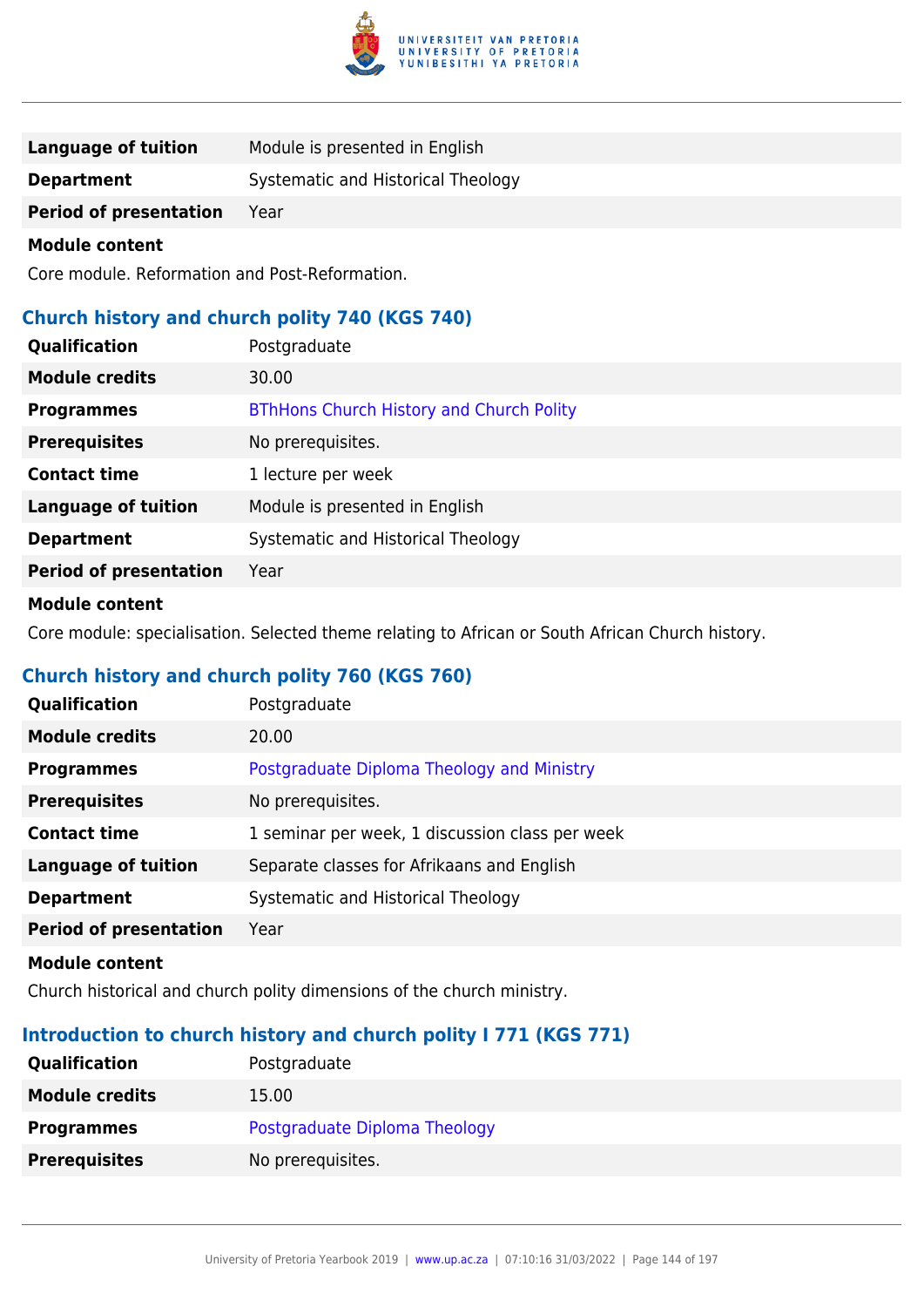

| <b>Language of tuition</b>    | Module is presented in English     |
|-------------------------------|------------------------------------|
| <b>Department</b>             | Systematic and Historical Theology |
| <b>Period of presentation</b> | Year                               |

Introduction to and overview of the disciplines.

# **Introduction to church history and church polity II 772 (KGS 772)**

| <b>Qualification</b>          | Postgraduate                       |
|-------------------------------|------------------------------------|
| <b>Module credits</b>         | 15.00                              |
| <b>Programmes</b>             | Postgraduate Diploma Theology      |
| <b>Language of tuition</b>    | Module is presented in English     |
| <b>Department</b>             | Systematic and Historical Theology |
| <b>Period of presentation</b> | Year                               |
| <b>Module content</b>         |                                    |

Introduction to and overview of the disciplines (continued).

## **Church history 803 (KGS 803)**

| <b>Qualification</b>          | Postgraduate                                      |
|-------------------------------|---------------------------------------------------|
| <b>Module credits</b>         | 90.00                                             |
| <b>Programmes</b>             | MTh Church History and Church Polity (Coursework) |
| <b>Prerequisites</b>          | No prerequisites.                                 |
| <b>Language of tuition</b>    | Module is presented in English                    |
| <b>Department</b>             | Systematic and Historical Theology                |
| <b>Period of presentation</b> | Year                                              |
| <b>Module content</b>         |                                                   |

A course work module on church history and/or church polity.

## **Church history 804 (KGS 804)**

| <b>Qualification</b>       | Postgraduate                                    |  |
|----------------------------|-------------------------------------------------|--|
| <b>Module credits</b>      | 60.00                                           |  |
| <b>Programmes</b>          | <b>MDiv</b>                                     |  |
| <b>Prerequisites</b>       | No prerequisites.                               |  |
| <b>Contact time</b>        | 1 discussion class per week, 1 seminar per week |  |
| <b>Language of tuition</b> | Module is presented in English                  |  |
| <b>Department</b>          | Systematic and Historical Theology              |  |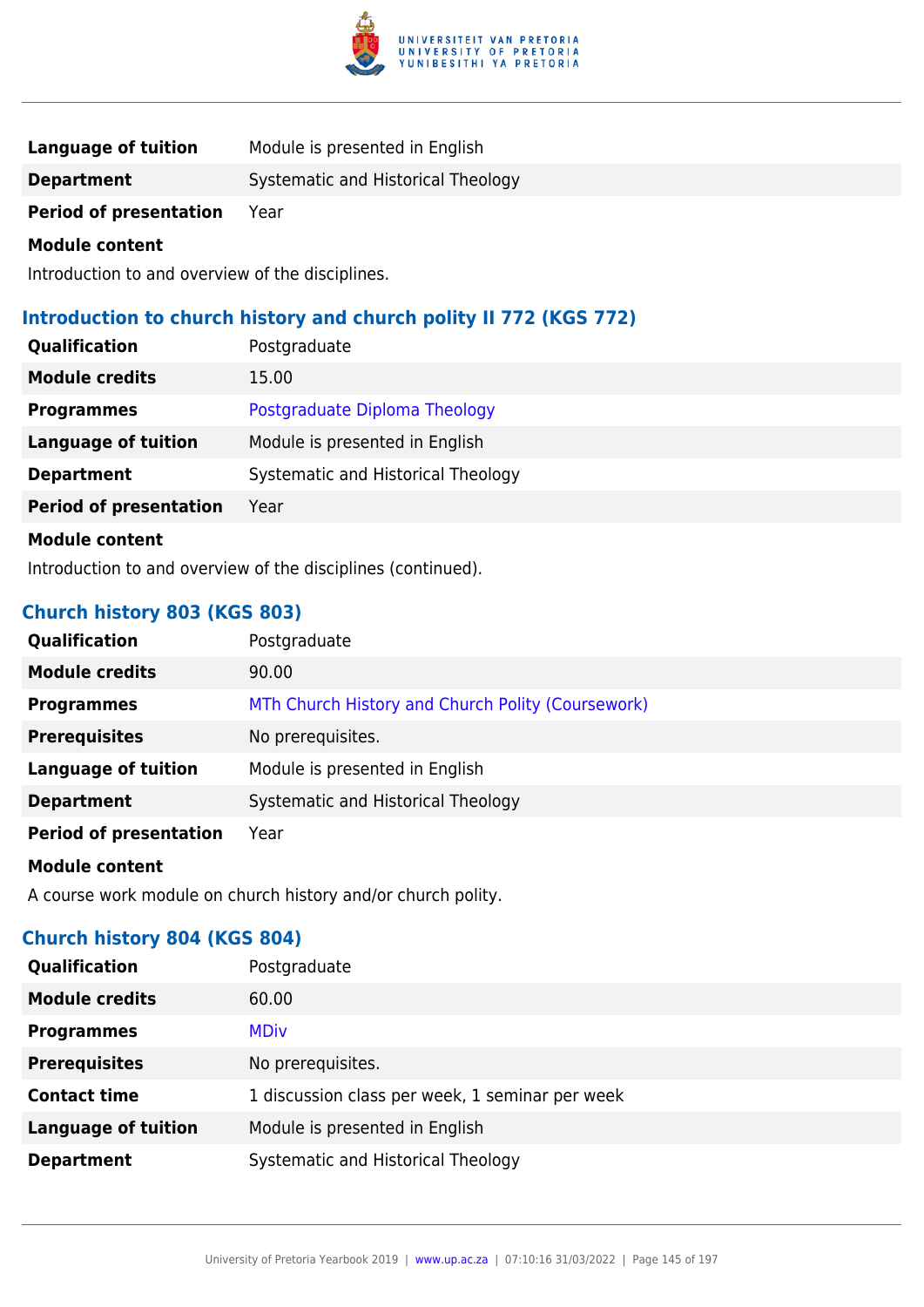

### **Period of presentation** Year

### **Module content**

A reading module with mini-dissertation on an approved topic, in church history and/or church polity.

## **Church history 805 (KGS 805)**

| <b>Qualification</b>          | Postgraduate                                    |
|-------------------------------|-------------------------------------------------|
| <b>Module credits</b>         | 80.00                                           |
| <b>Prerequisites</b>          | No prerequisites.                               |
| <b>Contact time</b>           | 1 seminar per week, 1 discussion class per week |
| <b>Language of tuition</b>    | Module is presented in English                  |
| <b>Department</b>             | Systematic and Historical Theology              |
| <b>Period of presentation</b> | Year                                            |
| <b>Module content</b>         |                                                 |
|                               |                                                 |

A reading major on an approved topic from church history and/or church polity.

## **Church history 806 (KGS 806)**

| Qualification                 | Postgraduate                                    |
|-------------------------------|-------------------------------------------------|
| <b>Module credits</b>         | 20.00                                           |
| <b>Programmes</b>             | <b>MDiv</b>                                     |
| <b>Prerequisites</b>          | No prerequisites.                               |
| <b>Contact time</b>           | 1 seminar per week, 1 discussion class per week |
| <b>Language of tuition</b>    | Separate classes for Afrikaans and English      |
| <b>Department</b>             | Systematic and Historical Theology              |
| <b>Period of presentation</b> | Year                                            |
|                               |                                                 |

### **Module content**

Core module: a study on science of religion and missiology, church history and/or church polity.

# **Church history and church polity 810 (KGS 810)**

| Qualification                 | Postgraduate                       |
|-------------------------------|------------------------------------|
| <b>Module credits</b>         | 14.00                              |
| <b>Prerequisites</b>          | No prerequisites.                  |
| <b>Contact time</b>           | 2 lectures per week                |
| <b>Language of tuition</b>    | Module is presented in English     |
| <b>Department</b>             | Systematic and Historical Theology |
| <b>Period of presentation</b> | Semester 1                         |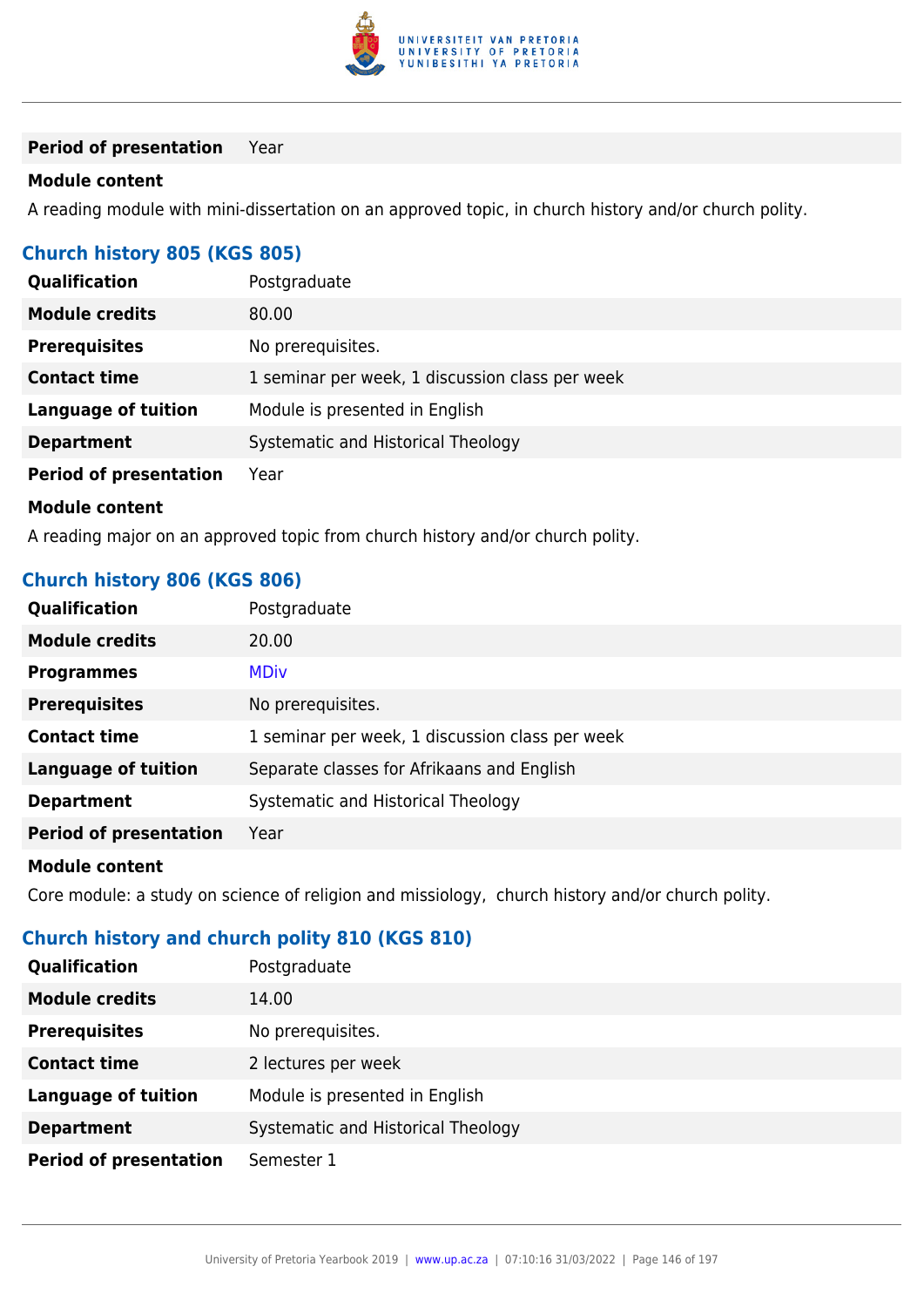

Suid-Afrikaanse kerkgeskiedenis: 20ste eeu - algemene inleiding.

## **Introduction to church history and church polity (1) 871 (KGS 871)**

| <b>Qualification</b>          | Postgraduate                       |
|-------------------------------|------------------------------------|
| <b>Module credits</b>         | 20.00                              |
| <b>Prerequisites</b>          | No prerequisites.                  |
| <b>Language of tuition</b>    | Module is presented in English     |
| <b>Department</b>             | Systematic and Historical Theology |
| <b>Period of presentation</b> | Year                               |
|                               |                                    |

### **Module content**

Introduction to and overview of the disciplines.

## **Introduction to church history and church polity (2) 872 (KGS 872)**

| <b>Qualification</b>          | Postgraduate                       |
|-------------------------------|------------------------------------|
| <b>Module credits</b>         | 20.00                              |
| <b>Prerequisites</b>          | <b>KGS 871</b>                     |
| Language of tuition           | Module is presented in English     |
| <b>Department</b>             | Systematic and Historical Theology |
| <b>Period of presentation</b> | Year                               |
| <b>Module content</b>         |                                    |

Introduction to and overview of the disciplines (continued).

## **Church history and church polity 881 (KGS 881)**

| Qualification                 | Postgraduate                     |
|-------------------------------|----------------------------------|
| <b>Module credits</b>         | 15.00                            |
| <b>Prerequisites</b>          | <b>KGS 871</b>                   |
| <b>Language of tuition</b>    | Module is presented in English   |
| <b>Department</b>             | Church History and Church Polity |
| <b>Period of presentation</b> | Year                             |
| .                             |                                  |

### **Module content**

Early church, Middle Ages and Reformation. Introduction and overview.

## **Church history and church polity 882 (KGS 882)**

| <b>Qualification</b>  | Postgraduate |
|-----------------------|--------------|
| <b>Module credits</b> | 15.00        |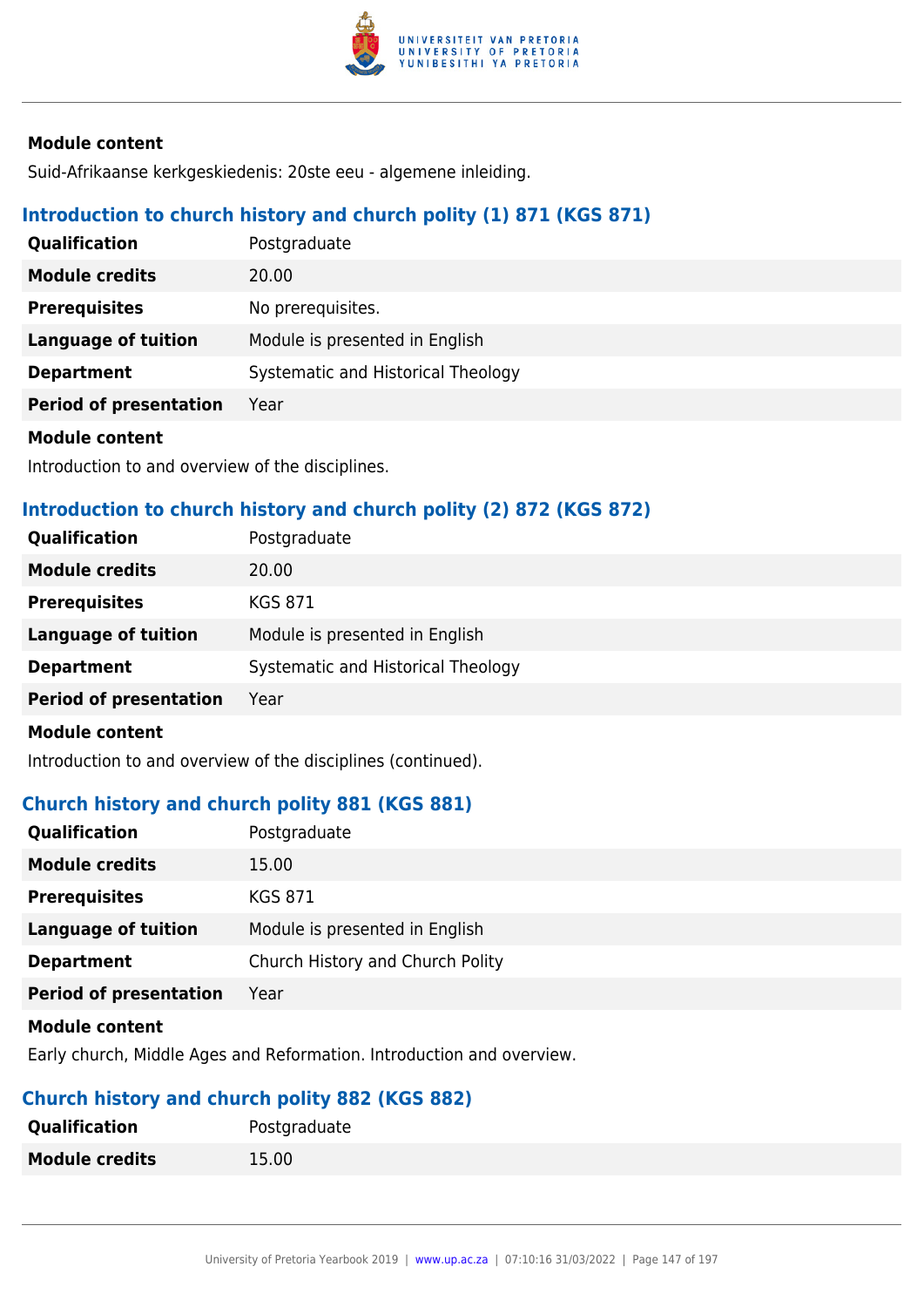

| <b>Prerequisites</b>          | <b>KGS 871</b>                   |
|-------------------------------|----------------------------------|
| Language of tuition           | Module is presented in English   |
| <b>Department</b>             | Church History and Church Polity |
| <b>Period of presentation</b> | Year                             |

Modern general church history. Introduction and overview.

## **Church history and church polity 883 (KGS 883)**

| Qualification                 | Postgraduate                     |
|-------------------------------|----------------------------------|
| <b>Module credits</b>         | 15.00                            |
| <b>Prerequisites</b>          | <b>KGS 871</b>                   |
| <b>Language of tuition</b>    | Module is presented in English   |
| <b>Department</b>             | Church History and Church Polity |
| <b>Period of presentation</b> | Year                             |
| <b>Madula assistant</b>       |                                  |

### **Module content**

History of the church in Africa and South Africa. Introduction and overview.

## **Church history and church polity 884 (KGS 884)**

| Qualification                 | Postgraduate                     |
|-------------------------------|----------------------------------|
| <b>Module credits</b>         | 15.00                            |
| <b>Prerequisites</b>          | KGS 871                          |
| Language of tuition           | Module is presented in English   |
| <b>Department</b>             | Church History and Church Polity |
| <b>Period of presentation</b> | Year                             |

#### **Module content**

Theory, method and historiography. Introduction to and overview of principles and applications.

## **Mini-dissertation: Church history and church polity 893 (KGS 893)**

| <b>Qualification</b>          | Postgraduate                                      |
|-------------------------------|---------------------------------------------------|
| <b>Module credits</b>         | 90.00                                             |
| <b>Programmes</b>             | MTh Church History and Church Polity (Coursework) |
| <b>Prerequisites</b>          | No prerequisites.                                 |
| <b>Language of tuition</b>    | Module is presented in English                    |
| <b>Department</b>             | Systematic and Historical Theology                |
| <b>Period of presentation</b> | Year                                              |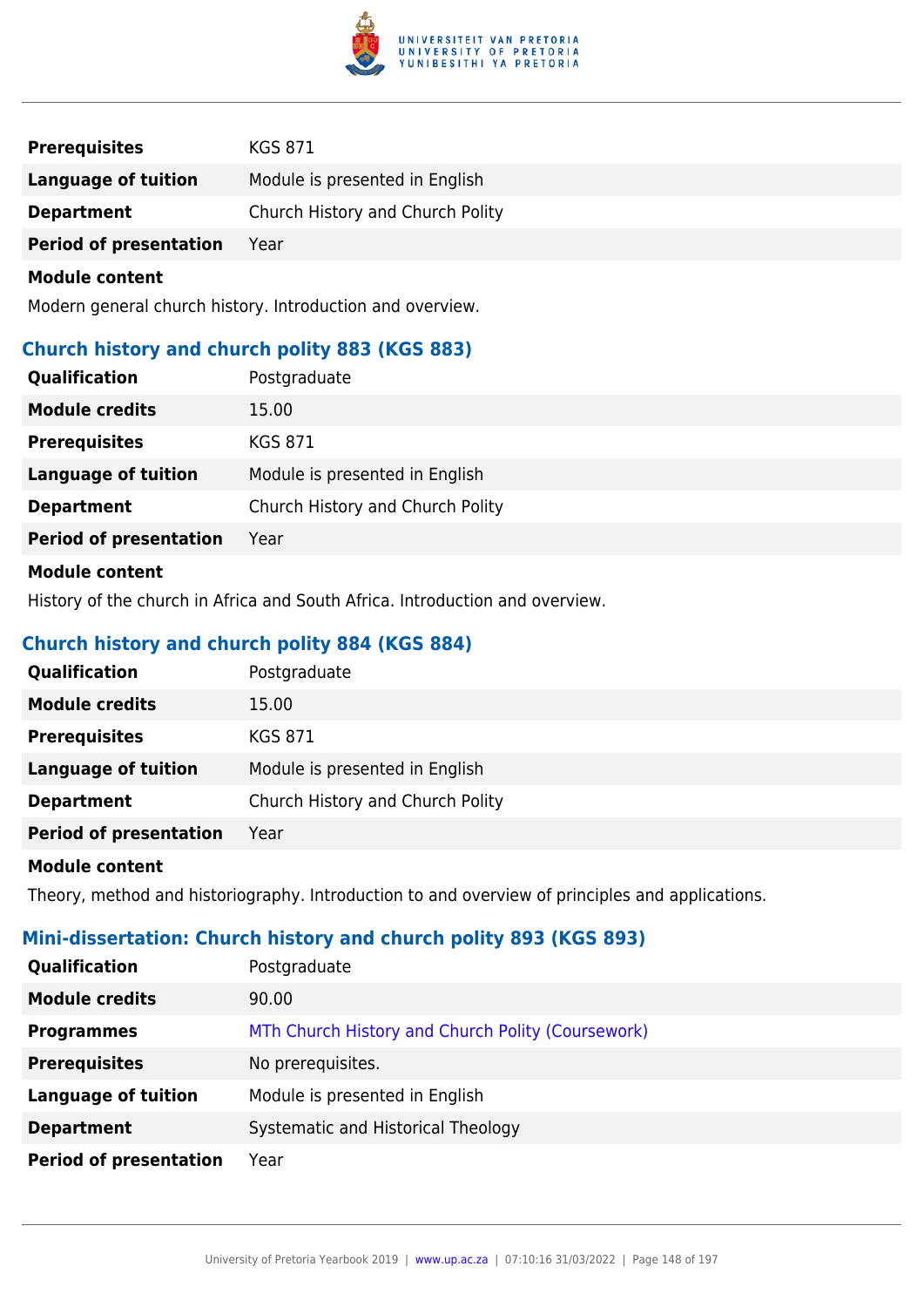

A mini-dissertation on an approved topic from the seminar work in church history and/or church polity.

## **Dissertation: Church history and church polity 894 (KGS 894)**

| Qualification                 | Postgraduate                         |
|-------------------------------|--------------------------------------|
| <b>Module credits</b>         | 180.00                               |
| <b>Programmes</b>             | MTh Church History and Church Polity |
| <b>Prerequisites</b>          | No prerequisites.                    |
| <b>Language of tuition</b>    | Module is presented in English       |
| <b>Department</b>             | Systematic and Historical Theology   |
| <b>Period of presentation</b> | Year                                 |

## **Module content**

A dissertation by independent research on an approved topic in church history and/or church polity.

## **Dissertation: Church history 896 (KGS 896)**

| <b>Qualification</b>          | Postgraduate                       |
|-------------------------------|------------------------------------|
| <b>Module credits</b>         | 180.00                             |
| <b>Prerequisites</b>          | No prerequisites.                  |
| <b>Language of tuition</b>    | Module is presented in English     |
| <b>Department</b>             | Systematic and Historical Theology |
| <b>Period of presentation</b> | Year                               |
|                               |                                    |

### **Module content**

A dissertation by independent research on an approved topic in church history and/or church polity.

## **Thesis: Church history and church polity 980 (KGS 980)**

| <b>Qualification</b>          | Postgraduate                         |
|-------------------------------|--------------------------------------|
| <b>Module credits</b>         | 360.00                               |
| <b>Programmes</b>             | PhD Church History and Church Polity |
| <b>Prerequisites</b>          | No prerequisites.                    |
| <b>Language of tuition</b>    | Module is presented in English       |
| <b>Department</b>             | Systematic and Historical Theology   |
| <b>Period of presentation</b> | Year                                 |

#### **Module content**

A thesis based on independent research about an approved topic in the field of church history and church polity. The thesis has to make an original contribution to the field of the relevant discipline.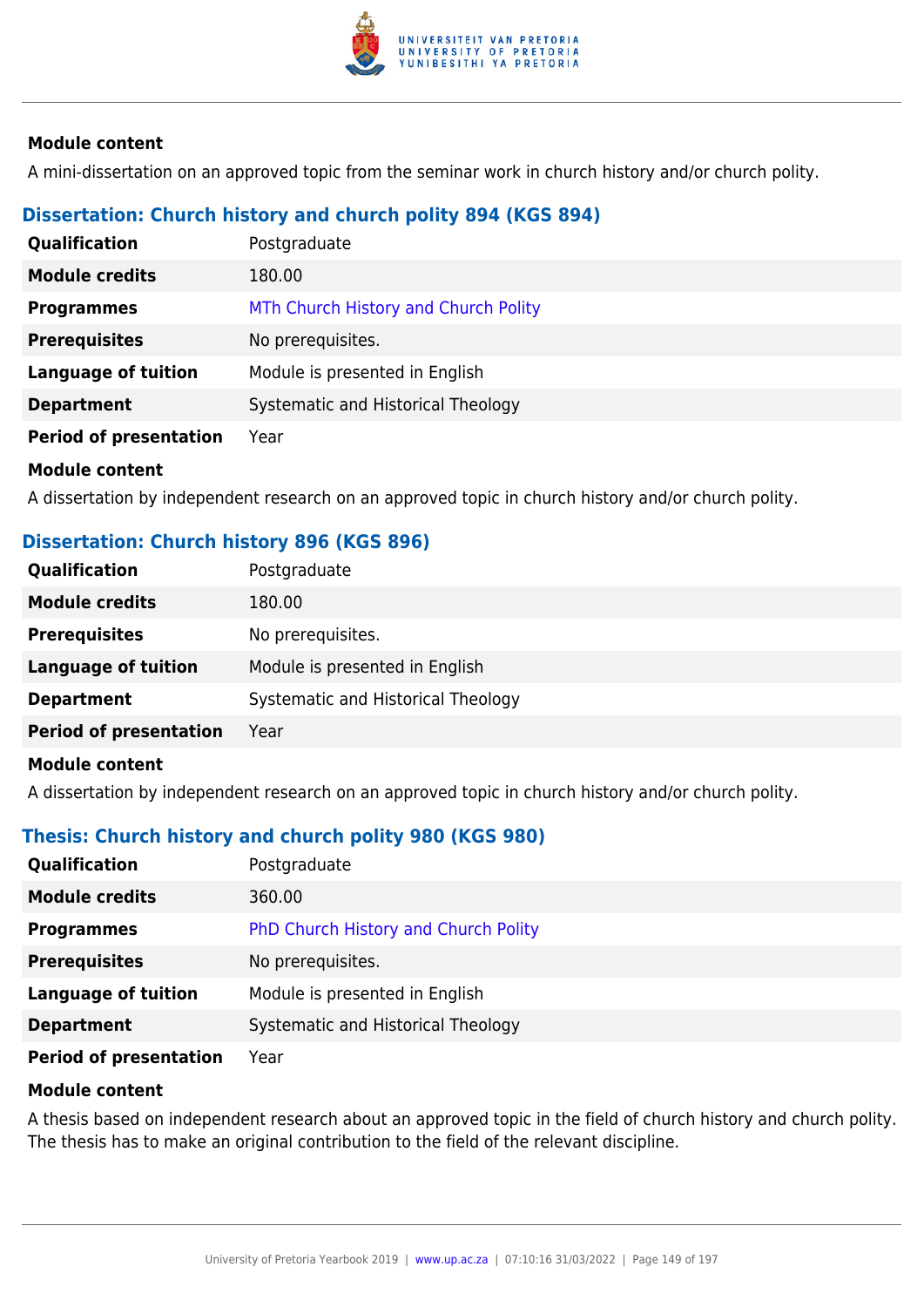

## **Criminology 110 (KRM 110)**

| Qualification                 | Undergraduate                  |
|-------------------------------|--------------------------------|
| <b>Module credits</b>         | 12.00                          |
| <b>Programmes</b>             | <b>BDiv</b>                    |
| <b>Service modules</b>        | Faculty of Law                 |
| <b>Prerequisites</b>          | No prerequisites.              |
| <b>Contact time</b>           | 2 lectures per week            |
| <b>Language of tuition</b>    | Module is presented in English |
| <b>Department</b>             | Social Work and Criminology    |
| <b>Period of presentation</b> | Semester 1                     |

### **Module content**

Part 1: Fundamental criminology

A general introduction to criminology is provided. An overview of factors that contribute to crime, forensic criminology and forensic criminalistics are investigated.

Part 2: Violent crime

Various types of violent crimes receive attention in this section.

## **Criminology 120 (KRM 120)**

| Qualification                 | Undergraduate                  |
|-------------------------------|--------------------------------|
| <b>Module credits</b>         | 12.00                          |
| <b>Programmes</b>             | <b>BDiv</b>                    |
| <b>Service modules</b>        | Faculty of Law                 |
| <b>Prerequisites</b>          | <b>KRM 110</b>                 |
| <b>Contact time</b>           | 2 lectures per week            |
| <b>Language of tuition</b>    | Module is presented in English |
| <b>Department</b>             | Social Work and Criminology    |
| <b>Period of presentation</b> | Semester 2                     |

### **Module content**

Part 1: Penology

Attention is given to the roleplayers in the criminal justice system, namely the police, judiciary and corrections. Part 2: Crime prevention and control

The nature and extent of crime, theories to explain criminal behaviour and crime prevention and control are investigated.

The two sections will not necessarily be presented in chronological order.

## **Introduction to the New Testament 120 (NTW 120)**

**Qualification** Undergraduate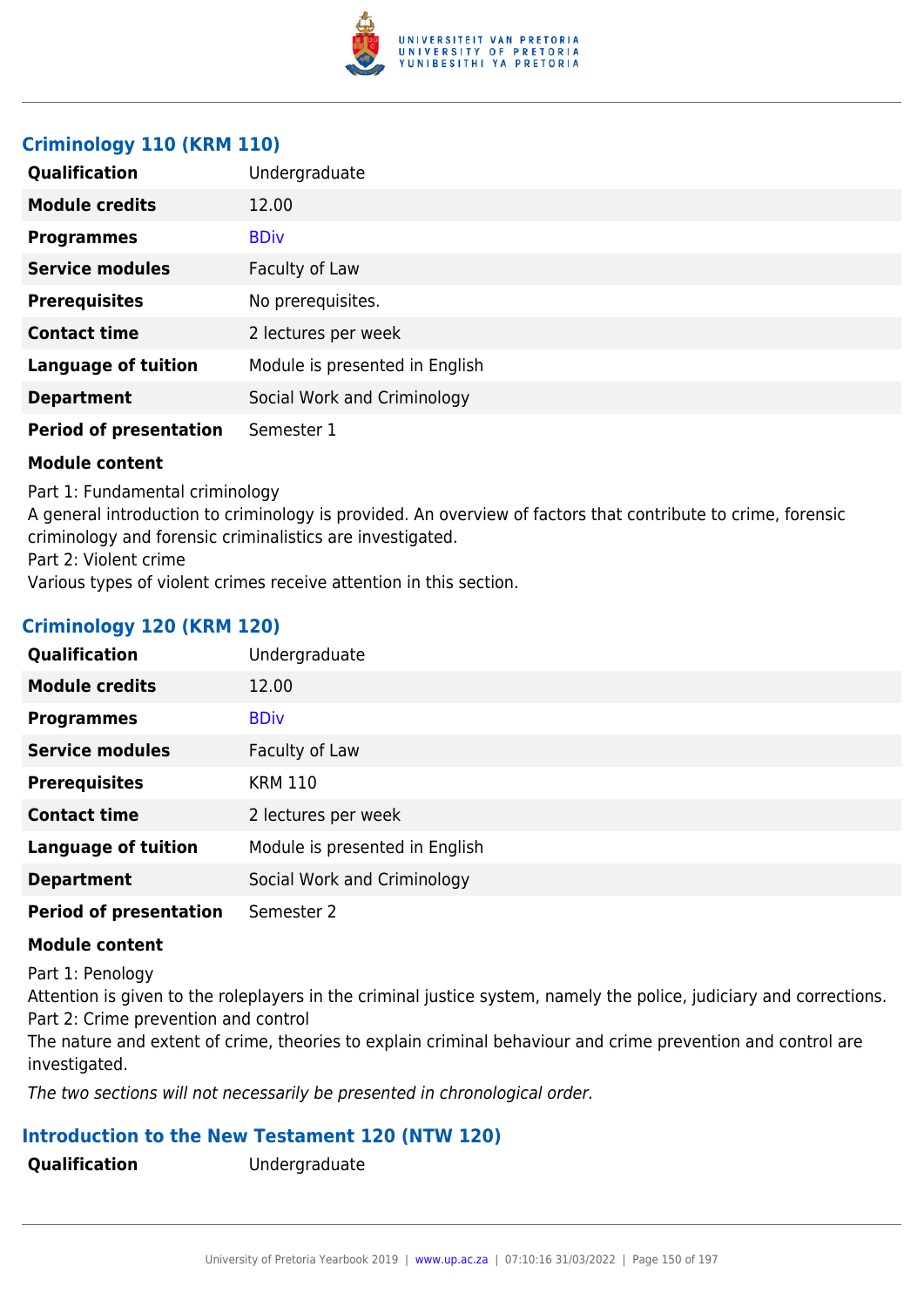

| <b>Module credits</b>         | 10.00                                |
|-------------------------------|--------------------------------------|
| <b>Programmes</b>             | <b>BTh</b>                           |
| <b>Prerequisites</b>          | No prerequisites.                    |
| <b>Contact time</b>           | 2 lectures per week                  |
| <b>Language of tuition</b>    | Module is presented in English       |
| <b>Department</b>             | New Testament and Related Literature |
| <b>Period of presentation</b> | Semester 2                           |
| .                             |                                      |

Introduction: canon, synoptic issue. Introduction, theology and exegesis: Mark.

## **Introducing the New Testament 124 (NTW 124)**

| <b>Qualification</b>          | Undergraduate                        |
|-------------------------------|--------------------------------------|
| <b>Module credits</b>         | 10.00                                |
| <b>Programmes</b>             | Diploma in Theology                  |
| <b>Prerequisites</b>          | No prerequisites.                    |
| <b>Contact time</b>           | 2 lectures per week                  |
| <b>Language of tuition</b>    | Module is presented in English       |
| <b>Department</b>             | New Testament and Related Literature |
| <b>Period of presentation</b> | Semester 2                           |
|                               |                                      |

### **Module content**

Introducing some fundamental issues. Introducing Mark.

## **Studying John 210 (NTW 210)**

| <b>Qualification</b>          | Undergraduate                              |
|-------------------------------|--------------------------------------------|
| <b>Module credits</b>         | 10.00                                      |
| <b>Programmes</b>             | <b>BTh</b>                                 |
| <b>Prerequisites</b>          | No prerequisites.                          |
| <b>Contact time</b>           | 2 lectures per week                        |
| <b>Language of tuition</b>    | Separate classes for Afrikaans and English |
| <b>Department</b>             | New Testament and Related Literature       |
| <b>Period of presentation</b> | Semester 1                                 |

### **Module content**

Introduction, theology and exegesis: John. Hermeneutics.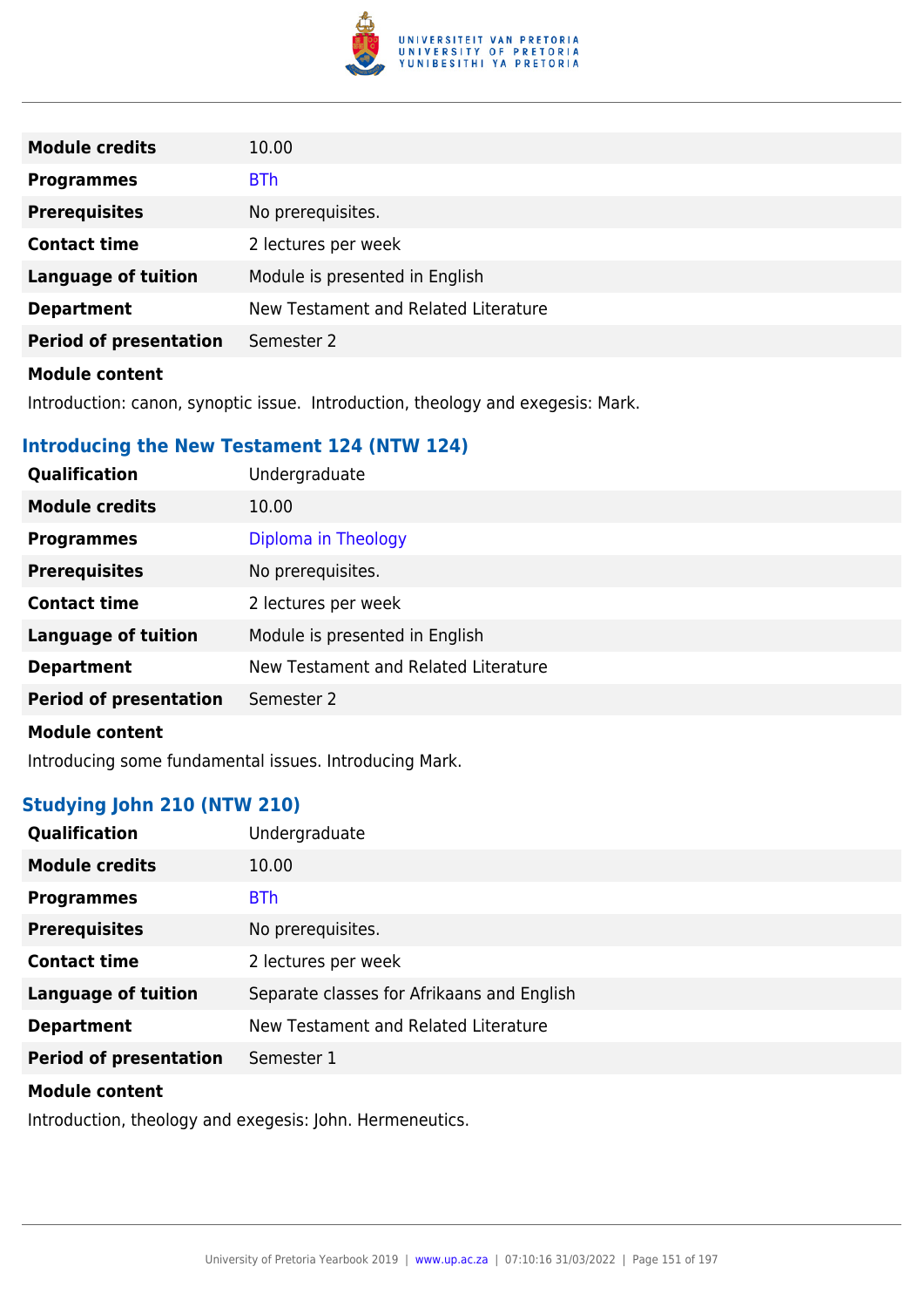

# **Studying the writings of John 214 (NTW 214)**

| <b>Qualification</b>          | Undergraduate                        |
|-------------------------------|--------------------------------------|
| <b>Module credits</b>         | 10.00                                |
| <b>Programmes</b>             | Diploma in Theology                  |
| <b>Prerequisites</b>          | No prerequisites.                    |
| <b>Contact time</b>           | 2 lectures per week                  |
| <b>Language of tuition</b>    | Module is presented in English       |
| <b>Department</b>             | New Testament and Related Literature |
| <b>Period of presentation</b> | Semester 1                           |
|                               |                                      |

#### **Module content**

Introduction, theology and exegesis: John. Hermeneutics.

## **Studying Luke-Acts 220 (NTW 220)**

| Qualification                                                                                                                                                                                                                        | Undergraduate                              |
|--------------------------------------------------------------------------------------------------------------------------------------------------------------------------------------------------------------------------------------|--------------------------------------------|
| <b>Module credits</b>                                                                                                                                                                                                                | 10.00                                      |
| <b>Programmes</b>                                                                                                                                                                                                                    | <b>BTh</b>                                 |
| <b>Prerequisites</b>                                                                                                                                                                                                                 | No prerequisites.                          |
| <b>Contact time</b>                                                                                                                                                                                                                  | 2 lectures per week                        |
| <b>Language of tuition</b>                                                                                                                                                                                                           | Separate classes for Afrikaans and English |
| <b>Department</b>                                                                                                                                                                                                                    | New Testament and Related Literature       |
| <b>Period of presentation</b>                                                                                                                                                                                                        | Semester 2                                 |
| <b>Administration of the contract of the contract of the contract of the contract of the contract of the contract of the contract of the contract of the contract of the contract of the contract of the contract of the contrac</b> |                                            |

#### **Module content**

Introduction, theology and exegesis of Luke and Acts.

## **Introduction to the New Testament 222 (NTW 222)**

| Qualification                 | Undergraduate                              |
|-------------------------------|--------------------------------------------|
| <b>Module credits</b>         | 10.00                                      |
| <b>Programmes</b>             | <b>BDiv</b>                                |
| <b>Prerequisites</b>          | No prerequisites.                          |
| <b>Language of tuition</b>    | Separate classes for Afrikaans and English |
| <b>Department</b>             | New Testament and Related Literature       |
| <b>Period of presentation</b> | Semester 2                                 |
| <b>Module content</b>         |                                            |

Introduction to the exegesis and theology of the gospels according to Mark and Matthew.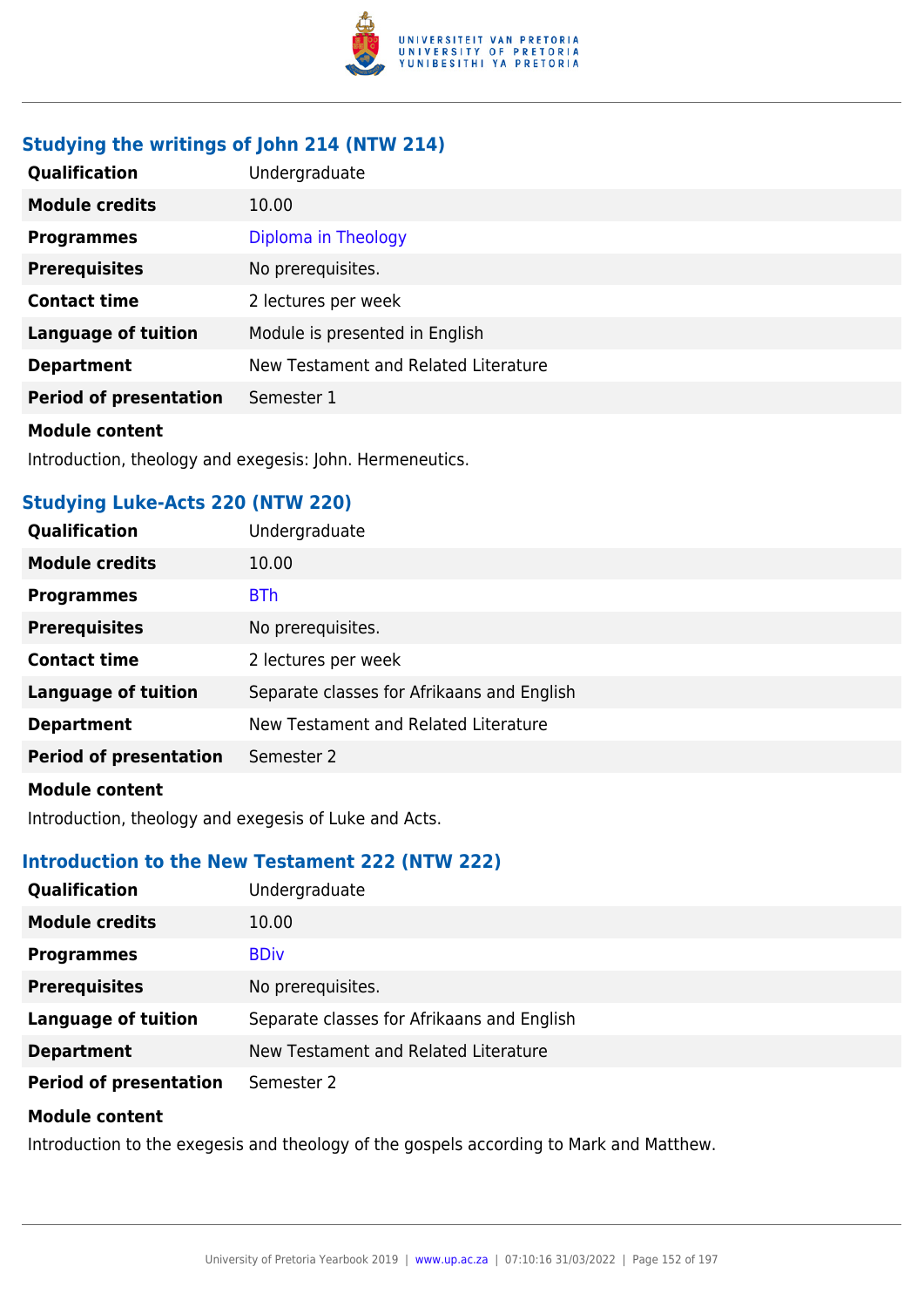

# **Studying the writings of Luke 224 (NTW 224)**

| Qualification                 | Undergraduate                        |
|-------------------------------|--------------------------------------|
| <b>Module credits</b>         | 10.00                                |
| <b>Programmes</b>             | Diploma in Theology                  |
| <b>Prerequisites</b>          | No prerequisites.                    |
| <b>Contact time</b>           | 2 lectures per week                  |
| <b>Language of tuition</b>    | Module is presented in English       |
| <b>Department</b>             | New Testament and Related Literature |
| <b>Period of presentation</b> | Semester 2                           |
|                               |                                      |

#### **Module content**

Introduction, theology and exegesis of Luke and Acts.

## **Studying Paul 310 (NTW 310)**

| Qualification                 | Undergraduate                              |
|-------------------------------|--------------------------------------------|
| <b>Module credits</b>         | 10.00                                      |
| <b>Programmes</b>             | <b>BTh</b>                                 |
| <b>Prerequisites</b>          | No prerequisites.                          |
| <b>Contact time</b>           | 2 lectures per week                        |
| <b>Language of tuition</b>    | Separate classes for Afrikaans and English |
| <b>Department</b>             | New Testament and Related Literature       |
| <b>Period of presentation</b> | Semester 1                                 |
|                               |                                            |

### **Module content**

Introduction, theology and exegesis of the authentic Pauline letters. Marriage, sexuality and ecclesiology in Paul.

## **Johannine literature 311 (NTW 311)**

| Qualification                 | Undergraduate                              |
|-------------------------------|--------------------------------------------|
| <b>Module credits</b>         | 10.00                                      |
| <b>Programmes</b>             | <b>BDiv</b>                                |
| <b>Prerequisites</b>          | GRK 110, GRK 120                           |
| <b>Contact time</b>           | 2 lectures per week                        |
| <b>Language of tuition</b>    | Separate classes for Afrikaans and English |
| <b>Department</b>             | New Testament and Related Literature       |
| <b>Period of presentation</b> | Semester 1                                 |
|                               |                                            |

### **Module content**

Introduction, theology and exegesis: John. Hermeneutics.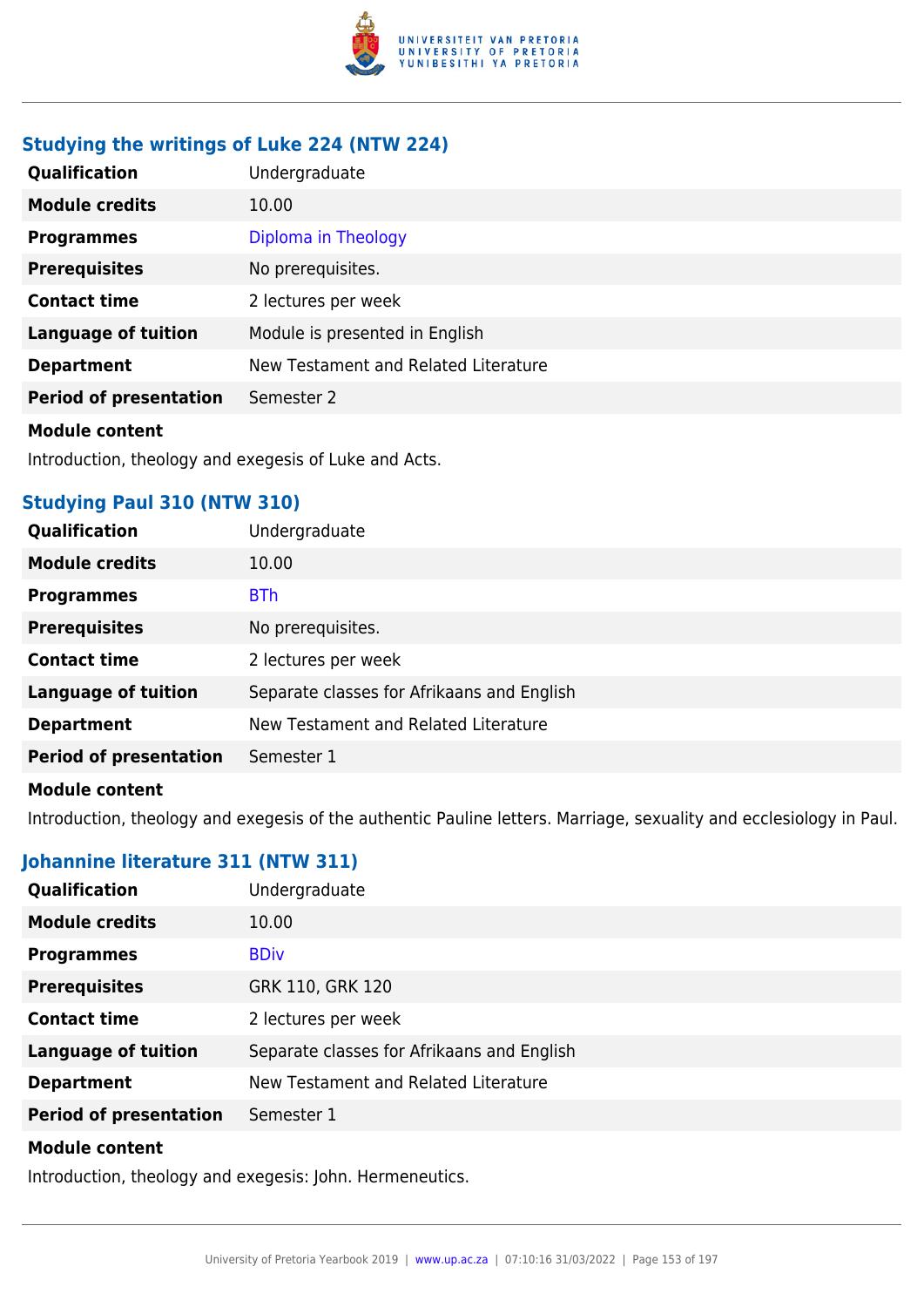

## **Studying Paul as author and theologian 314 (NTW 314)**

| <b>Qualification</b>          | Undergraduate                        |
|-------------------------------|--------------------------------------|
| <b>Module credits</b>         | 10.00                                |
| <b>Programmes</b>             | Diploma in Theology                  |
| <b>Prerequisites</b>          | No prerequisites.                    |
| <b>Contact time</b>           | 2 lectures per week                  |
| <b>Language of tuition</b>    | Module is presented in English       |
| <b>Department</b>             | New Testament and Related Literature |
| <b>Period of presentation</b> | Semester 1                           |

#### **Module content**

Introduction, theology and exegesis of the authentic Pauline letters. Paul on marriage, sexuality and ecclesiology.

## **Studying the Deutero-Pauline letters 320 (NTW 320)**

| Undergraduate                              |
|--------------------------------------------|
| 10.00                                      |
| <b>BTh</b>                                 |
| No prerequisites.                          |
| 2 lectures per week                        |
| Separate classes for Afrikaans and English |
| New Testament and Related Literature       |
| Semester 2                                 |
|                                            |

### **Module content**

Introduction, theology and exegesis of the Deutero-Pauline letters. Introduction, theology and exegesis of the General Letters.

### **Lukan literature 321 (NTW 321)**

| Qualification                 | Undergraduate                              |
|-------------------------------|--------------------------------------------|
| <b>Module credits</b>         | 10.00                                      |
| <b>Programmes</b>             | <b>BDiv</b>                                |
| <b>Prerequisites</b>          | GRK 110, GRK 120                           |
| <b>Contact time</b>           | 2 lectures per week                        |
| <b>Language of tuition</b>    | Separate classes for Afrikaans and English |
| <b>Department</b>             | New Testament and Related Literature       |
| <b>Period of presentation</b> | Semester 2                                 |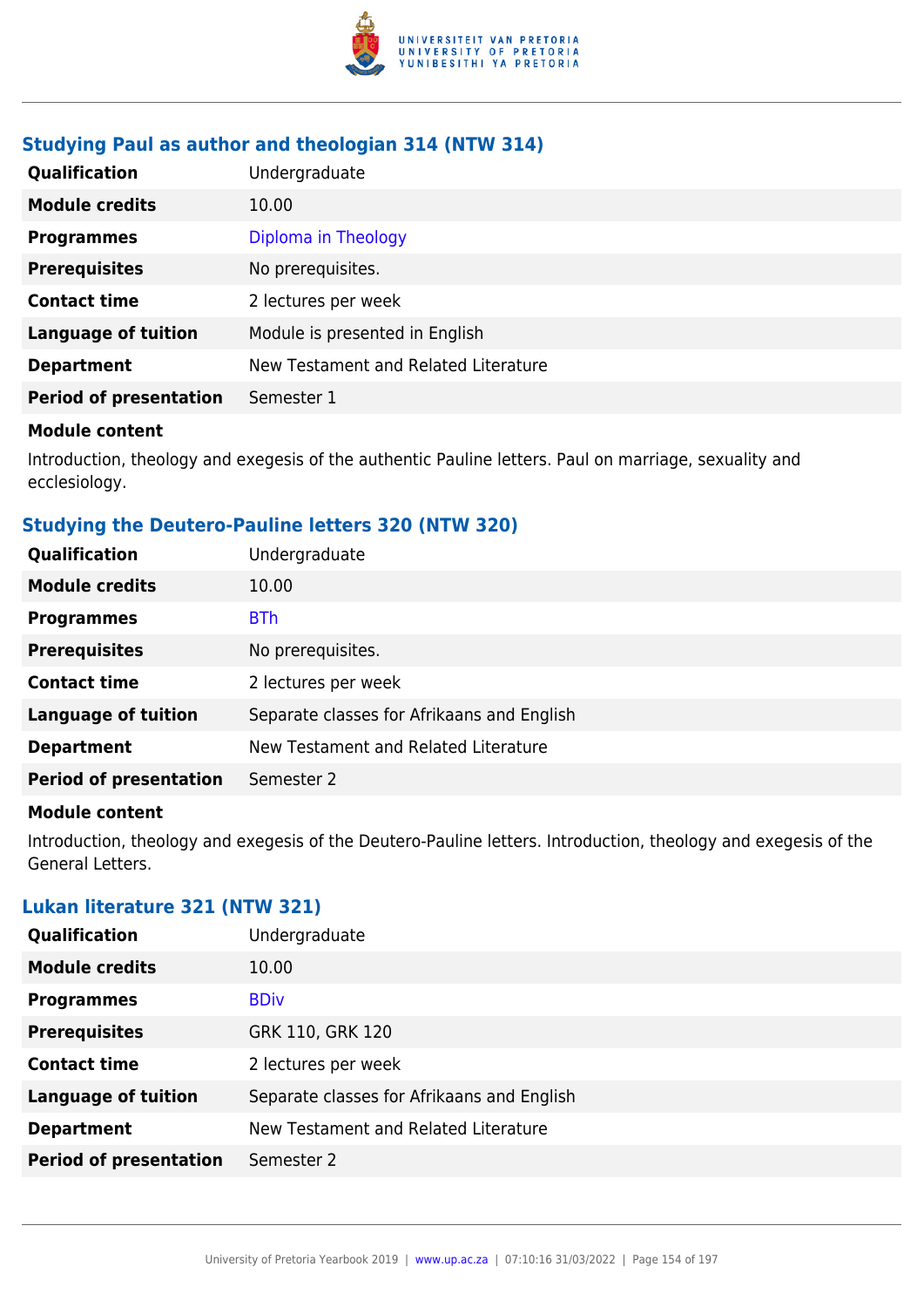

Introduction, theology and exegesis of Luke. Introduction, theology and exegesis of Acts.

### **Studying the Deutero-Pauline writings 324 (NTW 324)**

| <b>Qualification</b>          | Undergraduate                        |
|-------------------------------|--------------------------------------|
| <b>Module credits</b>         | 10.00                                |
| <b>Programmes</b>             | Diploma in Theology                  |
| <b>Prerequisites</b>          | No prerequisites.                    |
| <b>Contact time</b>           | 2 lectures per week                  |
| <b>Language of tuition</b>    | Module is presented in English       |
| <b>Department</b>             | New Testament and Related Literature |
| <b>Period of presentation</b> | Semester 2                           |

#### **Module content**

Introduction, theology and exegesis of the Deutero-Pauline letters. Introduction, theology and exegesis of the General Letters.

### **Pauline literature 410 (NTW 410)**

| Qualification                 | Undergraduate                              |
|-------------------------------|--------------------------------------------|
| <b>Module credits</b>         | 10.00                                      |
| <b>Programmes</b>             | <b>BDiv</b>                                |
| <b>Prerequisites</b>          | GRK 210, GRK 220                           |
| <b>Contact time</b>           | 2 lectures per week                        |
| <b>Language of tuition</b>    | Separate classes for Afrikaans and English |
| <b>Department</b>             | New Testament and Related Literature       |
| <b>Period of presentation</b> | Semester 1                                 |
| <b>Module content</b>         |                                            |

Introduction, theology and exegesis of the authentic Pauline letters. Marriage, sexuality and ecclesiology in Paul.

## **Deutero-Pauline literature 420 (NTW 420)**

| <b>Qualification</b>       | Undergraduate                              |
|----------------------------|--------------------------------------------|
| <b>Module credits</b>      | 10.00                                      |
| <b>Programmes</b>          | <b>BDiv</b>                                |
| <b>Prerequisites</b>       | GRK 210, GRK 220                           |
| <b>Contact time</b>        | 2 lectures per week                        |
| <b>Language of tuition</b> | Separate classes for Afrikaans and English |
| <b>Department</b>          | New Testament and Related Literature       |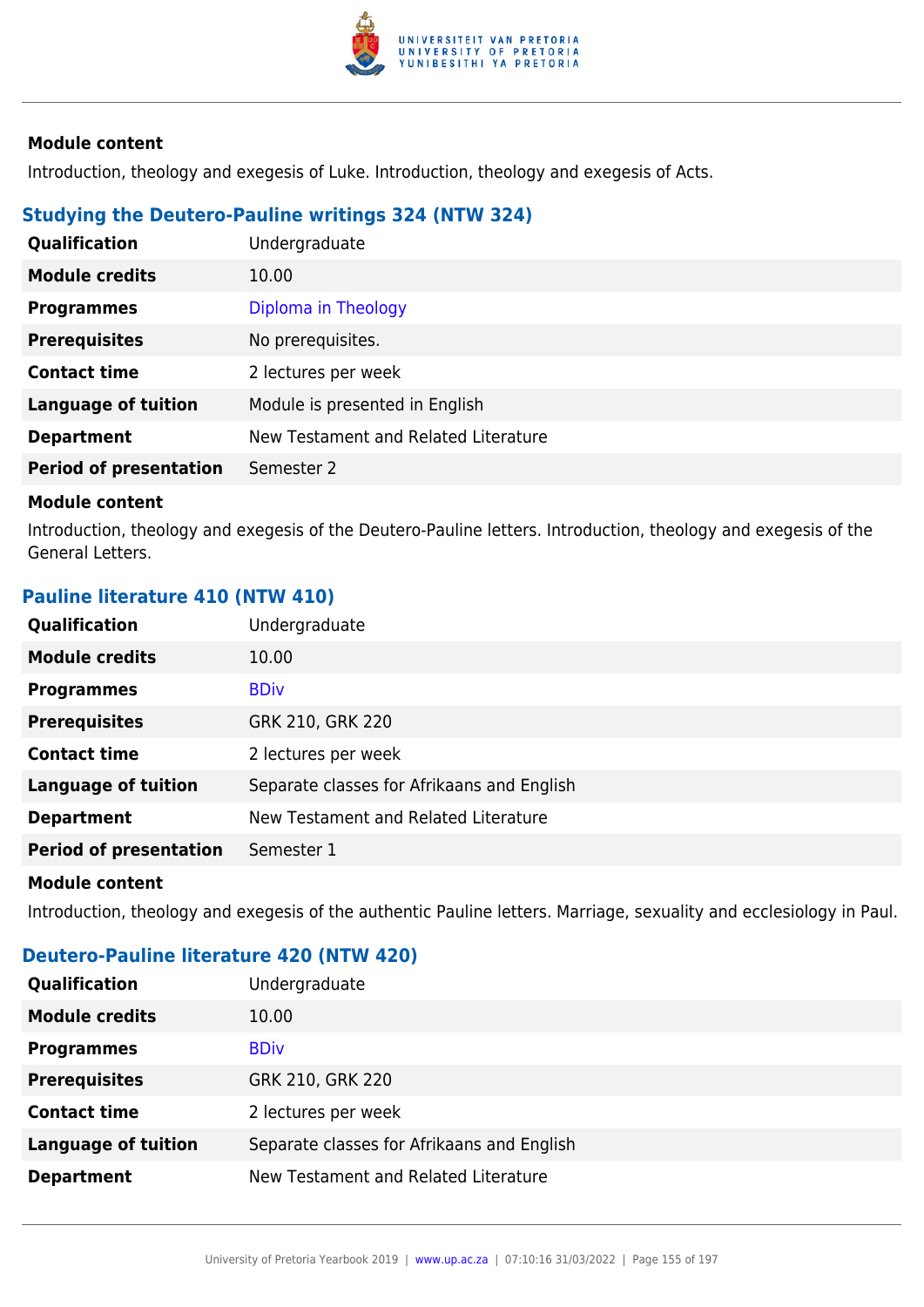

### **Period of presentation** Semester 2

### **Module content**

Introduction, theology and exegesis of the Deutero-Pauline letters. Introduction, theology and exegesis of the General Letters.

## **Research report: New Testament studies 710 (NTW 710)**

| Qualification                 | Postgraduate                         |
|-------------------------------|--------------------------------------|
| <b>Module credits</b>         | 30.00                                |
| <b>Programmes</b>             | <b>BThHons New Testament Studies</b> |
| <b>Prerequisites</b>          | No prerequisites.                    |
| <b>Contact time</b>           | 1 lecture per week                   |
| <b>Language of tuition</b>    | Module is presented in English       |
| <b>Department</b>             | New Testament and Related Literature |
| <b>Period of presentation</b> | Year                                 |
| <b>Module content</b>         |                                      |

Research module. Fundamental component: orientation, research methodology. Essay.

## **New Testament studies 720 (NTW 720)**

| Qualification                 | Postgraduate                         |
|-------------------------------|--------------------------------------|
| <b>Module credits</b>         | 30.00                                |
| <b>Programmes</b>             | <b>BThHons New Testament Studies</b> |
| <b>Prerequisites</b>          | No prerequisites.                    |
| <b>Contact time</b>           | 1 lecture per week                   |
| <b>Language of tuition</b>    | Module is presented in English       |
| <b>Department</b>             | New Testament and Related Literature |
| <b>Period of presentation</b> | Year                                 |
| .                             |                                      |

#### **Module content**

Core module. Hermeneutics and method of exegesis.

### **New Testament studies 730 (NTW 730)**

| <b>Qualification</b>  | Postgraduate                         |
|-----------------------|--------------------------------------|
| <b>Module credits</b> | 30.00                                |
| <b>Programmes</b>     | <b>BThHons New Testament Studies</b> |
| <b>Prerequisites</b>  | No prerequisites.                    |
| <b>Contact time</b>   | 1 lecture per week                   |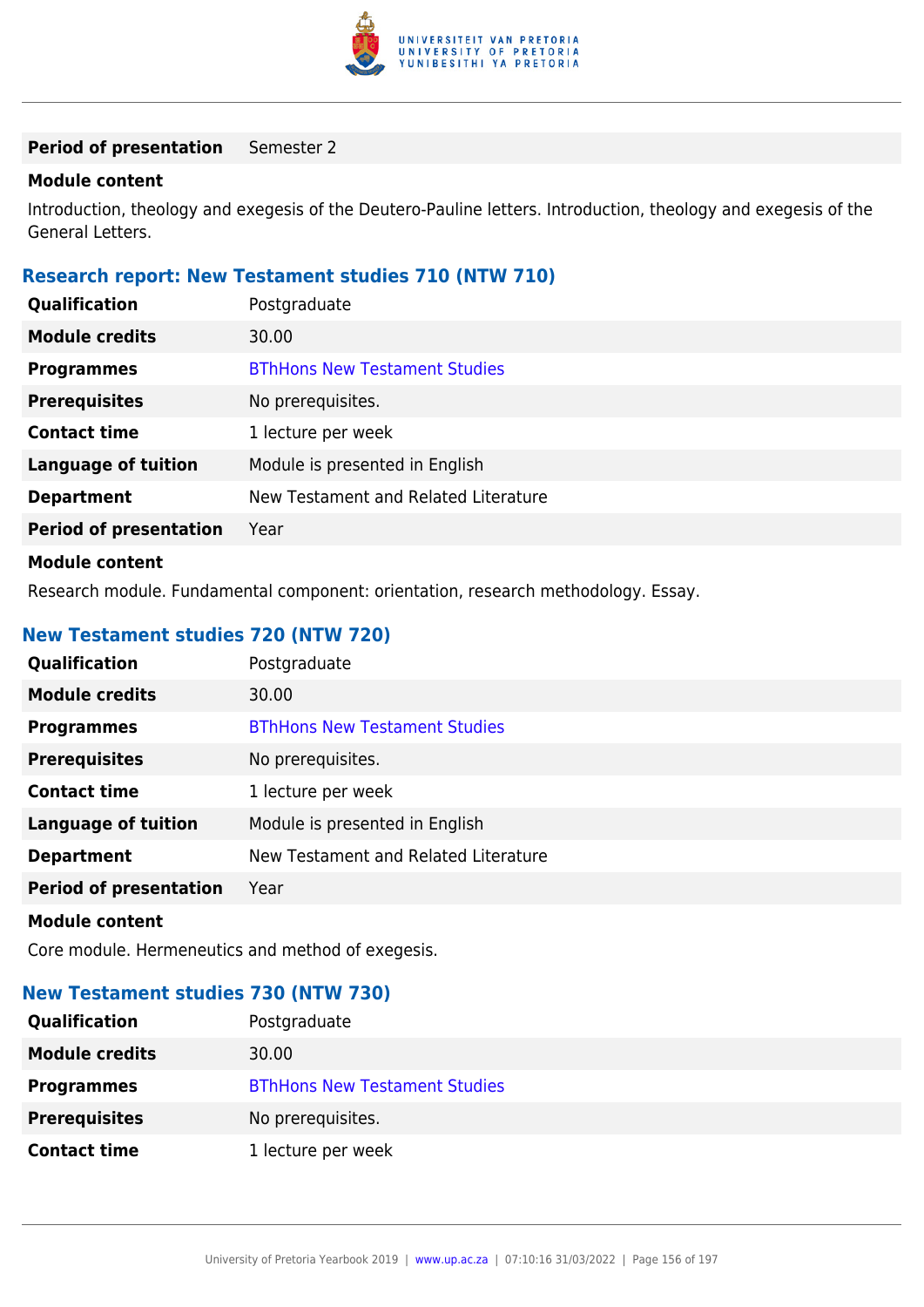

| Language of tuition           | Module is presented in English       |
|-------------------------------|--------------------------------------|
| <b>Department</b>             | New Testament and Related Literature |
| <b>Period of presentation</b> | Year                                 |

Elective module. Reading and interpreting a selection of passages from the New Testament applying a specific method of exegesis. The study leader selects both passages and exegetical method.

## **New Testament studies 731 (NTW 731)**

| Qualification                 | Postgraduate                         |
|-------------------------------|--------------------------------------|
| <b>Module credits</b>         | 30.00                                |
| <b>Programmes</b>             | <b>BThHons New Testament Studies</b> |
| <b>Prerequisites</b>          | GRK 110 and GRK 120                  |
| <b>Contact time</b>           | 1 lecture per week                   |
| <b>Language of tuition</b>    | Module is presented in English       |
| <b>Department</b>             | New Testament and Related Literature |
| <b>Period of presentation</b> | Year                                 |

#### **Module content**

Elective module. An assignment based on reading and interpreting a selection of passages from the New Testament applying a specific method of exegesis. The study leader selects passages and exegetical method.

### **New Testament studies 740 (NTW 740)**

| <b>Qualification</b>          | Postgraduate                         |
|-------------------------------|--------------------------------------|
| <b>Module credits</b>         | 30.00                                |
| <b>Programmes</b>             | <b>BThHons New Testament Studies</b> |
| <b>Prerequisites</b>          | No prerequisites.                    |
| <b>Contact time</b>           | 1 lecture per week                   |
| <b>Language of tuition</b>    | Module is presented in English       |
| <b>Department</b>             | New Testament and Related Literature |
| <b>Period of presentation</b> | Year                                 |

#### **Module content**

Core module. An assignment based on reading and interpreting a selection of passages (applying a specific method of exegesis) with a view to determine New Testament guidelines on a certain theological topic of ethical issue. The study leader selects the topic or issue (in consultation with the student), while the student selects the relevant passages and exegetical method.

### **New Testament studies 760 (NTW 760)**

**Qualification** Postgraduate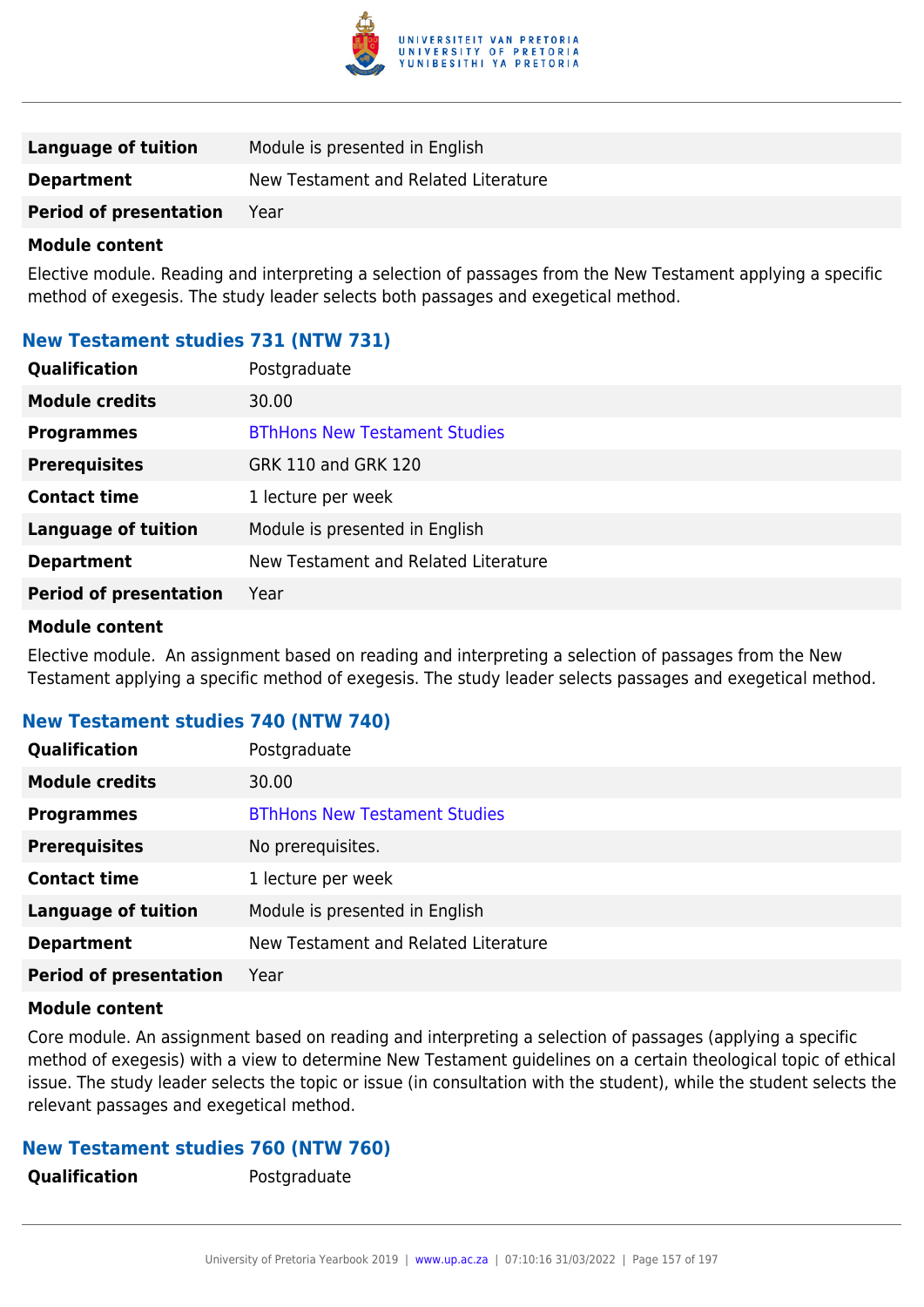

| <b>Module credits</b>         | 20.00                                           |
|-------------------------------|-------------------------------------------------|
| <b>Programmes</b>             | Postgraduate Diploma Theology and Ministry      |
| <b>Prerequisites</b>          | GRK 210 and GRK 220                             |
| <b>Contact time</b>           | 1 discussion class per week, 1 seminar per week |
| <b>Language of tuition</b>    | Separate classes for Afrikaans and English      |
| <b>Department</b>             | New Testament and Related Literature            |
| <b>Period of presentation</b> | Year                                            |
| <b>Module content</b>         |                                                 |

The position and meaning of the New Testament in church ministry.

## **Introduction to New Testament studies I 771 (NTW 771)**

| Qualification                 | Postgraduate                         |
|-------------------------------|--------------------------------------|
| <b>Module credits</b>         | 15.00                                |
| <b>Programmes</b>             | Postgraduate Diploma Theology        |
| <b>Prerequisites</b>          | No prerequisites.                    |
| <b>Language of tuition</b>    | Module is presented in English       |
| <b>Department</b>             | New Testament and Related Literature |
| <b>Period of presentation</b> | Year                                 |
| <b>Module content</b>         |                                      |

Introduction to and overview of the discipline.

## **Introduction to New Testament studies II 772 (NTW 772)**

| Qualification                 | Postgraduate                         |
|-------------------------------|--------------------------------------|
| <b>Module credits</b>         | 15.00                                |
| <b>Programmes</b>             | Postgraduate Diploma Theology        |
| <b>Prerequisites</b>          | NTW 771                              |
| <b>Language of tuition</b>    | Module is presented in English       |
| <b>Department</b>             | New Testament and Related Literature |
| <b>Period of presentation</b> | Year                                 |
| .                             |                                      |

#### **Module content**

Introduction to and overview of the discipline (continued).

## **New Testament studies 803 (NTW 803)**

| <b>Qualification</b>  | Postgraduate |
|-----------------------|--------------|
| <b>Module credits</b> | 90.00        |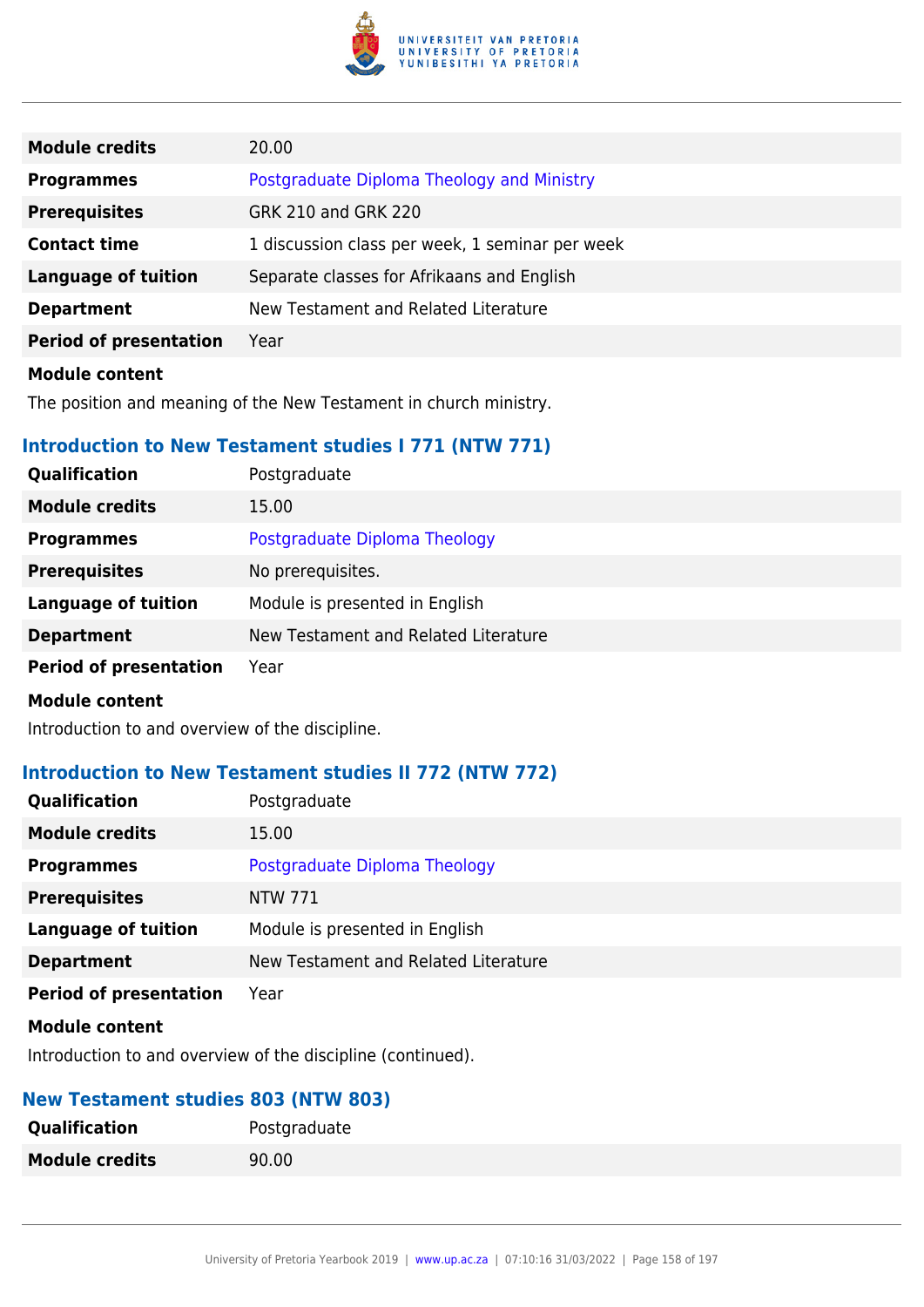

| <b>Programmes</b>             | MTh New Testament Studies (Coursework) |
|-------------------------------|----------------------------------------|
| <b>Prerequisites</b>          | No prerequisites.                      |
| <b>Language of tuition</b>    | Module is presented in English         |
| <b>Department</b>             | New Testament and Related Literature   |
| <b>Period of presentation</b> | Year                                   |

A course work module on a thematically specialized reading list as focussed on the candidate's field of research.

## **New Testament studies 804 (NTW 804)**

| Qualification                 | Postgraduate                                    |
|-------------------------------|-------------------------------------------------|
| <b>Module credits</b>         | 60.00                                           |
| <b>Programmes</b>             | <b>MDiv</b>                                     |
| <b>Prerequisites</b>          | No prerequisites.                               |
| <b>Contact time</b>           | 1 seminar per week, 1 discussion class per week |
| <b>Language of tuition</b>    | Module is presented in English                  |
| <b>Department</b>             | New Testament and Related Literature            |
| <b>Period of presentation</b> | Year                                            |
|                               |                                                 |

#### **Module content**

A reading module with mini-dissertation on an approved topic from a thematically specialized reading list as focused on the candidate's field of research.

### **New Testament studies 806 (NTW 806)**

| <b>Qualification</b>          | Postgraduate                                    |
|-------------------------------|-------------------------------------------------|
| <b>Module credits</b>         | 20.00                                           |
| <b>Programmes</b>             | <b>MDiv</b>                                     |
| <b>Prerequisites</b>          | No prerequisites.                               |
| <b>Contact time</b>           | 1 seminar per week, 1 discussion class per week |
| <b>Language of tuition</b>    | Separate classes for Afrikaans and English      |
| <b>Department</b>             | New Testament and Related Literature            |
| <b>Period of presentation</b> | Year                                            |

#### **Module content**

Core module: a study focused on the candidates field of research, the New Testament.

### **Introduction to New Testament studies (1) 871 (NTW 871)**

**Qualification** Postgraduate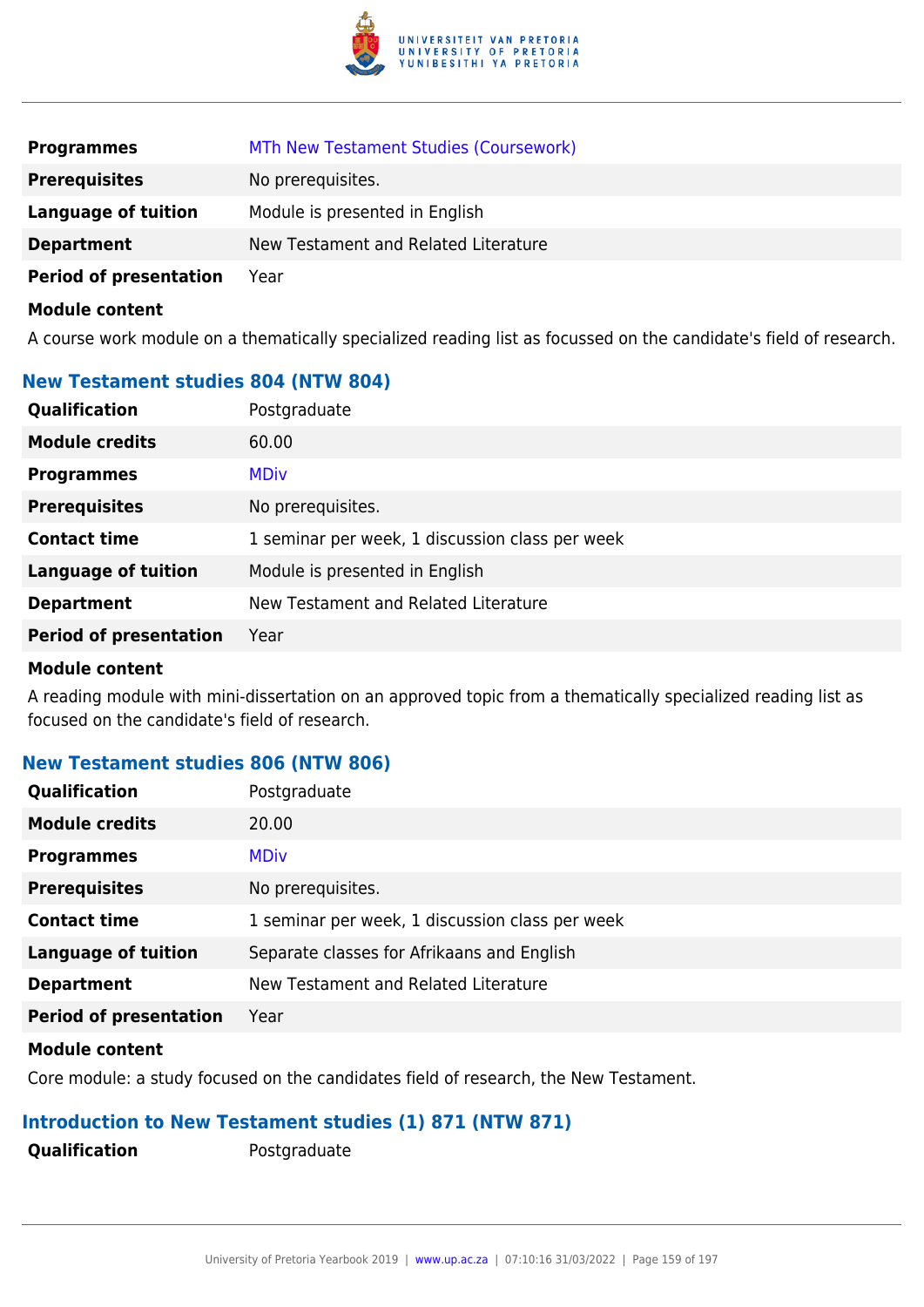

| <b>Module credits</b>         | 20.00                                |
|-------------------------------|--------------------------------------|
| <b>Prerequisites</b>          | No prerequisites.                    |
| <b>Language of tuition</b>    | Module is presented in English       |
| <b>Department</b>             | New Testament and Related Literature |
| <b>Period of presentation</b> | Year                                 |
|                               |                                      |

Introduction to and overview of the discipline.

## **Introduction to New Testament studies (2) 872 (NTW 872)**

| Qualification                 | Postgraduate                         |
|-------------------------------|--------------------------------------|
| <b>Module credits</b>         | 20.00                                |
| <b>Prerequisites</b>          | NTW 871                              |
| Language of tuition           | Module is presented in English       |
| <b>Department</b>             | New Testament and Related Literature |
| <b>Period of presentation</b> | Year                                 |
|                               |                                      |

### **Module content**

Introduction to and overview of the discipline (continued).

## **New Testament studies 881 (NTW 881)**

| Qualification                                                                                                                                                                                                                        | Postgraduate                         |
|--------------------------------------------------------------------------------------------------------------------------------------------------------------------------------------------------------------------------------------|--------------------------------------|
| <b>Module credits</b>                                                                                                                                                                                                                | 15.00                                |
| <b>Prerequisites</b>                                                                                                                                                                                                                 | NTW 871                              |
| Language of tuition                                                                                                                                                                                                                  | Module is presented in English       |
| <b>Department</b>                                                                                                                                                                                                                    | New Testament and Related Literature |
| <b>Period of presentation</b>                                                                                                                                                                                                        | Year                                 |
| <b>Address that the contract of the contract of the contract of the contract of the contract of the contract of the contract of the contract of the contract of the contract of the contract of the contract of the contract of </b> |                                      |

## **Module content**

Hermeneutics and exegesis of New Testament texts.

## **New Testament studies (1) 882 (NTW 882)**

| <b>Qualification</b>          | Postgraduate                         |
|-------------------------------|--------------------------------------|
| <b>Module credits</b>         | 15.00                                |
| <b>Prerequisites</b>          | NTW 871 and NTW 881                  |
| <b>Language of tuition</b>    | Module is presented in English       |
| <b>Department</b>             | New Testament and Related Literature |
| <b>Period of presentation</b> | Year                                 |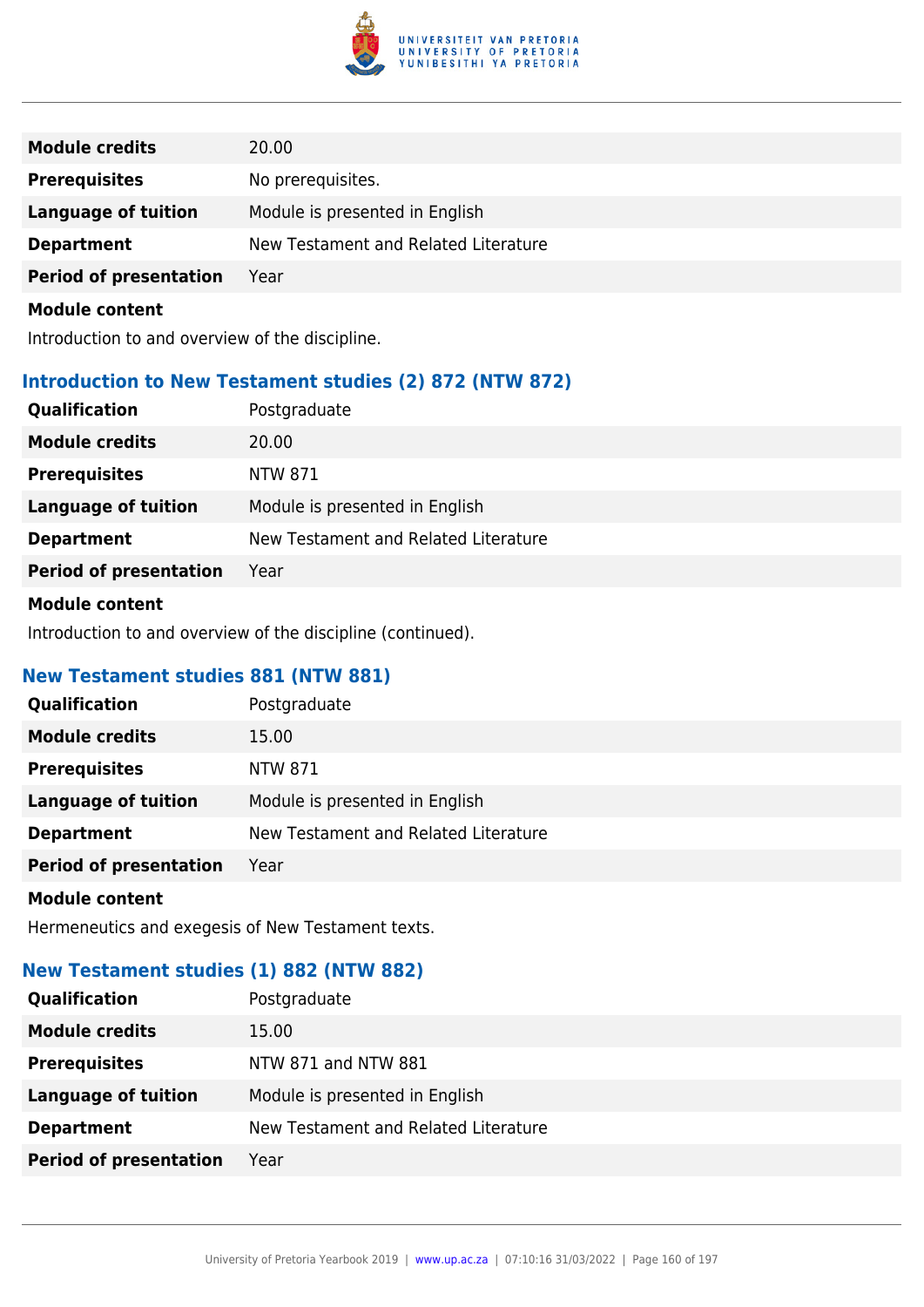

Exegesis and message of the New Testament I.

## **New Testament studies (2) 883 (NTW 883)**

| Qualification                 | Postgraduate                         |
|-------------------------------|--------------------------------------|
| <b>Module credits</b>         | 15.00                                |
| <b>Prerequisites</b>          | NTW 871and NTW 881                   |
| Language of tuition           | Module is presented in English       |
| <b>Department</b>             | New Testament and Related Literature |
| <b>Period of presentation</b> | Year                                 |
|                               |                                      |

### **Module content**

Exegesis and message of the New Testament 2.

## **New Testament studies (3) 884 (NTW 884)**

| <b>Qualification</b>          | Postgraduate                         |
|-------------------------------|--------------------------------------|
| <b>Module credits</b>         | 15.00                                |
| <b>Prerequisites</b>          | NTW 871 and NTW 881                  |
| <b>Language of tuition</b>    | Module is presented in English       |
| <b>Department</b>             | New Testament and Related Literature |
| <b>Period of presentation</b> | Year                                 |
| <b>Module content</b>         |                                      |

Exegesis and message of the New Testament 3.

### **Mini-dissertation: New Testament studies 893 (NTW 893)**

| <b>Qualification</b>          | Postgraduate                           |
|-------------------------------|----------------------------------------|
| <b>Module credits</b>         | 90.00                                  |
| <b>Programmes</b>             | MTh New Testament Studies (Coursework) |
| <b>Prerequisites</b>          | No prerequisites.                      |
| <b>Language of tuition</b>    | Module is presented in English         |
| <b>Department</b>             | New Testament and Related Literature   |
| <b>Period of presentation</b> | Year                                   |

#### **Module content**

A mini-dissertation on an approved topic from the seminar work in the field of New Testament Studies.

### **Dissertation: New Testament studies 894 (NTW 894)**

**Qualification** Postgraduate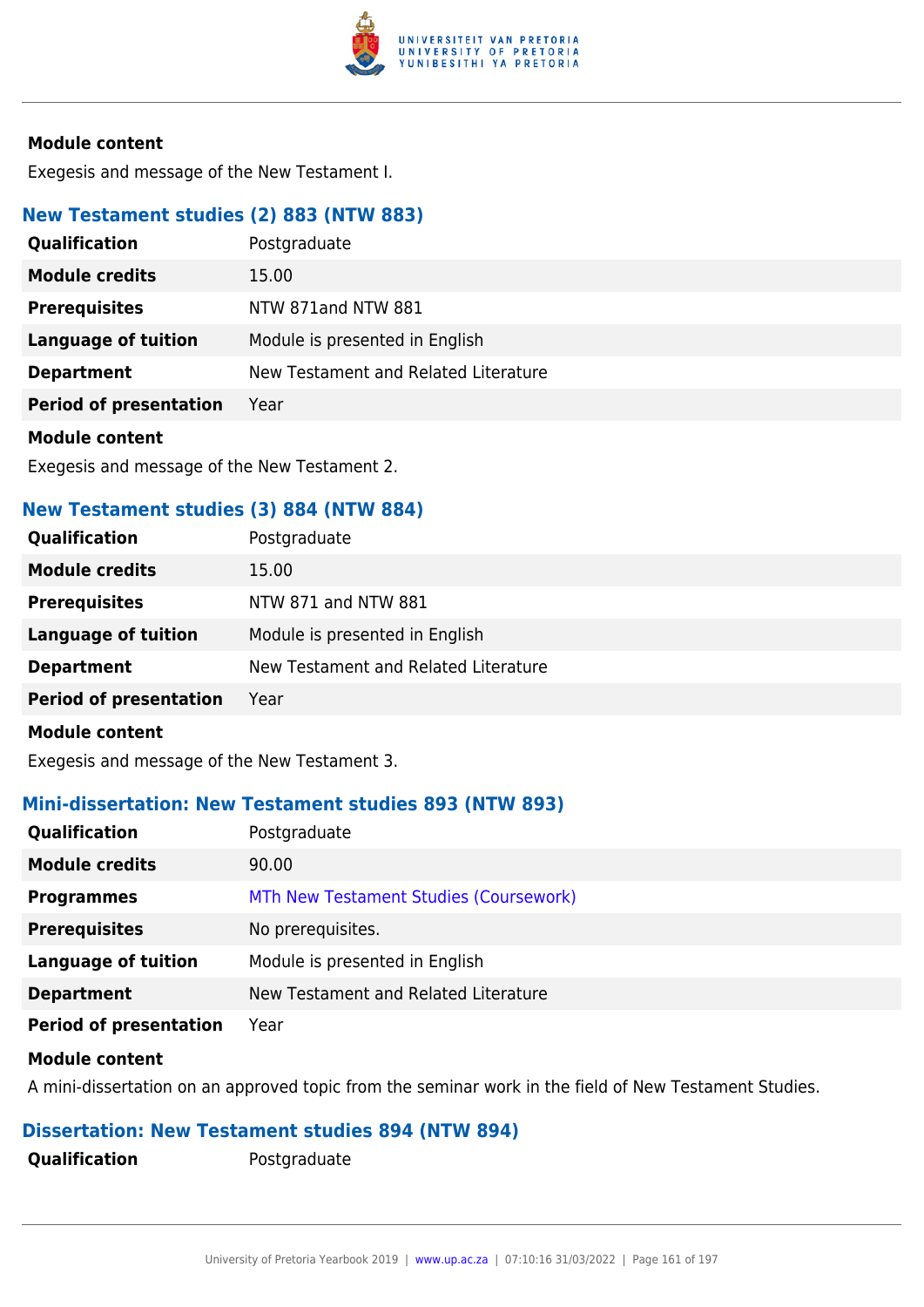

| <b>Module credits</b>         | 180.00                               |
|-------------------------------|--------------------------------------|
| <b>Programmes</b>             | <b>MTh New Testament Studies</b>     |
| <b>Prerequisites</b>          | No prerequisites.                    |
| <b>Language of tuition</b>    | Module is presented in English       |
| <b>Department</b>             | New Testament and Related Literature |
| <b>Period of presentation</b> | Year                                 |
| <b>Module content</b>         |                                      |

A dissertation by independent research on an approved topic in the field of New Testament studies.

### **Thesis: New Testament studies 980 (NTW 980)**

| <b>Qualification</b>          | Postgraduate                         |
|-------------------------------|--------------------------------------|
| <b>Module credits</b>         | 360.00                               |
| <b>Programmes</b>             | <b>PhD New Testament Studies</b>     |
| <b>Prerequisites</b>          | No prerequisites.                    |
| <b>Language of tuition</b>    | Module is presented in English       |
| <b>Department</b>             | New Testament and Related Literature |
| <b>Period of presentation</b> | Year                                 |

#### **Module content**

A thesis based on independent research about an approved topic in the field of New Testament studies. The thesis has to make an original contribution to the field of the relevant discipline.

## **Deuteronomic history 254 (ONM 254)**

| Qualification                 | Undergraduate                       |
|-------------------------------|-------------------------------------|
| <b>Module credits</b>         | 8.00                                |
| <b>Prerequisites</b>          | No prerequisites.                   |
| <b>Contact time</b>           | 2 lectures per week                 |
| <b>Language of tuition</b>    | Module is presented in English      |
| <b>Department</b>             | Old Testament and Hebrew Scriptures |
| <b>Period of presentation</b> | Quarter 4                           |

## **Module content**

Introduction to the corpus comprising Deuteronomy, Joshua, Judges, 1 and 2 Samuel and 1 and 2 Kings.

### **General epistles 351 (ONM 351)**

| <b>Qualification</b>  | Undergraduate |
|-----------------------|---------------|
| <b>Module credits</b> | 12.00         |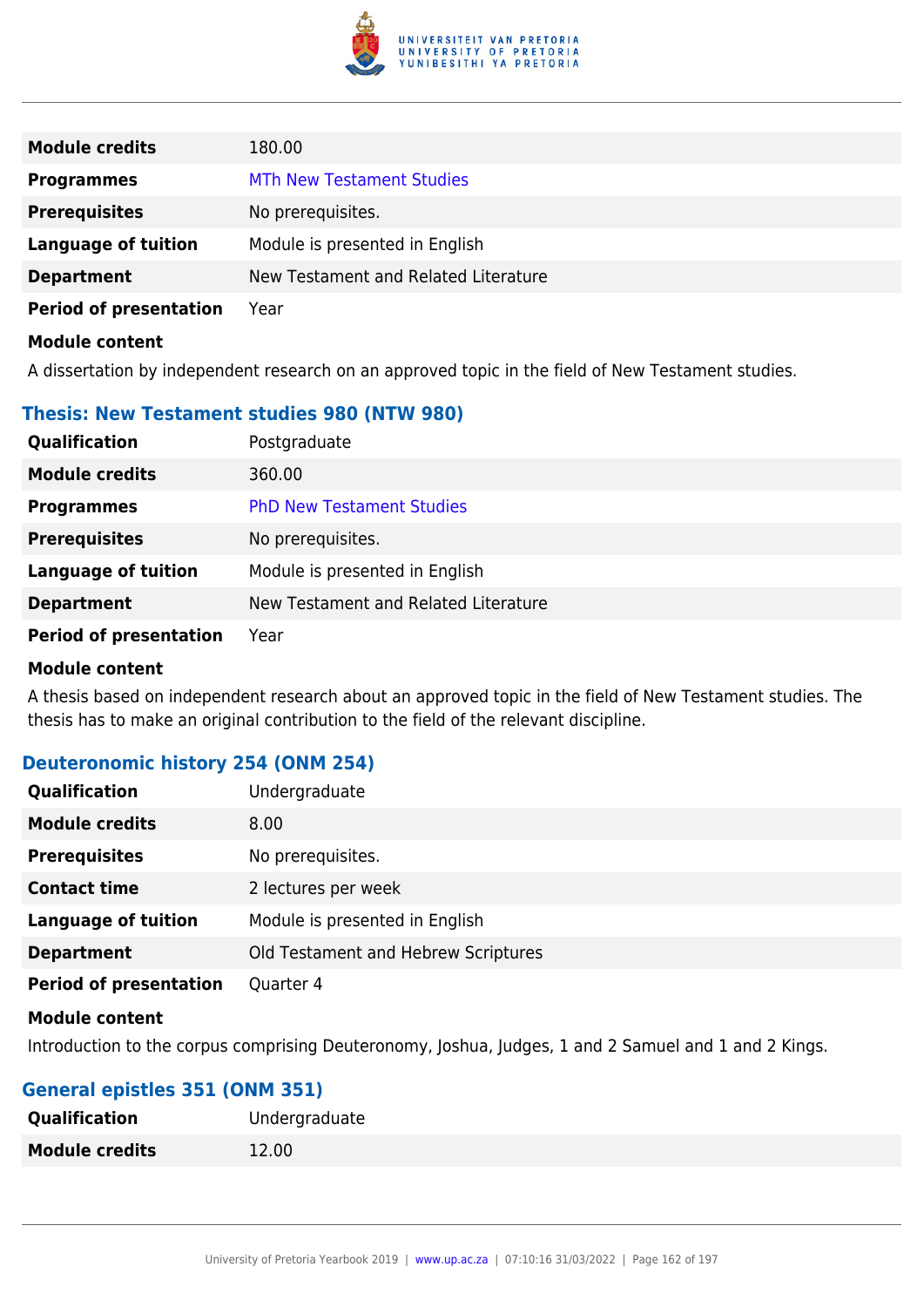

| <b>Prerequisites</b>          | <b>ONM 252</b>                       |
|-------------------------------|--------------------------------------|
| <b>Contact time</b>           | 2 lectures per week                  |
| Language of tuition           | Module is presented in English       |
| <b>Department</b>             | New Testament and Related Literature |
| <b>Period of presentation</b> | Quarter 1                            |

Introduction to the literary nature, address, purpose, dating, structure and message of the General epistles.

## **Pauline writings 352 (ONM 352)**

| <b>Qualification</b>          | Undergraduate                        |
|-------------------------------|--------------------------------------|
| <b>Module credits</b>         | 12.00                                |
| <b>Prerequisites</b>          | <b>ONM 252</b>                       |
| <b>Contact time</b>           | 2 lectures per week                  |
| <b>Language of tuition</b>    | Module is presented in English       |
| <b>Department</b>             | New Testament and Related Literature |
| <b>Period of presentation</b> | Quarter 2                            |

#### **Module content**

Introduction to the literary nature, address, purpose, dating, structure and message of the Pauline literature.

### **Prophetic literature 354 (ONM 354)**

| <b>Qualification</b>          | Undergraduate                       |
|-------------------------------|-------------------------------------|
| <b>Module credits</b>         | 12.00                               |
| <b>Prerequisites</b>          | <b>ONM 252</b>                      |
| <b>Contact time</b>           | 2 lectures per week                 |
| <b>Language of tuition</b>    | Module is presented in English      |
| <b>Department</b>             | Old Testament and Hebrew Scriptures |
| <b>Period of presentation</b> | Quarter 4                           |

#### **Module content**

Introduction to and exegesis of prophetic literature of the Old Testament.

## **Independent study 410 (OST 410)**

| <b>Qualification</b>  | Undergraduate                     |
|-----------------------|-----------------------------------|
| <b>Module credits</b> | 30.00                             |
| <b>Programmes</b>     | <b>BDiv</b>                       |
| <b>Prerequisites</b>  | Admission to fourth year of study |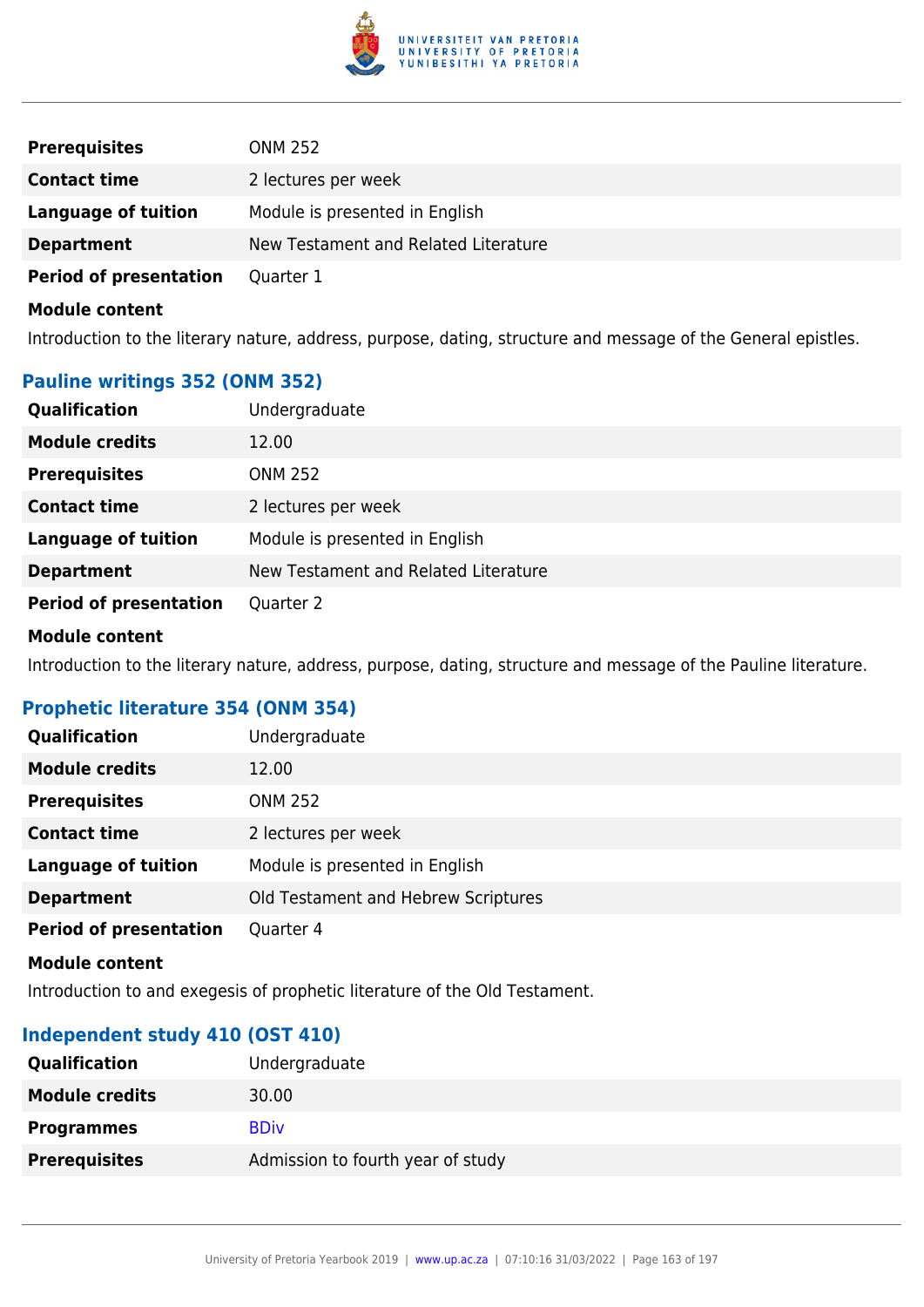

| <b>Contact time</b>           | 1 lecture per week                         |
|-------------------------------|--------------------------------------------|
| Language of tuition           | Separate classes for Afrikaans and English |
| <b>Department</b>             | Religious Studies                          |
| <b>Period of presentation</b> | Year                                       |

An essay based on independent reading and research in one of the disciplines listed in the BTh curriculum (Practical formation excluded).

## **Independent study 860 (OST 860)**

| <b>Qualification</b>          | Postgraduate                   |
|-------------------------------|--------------------------------|
| <b>Module credits</b>         | 85.00                          |
| <b>Prerequisites</b>          | No prerequisites.              |
| <b>Language of tuition</b>    | Module is presented in English |
| <b>Department</b>             | Religious Studies              |
| <b>Period of presentation</b> | Year                           |

### **Module content**

A mini-dissertation based on independent reading and research on one of the subjects listed in the MDiv curriculum.

### **Narratives 110 (OTW 110)**

| Qualification                 | Undergraduate                       |
|-------------------------------|-------------------------------------|
| <b>Module credits</b>         | 10.00                               |
| <b>Programmes</b>             | <b>BTh</b>                          |
| <b>Prerequisites</b>          | No prerequisites.                   |
| <b>Contact time</b>           | 2 lectures per week                 |
| <b>Language of tuition</b>    | Module is presented in English      |
| <b>Department</b>             | Old Testament and Hebrew Scriptures |
| <b>Period of presentation</b> | Semester 1                          |
| .                             |                                     |

#### **Module content**

Introduction to narratology. Capita selecta: Ruth, Chronicles, Ezra, Nehemiah.

## **Narratives in the Old Testament 114 (OTW 114)**

| <b>Qualification</b>  | Undergraduate       |
|-----------------------|---------------------|
| <b>Module credits</b> | 10.00               |
| <b>Programmes</b>     | Diploma in Theology |
| <b>Prerequisites</b>  | No prerequisites.   |
|                       |                     |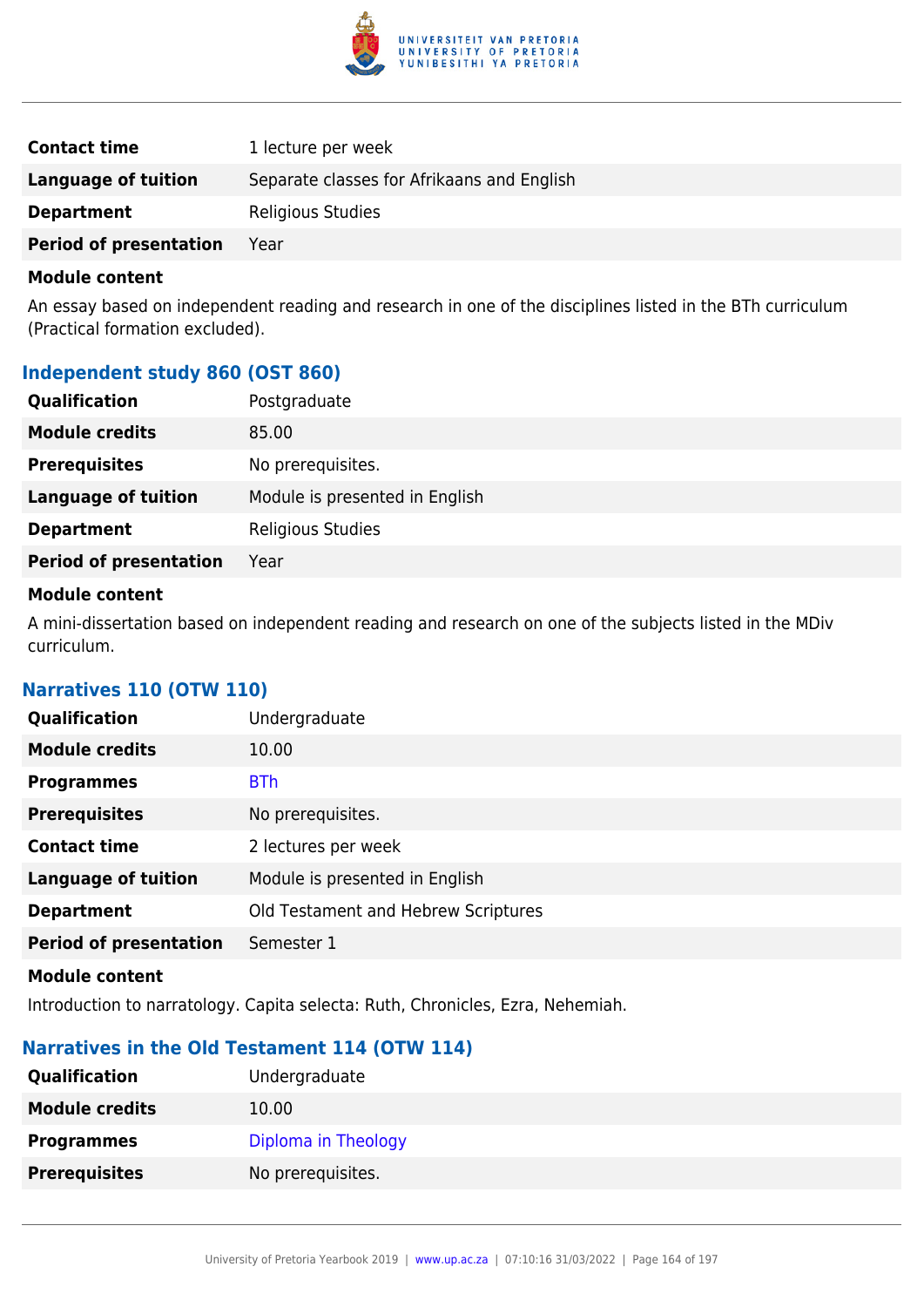

| <b>Contact time</b>           | 2 lectures per week                 |
|-------------------------------|-------------------------------------|
| <b>Language of tuition</b>    | Module is presented in English      |
| <b>Department</b>             | Old Testament and Hebrew Scriptures |
| <b>Period of presentation</b> | Semester 1                          |

Introduction to Old Testament narratology. Capita selecta: Pentateuch or other Old Testament corpus.

## **Exegetical method and the Early Prophets 210 (OTW 210)**

| <b>Qualification</b>          | Undergraduate                              |
|-------------------------------|--------------------------------------------|
| <b>Module credits</b>         | 10.00                                      |
| <b>Programmes</b>             | <b>BTh</b>                                 |
| <b>Prerequisites</b>          | No prerequisites.                          |
| <b>Contact time</b>           | 2 lectures per week                        |
| <b>Language of tuition</b>    | Separate classes for Afrikaans and English |
| <b>Department</b>             | Old Testament and Hebrew Scriptures        |
| <b>Period of presentation</b> | Semester 1                                 |

#### **Module content**

Exegetical method. Capita selecta: Early prophets.

## **Old Testament exegesis and the Early Prophets 214 (OTW 214)**

| Qualification                 | Undergraduate                       |
|-------------------------------|-------------------------------------|
| <b>Module credits</b>         | 10.00                               |
| <b>Programmes</b>             | Diploma in Theology                 |
| <b>Prerequisites</b>          | No prerequisites.                   |
| <b>Contact time</b>           | 2 lectures per week                 |
| <b>Language of tuition</b>    | Module is presented in English      |
| <b>Department</b>             | Old Testament and Hebrew Scriptures |
| <b>Period of presentation</b> | Semester 1                          |
| <b>Module content</b>         |                                     |

Exegetical method. Early Prophets.

### **Poets and apocalyptic literature 220 (OTW 220)**

| <b>Qualification</b>  | Undergraduate |
|-----------------------|---------------|
| <b>Module credits</b> | 10.00         |
| <b>Programmes</b>     | <b>BTh</b>    |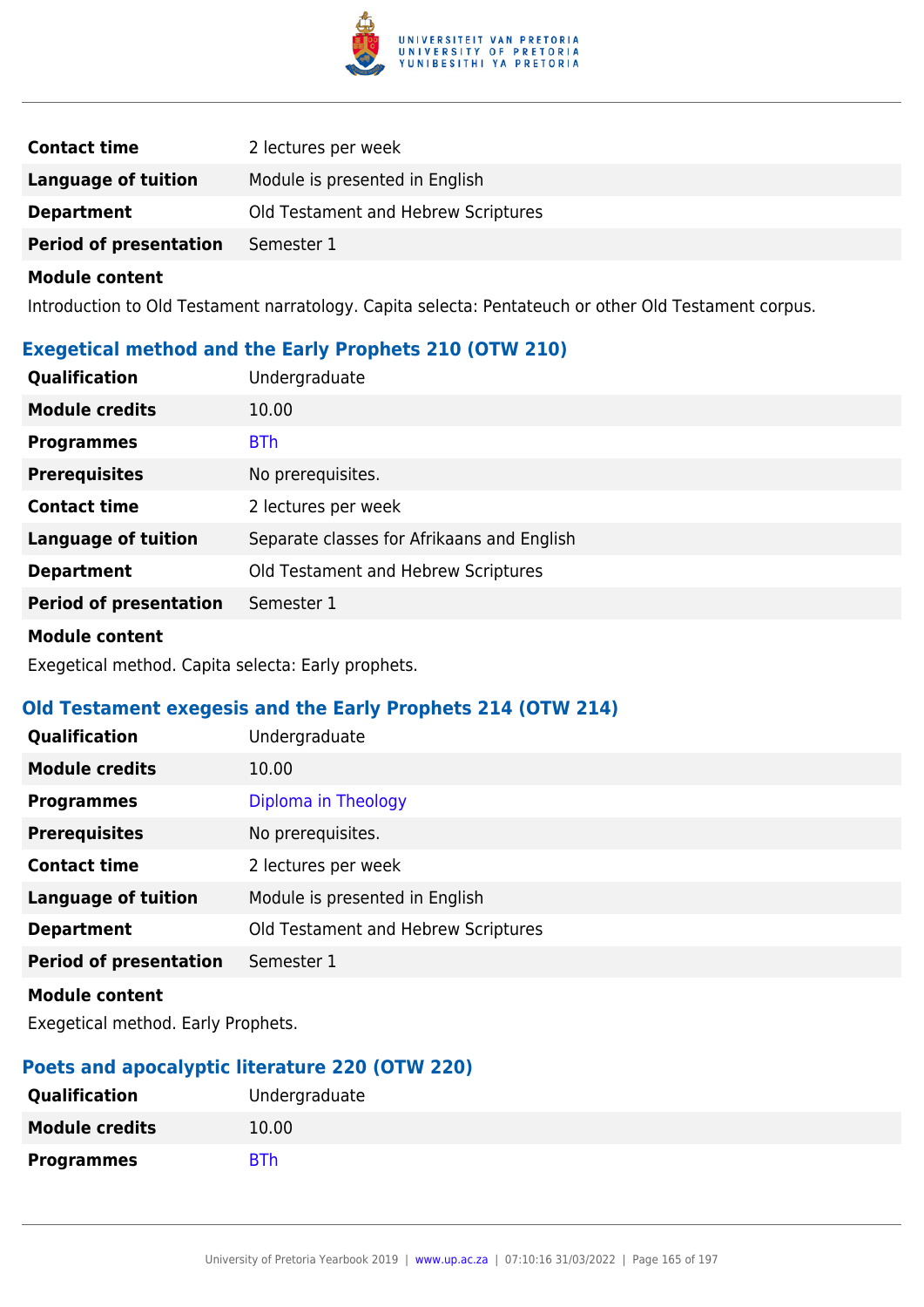

| <b>Prerequisites</b>          | No prerequisites.                          |
|-------------------------------|--------------------------------------------|
| <b>Contact time</b>           | 2 lectures per week                        |
| <b>Language of tuition</b>    | Separate classes for Afrikaans and English |
| <b>Department</b>             | Old Testament and Hebrew Scriptures        |
| <b>Period of presentation</b> | Semester 2                                 |
| <b>Module content</b>         |                                            |

Poetical and apocalyptic literature of the Old Testament.

## **Narratives 221 (OTW 221)**

| <b>Module credits</b><br>10.00                                           |
|--------------------------------------------------------------------------|
|                                                                          |
| <b>BDiv</b><br><b>Programmes</b>                                         |
| <b>Language of tuition</b><br>Separate classes for Afrikaans and English |
| Old Testament and Hebrew Scriptures<br><b>Department</b>                 |
| <b>Period of presentation</b><br>Semester 1                              |

### **Module content**

Introduction to narratology and Old Testament exegesis. Capita selecta: Ruth, Chronicles, Ezra, Nehemiah

# **Studying the poets and apocalyptic literature 224 (OTW 224)**

| Qualification                 | Undergraduate                       |
|-------------------------------|-------------------------------------|
| <b>Module credits</b>         | 10.00                               |
| <b>Programmes</b>             | Diploma in Theology                 |
| <b>Prerequisites</b>          | No prerequisites.                   |
| <b>Contact time</b>           | 2 lectures per week                 |
| <b>Language of tuition</b>    | Module is presented in English      |
| <b>Department</b>             | Old Testament and Hebrew Scriptures |
| <b>Period of presentation</b> | Semester 2                          |
|                               |                                     |

#### **Module content**

Poetical and apocalyptic literature of the Old Testament.

### **The Pentateuch 310 (OTW 310)**

| <b>Qualification</b>  | Undergraduate     |
|-----------------------|-------------------|
| <b>Module credits</b> | 10.00             |
| <b>Programmes</b>     | <b>BTh</b>        |
| <b>Prerequisites</b>  | No prerequisites. |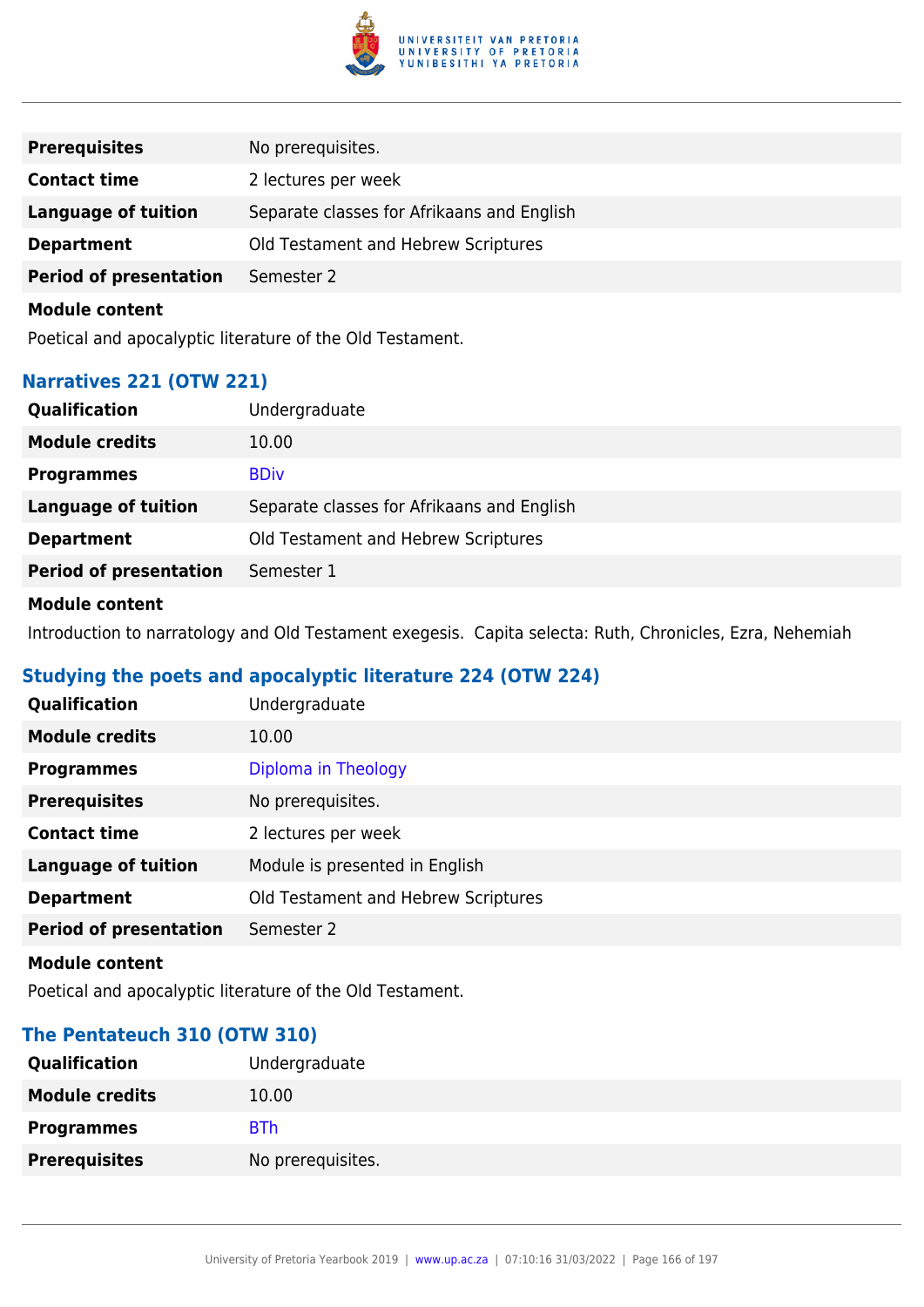

| Language of tuition           | Separate classes for Afrikaans and English |
|-------------------------------|--------------------------------------------|
| <b>Department</b>             | Old Testament and Hebrew Scriptures        |
| <b>Period of presentation</b> | Semester 1                                 |

The Pentateuch (including hermeneutical perspective).

# **Method of exegesis and the Early Prophets 311 (OTW 311)**

| Qualification                 | Undergraduate                              |
|-------------------------------|--------------------------------------------|
| <b>Module credits</b>         | 10.00                                      |
| <b>Programmes</b>             | <b>BDiv</b>                                |
| <b>Prerequisites</b>          | HEB 110, HEB 120                           |
| <b>Contact time</b>           | 2 lectures per week                        |
| <b>Language of tuition</b>    | Separate classes for Afrikaans and English |
| <b>Department</b>             | Old Testament and Hebrew Scriptures        |
| <b>Period of presentation</b> | Semester 1                                 |
|                               |                                            |

### **Module content**

Exegetical method. Capita selecta: Early Prophets.

## **Studying the Pentateuch 314 (OTW 314)**

| <b>Qualification</b>          | Undergraduate                       |
|-------------------------------|-------------------------------------|
| <b>Module credits</b>         | 10.00                               |
| <b>Programmes</b>             | Diploma in Theology                 |
| <b>Prerequisites</b>          | No prerequisites.                   |
| <b>Contact time</b>           | 2 lectures per week                 |
| <b>Language of tuition</b>    | Module is presented in English      |
| <b>Department</b>             | Old Testament and Hebrew Scriptures |
| <b>Period of presentation</b> | Semester 1                          |
|                               |                                     |

#### **Module content**

The Pentateuch (including hermeneutical perspective).

## **Selection from the Prophets 320 (OTW 320)**

| <b>Qualification</b>  | Undergraduate     |
|-----------------------|-------------------|
| <b>Module credits</b> | 10.00             |
| <b>Programmes</b>     | <b>BTh</b>        |
| <b>Prerequisites</b>  | No prerequisites. |
|                       |                   |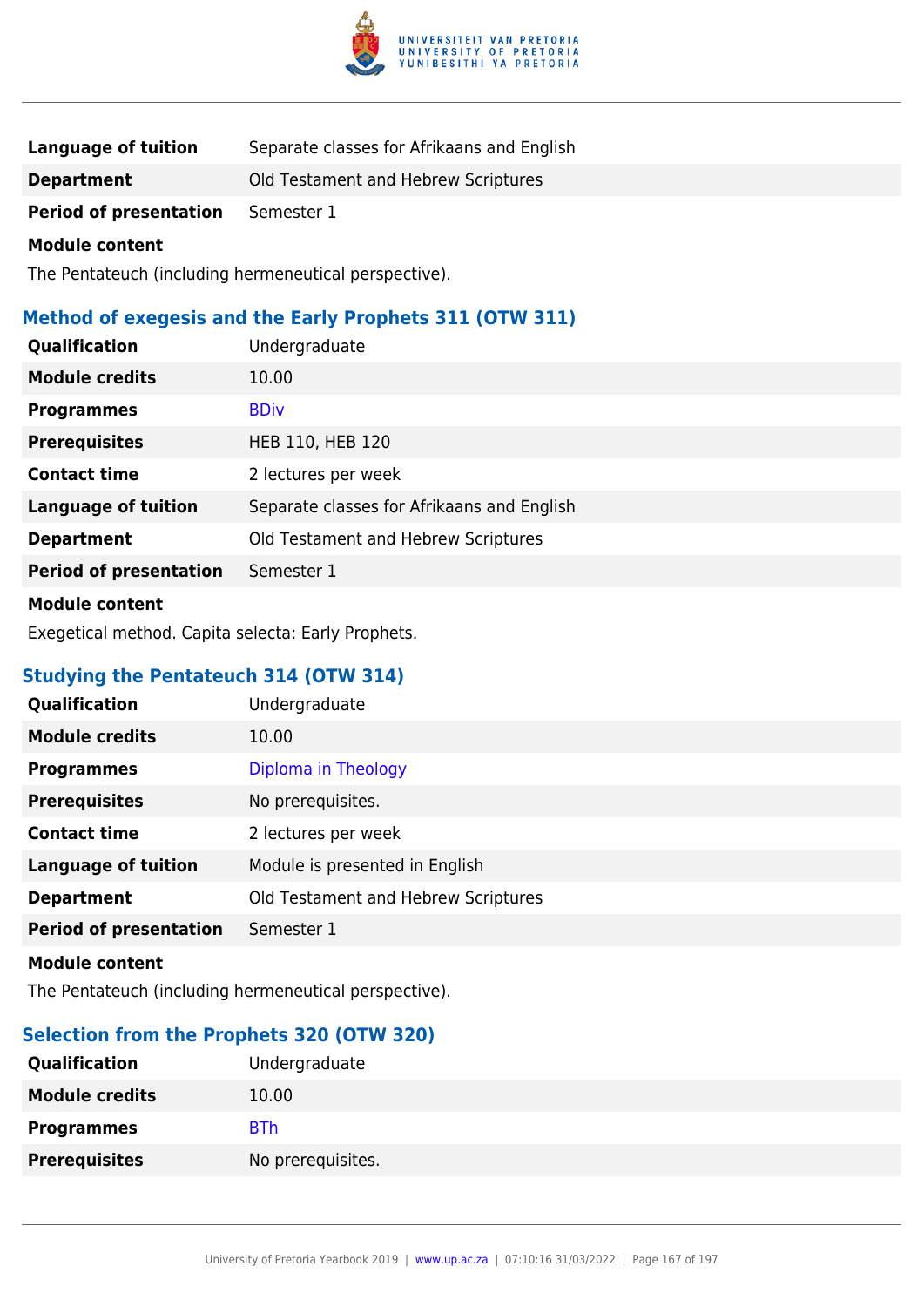

| <b>Contact time</b>           | 2 lectures per week                        |
|-------------------------------|--------------------------------------------|
| Language of tuition           | Separate classes for Afrikaans and English |
| <b>Department</b>             | Old Testament and Hebrew Scriptures        |
| <b>Period of presentation</b> | Semester 2                                 |
|                               |                                            |

Selection from the Prophets.

## **Poetical and apocalyptic literature 321 (OTW 321)**

| <b>Qualification</b>          | Undergraduate                              |
|-------------------------------|--------------------------------------------|
| <b>Module credits</b>         | 10.00                                      |
| <b>Programmes</b>             | <b>BDiv</b>                                |
| <b>Prerequisites</b>          | HEB 110, HEB 120                           |
| <b>Contact time</b>           | 2 lectures per week                        |
| <b>Language of tuition</b>    | Separate classes for Afrikaans and English |
| <b>Department</b>             | Old Testament and Hebrew Scriptures        |
| <b>Period of presentation</b> | Semester 2                                 |

#### **Module content**

Poetical and apocalyptic literature of the Old Testament.

# **Reading and studying a selection from the Prophets 324 (OTW 324)**

| Qualification                 | Undergraduate                       |
|-------------------------------|-------------------------------------|
| <b>Module credits</b>         | 10.00                               |
| <b>Programmes</b>             | Diploma in Theology                 |
| <b>Prerequisites</b>          | No prerequisites.                   |
| <b>Contact time</b>           | 2 lectures per week                 |
| <b>Language of tuition</b>    | Module is presented in English      |
| <b>Department</b>             | Old Testament and Hebrew Scriptures |
| <b>Period of presentation</b> | Semester 2                          |
| <b>Module content</b>         |                                     |

Selection from the Prophets.

### **The Pentateuch 410 (OTW 410)**

| <b>Qualification</b>  | Undergraduate |
|-----------------------|---------------|
| <b>Module credits</b> | 10.00         |
| <b>Programmes</b>     | <b>BDiv</b>   |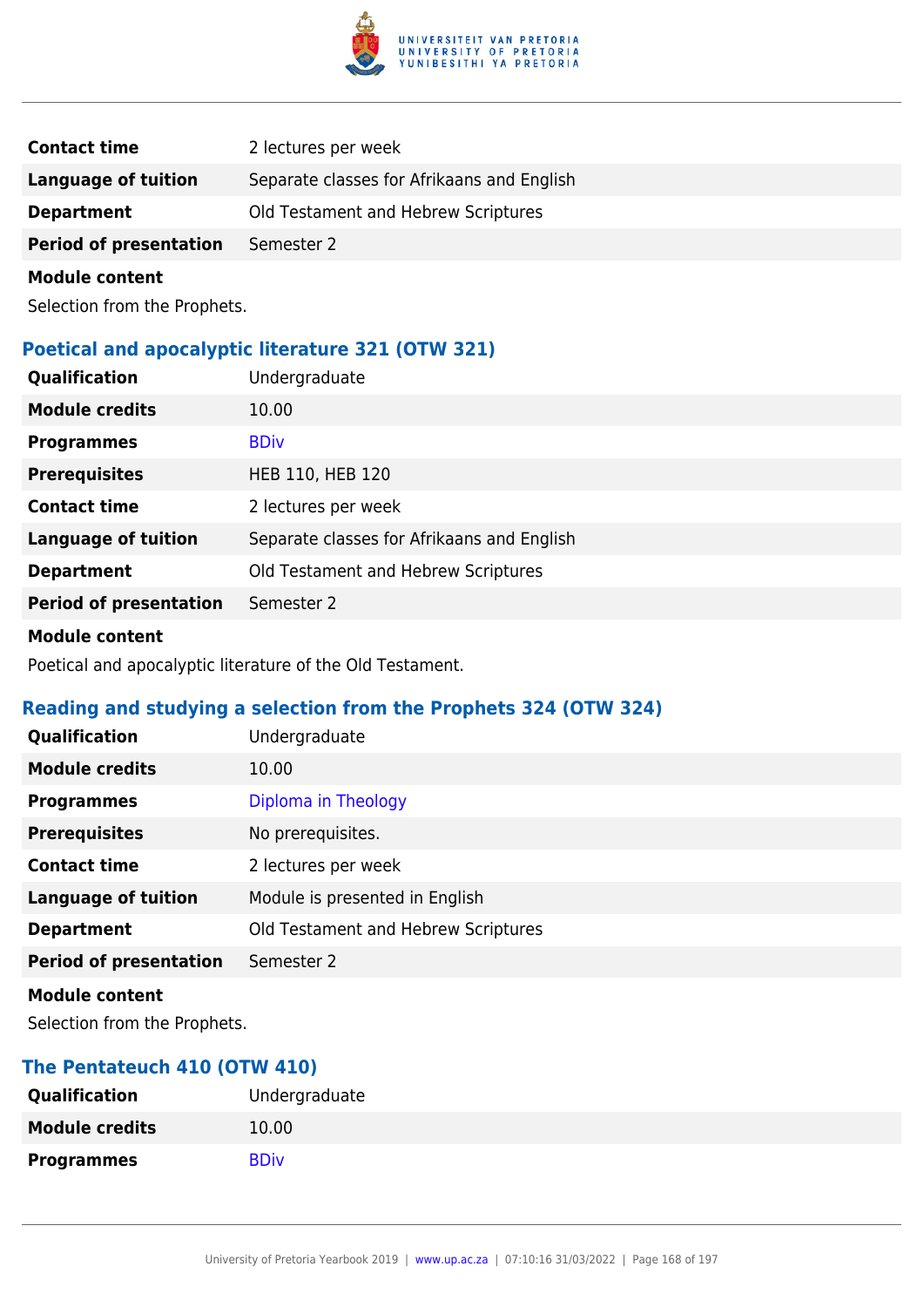

| <b>Prerequisites</b>          | HEB 210, HEB 220                           |
|-------------------------------|--------------------------------------------|
| <b>Contact time</b>           | 2 lectures per week                        |
| <b>Language of tuition</b>    | Separate classes for Afrikaans and English |
| <b>Department</b>             | Old Testament and Hebrew Scriptures        |
| <b>Period of presentation</b> | Semester 1                                 |

Studying of the Pentateuch (including hermeneutical perspective).

## **Prophets 420 (OTW 420)**

| Qualification                 | Undergraduate                              |
|-------------------------------|--------------------------------------------|
| <b>Module credits</b>         | 10.00                                      |
| <b>Programmes</b>             | <b>BDiv</b>                                |
| <b>Prerequisites</b>          | HEB 210, HEB 220                           |
| <b>Contact time</b>           | 2 lectures per week                        |
| <b>Language of tuition</b>    | Separate classes for Afrikaans and English |
| <b>Department</b>             | Old Testament and Hebrew Scriptures        |
| <b>Period of presentation</b> | Semester 2                                 |
| <b>Module content</b>         |                                            |

Selection from the Prophets.

### **Research report: Old Testament studies 710 (OTW 710)**

| <b>Qualification</b>          | Postgraduate                         |
|-------------------------------|--------------------------------------|
| <b>Module credits</b>         | 30.00                                |
| <b>Programmes</b>             | <b>BThHons Old Testament Studies</b> |
| <b>Prerequisites</b>          | No prerequisites.                    |
| <b>Contact time</b>           | 1 lecture per week                   |
| <b>Language of tuition</b>    | Module is presented in English       |
| <b>Department</b>             | Old Testament and Hebrew Scriptures  |
| <b>Period of presentation</b> | Year                                 |
|                               |                                      |

### **Module content**

Research module. Fundamental component: orientation, research methodology. Essay.

# **Old Testament studies 720 (OTW 720)**

| <b>Qualification</b>  | Postgraduate |
|-----------------------|--------------|
| <b>Module credits</b> | 30.00        |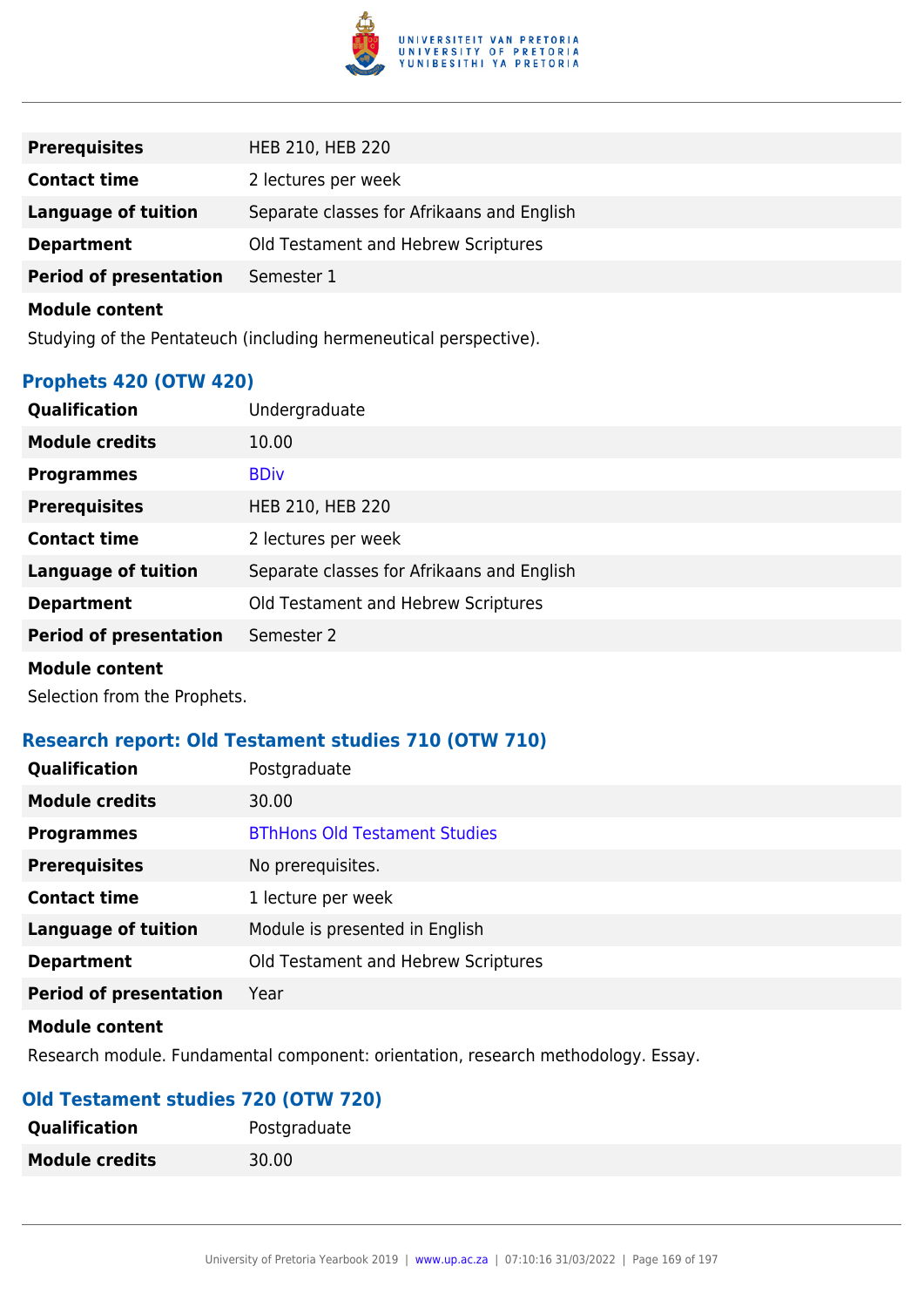

| <b>Programmes</b>                        | <b>BThHons Old Testament Studies</b> |
|------------------------------------------|--------------------------------------|
| <b>Prerequisites</b>                     | No prerequisites.                    |
| <b>Contact time</b>                      | 1 lecture per week                   |
| <b>Language of tuition</b>               | Module is presented in English       |
| <b>Department</b>                        | Old Testament and Hebrew Scriptures  |
| <b>Period of presentation</b>            | Year                                 |
| <b>Module content</b>                    |                                      |
| Core module. Old Testament Hermeneutics. |                                      |

### **Old Testament studies 730 (OTW 730)**

| Qualification                 | Postgraduate                         |
|-------------------------------|--------------------------------------|
| <b>Module credits</b>         | 30.00                                |
| <b>Programmes</b>             | <b>BThHons Old Testament Studies</b> |
| <b>Prerequisites</b>          | <b>HEB 110 and HEB 120</b>           |
| <b>Contact time</b>           | 1 lecture per week                   |
| <b>Language of tuition</b>    | Module is presented in English       |
| <b>Department</b>             | Old Testament and Hebrew Scriptures  |
| <b>Period of presentation</b> | Year                                 |
| <b>Module content</b>         |                                      |

Elective module. Pentateuch and Deuteronomistic literature (including exegetical study of the Hebrew text).

# **Old Testament studies 731 (OTW 731)**

| Qualification                 | Postgraduate                         |
|-------------------------------|--------------------------------------|
| <b>Module credits</b>         | 30.00                                |
| <b>Programmes</b>             | <b>BThHons Old Testament Studies</b> |
| <b>Prerequisites</b>          | No prerequisites.                    |
| <b>Contact time</b>           | 1 lecture per week                   |
| <b>Language of tuition</b>    | Module is presented in English       |
| <b>Department</b>             | Old Testament and Hebrew Scriptures  |
| <b>Period of presentation</b> | Year                                 |

### **Module content**

Elective module. Pentateuch and Deuteronomistic literature (including exegetical study of the translated text).

## **Old Testament studies 740 (OTW 740)**

**Qualification** Postgraduate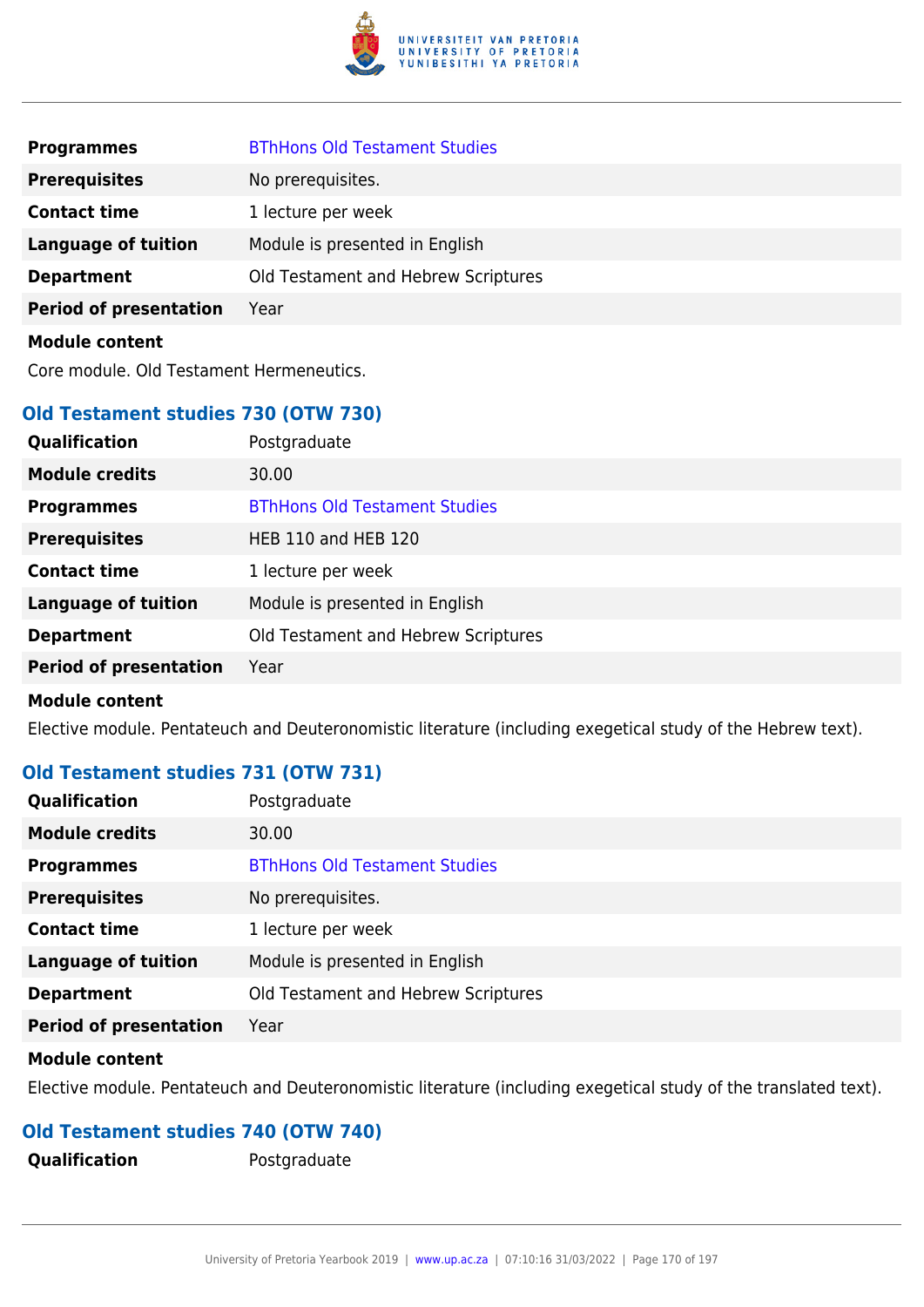

| <b>Module credits</b>         | 30.00                                |
|-------------------------------|--------------------------------------|
| <b>Programmes</b>             | <b>BThHons Old Testament Studies</b> |
| <b>Prerequisites</b>          | No prerequisites.                    |
| <b>Contact time</b>           | 1 lecture per week                   |
| <b>Language of tuition</b>    | Module is presented in English       |
| <b>Department</b>             | Old Testament and Hebrew Scriptures  |
| <b>Period of presentation</b> | Year                                 |

Core module. Selected themes from the Prophets, Chronist literature, Wisdom literature, Apocalyptic literature or Psalms.

## **Old Testament studies 760 (OTW 760)**

| Qualification                 | Postgraduate                                    |
|-------------------------------|-------------------------------------------------|
| <b>Module credits</b>         | 20.00                                           |
| <b>Programmes</b>             | Postgraduate Diploma Theology and Ministry      |
| <b>Prerequisites</b>          | <b>HEB 210 and HEB 220</b>                      |
| <b>Contact time</b>           | 1 discussion class per week, 1 seminar per week |
| <b>Language of tuition</b>    | Separate classes for Afrikaans and English      |
| <b>Department</b>             | Old Testament and Hebrew Scriptures             |
| <b>Period of presentation</b> | Year                                            |
| <b>Module content</b>         |                                                 |

The position and meaning of the Old Testament in church ministry.

### **Introduction Old Testament studies I 771 (OTW 771)**

| Qualification                 | Postgraduate                        |
|-------------------------------|-------------------------------------|
| <b>Module credits</b>         | 15.00                               |
| <b>Programmes</b>             | Postgraduate Diploma Theology       |
| <b>Prerequisites</b>          | No prerequisites.                   |
| <b>Language of tuition</b>    | Module is presented in English      |
| <b>Department</b>             | Old Testament and Hebrew Scriptures |
| <b>Period of presentation</b> | Year                                |

#### **Module content**

Introduction to and overview of the discipline.

## **Introduction Old Testament studies II 772 (OTW 772)**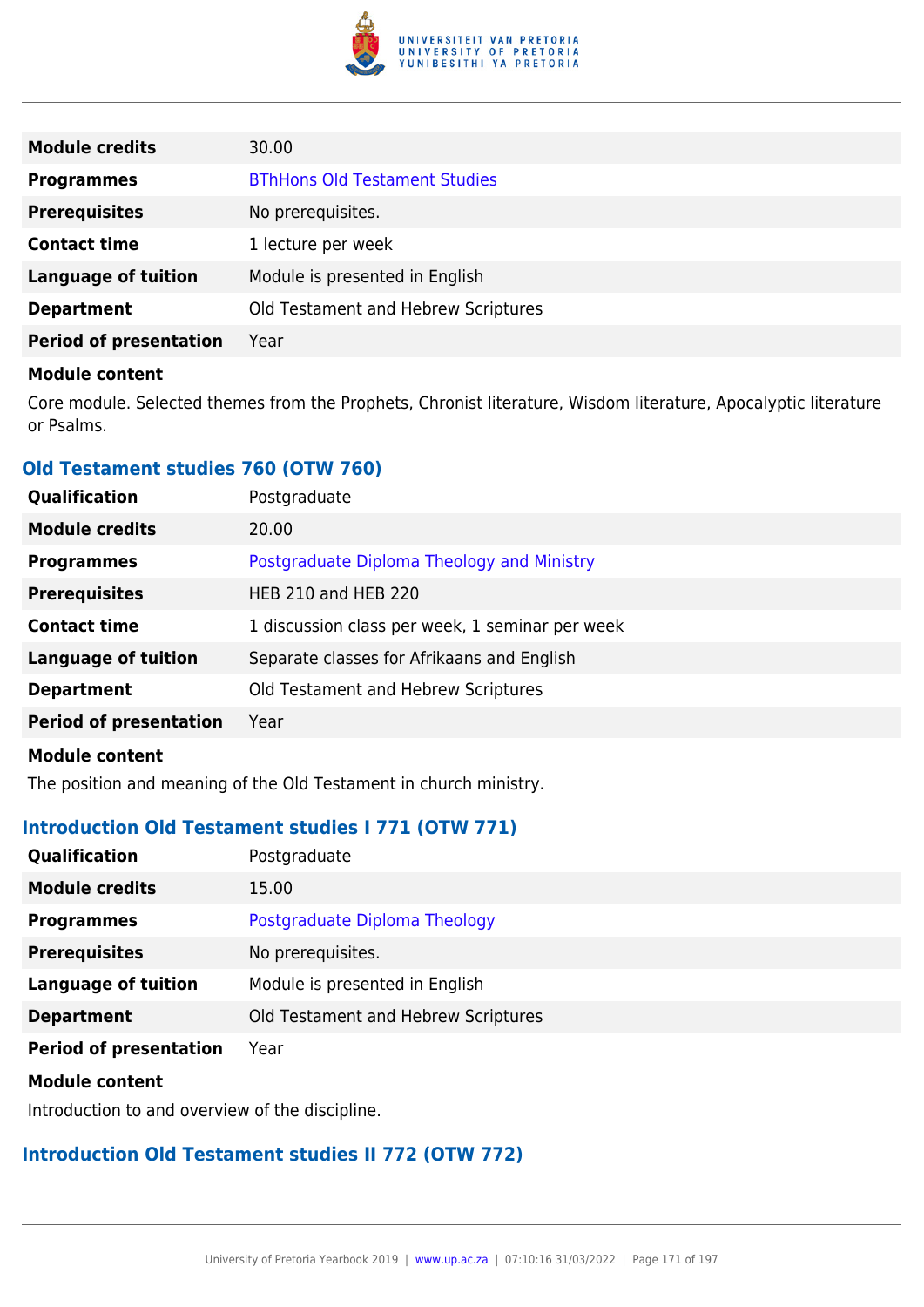

| Qualification                 | Postgraduate                        |
|-------------------------------|-------------------------------------|
| <b>Module credits</b>         | 15.00                               |
| <b>Programmes</b>             | Postgraduate Diploma Theology       |
| <b>Prerequisites</b>          | OTW 771                             |
| <b>Language of tuition</b>    | Module is presented in English      |
| <b>Department</b>             | Old Testament and Hebrew Scriptures |
| <b>Period of presentation</b> | Year                                |
| <b>Module content</b>         |                                     |

Introduction to and overview of the discipline (continued).

## **Old Testament studies 803 (OTW 803)**

| Qualification                 | Postgraduate                           |
|-------------------------------|----------------------------------------|
| <b>Module credits</b>         | 90.00                                  |
| <b>Programmes</b>             | MTh Old Testament Studies (Coursework) |
| <b>Prerequisites</b>          | No prerequisites.                      |
| <b>Language of tuition</b>    | Module is presented in English         |
| <b>Department</b>             | Old Testament and Hebrew Scriptures    |
| <b>Period of presentation</b> | Year                                   |
| <b>Module content</b>         |                                        |

A course work module with introduction and exegesis of sections from the Law, Writings or Prophets.

## **Old Testament studies 804 (OTW 804)**

| Qualification                 | Postgraduate                                    |
|-------------------------------|-------------------------------------------------|
| <b>Module credits</b>         | 60.00                                           |
| <b>Programmes</b>             | <b>MDiv</b>                                     |
| <b>Prerequisites</b>          | No prerequisites.                               |
| <b>Contact time</b>           | 1 discussion class per week, 1 seminar per week |
| <b>Language of tuition</b>    | Module is presented in English                  |
| <b>Department</b>             | Old Testament and Hebrew Scriptures             |
| <b>Period of presentation</b> | Year                                            |

#### **Module content**

A reading module and mini-dissertation on an approved topic, with introduction and exegesis of sections from the Law, Writings or Prophets.

## **Old Testament studies 805 (OTW 805)**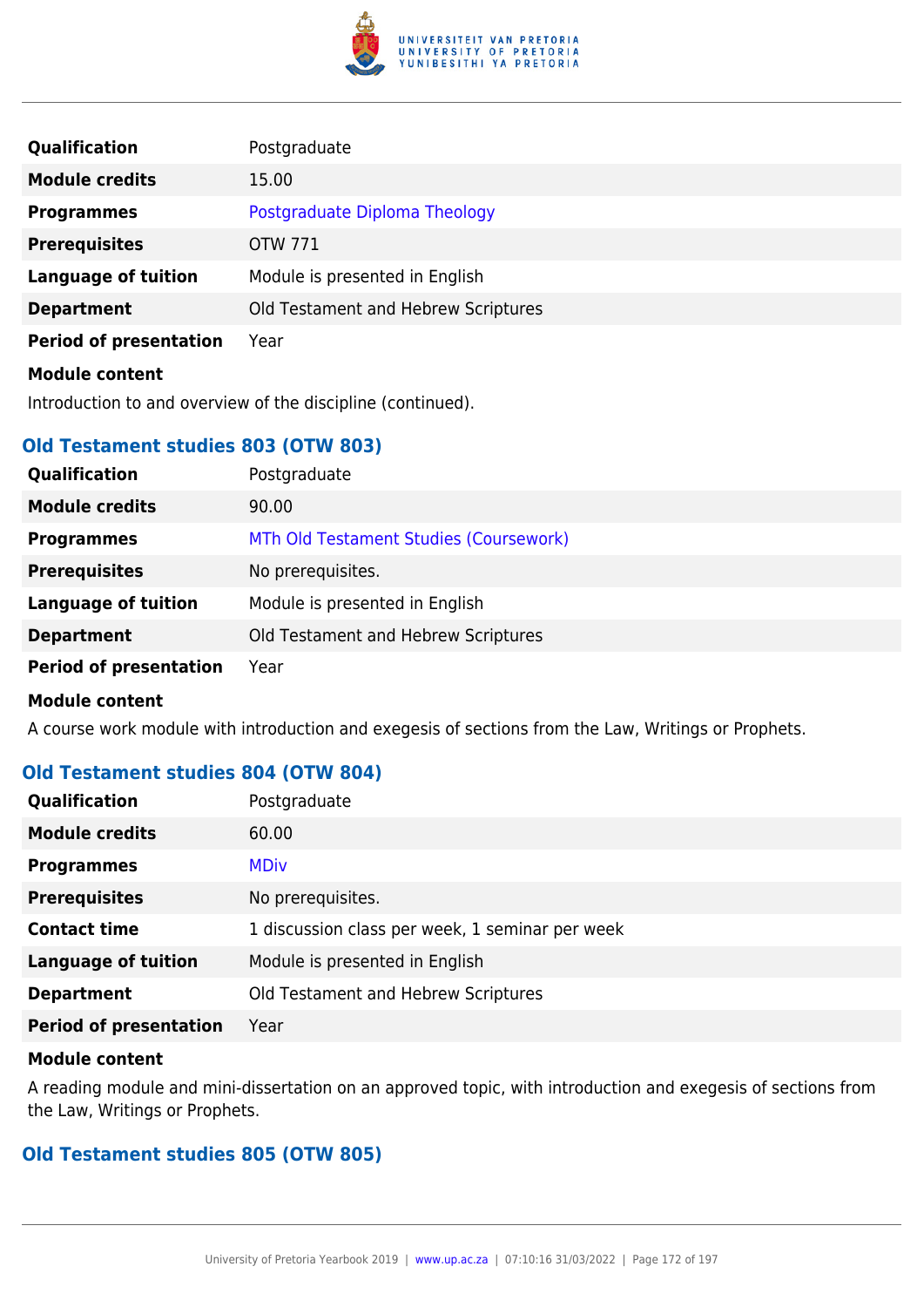

| <b>Qualification</b>          | Postgraduate                                    |
|-------------------------------|-------------------------------------------------|
| <b>Module credits</b>         | 80.00                                           |
| <b>Prerequisites</b>          | No prerequisites.                               |
| <b>Contact time</b>           | 1 discussion class per week, 1 seminar per week |
| <b>Language of tuition</b>    | Module is presented in English                  |
| <b>Department</b>             | Old Testament and Hebrew Scriptures             |
| <b>Period of presentation</b> | Year                                            |

A reading major with extended introduction to and exegesis of selected themes from the Law, Writings or Prophet corpus.

## **Old Testament studies 806 (OTW 806)**

| <b>Qualification</b>          | Postgraduate                                    |
|-------------------------------|-------------------------------------------------|
| <b>Module credits</b>         | 20.00                                           |
| <b>Programmes</b>             | <b>MDiv</b>                                     |
| <b>Prerequisites</b>          | No prerequisites.                               |
| <b>Contact time</b>           | 1 discussion class per week, 1 seminar per week |
| <b>Language of tuition</b>    | Separate classes for Afrikaans and English      |
| <b>Department</b>             | Old Testament and Hebrew Scriptures             |
| <b>Period of presentation</b> | Year                                            |
|                               |                                                 |

#### **Module content**

Core module: a lectured introduction to and exegesis of selected themes from the Law, Writings or Prophet corpus in the Old Testament.

## **Introduction Old Testament studies (1) 871 (OTW 871)**

| <b>Qualification</b>          | Postgraduate                        |
|-------------------------------|-------------------------------------|
| <b>Module credits</b>         | 20.00                               |
| <b>Prerequisites</b>          | No prerequisites.                   |
| Language of tuition           | Module is presented in English      |
| <b>Department</b>             | Old Testament and Hebrew Scriptures |
| <b>Period of presentation</b> | Year                                |

#### **Module content**

Introduction to and overview of the discipline.

### **Introduction Old Testament studies (2) 872 (OTW 872)**

**Qualification** Postgraduate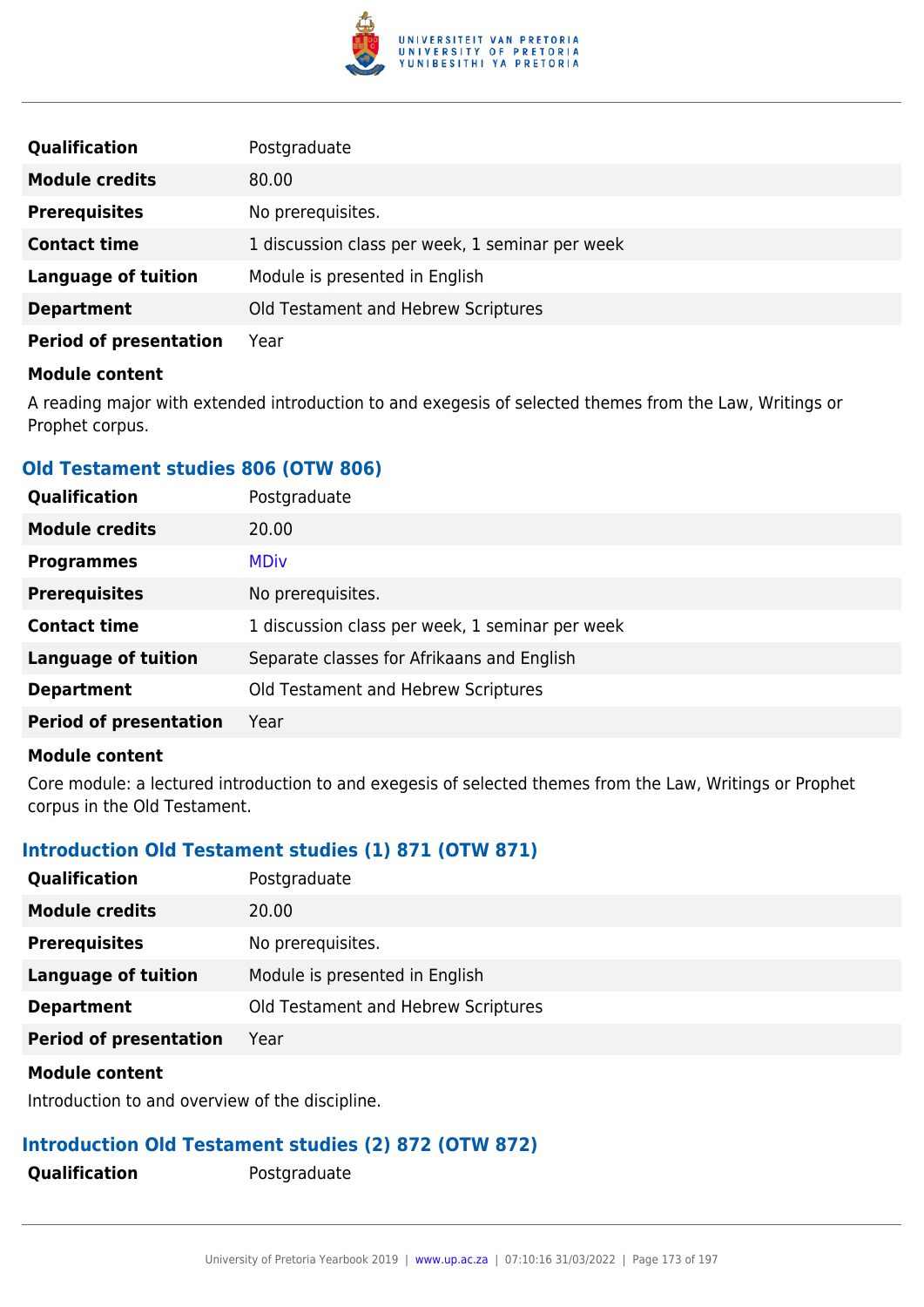

| <b>Module credits</b>         | 20.00                               |
|-------------------------------|-------------------------------------|
| <b>Prerequisites</b>          | OTW 871                             |
| <b>Language of tuition</b>    | Module is presented in English      |
| <b>Department</b>             | Old Testament and Hebrew Scriptures |
| <b>Period of presentation</b> | Year                                |

Introduction to and overview of the discipline (continued).

## **Old Testament studies 881 (OTW 881)**

| Qualification                 | Postgraduate                        |
|-------------------------------|-------------------------------------|
| <b>Module credits</b>         | 15.00                               |
| <b>Prerequisites</b>          | <b>OTW 871</b>                      |
| <b>Language of tuition</b>    | Module is presented in English      |
| <b>Department</b>             | Old Testament and Hebrew Scriptures |
| <b>Period of presentation</b> | Year                                |
|                               |                                     |

### **Module content**

History and socio-historical context.

## **Old Testament studies 882 (OTW 882)**

| Qualification                 | Postgraduate                        |
|-------------------------------|-------------------------------------|
| <b>Module credits</b>         | 15.00                               |
| <b>Prerequisites</b>          | <b>OTW 871</b>                      |
| <b>Language of tuition</b>    | Module is presented in English      |
| <b>Department</b>             | Old Testament and Hebrew Scriptures |
| <b>Period of presentation</b> | Year                                |
| <b>Module content</b>         |                                     |

The interpretation of a text, methodology of exegesis and theology.

## **Old Testament studies 883 (OTW 883)**

| <b>Qualification</b>          | Postgraduate                        |
|-------------------------------|-------------------------------------|
| <b>Module credits</b>         | 15.00                               |
| <b>Prerequisites</b>          | OTW 871 and NTW 881                 |
| <b>Language of tuition</b>    | Module is presented in English      |
| <b>Department</b>             | Old Testament and Hebrew Scriptures |
| <b>Period of presentation</b> | Year                                |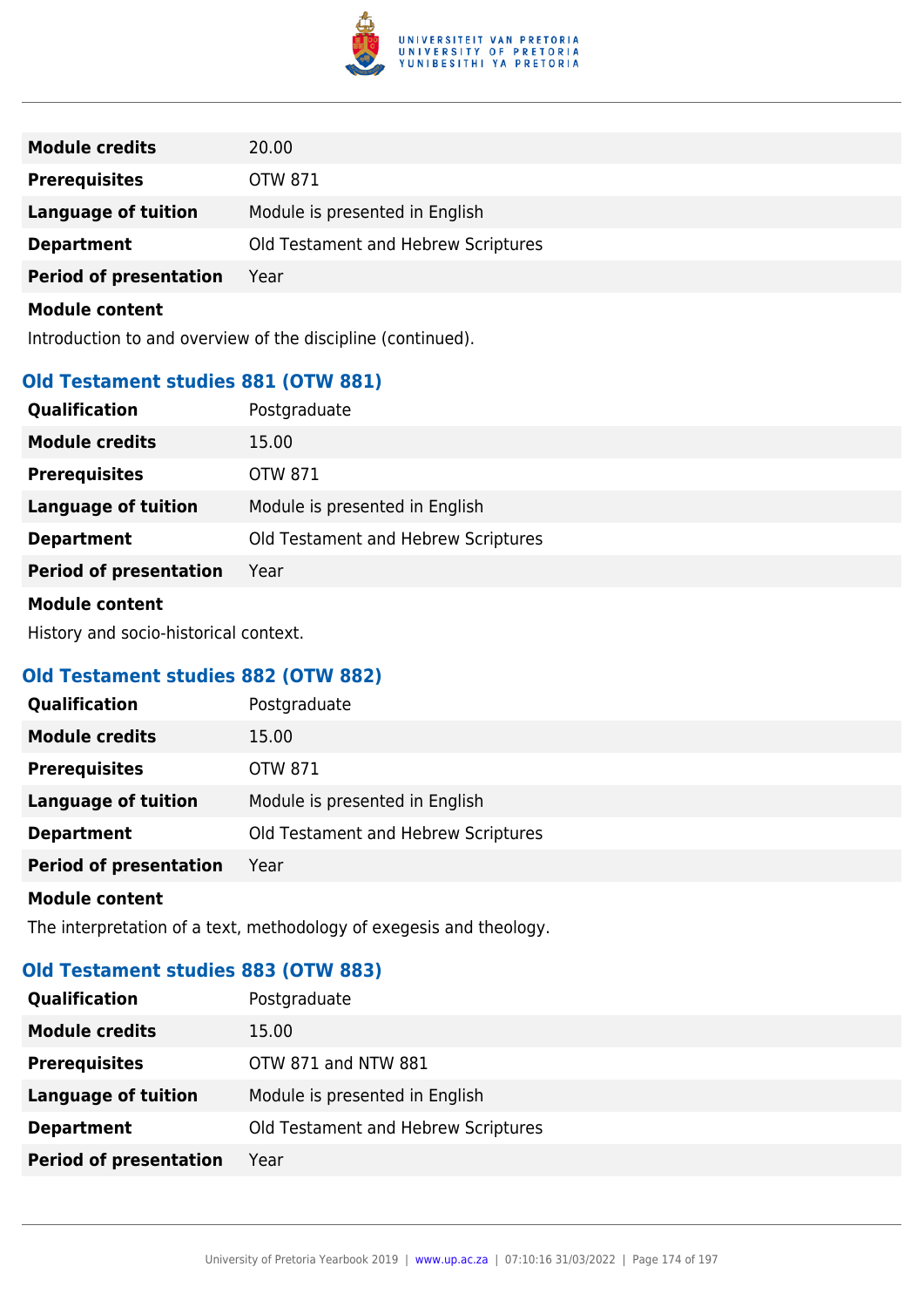

The application of text in art, literature and music (Nachwirkungsgeschichte).

## **Old Testament studies 884 (OTW 884)**

| <b>Qualification</b>          | Postgraduate                        |
|-------------------------------|-------------------------------------|
| <b>Module credits</b>         | 15.00                               |
| <b>Prerequisites</b>          | OTW 871 and NTW 881                 |
| Language of tuition           | Module is presented in English      |
| <b>Department</b>             | Old Testament and Hebrew Scriptures |
| <b>Period of presentation</b> | Year                                |

#### **Module content**

Applied themes and texts from all sections.

### **Mini-dissertation: Old Testament studies 893 (OTW 893)**

| <b>Qualification</b>          | Postgraduate                           |
|-------------------------------|----------------------------------------|
| <b>Module credits</b>         | 90.00                                  |
| <b>Programmes</b>             | MTh Old Testament Studies (Coursework) |
| <b>Prerequisites</b>          | No prerequisites.                      |
| <b>Language of tuition</b>    | Module is presented in English         |
| <b>Department</b>             | Old Testament and Hebrew Scriptures    |
| <b>Period of presentation</b> | Year                                   |

### **Module content**

A mini-dissertation on an approved topic from the seminar work in Old Testament literature.

### **Dissertation: Old Testament studies 894 (OTW 894)**

| <b>Qualification</b>          | Postgraduate                        |
|-------------------------------|-------------------------------------|
| <b>Module credits</b>         | 180.00                              |
| <b>Programmes</b>             | <b>MTh Old Testament Studies</b>    |
| <b>Prerequisites</b>          | No prerequisites.                   |
| <b>Language of tuition</b>    | Module is presented in English      |
| <b>Department</b>             | Old Testament and Hebrew Scriptures |
| <b>Period of presentation</b> | Year                                |

#### **Module content**

A dissertation by independent research on an approved topic in Old Testament studies.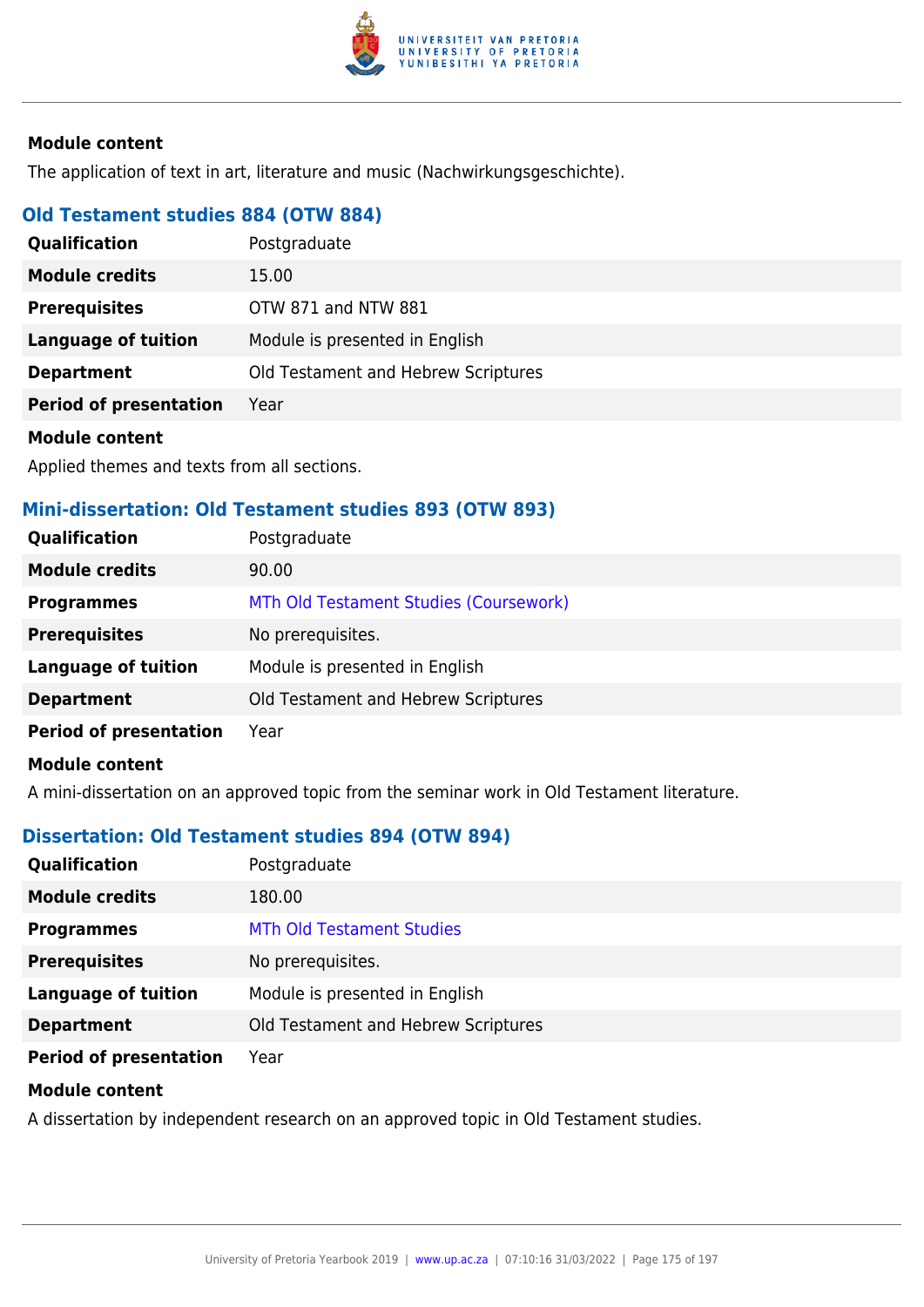

## **Dissertation: Old Testament studies 896 (OTW 896)**

| <b>Qualification</b>          | Postgraduate                        |
|-------------------------------|-------------------------------------|
| <b>Module credits</b>         | 180.00                              |
| <b>Prerequisites</b>          | No prerequisites.                   |
| <b>Language of tuition</b>    | Module is presented in English      |
| <b>Department</b>             | Old Testament and Hebrew Scriptures |
| <b>Period of presentation</b> | Year                                |
| <b>Module content</b>         |                                     |

A dissertation by independent research on an approved topic in Old Testament studies.

### **Thesis: Old Testament studies 980 (OTW 980)**

| <b>Qualification</b>          | Postgraduate                        |
|-------------------------------|-------------------------------------|
| <b>Module credits</b>         | 360.00                              |
| <b>Programmes</b>             | <b>PhD Old Testament Studies</b>    |
| <b>Prerequisites</b>          | No prerequisites.                   |
| <b>Language of tuition</b>    | Module is presented in English      |
| <b>Department</b>             | Old Testament and Hebrew Scriptures |
| <b>Period of presentation</b> | Year                                |

#### **Module content**

A thesis based on independent research about an approved topic in the field of Old Testament studies. The thesis has to make an original contribution to the field of the relevant discipline.

### **Practical formation 310 (PFN 310)**

| Qualification                 | Undergraduate                              |
|-------------------------------|--------------------------------------------|
| <b>Module credits</b>         | 10.00                                      |
| <b>Programmes</b>             | <b>BDiv</b>                                |
| <b>Prerequisites</b>          | No prerequisites.                          |
| <b>Contact time</b>           | 1 lecture per week, 1 practical per week   |
| <b>Language of tuition</b>    | Separate classes for Afrikaans and English |
| <b>Department</b>             | Practical Theology                         |
| <b>Period of presentation</b> | Year                                       |

#### **Module content**

General formation aimed at general ministerial needs. Community engagement in cooperation with the church partners.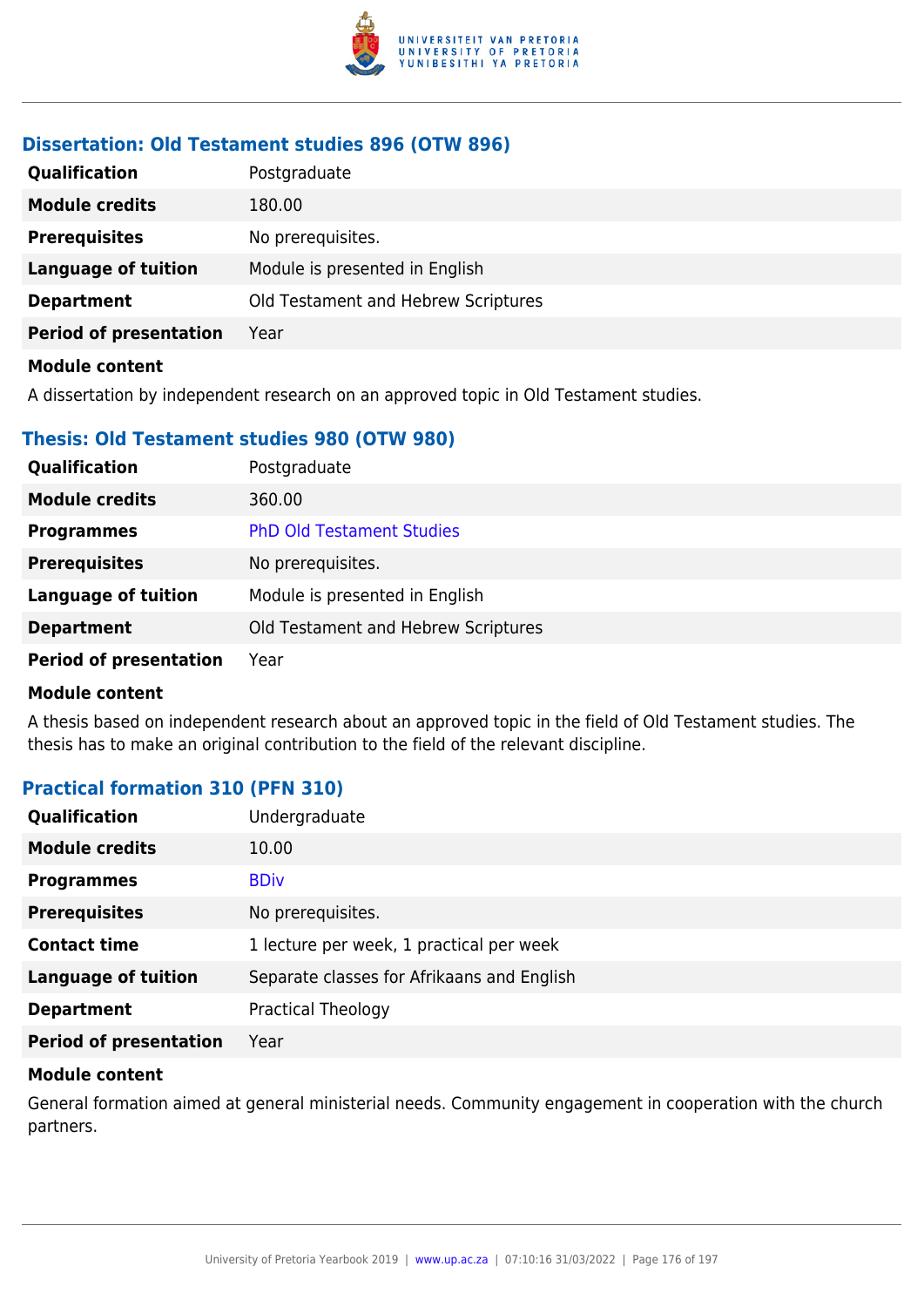

# **Research report: Practical theology 710 (PRT 710)**

| Qualification                 | Postgraduate                      |
|-------------------------------|-----------------------------------|
| <b>Module credits</b>         | 30.00                             |
| <b>Programmes</b>             | <b>BThHons Practical Theology</b> |
| <b>Prerequisites</b>          | No prerequisites.                 |
| <b>Contact time</b>           | 1 lecture per week                |
| <b>Language of tuition</b>    | Module is presented in English    |
| <b>Department</b>             | Practical Theology                |
| <b>Period of presentation</b> | Year                              |

#### **Module content**

Research module. Fundamental component: orientation, research methodology. Essay.

## **Practical theology 720 (PRT 720)**

| Qualification                 | Postgraduate                      |
|-------------------------------|-----------------------------------|
| <b>Module credits</b>         | 30.00                             |
| <b>Programmes</b>             | <b>BThHons Practical Theology</b> |
| <b>Prerequisites</b>          | No prerequisites.                 |
| <b>Contact time</b>           | 1 lecture per week                |
| <b>Language of tuition</b>    | Module is presented in English    |
| <b>Department</b>             | Practical Theology                |
| <b>Period of presentation</b> | Year                              |
| Madula aantant                |                                   |

#### **Module content**

Core module. Practical Theology – its history and current development.

# **Practical theology 730 (PRT 730)**

| Qualification                 | Postgraduate                      |
|-------------------------------|-----------------------------------|
| <b>Module credits</b>         | 30.00                             |
| <b>Programmes</b>             | <b>BThHons Practical Theology</b> |
| <b>Prerequisites</b>          | No prerequisites.                 |
| <b>Contact time</b>           | 1 lecture per week                |
| <b>Language of tuition</b>    | Module is presented in English    |
| <b>Department</b>             | <b>Practical Theology</b>         |
| <b>Period of presentation</b> | Year                              |
|                               |                                   |

### **Module content**

Core module. The different components of Practical Theology – an overview.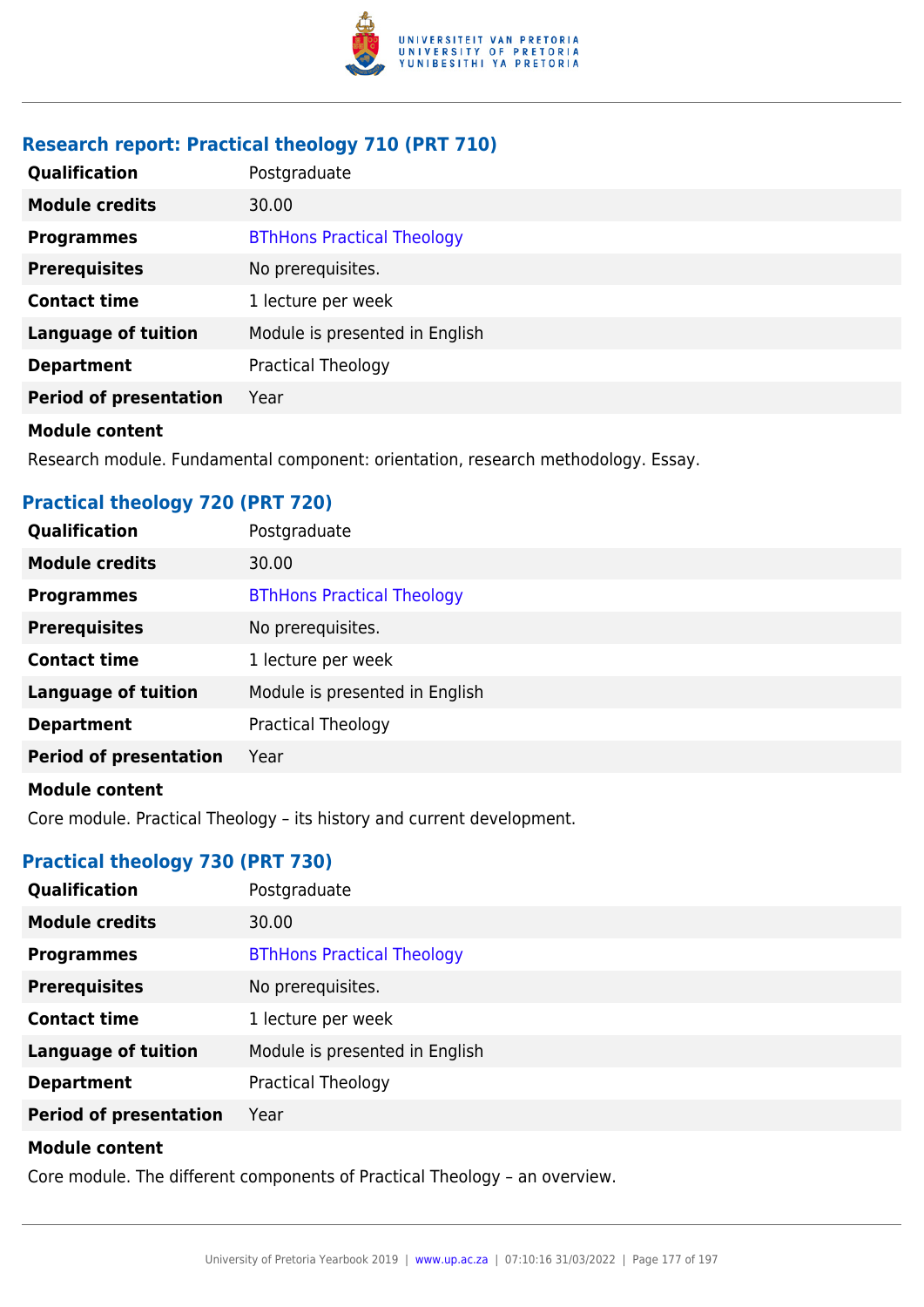

## **Practical theology 740 (PRT 740)**

| Qualification                 | Postgraduate                      |
|-------------------------------|-----------------------------------|
| <b>Module credits</b>         | 30.00                             |
| <b>Programmes</b>             | <b>BThHons Practical Theology</b> |
| <b>Prerequisites</b>          | No prerequisites.                 |
| <b>Contact time</b>           | 1 lecture per week                |
| <b>Language of tuition</b>    | Module is presented in English    |
| <b>Department</b>             | <b>Practical Theology</b>         |
| <b>Period of presentation</b> | Year                              |
| <b>Module content</b>         |                                   |

Core module: specialisation. Epistemology and methodology.

## **Practical theology 760 (PRT 760)**

| <b>Qualification</b>          | Postgraduate                                    |
|-------------------------------|-------------------------------------------------|
| <b>Module credits</b>         | 20.00                                           |
| <b>Programmes</b>             | Postgraduate Diploma Theology and Ministry      |
| <b>Prerequisites</b>          | No prerequisites.                               |
| <b>Contact time</b>           | 1 discussion class per week, 1 seminar per week |
| <b>Language of tuition</b>    | Separate classes for Afrikaans and English      |
| <b>Department</b>             | Practical Theology                              |
| <b>Period of presentation</b> | Year                                            |
|                               |                                                 |

### **Module content**

The practical theological perspective of church ministry.

# **Introduction to practical theology I 771 (PRT 771)**

| Qualification                 | Postgraduate                   |
|-------------------------------|--------------------------------|
| <b>Module credits</b>         | 15.00                          |
| <b>Programmes</b>             | Postgraduate Diploma Theology  |
| <b>Prerequisites</b>          | No prerequisites.              |
| <b>Language of tuition</b>    | Module is presented in English |
| <b>Department</b>             | <b>Practical Theology</b>      |
| <b>Period of presentation</b> | Year                           |
| <b>Module content</b>         |                                |
|                               |                                |

Introduction to and overview of the discipline.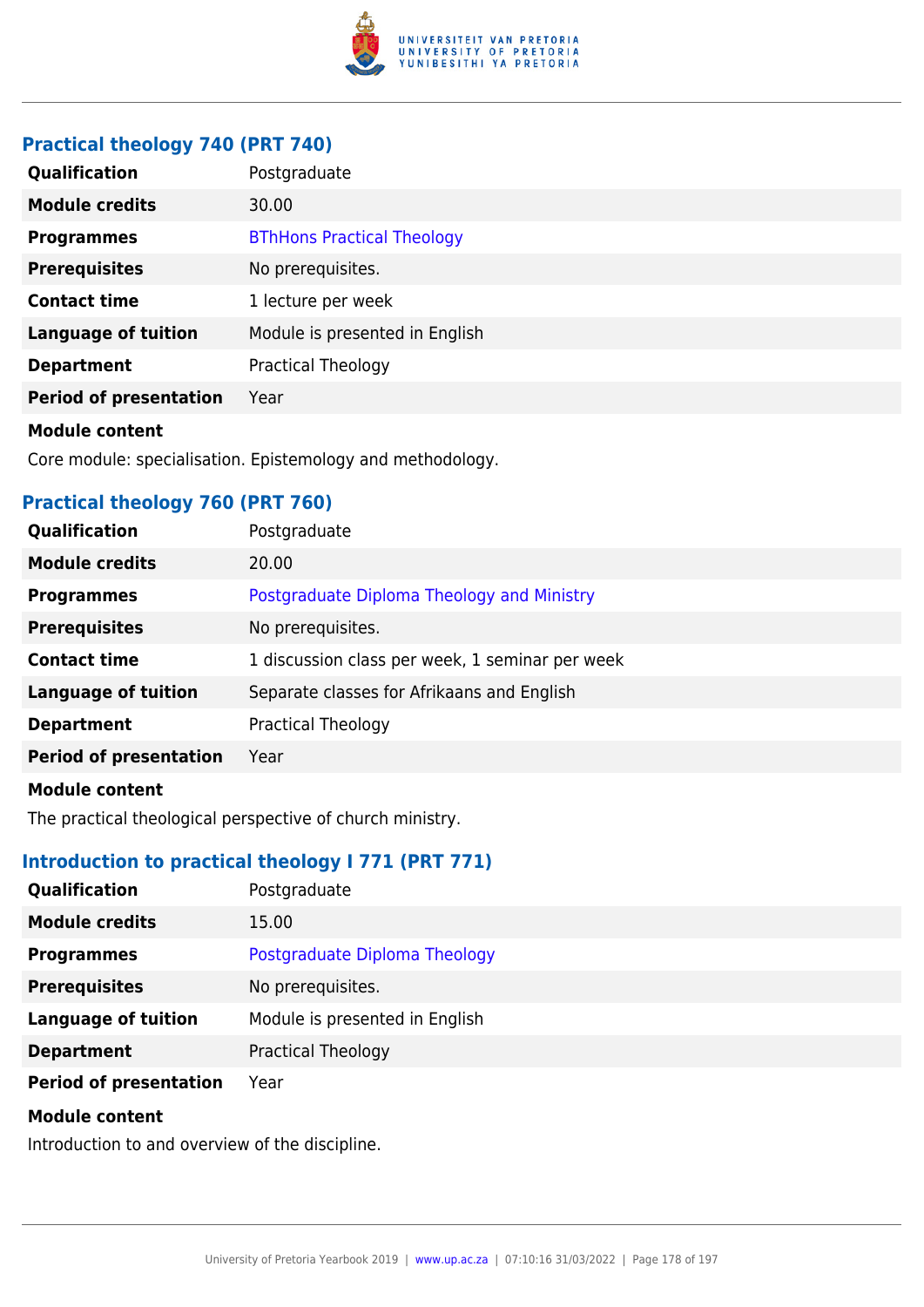

## **Introduction to practical theology II 772 (PRT 772)**

| <b>Qualification</b>          | Postgraduate                   |
|-------------------------------|--------------------------------|
| <b>Module credits</b>         | 15.00                          |
| <b>Programmes</b>             | Postgraduate Diploma Theology  |
| <b>Prerequisites</b>          | <b>PRT 771</b>                 |
| <b>Language of tuition</b>    | Module is presented in English |
| <b>Department</b>             | <b>Practical Theology</b>      |
| <b>Period of presentation</b> | Year                           |
| <b>Module content</b>         |                                |

Introduction to practical theology II. Introduction to and overview of the discipline (continued).

## **Practical theology 803 (PRT 803)**

| Postgraduate                        |
|-------------------------------------|
| 90.00                               |
| MTh Practical Theology (Coursework) |
| No prerequisites.                   |
| Module is presented in English      |
| <b>Practical Theology</b>           |
| Year                                |
|                                     |
|                                     |

A coursework module on Practical theology with specialisation.

## **Practical theology 804 (PRT 804)**

| Qualification                 | Postgraduate                                         |
|-------------------------------|------------------------------------------------------|
| <b>Module credits</b>         | 60.00                                                |
| <b>Programmes</b>             | <b>MDiv</b>                                          |
| <b>Prerequisites</b>          | No prerequisites.                                    |
| <b>Contact time</b>           | 10 discussion classes per week, 10 seminars per week |
| <b>Language of tuition</b>    | Module is presented in English                       |
| <b>Department</b>             | <b>Practical Theology</b>                            |
| <b>Period of presentation</b> | Year                                                 |

### **Module content**

A reading module with mini-dissertation on an approved topic in Practical theology.

## **Practical theology 805 (PRT 805)**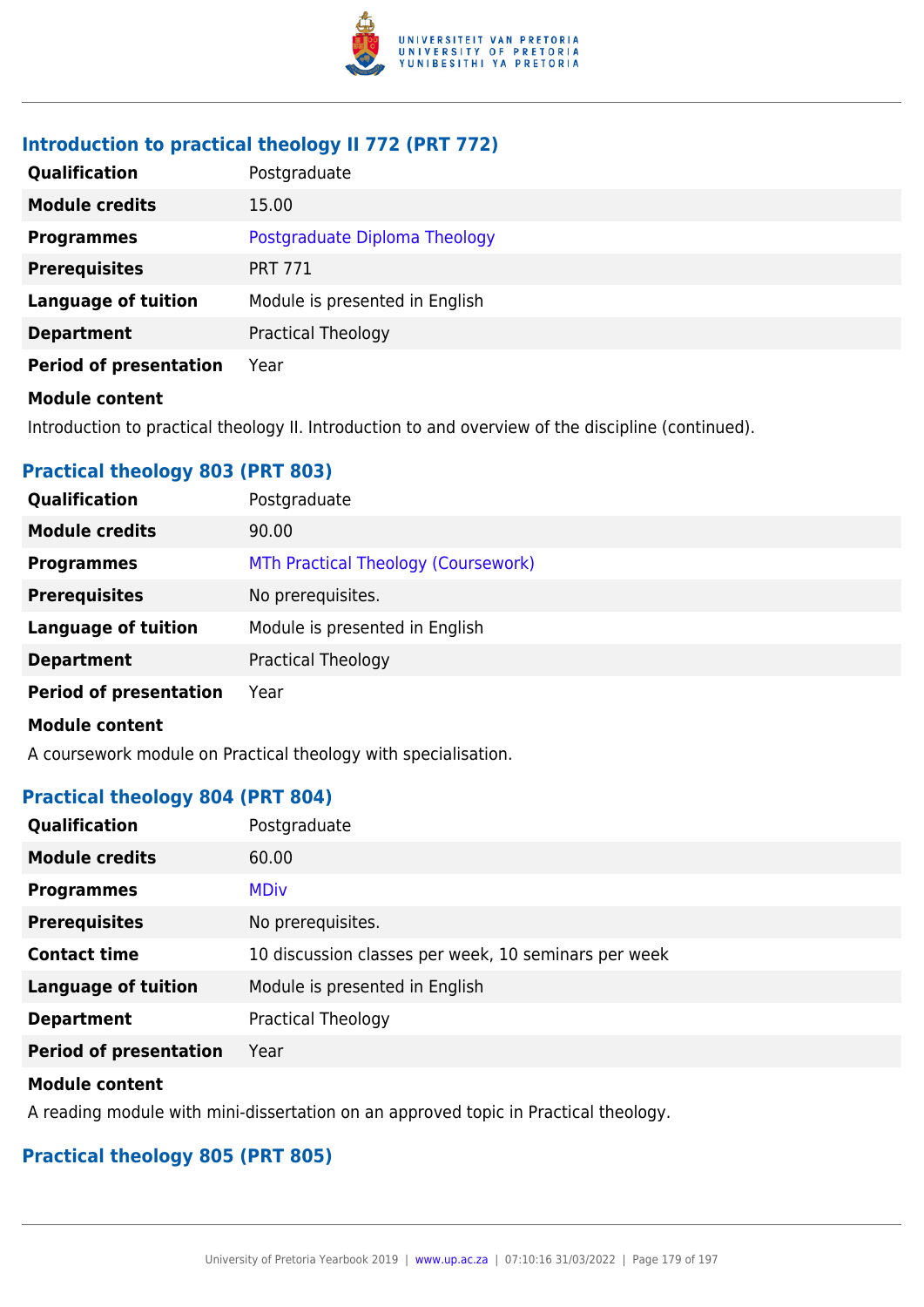

| <b>Qualification</b>          | Postgraduate                                    |
|-------------------------------|-------------------------------------------------|
| <b>Module credits</b>         | 80.00                                           |
| <b>Prerequisites</b>          | No prerequisites.                               |
| <b>Contact time</b>           | 1 seminar per week, 1 discussion class per week |
| <b>Language of tuition</b>    | Module is presented in English                  |
| <b>Department</b>             | Practical Theology                              |
| <b>Period of presentation</b> | Year                                            |
| <b>Module content</b>         |                                                 |

A reading major on an approved topic from Practical theology.

# **Practical theology 806 (PRT 806)**

| Qualification                 | Postgraduate                                    |
|-------------------------------|-------------------------------------------------|
| <b>Module credits</b>         | 20.00                                           |
| <b>Programmes</b>             | <b>MDiv</b>                                     |
| <b>Prerequisites</b>          | No prerequisites.                               |
| <b>Contact time</b>           | 1 seminar per week, 1 discussion class per week |
| <b>Language of tuition</b>    | Separate classes for Afrikaans and English      |
| <b>Department</b>             | Practical Theology                              |
| <b>Period of presentation</b> | Year                                            |
| <b>Module content</b>         |                                                 |

Core module: a study on Practical theology.

## **Pastoral family therapy 807 (PRT 807)**

| <b>Qualification</b>          | Postgraduate                             |
|-------------------------------|------------------------------------------|
| <b>Module credits</b>         | 90.00                                    |
| <b>Programmes</b>             | MTh Pastoral Family Therapy (Coursework) |
| <b>Prerequisites</b>          | No prerequisites.                        |
| <b>Language of tuition</b>    | Module is presented in English           |
| <b>Department</b>             | <b>Practical Theology</b>                |
| <b>Period of presentation</b> | Year                                     |
| <b>Module content</b>         |                                          |

A coursework module on Pastoral family therapy.

# **Youth ministry 808 (PRT 808)**

**Qualification** Postgraduate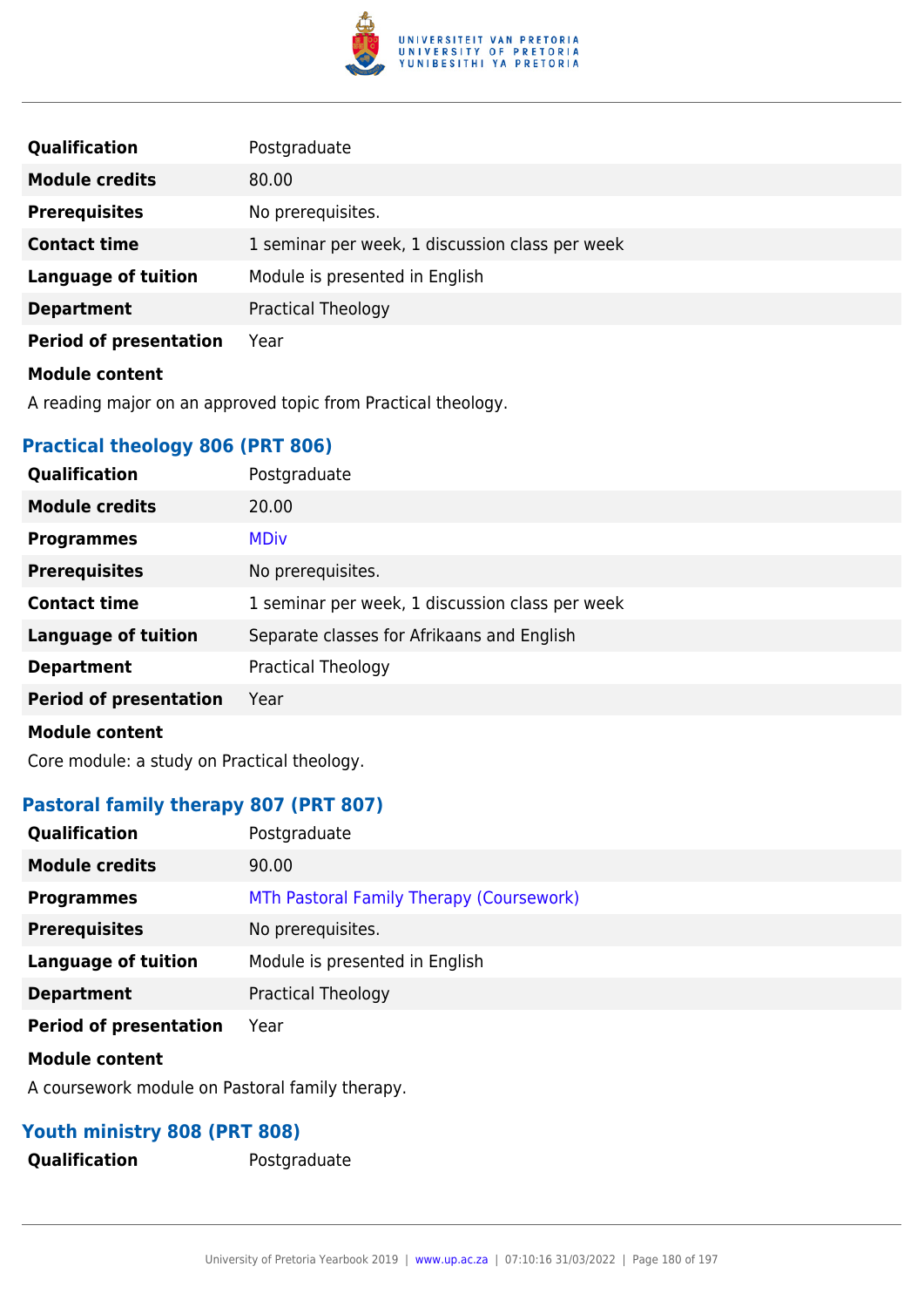

| <b>Module credits</b>                  | 90.00                           |
|----------------------------------------|---------------------------------|
| <b>Programmes</b>                      | MTh Youth Ministry (Coursework) |
| <b>Prerequisites</b>                   | No prerequisites.               |
| <b>Language of tuition</b>             | Module is presented in English  |
| <b>Department</b>                      | <b>Practical Theology</b>       |
| <b>Period of presentation</b>          | Year                            |
| <b>Module content</b>                  |                                 |
| A coursework module on Youth ministry. |                                 |

## **Youth ministry (Web) 809 (PRT 809)**

| Qualification                 | Postgraduate                   |
|-------------------------------|--------------------------------|
| <b>Module credits</b>         | 90.00                          |
| <b>Prerequisites</b>          | No prerequisites.              |
| <b>Language of tuition</b>    | Module is presented in English |
| <b>Department</b>             | <b>Practical Theology</b>      |
| <b>Period of presentation</b> | Year                           |
|                               |                                |

#### **Module content**

A web-based module on Youth ministry.

# **Introduction to practical theology (1) 871 (PRT 871)**

| Qualification                 | Postgraduate                   |
|-------------------------------|--------------------------------|
| <b>Module credits</b>         | 15.00                          |
| <b>Prerequisites</b>          | No prerequisites.              |
| <b>Language of tuition</b>    | Module is presented in English |
| <b>Department</b>             | <b>Practical Theology</b>      |
| <b>Period of presentation</b> | Year                           |

#### **Module content**

Introduction to and overview of the discipline.

# **Introduction to practical theology (2) 872 (PRT 872)**

| <b>Qualification</b>       | Postgraduate                   |
|----------------------------|--------------------------------|
| <b>Module credits</b>      | 20.00                          |
| <b>Prerequisites</b>       | <b>PRT 871</b>                 |
| <b>Language of tuition</b> | Module is presented in English |
| <b>Department</b>          | <b>Practical Theology</b>      |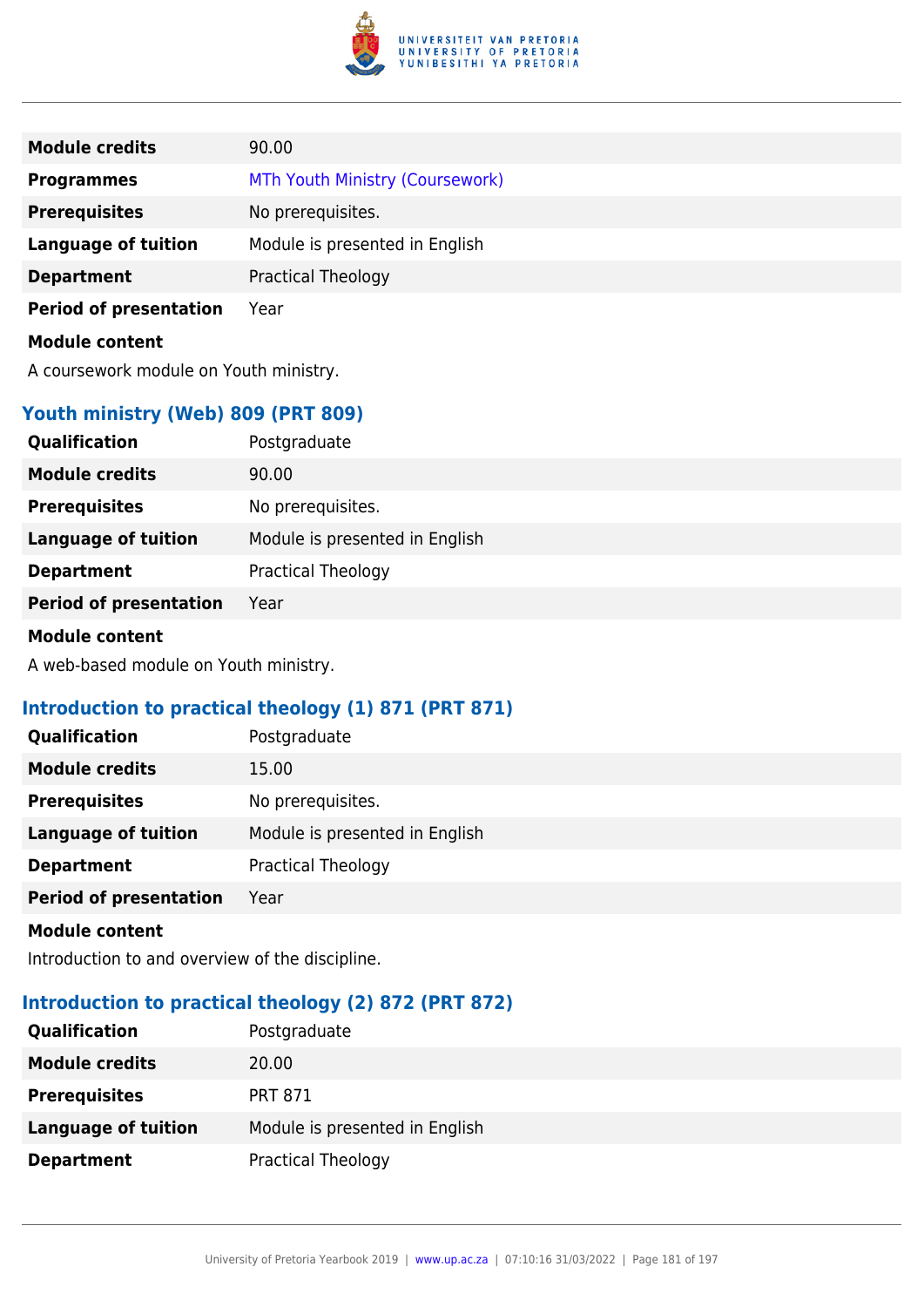

#### **Period of presentation** Year

#### **Module content**

Introduction to practical theology (2). Introduction to and overview of the discipline (continued).

## **Practical theology 881 (PRT 881)**

| Qualification                 | Postgraduate                   |
|-------------------------------|--------------------------------|
| <b>Module credits</b>         | 15.00                          |
| <b>Prerequisites</b>          | <b>PRT 871</b>                 |
| <b>Language of tuition</b>    | Module is presented in English |
| <b>Department</b>             | <b>Practical Theology</b>      |
| <b>Period of presentation</b> | Year                           |
| <b>Module content</b>         |                                |

Family therapy from a narrative perspective.

## **Practical theology 882 (PRT 882)**

| <b>Qualification</b>          | Postgraduate                   |
|-------------------------------|--------------------------------|
| <b>Module credits</b>         | 15.00                          |
| <b>Prerequisites</b>          | <b>PRT 871</b>                 |
| <b>Language of tuition</b>    | Module is presented in English |
| <b>Department</b>             | <b>Practical Theology</b>      |
| <b>Period of presentation</b> | Year                           |
| <b>Module content</b>         |                                |

Pastoral care and counselling as a theological discipline.

## **Practical theology 883 (PRT 883)**

| <b>Qualification</b>          | Postgraduate                   |
|-------------------------------|--------------------------------|
| <b>Module credits</b>         | 15.00                          |
| <b>Prerequisites</b>          | <b>PRT 871</b>                 |
| <b>Language of tuition</b>    | Module is presented in English |
| <b>Department</b>             | <b>Practical Theology</b>      |
| <b>Period of presentation</b> | Year                           |
|                               |                                |

## **Module content**

The theology of marriage and the family.

## **Practical theology 884 (PRT 884)**

**Qualification** Postgraduate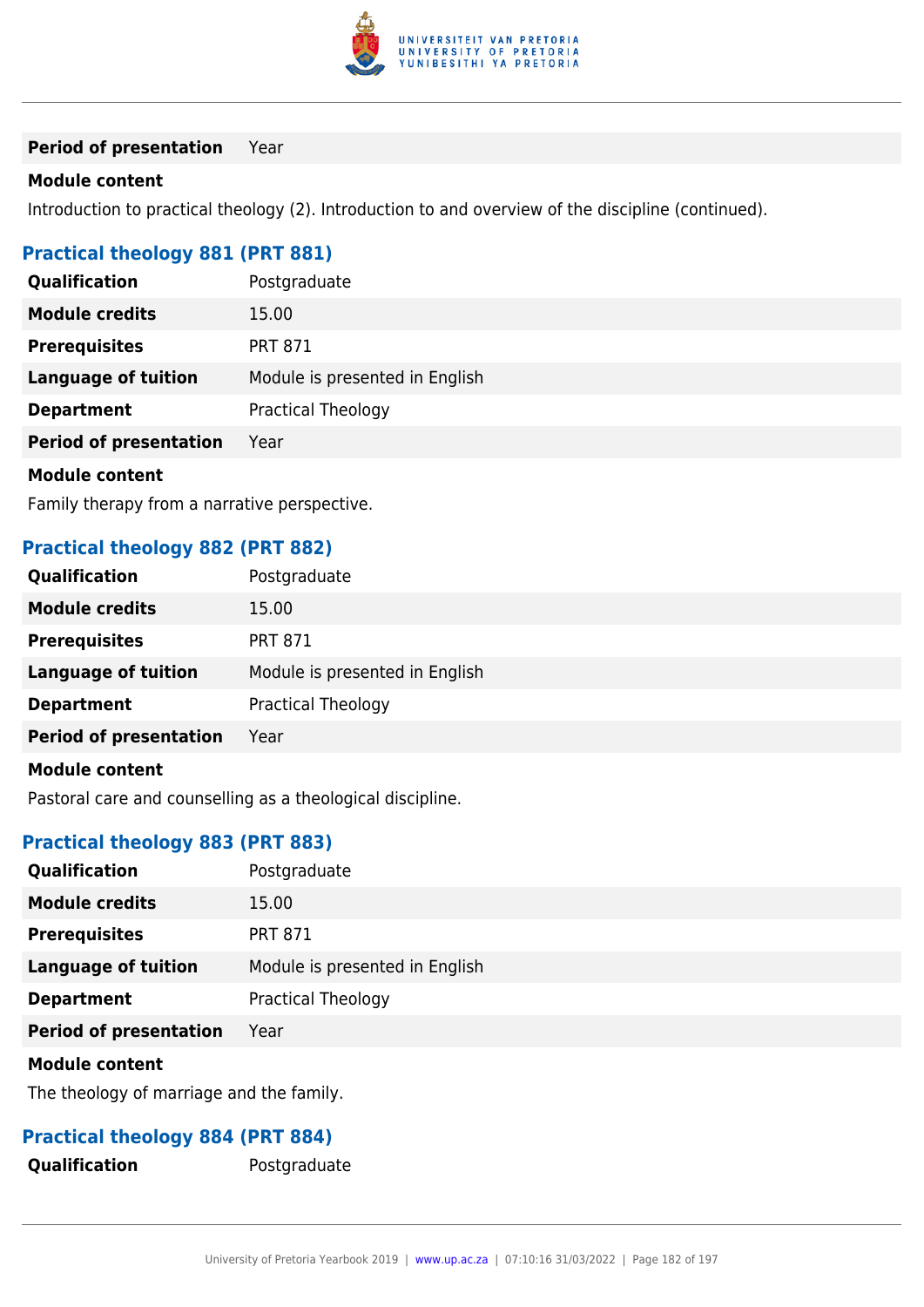

| <b>Module credits</b>         | 15.00                          |
|-------------------------------|--------------------------------|
| <b>Prerequisites</b>          | <b>PRT 871</b>                 |
| <b>Language of tuition</b>    | Module is presented in English |
| <b>Department</b>             | Practical Theology             |
| <b>Period of presentation</b> | Year                           |
| <b>Module content</b>         |                                |

A narrative approach to family and child trauma.

## **Mini-dissertation: Practical theology 893 (PRT 893)**

| <b>Qualification</b>          | Postgraduate                        |
|-------------------------------|-------------------------------------|
| <b>Module credits</b>         | 90.00                               |
| <b>Programmes</b>             | MTh Practical Theology (Coursework) |
| <b>Prerequisites</b>          | No prerequisites.                   |
| <b>Language of tuition</b>    | Module is presented in English      |
| <b>Department</b>             | <b>Practical Theology</b>           |
| <b>Period of presentation</b> | Year                                |

#### **Module content**

A mini-dissertation on an approved topic from the seminar work in Practical theology.

# **Dissertation: Practical theology 894 (PRT 894)**

| <b>Qualification</b>          | Postgraduate                   |
|-------------------------------|--------------------------------|
| <b>Module credits</b>         | 180.00                         |
| <b>Programmes</b>             | <b>MTh Practical Theology</b>  |
| <b>Prerequisites</b>          | No prerequisites.              |
| <b>Language of tuition</b>    | Module is presented in English |
| <b>Department</b>             | <b>Practical Theology</b>      |
| <b>Period of presentation</b> | Year                           |

#### **Module content**

A dissertation by independent research on an approved topic in Practical theology.

## **Dissertation: Practical theology 896 (PRT 896)**

| <b>Qualification</b>  | Postgraduate                   |
|-----------------------|--------------------------------|
| <b>Module credits</b> | 180.00                         |
| <b>Prerequisites</b>  | No prerequisites.              |
| Language of tuition   | Module is presented in English |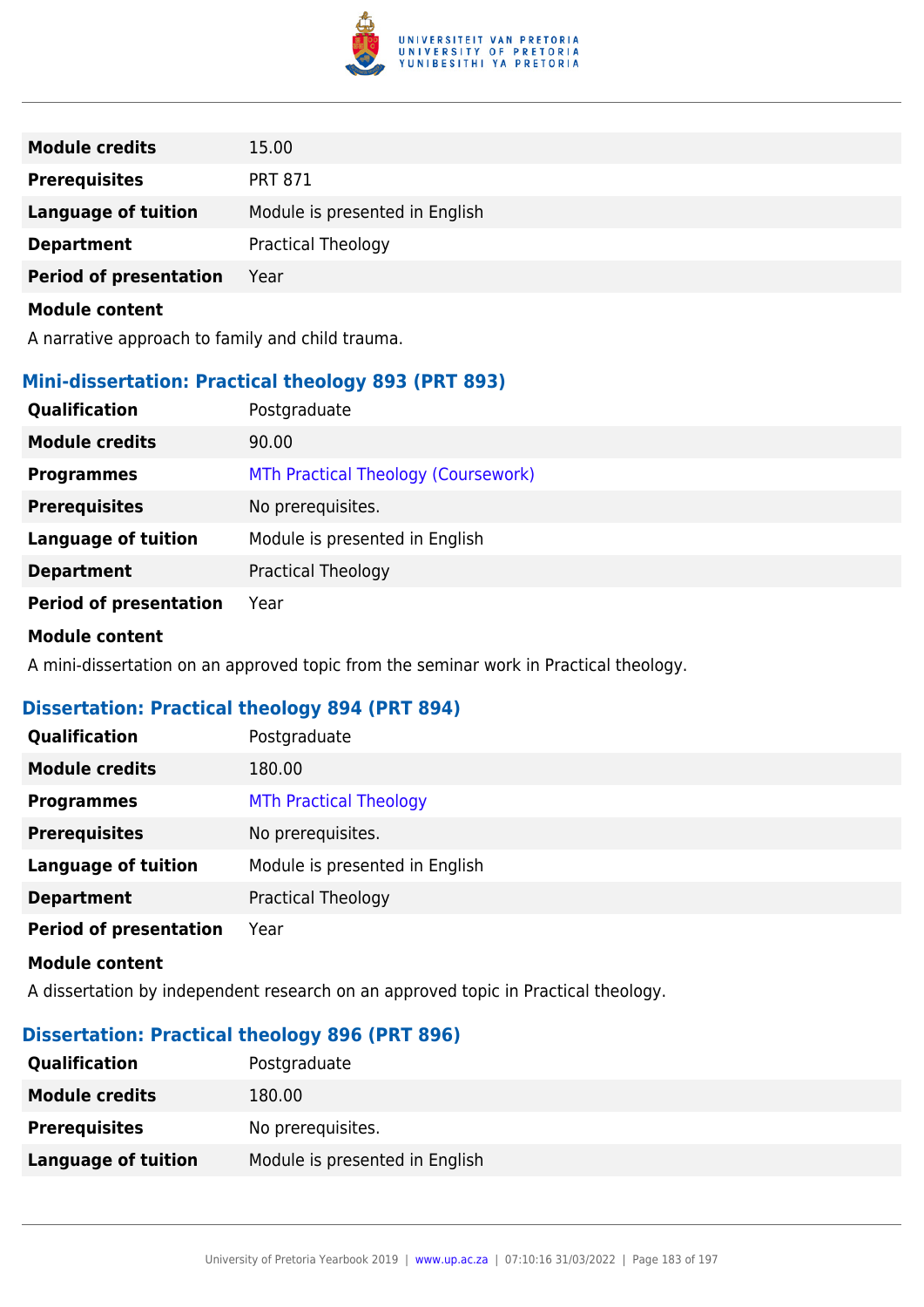

## **Department** Practical Theology

**Period of presentation** Year

#### **Module content**

A dissertation by independent research on an approved topic in Practical theology.

## **Mini-dissertation: Youth ministry (Web) 897 (PRT 897)**

| <b>Qualification</b>          | Postgraduate                   |
|-------------------------------|--------------------------------|
| <b>Module credits</b>         | 85.00                          |
| <b>Prerequisites</b>          | No prerequisites.              |
| <b>Language of tuition</b>    | Module is presented in English |
| <b>Department</b>             | <b>Practical Theology</b>      |
| <b>Period of presentation</b> | Year                           |
| <b>Module content</b>         |                                |

## A mini-dissertation on an approved topic from the seminar work in Practical theology: Youth ministry.

## **Mini-dissertation: Pastoral family therapy 898 (PRT 898)**

| Qualification                 | Postgraduate                             |
|-------------------------------|------------------------------------------|
| <b>Module credits</b>         | 90.00                                    |
| <b>Programmes</b>             | MTh Pastoral Family Therapy (Coursework) |
| <b>Prerequisites</b>          | No prerequisites.                        |
| <b>Language of tuition</b>    | Module is presented in English           |
| <b>Department</b>             | <b>Practical Theology</b>                |
| <b>Period of presentation</b> | Year                                     |
| Madula aantant                |                                          |

#### **Module content**

A mini-dissertation on an approved topic from the seminar work in Practical theology: Pastoral family therapy.

## **Mini-dissertation: Youth ministry 899 (PRT 899)**

| <b>Qualification</b>          | Postgraduate                    |
|-------------------------------|---------------------------------|
| <b>Module credits</b>         | 90.00                           |
| <b>Programmes</b>             | MTh Youth Ministry (Coursework) |
| <b>Prerequisites</b>          | No prerequisites.               |
| <b>Language of tuition</b>    | Module is presented in English  |
| <b>Department</b>             | <b>Practical Theology</b>       |
| <b>Period of presentation</b> | Year                            |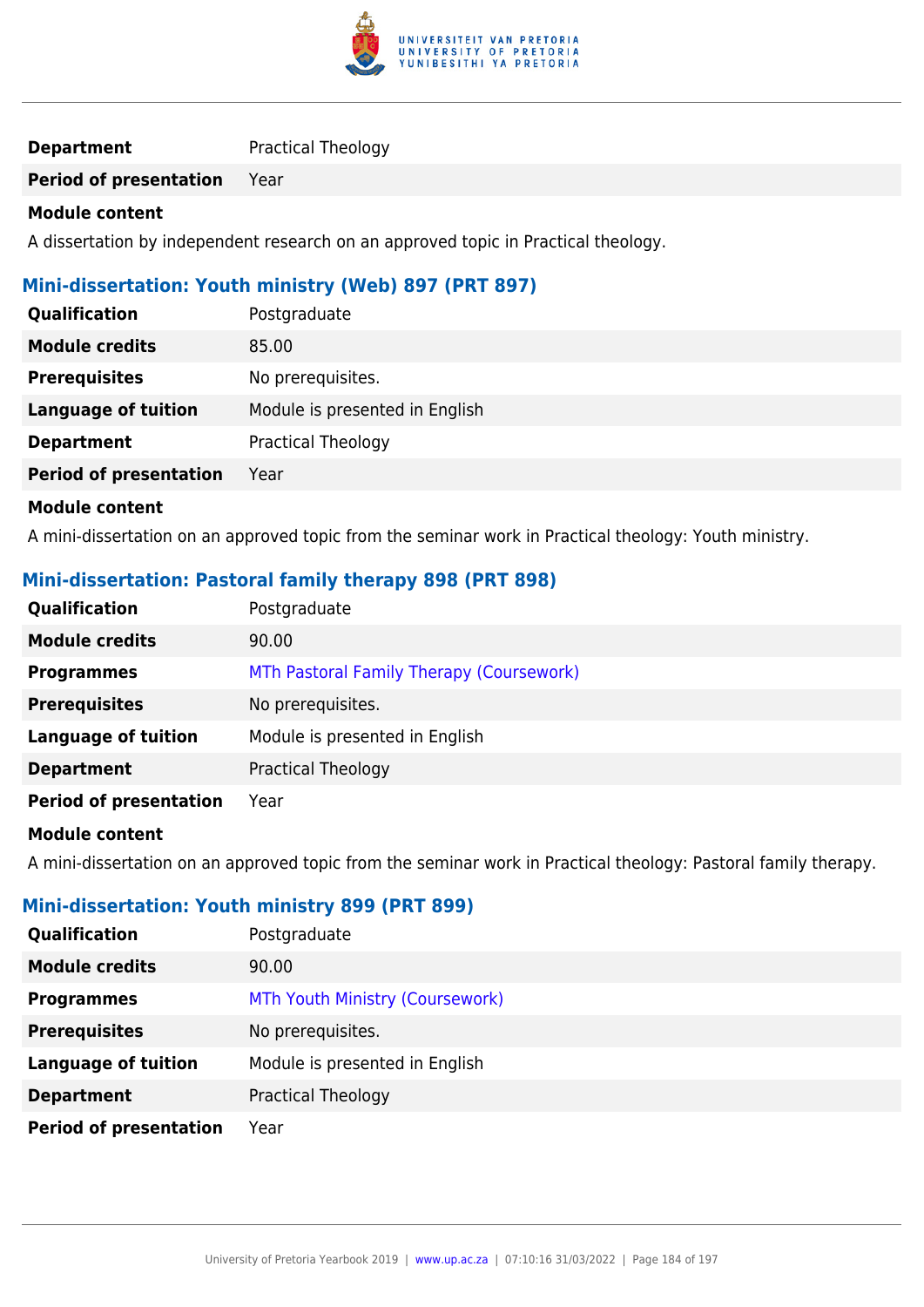

A mini-dissertation on an approved topic from the seminar work in Practical theology: Youth ministry.

## **Thesis: Practical theology 980 (PRT 980)**

| Qualification                 | Postgraduate                   |
|-------------------------------|--------------------------------|
| <b>Module credits</b>         | 360.00                         |
| <b>Programmes</b>             | <b>PhD Practical Theology</b>  |
| <b>Prerequisites</b>          | No prerequisites.              |
| <b>Language of tuition</b>    | Module is presented in English |
| <b>Department</b>             | Practical Theology             |
| <b>Period of presentation</b> | Year                           |

#### **Module content**

A thesis based on independent research about an approved topic in the field of practical theology. The thesis has to make an original contribution to the field of the relevant discipline.

## **Thesis: Practical theology: Pastoral family therapy 996 (PRT 996)**

| <b>Qualification</b>          | Postgraduate                                   |
|-------------------------------|------------------------------------------------|
| <b>Module credits</b>         | 360.00                                         |
| <b>Programmes</b>             | PhD Practical Theology Pastoral Family Therapy |
| <b>Prerequisites</b>          | No prerequisites.                              |
| Language of tuition           | Module is presented in English                 |
| <b>Department</b>             | <b>Practical Theology</b>                      |
| <b>Period of presentation</b> | Year                                           |

#### **Module content**

A thesis based on independent research about an approved topic in the field of Practical theology: Pastoral family therapy. The thesis has to make an original contribution to the field of the relevant discipline.

## **Thesis: Practical theology youth ministry 997 (PRT 997)**

| Qualification                 | Postgraduate                   |
|-------------------------------|--------------------------------|
| <b>Module credits</b>         | 360.00                         |
| <b>Programmes</b>             | <b>PhD Youth Ministry</b>      |
| <b>Prerequisites</b>          | No prerequisites.              |
| <b>Language of tuition</b>    | Module is presented in English |
| <b>Department</b>             | <b>Practical Theology</b>      |
| <b>Period of presentation</b> | Year                           |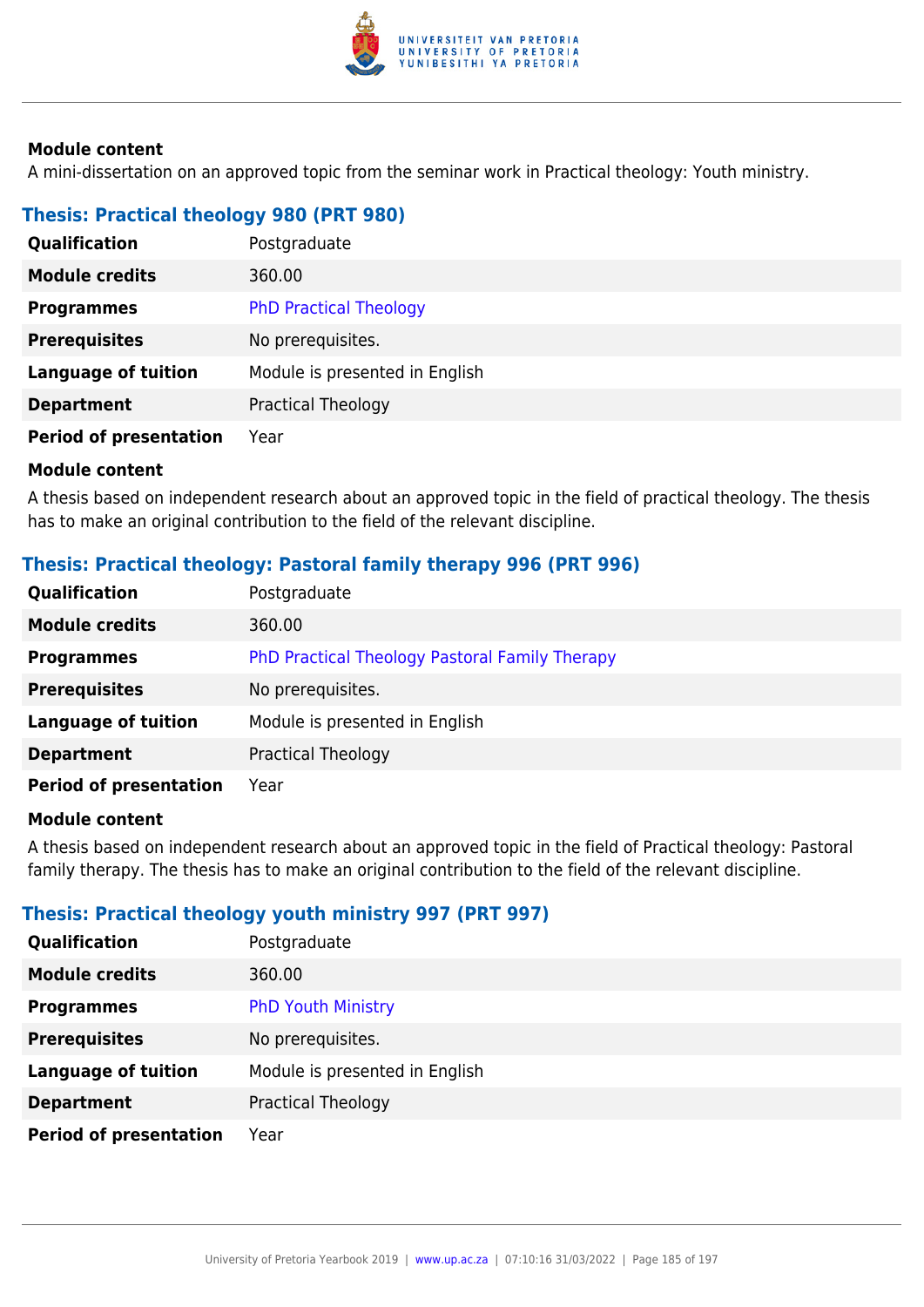

A thesis based on independent research about an approved topic in the field of Practical theology: Youth ministry. The thesis has to make an original contribution to the field of the relevant discipline.

# **Youth ministry and Christian education 110 (PTH 110)**

| Qualification                 | Undergraduate                  |
|-------------------------------|--------------------------------|
| <b>Module credits</b>         | 10.00                          |
| <b>Programmes</b>             | <b>BDiv</b><br><b>BTh</b>      |
| <b>Prerequisites</b>          | No prerequisites.              |
| <b>Contact time</b>           | 2 lectures per week            |
| <b>Language of tuition</b>    | Module is presented in English |
| <b>Department</b>             | Practical Theology             |
| <b>Period of presentation</b> | Semester 1                     |
| <b>Module content</b>         |                                |

Youth work. Christian education.

## **Pastoral care in context 210 (PTH 210)**

| Qualification                 | Undergraduate                              |
|-------------------------------|--------------------------------------------|
| <b>Module credits</b>         | 10.00                                      |
| <b>Programmes</b>             | <b>BDiv</b><br><b>BTh</b>                  |
| <b>Prerequisites</b>          | No prerequisites.                          |
| <b>Contact time</b>           | 2 lectures per week                        |
| <b>Language of tuition</b>    | Separate classes for Afrikaans and English |
| <b>Department</b>             | <b>Practical Theology</b>                  |
| <b>Period of presentation</b> | Semester 1                                 |
| <b>Module content</b>         |                                            |

Pastoral care I. Context studies I.

# **Liturgy, homiletics and hymnology 220 (PTH 220)**

| Qualification         | Undergraduate             |
|-----------------------|---------------------------|
| <b>Module credits</b> | 10.00                     |
| <b>Programmes</b>     | <b>BDiv</b><br><b>BTh</b> |
| <b>Prerequisites</b>  | No prerequisites.         |
| <b>Contact time</b>   | 2 lectures per week       |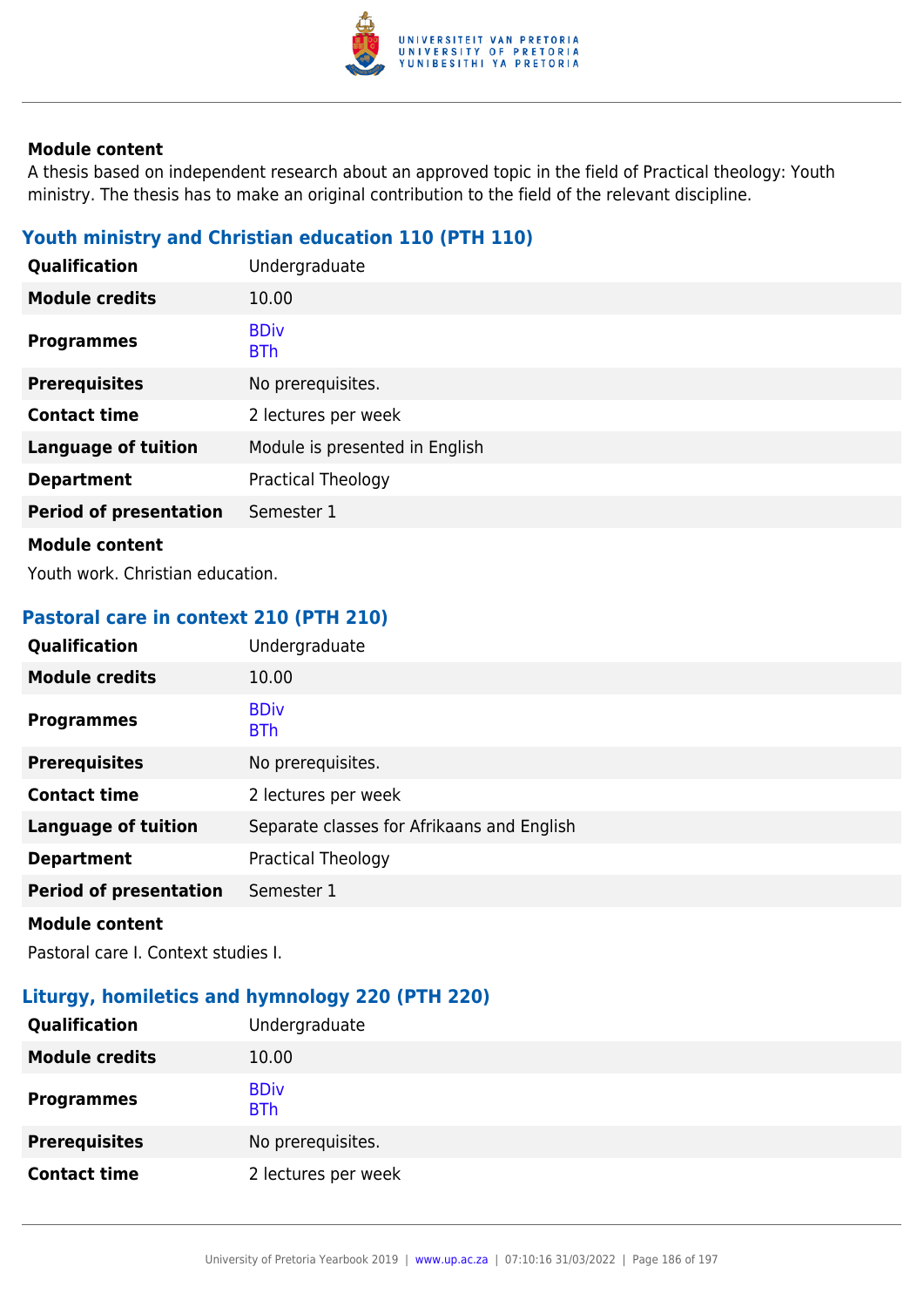

| Language of tuition           | Separate classes for Afrikaans and English |
|-------------------------------|--------------------------------------------|
| <b>Department</b>             | <b>Practical Theology</b>                  |
| <b>Period of presentation</b> | Semester 2                                 |

Liturgy and homiletics I. Hymnology and homiletics I.

# **Deaconate and community development 310 (PTH 310)**

| Qualification                 | Undergraduate                              |
|-------------------------------|--------------------------------------------|
| <b>Module credits</b>         | 10.00                                      |
| <b>Programmes</b>             | <b>BDiv</b><br><b>BTh</b>                  |
| <b>Prerequisites</b>          | <b>PTH 210</b>                             |
| <b>Contact time</b>           | 2 lectures per week                        |
| <b>Language of tuition</b>    | Separate classes for Afrikaans and English |
| <b>Department</b>             | Practical Theology                         |
| <b>Period of presentation</b> | Semester 1                                 |
|                               |                                            |

#### **Module content**

Pastoral Care II. Context Studies II.

## **Pastoral counselling 320 (PTH 320)**

| Qualification                 | Undergraduate                              |
|-------------------------------|--------------------------------------------|
| <b>Module credits</b>         | 10.00                                      |
| <b>Programmes</b>             | <b>BDiv</b><br><b>BTh</b>                  |
| <b>Prerequisites</b>          | <b>PTH 220</b>                             |
| <b>Contact time</b>           | 2 lectures per week                        |
| <b>Language of tuition</b>    | Separate classes for Afrikaans and English |
| <b>Department</b>             | Practical Theology                         |
| <b>Period of presentation</b> | Semester 2                                 |
| <b>Module content</b>         |                                            |

Pastoral Counselling I. Liturgy and Homiletics II.

## **Youth ministry 114 (PTL 114)**

| <b>Qualification</b>  | Undergraduate       |
|-----------------------|---------------------|
| <b>Module credits</b> | 10.00               |
| <b>Programmes</b>     | Diploma in Theology |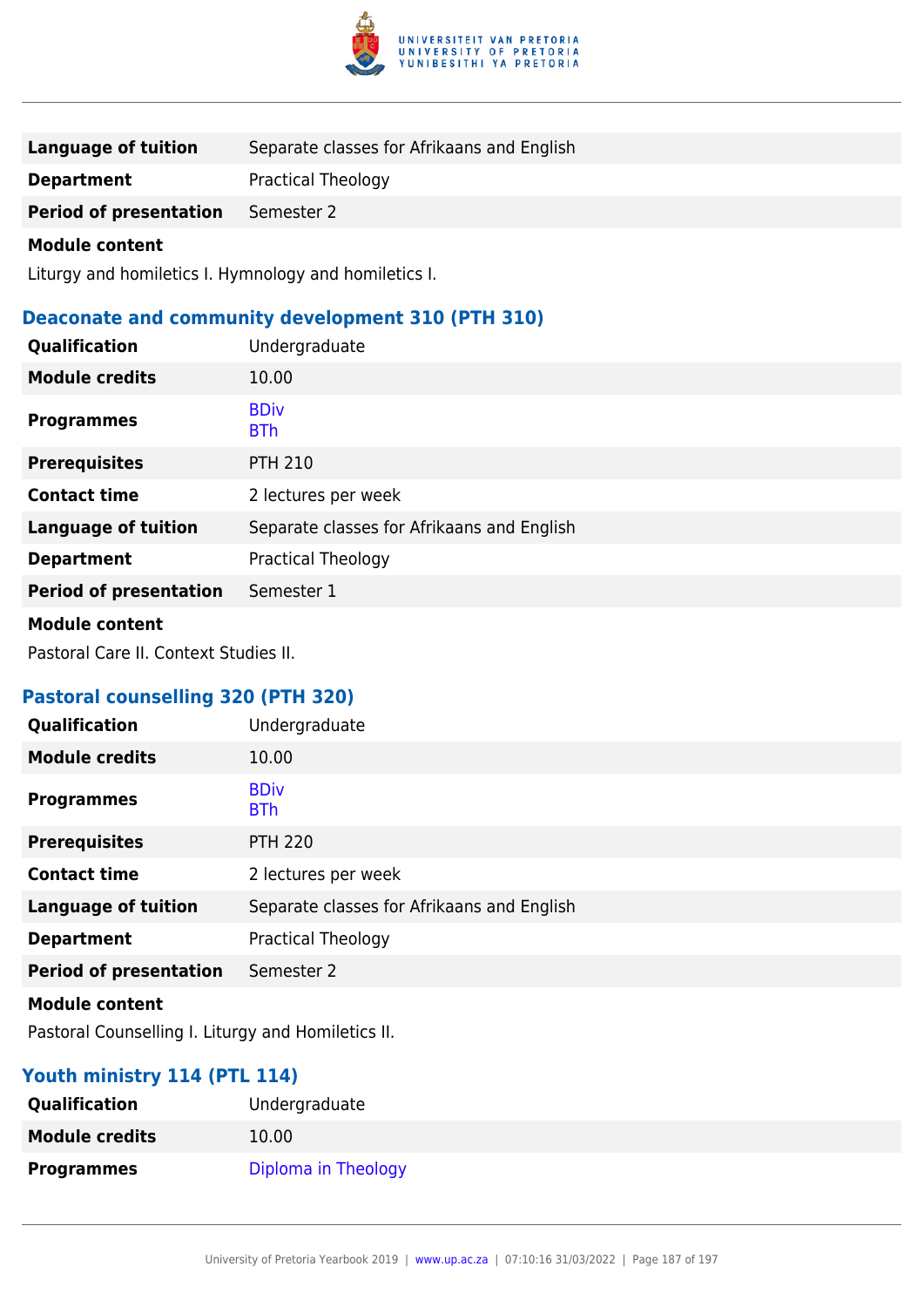

| <b>Prerequisites</b>          | No prerequisites.              |
|-------------------------------|--------------------------------|
| <b>Contact time</b>           | 2 lectures per week            |
| <b>Language of tuition</b>    | Module is presented in English |
| <b>Department</b>             | <b>Practical Theology</b>      |
| <b>Period of presentation</b> | Semester 1                     |

Youth work. Christian education.

## **Pastoral care 214 (PTL 214)**

| <b>Qualification</b>          | Undergraduate                  |
|-------------------------------|--------------------------------|
| <b>Module credits</b>         | 10.00                          |
| <b>Programmes</b>             | Diploma in Theology            |
| <b>Prerequisites</b>          | <b>PTL 214</b>                 |
| <b>Contact time</b>           | 2 lectures per week            |
| <b>Language of tuition</b>    | Module is presented in English |
| <b>Department</b>             | <b>Practical Theology</b>      |
| <b>Period of presentation</b> | Semester 1                     |
| <b>Module content</b>         |                                |

Pastoral care I. Context studies I.

## **Word ministry and worship 224 (PTL 224)**

| Qualification                 | Undergraduate                  |
|-------------------------------|--------------------------------|
| <b>Module credits</b>         | 10.00                          |
| <b>Programmes</b>             | Diploma in Theology            |
| <b>Prerequisites</b>          | <b>PTL 224</b>                 |
| <b>Contact time</b>           | 2 lectures per week            |
| <b>Language of tuition</b>    | Module is presented in English |
| <b>Department</b>             | Practical Theology             |
| <b>Period of presentation</b> | Semester 2                     |
|                               |                                |

## **Module content**

Liturgy and homiletics I. Hymnology and homiletics I.

# **Deaconate and community development 314 (PTL 314)**

| <b>Qualification</b>  | Undergraduate |
|-----------------------|---------------|
| <b>Module credits</b> | 10.00         |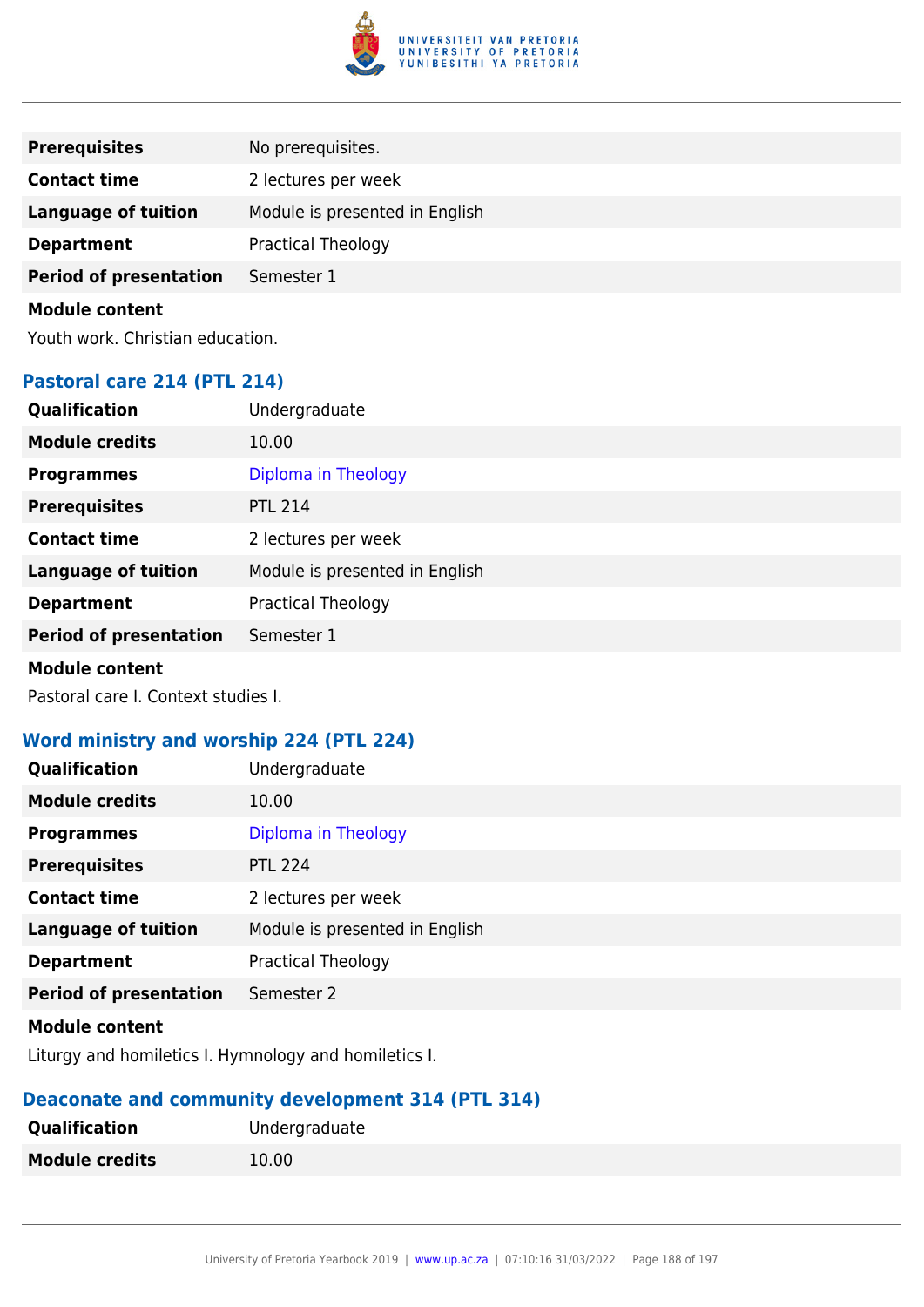

| <b>Programmes</b>             | Diploma in Theology            |
|-------------------------------|--------------------------------|
| <b>Prerequisites</b>          | <b>PTL 214</b>                 |
| <b>Contact time</b>           | 2 lectures per week            |
| <b>Language of tuition</b>    | Module is presented in English |
| <b>Department</b>             | <b>Practical Theology</b>      |
| <b>Period of presentation</b> | Semester 1                     |
| <b>Module content</b>         |                                |

Pastoral Care II. Context Studies II.

## **Pastoral counselling, liturgy and homiletics 324 (PTL 324)**

| Qualification                 | Undergraduate                  |
|-------------------------------|--------------------------------|
| <b>Module credits</b>         | 10.00                          |
| <b>Programmes</b>             | Diploma in Theology            |
| <b>Prerequisites</b>          | <b>PTL 224</b>                 |
| <b>Contact time</b>           | 2 lectures per week            |
| <b>Language of tuition</b>    | Module is presented in English |
| <b>Department</b>             | <b>Practical Theology</b>      |
| <b>Period of presentation</b> | Semester 2                     |
| <b>Module content</b>         |                                |

Pastoral Counselling I. Liturgy and Homiletics II.

## **Theory of religion 110 (REL 110)**

| Qualification              | Undergraduate                                                                                                                                                                                                               |
|----------------------------|-----------------------------------------------------------------------------------------------------------------------------------------------------------------------------------------------------------------------------|
| <b>Module credits</b>      | 12.00                                                                                                                                                                                                                       |
| <b>Programmes</b>          | <b>BA</b><br><b>BA Extended programme</b><br><b>BA Fine Arts</b><br><b>BA Languages</b><br><b>BA Visual Studies</b><br>BEd Senior Phase and Further Education and Training Teaching<br><b>BPolSci International Studies</b> |
| <b>Service modules</b>     | <b>Faculty of Education</b><br><b>Faculty of Humanities</b>                                                                                                                                                                 |
| <b>Prerequisites</b>       | No prerequisites.                                                                                                                                                                                                           |
| <b>Contact time</b>        | 1 discussion class per week, 2 lectures per week                                                                                                                                                                            |
| <b>Language of tuition</b> | Module is presented in English                                                                                                                                                                                              |
| <b>Department</b>          | <b>Religion Studies</b>                                                                                                                                                                                                     |
|                            |                                                                                                                                                                                                                             |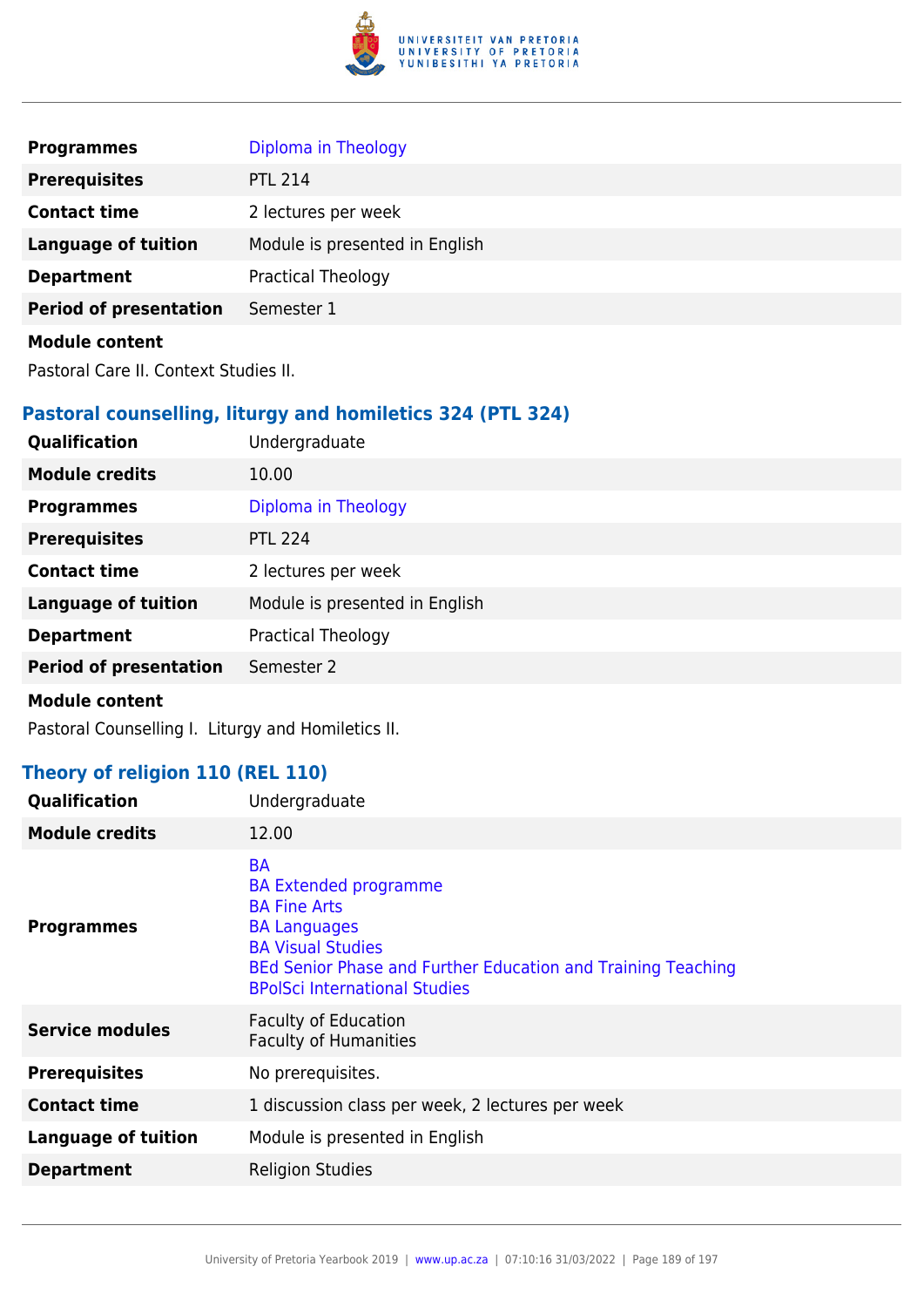

#### **Period of presentation** Semester 1

#### **Module content**

What is religion? The functions of religion. Studying religion. Perspectives on religion. Common concepts and key terms in various religions will be dealt with - also generic dimensions and aspects. The interdependence of religion, culture and society.

## **Kaleidoscope of religions 120 (REL 120)**

| <b>Qualification</b>          | Undergraduate                                                                                                                                                                                                               |
|-------------------------------|-----------------------------------------------------------------------------------------------------------------------------------------------------------------------------------------------------------------------------|
| <b>Module credits</b>         | 12.00                                                                                                                                                                                                                       |
| <b>Programmes</b>             | <b>BA</b><br><b>BA Extended programme</b><br><b>BA Fine Arts</b><br><b>BA Languages</b><br><b>BA Visual Studies</b><br>BEd Senior Phase and Further Education and Training Teaching<br><b>BPolSci International Studies</b> |
| <b>Service modules</b>        | <b>Faculty of Education</b><br><b>Faculty of Humanities</b>                                                                                                                                                                 |
| <b>Prerequisites</b>          | No prerequisites.                                                                                                                                                                                                           |
| <b>Contact time</b>           | 1 discussion class per week, 2 lectures per week                                                                                                                                                                            |
| <b>Language of tuition</b>    | Module is presented in English                                                                                                                                                                                              |
| <b>Department</b>             | <b>Religion Studies</b>                                                                                                                                                                                                     |
| <b>Period of presentation</b> | Semester 2                                                                                                                                                                                                                  |

#### **Module content**

The occurrence of religion in societies. Types of religion. Primal religions. Christianity, Judaism, Islam. A variety of religions will be addressed: capita selecta will be made from Christianity; Hinduism; Buddhism; New Religions; New Age; main developments in the world and South Africa.

## **Dynamics of religion 210 (REL 210)**

| Qualification          | Undergraduate                                                                                                                                                                                            |
|------------------------|----------------------------------------------------------------------------------------------------------------------------------------------------------------------------------------------------------|
| <b>Module credits</b>  | 20.00                                                                                                                                                                                                    |
| <b>Programmes</b>      | <b>BA</b><br><b>BA Languages</b><br><b>BA Visual Studies</b><br>BEd Senior Phase and Further Education and Training Teaching<br><b>BPolSci International Studies</b><br><b>BPolSci Political Studies</b> |
| <b>Service modules</b> | <b>Faculty of Education</b><br><b>Faculty of Humanities</b>                                                                                                                                              |
| <b>Prerequisites</b>   | No prerequisites.                                                                                                                                                                                        |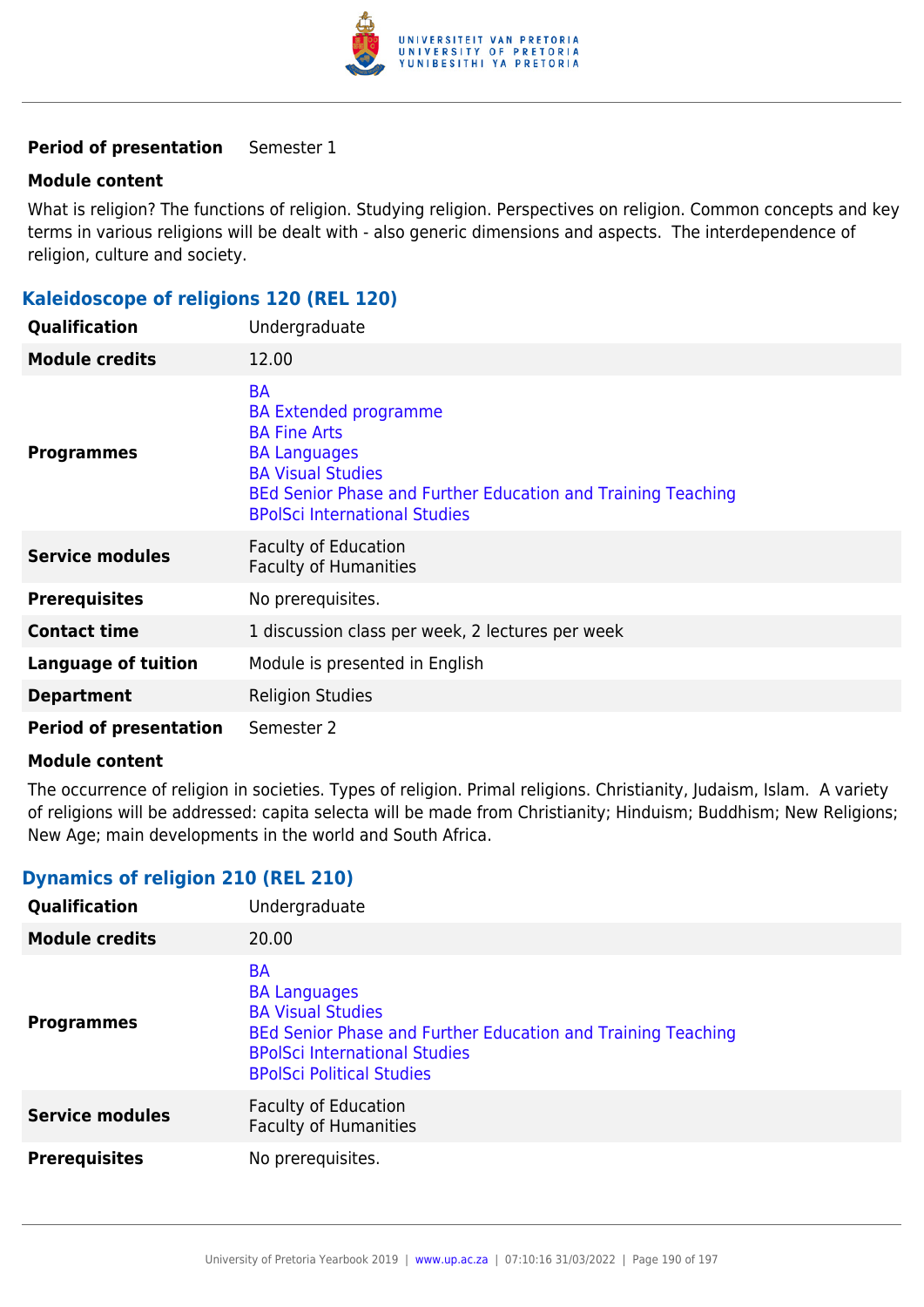

| <b>Contact time</b>           | 2 lectures per week                         |
|-------------------------------|---------------------------------------------|
| Language of tuition           | Afrikaans and English are used in one class |
| <b>Department</b>             | <b>Religion Studies</b>                     |
| <b>Period of presentation</b> | Semester 1                                  |

Investigating the method of Phenomenology as way of studying religions. Focussing on African Christianity and the phenomenon of African Independent Churches. Highlighting Prosperity Theology as phenomenon in Africa. Exploring the place of land, water and the city within religion in Africa

## **Ancient religions and health 220 (REL 220)**

| Qualification                 | Undergraduate                                                                                                                                                                                            |
|-------------------------------|----------------------------------------------------------------------------------------------------------------------------------------------------------------------------------------------------------|
| <b>Module credits</b>         | 20.00                                                                                                                                                                                                    |
| <b>Programmes</b>             | <b>BA</b><br><b>BA Languages</b><br><b>BA Visual Studies</b><br>BEd Senior Phase and Further Education and Training Teaching<br><b>BPolSci International Studies</b><br><b>BPolSci Political Studies</b> |
| <b>Service modules</b>        | <b>Faculty of Education</b><br><b>Faculty of Humanities</b>                                                                                                                                              |
| <b>Prerequisites</b>          | No prerequisites.                                                                                                                                                                                        |
| <b>Contact time</b>           | 2 lectures per week                                                                                                                                                                                      |
| <b>Language of tuition</b>    | Afrikaans and English are used in one class                                                                                                                                                              |
| <b>Department</b>             | Religious Studies                                                                                                                                                                                        |
| <b>Period of presentation</b> | Semester 2                                                                                                                                                                                               |

#### **Module content**

Ancient religions and Health:

Exploring ancient religions (Egyptian, Greek, Roman, Zoroastranism, Aztec, Inca and Mayan) and health. Exploring the San religious treatment of health matters. The relationship magic and religion is investigated.

## **Religion and culture 221 (REL 221)**

| Qualification         | Undergraduate                                                                                                |
|-----------------------|--------------------------------------------------------------------------------------------------------------|
| <b>Module credits</b> | 20.00                                                                                                        |
| <b>Programmes</b>     | <b>BA</b><br><b>BA Languages</b><br><b>BPolSci International Studies</b><br><b>BPolSci Political Studies</b> |
| <b>Prerequisites</b>  | No prerequisites.                                                                                            |
| <b>Contact time</b>   | 2 lectures per week                                                                                          |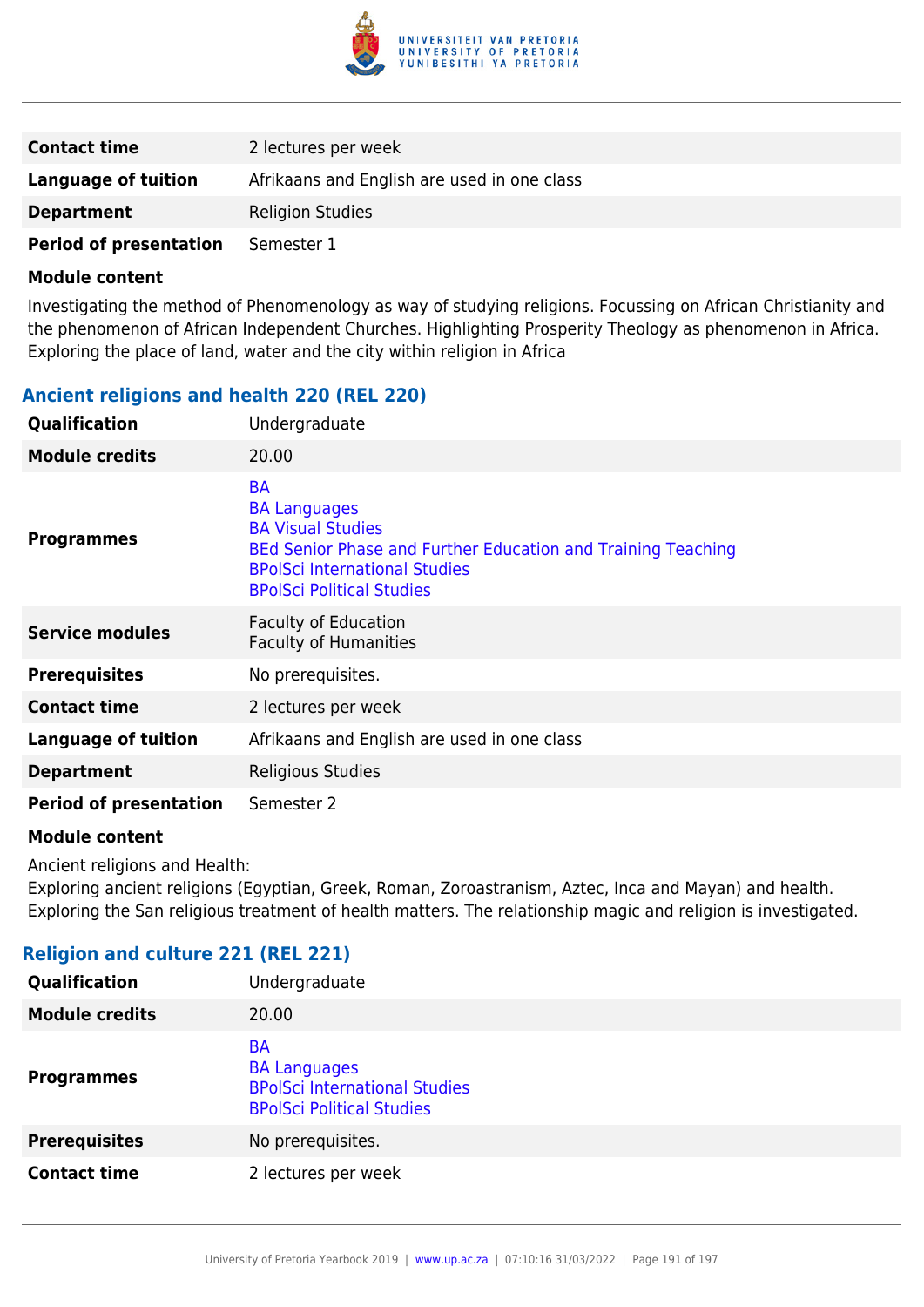

| Language of tuition           | Afrikaans and English are used in one class |
|-------------------------------|---------------------------------------------|
| <b>Department</b>             | Religious Studies                           |
| <b>Period of presentation</b> | Semester 2                                  |

The relation Religion and Culture:

Central topics are inter religious Ethics and cultural sensitivity towards social taboos. Political and economic matters as interpreted form a religious perspective is investigated. Religion in the education system is addressed.

## **Material religion 310 (REL 310)**

| Qualification                 | Undergraduate                                                                                                                                                        |
|-------------------------------|----------------------------------------------------------------------------------------------------------------------------------------------------------------------|
| <b>Module credits</b>         | 30.00                                                                                                                                                                |
| <b>Programmes</b>             | <b>BA Visual Studies</b><br>BEd Senior Phase and Further Education and Training Teaching<br><b>BPolSci International Studies</b><br><b>BPolSci Political Studies</b> |
| <b>Service modules</b>        | <b>Faculty of Education</b><br><b>Faculty of Humanities</b>                                                                                                          |
| <b>Prerequisites</b>          | No prerequisites.                                                                                                                                                    |
| <b>Contact time</b>           | 2 lectures per week                                                                                                                                                  |
| <b>Language of tuition</b>    | Afrikaans and English are used in one class                                                                                                                          |
| <b>Department</b>             | Religious Studies                                                                                                                                                    |
| <b>Period of presentation</b> | Semester 1                                                                                                                                                           |

## **Module content**

The function of myths and rites in current society is investigated. The relation between religion and art is explored. The place and function of music in religion is investigated. The way in which holy texts are interpreted (scriptural reasoning) within different religions is explored.

## **Sociology of religion 320 (REL 320)**

| <b>Qualification</b>   | Undergraduate                                                                                                                                                                     |
|------------------------|-----------------------------------------------------------------------------------------------------------------------------------------------------------------------------------|
| <b>Module credits</b>  | 30.00                                                                                                                                                                             |
| <b>Programmes</b>      | <b>BA</b><br><b>BA Visual Studies</b><br>BEd Senior Phase and Further Education and Training Teaching<br><b>BPolSci International Studies</b><br><b>BPolSci Political Studies</b> |
| <b>Service modules</b> | <b>Faculty of Education</b><br><b>Faculty of Humanities</b>                                                                                                                       |
| <b>Prerequisites</b>   | No prerequisites.                                                                                                                                                                 |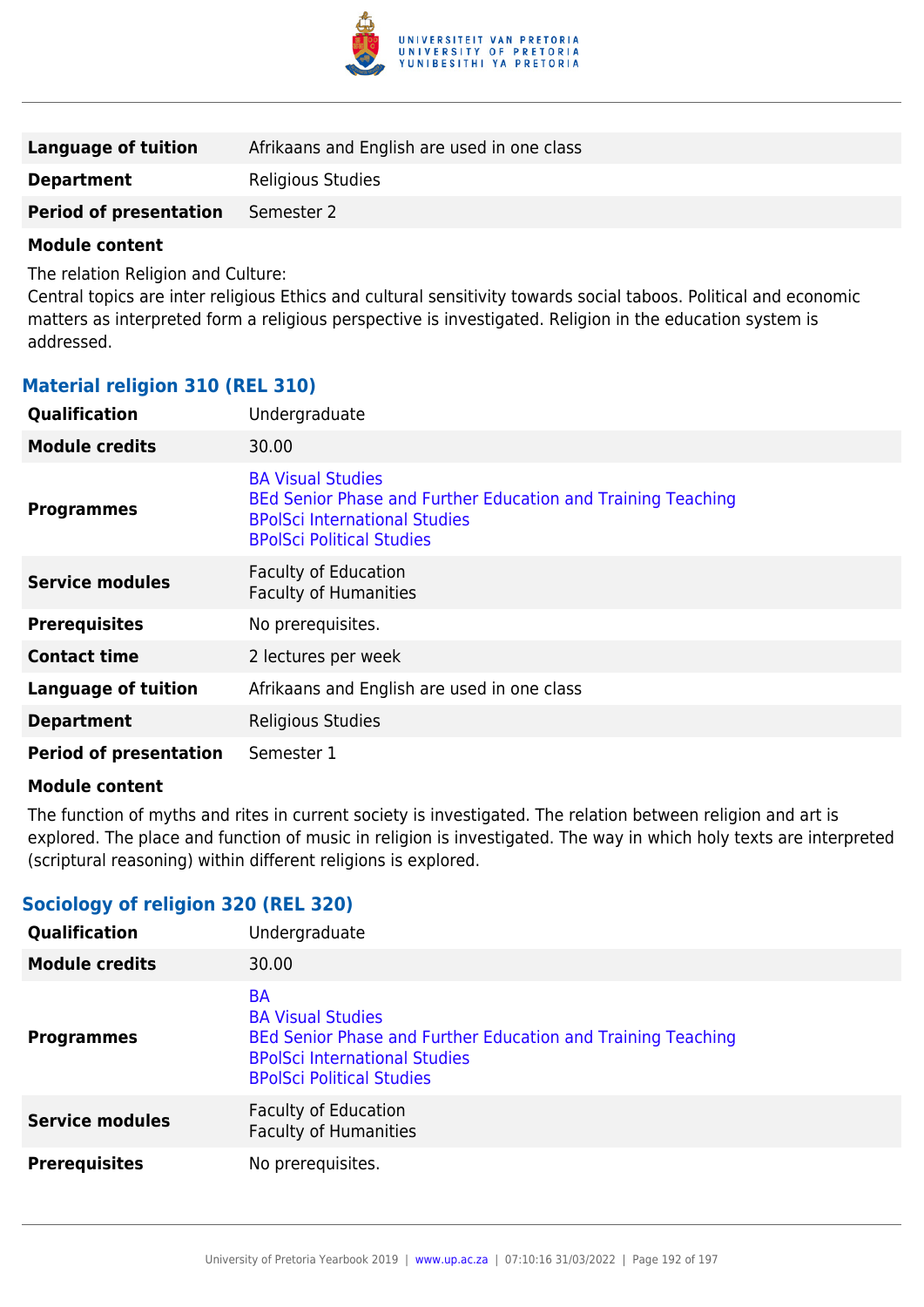

| <b>Contact time</b>           | 2 lectures per week                         |
|-------------------------------|---------------------------------------------|
| Language of tuition           | Afrikaans and English are used in one class |
| <b>Department</b>             | <b>Religious Studies</b>                    |
| <b>Period of presentation</b> | Semester 2                                  |

The following social themes are addressed: Religion and Media; Religion and Ecology; Religion and Xenophobia; Religion and Homophobia; Religion and Violence; Religion and Gender equality; the possibility of Inter-religious dialogue.

| <b>Qualification</b>          | Undergraduate                                                                          |
|-------------------------------|----------------------------------------------------------------------------------------|
| <b>Module credits</b>         | 12.00                                                                                  |
| <b>Programmes</b>             | <b>BTh</b>                                                                             |
| <b>Service modules</b>        | Faculty of Engineering, Built Environment and Information Technology<br>Faculty of Law |
| <b>Prerequisites</b>          | No prerequisites.                                                                      |
| <b>Contact time</b>           | 1 tutorial per week, 3 lectures per week                                               |
| <b>Language of tuition</b>    | Module is presented in English                                                         |
| <b>Department</b>             | Sociology                                                                              |
| <b>Period of presentation</b> | Semester 1                                                                             |

## **Sociology 110 (SOC 110)**

## **Module content**

Part 1: The individual and society

An introduction to sociology, the classical sociological paradigm and the principles of sociological research.

Part 2: The making of the South African order

This section explores key factors involved in the making and shaping of the contemporary South African social order and considers the sociological implications thereof. Students will be introduced to the political economy of South Africa, with an emphasis on the nature of South Africa's industrialisation, the process of proletarianisation and the introduction of the migration labour system. In addition, the racial state, the foundations of its social project, and the spatial form of its 20th century racial modernity will be considered.

## **Sociology 120 (SOC 120)**

| Qualification          | Undergraduate                                                                          |
|------------------------|----------------------------------------------------------------------------------------|
| <b>Module credits</b>  | 12.00                                                                                  |
| <b>Programmes</b>      | <b>BTh</b>                                                                             |
| <b>Service modules</b> | Faculty of Engineering, Built Environment and Information Technology<br>Faculty of Law |
| <b>Prerequisites</b>   | No prerequisites.                                                                      |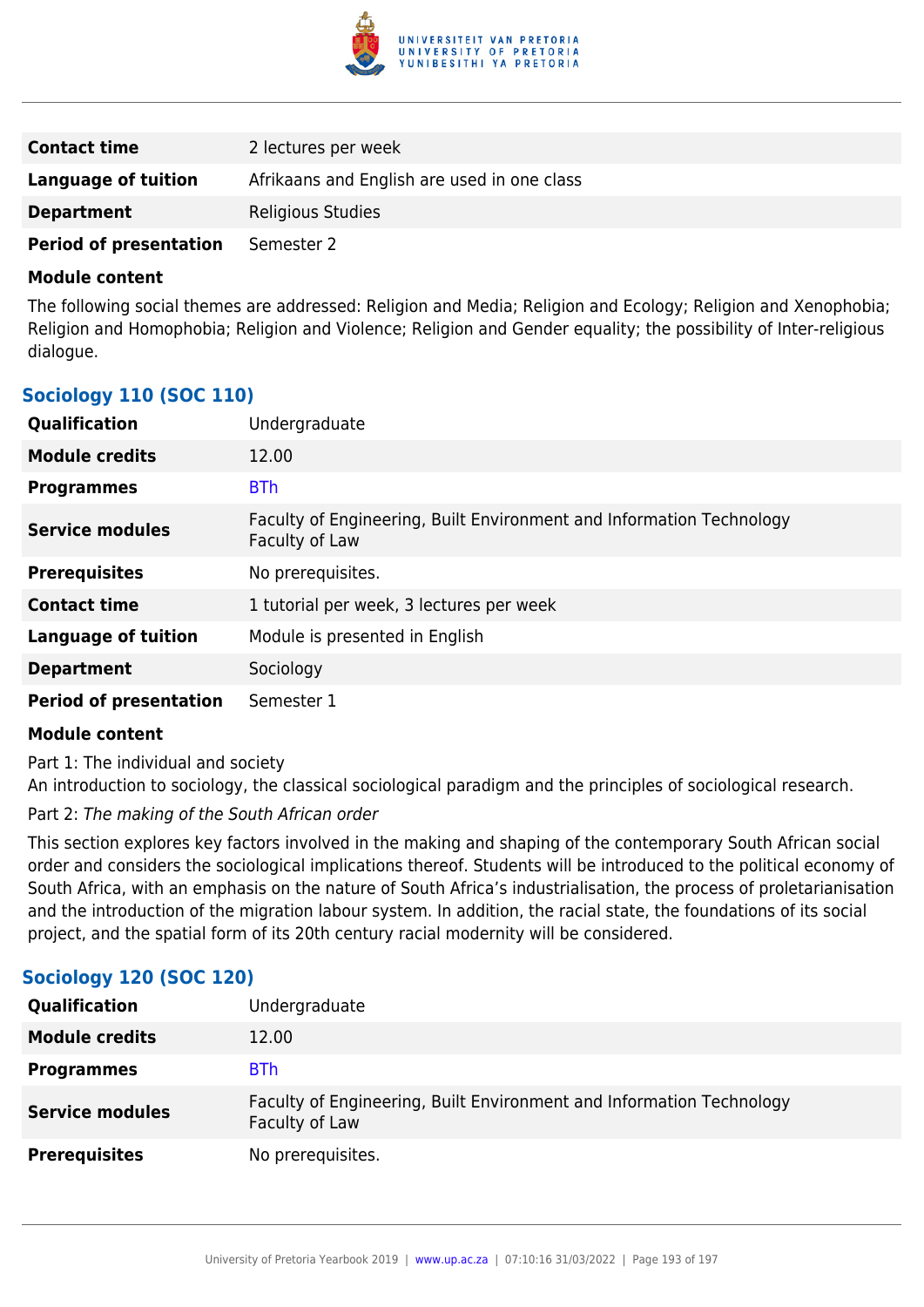

| <b>Contact time</b>           | 3 lectures per week, 1 tutorial per week |
|-------------------------------|------------------------------------------|
| Language of tuition           | Module is presented in English           |
| <b>Department</b>             | Sociology                                |
| <b>Period of presentation</b> | Semester 2                               |

Part 1: The sociology of institutions

An introduction to the social dynamics of institutions such as the family, the state, the economy, religion, education, and civil society, with specific focus on Southern Africa.

Part 2: Social stratification: Race, class and gender

The nature and dynamics of social stratification and inequality will be explored. Race, gender and class are the foci of the section. The South African reality in this regard is highlighted.

# **Theological orientation 101 (TEO 101)**

| Qualification                 | Undergraduate                      |
|-------------------------------|------------------------------------|
| <b>Module credits</b>         | 10.00                              |
| <b>Programmes</b>             | <b>BDiv</b><br><b>BTh</b>          |
| <b>Prerequisites</b>          | No prerequisites.                  |
| <b>Contact time</b>           | 2 lectures per week                |
| <b>Language of tuition</b>    | Module is presented in English     |
| <b>Department</b>             | Systematic and Historical Theology |
| <b>Period of presentation</b> | Semester 1                         |
| <b>Module content</b>         |                                    |

Reflection on the relationship between theology and spirituality. The ambit, method and disciplines of theology.

## **Theological orientation 102 (TEO 102)**

| Qualification                 | Undergraduate                  |
|-------------------------------|--------------------------------|
| <b>Module credits</b>         | 10.00                          |
| <b>Programmes</b>             | <b>BDiv</b><br><b>BTh</b>      |
| <b>Prerequisites</b>          | No prerequisites.              |
| <b>Contact time</b>           | 2 lectures per week            |
| <b>Language of tuition</b>    | Module is presented in English |
| <b>Department</b>             | <b>Religion Studies</b>        |
| <b>Period of presentation</b> | Semester 2                     |
|                               |                                |

#### **Module content**

Fundamental module. The method and disciplinary ambit of Theology.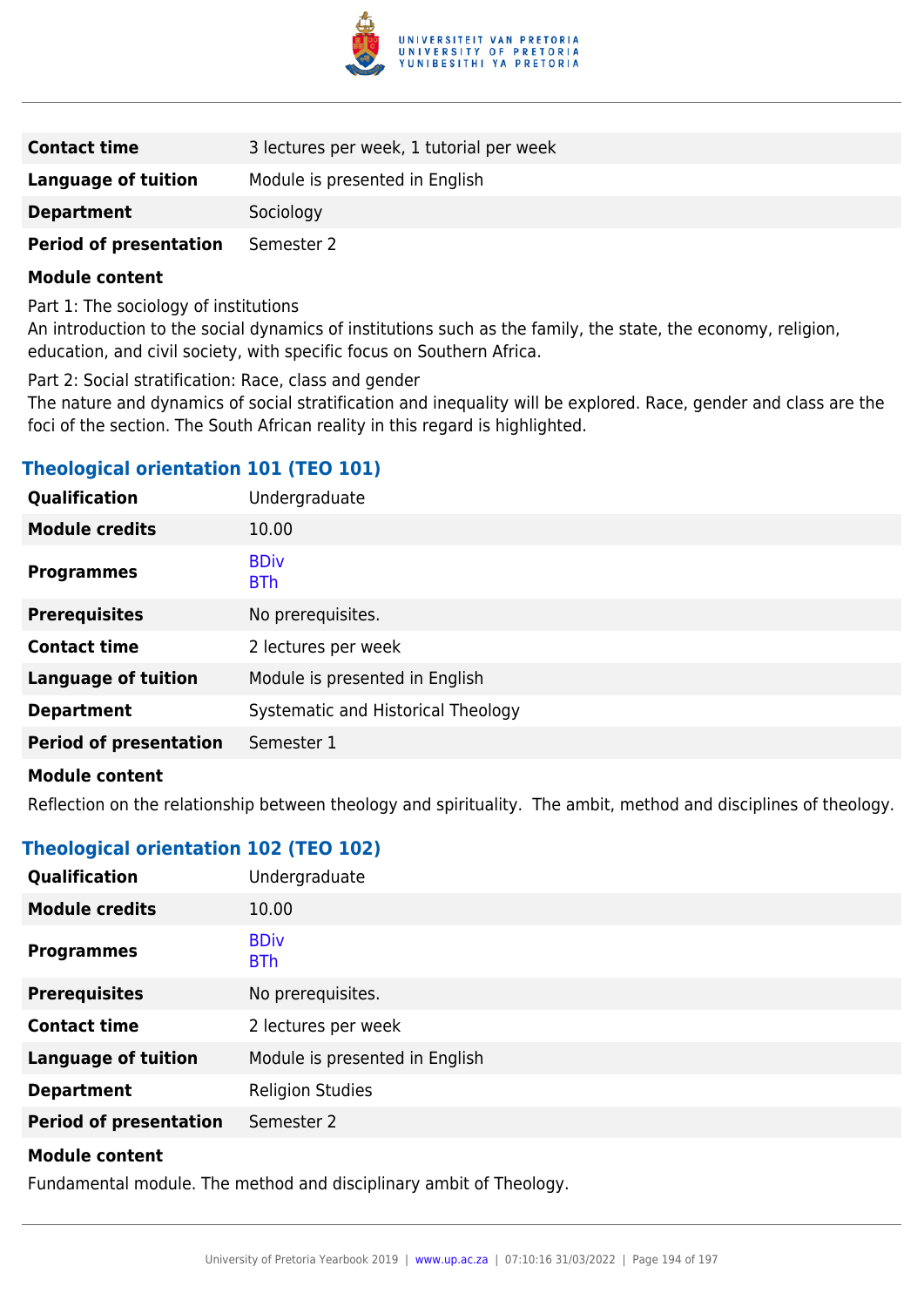

## **Orientation in theology 114 (TEO 114)**

| <b>Qualification</b>          | Undergraduate                      |
|-------------------------------|------------------------------------|
| <b>Module credits</b>         | 10.00                              |
| <b>Programmes</b>             | Diploma in Theology                |
| <b>Prerequisites</b>          | No prerequisites.                  |
| <b>Contact time</b>           | 2 lectures per week                |
| <b>Language of tuition</b>    | Module is presented in English     |
| <b>Department</b>             | Systematic and Historical Theology |
| <b>Period of presentation</b> | Semester 1                         |

#### **Module content**

The relationship between theology, faith and spirituality. The ambit, method and disciplines of theology.

## **Orientation in theology 124 (TEO 124)**

| Qualification                 | Undergraduate                  |
|-------------------------------|--------------------------------|
| <b>Module credits</b>         | 10.00                          |
| <b>Programmes</b>             | Diploma in Theology            |
| <b>Prerequisites</b>          | No prerequisites.              |
| <b>Contact time</b>           | 2 lectures per week            |
| <b>Language of tuition</b>    | Module is presented in English |
| <b>Department</b>             | <b>Religion Studies</b>        |
| <b>Period of presentation</b> | Semester 2                     |
| <b>Module content</b>         |                                |

The method and disciplinary ambit of theology.

## **Biblical studies 710 (TEO 710)**

| <b>Qualification</b>          | Postgraduate                            |
|-------------------------------|-----------------------------------------|
| <b>Module credits</b>         | 30.00                                   |
| <b>Programmes</b>             | <b>BThHons Theological Studies</b>      |
| <b>Prerequisites</b>          | No prerequisites.                       |
| <b>Contact time</b>           | 2 seminars per week, 1 lecture per week |
| <b>Language of tuition</b>    | Module is presented in English          |
| <b>Department</b>             | New Testament and Related Literature    |
| <b>Period of presentation</b> | Year                                    |
|                               |                                         |

#### **Module content**

Fundamental orientation and survey of the six theological disciplines.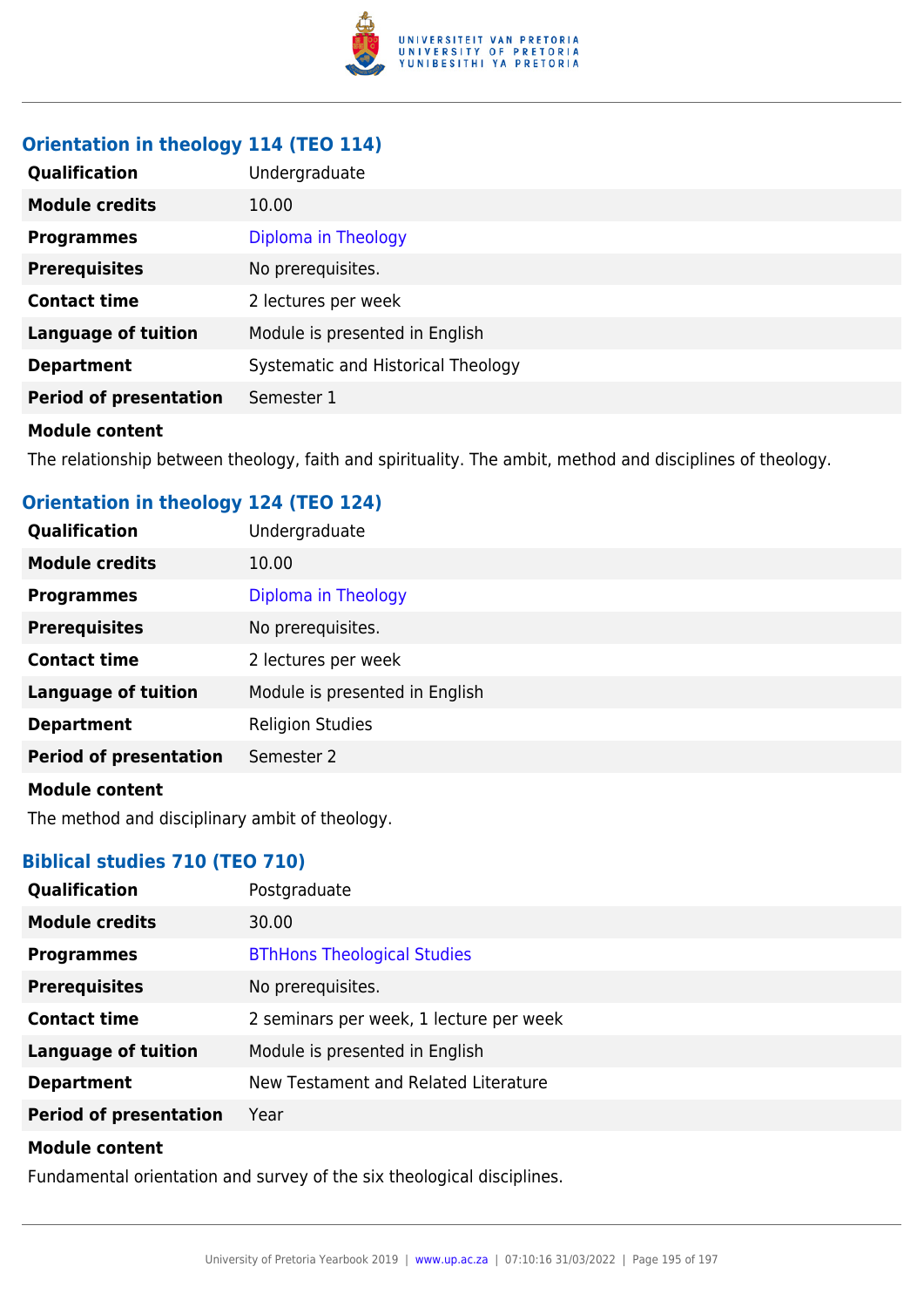

## **History-systematics 720 (TEO 720)**

| <b>Qualification</b>          | Postgraduate                            |
|-------------------------------|-----------------------------------------|
| <b>Module credits</b>         | 30.00                                   |
| <b>Programmes</b>             | <b>BThHons Theological Studies</b>      |
| <b>Prerequisites</b>          | No prerequisites.                       |
| <b>Contact time</b>           | 1 lecture per week, 2 seminars per week |
| <b>Language of tuition</b>    | Module is presented in English          |
| <b>Department</b>             | Systematic and Historical Theology      |
| <b>Period of presentation</b> | Year                                    |
| Madula aantant                |                                         |

#### **Module content**

Specialised study of a selection of theological themes.

# **Applied theology 730 (TEO 730)**

| <b>Qualification</b>          | Postgraduate                            |
|-------------------------------|-----------------------------------------|
| <b>Module credits</b>         | 30.00                                   |
| <b>Programmes</b>             | <b>BThHons Theological Studies</b>      |
| <b>Prerequisites</b>          | No prerequisites.                       |
| <b>Contact time</b>           | 1 lecture per week, 2 seminars per week |
| <b>Language of tuition</b>    | Module is presented in English          |
| <b>Department</b>             | <b>Practical Theology</b>               |
| <b>Period of presentation</b> | Year                                    |
| <b>Madula assista</b>         |                                         |

#### **Module content**

Specialised study of a selection of theological themes.

# **Research report: Theological studies 740 (TEO 740)**

| Qualification                 | Postgraduate                            |
|-------------------------------|-----------------------------------------|
| <b>Module credits</b>         | 30.00                                   |
| <b>Programmes</b>             | <b>BThHons Theological Studies</b>      |
| <b>Prerequisites</b>          | No prerequisites.                       |
| <b>Contact time</b>           | 2 seminars per week, 1 lecture per week |
| <b>Language of tuition</b>    | Module is presented in English          |
| <b>Department</b>             | Religious Studies                       |
| <b>Period of presentation</b> | Year                                    |
|                               |                                         |

#### **Module content**

Research module. Research methodology and essay.